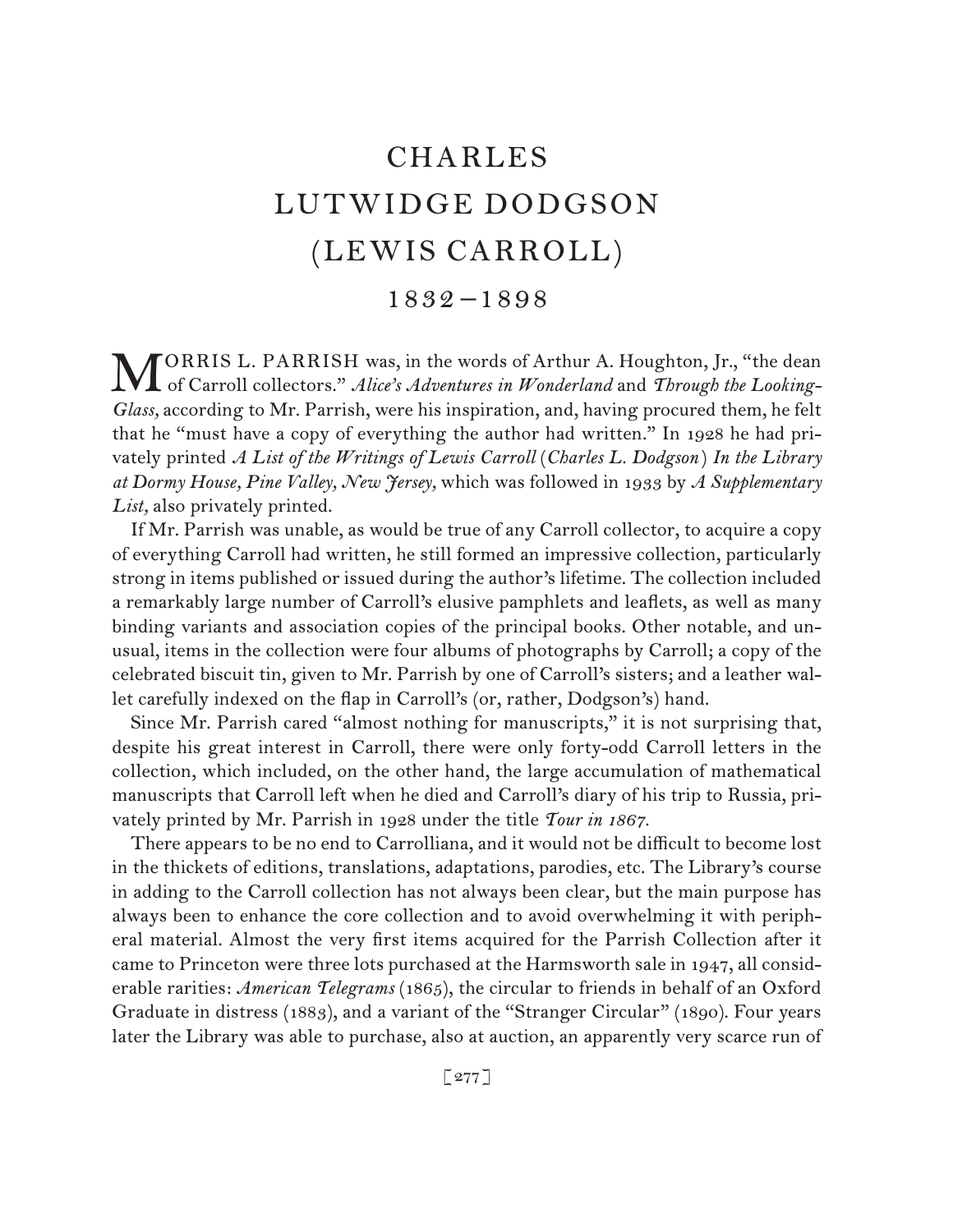the Parish Magazine of S. Mary Magdalen, St. Leonards-on-Sea, which contains in the November 1897 issue an Address for children by the Rev. C. L. Dodgson. Among other early additions to the collection were three circular letters addressed to Mrs. Villiers Blakemore and signed by Carroll.

The Library has added over the years some three hundred printed items to the collection. The additions have included thirteen presentation copies, including an 1865 *Alice,* the gift of William H. Scheide; editions and translations, many of the latter the gifts of Warren Weaver; biographical, bibliographical, and critical works; twenty-seven photographs by Carroll; and five books from the libraries of members of the Dodgson family.

The Library has also added to the collection some sixty letters written by Carroll, as well as fourteen letters to him from William Holman Hunt, John Ruskin, and others; the manuscript of an acrostic addressed to Alice Crompton; and "Story of the three sisters," eight pen-and-ink sketches on one side of a sheet, drawn by Carroll for May Mileham while on a train trip. Included among other additions are six pencil sketches by Henry Holiday and five proofs for illustrations for *The Hunting of the Snark* (1876); six pen-and-ink drawings by Harry Furniss for *Sylvie and Bruno Concluded* (1893); a penand-ink drawing by F. Carruthers Gould for Hector H. Munro's *The Westminster Alice*  (1902); a pen-and-ink caricature of Dodgson by Burr Shafer for *The Saturday Review of*  Literature (1948); and a preparatory sketch in pencil by Carlo Pellegrini ("Ape") for a caricature of Dean Liddell published in *Vanity Fair* (1875). Also acquired were the manuscript libretto of "Alice in Wonderland," performed in the Shepard Memorial Church, Cambridge, Massachusetts, on December 15, 1898, signed by the cast and management, mainly students or graduates of Harvard, M.I.T., Radcliffe, and Wellesley; the autograph manuscript of Derek Hudson's biography of Lewis Carroll (1954); and the first draft of Hudson's British Council pamphlet on Carroll (1958).

1. *Address by the Rev. C. L. Dodgson* (*Louis* [sic] *Carroll*) *at S. Mary Magdalen Church* (*3 p.m. The Children's Service*) *on Harvest Thanksgiving Day.*

In the Parish Magazine of S. Mary Magdalen, St. Leonards-on-Sea [Nov. 1897].

Pages [1-2]. 24 cm., bound 24.5 cm.

The [October 1897] issue, under the headings "Harvest Thanksgiving Services" and "For Children," includes announcements of the address, scheduled for October 3rd, p. [1]; and the issue of [March 1898] includes " 'Lewis Carroll," a paragraph on his death, signed E.  $B\lceil\text{eales?}\rceil, p. \lceil 2 \rceil.$ 

The monthly issues from January 1897 through April 1898 bound in one volume, without title page. Deep red horizontal straight-grain morocco. Sprinkled edges, reddish orange.

- 2. … *Address by the Rev. C. L. Dodgson* (*Lewis Carroll*) *at S. Mary Magdalen Church, St. Leonards-on-Sea* (*3 p.m., the Children's Service*)*, on Harvest Thanksgiving Day, October 3rd, 1897.*  $\lceil 1932. \rceil$
- $[4]$  p. 22.5 cm.

At head of title: Lewis Carroll Centenary, 1932.

At top left corner of p. [1]: From the Rev. P.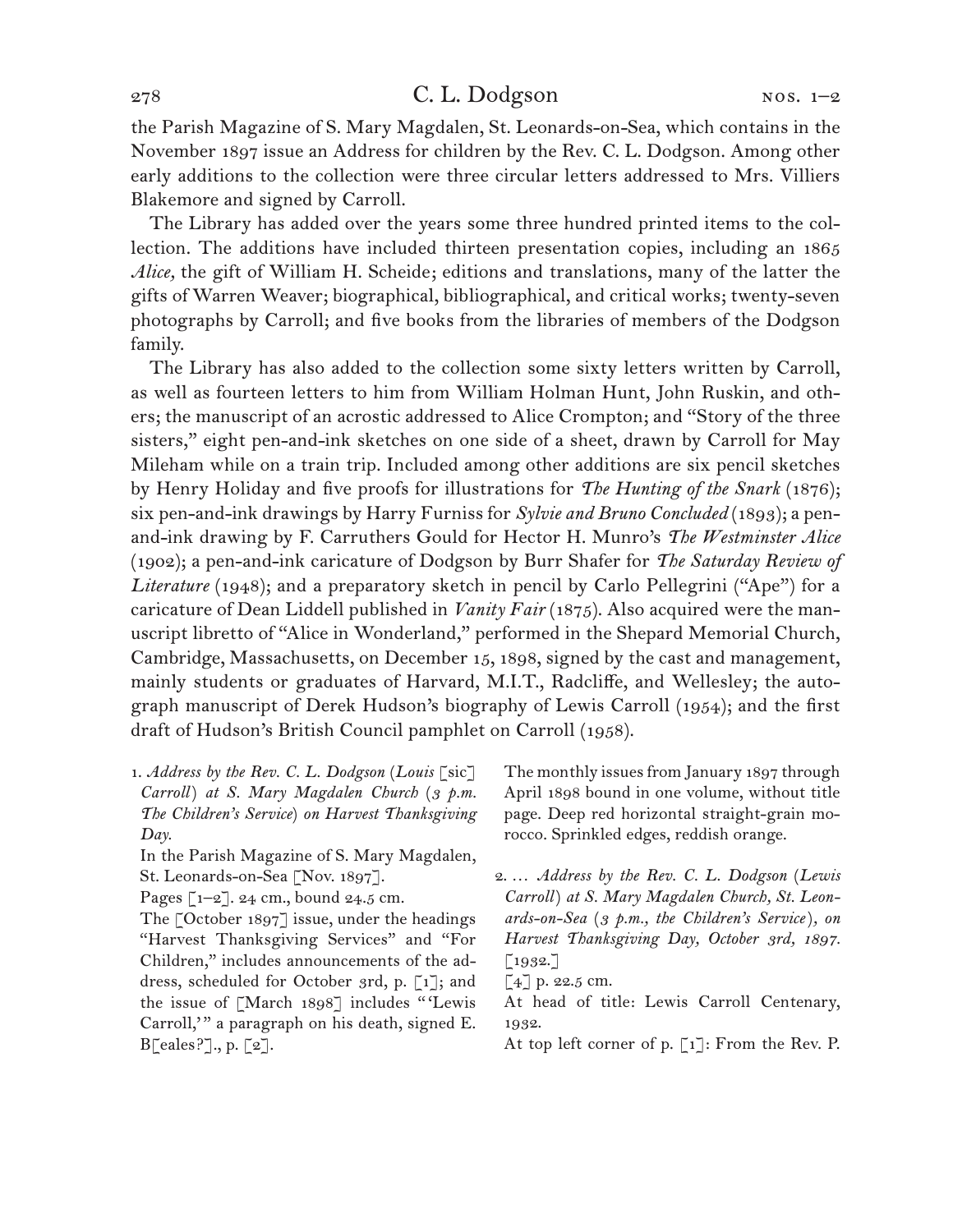Gordon Duff, Rector of S. Mary Magdalen's, St. Leonards-on-Sea. Reprinted with permission.

Unbound.

3. Copy 2.

22 cm.

"3rd issue" in boldface type at top of p. [1]. Different paper and typeface. Unbound.

4. *Advertisement. 1893.*

Single sheet, printed on one side. 17.5 cm.

Signed Lewis Carroll, dated Christmas, 1893. Concerns the poor printing of the pictures in the Sixtieth Thousand of *Through the Looking-Glass,* and asks owners to exchange their copies. For another version, see No. 229, [Circular asking for the return*. . . .*].

2 copies.

A third copy is inserted in the 1878 edition of *Alice's Adventures in Wonderland* ; a fourth copy is laid in *Sylvie and Bruno* (1889), Copy 2; and a fifth copy is inserted in *Sylvie and Bruno Concluded* (1893), Copy 4. See Nos. 19, 502, and 518.

5. *"Alice dear, will you join me in hunting the Snark?"*

In *The Princeton University Library Chronicle,*  Vol. 8, No. 4, June 1947.

Page 194. 24 cm.

Autograph manuscript of an acrostic poem to Alice Crompton, reproduced in facsimile from the original in the Parrish Collection.

The text of the poem had earlier been printed in Parke-Bernet Galleries, Inc., Catalogue 863, April 21–22, 1947, lot 172.

Light yellowish green illustrated wrappers.

6. *"Alice" on the Stage.* By Lewis Carroll.

In *The Theatre,* New Series, Vol. 9, No. 52, April 1887. London: Carson and Comerford.

Pages [179]–184. Mounted front. 24 cm.

Pale orange yellow illustrated wrappers, printed in reddish brown.

7. Copy 2.

25 cm.

The leaves extracted and bound in dark purplish blue sand cloth. Original wrappers bound in. Also bound in, following front wrapper, is " 'The Theatre' Advertiser," April 1887, iv p.

8. *Alice's Adventures in Wonderland.* By Lewis Carroll. With Forty-two Illustrations by John Tenniel. London: Macmillan and Co., 1865. [9], 192 p. Front., illus. 19.5 cm.

Variant "a" of the second preliminary gather-

ing. Dark red smooth cloth, with a triple rule border and a circular cut of Alice holding the pig on front cover, a triple rule border and a circular cut of the Cheshire Cat on back cover, all blocked in gold. Black endpapers.

Inscribed by Carroll on halftitle: Mrs. G. Lillie Craik with the Author's kind regards.

Ex libris of Francis Ketanneh (removed).

Gift of William H. Scheide.

9. ———. By Lewis Carroll. With Forty-two Illustrations by John Tenniel. London: Macmillan and Co., 1866.

[9], 192 p. Front., illus. 19.5 cm.

Dark red smooth cloth, blocked in gold as the 1865 edition but with an ornament blocked in gold below the title on the spine. A.e.g. Bluish gray endpapers.

The author's own copy, with his monogram, CLD, inscribed on halftitle, and with thirtyseven suggested corrections in his hand on free back endpaper.

See No. 955, Brooks *Catalogue,* Lot 682.

10. Copy 2.

Dark red morocco, gilt, with the White Rabbit on front cover, by Bayntun/Riviere, original covers bound in. A.e.g.

Bookplate of Dr. & Mrs. Howard T. Behrman.

11. ———. By Lewis Carroll. With Forty-two Illustrations by John Tenniel. New York: D. Appleton and Co., 1866.

[9], 192 p. Front., illus. 20 cm.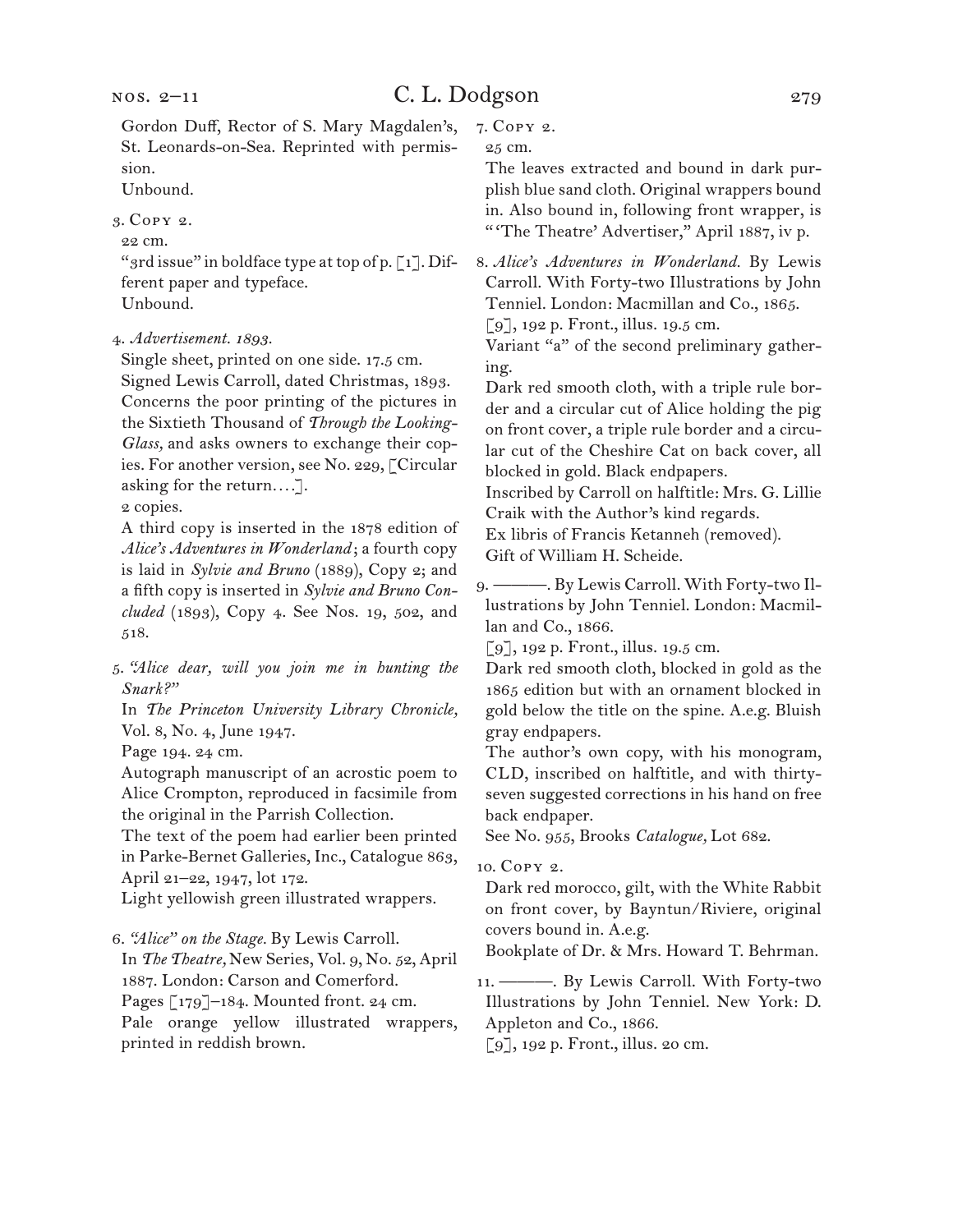Variant 1 of the t.p.; Variant "A" of the second preliminary gathering.

Dark red smooth cloth, blocked in gold as the 1866 English edition. A.e.g. Black endpapers.

12. ———. By Lewis Carroll. With Forty-two Illustrations by John Tenniel. Boston: Lee and Shepard, 1869.

[9], 192 p. Front., illus. 19 cm.

Dark green pebble cloth, blocked in gold as the 1866 English edition, but with publisher's monogram in gold at foot of spine. A.e.g.

13. Copy 2.

Dark reddish orange pebble cloth; otherwise as Copy 1.

With a copy of *Our Boys and Girls,* Vol. 5, No. 120, April 17, 1869, containing a full-page illustrated advert. for this edition.

14. ———. By Lewis Carroll. With Forty-two Illustrations by John Tenniel. Fourteenth Thousand. London: Macmillan and Co., 1869.  $\lceil 9 \rceil$ , 192 p. Front., illus. 19 cm.

Dark red smooth cloth, blocked in gold as the 1866 English edition. A.e.g.

Inscribed on halftitle: Coventry Patmore Esq The Mansion Hastings.

15. ———. By Lewis Carroll. With Forty-two Illustrations by John Tenniel. Boston: Lee and Shepard; New York: Lee, Shepard, and Dillingham, 1871.

[9], 192 p. Front., illus. 19 cm.

Dark green pebble cloth, blocked as the 1866 English edition, but with only the circular cut on front cover and the ornament on spine in gold, the rest in blind, and with the publisher's monogram in gold at foot of spine. Edges stained reddish brown.

16. Copy 2.

Dark reddish orange pebble cloth, blocked in gold as the 1866 English edition, but with an elaborate ornamental border in place of the triple rule border, and with the spine elaborately blocked in gold. A.e.g.

17. ———. By Lewis Carroll. With Forty-two Illustrations by John Tenniel. Fifty-fifth Thousand. London: Macmillan and Co., 1877.

[9], 192 p. Front., illus. 19 cm.

Dark red smooth cloth, blocked in gold as the

1866 English edition. A.e.g.

Advert.,  $\lceil 2 \rceil$  p. at back.

Inscribed in purple ink on halftitle: Edith Rose Blakemore from the Author Sep. 11. 1877.

18. Copy 2.

The title leaf is a cancel, pasted on a stub.

Blocked in blind on front cover and printed at head of title: Presented for the Use of Sick Children.

Dark red sand cloth, blocked as above but in blind. Sprinkled edges.

No advert.

Stamped on halftitle: Presented by the Author, for the use of sick children, July, 1890.

19. ———. By Lewis Carroll. With Forty-two Illustrations by John Tenniel. Fifty-eighth Thousand. London: Macmillan and Co., 1878. [9], 192 p. Front., illus. 18.5 cm.

White parchment paper boards, textured and with a soft leathery finish, blocked in gold as the 1866 English edition. A.e.g.

Advert.,  $\lceil 2 \rceil$  p. at back.

Inserted at front, following halftitle, is a onepage "Advertisement," signed Lewis Carroll, dated Christmas, 1893, in which the author regrets the imperfect printing of the pictures in the Sixtieth Thousand issue of *Through the Looking-Glass,* invites holders of such copies to exchange them for better ones, and announces his intention to give the imperfect copies to needy institutions.

Inscribed in purple ink on halftitle: Helen Melville Standen from the Author. Ap. 9. 1884.

20. ———. By Lewis Carroll. With Forty-two Illustrations by John Tenniel. Sixty-fourth Thousand. London: Macmillan and Co., 1880. [9], 192 p. Front., illus. 18.5 cm.

Dark red smooth cloth, blocked in gold as the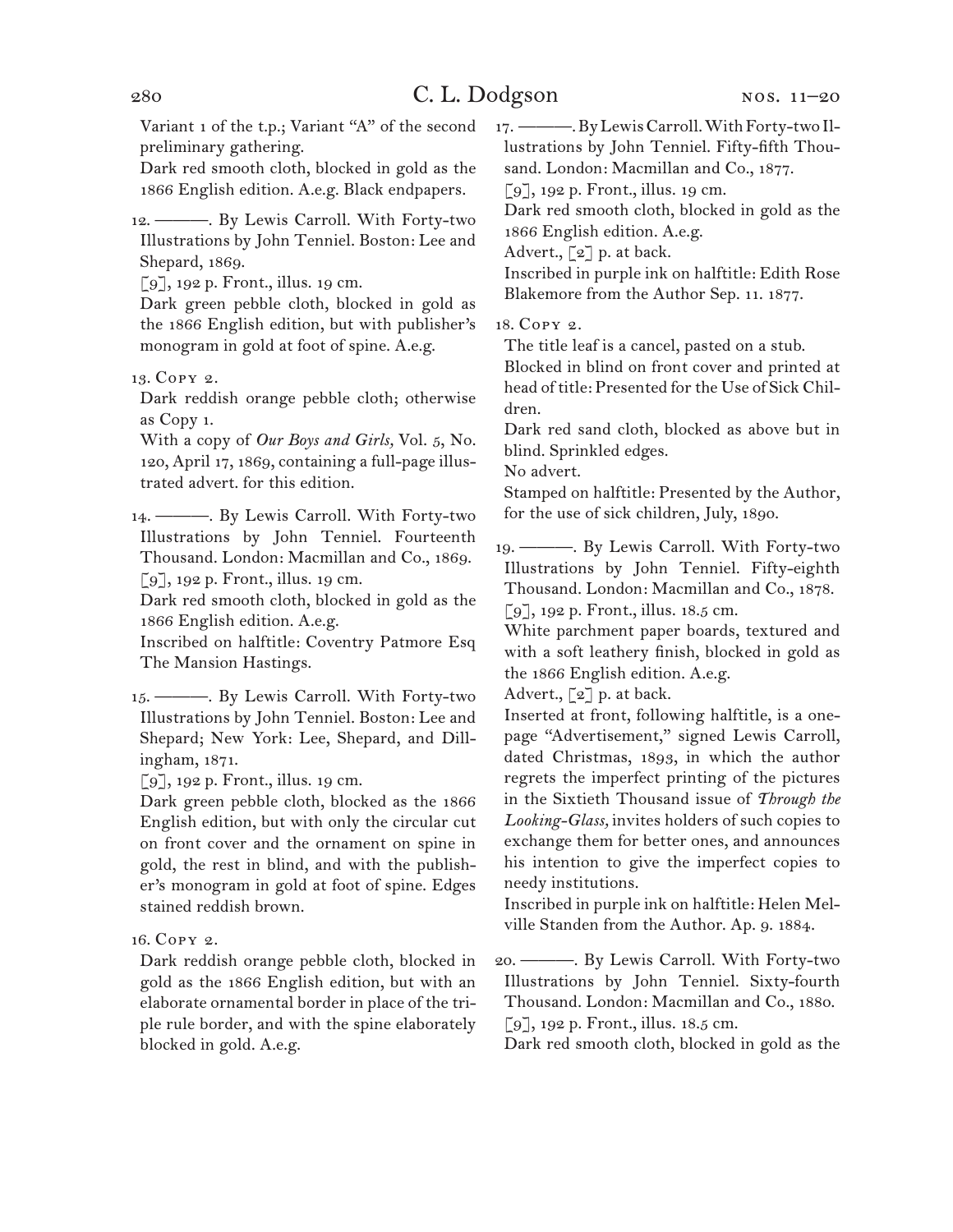nos. 20–26

### C. L. Dodgson 281

1866 English edition. A.e.g.

Advert., [2] p. at back.

Inscribed in purple ink on halftitle: Margaret A. A. Dodgson with the Author's best love—Jan. 1881. Inscription on verso of free front endpaper: Zoë F. Poole—in memory of MAAD—Jany. 1916.

Laid in is an undated note signed by Zoë Frances Poole, the author's niece, telling how the book came into her possession.

21. ———. By Lewis Carroll. With Fortytwo Illustrations by John Tenniel. New York: George Munro [1885?].

199 p. Front., illus. 19.5 cm.

Dark grayish yellowish brown diaper cloth, front cover blocked in black and gold. Advert., verso of p. 199.

22. ———. By Lewis Carroll. With Forty-two Illustrations by John Tenniel. Eightieth Thousand. London and New York: Macmillan and Co., 1886.

[9], 192 p. Front., illus. 19 cm.

Dark red smooth cloth, blocked in gold as the 1866 English edition. A.e.g.

Adverts., [3] p. at back.

Inscribed in purple ink on halftitle: Presented to Edith Martin by Lewis Carroll, as a memento of her having taken part in the Dream-Play "Alice in Wonderland" written by H. Savile-Clarke and first produced Christmas, 1886.

23. … ———. By Lewis Carroll. With Fortytwo Illustrations by John Tenniel*. . . .* London and New York: Macmillan and Co., 1887.

 $\lbrack 9 \rbrack$ , 179,  $\lbrack 1 \rbrack$  p. Front., illus. 19 cm.

At head of title: People's Edition.

Grayish yellow green smooth cloth, with an illustration of Alice and the pack of cards blocked in black and red on front cover, publisher's monogram blocked in black and red on back cover.

Adverts.,  $\lceil 3 \rceil$  p. at back.

Stamped on t.p.: With the Publishers' Compliments.

Tipped in are an autograph signature of John Tenniel and reproductions of eight sketches in ink by Lewis Carroll. Also, a clipping, from an unidentified publication, of "What hand may wreathe thy natal crown," Carroll's contribution to *The Garland of Rachel*; a newspaper clipping of a letter headed Ch.Ch., Oxford, Jan 22, 1878, to "My dear Jessie," signed Lewis Carroll; a newspaper clipping of "A Charade by 'Lewis Carroll'" in six 5-line stanzas; and other clippings about Carroll, Tenniel, Alice Liddell, etc.

Book label of Thomas Hutchinson.

24. ———. By Lewis Carroll. With Fortytwo Illustrations by John Tenniel. New York: Worthington Company, 1893.

[9], 190 p. Front., illus. 19 cm.

Strong red diagonal fine rib cloth, front cover blocked in black, spine blocked in gold. Bevelled boards. Floral-patterned endpapers, yellow green on yellowish white.

"Catalogue," 4 p. at back.

Bookplate of Elizabeth Clarke.

25. ———. By Lewis Carroll. With Fortytwo Illustrations by John Tenniel. New York: Hurst & Company [1896].

166 p. Front., illus. 18.5 cm.

Very pale purplish blue wrappers. On outside front wrapper: No. 161. The Universal Library. June 1, 1896. Advert. on outside back wrapper.

Adverts.,  $\left[\begin{smallmatrix} 4 \end{smallmatrix}\right]$  p. at back.

26. ———. By Lewis Carroll. With Fortytwo Illustrations by John Tenniel. New York: George Munro's Sons [1899].

[7]–199 p. Front., illus. 18 cm.

White wrappers, printed in blue. On outside front wrapper: No. 482. Seaside Library Pocket Edition. Adverts. on inside front and inside and outside back wrappers.

Adverts., [7] p., and "The Seaside Library, Pocket Edition," Feb. 1899, [3]–23, [1] p., at back.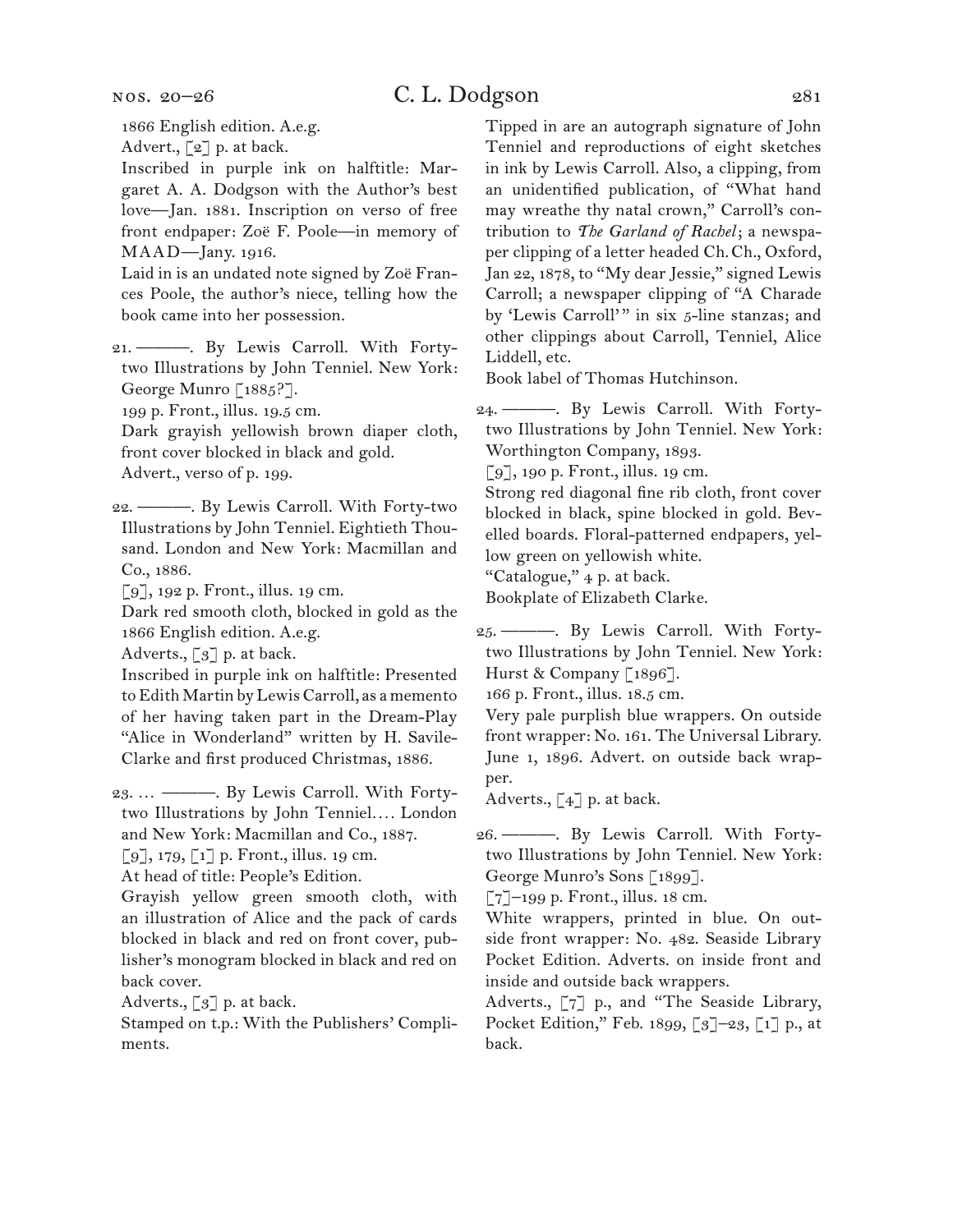27. ———. By Lewis Carroll. With Twelve Full-Page Illustrations in Color From Drawings by Blanche McManus. New York: M. F. Mansfield and A. Wessels [c1899].

 $\lceil 5 \rceil$ –121 p. Colored front., colored plates. 25.5 cm.

Illustrated t.p.

Light gray smooth cloth, with a design by the illustrator on front cover blocked in red and blue. Top edges stained red. Illustrated (by B. MacManus) endpapers, printed in red.

28. ——— by Lewis Carroll. With an Introduction by E. S. Martin. Illustrated by Peter Newell. New York and London: Harper & Brothers, 1901.

xvii, 192, [1] p. Front., plates. 22.5 cm.

Ornamental borders in moderate olive by Robert Murray Wright.

"Introduction," p. xi–xvii.

Yellowish white parchment paper boards, with a cut of Alice embossed in gold at lower left of front cover. T.e.g.; other edges untrimmed.

29. ———. By Lewis Carroll. Edited by Florence Milner*. . . .* Illustrated by F. Y. Cory*. . . .* Chicago, New York, London: Rand, McNally & Company [c1902].

192 p. Front., plate, illus. 18 cm.

Series halftitle: The Canterbury Classics*. . . .* edited under the general supervision of Katharine Lee Bates.

"Introduction to the Series," by Katharine Lee Bates, p. 5-6. "A Biographical Sketch," "Notes," "A Reading List," "Suggestions to Teachers," p. 155–192.

Moderate yellowish brown buckram, with the Canterbury Classics "coat of arms" blocked in dark brown on front cover.

Pastedown front endpaper has an illustrated "bookplate" printed in black on white.

30. ———. Adapted for Very Little Folks from the Original Story. By Lewis Carroll. With Thirty-two Coloured Illustrations by John Tenniel. London: Macmillan and Co., Limited; New York: The Macmillan Company, 1903.

127,  $\lceil 1 \rceil$  p. Colored front., colored illus. 12.5 cm. On halftitle: The Little Folks' Edition.

"In adapting the present edition from the original work by Mr. Lewis Carroll, only those portions of the text and the pictures suitable for very little folks have been used. Although the story reads continuously, it is, in reality, but one-sixth of the length of the complete edition, and contains only a selection of the illustrations."—"Note," p.  $[5]$ .

Dark red smooth cloth, with a cut of the White Rabbit (repeated from p. 7) blocked in white, red, and black on front cover.

31. ———. By Lewis Carroll. With Numerous Illustrations by Brinsley Le Fanu. London: "Books for the Bairns" Office [Stead's Publishing House], [1907].

120 p. Illus. 17.5 cm.

"Books for the Bairns," No. 142.

Strong red flexible smooth cloth, with a picture of the Mad Tea-Party (repeated from p. 57) printed in black on front cover. Binding cut flush with edges.

Adverts., [2] p. at front and [6] p. at back.

32. ———. By Lewis Carroll. Illustrated by Millicent Sowerby. London: Chatto and Windus, 1907.

[13], 166 p. Colored front., colored plates, illus. 21.5 cm.

Series halftitle: The St. Martin's Illustrated Library of Standard Authors.

Grayish blue smooth cloth, front cover blocked in dark blue and gold, with a circular colored illustration of Alice at the Caucus Race printed on paper and mounted in the center. T.e.g. Illustrated endpapers, gold on white.

"Some Books for the Young," [8] p. at back.

Inscribed on halftitle: To Captain E. F. Harding with best wishes from Millicent Sowerby Aug. 1907. Above the inscription is a pencil and watercolor sketch by the illustrator, signed with initials.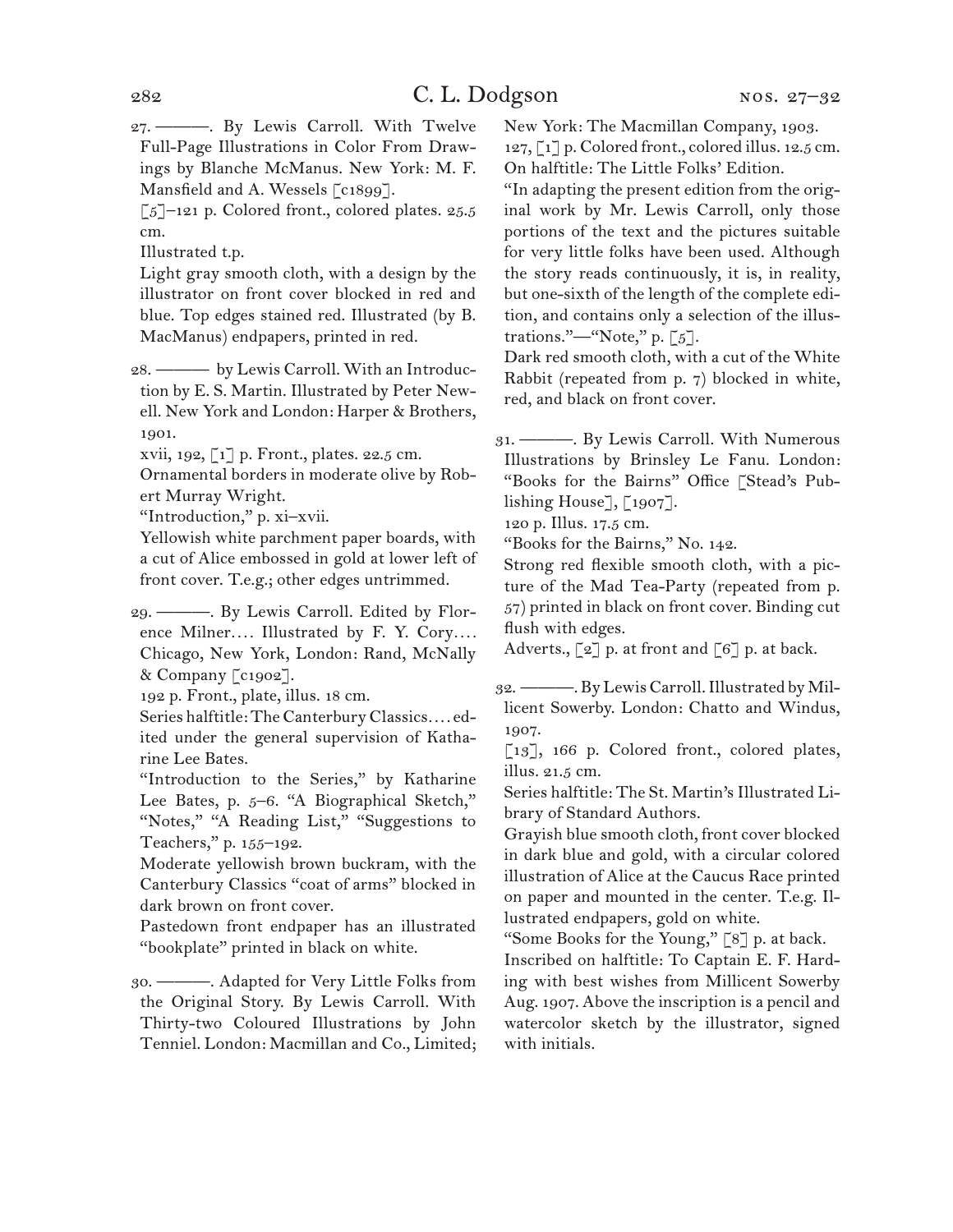33. ———. By Lewis Carroll. Illustrated by Arthur Rackham. With a Proem by Austin Dobson. London: William Heinemann; New York: Doubleday Page & Co. [1907].

xi, 161, [1] p. Colored front., colored plates, illus. 21 cm.

Illustrated t.p.

Plates have tissue guards with descriptive letterpress.

[Proem], p. v.

Moderate yellow green buckram, with a cut of the Gryphon and the Mock Turtle dancing the Lobster Quadrille blocked in gold on front cover, spine blocked in black. Top edges stained green. Illustrated endpapers, strong yellow green on white.

Advert., verso of final leaf.

34. ———. By Lewis Carroll. Illustrated by Arthur Rackham. With a Proem by Austin Dobson. London: William Heinemann; New York: Doubleday Page & Co. [1907].

xi, 161, [1] p. Mounted colored front., mounted colored plates, illus. 29 cm.

Illustrated t.p.

Plates are mounted on heavy, grayish yellowish brown paper, and have tissue guards with descriptive letterpress.

[Proem], p. v.

"This Edition is limited to five hundred and fifty copies for sale in the United States of America, of which this is No. [in manuscript:] 259 Doubleday Page Co."

Moderate olive green boards, with a colored picture of Alice printed on paper, trimmed along the outline of the figure, and mounted on front cover. Very dark yellowish green smooth cloth spine, blocked in gold. T.e.g.; other edges untrimmed. Illustrated endpapers, strong greenish yellow on white.

35. ———. By Lewis Carroll. With Eight Coloured Plates and One Hundred and Twelve Other Illustrations by Charles Robinson. London, New York, Toronto and Melbourne: Cassell and Company, Ltd., 1910.

[12], 179, [1] p. Colored front., colored plates, illus. (some colored). 21 cm.

Illustrated t.p., printed in black, brown, and red. Light brown smooth cloth, with a full-cover illustration of the Mad Tea-Party on front cover and an illustration of the Caterpillar on spine, both blocked in five colors.

36. … *Alice's First Adventures in Wonderland.*  By Lewis Carroll. (The First Part of "Alice in Wonderland") With Illustrations. Chicago: Hall & McCreary Company [1912].

32 p. Illus. 18.5 cm.

At head of title: Instructor Library Books. [No. 201.]

With Tenniel's illustrations.

Grayish yellowish brown flexible smooth cloth, with on front cover a border printed in brown, a picture of the White Rabbit printed in green, and lettered in orange. Pastedown endpapers only, green on white, patterned at front, printed with adverts. at back.

Bookplate printed on pastedown front endpaper: This book belongs to [in pencil:] Virginia Oussani [.]

37. … *Alice's Further Adventures in Wonderland.* By Lewis Carroll. (The Second Part of "Alice in Wonderland") With Illustrations. Chicago: Hall & McCreary Company [1912].

32 p. Illus. 18.5 cm.

At head of title: Instructor Library Books.  $[N_0. 202.]$ 

With Tenniel's illustrations.

Grayish yellowish brown flexible smooth cloth, with on front cover a border printed in green, a picture of Alice, the Gryphon, and the Mock Turtle printed in brown, and lettered in brown. Pastedown endpapers only, green on white, patterned at front, printed with adverts. at back.

38. *Alice's Adventures in Wonderland.* By Lewis Carroll. With the Original Illustrations by John Tenniel. London: Philip Lee Warner, Publisher to the Medici Society Ld., 1914.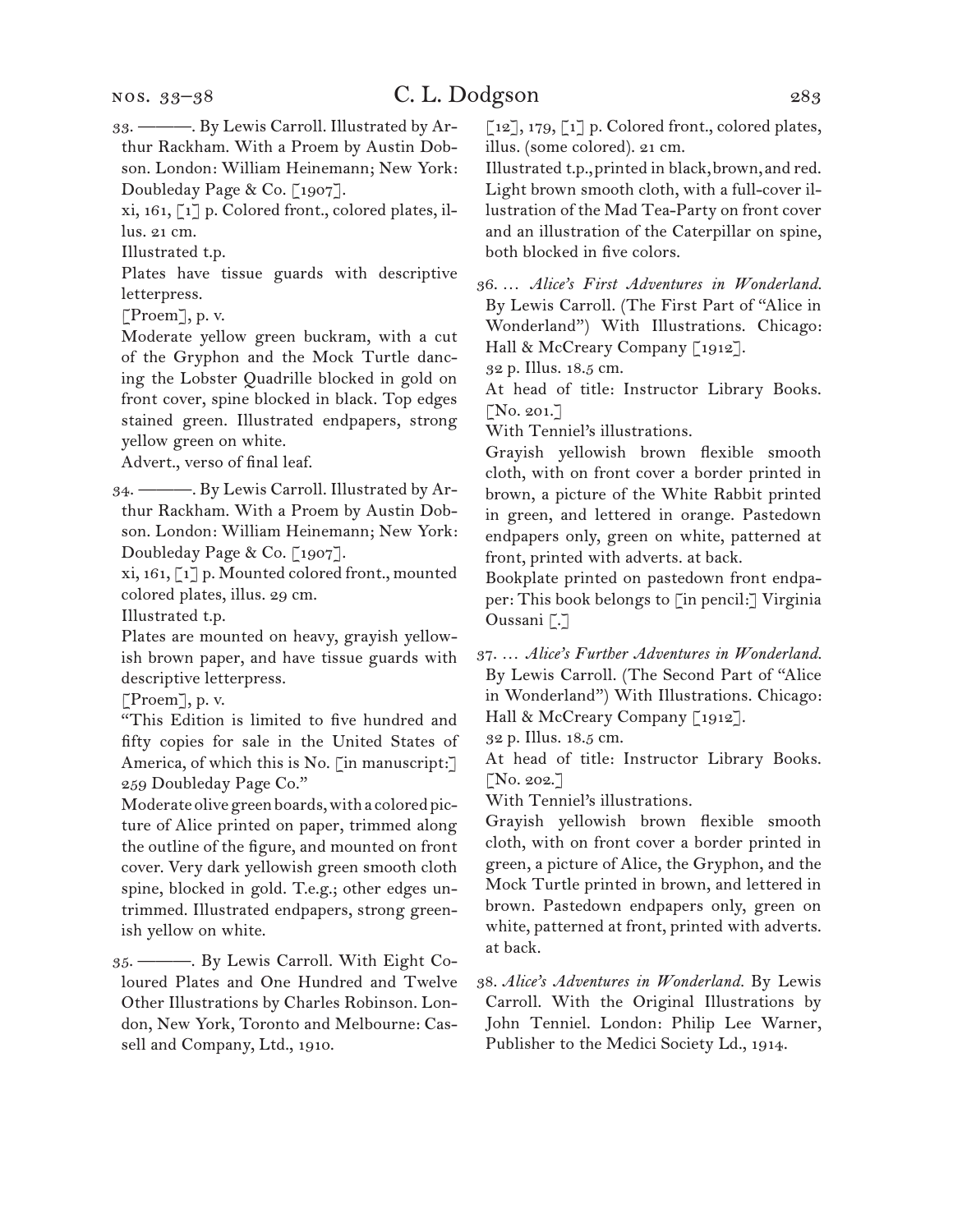xi, [1], 131 p., 2 leaves. Front., illus. 23.5 cm. T.p. printed in black and grayish blue.

Series halftitle: The Riccardi Press Books.

"Of this edition … have been printed in the Riccardi Fount on handmade Riccardi Paper 1000 copies, and upon Vellum 12 copies, of which 10 are for sale. Paper copy Number [in manuscript:] 391."

Patterned paste boards, strong yellowish brown and dark olive on yellowish white. Grayish olive smooth cloth spine. Paper label on front cover and on spine. T.e.g.; fore and bottom edges deckled.

39. Copy 2.

23 cm.

"Vellum copy Number [in manuscript:] Six." Pale yellow flexible vellum; with two pairs of moderate olive cloth ties. T.e.g.

Bookplate of John Gribbel.

40. ———. By Lewis Carroll. With 48 Coloured Plates by Margaret W. Tarrant. London, Melbourne and Toronto: Ward, Lock & Co., Limited, 1916.

xvi, 21–332 p. Colored front., colored illus. 21.5 cm.

Dark grayish olive green diagonal fine rib cloth, with a colored illustration of the Mad Tea-Party (a repeat of the illustration on p. 174) printed on paper and mounted on front cover. Colored illustrated endpapers. Adverts., p. 333–340.

41. ———. By Lewis Carroll. Med Anmärkningar av G. Björkelund och S.B.T. Danielsson. . . . Lund: C.W.K. Gleerups Förlag [1923].

iv, 119 p. Illus. 19 cm.

With Tenniel's illustrations.

Moderate red wrappers. Advert. on outside back wrapper.

Accompanying this, in matching wrappers, is: *Ordlista till Alice's Adventures in Wonderland.* Av G. Björkelund och S.B.T. Danielsson.... Lund: C.W.K. Gleerups Förlag [1923]. 44 p. 19 cm.

42. *Alice in Wonderland.* By Lewis Carroll. Illustrated by Dudley Jarrett. London: The Readers Library Publishing Company Ltd  $[1924?$ ].

253 p. Front., illus. 17 cm.

Illustrated t.p.

The pastedown front endpaper is counted as p. [1–2], the free front endpaper, with frontispiece on verso, as p.  $\lceil 3-4 \rceil$ , and p. 253 is the recto of the free back endpaper.

Dark red buckram, front cover and spine blocked in gold. Illustrated endpapers, black on white.

43. *Alice's Adventures in Wonderland.* By Lewis Carroll. With Forty-two Illustrations by John Tenniel. New York: D. Appleton and Co., 1866  $\lceil$  c1927].

 $\lceil 15 \rceil$ , 192 p. Front., illus. 19.5 cm.

Facsimile of the 1866 edition (Variant 2 of the t.p.; Variant "A" of the second preliminary gathering), including the binding, but with the 1927 copyright statement and a Publisher's [6]-page "Foreword" added. The cloth is not quite as smooth as that of the original edition, and the color slightly more orange. A.e.g. Black endpapers.

44. … ———. By Lewis Carroll. Shanghai, China: The Commercial Press, Limited, 1927. 3 leaves, 74 p. 15.5 cm.

At head of title: Ai-li-ssu i hsiang chi yu. Abridged.

Medium gray decorated wrappers. On outside front wrapper: Student's Library Series. Ying wen hsüeh ts'ung k'an. Adverts. on inside and outside back wrapper.

45. *Alice in Wonderland* by Lewis Carroll. Illustrated with six Coloured Lithographs by Marie Laurencin. Paris: The Black Sun Press, 1930.

3 leaves, 114 p., 1 blank leaf, 1 leaf. [6] colored plates. 24.5 by 29.5 cm.

T.p. printed in black and orange. Highlights throughout in orange.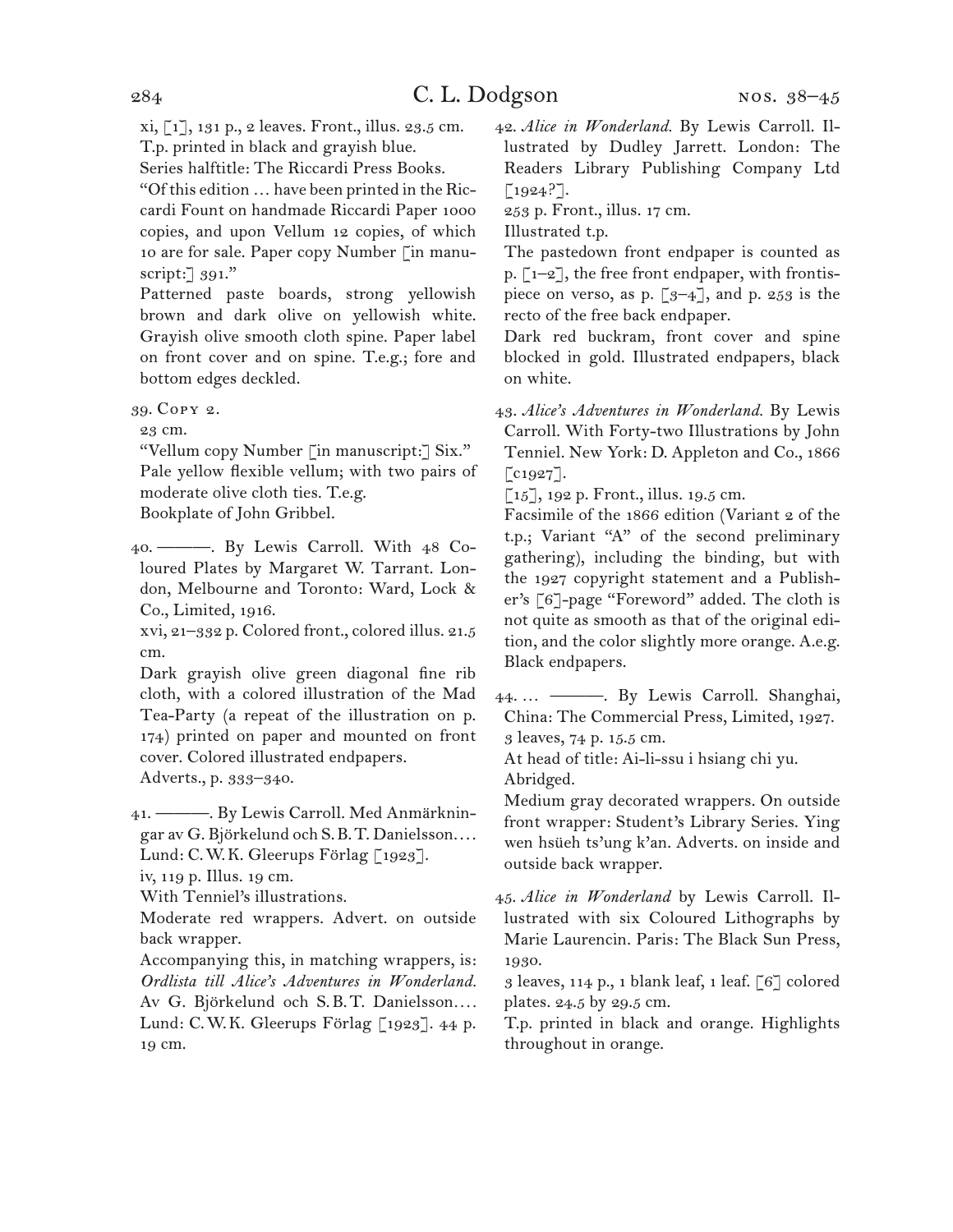370 numbered copies for Europe; 420 numbered copies for the United States. This is No. 313 of the American Edition.

White wrappers, folded over two leaves of text paper, with a third blank leaf free at front and back, printed in orange and black. Deckle edges.

46. *Alice's Adventures in Wonderland.* By Lewis Carroll. With Forty-two Illustrations by John Tenniel. Centenary Edition with Preface by Hugh Walpole. London: Macmillan and Co., Limited, 1932.

xv, [7], 200, [2] p. Front., illus. 15.5 cm.

"A Preface," p. vii–xv.

Dark yellowish green smooth cloth, with a circular cut of Alice holding the pig blocked in gold and a double rule border blocked in blind on front cover; back cover plain.

Advert., 2 p. at back.

Autograph signatures of 12 members of the Dodgson family on free front endpaper, and a 13th on a slip tipped in. Laid in is an ALS, M. Evangeline Dodgson to Mr. Parrish, Feb. 21, 1933, concerning the gathering of signatures for him.

47. ———. By Lewis Carroll. Illustrated by John Tenniel. New York: The Limited Editions Club, 1932.

xi, [1] p., 1 leaf, 182, [1] p. Front., illus. 24.5 cm.

"Introduction," by Henry Seidel Canby, p. v–  $\lceil xii \rceil$ .

1500 copies printed. This copy not numbered.

The unbound sheets in 13 signatures.

#### 48. Copy 2.

22.5 cm.

Copy Number 165. Signed in manuscript by Frederic Warde, the typographer and binder. Inscribed on leaf inserted after halftitle: Alice Hargreaves.

Very deep red fine morocco, covers and spine blocked in gold. A.e.g.

49. ——— by Lewis Carroll. Illustrated by Gwynedd M. Hudson. London: Hodder and Stoughton Limited [1938].

222 p., 1 leaf. Colored front., colored plates, illus. 25.5 cm.

Light olive gray buckram, with a Wonderland scene blocked in red on front cover. Illustrated endpapers, red on yellowish gray.

50. ———. By Lewis Carroll. With Forty-two Illustrations by John Tenniel. Minia Press [1938].

[11], 192 p. Front., illus. 5.8 cm.

"Printed and published by Edmund S. Wood." "Printed in the U.S.A."

Deep reddish brown sand cloth, with a cut of the White Rabbit blocked in gold on front cover, spine blocked in gold. Top edges stained orange.

In gold cardboard slipcase.

2 copies.

51. ——— by Lewis Carroll. With the original illustrations by Sir John Tenniel in black and white, and in full colour from sixteen scenes and figures by Hugh Gee. New York: Chanticleer Press [c1948].

119, [1] p. Colored plates, illus. 22 cm.

Deep brown smooth cloth, with a cut of the Mad Hatter blocked in gold on front cover. Illustrated endpapers, strong reddish brown and dark brown on white.

52. *Alice in Wonderland.* By Lewis Carroll. Illustrated by Marjorie Torrey. Abridged and prepared under the supervision of Josette Frank*. . . .* New York: Random House, c1955. 62, [2] p. Illus. (some colored). 28.5 cm. Glazed colored illustrated boards. Colored illustrated endpapers.

53. … ———. Prefatory Note by Roger Lancelyn Green. London: J. M. Dent & Sons Ltd; New York: E. P. Dutton & Co Inc [c1961]. vii, 103 p. Illus. 18 cm.

At head of title: Lewis Carroll.

Series halftitle: Everyman's Library. 836.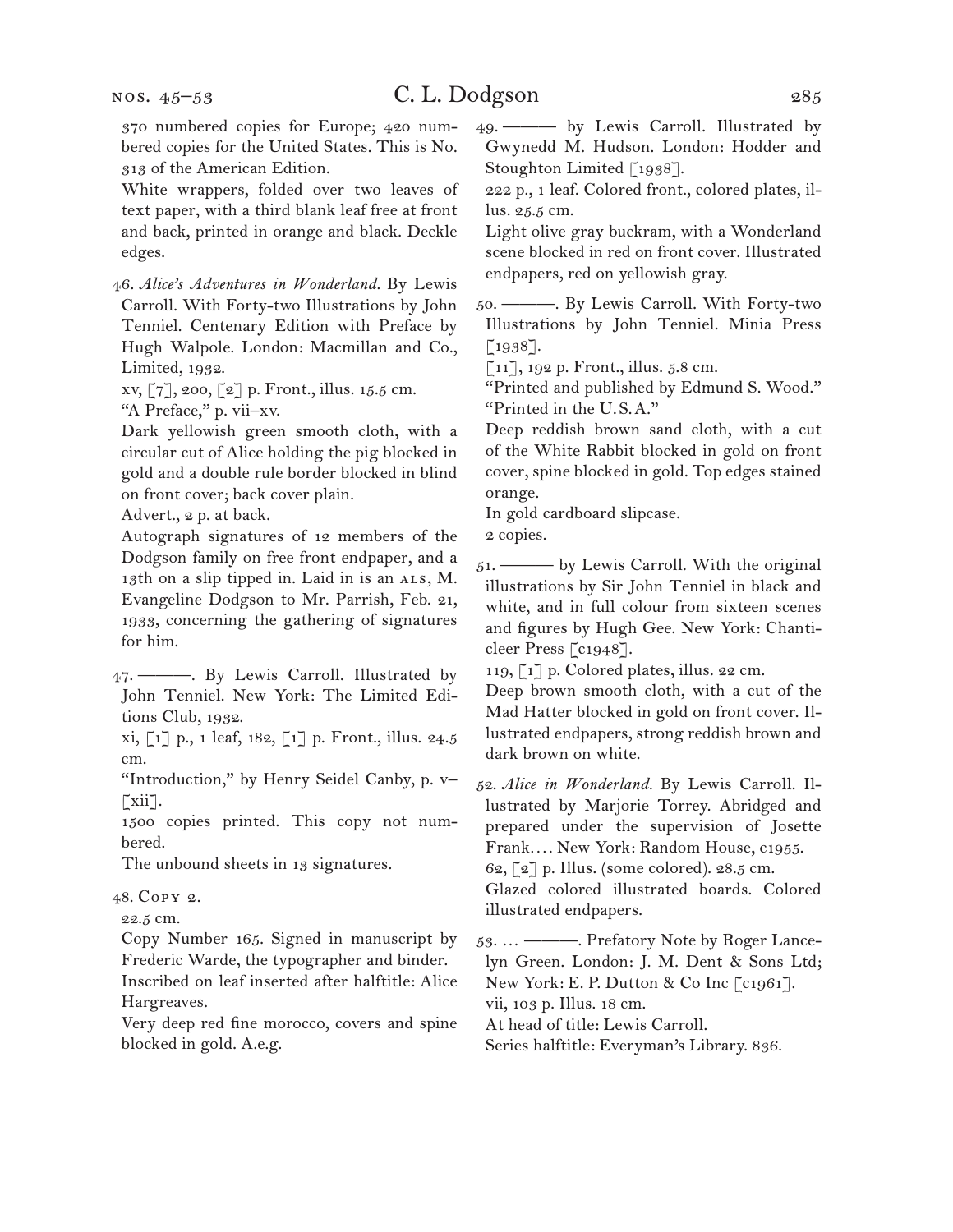"Prefatory Note," p. v–vi.

With illustrations by the author.

Illustrated paperback, green, black, and white on deep orange yellow.

54. *Lewis Carroll's Alice in Wonderland.* Illustrated by Ralph Steadman. London: Dennis Dobson  $\lceil c_1 967 \rceil$ .

108 p. Illus. 33.5 cm.

Pages  $\begin{bmatrix} 3-4 \end{bmatrix}$  and  $\begin{bmatrix} 7-8 \end{bmatrix}$  printed on brown paper.

"Introduction," by Ralph Steadman, p. [7].

White simulated calf, with a floral design in black on front and on back cover.

55. *Alice's Adventures in Wonderland* by Lewis Carroll. With the illustrations of John Tenniel. Franklin Center, Pennsylvania: The Franklin Library [c1980].

 $[9]$ , 169,  $[1]$  p. Illus. 23.5 cm.

The text is printed in brown, the illustrations in black.

The t.p. and opening pages of the chapters are framed with illustrated borders.

"The illustrations of John Tenniel … are reproduced from the first American edition of the book*. . . .*"

Dark gray fabrikoid, covers and spine blocked in gold. A.e.g. Floriated endpapers, white on light gray.

56. *Lewis Carroll's Alice's Adventures in Wonderland.* Illustrated by Barry Moser. Preface and Notes by James R. Kincaid. Text edited by Selwyn H. Goodacre. Printed by Harold McGrath at Pennyroyal Press. West Hatfield, Massachusetts, 1982.

2 prel. leaves,  $145$ ,  $\lceil 6 \rceil$  p. Front., folding plate, illus. 42.5 cm.

T.p. printed in black, red, and blue. Headings printed in blue, side notes in red.

"Preface," by James R. Kincaid, p. 7–11.

"A Note on the Text," by Selwyn H. Goodacre, p. 137–139.

"A Note on the Prints," by Barry Moser, p. 143–145.

"The Pennyroyal Press Sesquicentennial Edition of Alice's Adventures in Wonderland was printed in West Hatfield, Massachusetts, in an edition of three hundred and fifty copies*. . . .* The calligraphy on the title page is the work of G. G. Laurens, as is the versal 'A' of the first chapter opening, which was engraved & handcolored by Barry Moser. The binding is from the workshop of Gray Parrot, Easthampton, Massachusetts." Copy no. 317.

Half purple morocco, spine gilt. Decorated endpapers, printed in yellow.

With an additional suite of the illustrations, signed by the artist, in a cloth chemise.

The book and chemise laid in a matching quarter purple morocco tray case.

57. ———. Illustrated by Barry Moser. Preface and Notes by James R. Kincaid. Text edited by Selwyn H. Goodacre. Berkeley, Los Angeles, London: University of California Press  $\lceil$  c1982].

1 prel. leaf, [2], 146, [6] p. Front., illus. 34.5 cm. T.p. printed in black and red. Headings printed in blue, side notes in red.

"Preface," by James R. Kincaid, p.  $\lceil 5 \rceil$ –11. "A Note on the Text," by Selwyn H. Goodacre, p.  $\lceil 135 \rceil$ –139. "A Note on the Prints," by Barry Moser, p. [141]–145.

"The University of California Edition of Alice's Adventures in Wonderland is a careful reproduction of the original printing by Harold McGrath at Pennyroyal Press, West Hatfield, Massachusetts*. . . .* The calligraphy on the title page is the work of G. G. Laurens, as is the versal 'A' of the first chapter opening." "First printing 1982."

Moderate pink boards. Bright red buckram spine. Top edges stained red. Purple spot marbled endpapers.

58. *Alice's Adventures in Wonderland.* Lewis Carroll. Illustrated by Justin Todd. London: Victor Gollancz Ltd, 1984.

158 p., 1 leaf. Colored front., colored illus. 25 cm. "This text is based on that of *Alice's Adventures*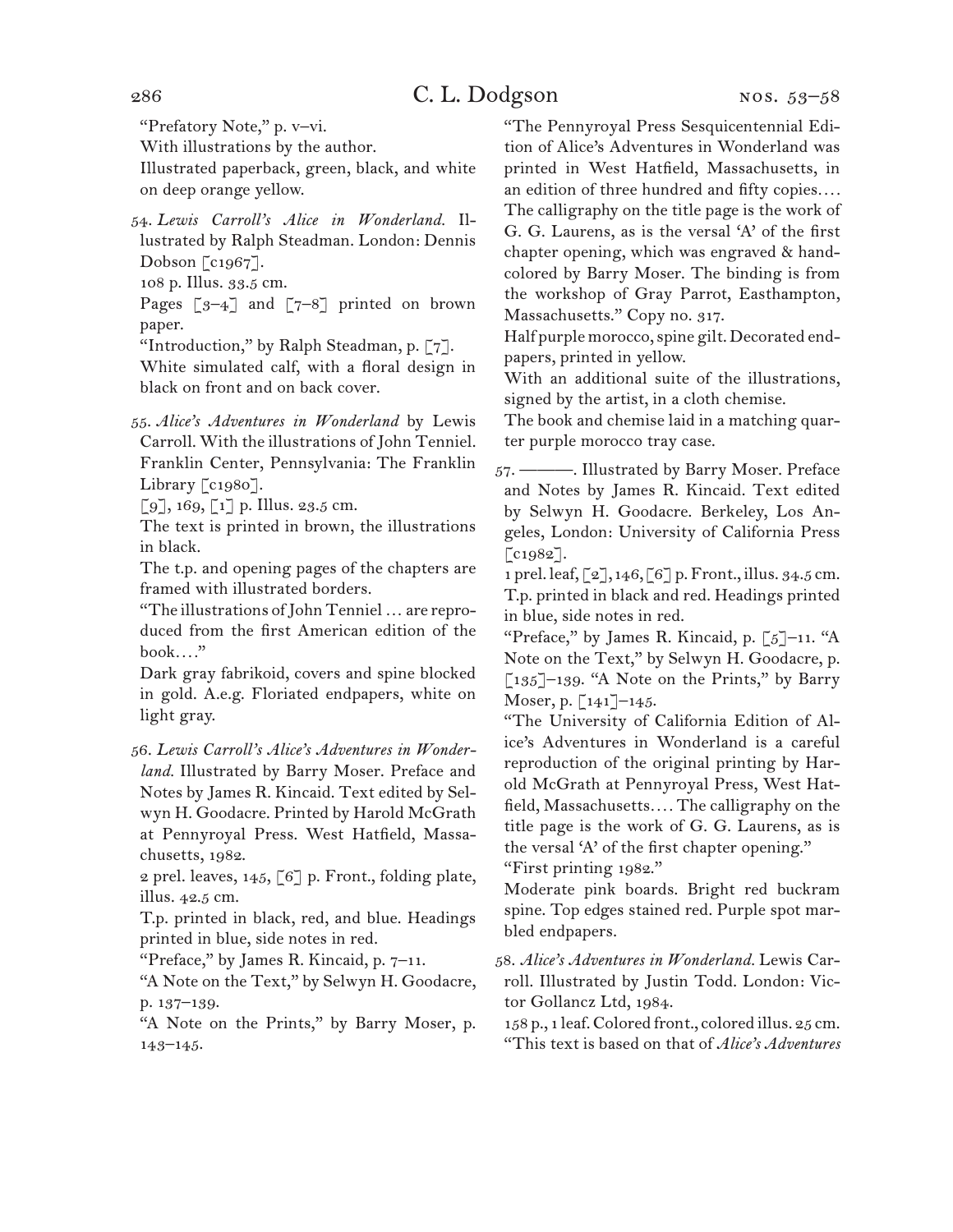*in Wonderland* published in one volume with *Through the Looking Glass* by Puffin Books in 1982."—p. [4].

Dark greenish blue buckram. In dust jacket.

"The photograph of Alice Liddell [as 'The Beggar Maid'] on the back of the jacket is reproduced by courtesy of the Morris L. Parrish Collection of Victorian Literature [*sic*], Princeton University Library."

59. … ———. Illustrated by Anthony Browne. New York: Alfred A. Knopf [c1988].

[9], 117, [1] p. Colored front., colored illus. 28.5 cm.

At head of title: Lewis Carroll.

Printed in brown.

Vivid red buckram, spine blocked in gold.

With a copy of the poster, illustrated in color, advertising the book. 55.5 by 31.5 cm.

60. ——— by Lewis Carroll. With Illustrations in Color by Bessie Pease Gutmann and Blackand-White Illustrations by John Tenniel. New York, Avenel, New Jersey: Children's Classics [c1988].

xx p., 1 leaf, 249 p. Colored plates, illus. 24 cm. Illustrated t.p.

"Preface to This Illustrated Edition," by Claire Booss, Series Editor, p. ix.

"Foreword," by Ellen S. Shapiro, p. xi–xvii.

Very light brown oilcloth, with two of the colored illustrations in the book repeated, one on front cover, the other on back cover. Black leather spine with a gray leather label, both blocked in gold. Top edges stained red. Decorated endpapers, black and white on gray.

#### Alice's Adventures in WONDERLAND

#### *Gregg Shorthand*

61. *Alice in Wonderland.* By Lewis Carroll. Printed in Gregg Shorthand. New York, Boston, Chicago, San Francisco, Liverpool: The Gregg Publishing Company [1917?]. [3], 154 p. Illus. 17 cm.

T.p. in roman characters.

The illustrations are by Tenniel and unidentified artists.

"Shorthand plates written by Georgie Gregg." Grayish yellow green buckram, with pictures of Wonderland characters blocked in red and blue on front cover.

#### *Pitman Shorthand*

62. *Alice's Adventures in Wonderland.* By Lewis Carroll. With Illustrations by John Tenniel. Printed in the Intermediate Stage of Pitman's Shorthand. New Era Edition*. . . .* London, Bath, Melbourne, Toronto, New York: Sir Isaac Pitman & Sons, Ltd. [1930].

154 p. Illus. 16.5 cm.

T.p. in roman characters.

Light greenish blue stiff wrappers. Advert. on outside back wrapper. Dark purplish blue pebble cloth spine.

Adverts.,  $\lbrack 2 \rbrack$ ,  $9, \lbrack 3 \rbrack$  p. at back.

#### *Braille*

63. *Alice's Adventures in Wonderland.* By Lewis Carroll*. . . .* Embossed by Permission of the Publishers, Macrae Smith Company, Philadelphia. Louisville, Kentucky: American Printing House for the Blind, 1926.

2 vols. 28 cm.

T.p. statement transcribed from the Braille. Braille Grade 1.5.

Dark brown coarse sand cloth. Moderate yellowish brown buckram spine.

Stamped on verso of free front endpaper of each volume: Inspected Feb 17 1932 By Number  $11$ [.]

Bookplate of Thomas & Jania Erwin.

#### Excerpts from Alice's Adventures in Wonderland

64. *The Songs from "Alice's Adventures in Wonderland,"* Written by Lewis Carroll. The Music Composed by William Boyd.... London: Weekes & Co. [1870].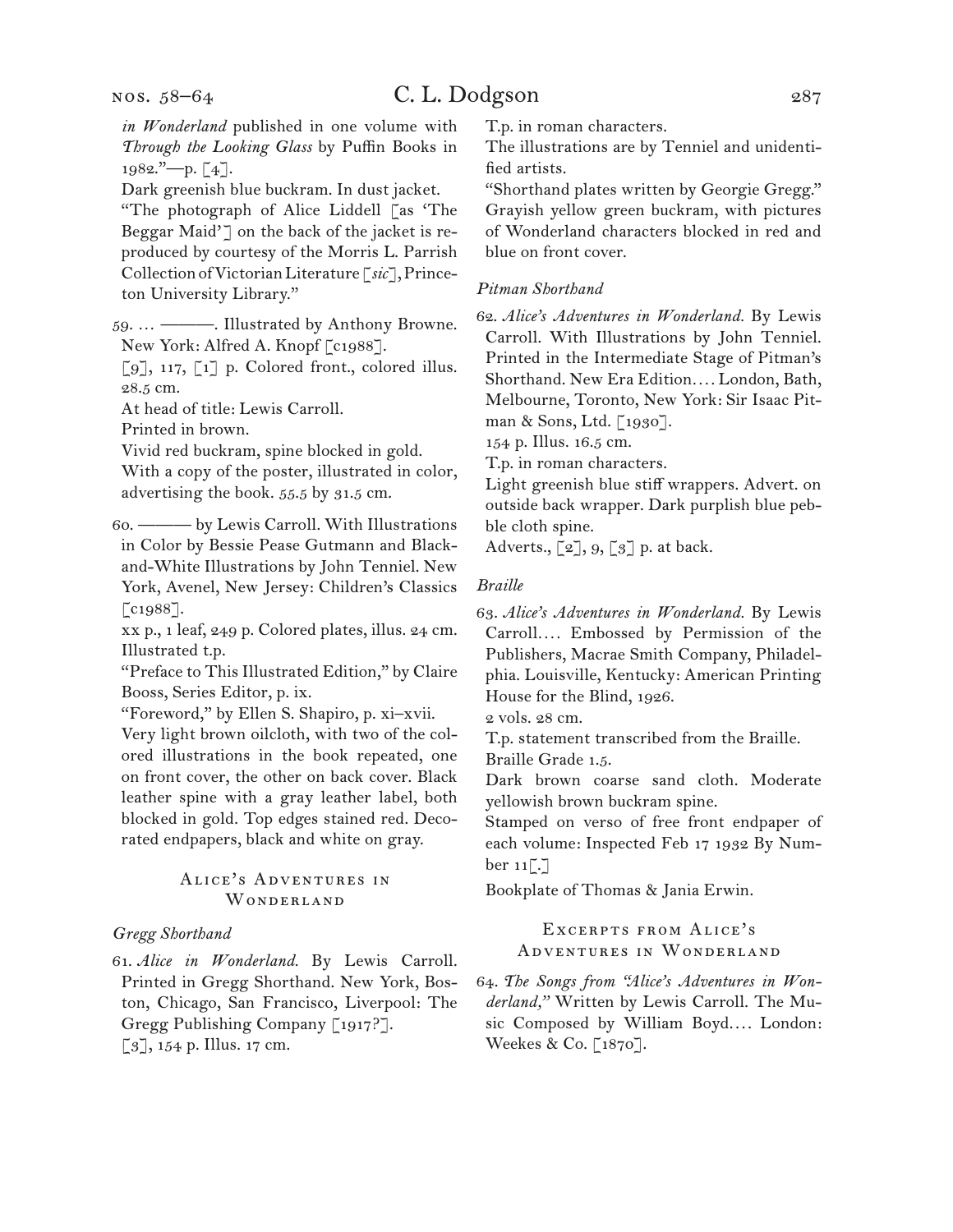$[2]$ , 10 p. 17 by 26 cm.

Cover title.

Words and music.

"Preface," unsigned, dated London 1870, verso of dedication.

"The words of these songs are printed through the express permission of the Author of Alice's Adventures in Wonderland."—p. 1.

Lewis Carrroll added four lines of verse to "'Tis the Voice of a Lobster," for this publication, p. 9.

White illustrated wrappers, with a circular cut of Alice holding the pig in center of outside front wrapper. "New Songs" on outside back wrapper.

65. Copy 2.

16.5 by 25.5 cm.

"VII Songs from Lilliput Levee" on inside back wrapper. "New Songs," as above, on outside back wrapper.

66. Copy 3.

17.5 by 26 cm.

Adverts. as in Copy 2, but with "New Songs" on inside back wrapper, "VII Songs" on outside back wrapper.

67. Copy 4.

17 by 25.5 cm.

Different adverts. on inside and outside back wrapper, printed in double columns.

68. Copy 5.

17.5 by 25.5 cm.

Added to imprint on outside front wrapper: … and Simpkin, Marshall & Co.

"New Songs," as above, on inside back wrapper. Outside back wrapper blank.

69. … *Songs from "Alice in Wonder-land."* Words by Lewis Carroll. (By Permission.) Music by Annie E. Armstrong. London: Hart & Co. [circa 1893?].

24 p. 33.5 cm.

At head of title: Dedicated to the Children of England.

Words and music.

Strong yellow illustrated wrappers. On outside front wrapper: No. 18. Empire Music Albums. Price 6d. Adverts. on outside back wrapper, including "Empire Music Albums," listing Nos.  $1 - 14.$ 

Stamped below London imprint on outside front wrapper: Köhler & Son.

70. Copy 2.

Without wrappers.

71. Copies 3–4.

33 cm.

Another issue. Publisher's imprint on t.p. and outside front wrapper differs: London: F. Pitman Hart & Co., Ltd.

Light grayish yellowish brown illustrated wrappers. Text and illustration on outside front wrapper in a slightly smaller size than on Copy 1; Price 1/–. Adverts. on inside front and inside and outside back wrappers. Adverts. on outside back wrapper similar in content to Copy 1, but, among other variations, "Empire Music Albums" now lists Nos. 1–37.

Both text paper and wrapper paper differ from Copy 1.

72 … *Nonsense Songs.* (*The Songs That Came Out Wrong.*) *From Alice in Wonderland. A Song-Cycle for Soprano, Contralto, Tenor and Bass.* The Lyrics by Lewis Carroll. The Music by Liza Lehmann*. . . .* London, New York, Melbourne: Chappell & Co. Ltd., c1908.

[8], 62 p. 31 cm.

At head of title: To little Mary Bedford. Words and music.

Light grayish yellowish brown illustrated (by H. G. Banks) wrappers, printed in yellowish pink, green, and white. Adverts. on inside front and inside and outside back wrappers. Adverts., [2] p. at back.

73. Copy 2.

Another issue. Toronto added to imprint. Different wrappers, light gray, printed in blue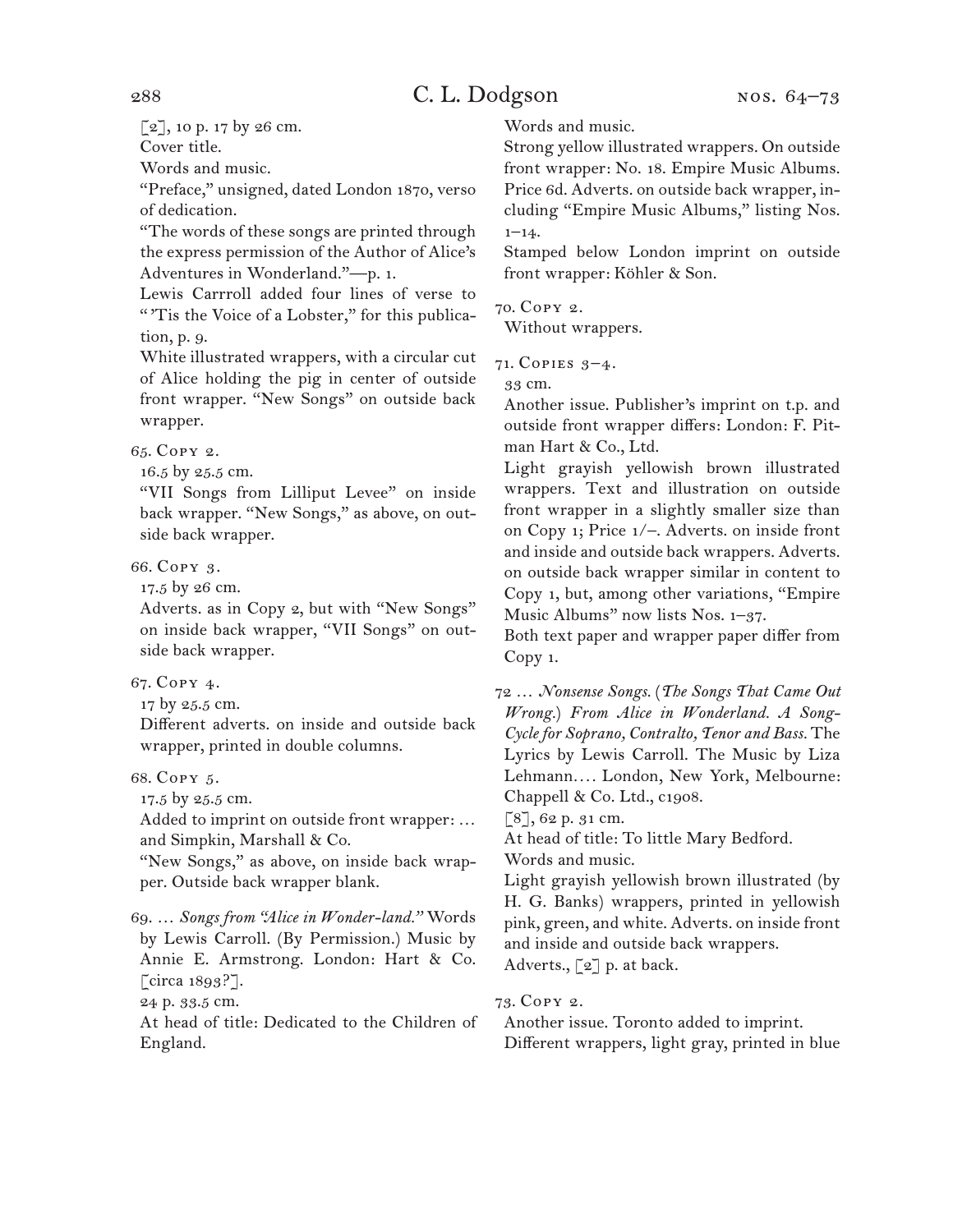and outside back wrapper only. Different adverts., [2] p. at back.

74. *Songs from "Alice in Wonderland."* By Lewis Carroll. Music by H. Fraser-Simson. Illustrations by John Tenniel. With an Introduction by A. A. Milne. London: Methuen & Co. Ltd.; Keith Prowse & Co. Ltd. [1932].

55 p. Illus. 25.5 cm.

Words and music.

"Introduction," p.  $\lceil 3 \rceil$ .

Illustrated boards, red and blue on light greenish yellow. Black buckram spine.

Inscribed in pencil on free front endpaper: F. Madan 1932.

75. *Song Folio of Paramount's "Alice in Wonderland"* original lyrics by Lewis Carroll music by Dimitri Tiomkin and Nathaniel Finston*. . . .* London & Sydney: Chappell & Co., Ltd.; New York: De Sylva, Brown & Henderson, Inc.; Paris: Chappell S.A. [c1933].

32 p. Illus. 31.5 cm.

Cover title.

White glossy wrappers, with black and white photographs from the movie and title printed in blue on outside front wrapper, photographs of members of cast on outside back wrapper. "Cast of A Century" listed on inside back wrapper.

76. *Alice in Wonderland. 1943.* [1942.]

 $\left[\begin{matrix} 24 \end{matrix}\right]$  p. Illus. 12 cm.

Cover title.

Words and music.

A calendar in the form of a small spiral notebook. With an excerpt from the novel and an illustration by Arthur Rackham for each month. Printed entirely in brown.

On outside back cover: A Brownie Creation, c 262.

Stiff covers of white text paper, with an illustration of the Mad Tea-Party in brown (a repeat of the illustration for August) on outside front cover.

77. … *Beautiful Soup.* Words by Lewis Carroll. Music by Richard Addinsell*. . . .* [N.Y.C., London]: Chappell & Co., Inc., c1944.

Page [1], moderate pink illustrated wrapper; p. [2], adverts.; p. 3–5, words and music; p. [6], adverts.

Caption title. At head of title: "Alice in Wonderland."

Copyright by Keith Prowse & Co., Ltd. Self-wrappers; unstitched.

#### Alice's Adventures in Wonderland Translations

#### *Afrikaans*

78. … *Avonture van Alida in Towerland* (Nagevolg). Deur Lewis Carroll. Met die oorspronklike illustrasies deur Sir John Tenniel. Vry in Afrikaans oorgesit deur Tannie [pseud.]. Londen: Macmillan & Kie. Bpk. [1934]. 48 p. Illus. 18 cm.

Cover title. At head of title: Die Kinderklassieke. Junior (Ouderdomme 6 tot 9). [23.]

Grayish yellow green decorated wrappers, printed in blue. Adverts. on outside back wrapper.

#### *Arabic*

79. … *Alis fi ard al-'aja'ib.* Ta' lif Luwis Karul. Tarjumah 'Abd al-'Aziz Tawfiq Jawbar*. . . .* Misr: Matba 'at al-Ragha'ib [1946].

63 p. Front., illus. 27 cm.

"Jama 'at Ruwwad al-Fikr al-Hadith."

Illustrated t.p.

Printed in blue throughout.

The illustrations are unsigned.

Abridged and simplified version for children;

includes vocabulary notes, p. 61–63.

Illustrated paperback, strong orange yellow, printed in color.

With a penciled note in Arabic on p. 10.

80. *Alis fi bilad al-'aja'ib.* al-Qahirah [Cairo]: Dar al-Hilal, 1956.

[10] p. Colored illus. 28.5 cm.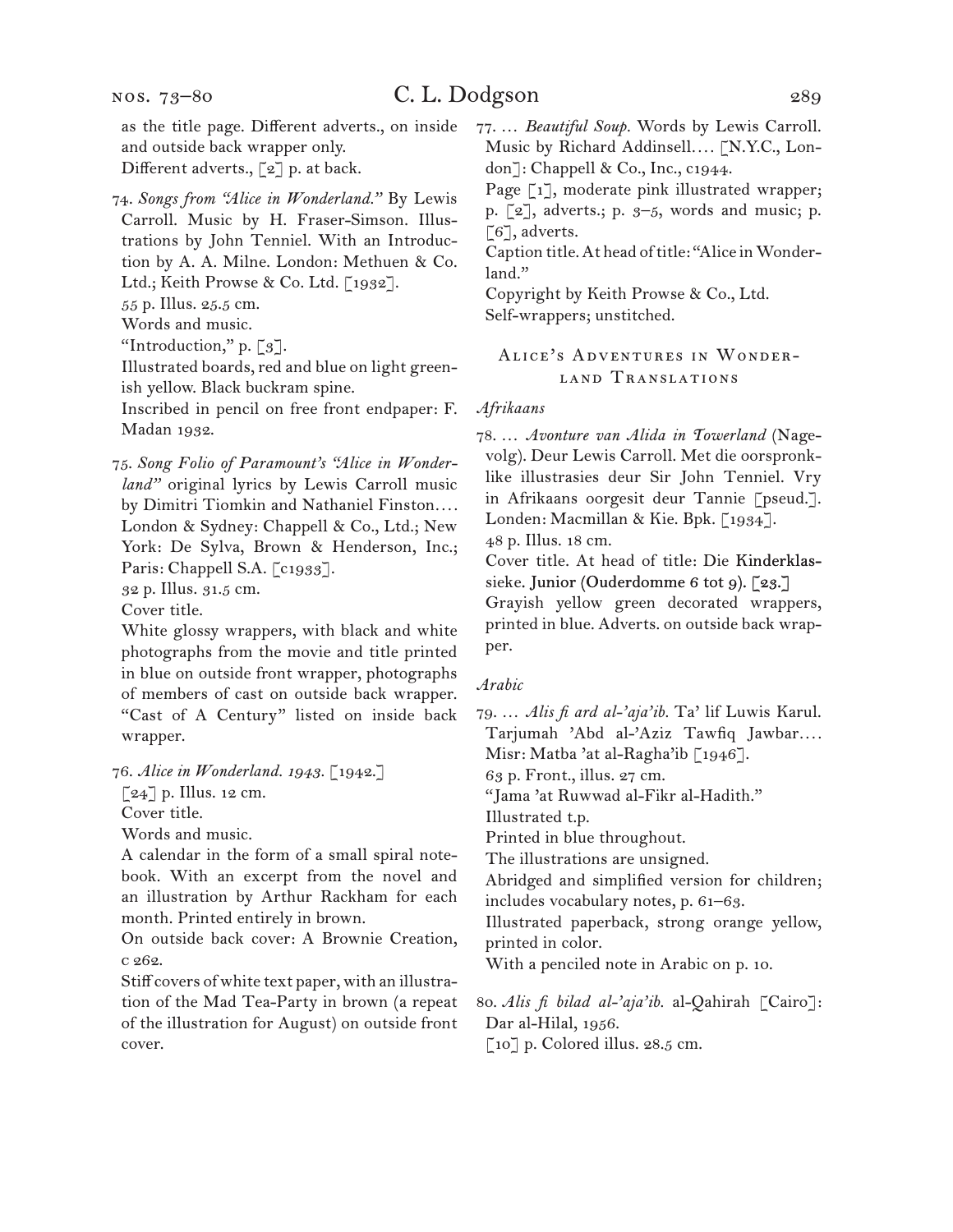A cartoon version, based on the Disney film, in five 2-page installments in *Samir,* Nos. 4–8, May 6, May 13, May 20, May 27, and June 3, 1956.

Illustrated wrappers, printed in color.

#### *Chinese*

81. *A-li-ssu man yu ch'i ching chi.* Lewis Carroll yüan chu. Chao Yuen Ren fan i. [Shanghai: Shang-wu yin shu kuan, 1922.]

31, 192 p. Illus. 19 cm.

With illustrations by Tenniel and T. H. Robinson.

Light yellowish brown wrappers.

Adverts., one-half p. at back.

With marginal notes in Chinese in black and purple ink.

82. ———. Lewis Carroll yüan chu. Chao Yuen Ren fan i. [Shanghai: Shang-wu yin shu kuan, 1923.]

31, 192 p. Illus. 19 cm.

With illustrations by Tenniel and T. H. Robinson.

Second edition.

Light gray wrappers. Flyleaf at front and colophon leaf at back pasted down.

Adverts., one-half p. at back.

83. ———. Lewis Carroll yüan chu. Chao Yuen Ren fan i. [Shanghai: Shang-wu yin shu kuan, 1924.]

31, 192 p. Illus. 19 cm.

With illustrations by Tenniel and T. H. Robinson.

Third edition.

Light bluish gray wrappers. Colophon leaf pasted down.

Adverts., one-half p. at back.

84. ———. Lewis Carroll yüan chu. Chao Yuen Ren fan i. [Shanghai: Shang-wu yin shu kuan, 1931.]

31, 192 p. Illus. 19 cm.

With illustrations by Tenniel & T. H. Robinson. Fifth edition.

White wrappers, with Tenniel's illustration of Alice and the Cheshire Cat on outside front wrapper, printed in green and red.

85. ———. Lewis Carroll chu. Chao Yuen Ren i. [Shanghai: Shang-wu yin shu kuan, 1939.]

31, 192 p. Illus. 19 cm.

With illustrations by Tenniel & T. H. Robinson. Fourth postwar edition.

White illustrated wrappers, printed in blue, green, and yellow. First and last leaves loosely pasted down.

Inscription on t.p.: To the Gest Oriental Library: I present this translation of Alice's Adventures in Wonderland by my friend Chao Yuen-Ren. Hu Shih Oct. 21, 1958.

With Dr. Hu's personal seal stamped on t.p.

Laid in is Dr. Hu's card with inscription: I intend to present this to the Lewis Carroll Collection of Princeton University. Hu Shih.

#### *Czech*

86. … *Alencina Dobrodruzstvi v Podzemni Risi.* Ilustroval Sir John Tenniel. Praha: Elzevir Nakladatelstvi B. Moser, 1931.

134, [3] p. Front., illus. 20.5 cm.

At head of title: Lewis Carroll.

Halftitle with frontispiece on verso.

"A do cestiny prelozil Jaroslav Cisar."

Deep yellowish pink and white illustrated wrappers.

#### *Danish*

87. *Maries Haendelser i Vidunderlandet.* Efter det Engelske ved D. G. Med 41 Illustrationer. Kjøbenhavn: Fr. Wøldikes Forlag, 1875.

 $\lceil 3 \rceil$ , 144 p. Illus. 16.5 cm.

The author's name does not appear.

With Tenniel's illustrations.

Light grayish yellowish brown stiff plain wrappers.

88. … *Alice i Vidunderland.* Med 40 Illustrationer af Sir John Tenniel. Omslag af Axel Mathiesen. København og Oslo: Jespersen og Pios Forlag, 1930.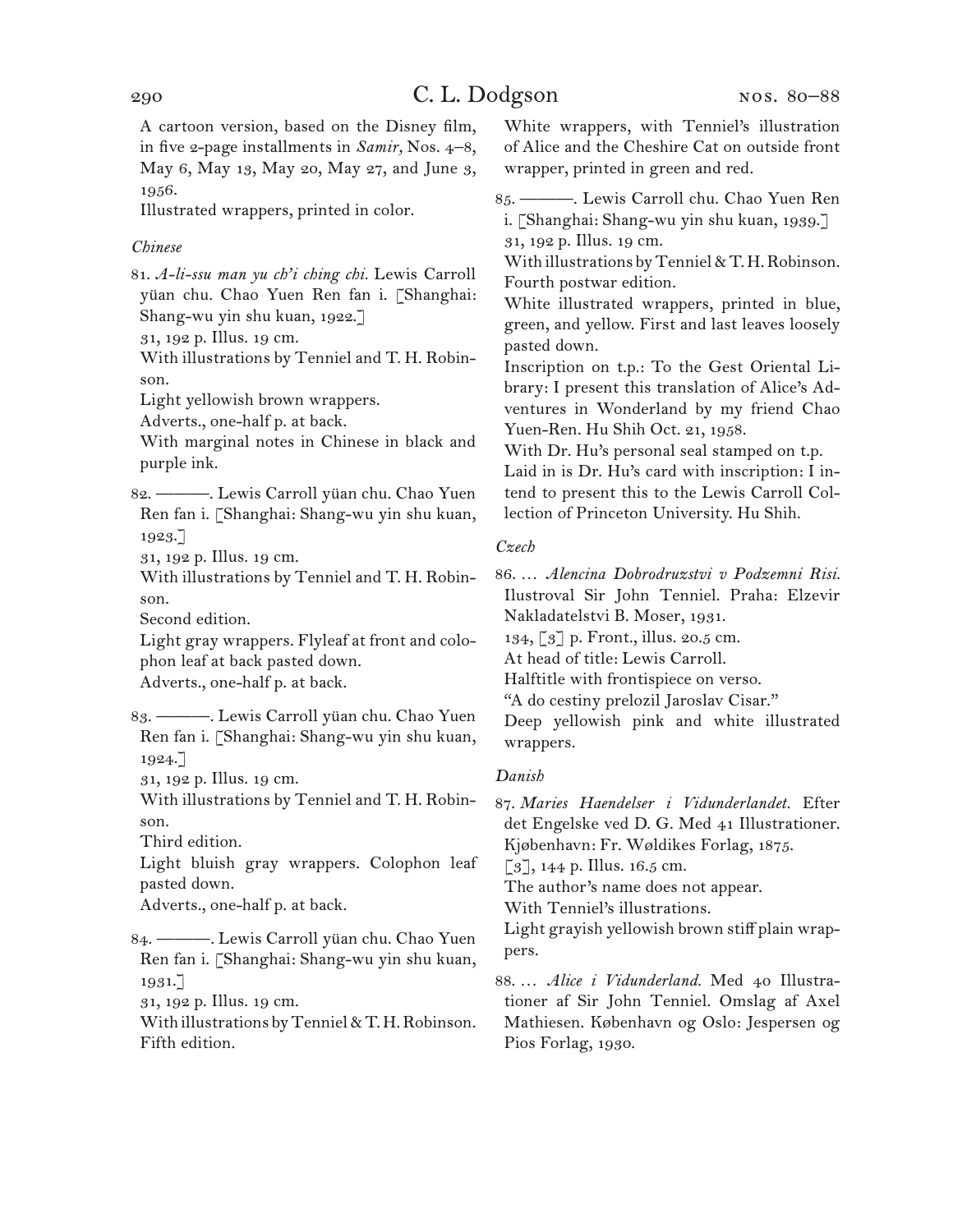96 p. Illus. 20.5 cm.

At head of title: Lewis Carroll.

White boards, with a colored illustration on front cover, adverts. printed in blue on back cover. Dark reddish orange smooth cloth spine, blocked in gold.

#### *Dutch*

89. *Lize's Avonturen in het Wonderland.* Naar het Engelsch. Nijmegen: Blomhert & Timmerman [1874 or 1875].

20 p. Colored plates. 29 cm.

Cover title.

The author's name is not given.

A fairly complete translation through the middle of Chapter 8, at which point the remainder of the novel is very roughly summarized in less than a page.

The illustration on the outside front wrapper and the plates are lithographs by Emrik & Binger after Tenniel.

Dark grayish yellow illustrated wrappers, printed in color. Advert. on outside back wrapper. Inscribed in purple ink on outside front wrapper: Sophie—from CLD. Inscription on back of first plate: Given to my sister by the Rev. C. L. Dodgson (Lewis Caroll [*sic*]) & inscribed by him on the cover about the year 1875 Charles T. ffoulkes.

90. *Alice's Avonturen in het Wonderland.* Naar het Engelsch van Lewis Carroll. Met 40 Illustraties van John Tenniel. Leiden: Boekhandel en Drukkerij vorheen E. J. Brill [Voorbericht 1899].

vi p., 1 leaf, 146 p. Front., illus. 21.5 cm.

"Voorbericht," p. [v]–vi, signed R. ten Raa. Light olive gray smooth cloth, with an illustration (not by Tenniel) blocked in very dark green on front cover. Floral-patterned endpapers, light olive on white. Adverts., [6] p. at back.

91. … ———. Naar het Engelsch van Lewis Carroll. Geillustreerd*. . . .* Heerenveen: Uitgevers-Mij. Hepkema [1912].

2 vols. Illus. 18 cm.

At head of title: Boeken voor Joncens en Meis jes. No. 28 [29].

The illustrations are by B. Le Fanu.

Deep reddish brown illustrated wrappers.

Adverts.,  $\lceil 1 \rceil$  p. at back of Vol. 1, and  $\lceil 5 \rceil$  p. at back of Vol. ii.

92. *Alice's Avonturen in Wonderland.* Door Lewis Carroll. Geillustreerd door Arthur Rackham. Amsterdam: Van Holkema & Warendorf  $[1920]$ .

[4], 139 p. Mounted colored front. and plates, illus. 21.5 cm.

T.p. illustrated in black and lettered in green. No. 533 of 550 copies.

Yellowish white smooth cloth, with a floral design blocked in grayish green and gold, framing a colored illustration of the Pool of Tears, printed on paper and mounted on front cover, back cover blocked in grayish green, floral design blocked in grayish green and gold on spine. T.e.g. Patterned endpapers, yellowish white on light grayish yellowish brown.

#### *Esperanto*

93. *La Aventuroj de Alicio en Mirlando.* De Lewis Carroll. Tradukita de E. L. Kearney, M.A. Ilustrita (lau afabla permeso de l'eldonisto de Stead's Prose Classics) per dek bildoj de Brinsley Le Fanu. London: British Esperanto Association (Incorporated), 1910.

xii, 132 p. Plates. 18.5 cm.

Light yellowish pink wrappers, with a drawing of Alice and the White Rabbit in black on outside front wrapper.

94. Copy 2.

19 cm.

Grayish yellow green smooth cloth, with the drawing as above blocked in black on front cover, spine blocked in gold.

95. Copy 3.

19 cm.

Dark red smooth cloth, blocked as above.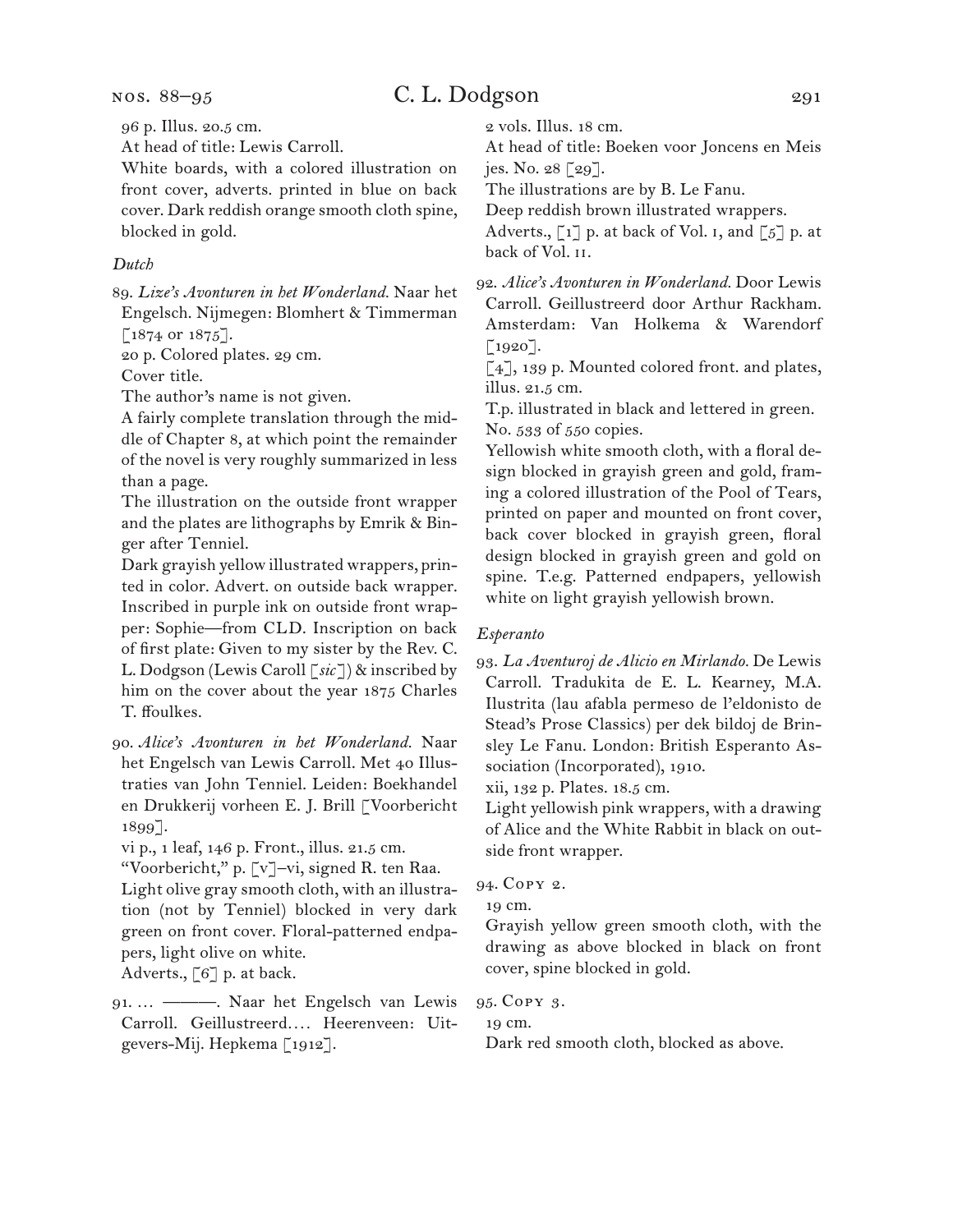*French*

96. *Aventures d'Alice au Pays des Merveilles.* Par Lewis Carroll. Traduit de l'Anglais par Henri Bué. Ouvrage Illustré de 42 Vignettes par John Tenniel. Londres: Macmillan and Co., 1869.

[9], 196 p. Front., illus. 19 cm.

Dark blue smooth cloth, blocked in gold as the 1866 English edition. Imprint at foot of spine: Macmillan & Co. A.e.g. Dark grayish brown endpapers.

Inscribed in purple ink on halftitle: Katherine Beatrice Standen from the Author. Ap./84.

97. Copy 2.

Imprint at foot of spine, in caps and small caps: Macmillan[.] Grayish reddish brown endpapers.

#### 98. Copy 3.

Imprint at foot of spine, in caps and small caps: Macmillan[.] Dark grayish reddish brown endpapers.

99. Copy 4.

Imprint at foot of spine, in caps and small caps: Macmillan<sup>[.]</sup> Dark olive green endpapers.

100. Copy 5.

19.5 cm.

Imprint at foot of spine, in caps: Macmillan[.] Black endpapers.

Stamped on recto of frontispiece leaf: H. G. Sharp 9 Dec. 1898 Oxford.

101. Copy 6.

20 cm.

Deep purplish blue sand cloth, with only a triple rule border blocked in blind on front and back covers. No imprint at foot of spine. Plain edges. Grayish reddish brown endpapers. Inscribed on halftitle: A Rawnsley.

102. … *Alice au Pays des Merveilles.* Traduction et illustrations de René Bour. Préface de Dominique Aury. Postface de Pierre Mille. Lausanne: La Guilde du Livre [c1951]. 202, [1] p., 1 leaf. Front., illus. 24 cm. At head of title: Lewis Carroll.

Halftitle with frontispiece on verso.

Volume No. 156.

"Introduction," by Dominique Aury, p. 7–  $\lceil 16 \rceil$ .

"René Bour," by Pierre Mille, p. 201–[203].

Exemplaire No. 2802 of an edition of 8300 copies.

Brilliant yellow glazed boards, with a drawing of Alice in black on front cover. Yellowish white parchment paper spine, blocked in gold. Inscription in Mr. Adler's hand on pastedown front endpaper: Elmer Adler August 18. 1951 from Lessing Rosenwald Erwinna. Penna.

103. … *Les Aventures d'Alice au Pays des Merveilles.* Texte français par Henri Parisot. Collection "L'Age d'Or." [Paris]: Flammarion [c<sub>1968</sub>].

189, [10] p. 20 cm.

At head of title: Lewis Carroll.

Strong pink decorated paperback, printed in black and green. "Dessin de couverture de Max Ernst."

104. *Aventures d'Alice au Pays des Merveilles.* By Lewis Carroll. Translated from the English by Henry Bué. With a New Introduction by Morton N. Cohen. With 42 Illustrations by John Tenniel. New York: Dover Publications, Inc.  $\lceil 1972 \rceil$ .

xii, [7], 196 p. Front., illus. 20.5 cm.

"Introduction to the Dover Edition," p. v–xii. Brilliant greenish yellow illustrated paperback, printed in color.

"A Catalogue of Selected Dover Books," [5] p. at back.

#### *German*

105. *Alice's Abenteuer im Wunderland.* Von Lewis Carroll. Aus dem Englischen von Antonie Zimmermann. Mit zweiundvierzig Illustrationen von John Tenniel. Autorisirte Ausgabe. Leipzig: Johann Friedrich Hartknoch [1869]. [9], 178 p. Front., illus. 19.5 cm.

Light grayish yellow illustrated boards, printed in black. Green hair-vein marbled edges.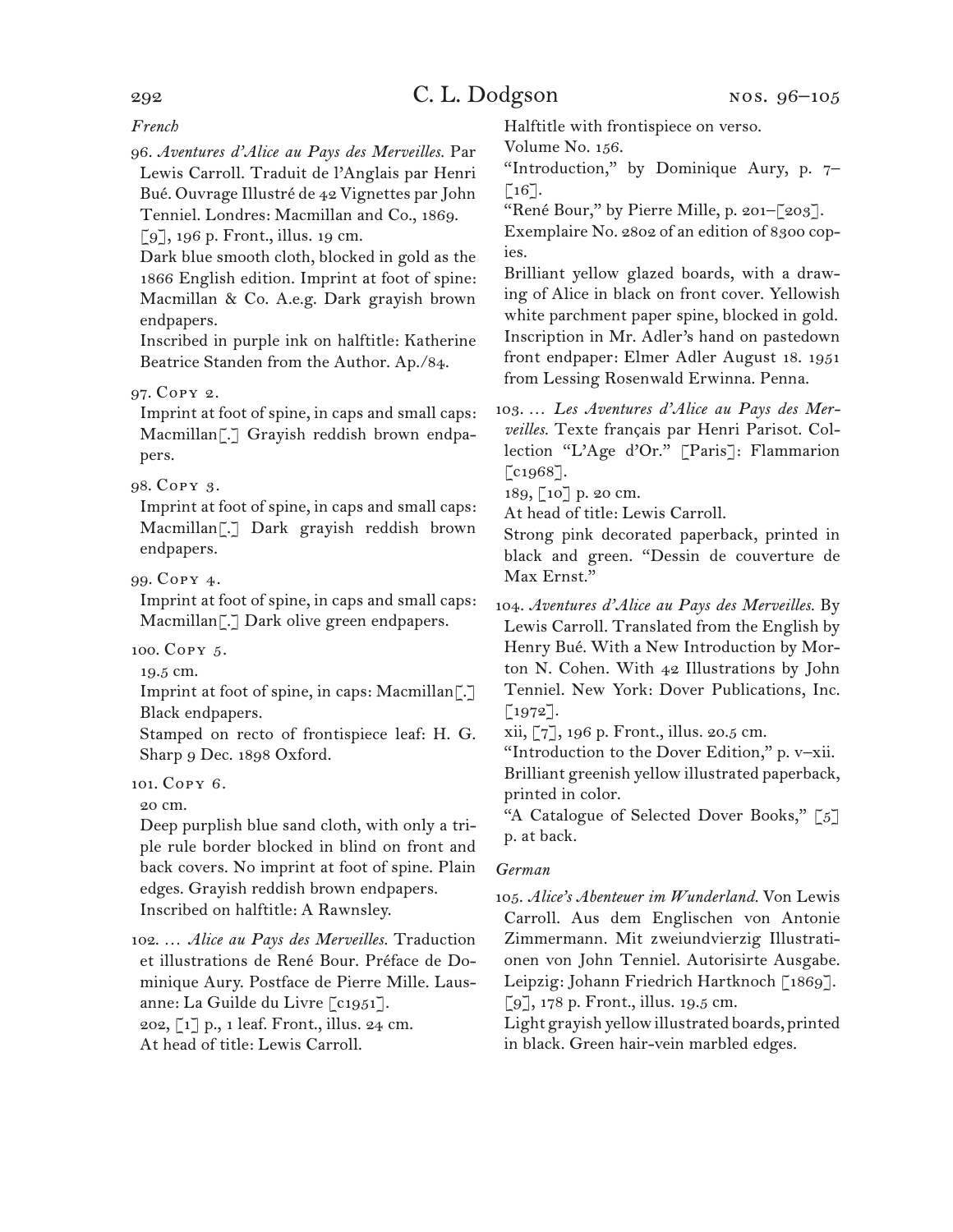Inscribed on free front endpaper: Miss Agnes Bartram. Zur freundlichen Erinnerung an A. Zimmermann. den 1. Januar 1873.

#### 106. Copy 2.

19 cm.

Dark yellowish green smooth cloth, blocked in gold as the 1866 English edition. A.e.g. Book label of C. Cubitt.

107. ———. Von Lewis Carroll. Uebersetzt von Antonie Zimmermann. Mit zweiundvierzig Illustrationen von John Tenniel. London: Macmillan und Comp., 1869.

[9], 178 p. Front., illus. 19 cm.

Dark yellowish green smooth cloth, blocked in gold as the 1866 English edition. A.e.g.

108. ———. Von Lewis Carroll. Autorisierte Ausgabe aus dem Englischen. Mit 8 Vollbildern und zahlreichen Text-Illustrationen von John Tenniel. 3. Auflage. Leipzig: Ed. Wartigs Verlag Ernst Hoppe [n.d.].

[7], 172 p., 1 leaf. Colored front., colored plates, illus. 19.5 cm.

Deep reddish orange smooth cloth, with a circular cut of Alice and the Dodo (after Tenniel) and floral decoration (not after Tenniel) blocked in color on front cover.

Advert.,  $\lceil 1 \rceil$  p. at back.

109. … *Alice im Wunderland.* Deutsch von Helene Scheu-Riesz. Ausstattung von Uriel Birnbaum. Wien, Leipzig, New York: Sesam-Verlag, 1923.

109, [1] p. Colored front., colored plates. 22 cm.

At head of title: Lewis Carroll.

Grayish blue imitation sand cloth, front cover blocked in gold.

Adverts., [2] p. at back.

110. ———. Von Lewis Carroll. Illustriert von F. W. Roth. 3. bis 8. Tausend. Übertragen von R.G.L. Barrett. Nürnberg: Zu beziehen durch Verlag "Der Bund"; [Würzburg-Aumühle: Konrad Triltsch<sup>7</sup>, [1923].

[7], 158 p., 1 leaf. Colored front., colored plates, illus. 17.5 cm.

White glazed illustrated boards, printed in color. Deep reddish orange imitation sand cloth spine and corners.

Inscription on free front endpaper: Verehrungsvoll gewidmet vom Uebersetzer. Felbridge,  $2/x/33$ . Below this is a quatrain in German, signed R.G.L.B.

Tipped in at front is a letter from R.G.L. Barrett to Messrs. Maggs, dated  $2/x/g_3$ , giving the publication dates for this edition as 1922 and 1923; the letter also mentions that the inscription on the free front endpaper is for Mr. Parrish.

111. ———. Von Lewis Carroll. Übersetzung von Klara Sternbeck. Bilder von A. E. Jackson und Kurt Lange. Berlin: Meidinger's Jugendschriften Verlag G.m.b.H. [1931].

95, [1] p. Mounted colored plates, illus. 24.5 cm.

Colored illustrated boards. Illustrated endpapers, red on white.

#### *Hebrew*

112. … *'Alisah be-erets ha-pela'ot.* Katuv 'ivrit biyede L. Siman. Frankfurt 'an Main, Moskvah-Odesah: Omanut [1924].

172 p. Plates, illus. 21 cm.

At head of title: L. Kerol.

Vocalized.

Illustrated by various artists; includes several plates by Arthur Rackham.

Includes a glossary of difficult words, p. 161– 172.

Grayish yellowish brown paste-pattern boards, with dabs of paint in green, orange, and white. Pale orange yellow imitation sand cloth spine and corners, with a cut of Alice blocked in black on one corner of front cover.

113. … *'Alizah be-erets ha-pela'ot.* Tirgem, Aharon Amir. Tel-Aviv: Mahbarot le-sifrut, 5711  $[i.e. 1951].$ 

112 p. Illus. 24.5 cm.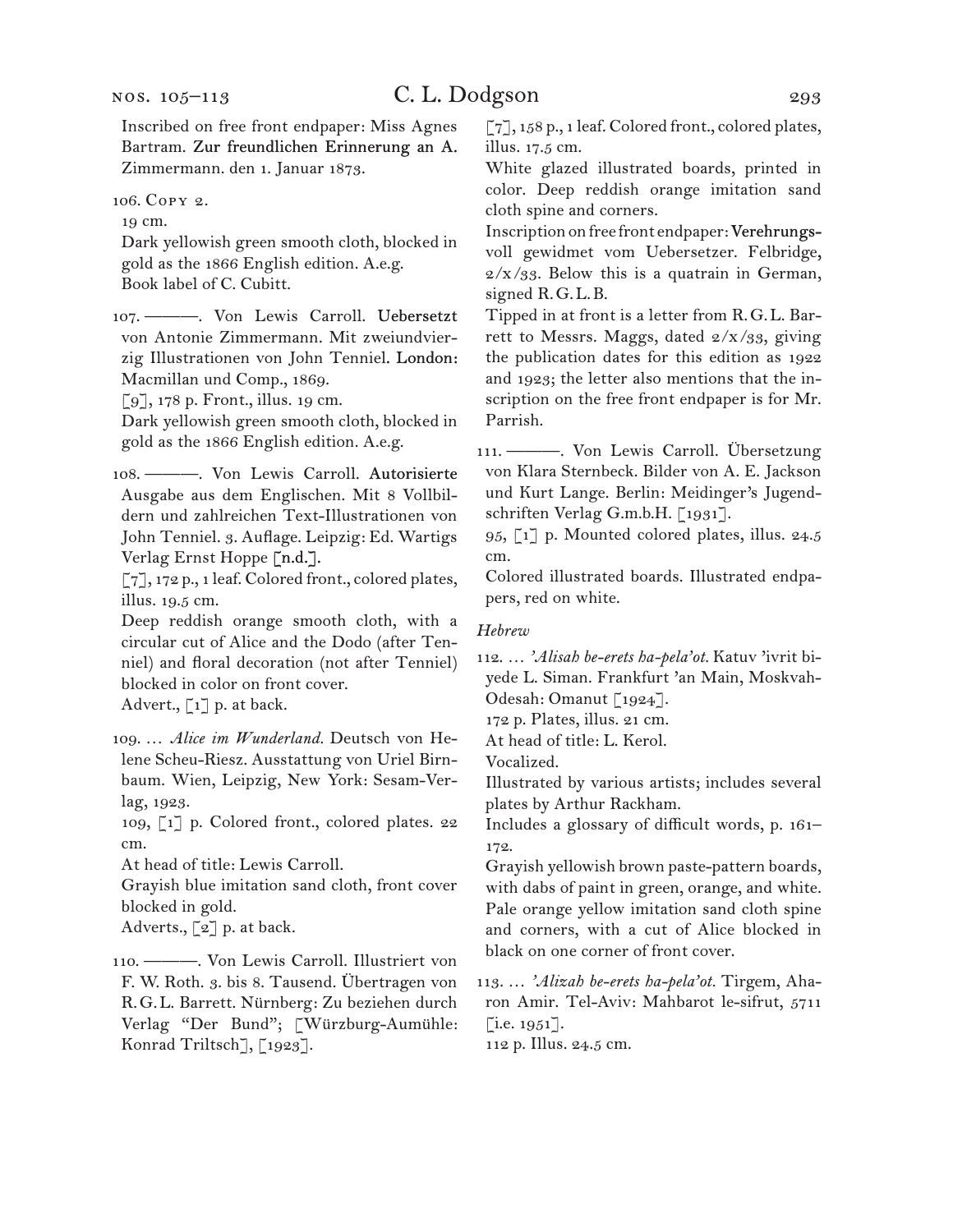At head of title: Lu'is Kerol.

Vocalized.

With Tenniel's illustrations.

Silver boards embossed all over with dense rows of small squares, with two of Tenniel's illustrations blocked in red, one on front cover and the other on back cover. Edges stained yellow.

### *Hindi*

114. … *Jadhu Nagri* (*Alice in Wonderland* ). Delhi: Rajpal and Sons [1961].

99 p. Illus. 18.5 cm.

On verso of title leaf: Mul lakhek Levis Kairol. Rupantarkar Shreekant Vyas.

"Kishor Sahitya."

The illustrator cannot be identified.

3rd edition.

White illustrated boards, printed in color. Adverts. on back cover. Illustrated endpapers, grayish blue and white.

### *Hungarian*

115. … *Alisz Kalandjai Csodaországban.* Forditotta Juhász Andor. John Tenniels Kepéivel. Budapest: Béta Irodalmi Részvénytársaság Kiadása [1929].

137 p. Front., illus. 18 cm.

At head of title: Lewis Carroll.

Halftitle with frontispiece on verso.

White illustrated boards, printed in color. Blackish blue smooth cloth spine.

Adverts., verso of p. 137 and [6] p. at back.

116. *Évike Tündérországban.* Irta: Lewis Carroll. Forditotta: Kosztolányi Dezsö. Rajzolta: Fáy Dezsö. Budapest: Gergely R. Kiadása [1935]. 117 p. Illus. 24.5 cm.

Light orange yellow boards, with a drawing of the Dormouse printed in grayish blue at lower right corner of front cover. Grayish blue imitation sand cloth spine.

### *Irish*

117. *Eactrad Eiblís i dtír na niongantas.* Pádraig ó Cadla do cuir gaedealg ar an sgeul so. Baile áta Cliat: Maunsel agus Roberts, teo, 1922.

viii, 147 p. Illus. 19 cm.

" 'Sé bunús an leabair seo ac 'Alice in Wonderland,' a sgríob an fear arb' ainm cleite dó 'Lewis Carroll.'"-verso of t.p.

The illustrations are by K. Verschoyle and an artist who signs with the monogram UMH. Very deep red crisscross-embossed boards.

### *Italian*

118. *Le Avventure d'Alice nel Paese delle Meraviglie.* Per Lewis Carroll. Tradotte dall'Inglese da T. Pietrocòla-Rossetti. Con 42 Vignette di Giovanni Tenniel. Londra: Macmillan and Co., 1871.

 $[9]$ , 189,  $[1]$ , p. Front., illus. 19 cm.

First state of the first Italian edition. See *Handbook,* p. 68–69.

Deep reddish orange smooth cloth, blocked in gold as the 1866 English edition. A.e.g. Dark green endpapers.

119. ———. Per Lewis Carroll. Tradotte dall'Inglese da T. Pietrocòla-Rossetti. Con 42 Vignette di Giovanni Tenniel. Londra: Macmillan and Co., 1872.

 $\lceil 9 \rceil$ , 189,  $\lceil 1 \rceil$  p. Front., illus. 19 cm.

Dark reddish orange smooth cloth, blocked in gold as the 1866 English edition. A.e.g. Black endpapers.

Inscribed on pastedown front endpaper: Perry Sanderson.

120. Copy 2.

Deep red smooth cloth, blocked in gold as above, except for the border, which is blocked in blind. T.e.g. White endpapers.

121. ———. Per Lewis Carroll. Tradotte dall'Inglese da T. Pietrocòla-Rossetti. Con 42 Vignette di Giovanni Tenniel. Torino: Ermanno Loescher, 1872.

[9], 189, [1] p. Front., illus. 19 cm.

Vivid orange sand cloth, blocked in gold as the 1866 English edition. Imprint at foot of spine in caps. A.e.g.

Inscribed on halftitle: John Barwick 8/10/14.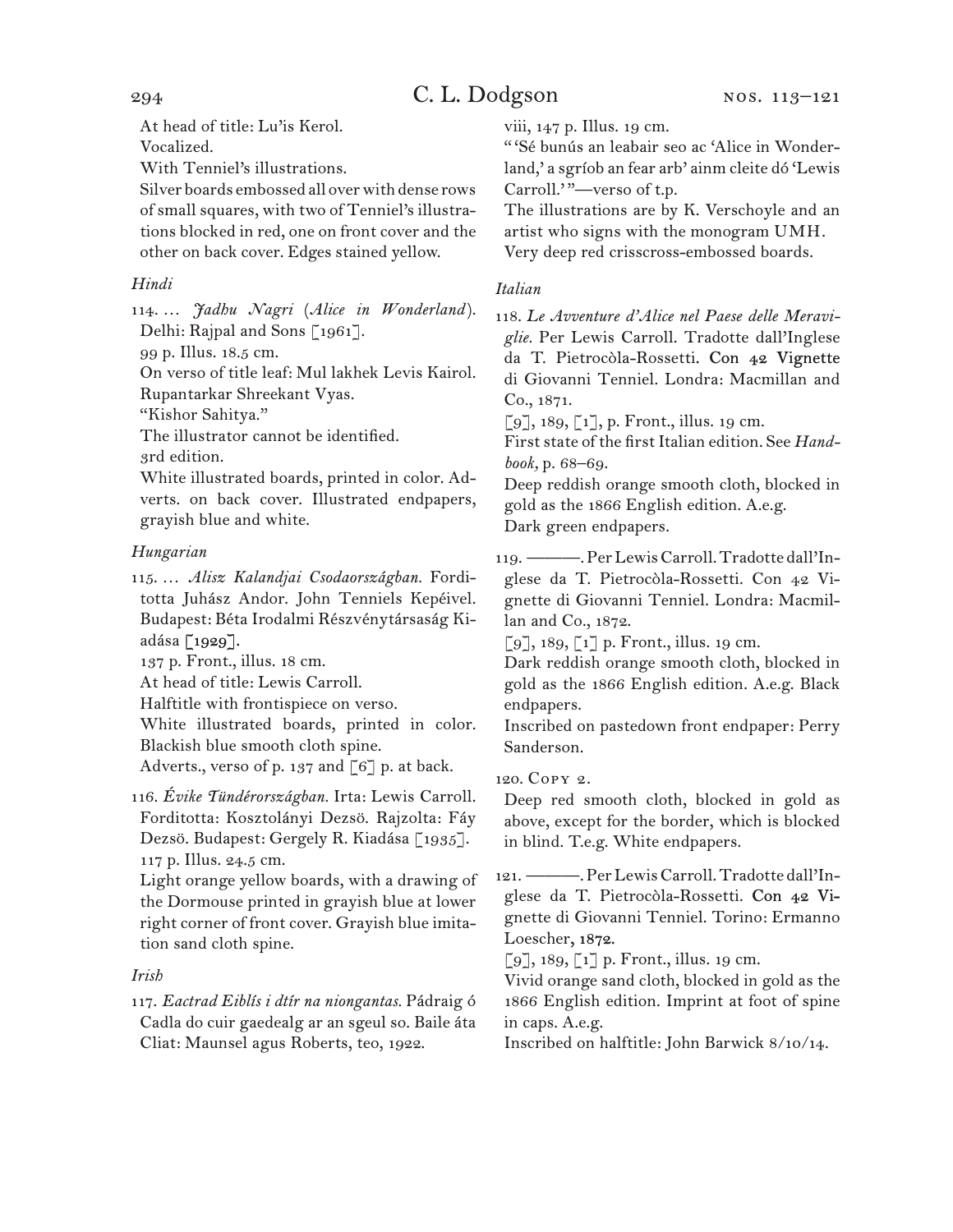nos. 122–127

122. Copy 2.

Vivid orange morocco cloth, blocked as above, but with a smaller ornament on spine. Imprint at foot of spine in caps and small caps. A.e.g. Inscribed on halftitle: Alice Hargreaves Dormy House May 11th 1932.

123. *Nel Paese delle Meraviglie.* Di Lewis Carroll. Illustrato da Arturo Rackham. Fatto Italiano da Emma C. Cagli. Bergamo: Istituto Italiano d'Arti Grafiche [1908].

[10], 157, [1] p. Colored front., colored plates, illus. 21 cm.

Illustrated t.p.

Frontispiece and plates have tissue guards with printed captions.

"Ia. Edizione Italiana."

Blackish blue smooth cloth, with a cut of the Gryphon and the Mock Turtle dancing the Lobster Quadrille blocked in gold on front cover and a cut of the Cheshire Cat blocked in gold on spine. Top edges stained dark grayish blue. Illustrated endpapers, dark grayish blue on white.

#### *Japanese*

124. *Eiri zen' yaku otemba Arisu no yume.* Ryuisu Karoru. Masumoto [Shigeo], yaku. [Tokyo]: Seiundo [1929].

2, 2, 261 p. Colored plates. 19 cm.

T.p. printed in black with decoration in red.

The plates are unsigned.

Sixth edition.

Strong red horizontal rib cloth, with a colored illustration mounted on front cover. Top edges stained deep purplish red. Colored illustrated endpapers.

Adverts., [1] p. at back.

In a colored illustrated cardboard slip-in case.

125. … *Alice's Adventures in Wonderland* (*Fushigi no kuni no Arisu* ). By Lewis Carroll. Iwasaki Mimpei, yakuchu. Tokyo: Kenkyusha [1931]. viii, 264 p., 1 leaf. Front., plates. 16.5 cm.

At head of title: Kenkyusha Eibun yakuchu sosho.

With Tenniel's illustrations.

English and Japanese.

Second edition.

Light grayish yellowish brown flexible smooth cloth, with an illustration printed in black on front cover and an ornament printed in black on back cover.

126. … *Fushigi no kuni no Arisu.* Nagasawa Saisuke, yakuchu*. . . .* Tokyo: Gaikokugo Kenkyusha [1932].

1 prel. leaf, 3 p., 1 leaf, 277 p. Front. 18.5 cm.

T.p. printed in black and red. At head of title: Ruisu Karoru.

"Eibun yakuchu sosho. Dai 12 hen."

Flytitle and caption title: Alice's Adventures in Wonderland.

The frontispiece is unsigned.

English and Japanese

Dark blue smooth cloth.

#### *Korean*

127. *Isang han nara ui Erisu.* Kerol chium. Han Nag-won olmgim*. . . .* [Soul: Kyemongsa, 1963.]

 $[4]$ , 210,  $[1]$  p. Illus. 18.5 cm.

"Segye sonyon sonyo munhak chon jip. 12." In colophon: Yongguk p'yon. 8.

T.p. divided into yellow and white panels with an illustration in black.

This volume also includes two short stories each by Oscar Wilde and Katherine Mansfield, also translated by Nag-won Han.

"Isang han nara ui Erisu," with Tenniel's illustrations, p. 1–145. "Waildu tanp'yon jip. Haengbok han wangja. Kojipchaengi yonggam," p. [147]–175. "Mensupildu tanp'yonjip. Inhyong ui chip. Tu nammae," p. [177]–206.

Notes on the authors, p. 207–210.

Illustrated boards, red, yellow, black, and white on pale yellow green. Illustrated endpapers, strong yellowish green and white. Adverts., [1] p. at back.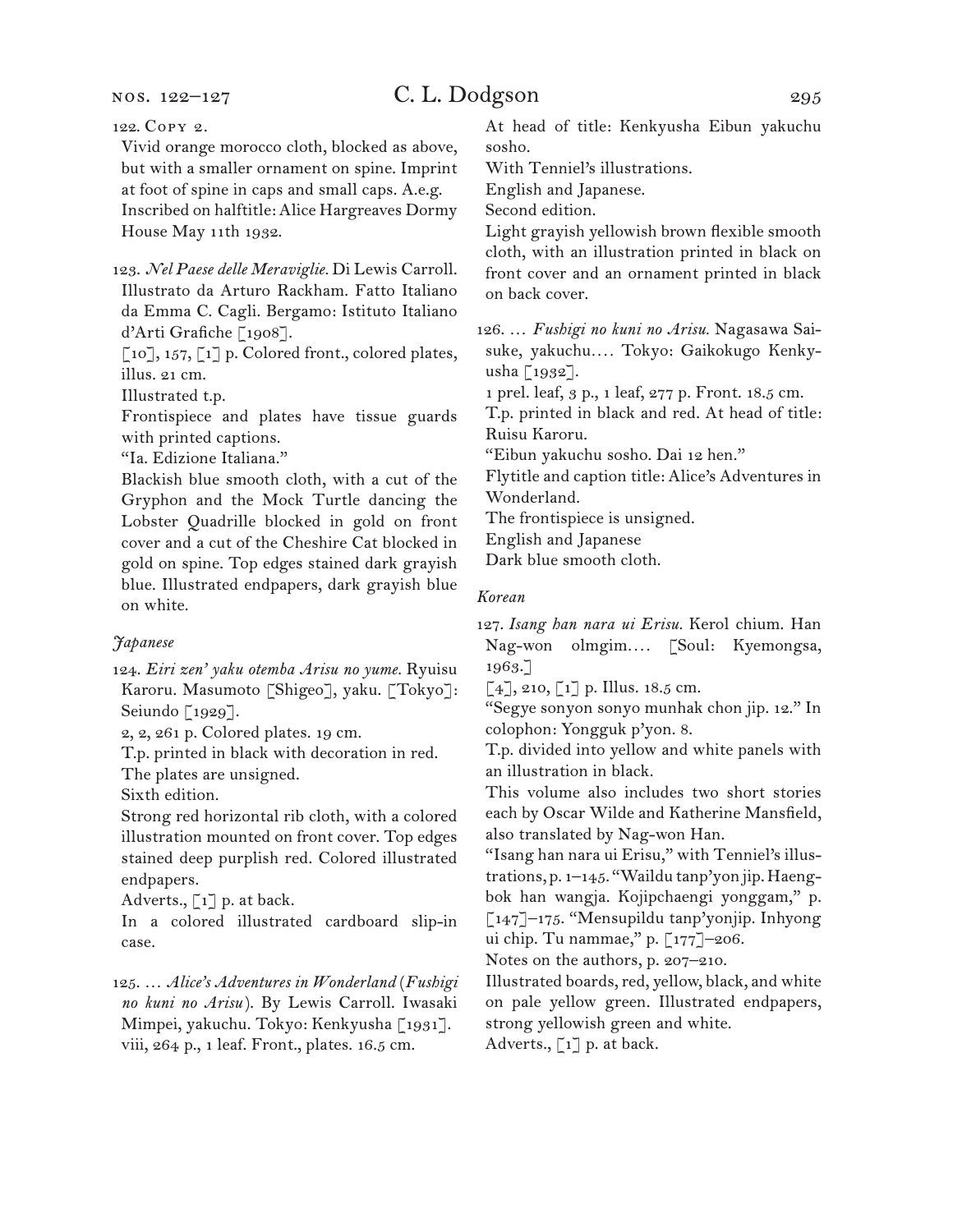#### *Latin*

128. … *Alicia in Terra Mirabili.* Latine redditus ab eius fautore vetere gratoque Clive Harcourt Carruthers. New York: St Martin's Press Inc., 1964.

[5], 116 p., 1 leaf. Front., illus. 20.5 cm.

At head of title: Ludovici Carroll. Liber notissimus primum abhinc annis centum editus.

Moderate red smooth cloth, with a cut of the White Rabbit blocked in gold on front cover, spine blocked in gold. Illustrated endpapers, dark red on white.

#### *Norwegian*

129. *Else i Eventyrland.* Efter Lewis Carroll ved Margrethe Horn. Med Originaltegninger af John Tenniel. Kristiania: Olaf Norlis Forlag, 1903.

163 p. Front., illus. 16.5 cm.

Halftitle with frontispiece on verso.

Pale yellow green boards, with a colored illustration of the Mad Tea-Party on front cover, advert. on back cover. Very dark yellowish green diagonal fine rib cloth spine, blocked in gold. Pastedown endpapers only.

#### *Portuguese*

130. … *Alice no Paiz das Maravilhas* por Lewis Carroll. Traducção e adaptação de Monteiro Lobato. São Paulo: Companhia Editora Nacional, 1931.

123 p. Mounted colored plates, illus. 22 cm. Illustrated t.p. At head of title: Bibliotheca Pedagogica Brasileira. Série 1. Literatura Infantil. Vol. ii.

The illustrations are by A. L. Bewley.

Moderate bluish green boards, printed in white and red, with a colored illustration mounted on front cover. Adverts. on back cover. Pastedown endpapers only.

#### *Russian*

131. … *Ania v Stranie Chudes.* Per. s. angl. V. Sirina s risunkami S. Zalshupina. Berlin: Izdatel'stvo Gamaiun, 1923.

114 p., 1 leaf. Illus. 22.5 cm.

At head of title: L. Karrol'.

Unreformed (pre-Revolutionary) alphabet.

V. Sirin was the pseudonym of Vladimir Nabokov.

White glazed illustrated boards, printed in color. Dark blue smooth cloth spine. Top edges stained dark blue.

132. … *Ania v Stranie Chudes.* Anya v Stranye Chudes. Translated from the English by "V. Sirin" (Vladimir Nabokov) with drawings by S. Zalshupin. New York: Dover Publications, Inc. [c1976].

 $[4]$ , 114 p., 1 leaf. Front., illus. 20.5 cm.

At head of title: Lewis Carroll.

Halftitle with frontispiece on verso.

"This Dover edition, first published in 1976, is an unabridged republication of the work originally published by Izdatel'stvo Gamayun, Berlin, in 1923."

"The introductory poem, 'All in the golden afternoon,' was omitted, but otherwise the text is complete."

White paperback, front cover illustrated in color. Adverts. on inside front and inside and outside back covers. Bound in dark gray buckram.

"A Catalogue of Selected Dover Books," [5] p. at back.

133. … *Ania v Stranie Chudes.* Perevod s angl. V. Nabokova s Risunkami Dzhona Tenniela. Ann Arbor: Ardis, 1982.

114 p., 1 leaf. Illus. 21.5 cm.

At head of title: L. Karrol'.

"First published by 'Gamaiun,' Berlin, 1923." White illustrated paperback, printed in red. Advert. on outside back cover.

134. … *Ania v Strane Chudes.* Perevod V. Nabokova. Alice's Adventures in Wonderland. By Lewis Carroll. Moscow: Raduga Publishers, 1992.

315, [3] p. Illus. 20.5 cm.

"Predislovie i kommentarii N. M. Demurovoi," p. 7–[28] and [283]–[316].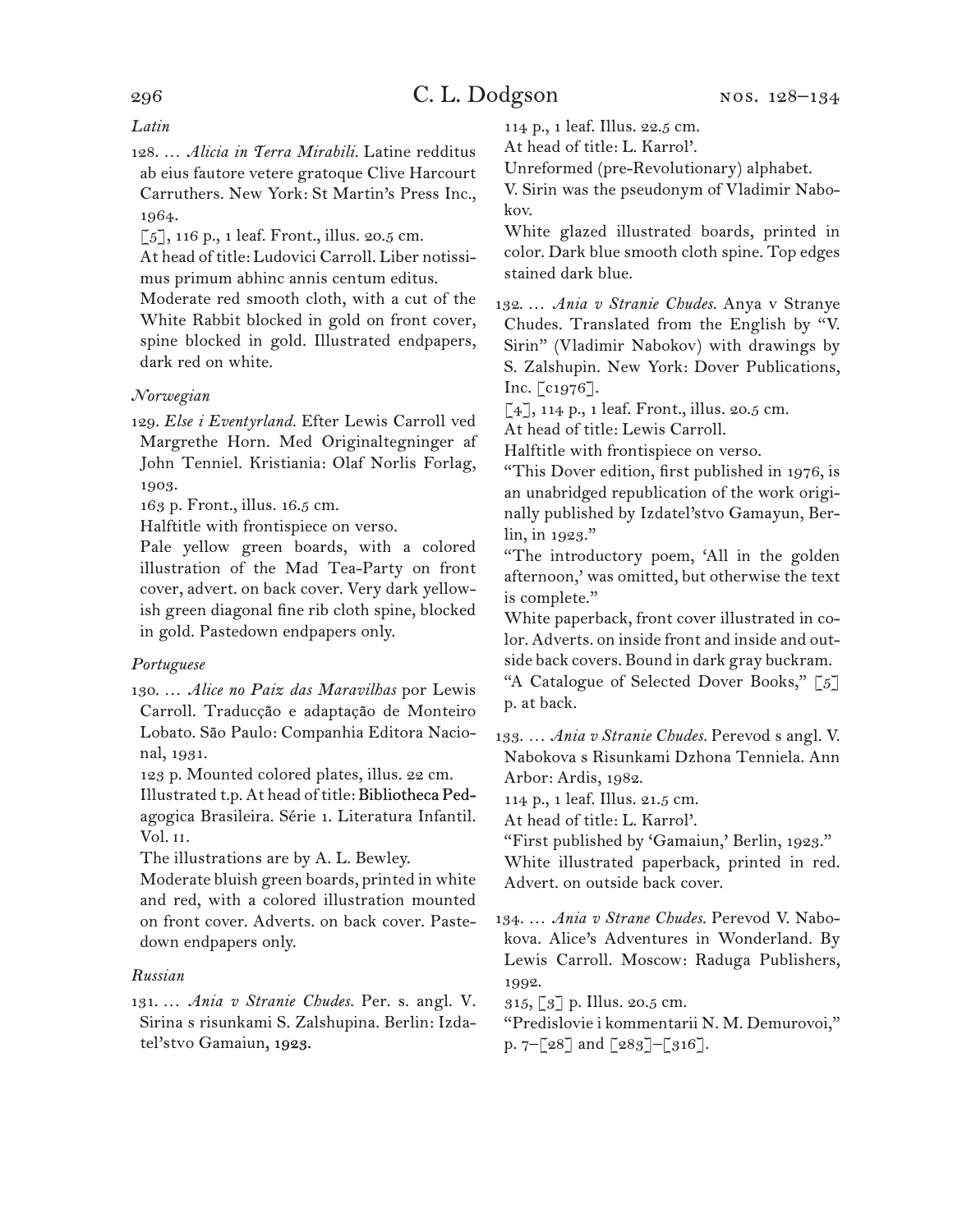## C. L. Dodgson 297

"Alice's Adventures in Wonderland," in English, illustrated by John Tenniel, p. [29]– [154]; in Russian, illustrated by Lewis Carroll, p.  $\lceil 155 \rceil - \lceil 282 \rceil$ .

Bright pink and yellow glazed illustrated boards. Bright pink, bright yellow, and white endpapers.

Adverts., [2] p. at back.

135. … *Alisa v Strane Chudes.* Reprint izdaniia zhurnala "Zolotoe Detstvo" 1913 g. Perevod M. P. Chekhova. Illiustratsii G. Fernissa*. . . .* Oform. E. S. Gorokhovskogo. Moskva: RAM, 1994.

1 leaf, 63, [1] p. Illus. 10 cm.

Title from colophon. At head of title: L. Kerroll.

Caption title: Alisa v Volshebnoi Stranie.

The illustrations are by Harry Furniss.

A facsimile reprint of the story as it appeared in *Angliiskiia Skazki,* a supplemental volume of the 1913 journal *Zolotoe Detstvo* published in St. Petersburg.

No. 24 of 25 numbered copies.

Brown, yellow, and olive marbled boards. Black sand cloth spine and corners.

#### *Serbian*

136. … *Alisa u Carobnoj Zemlji.* Prepricao Stanislav Vinaver. Beograd: Vreme [1923].

 $\lceil 4 \rceil$ , 172 p. Colored plates, illus. 19 cm.

At head of title: Luis Karol.

The illustrations are signed E.J.C.

Grayish red boards, with a colored illustration mounted on front cover. Adverts. on back cover. Edges stained dark grayish red.

### *Spanish* (*Castilian* )

137. *Alicia en el País de las Maravillas* por Lewis Carroll. [Madrid: Editorial Rivadeneyra],  $[1922?]$ 

 $\lceil 14 \rceil$  p. Colored illus. 35 cm.

T.p. decorated in green and red, and with a mounted full-color illustration.

The first and last leaves are of double width and folded into two.

Abridged.

The illustrations are unsigned.

White flexible boards, with an overall fruit and leaf pattern in black, blue, and yellow. Pastedown endpapers only. Adverts. on paper decorated as the covers, mounted on pastedown front endpaper.

Adverts., one-third p. at back.

138. … ———. Traducción de Juan Gutierrez Gili. Ilustraciones de Lola Anglada. Barcelona: Editorial Mentora [1927].

140, [1] p. Illus. 20.5 cm.

Illustrated t.p. At head of title: Lewis Carroll.

Light blue smooth cloth, with a silhouette of Alice blocked in black on front cover.

Adverts. for Editorial Juventud, Barcelona,

 $\lceil 1 \rceil$  p. at back.

139. Copy 2.

25 cm.

Illustrated t.p., printed in black and yellow.

Illustrated borders in yellow.

Light blue smooth cloth, with decoration blocked in black and with a colored illustration of Alice holding the pig mounted on front cover. Front flyleaf with an illustration of Alice in yellow.

Adverts. as above.

140. Copy 3.

25 cm.

Vivid yellow cloth as Copy 2, but without the smooth hard finish.

141. Copy 4.

25 cm.

Strong red cloth of a coarser weave than Copies 2 and 3. Otherwise as Copy 2.

142. … ———. Traducción de María Romero. Quinta Edición. [Santiago de Chile]: Zig-Zag  $\lbrack 1955\rbrack.$ 

 $\lceil 3 \rceil$ –181,  $\lceil 1 \rceil$  p. Illus. 21 cm.

At head of title: Lewis Carroll.

On verso of halftitle: Biblioteca Juvenil. Serie Amarilla.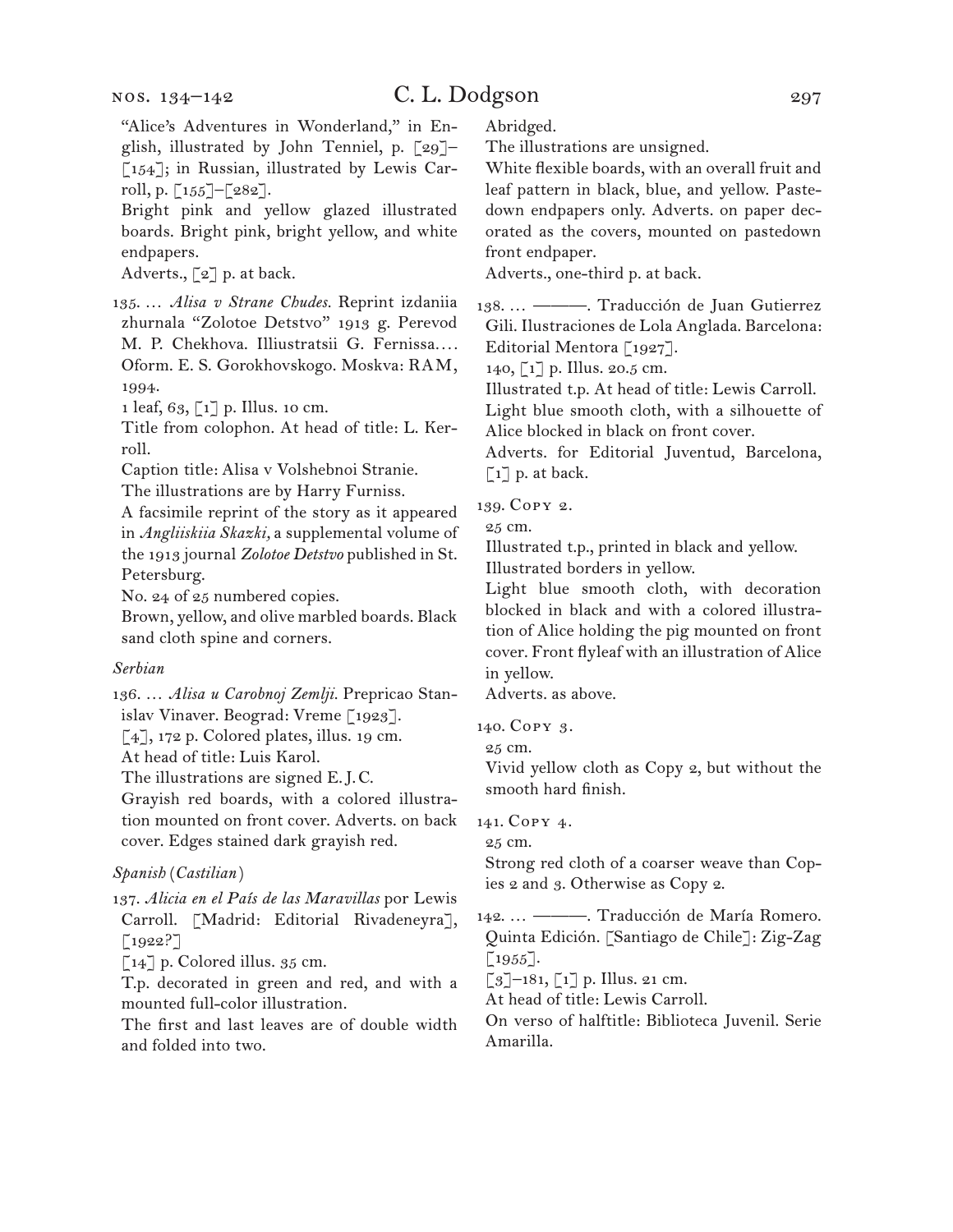With Tenniel's illustrations.

White and brilliant yellow illustrated boards, printed in color. Pastedown endpapers only.

#### *Spanish* (*Catalan* )

143. … *Alicia en Terra de Meravelles.* Traduccío de Josep Carner. Il. lustraciones de Lola Anglada. Barcelona: Edicions Mentora [1930,  $c1927$ ].

135, [1] p. Illus. 25 cm.

Illustrated t.p. At head of title: Lewis Carroll. "Segona edició, desembre 1930."

Illustrated borders in yellowish green.

Illustrated white boards, printed in color. Adverts. on back cover. Deep red smooth cloth spine. Front flyleaf with an illustration of Alice in yellowish green.

#### *Swahili*

144. *Elisi Katika nchi ya Ajabu.* Lewis Carroll. Imetafsiriwa na E. V. St. Lo. Conan-Davies. <Alice in Wonderland: Swahili.> London: The Sheldon Press, 1954.

ix, [1], 11–111, [1] p. Front., illus. 18 cm.

"First published, 1940."

The unsigned illustrations are based on those by Tenniel.

Dark red fine bead cloth.

#### *Swedish*

145. *Alice's Äfventyr i Sagolandet.* Af Lewis Carroll. Öfversättning från Engelskan af Emily Nonnen. Stockholm: Oscar L. Lamms Förlag  $[1870]$ .

 $[8]$ , 184 p. Illus. 19 cm.

With Tenniel's illustrations.

Brilliant yellow boards, with an illustration of the Mad Tea-Party on front cover. Light yellowish brown spine.

Inscribed on free front endpaper: Carl von Mecklenburg.

146. … *Alices Äventyr i Underlandet.* Illustrerad av John Tenniel. I fri försvenskning efter originalets hundrasjuttonde tusen av Nino Runeberg. Helsingfors: Holger Schildts Förlagsaktiebolag [1921].

141 p. Illus. 19 cm.

At head of title: Lewis Carrol. "Carroll" is correctly spelled on outside front wrapper.

Yellowish white parchment paper wrappers, with an illustration of the trial scene on outside front wrapper. Advert. on outside back wrapper.

#### *Thai*

147. *Plae lae riabriang chark ruang Alice in Wonderland.* Khong Lewis Karol. Nunoi pachon pai.

In *Darun Sarn* [*Youth's Weekly*], Vols. 4–5, Nos. 203–214, Sept. 21, 1959–Feb. 8, 1960. [Bangkok]: Borisat Garnpim Satree Sarn Chamgat. No. 203, p. 26–27, 32–34; No. 204, p. 26–27, 32–33; No. 205, p. 28–29, 38–39; No. 206, p. 26–27, 35–37; No. 207, p. 26–27, 37–39; No. 208, p. 26–27, 37–40; No. 209, p. 28–30, 40–42; No. 210, p. 28–29, 43–46; No. 211, p. 28–29, 37–40; No. 212, p. 28–29, 42–44; No. 213, p. 28–29, 37–39; No. 214, p. 28–29, 44–47. Illus. 26 cm.

Published biweekly beginning with No. 206, Oct. 19, 1959.

The illustrations consist of two by John Tenniel, which are each repeated three times, and four other uncredited illustrations.

Strong greenish blue wrappers, with a different black and white photograph on outside front wrapper of each issue.

#### *Turkish*

148. … *Alis' in Sergüzestleri Aacyip* [i.e. *Acayip*] *Seyler Memleketinde.* Lewis Carroll'dan. Tercüme eden: Ahmet Cevat*. . . .* Nasiri: Muhit Mecmuasi; [Istanbul: Sanayiinefise Matbaasi], 1932.

120 p. Illus. 20.5 cm.

Illustrated t.p. At head of title: Büyük Eserler Kütüphanesi.

Illustrations by Tenniel and an unidentified artist.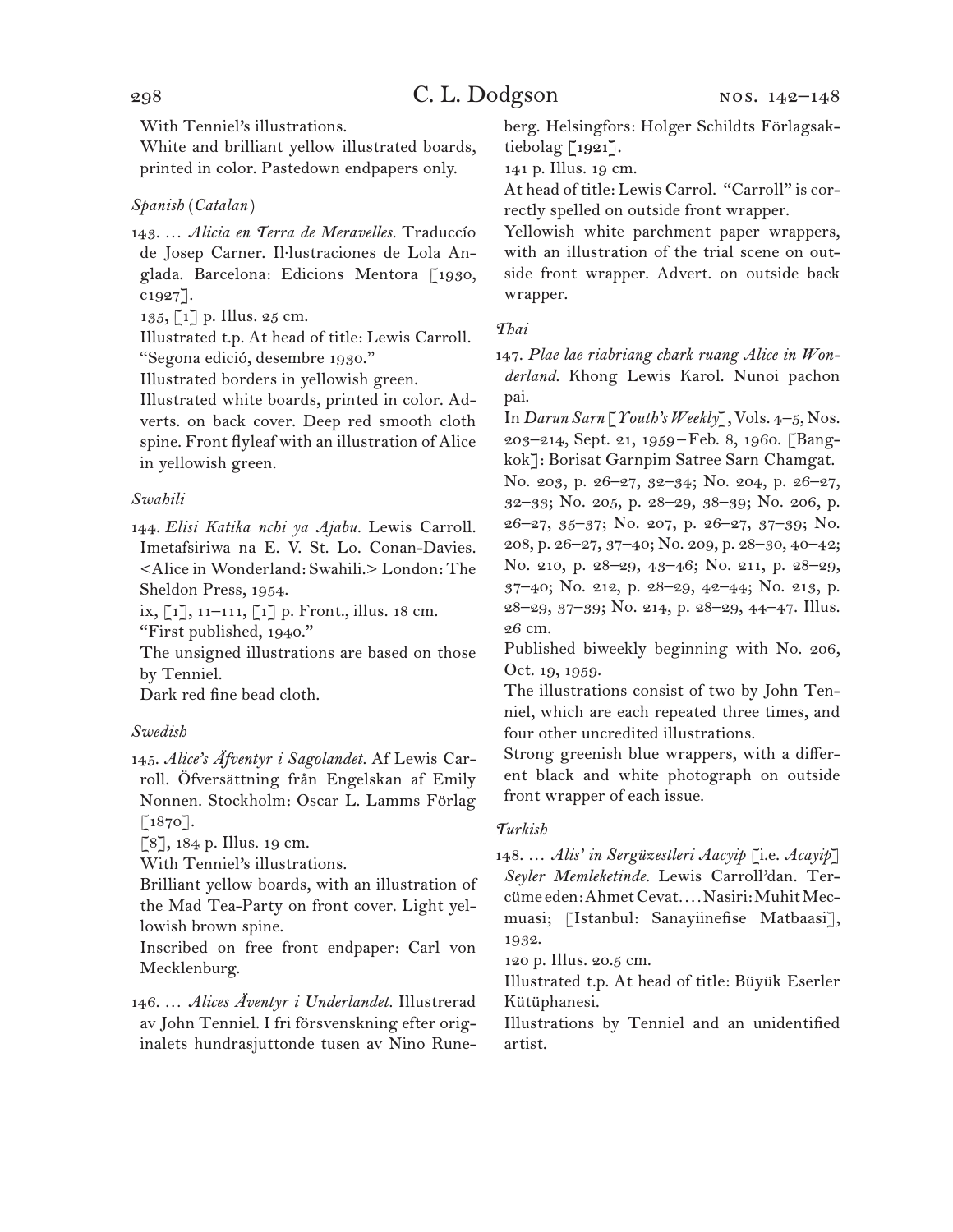### C. L. Dodgson 299

Light orange yellow glazed illustrated wrappers, printed in color. Advert. on outside back wrapper.

149. … *Alice Harikalar Ülkesinde* (*Alice in Wonderland* ). Kismet Burian tarafindan dilimize cevrilmistir. Ankara: Milli Egitim Basimevi, 1946.

3 prel. leaves, ii, 139 p. Illus. 18.5 cm.

At head of title: Lewis Carroll.

On halftitle: Dunya Edebiyatindan Tercumeler. Ingiliz Klasikleri: 51.

Includes Tenniel's illustrations.

Pages 41–48 repeated.

Very light brown stiff wrappers.

150. … *Alis Harikalar Ülkesinde.* Yazan: Lewis Carroll. Ceviren: Azize Erten. Ücüncü Basilis. Ankara Caddesi, Istanbul: Varlik Yayinevi [1961].

119 p. Illus. 16.5 cm.

At head of title: Büyük Cocuk Kitaplari: 10. The illustrations are by Güngöz Kabakcioglu. White illustrated wrappers, printed in color.

Alice's Adventures in Wonderland and Through the Looking-Glass

151. *Alice's Wonderland Birthday Book* compiled by E Stanley Leathes from Alice in Wonderland and Through the Looking Glass By permission of the Author. Illustrated by JPM. London: Griffith and Farran, successors to Newbery and Harris, 1884.

[circa 270 p.]. Front., illus. 21.5 cm.

Illustrated t.p.

Borders, headings, and initial letters in red.

The author's name does not appear in the book.

Quotations or passages from "Wonderland" and "Looking-Glass" for every day in the year, with, on the facing page, blank spaces for signatures or sentiments.

Strong reddish brown smooth cloth, with an illustration on the front cover of a girl in a chair reading surrounded by Wonderland characters, blocked in black, spine blocked in black. Endpapers patterned with publisher's device, light grayish yellowish brown on white. Free back endpaper has been replaced by a different, floral-patterned paper, light yellowish brown on pale orange yellow, pieced from two sheets.

152. *Alice's Adventures in Wonderland, and Through the Looking-Glass.* By Lewis Carroll. With Ninety-two Illustrations by John Tenniel. New Edition in One Volume. New York: Macmillan and Co., 1885.

2 vols. in 1. Illus. 18.5 cm.

Each volume also has separate t.p. On t.p. of *Through the Looking-Glass:* Fiftieth Thousand. London & New York: Macmillan and Co., 1885.

Light yellow wrappers, with an illustration of Wonderland characters on outside back wrapper. Advert. on inside back wrapper.

"Books for the Young," 8 p., "Golden Treasury Series," [9]-12 p., and other adverts., [10] p., at back.

153. Copy 2.

19.5 cm.

Very dark green diagonal fine rib cloth, with a double rule border and decoration at each corner blocked in blind on both covers, a circular cut of the Cheshire Cat blocked in gold on front cover, and a circular cut of the White Queen blocked in blind on back cover, spine blocked in gold.

Adverts. as above.

Stamped on front flyleaf: Walter Lowrie.

Pasted on verso of free front endpaper and continued on front flyleaf is an undated clipping from *The Critic* which prints a letter from Lewis Carroll to the Lowrie children, dated Aug. 18, 1884.

#### 154. Copy 3.

19.5 cm.

Strong reddish brown diagonal fine rib cloth, with a triple rule border blocked in blind on both covers, a circular cut of the Cheshire Cat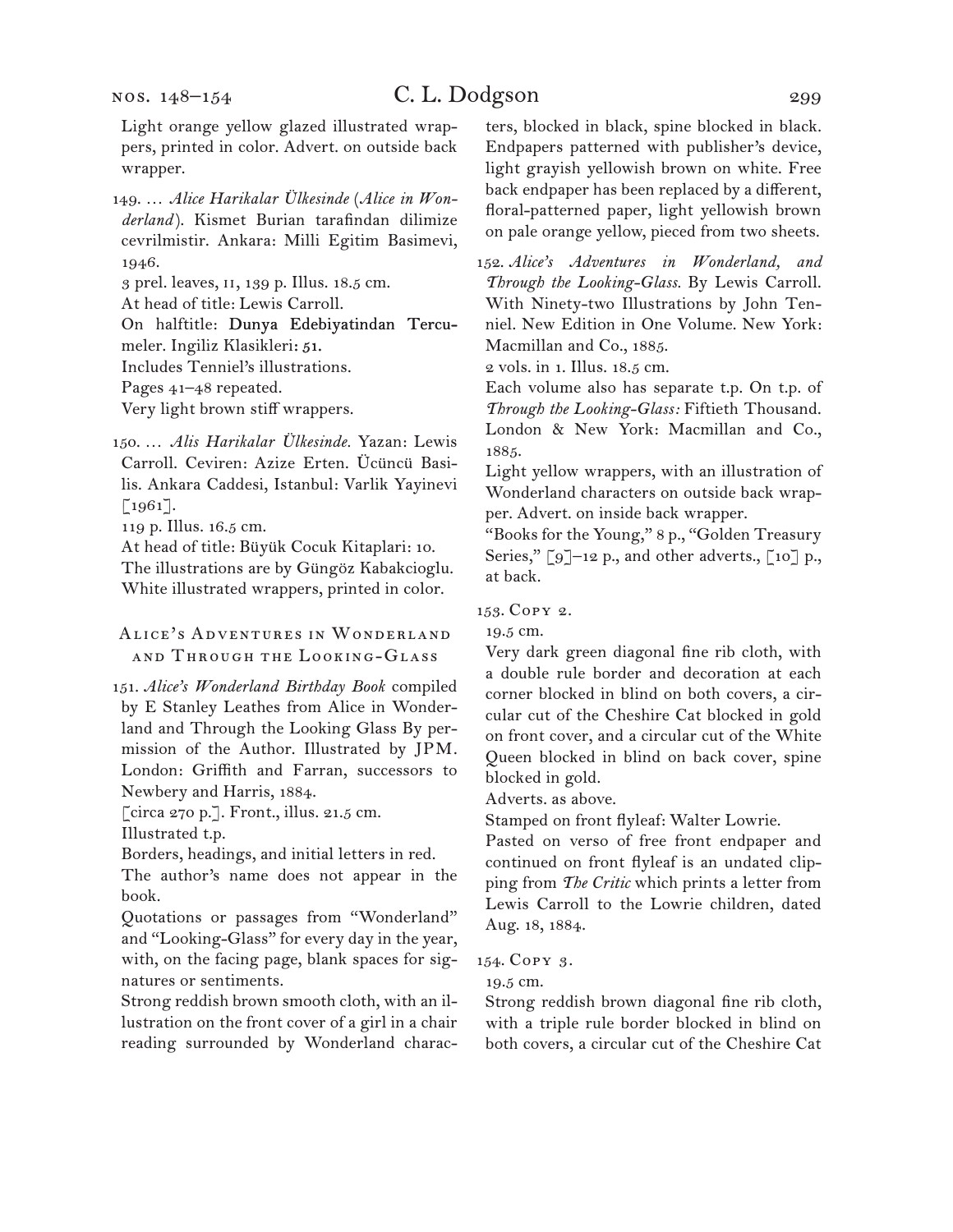blocked in gold on front cover, and a circular cut of the White Queen blocked in blind on back cover, spine blocked in gold.

The first 12 p. of adverts. as above, except for two items on p. 12; an additional  $\lceil 12 \rceil$  p. of adverts. vary somewhat from Copies 1 and 2.

155. … *Alice's Adventures in Wonderland and Through the Looking-Glass and What Alice Found There.* By Lewis Carroll. With Ninetytwo Illustrations by John Tenniel*. . . .* London and New York: Macmillan and Co., 1887. 2 vols. in 1. Illus. 18.5 cm.

Each volume also has separate t.p. At head of t.ps: People's Edition.

Grayish yellow green smooth cloth, with an illustration of Alice and the pack of cards blocked in black and red on front cover, and an illustration of Alice with Humpty Dumpty blocked in black and red on back cover. Free front endpaper lacking.

Adverts., [2] p. at back.

Pasted in over halftitle is a folded sheet containing nine pen-and-ink drawings by Carroll, inscribed: Miss Edith [Harrison] from Lewis Carroll. Laid in is a note, signed Hilda W. Harrison, Nov. 1, 1928, giving the history of the drawings.

Book label of R. M. Harrison.

156. *Alice's Adventures in Wonderland and Through the Looking Glass.* Lewis Carroll. Illustrated by Harry Rountree. London & Glasgow: Collins' Clear-Type Press [1932].

318 p. Colored front., illus. 15.5 cm.

Engraved t.p.

Dark green flexible boards, embossed with a fine bead pattern, and with a silky finish, front cover and spine blocked in gold.

Inscribed on free front endpaper: APH 1932. Laid in is an undated letter from Caryl Hargreaves to Mr. Parrish, explaining that his mother (Alice Pleasance Hargreaves) is bound by a promise not to sign the book, and may at best initial it.

157. Copy 2.

Very dark green flexible simulated leather, spine blocked in gold. Top edges stained dark green.

158. *The Annotated Alice. Alice's Adventures in Wonderland & Through the Looking Glass.* By Lewis Carroll. Illustrated by John Tenniel. With an Introduction and Notes by Martin Gardner. New York: Clarkson N. Potter, Inc. [c<sub>1960</sub>].

352 p. Illus. 28 cm.

"Introduction,"  $p. 7-16$ .

Grayish yellow smooth cloth, printed in gray. Top edges stained blue. Star-patterned endpapers, with an oval vignette of Alice on pastedown front and back endpapers, white on olive gray.

159. … *Alice's Adventures in Wonderland and Through the Looking-Glass and What Alice Found There.* With illustrations by John Tenniel. Edited with an Introduction by Roger Lancelyn Green. London, New York, Toronto: Oxford University Press, 1971.

xxxiii, 277, [1] p. Front., illus. 21 cm.

At head of title: Lewis Carroll.

On halftitle: Oxford English Novels.

"Introduction," p. [ix]–xxv.

Strong greenish yellow smooth cloth, spine blocked in gold and with a red label.

160. … *Alice's Adventures in Wonderland & Through the Looking-Glass* by Lewis Carroll. With an Introduction by Morton N. Cohen. Toronto, New York, London, Sydney: Bantam Books [1981].

xxix, [1], 223 p. Illus. 17.5 cm.

At head of title: A Bantam Classic.

"Introduction," p. vii–xxii.

"Text Illustrations by John Tenniel[.] Cover art from *Alice's Adventures in Wonderland,*  Windermere edition. Illustrated by Milo Winter. Copyright 1916, 1944 by Rand Mc-Nally."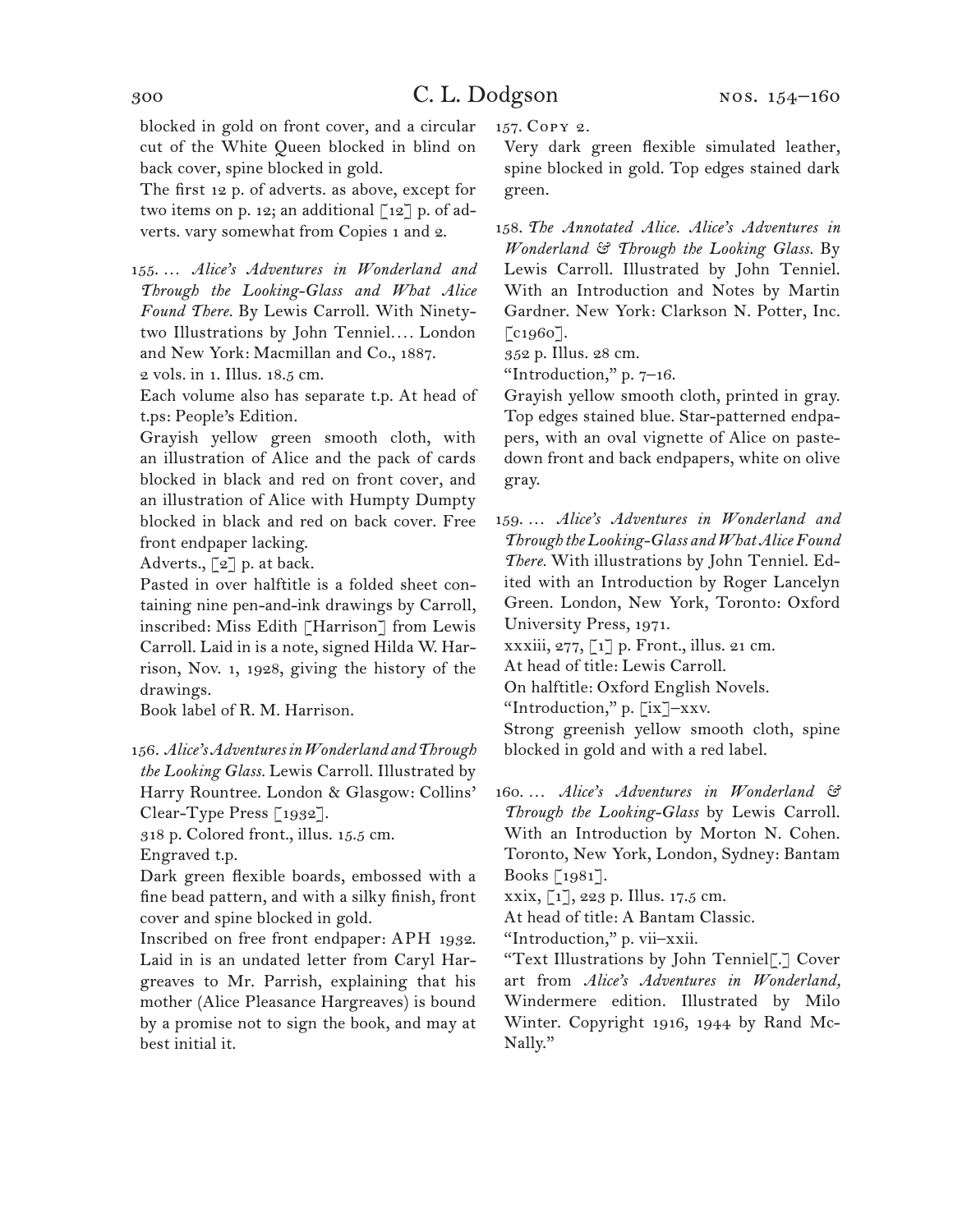nos. 160–166

### C. L. Dodgson 301

Gold paperback, front cover illustrated in color.

Adverts., [3] p. at back.

161. … *Alice's Adventures in Wonderland and Through the Looking-Glass.* [Chicago, Illinois]: Wellington Publishing [1989].

165, [1] p., 1 leaf. Illus. 33.5 cm.

Illustrated t.p. At head of title: Lewis Carroll.

The illustrations are by Markéta Prachatická.

"Illustrations first published by Albatros, Prague, 1983."—p. [4].

Black smooth cloth, with a design in white on front cover.

162. *More Annotated Alice. Alice's Adventures in Wonderland and Through the Looking-Glass and What Alice Found There.* By Lewis Carroll. Illustrations by Peter Newell. With Notes by Martin Gardner. New York: Random House  $\lceil$ c1990].

xxxiii, 363 p. Illus. 27.5 cm.

Decorative borders by Mikhail Ivenitsky, on t.p. and elsewhere, are printed in red, as are the marginal notes by Martin Gardner.

"Preface," [by Martin Gardner], p. ix–xiii. "Alice's Adventures in Wonderland from an Artist's Stand-point," by Peter Newell, p. xvii– xix. "Peter Newell (1862–1924)," by Michael Patrick Hearn, p. xxi–xxxiii.

Reddish orange smooth cloth, front cover and spine blocked in gold.

163. *Alice in Wonderland: A Dream Play for Children. In Two Acts.* Founded upon Mr. Lewis Carroll's "Alice's Adventures in Wonderland," and "Through the Looking-Glass," with the express sanction of the Author. By H. Savile Clarke. Music by Walter Slaughter. Performed at the Opera Comique Theatre under the Management of Mr. Arthur Eliot. London and Bungay: Printed by Richard Clay and Sons, Limited [1889].

20 p. Illus. 18.5 cm.

Contains only the verses from the play, most of which are the originals by Carroll. The illustrations are by John Tenniel. Light bluish gray wrappers.

164. Copy 2.

One sentence on t.p. and outside front wrapper lengthened and reset: Performed at the Opera Comique Theatre under the Management of Mr. Arthur Eliot by arrangement with Mr. Edgar Bruce.

165. *Songs from Alice in Wonderland and Through the Looking-Glass.* Words by Lewis Carroll. Music by Lucy E. Broadwood. Illustrations by Charles Folkard. London: A.&C. Black, Ltd. [1921].

48 p. Mounted colored front., mounted colored plates, illus. 28.5 cm.

Halftitle with frontispiece on verso.

Printed in brown throughout.

Words and music.

Dark blue buckram, with a colored illustration (by Charles Folkard) printed on paper and mounted on front cover. Illustrated endpapers, light yellowish brown on white.

### Alice's Adventures in Wonderland and Through the Looking-Glass Translations

#### *Chinese*

166. … *Ai-li-ssu meng yu hsien ching.* [Kao-hsiung: Ta chung shu chü, 1962.]

3, 1, 283 p. Illus. 19 cm.

Cover title.

On spine: Shao nien ts'ung shu kuo yü chu yin. 23.

Chinese with national phonetic script. Translated by Wang Tsu-p'ei.

The illustrations are unsigned.

Illustrated paperback in full color. Adverts. on back cover and on folded-in flaps at side.

Adverts., p. [284], and insert in pink, white, and red, 2 leaves, at back.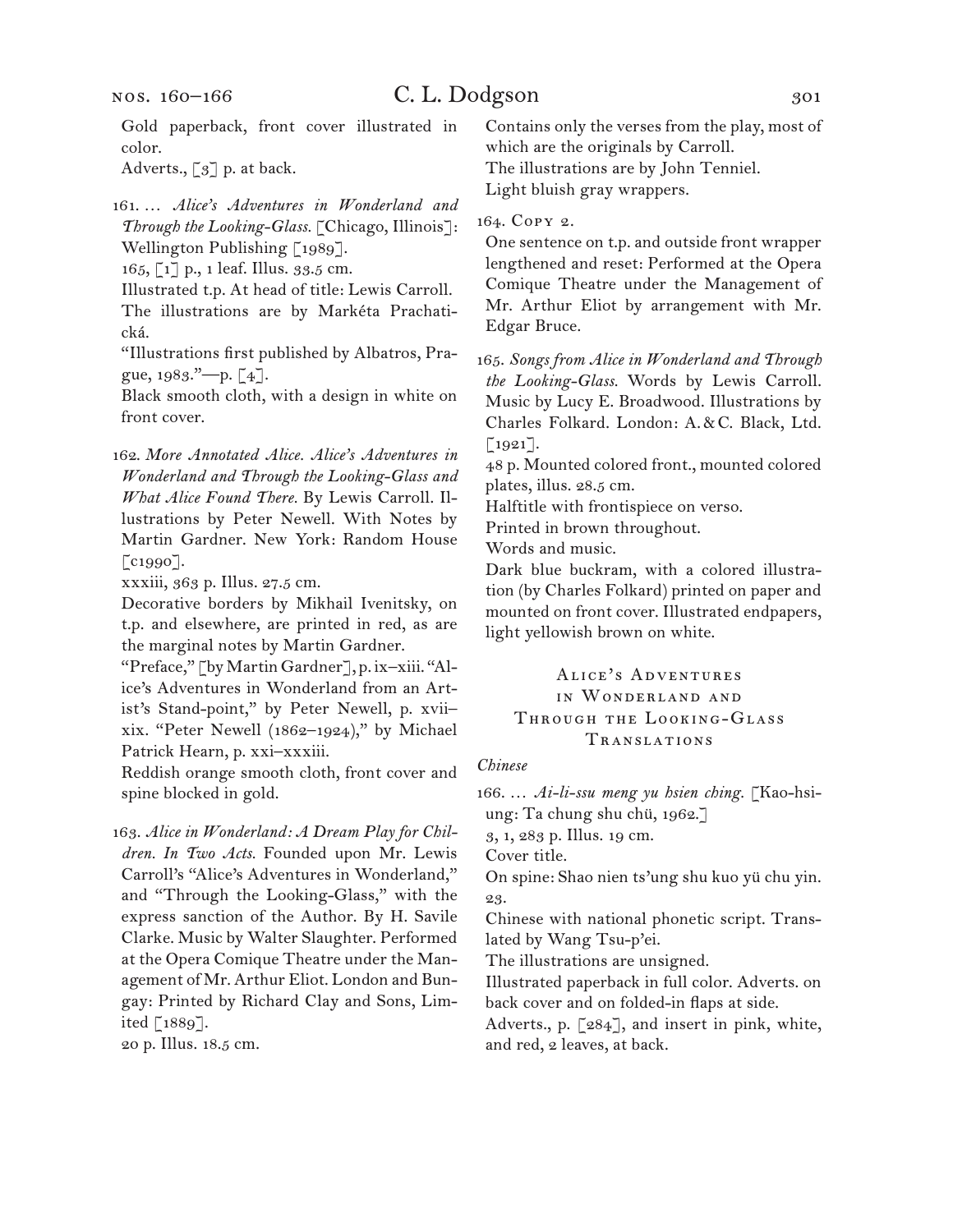*French*

167. … *Alice au Pays des Merveilles. Suivi de "L'Autre Coté du Miroir."* Traduction de M.- M. Fayet. Dessins en noir et en couleurs de Jean Hée*. . . .* Paris: Les Ouevres Représentati-

ves, 1930.

273, [3] p. Plates in black, white, and yellow; illus. 18.5 cm.

Illustrated t.p. At head of t.p.: "Le magasin des Demoiselles" [and] Lewis Carroll.

Boards: front cover strong orange yellow, with an illustration in red, yellow, and blue on a white square; back cover white. Strong red smooth cloth spine, blocked in gold.

168. … *Alice au pays des merveilles et Ce qu'Alice trouva de l'autre côté du miroir.* [Paris]: Jean-Jacques Pauvert [1961].

[8], 457 p., 1 leaf. Illus. 21 cm.

At head of title: Lewis Carroll.

Traduction nouvelle de Jacques Papy.

"Au Lecteur," by Jacques Papy, [2] p. preceding halftitle.

With Tenniel's illustrations.

White smooth cloth, with illustrations of the Hatter and Alice with Humpty Dumpty blocked in blue on front cover, and an illustration of the White Rabbit blocked in blue on back cover.

169. … ———. [Paris]: Régine Deforges  $[1977]$ .

[8], 457 p., 1 leaf. Illus. 21 cm.

At head of title: Lewis Carroll.

Traduction nouvelle de Jacques Papy.

"Au Lecteur," by Jacques Papy, [2] p. preceding halftitle.

With Tenniel's illustrations.

Illustrated paperback, deep blue and yellow on light greenish blue.

#### *German*

170. … *Alice im Wunderland. Alice hinter den Spiegeln. Zwei Romane.* Übersetzt und herausgegeben von Christian Enzensberger. [Frankfurt am Main]: Insel-Verlag [1966].

265, [7] p. Illus. 19.5 cm. At head of title: Lewis Carroll.

"Nachwort," by Christian Enzensberger, p.  $[253]$ –265.

"6. bis 10. Tausend 1966."

With the author's 37 illustrations from *Alice's Adventures Under Ground. Hinter den Spiegeln* is unillustrated.

Light gray boards, covered with white cheesecloth, red label on spine. Top edges stained light gray.

*Greek*

171. … *Hoi Peripeteies tes Alikes se mia Paramythenia Chora.* Metaphrase-Diaskeve Kaisaros Emmanouel*. . . .* Athenai: Ekdotikos Oikos "Atlantis" A. E. [c1956 by Grosset & Dunlap, Inc., New York].

 $\lceil 7 \rceil$ , 280,  $\lceil 2 \rceil$  p. Colored plates, illus. 23 cm.

"Klassike Bibliotheke Neon." [13.]

On front cover: He Alike ste Chora ton Thaumaton.

"Ti eide he Alike Anamesa apo to Magiko Kathrephte," p. [131]–280.

With Tenniel's illustrations. A few have been redrawn for the colored plates and have suffered in the process.

Full color illustrated boards.

#### *Italian*

172. … *Le Avventure di Alice nel Paese delle Meraviglie e Dietro lo Specchio.* Prefazione di André Maurois. Illustrazioni di John Tenniel. [Milano]: Sugar [1967].

297 p., 1 leaf. Illus. 21 cm. At head of title: Lewis Carroll.

Series halftitle: Olimpo Nero. 12.

"Prefazione," p. 7–13.

Traduzione di Alfonso Galasso e Tommaso Kemeni.

Black boards embossed to simulate buckram.

173. … *Alice. Le Avventure di Alice nel Paese delle Meraviglie & Attraverso lo Specchio e Quello che Alice vi Trovò* con tutte le illustrazioni originali di John Tenniel. Introduzione e note di Mar-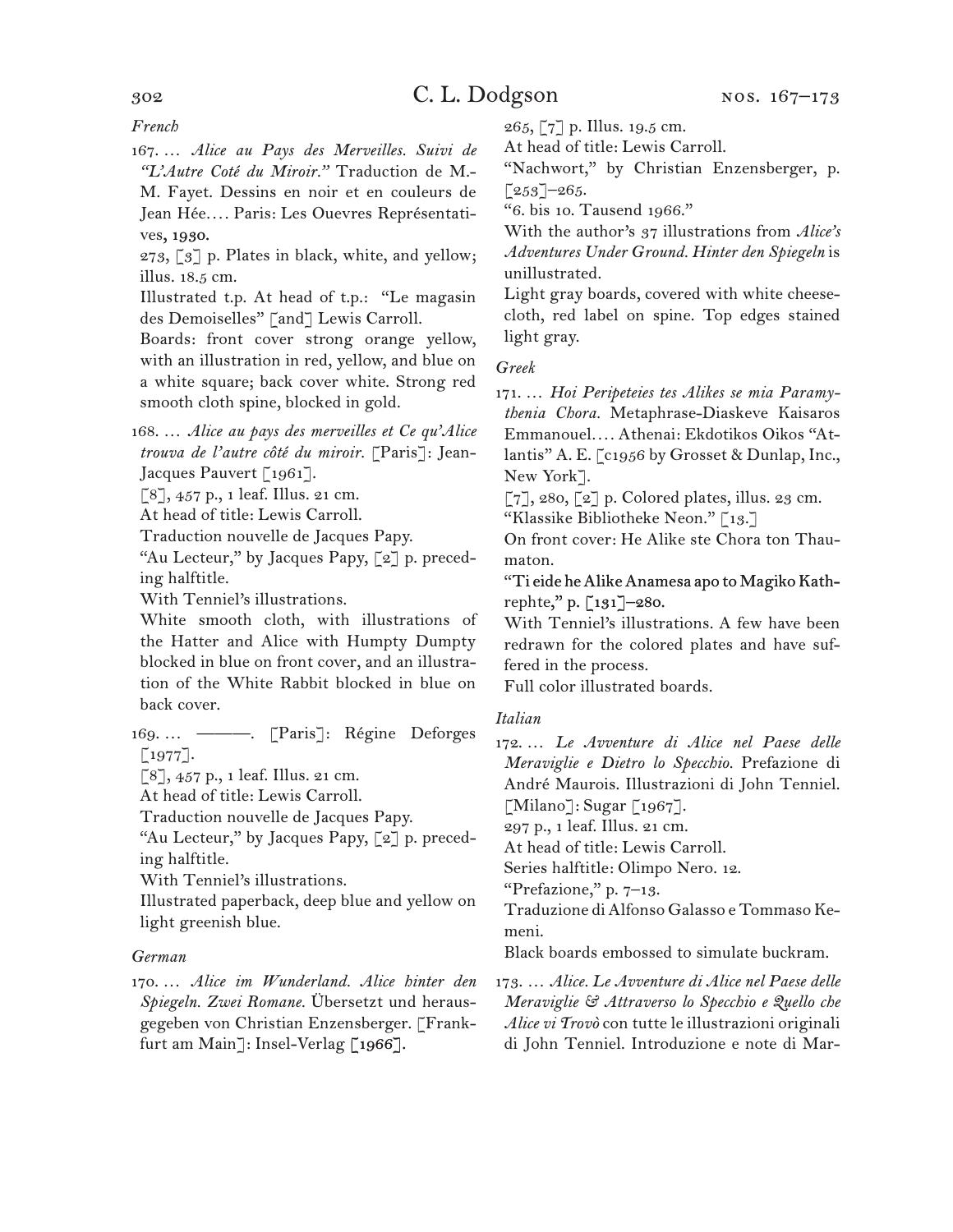tin Gardner tradotte e aggiornate da Masolino d'Amico. [Milano]: Longanesi & C. [c1971]. 352, [8] p. Illus. 27.5 cm.

At head of title: Lewis Carroll.

Illustrated t.p.

Series halftitle: "L'Elefante." Volume 5.

"Introduzione," p. 11–20.

Translation of *The Annotated Alice.*

Grayish greenish yellow boards embossed and coated to simulate buckram, red label on spine.

174. … *Le avventure di Alice nel Paese delle Meraviglie. Attraverso lo Specchio.* Traduzione e note di Masolino d'Amico. Introduzione di Pietro Citati. Illustrazioni di John Tenniel. [Milano]: Arnoldo Mondadori Editore [1980].

282, [6] p. Illus. 18.5 cm.

At head of title: Lewis Carroll.

"Oscar narrativa," No. 358.

"La Vespa con la Parrucca," p. 254–[257].

"Dietro lo specchio," di Pietro Citati, p. 7–  $\lceil 13 \rceil$ .

"1 edizione Oscar Mondadori dicembre 1978." White paperback, front cover in color with Tenniel's illustration of the Mad Tea-Party. Text on inside front and outside back covers.

"Gli Oscar," p. [284–287].

#### *Russian*

175. … *Alisa v Strane Chudes. Alisa v Zazerkale.*  Kaliningrad: Izd-Poligraf. Predpriiatie "Iantarnyi Skaz," 1994.

224 p. Colored front., colored illus. 22 cm.

At head of title: Liuis Kerroll.

T.p. printed in red, blue, and black. Chapter headings and decorative elements in orange and blue.

Halftitle with frontispiece on verso.

"Seriia 'V strane chudes.'"

Translated by Nina Mikhailovna Demurova. Illustrated by L. Mistratov.

Black glazed decorated boards, printed in color. Illustrated marbled endpapers, printed in color.

Alice's Adventures in WONDERLAND, Through the Looking-Glass, THE HUNTING OF THE SNARK

176. *Alice's Adventures in Wonderland. Through the Looking-Glass. The Hunting of the Snark.* By Lewis Carroll. Illustrations by John Tenniel. Introduction by Alexander Woollcott. New York: Boni and Liveright, 1925. xxi, [3], 25–351 p. Front., illus. 21.5 cm. Halftitle with frontispiece on verso. "Introduction," p. x–xv. Patterned boards, dark reddish orange on white. Black smooth cloth spine. Paper label on spine, printed in black and red. T.e.g.

177. *Alice's Adventures in Wonderland & Through the Looking Glass.* Both with the Illustrations of John Tenniel. & The Hunting of the Snark. All by Lewis Carroll. A Nonesuch Cygnet. London: The Nonesuch Press [1963].

292 p. Illus. 23.5 cm.

Illustrated t.p.

Brilliant greenish yellow smooth cloth, with on the front cover a picture of swans and a palace (repeated from t.p.) blocked in gold on an orange rectangular background. Spine blocked in gold. Top edges stained red. Illustrated endpapers, white on medium gray.

178. … *Alice in Wonderland. Authoritative Texts of Alice's Adventures in Wonderland, Through the Looking-Glass, The Hunting of the Snark.* Backgrounds. Essays in Criticism. Edited by Donald J. Gray*. . . .* New York: W.W. Norton & Company, Inc. [c1971].

xi, 434 p. Illus. 22 cm.

At head of title: A Norton Critical Edition. Lewis Carroll.

"Introduction," by Donald J. Gray, p. vii–xi. "Texts," p. [1]–230. "Backgrounds," p. [231]– 318. "Essays in Criticism," p. [319]–430.

The illustrations are by John Tenniel; *The Hunting of the Snark* is unillustrated.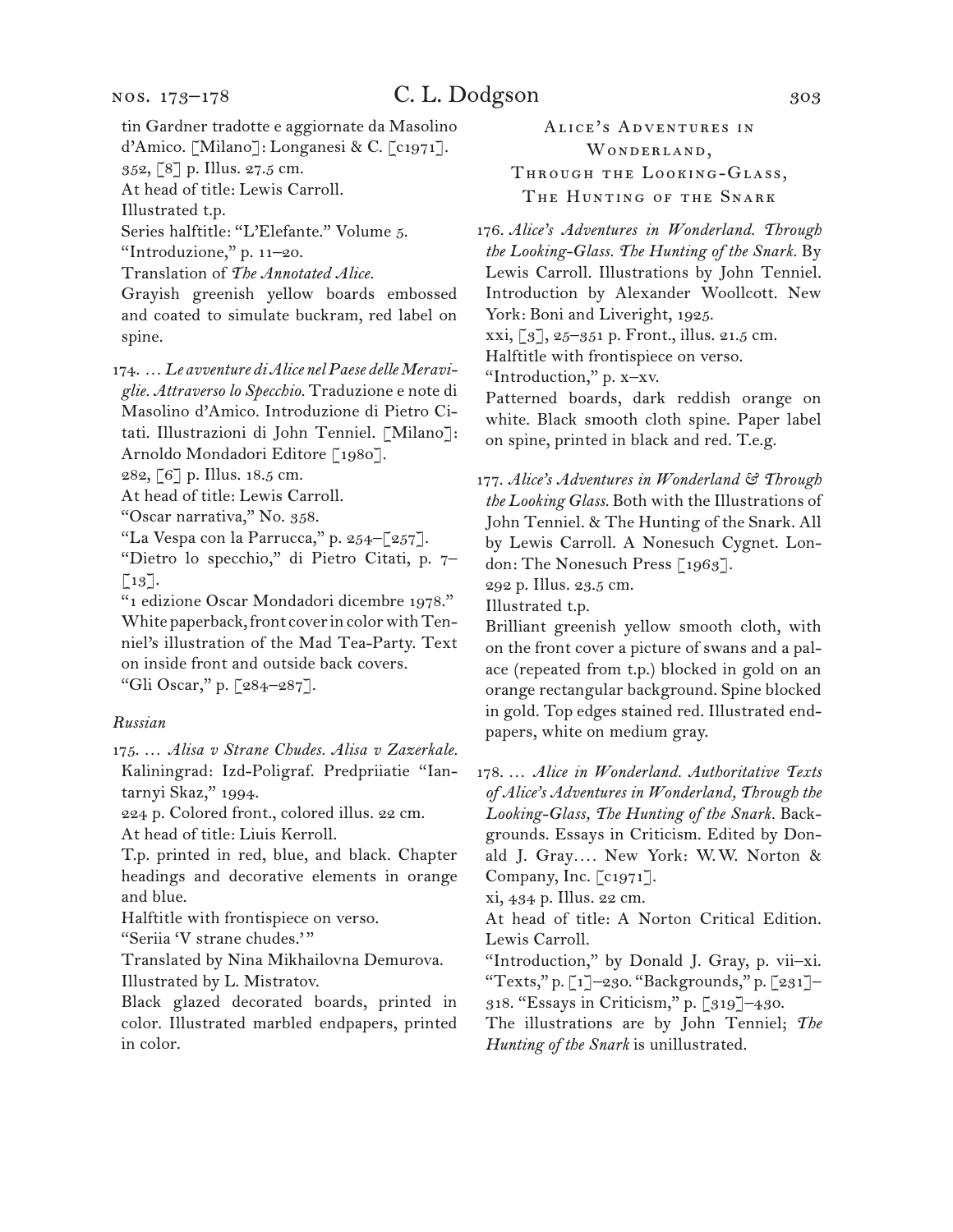### 304 C. L. Dodgson

"First edition."

Dark red smooth cloth, spine blocked in gold.

179. … *Alice in Wonderland. Second Edition. Authoritative Texts of Alice's Adventures in Wonderland, Through the Looking-Glass, The Hunting of the Snark.* Backgrounds. Essays in Criticism. Edited by Donald J. Gray*. . . .* New York, London: W.W. Norton & Company [c1992].

viii, 408 p. Illus. 21 cm.

At head of title: A Norton Critical Edition. Lewis Carroll.

"Preface," by Donald Gray, p. vii–viii. "Texts," p. [1]–234. "Backgrounds," p. [235]–318. "Essays in Criticism," p. [319]-404.

Includes "The Wasp in a Wig" and other items by the author.

The illustrations are by John Tenniel; *The Hunting of the Snark* is unillustrated.

White illustrated paperback, printed in pink, red, and black.

180. *Lewis Carroll's Alice in Wonderland and Other Favorites. . . .* with 92 illustrations by Sir John Tenniel. New York: Pocket Books, Inc. [c<sub>1951</sub>].

[9], 308 p., 1 leaf. Illus. 16 cm.

"2nd printing."

Moderate yellow green paperback, with an illustration of the Mad Tea-Party in color on front cover. Edges stained red.

181. *Alice's Adventures under Ground.* Being a Facsimile of the Original Ms. Book afterwards Developed into "Alice's Adventures in Wonderland." By Lewis Carroll. With Thirty-seven Illustrations by the Author*. . . .* London and New York: Macmillan and Co., 1886.

viii p., 4 leaves, 95, [1] p. Illus. 19 cm.

Deep red smooth cloth, with a triple rule border blocked in gold on both covers and a circular cut of the Mock Turtle blocked in gold on back cover. A.e.g. White endpapers.

Adverts.,  $\lceil 3 \rceil$  p. at back.

182. Copy 2.

Black endpapers.

Adverts. as above.

Inscribed in purple ink on halftitle: Presented to Edith Martin (as a memento of her having taken part in the Dream-Play "Alice in Wonderland" written by H. Savile-Clarke, and first produced Christmas, 1886,) by Lewis Carroll. Accompanying this copy and the inscribed 1886 edition of *Alice's Adventures in Wonderland*  was a note in purple ink: … The Alice Under Ground was inscribed by mistake: so both are sent. L.C. (The note is now in the Parrish Collection manuscript file.)

183. Copy 3.

White parchment paper boards, grained and with a soft leathery finish, blocked as above. A.e.g. White endpapers.

Adverts. as above.

Inscribed on halftitle: Presented to Lilian Moxon, as a small memento of her visit to Oxford, by the Author. July 1, 1895.

184. ———. [Camden, N.J.: Privately printed by Jaffe in Vienna for Eldridge R. Johnson, 1936.]

[2], 90 p., 1 loose leaf. Illus. 19 cm.

T.p. and its verso in color.

Facsimile of the autograph manuscript.

Dark green leather, gilt. A.e.g. In a bluish green cardboard slip-in case.

185. ———. [New York: Panda Prints Inc.], [1953.]

 $[4]$ , 90 p. Illus. 19 cm.

Colored decorated t.p. and dedication page. Text printed in brown with a few red highlights.

Added decorated t.p., printed in olive: After Lewis Carroll's original manuscript Which Later Became Alice in Wonderland. [There follows a brief history of the story and manuscript, then publisher's imprint, etc.]

Reproduction of the manuscript in the British Library.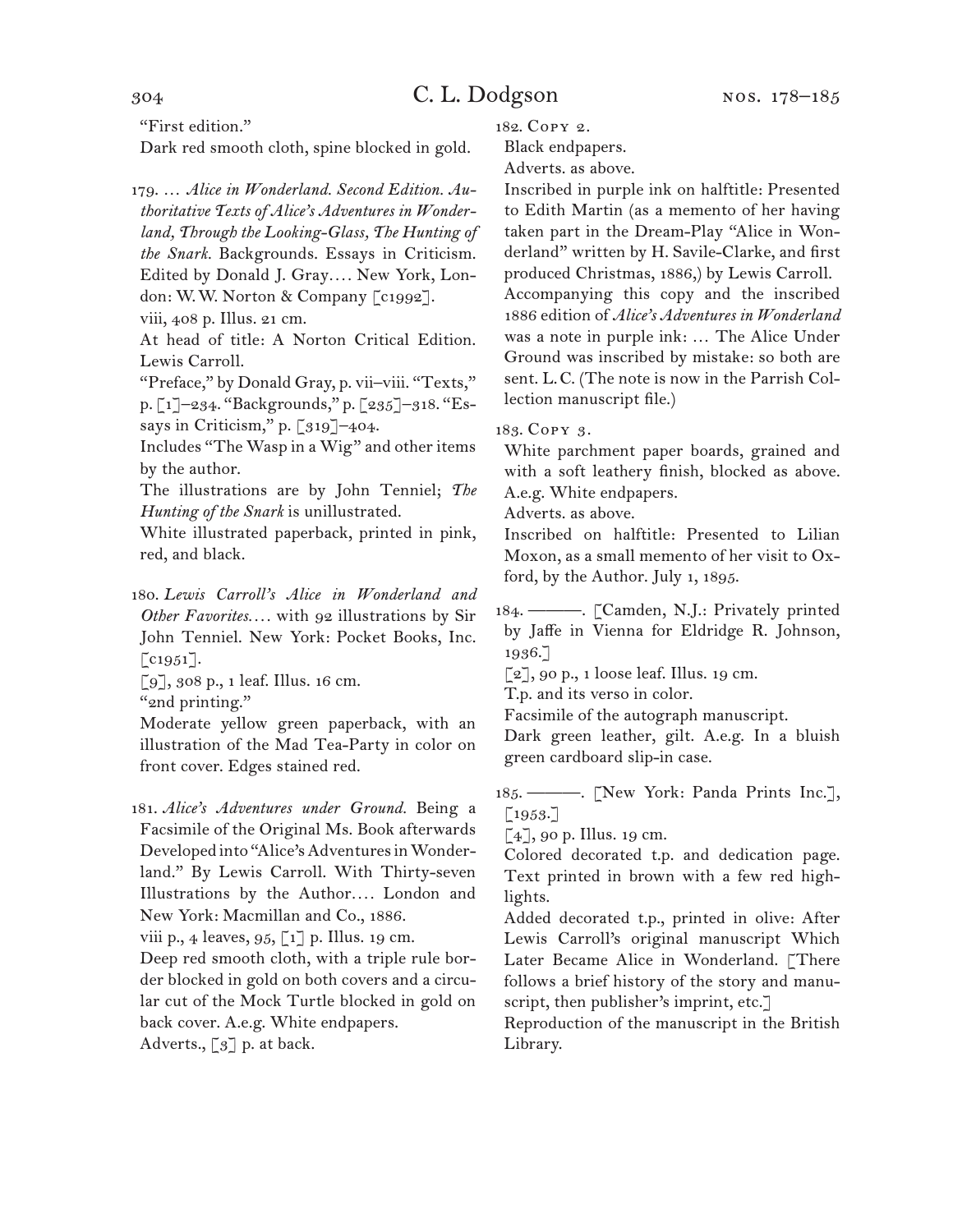### C. L. Dodgson 305

In an illustrated cardboard slip-in case, printed in color.

186. Copy 2.

Without the added t.p., which gives the author's name, the imprint, etc.

Laid in at end is the leaf in which the last words of the text, "happy summer days," are repeated, followed by "The end." In Copy 1, the photograph of Alice Liddell at the bottom of p. 90 is reproduced as part of the printed page; in this copy, an actual glossy, browntoned print of the photograph is pasted onto the printed page.

Blackish green morocco. A.e.g.

187. ———. A facsimile of the original Lewis Carroll manuscript. Ann Arbor: University Microfilms, Inc. [c1964].

[9], 90 p., 1 leaf. Illus. 24 cm.

"the [*sic*] Alice Manuscript," by Luther H. Evans, [2] p. following title leaf.

Light blue buckram, with a vine decoration copied from the cover of the manuscript blocked in dark green on front cover. Top edges stained very pale green. White endpapers, with short blue fibers scattered throughout.

188. Copy 2.

T.p. imprint varies slightly: Xerox University Microfilms, Inc.

Printed in brown (Copy 1 is printed in black). The photograph of Alice Liddell at end is better reproduced than in Copy 1, in which it is printed very poorly.

Cloth, blocking, and endpapers as above. Top edges stained brilliant green. In a light blue buckram slip-in case.

189. ———. By Lewis Carroll. Facsimile of the author's manuscript book with additional material from the facsimile edition of 1886. With a New Introduction by Martin Gardner. New York, Toronto, London: McGraw-Hill Book Company [1966].

xi p., 3 leaves, 90 p., 1 leaf, [2] p., p. [v]–viii, 1 leaf, p. [93]–95, 3 leaves. Colored front., illus., facsims. 24 cm.

"Introduction," p. [v]–xi.

"Copyright © 1965 by Dover Publications, Inc."

"First hard cover publication by McGraw-Hill Book Company, 1966."

Moderate yellowish green buckram, front cover blocked in black.

190. ——— by Lewis Carroll. [Guildford]: Genesis Publications Limited in association with Australia & New Zealand Book Co. Pty. Ltd., 1979.

xix, [1] p., 1 leaf, [2], 90 p., 1 leaf. Illus. 20.5 cm.

Facsimile of the manuscript in the British Library, with the photograph of Alice on an insert between p. 90 and the final leaf.

"Foreword," by Philip Dodgson Jaques, p. vii. "Introduction," by Morton N. Cohen, p. ix– xix.

Copy number 86 of an edition limited to five hundred copies.

Dark green leatherette, gilt. A.e.g. In a dark green smooth cloth slip-in case, blocked in gold, with a white label, printed in brown.

191. *Alice's Adventures Under Ground* by Lewis Carroll. [London]: Pavilion, Michael Joseph  $[1985]$ .

20, [92] p., 1 leaf. Illus., facsims. (some colored). 20.5 cm.

Printed in brown.

"Foreword," by Mary Jean St Clair, p. 7–10. "Introduction," by Russell Ash, p. 11–19. "A Selective *Alice* Bibliography," p. 20. "The Facsimile," following p. 20.

"Published in association with the British Library."

"Printed and bound in Italy by Arnoldo Mondadori."

White glazed boards, printed in color. Dark green smooth cloth spine, blocked in gold.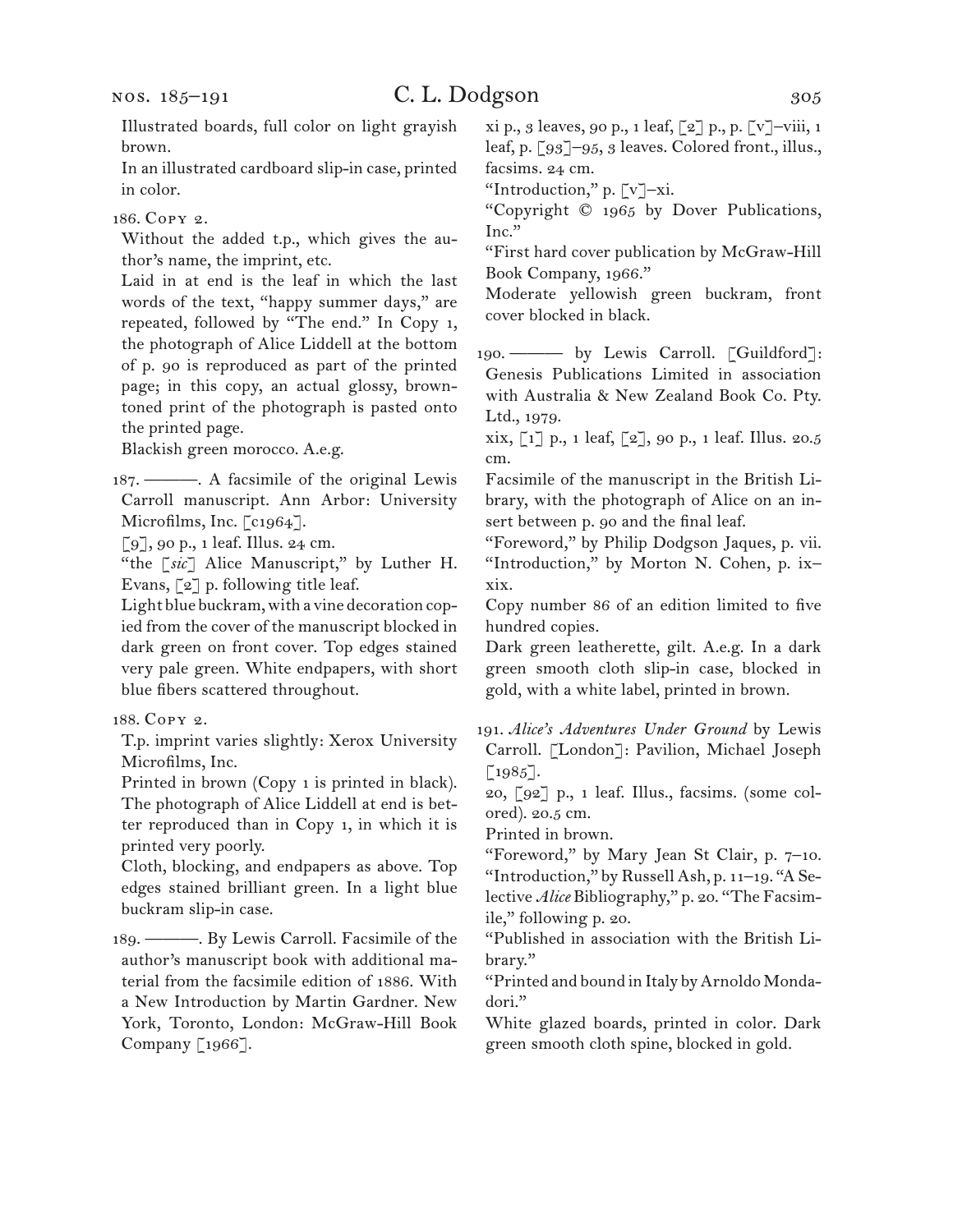192. *Alice's Adventures Underground.* Lewis Carroll. Ann Arbor, London: University Microfilms, Inc.  $[n.d.]$ .

 $[2]$ , 90,  $[1]$  p. Illus. 21 cm.

Cover title.

Photocopy of the manuscript in the British Library.

Dark purplish blue wrappers. Paper label on outside front wrapper.

193. *The Alphabet-Cipher.* [1868?]

Card printed with a diagram of the cipher on one side, directions for its use on the other. 18 by 12.5 cm.

Unsigned.

194. *American Telegrams.—*(*Summary*.) [1865.] 2 p. 22.5 cm.

Leaflet, printed on recto of leaves only. Unsigned. Dated Feb. 17, 1865.

Unbound.

Formerly in the collection of Sir Leicester Harmsworth.

195. *An Analysis of the Responsions-Lists from Michaelmas 1873 to Michaelmas 1881.* [Oxford, 1882.]

Page  $\lceil 1 \rceil$ , title; p.  $\lceil 2-3 \rceil$ , text; p.  $\lceil 4 \rceil$ , blank. 27 cm.

Signed Charles L. Dodgson, dated Ch.Ch., Feb. 9, 1882.

Unbound.

196. *Arithmetical Croquet For Two Players.* By Lewis Carroll. [First Separate Printing March, 1965, at the Adams & Lowell Press, in the Harvard College Yard*. . . .* printed through the generosity of Dr. Alfred C. Berol, from a manuscript in his possession.]

[4] p. 17.5 cm.

French fold.

Text dated at end Ap. 22, 1889.

Moderate red wrappers.

197. *Le bambine di Carroll: Foto e lettere di Lewis Carroll a Mary, Alice, Irene, Agnese* … a cura di Guido Almansi. Parma: Franco Maria Ricci, 1974.

189 p., 1 leaf. Mounted portraits. 35.5 cm. Series halftitle: 15 I segni dell'uomo.

"Introduzione," by Guido Almansi, p. 17–22. Printed on pale blue paper.

Seven of the photographs are reproduced from the originals in the Parrish Collection.

No. 21 of 3000 copies, signed by the publisher. Black vertical fine rib cloth, front cover and spine blocked in gold, with a photograph mounted on front cover. Cloverleaf-patterned endpapers, black on pale blue text paper.

198. *Beatrice.*

In *College Rhymes,* x, Michaelmas Term, 1862. Oxford: T. and G. Shrimpton; Cambridge: Macmillan and Co.

Pages 46–49. 18.5 cm.

Signed C.L.D.

Yellowish white decorated wrappers. Adverts. on inside front and inside and outside back wrappers.

199. *The Blank Cheque, a Fable.* By the Author of "The New Belfry" and "The Vision of the Three T's."*. . . .* Oxford: James Parker and Co., 1874.

14, [1] p. 17 cm.

Dark reddish orange wrappers.

200. *Brief Method of Dividing a Given Number by 9 or 11.*

Two numbered galley slips, unsigned, printed on one side, 47 by 15 cm. Printed in 1897 (see *Handbook,* p. 200–201).

Dodgson's correspondence number, 98281, in upper right corner of first slip.

201. … *Briefe an kleine Mädchen.* Herausgegeben und übersetzt von Klaus Reichert. [Frankfurt am Main]: Insel Verlag [1966].

109,  $\lceil 3 \rceil$  p. 18 plates including front. (in duplicate in this copy), illus. 18.5 cm.

At head of title: Lewis Carroll.

The plates are photocopies of photographs by Carroll, 11 from the originals in the Parrish Collection.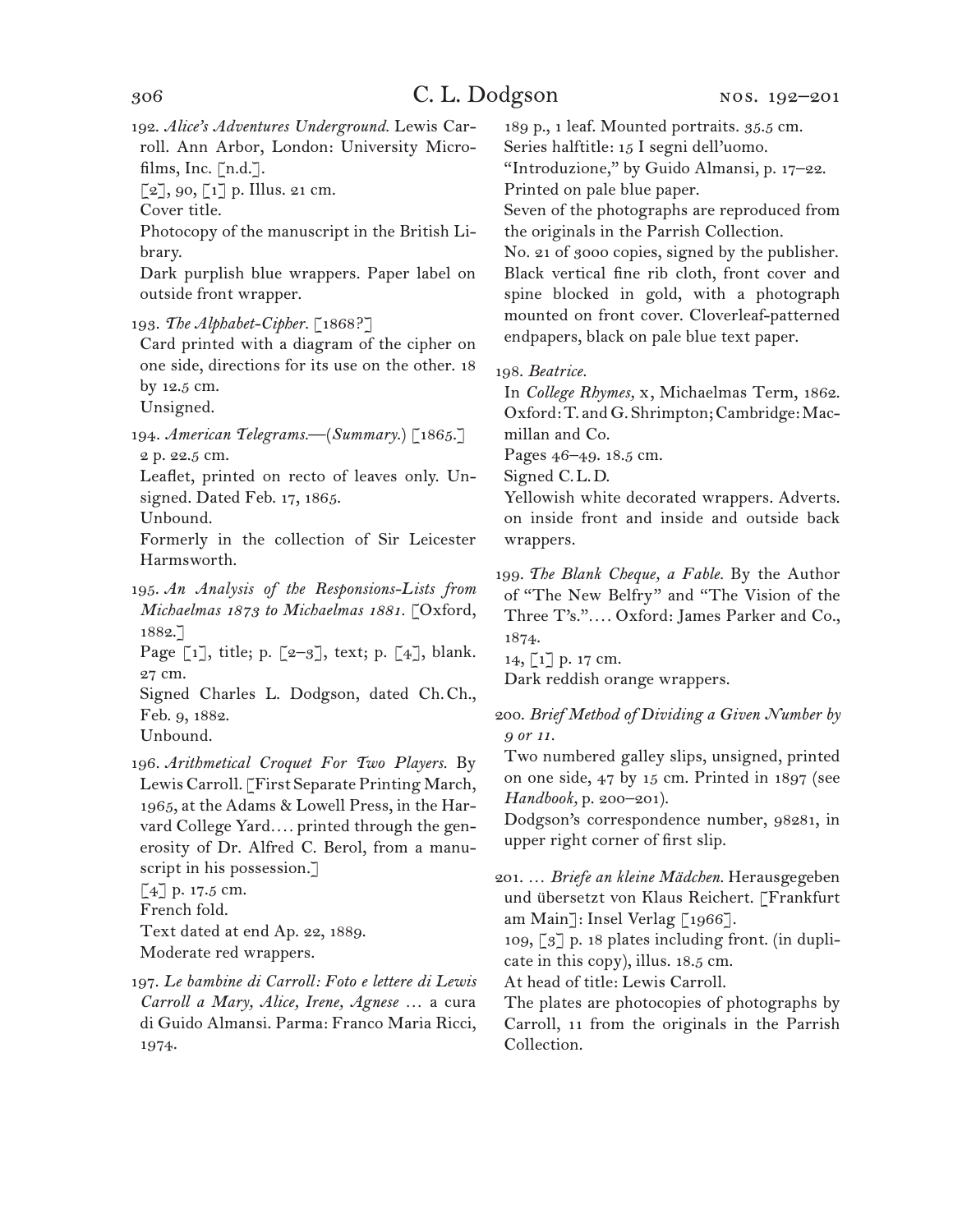Dark greenish yellow boards, with a floral pattern in orange. Paper label on front cover and on spine. On label on front cover: Insel-Bücherei Nr. 845.

202. *Bruno's Revenge.*

In *Aunt Judy's Magazine,* No. 20, Dec. 1867. London: Bell and Daldy. Pages 65–78. Plate, music. 20 cm. Signed Lewis Carroll. The illustration is by F. Gilbert. Pale green illustrated wrappers.

#### 203. Copy 2.

In *Aunt Judy's May-Day Volume. For Young People,* edited by Mrs. Alfred Gatty, 1868, containing the monthly numbers of *Aunt Judy's Magazine* from November 1867 through April 1868.

On covers and spine: Aunt Judy's Magazine.

Dark red sand cloth, elaborately blocked, covers in blind, spine in gold. Bevelled boards. Sprinkled edges, orange.

204. Copy 3.

19.5 cm.

The leaves of "Bruno's Revenge," along with the title leaf, Contents, and List of Illustrations, extracted from *Aunt Judy's May-Day Volume,* 1868.

Pale orange yellow plain wrappers. Sprinkled edges.

205. *Castle-Croquêt. For Four players.* [Oxford], 1866.

4 p. 18 cm.

Caption title.

Issued anonymously.

Dated Aug. 1866. "Vincent, Printer" at foot of p. 4.

Unbound.

Laid in case is a leaflet, 19.5 cm., p.  $\lbrack 1 \rbrack$  and  $\lceil 4 \rceil$  blank, p. 2. and 3 with running title "Castle-Croquet" and text beginning and ending in the middle of a sentence; evidently part of a proof for another edition. Dated in manuscript Mar 13/75. See *Handbook,* p. 37–38.

206. *A Charade.* [Oxford], 1878.

 $\lceil 3 \rceil$  p. Illus. 22 cm.

Caption title.

Six five-line stanzas with two drawings.

Written with a cyclostyle. Dated Ap. 8. 1878., signed Lewis Carroll.

Unbound.

207. *A Charade.* Dedicated, without permission, to Miss Marion Terry. [Edinburgh: Printed by Pillans and Wilson], [1932.]

 $\lbrack 4 \rbrack$  p. 20.5 cm.

Facsimile of a poem (entirely different from that of the preceding entry) in purple ink, signed Lewis Carroll, dated Jan. 23. 1879. 50 copies printed as a Christmas greeting from Hugh Sharp. The poem on p.  $[2-3]$ , Sharp's greeting, and some notes on the poem on p.  $\lceil 1 \rceil$  and  $\lceil 4 \rceil$ .

Pale orange yellow stiff wrappers, printed in gold, tied with a yellow silk ribbon.

Inscribed on p. [1]: For Mr Parrish.

208. *Children in Theatres.* To the Editor of the St. James's Gazette. [1887.]

Single sheet, printed on one side in double columns (not on both sides as stated in the *Handbook,* p. 152). 28 by 30 cm.

Offprint of a letter which appeared in the *St. James's Gazette* for 19 July 1887. Signed Lewis Carroll, dated July 16.

209. *A Christmas Carroll, 1930.* [Edinburgh: Printed by Pillans and Wilson], [1930.] [4] p. 20.5 cm.

Cover title.

"Facsimile of a poem inscribed on the fly-leaf of a copy of 'The Hunting of the Snark,' given by the Author to Miss Marion Terry, 16th August, 1876. The initial letters of each line form an acrostic upon her name." The untitled poem, in purple ink, begins: "Maiden, though thy heart may quail*. . . .*"

50 copies printed as a Christmas greeting from Hugh Sharp.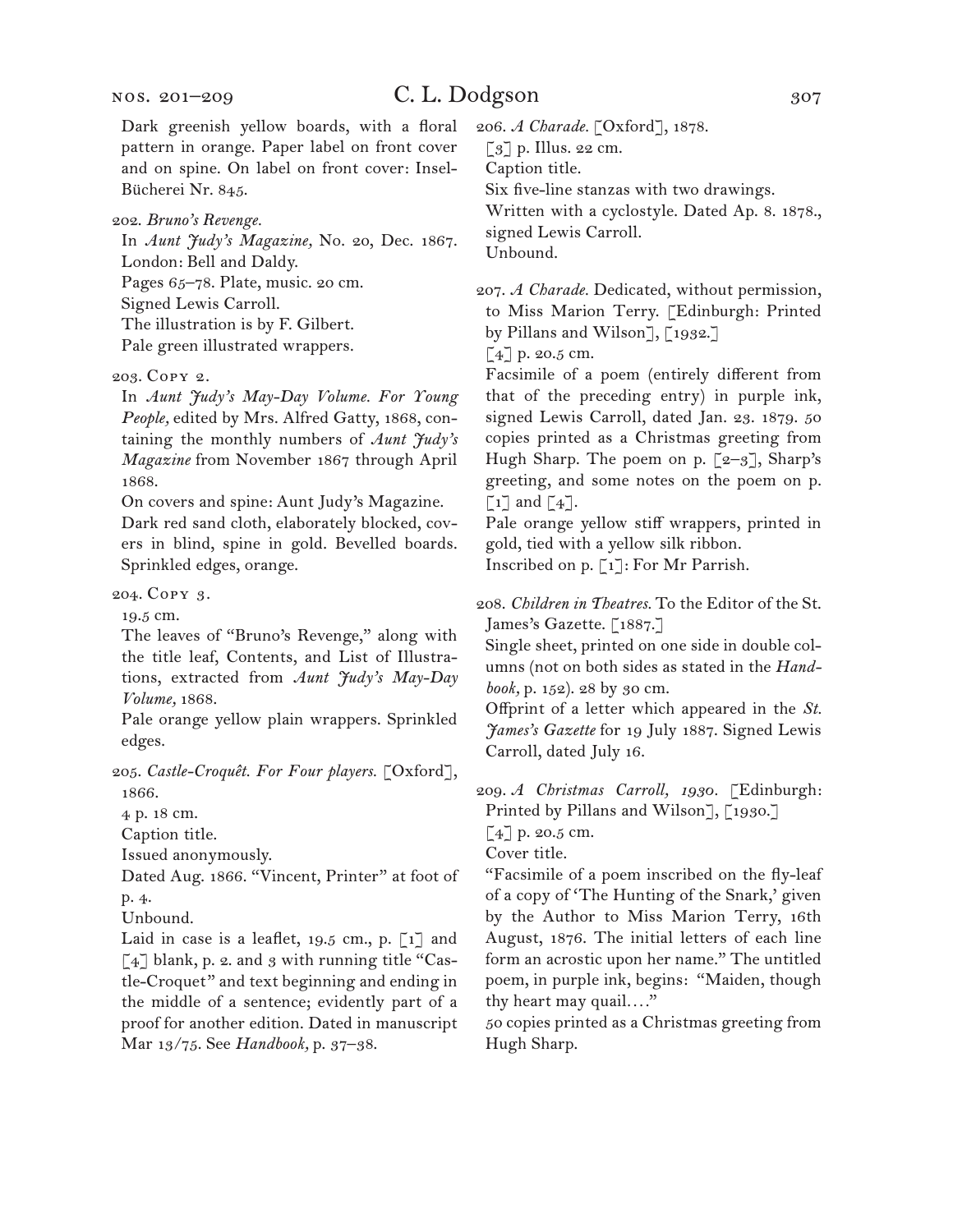Dark red decorated wrappers, printed in gold, tied with a red silk cord.

Inscribed on p. [2]: For Mr Parrish.

210. *Christmas Greetings.* <*From a Fairy to a*   $Child$   $\lceil 1884 \rceil$ 

Single sheet, printed on one side. 13 cm. Signed Lewis Carroll.

4 copies. Inscribed in purple ink in the author's hand at top of one copy: for Lucy. Inscribed in purple ink at top of another copy: Muriel W. Harrison from Lewis Carroll. A memento of

Xmas, 1889.

211. *Circular Billiards, for Two Players.* Invented, in 1889, by Lewis Carroll. [1890.]

Single sheet, printed on both sides. 22 cm.

For description of issues, see *Handbook,* p. 166– 167.

Second issue. Rough thick paper. Dodgson's correspondence number, 69614, in purple ink in upper right corner.

212. Copy 2.

Third issue. Rough thick paper.

213. Copy 3.

Identical to third issue, except that in line 2 of the second paragraph on p.  $[2]$ , "the 11 possible modes of scoring" has been changed to "the 12 possible modes of scoring." The table below, however, still has only 11 lines. Smooth thin paper.

#### circular letters

*Under this heading are listed only untitled circulars, for which titles have been supplied. Circular letters which have titles are listed alphabetically among the other entries of the catalogue.*

214. [*Circular to mathematical teachers.*]

Single sheet, printed on one side. 24 cm.

Circular requesting attention to the 'accompanying tables,' and the proposal for a student's mathematical cycle, covering the whole of Pure Mathematics. Dated Ch.Ch., Oxford, June 1862, signed Charles L. Dodgson.

On verso is an undated handwritten reply by G. Richardson, St. John's College, Cambridge.

215. [*Circular to ladies requesting recommendations for plays to be included in an edition of Shakespeare for girls.*]

[4] p. 18 cm.

Printed in italics. Dated Ch.Ch., Oxford, 1882, unsigned. Begins: "May I ask for your kind co-operation*. . . .*" With space for signature at end, and a postscript concerning a position for a lady drawing teacher.

216. Copy 2.

Completed in purple ink in Dodgson's hand. Dated: Ap. 5. Begins: "Dear Mrs. Blakemore, I trust when next you write, you may be able to give me a better account of Mr. Blakemore than was in Edith's last." Signed: "with love to Edith Sincerely yours, CLDodgson."

The letter and a corresponding envelope, addressed in purple ink in Dodgson's hand, are mounted in a bound volume entitled on spine: Lewis Carroll to Edith Blakemore. Moderate red buckram. 38.5 cm.

217. [*Circular to lady readers concerning an expurgated edition of Shakespeare's plays suitable for girls.*]

Single sheet, printed on one side. 22 cm.

Begins: "The Editor kindly allows me*. . . .*" Undated [1882], signed Lewis Carroll. A version of the preceding item.

Offprint of a note in *The Monthly Packet,* June 1882, p. 602. See *Handbook,* p. 117–118.

On verso is a mathematical problem in purple ink in the author's hand.

218. Copy 2.

On verso is another mathematical problem in purple ink in the author's hand, dated May 29/85.

219. [*Circular to the Dramatic Profession.*]

[3] p. 18 cm.

Dated Ch.Ch. Oxford, 1882, signed Charles L. Dodgson. Begins: "There is but little I can add*. . . .*"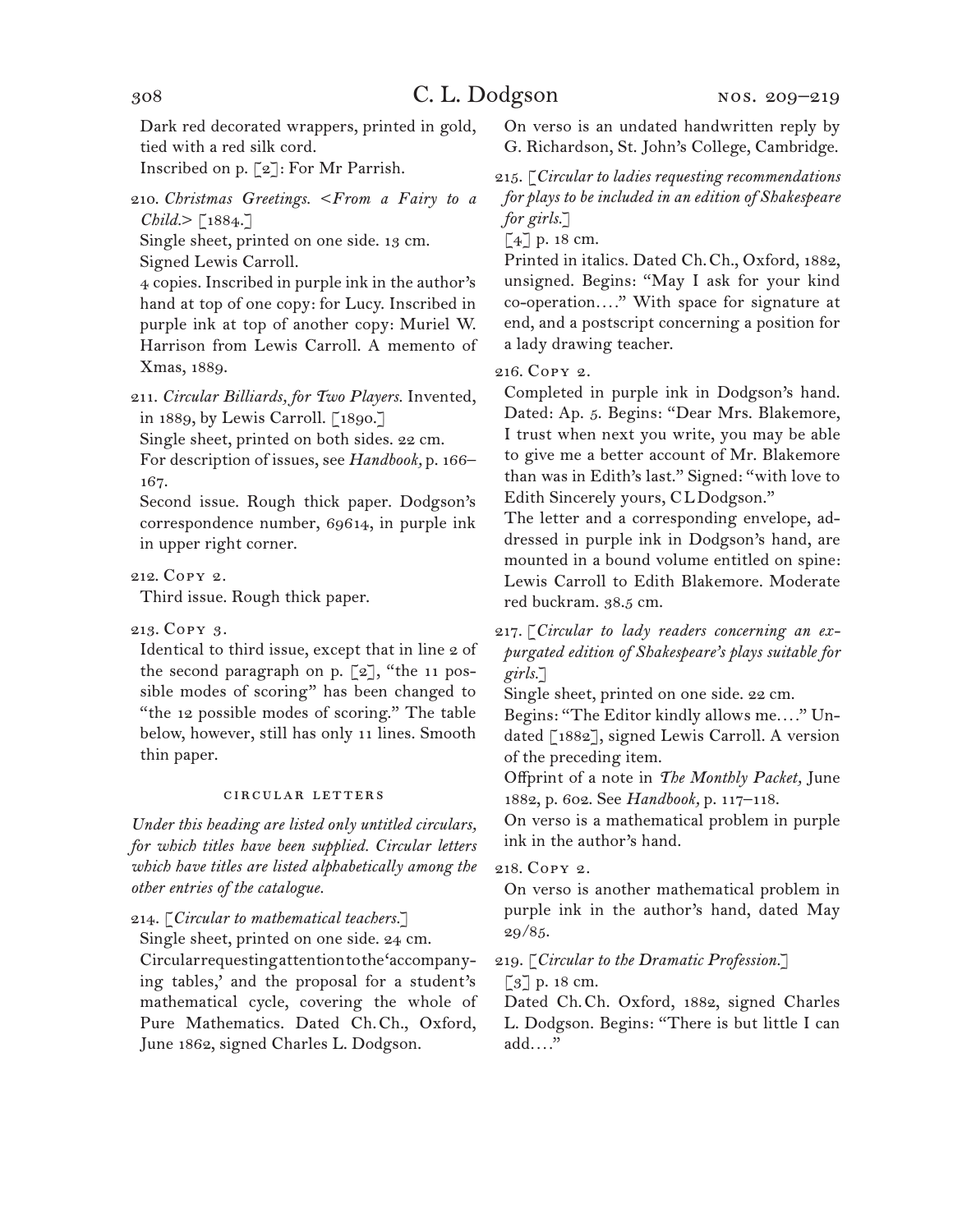"A letter to friends and to members of the Dramatic Profession, enclosing and recommending a Prospectus of a scheme of Playacting*. . . .*the enclosed Prospectus has not been seen."—*Handbook,* p. 115–116.

#### 220. [*Circular to friends in behalf of an Oxford Graduate* [*T. J. Dymes*] *in distress.*] [1883.] 4 p. 21 cm.

Headed Ch.Ch., Oxford. Begins: "Dear [blank] Having a strong prejudice against 'begging-letters'*. . . .*" Signed, "Yours [blank] Charles L. Dodgson."

Completed in purple ink in Dodgson's hand: dated "Dec. 21/83," addressed to Dear "Dolly," signed Yours "affectionately." Additional inscription at bottom of p. 4: I send a "Greeting" for Jessie Lewis & a "Dreaming" Circular for Mrs. [or Mr.?] Draper.

221. [*Circular to friends about governess situations.*]

Single sheet, printed on both sides. 18.5 cm.

Dated Ch.Ch., Oxford, May [blank], 1886, unsigned. Begins: "Kindly excuse this being in print*. . . .*" Dodgson seeks a governess for his brother's children, and situations for two young women whose qualifications he describes. With space for signature at end. Book label of Sidney Williams.

222. [*Circular seeking a summer job for a cousin.*] Single sheet, printed on one side. 19.5 cm.

Cyclostyled. Dated Ch.Ch. Oxford May 26, 1888. Begins: "Dear [blank] A cousin of mine*. . . .*" Signed Charles L. Dodgson.

Completed in Dodgson's hand: addressed to Mrs. Blakemore, and at foot: P.S. Love to Edith.

Mounted in a bound volume entitled on spine: Lewis Carroll to Edith Blakemore. Moderate red buckram. 38.5 cm.

223. [*Circular seeking a Clergyman to assist C. S. Collingwood.*]

Single sheet, printed on one side. 18 cm.

Dated Ch. Ch., Oxford, Dec. [blank] 1888. Unsigned. Begins: "Dear [blank] My brother-inlaw, the Rev. C. S. Collingwood*. . . .*"

Completed in purple ink in Dodgson's hand: dated Dec. "13," addressed to Dear "Mrs. Blakemore," signed "sincerely yours, C. L. Dodgson," and with a postscript, "Love to Edith."

Mounted in a bound volume entitled on spine: Lewis Carroll to Edith Blakemore. Moderate red buckram. 38.5 cm.

224. [*Circular requesting addresses of Stationers who might sell the Stamp-Case and '8 or 9 Wise Words'.*]

Single sheet, printed on one side. 17 cm.

Dated Ch.Ch., Oxford. 1890. Unsigned. Begins: "Would you kindly furnish me*. . . .*" With space for signature at end.

On verso are two mathematical diagrams drawn in ink by the author.

#### 225. Copy 2.

Leaflet, printed on first page only. 18 cm.

The letter is completed in purple ink in Dodgson's hand: dated July 31, 1890, addressed to Miss [E. Gertrude] Thomson, signed C. L. Dodgson, and with some other changes and additions. And on last page: P. S. We have now gone on for several years, I think, with the hope, renewed each Spring & abandoned each Autumn, that the serious poems would be illustrated during the Summer. If this year passes away like its predecessors, you will not, I hope, feel hurt if I put the thing into other hands? Life is so short. [This refers to the illustrations for *Three Sunsets and Other Poems.*]

226. [*Circular to hospitals.*]

Single sheet, printed on both sides. 22.5 cm.

Headed Messrs. Macmillan and Co., London, 1890, addressed To the Resident Manager of the [blank], and signed Lewis Carroll. Begins: "Dear Sir, It is my wish to present copies*. . . .*"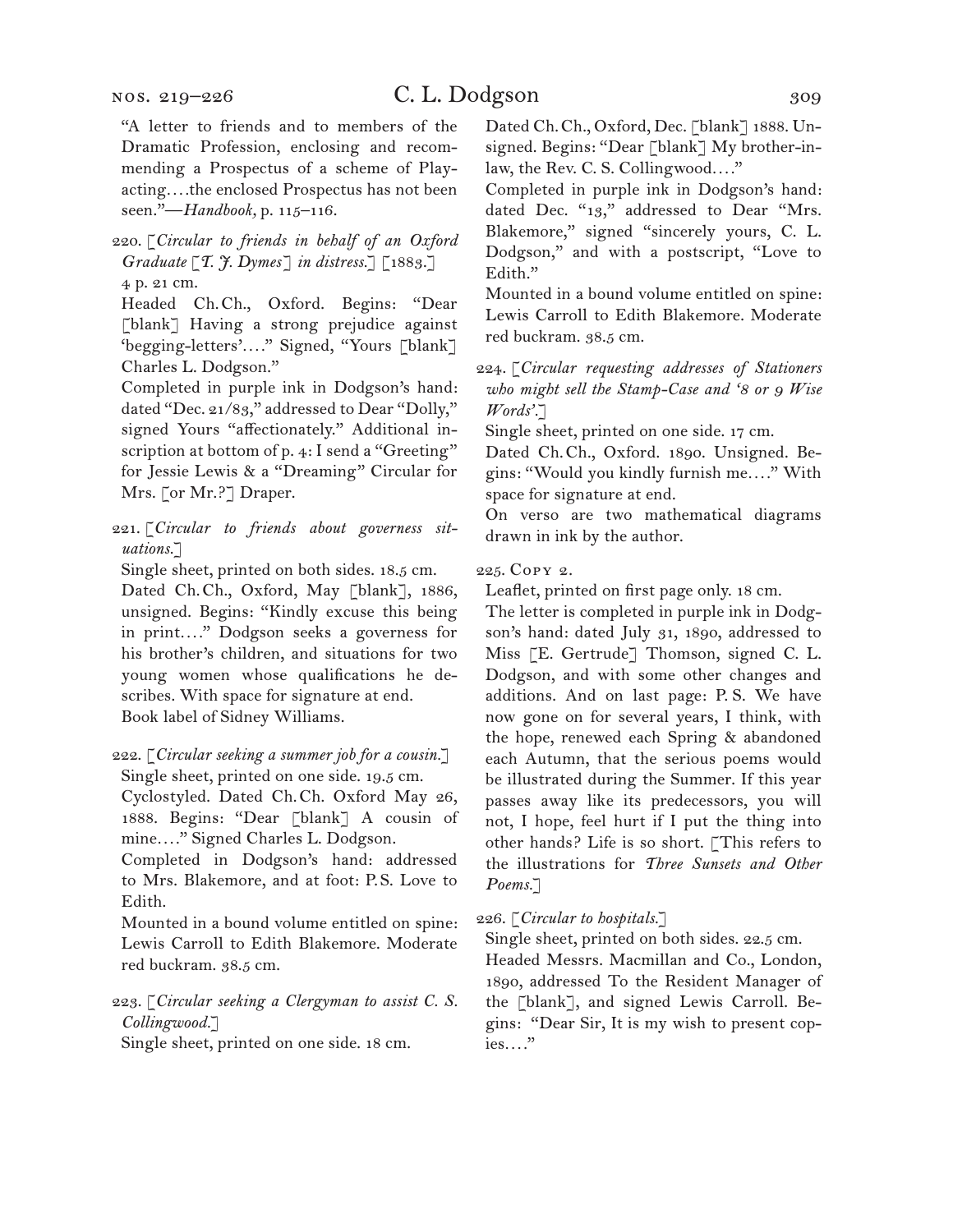227. Copy 2.

23.5 cm.

Presumably a later issue, with the word "Sick" inserted before "Children" in each of the first three Questions on the verso of the leaf. See *Handbook,* p. 169.

228. [*Circular disavowing any connection with a pseudonym or with any book not published under the name Dodgson.*] [1890.]

Leaflet, printed on first page only. 18 cm.

Begins: "Mr. C. L. Dodgson is so frequently addressed by strangers*. . . .*" A variant of the "Stranger Circular"; see *Handbook,* p. 168– 169.

229. [*Circular asking for the return of poorly printed copies of the Sixtieth Thousand of* Through the Looking-Glass.]

Single sheet, printed on both sides. 23.5 cm.

Headed Messrs. Macmillan and Co., London, 1894. Begins: "Dear Sir, or Madam, For over 25 years*. . . .*" Signed Lewis Carroll. Addressed below signature, "To the Resident Manager of the [blank]".

Carroll proposes to give unsold copies to Mechanics' Institutes, etc., and requests that answers be filled in to the six questions about the institution's needs printed on the verso. A version of *Advertisement*. (No. 4).

230. *The Collected Verse of Lewis Carroll.* With an Introduction by John Francis McDermott. New York: E. P. Dutton & Co., Inc. [c1929]. xxxviii, 228 p. 21.5 cm.

"Introduction," p. xiii–xxxviii.

"First Edition."

Very light greenish blue boards. Moderate blue horizontal fine rib cloth spine and corners. Gold label on front cover and on spine.

Inscribed on free front endpaper: To Morris L. Parrish from his affectionate cousin Polly Horsey Christmas 1929.

231. *The Collected Verse of Lewis Carroll* (*The Rev. Charles Lutwidge Dodgson* ). With Illustrations by Sir John Tenniel, Arthur B. Frost, Henry Holiday, Harry Furniss, and the Author. London: Macmillan and Co., Limited, 1932.

xiv, 445, [1] p. Front., illus. 20 cm. "Preface," unsigned, p. vii–viii.

Dark blue smooth cloth, front cover blocked in gold. Bevelled boards. T.e.g.

232. ———. With Illustrations by Sir John Tenniel, Arthur B. Frost, Henry Holiday, Harry Furniss, and the Author. New York: The Macmillan Company, 1933.

xiv, 445, [1] p. Front., illus. 20 cm.

"Preface," unsigned, p. vii–viii.

Light blue smooth cloth, front cover blocked as English edition.

233. *The Complete Illustrated Works of Lewis Carroll.* Edited by Edward Guiliano. Alice's Adventures in Wonderland. Through the Looking-Glass and What Alice Found There. The Hunting of the Snark. Rhyme? and Reason? A Tangled Tale. Alice's Adventures Under Ground. Sylvie and Bruno. Sylvie and Bruno Concluded. Three Sunsets and Other Poems. Illustrated by John Tenniel, Lewis Carroll, Arthur B. Frost, Henry Holiday, Harry Furniss, and E. Gertrude Thomson. New York: Avenel Books [c1982].

xxii, 868 p., 1 leaf. Front., illus. 23.5 cm.

"This 1982 edition is published by Avenel Books, distributed by Crown Publishers, Inc." "Introduction," by Edward Guiliano, p. xi–xix. Deep purplish red fabrikoid.

234. *The Complete Works of Lewis Carroll.* Illustrated by John Tenniel. Introduction by Alexander Woollcott. New York: The Modern Library [1936].

xi, [3], 1293 p. Illus. 21 cm.

On halftitle: The Modern Library of the World's Best Books.

"Introduction," p. 1–9.

"First Modern Library Edition, 1936."

Blackish blue smooth cloth, front cover and spine blocked in silver. Top edges stained blackish blue.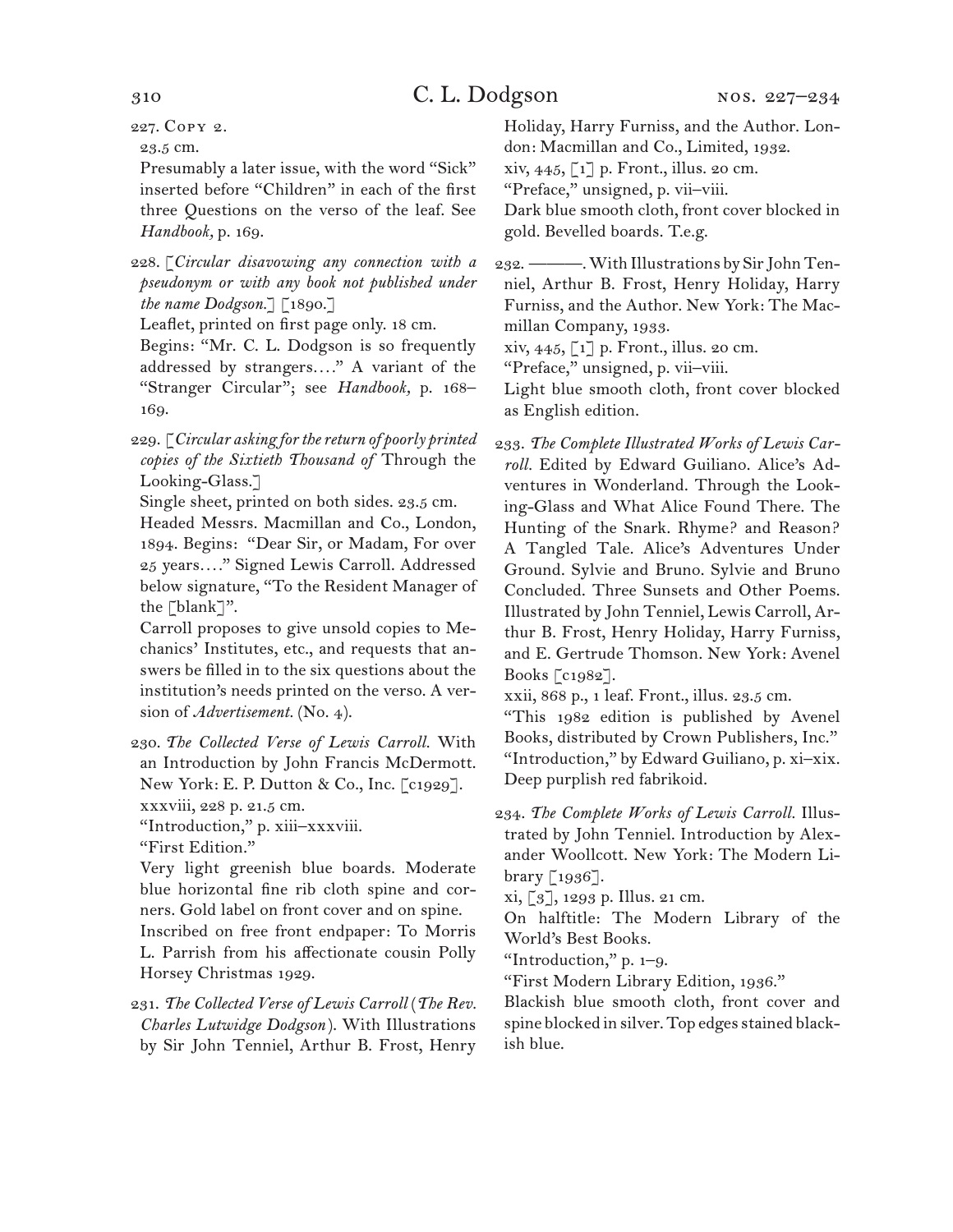235. … *Condensation of Determinants, Being a New and Brief Method for Computing Their Arithmetical Values.* By the Rev. C. L. Dodgson*. . . .* [London], 1866.

Pages [150]–155. 21.5 cm.

At head of title: <From the Proceedings of the Royal Society, No. 84, 1866.>

Grayish reddish orange plain wrappers.

236. *Croquêt Castles. For Five Players.* [n.p.], 1863.

3 p. 19 cm.

Caption title.

Issued anonymously.

Dated on p. 3 Ch.Ch., Oxford, May 4, 1863. Unbound.

237. *Curiosa Mathematica. Part I. A New Theory of Parallels.* By Charles L. Dodgson*. . . .* London: Macmillan and Co., 1888.

xxiii, 63 p. Front., diagrams. 18.5 cm.

Moderate yellowish brown smooth cloth, with a hexagon inscribed in a circle blocked in black on front cover, publisher's monogram blocked in black on back cover. Advert., 1 leaf at back.

238. Copy 2.

Inscribed in purple ink on halftitle: R. E. B[aynes]. from C.L.D. Aug./88. And further down on the page, in another hand: Reviewed by R. Tucker in 'Nature', 39 (1888) 124, 175.

239. [*Curiosa Mathematica. Part I. A New Theory of Parallels.*]

Single sheet, printed on one side. 26.5 cm.

Contains a diagram and a paragraph which originally appeared in *Curiosa Mathematica,* London, 1888, Appendix iv, p. 62–63. The excerpt begins: "One effort of mine was so temptingly near success*. . . .*"

Stamped on sheet: From the University Press Proof 25 Jul. 90 Oxford.

With Dodgson's correspondence number, 71454, in purple ink in upper right-hand corner.

240. *Curiosa Mathematica. Part I. A New Theory of Parallels.* By Charles L. Dodgson*. . . .* Second Edition.... London: Macmillan and Co., 1889. xxvii, 64 p. Front., diagrams. 18.5 cm.

Deep yellowish brown smooth cloth, blocked as first edition.

Advert., 2 leaves at back.

Inscribed in purple ink on halftitle: Henrietta H. Dodgson, from her affectionate brother the Author. May 23. 1889.

241. ———. By Charles L. Dodgson*. . . .* Third Edition*. . . .* London: Macmillan and Co., 1890. xxxi, 75 p. Front., diagrams. 18.5 cm.

Moderate yellowish brown smooth cloth, with a tetragon inscribed in a circle blocked in black on front cover, publisher's monogram blocked in black on back cover.

Advert., verso of p. 75.

Inscription in purple ink in the author's hand on pastedown front endpaper: received Oct. 8. 1890. And in black ink: 13/3/95 corrected for 4th. ed.

Title page adjusted for the 4th Edition, and corrections in the author's hand throughout.

Stamped on t.p.: Received at the University Press, Oxford, 13 Mar. 95.

See No. 977, Parker *Catalogue* (October 1898),  $p. [3]$ .

xiv p., 1 leaf, 109 p. Front., diagrams. 18.5 cm. Light yellowish brown flexible smooth cloth, front cover blocked in black.

Advert.,  $\begin{bmatrix} 1 \end{bmatrix}$  p. at back.

Inscribed on halftitle: R. G. Faussett, with an old pupils Sincere regards, from the Author. July 8, 1893.

243. *Curiosa Mathematica. Part II. Pillow-Problems Thought Out During Wakeful Hours.* By Charles L. Dodgson*. . . .* Second Edition*. . . .* London: Macmillan and Co., 1893.

<sup>242.</sup> *Curiosa Mathematica. Part II. Pillow-Problems Thought Out During Sleepless Nights.* By Charles L. Dodgson*. . . .* London: Macmillan and Co., 1893.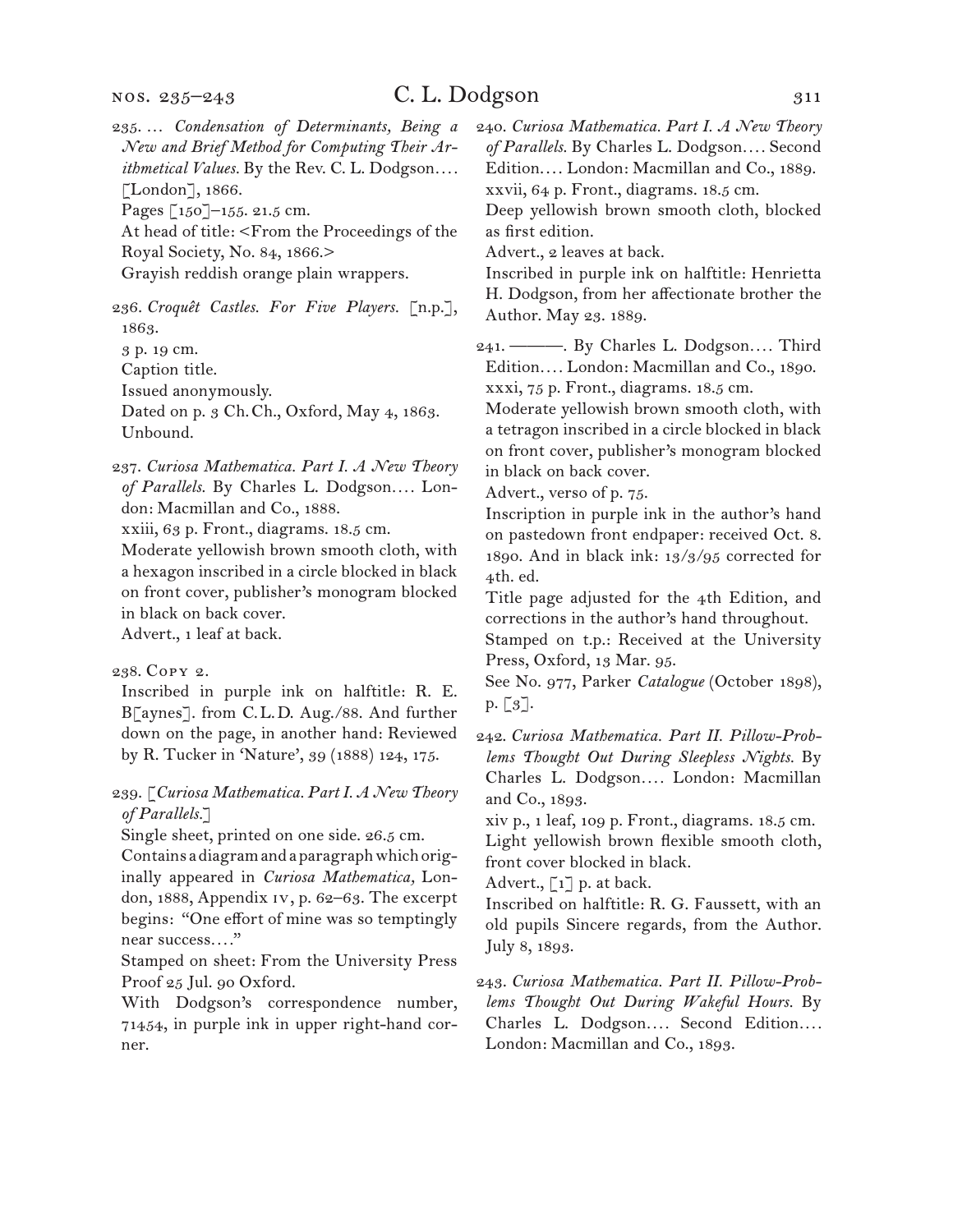xvii p., 1 leaf, 109 p. Front., diagrams. 18.5 cm. Deep yellowish brown flexible smooth cloth, front cover blocked in black.

Advert.,  $\lceil 1 \rceil$  p. at back.

Inscribed on halftitle: R. G. Faussett, with the sincere regards of his old pupil the Author. Oct. 3, 1893.

244. … *Curiosissima Curatoria.* By "Rude Donatus"*. . . .* Oxford: Printed by G. Sheppard, 1892. [7], 47 p. 18.5 cm.

At head of title: Printed for Private Circulation.

"Preface," signed C. L. Dodgson, Ex-Curator,  $p. [5 - 6].$ 

Erratum slip inserted at p. [1]. Yellowish gray wrappers.

245. *The Deserted Parks.* [Oxford], 1867.

4 p. 22.5 cm.

Caption title.

Dated May, 1867. Dodgson's anonymous parody in verse of Goldsmith's *Deserted Village.* Unbound, but removed from a binding.

With three marginal notes, probably in Falconer Madan's hand, explaining allusions in the poem.

246. *The Diaries of Lewis Carroll.* Now first edited and supplemented by Roger Lancelyn Green*. . . .* London: Cassell & Company Ltd, 1953.

2 vols. (xxvi, 262 p., 1 leaf; [7], 263–604 p., 1 leaf). Front. in Vol. i, plates. 22 cm.

Black smooth cloth, spine blocked in gold.

247. ———. Now first edited and supplemented by Roger Lancelyn Green*. . . .* New York: Oxford University Press, 1954.

2 vols. (xxvi, 262 p., 1 leaf; [7], 263–604 p., 1 leaf). Front. in Vol. i, plates. 22 cm.

Black smooth cloth, spine blocked in gold.

248. *Lewis Carroll's Diaries. The Private Journals of Charles Lutwidge Dodgson* (*Lewis Carroll*). The first complete version of the nine surviving volumes with notes and annotations

by Edward Wakeling. With an Introduction by Roger Lancelyn Green*. . . .* [Luton, Beds]: The Lewis Carroll Society: Publications Unit, 1993–99.

Vols. 1–5. 21.5 cm.

In process of publication; to be completed in nine volumes.

Vol. 5, p. 255–369: The Russian Journal, the manuscript of which is in the Parrish Collection.

Dark blue fabrikoid.

Inscribed on free front endpaper of Vol. 1: Presented to Princeton University Library, with sincere regards and thanks, Edward Wakeling June 1994. On free front endpaper of Vol. 3: For Princeton University Library from the editor, Edward Wakeling August 1996.

249. *A Discussion of the Various Methods of Procedure in Conducting Elections.* Oxford: E. B. Gardner, E. Pickard Hall, and J. H. Stacy, Printers to the University, 1873.

15, [1] p. Diagrams. 17 cm.

Preface signed C.L.D.

No wrappers; stitched.

The author's copy, with his monogram, CLD, in black ink on t.p., and notes and changes in purple ink in his hand.

With: The Method of Nomination. [1873.] Single sheet, printed on one side. 17.5 cm.

Printed separately when Dodgson found that he had omitted this method in his *Discussion of the Various Methods. . . .* (see *Handbook,* p. 75). The leaf forms the final section of Chapter i of the pamphlet.

250. *A Disputed Point in Logic.* [1894.]

Leaflet, printed on inner two pages only, with the second printed page numbered "2". 22 cm. Caption title.

Unsigned. Dated May 1, 1894. Unbound.

251. *Divisibility by Seven.* [1885?]

Single sheet, printed on one side. 22 cm. Begins: "< >—Mr. Askew, in 1274, May 30,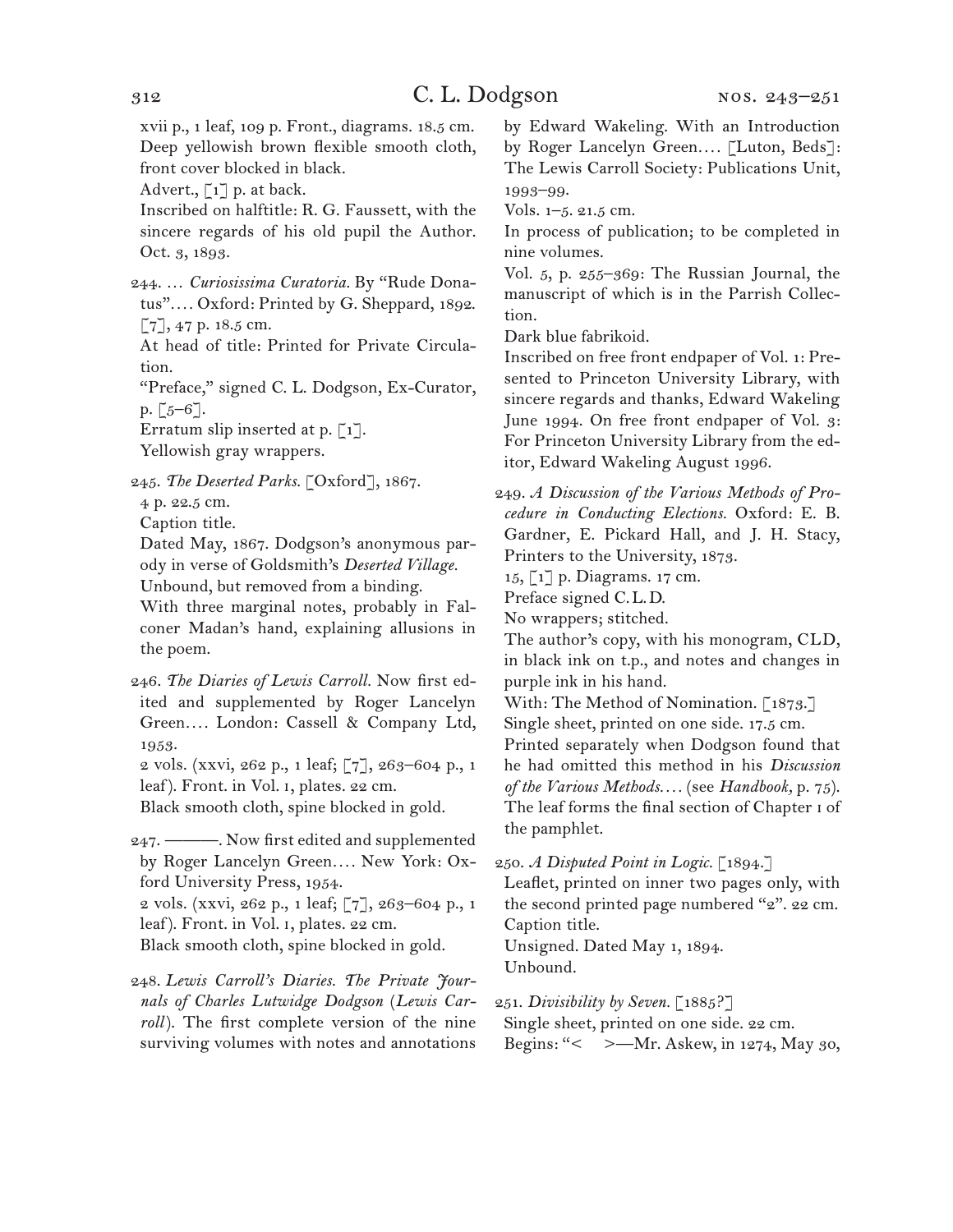# C. L. Dodgson 313

asks for a proof*. . . .*" Signed C. L. Dodgson, Ch. Ch., Oxford.

Inscribed at top of page: F. Madan. Notes at foot of page in Madan's hand on the source (or lack thereof) of this text: *Not* Mathematical Questions (nor Educational Times), I *think.*  Not? English Mechanic.

Single long slip, printed on one side. 31.5 by 12.5 cm.

At head of title: <From "Vanity Fair," April 19, 1879.>

Signed Lewis Carroll.

253. *Doublets Already Set.* [1879.] Single sheet, printed on one side. 20 cm. Unsigned. Dated May 3, 1879.

254. *Doublets: A Word-Puzzle.* By Lewis Carroll*. . . .* London: Macmillan and Co, 1879. 39 p. 15.5 cm.

Dark red flexible smooth cloth, publisher's device blocked in blind on front cover.

Seal of C. W. Chase, Circulating Library, Bennett's Hill, Birmingham, stamped on t.p. and p. 8 and 9.

Inscribed by Carroll on t.p.: J.W. F. Lowthorpe from the Author.

256. ———. By Lewis Carroll. [Oxford? 1879.] 8 p. 18 cm.

Caption title.

Dated 1879 at head of p. 4, 5, 6, and 8. No wrappers; glued.

257. ———. By Lewis Carroll*. . . .* Second Edition. London: Macmillan and Co., 1880. 73 p. 18.5 cm.

Dark red smooth cloth, publisher's device blocked in blind on front cover.

The author's copy, with his monogram, CLD., and "received Feb. 20. 1880" on halftitle; also numerous corrections throughout and several notes on free back endpaper, all in purple ink in the author's hand.

258. *New Method of Scoring.* [1880.]

Single sheet, printed on one side. 19 cm.

A letter to *Vanity Fair,* beginning "Dear Vanity,—The commencement of the second year of the Doublets competition seems to afford a good opportunity for introducing a change into the system of marking." Signed Lewis Carroll.

259. *Doublets: A Word-Puzzle.* By Lewis Carroll*. . . .* Third Edition. London: Macmillan and Co., 1880.

85 p. 18.5 cm.

Dark red smooth cloth, publisher's device blocked in blind on front cover.

Inscription in purple ink on halftitle: The party at "The Chestnuts" from the Author. June. 1880.

Several "chains" written in pencil on verso of p. 85 and on back flyleaf.

260. *Dreamland.* Words by Lewis Carroll. Music by C. E. Hutchinson. [Oxford, 1882.]

Page [1], blank; p. [2], introductory paragraphs by Carroll and Hutchinson; p. [3], words and music, with title as above; p.  $\lceil 4 \rceil$ , blank. 22 cm. Unbound.

261. *The Dynamics of a Parti-cle, With an Excursus on the New Method of Evaluation, As Applied*   $to \pi$ . Oxford: Printed and published by J. Vincent, 1865.

iv p., 1 leaf, [7]–28 p. 22 cm.

Published anonymously.

Light green wrappers.

Inscription in upper left corner of outside front wrapper: C Dodgson. In upper right corner: From the Author.

262. ———. Third Edition. Oxford: Printed and Published by J. Vincent, 1865.

iv p., 1 leaf, [7]–28 p. 22 cm.

Published anonymously.

On outside front wrapper, at head of title: Hardy v. Gladstone. In Re Jowett.

Light green wrappers.

<sup>252. …</sup> *Doublets.* [1879.]

<sup>255.</sup> Copy 2.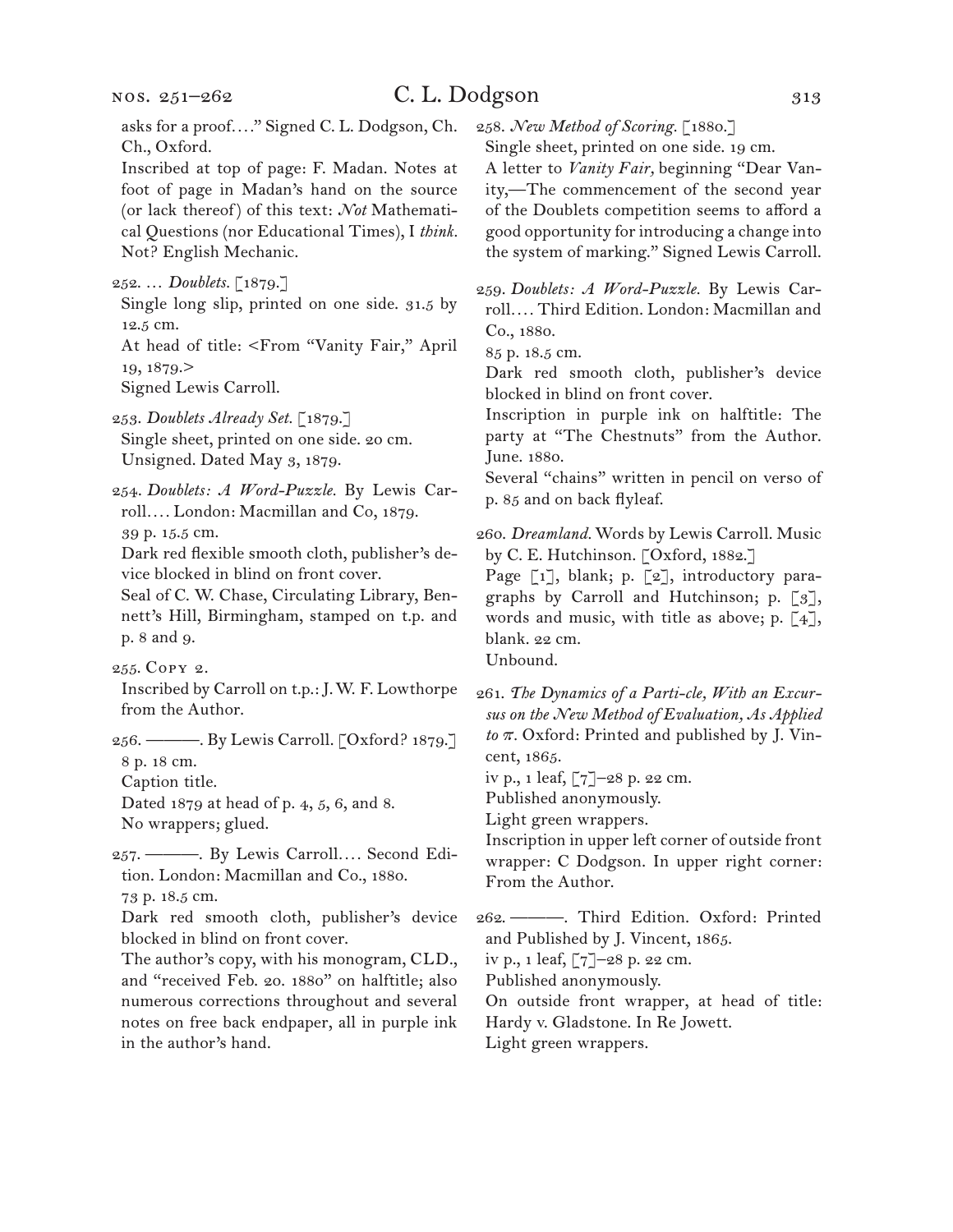263. *The Dynamics of a Parti-cle. . . .* First Printed in 1865. Oxford: James Parker and Co., 1874. vi p., 1 leaf, [9]–24 p. 17 cm.

On outside front wrapper: Notes by an Oxford Chiel.

Published anonymously.

Dark reddish orange wrappers. Adverts. on outside back wrapper. Unstitched.

264. *The Earliest Work of Lewis Carroll.* A selection from his contributions, now published for the first time, to "The Rectory Magazine," which he edited, illustrated, and almost entirely wrote, at the age of fifteen. In *The Strand Magazine,* Vol. 83, No. 498, June 1932. London: George Newnes, Ltd. Pages 574–581. Illus. 24.5 cm. Title and initial word printed in orange. White illustrated wrappers, printed in color.

265. *An Easter Greeting to Every Child Who Loves "Alice."* [Oxford], 1876.

Page  $\lceil 1 \rceil$ , title; p.  $\lceil 2-3 \rceil$ , text; p.  $\lceil 4 \rceil$ , blank. 13.2 cm.

Signed Lewis Carroll. Dated Easter, 1876.

*Handbook,* p. 92–95, No. 1. With part of the watermark (half of the "n" and the "e" in "Fine", and "good" in the next line) running from top to bottom.

266. Copy 2.

With part of the watermark ("E" and "To") running from bottom to top.

Inserted in *The Hunting of the Snark,* London, 1876, Copy 6. See No. 330.

267. Copy 3.

*Handbook* identifies this copy as an example of its No. 5, but the paragraphs on p.  $\lceil 2-3 \rceil$  are not in fact closed up. Depth of text on p. [3] approximately 1 mm. less, otherwise as Copy 1, including the position on the sheet of the partial watermark.

Inscribed in purple ink on p.  $\lceil 1 \rceil$ : for Olive from the writer Nov. 17/82.

268. Copy 4. 13.5 cm. *Handbook*, No. 2. No watermark.

269. Copy 5.

12.5 cm. Dated Easter, 1880.

*Handbook,* No. 3. With the entire watermark ("E Towgood Fine"), running horizontally.

270. Copy 6.

13.6 cm.

Undated.

*Handbook*, No. 8, but smaller:  $5\frac{5}{16}$  by  $3\frac{1}{16}$ inches, whereas *Handbook* specifies 6¼ by 4¼ inches. No watermark (*Handbook* says printed on Towgood paper, but does not specify presence of the watermark).

## 271. Copy 7.

Same as Copy 5, except  $5\frac{5}{16}$  by  $3\frac{5}{8}$  inches. Inscribed in purple ink in the author's hand on p. [1]: for Lucy.

272. *Eight or Nine Wise Words about Letter-Writing.* By Lewis Carroll. Oxford: Emberlin and Son, 1890.

33 p. 10 cm.

Self-wrappers (i.e. no wrappers, stitched, but with the outer sheet—p.  $\lceil 1-2 \rceil$  and  $\lceil 43-44 \rceil$  glued over the stitching like wrappers).

"Works by Lewis Carroll. Published by Macmillan and Co., London," p. [35]-40.

For distinguishing features of each edition, see *Handbook,* p. 170–173.

Copy 1

Proof copy. With six typographical corrections in pencil, on p. [5], 13, 15, 18, 19, and 24.

273. Copy 2.

First edition (incorporating the corrections made on the proof).

Inscribed in purple ink on p.  $\lceil 3 \rceil$ : E $\lceil$ lizabeth $\rceil$ L[ucy] Dodgson, with the Author's love. June 12. 1890.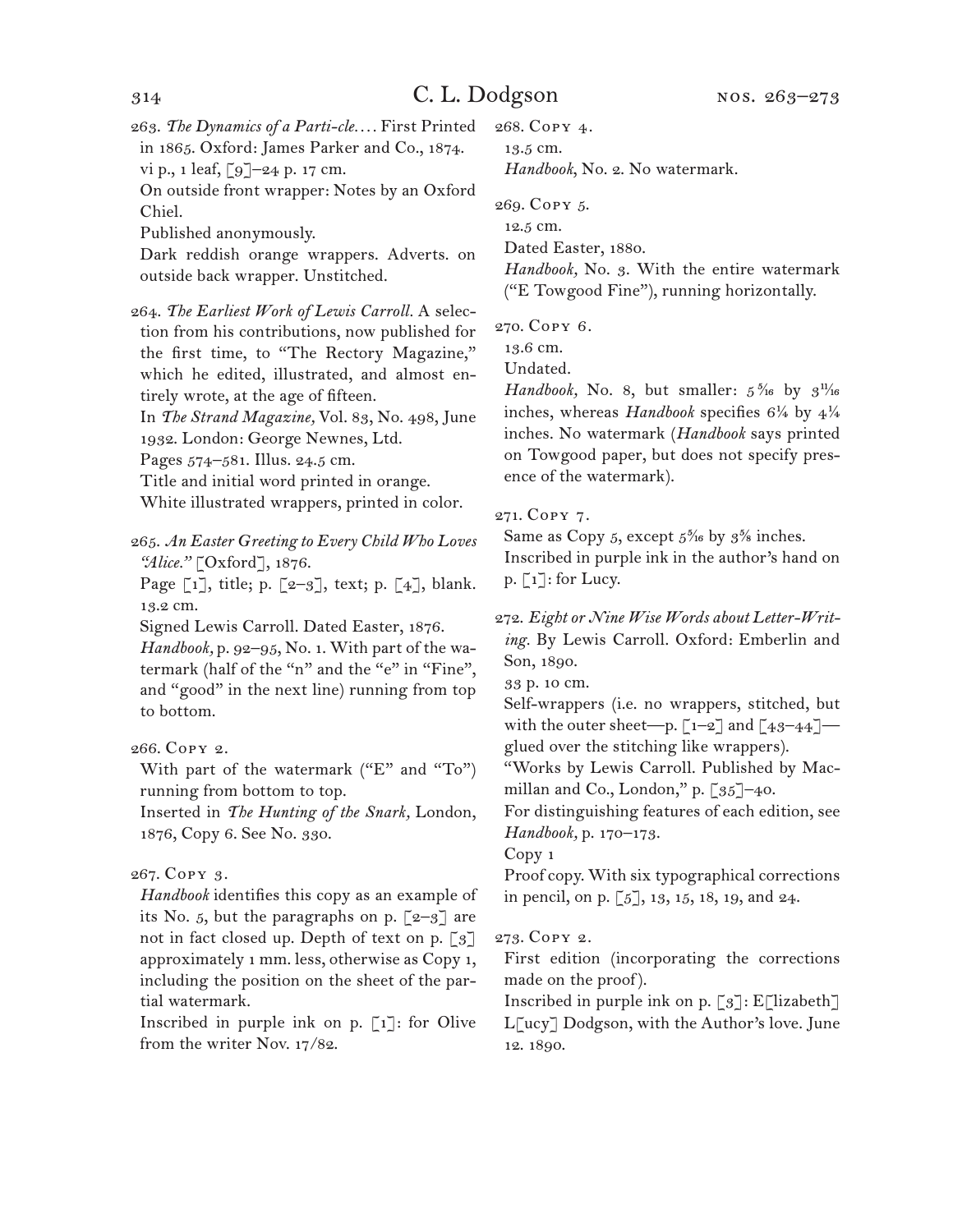# C. L. Dodgson 315

First edition. Faded inscription (in pencil?) on t.p.: FMD. from JFD.

275. Copy 4.

First edition.

9.5 cm.

Stamped on t.p.: B.N.C.F. Madan Oxford.

In a case with *The Wonderland Postage-Stamp Case,* second edition. Note on a plain envelope laid in case: … purchased by myself soon after publication. F. Madan.

276. ———. By Lewis Carroll. Second Edition. Oxford: Emberlin and Son, 1890.

34 p. 10 cm.

Advert. for the Stamp-Case on p. [4]. Adverts. with heading as above but with slightly different content, p.  $\left[35\right]-41$ .

Inscribed in purple ink on p. [3]: Louisa F. Dodgson, from the Author. Oct. 1. 1890.

277. ———. By Lewis Carroll. Third Edition. Oxford: Emberlin and Son, 1891.

34 p. 10.5 cm.

Lacks last, blank, leaf (p. [43-44]).

In advert. on p. [4] "fifteen" has been reduced to "fourteen." Other adverts. as in second edition.

278. ———. By Lewis Carroll. Fourth Edition. Oxford: Emberlin and Son, 1891.

34 p. 10 cm.

Advert. on p. [4] as in third edition. Minor variations in other adverts.

279. ———. By Lewis Carroll. Fifth Edition. Oxford: Emberlin and Son, 1897. 34 p. 10 cm.

No advert. on p. [4], which is blank. Adverts., p. [35]–41, with heading as before, but with some different items.

280. ———. By Lewis Carroll. Oxford: Emberlin and Son, 1890 [1907?]. 35 p. 10.5 cm.

Verso of t.p. is blank.

Macmillan adverts. for "Works by Lewis Carroll," p. 36–38. Chatto & Windus advert. for *Feeding the Mind,* p. 39. The pamphlet has altogether only  $\lceil 40 \rceil$  pages.

281. ———. By Lewis Carroll. Oxford: Emberlin and Son [n.d.].

35 p. 10 cm.

Verso of t.p. is blank.

Adverts. on p. 36 identical to those on p. 36 of preceding edition, but this copy has only  $\lceil 38 \rceil$ pages altogether, with p. [37–38] blank.

282. ———. By Lewis Carroll. Oxford: Emberlin and Son [n.d.].

35 p. 10.5 cm.

On verso of t.p.: First Published 1890.

Macmillan adverts. for "Works by Lewis Carroll," p. 36–38. Chatto & Windus advert. for *Feeding the Mind,* p. 39. This copy has altogether [40] pages.

283. Copies 2 and 3.

10 cm.

284. ———. By Lewis Carroll. Oxford: Emberlin and Son [n.d.].

35 p. 10.5 cm.

On verso of t.p.: First Published 1890.

Macmillan adverts. for "Works by Lewis Carroll," p. 36–38. This copy has only 38 pages altogether.

White wrappers, with framed text on outside front as on t.p.

285. ———. By Lewis Carroll. Oxford: Emberlin and Son; London: Simpkin Marshall & Co., Ltd, 1908.

35 p. 10.5 cm.

On verso of t.p.: First Published 1890.

Macmillan adverts. for "Works by Lewis Carroll," p. 36–38. Chatto & Windus advert. for *Feeding the Mind,* p. 39. This edition has altogether [40] pages.

*Eight or Nine Wise Words about Letter-Writing* is accompanied by *The Wonderland Postage-Stamp Case,* described below. For detailed description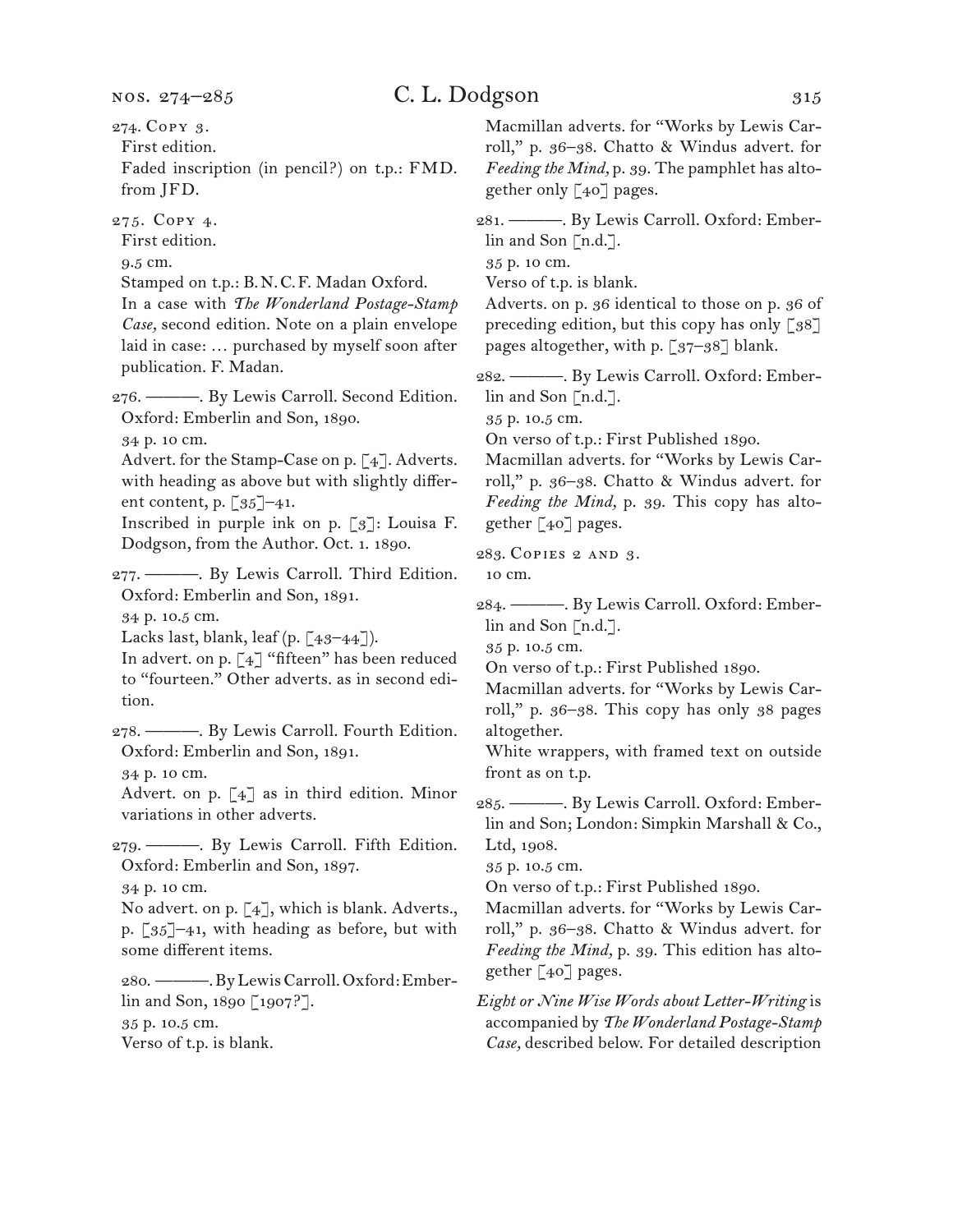and distinguishing features of each edition, see *Handbook,* p. 170–173.

286. *The Wonderland Postage-Stamp Case.* [Oxford: Emberlin and Son, 1890.] First edition.

Inscribed in purple ink inside inner case: L.F.D. from C.L.D. Mar. 1890.

287. Copy 2.

Inscribed in purple ink inside inner case:  $E$ [lizabeth]. L[ucy]. D[odgson]. from C[harles]. L[utwidge]. D[odgson]. Ap. 17, 1890.

Inscribed on lining of outer case: FMD. with Aunt Loui's love.

289. ———. [Oxford: Emberlin and Son, 1890.]

Second edition.

With dark purplish pink envelope, second edition. Two changes in purple ink in the author's hand on envelope.

290. Copy 2.

Filled with the appropriate stamps. With dark purplish pink envelope, first edition.

Stamped on envelope and on inside of inner case: B.N.C.F. Madan Oxford.

In a case with *Eight or Nine Wise Words,* first edition. Note on a plain envelope laid in case: … purchased by myself soon after publication. F. Madan.

291. ———. [Oxford: Emberlin and Son, 1890.]

Third edition.

Five copies, four with light brown envelopes, third edition.

292. *The Elections to the Hebdomadal Council. A Letter to the Rev. C. W. Sandford, M.A., Has Been Addressed* (*on This Subject*) *by Goldwin Smith, And may Possibly Reach a Second Edition.* Oxford: Joseph Vincent, 1866.

11 p. 18.5 cm.

Dodgson's anonymous parody in verse of Smith's pamphlet by the same title; the t.p. of the parody printed so as to suggest a second edition of the original. See No. 985. No wrappers; stitched.

Stamped on t.p.: B.N.C.F. Madan Oxford.

293. *An Elementary Treatise on Determinants with Their Application to Simultaneous Linear Equations and Algebraical Geometry.* By Charles L. Dodgson*. . . .* London: Macmillan and Co., 1867.

viii, 143 p. 24.5 cm.

Blackish red sand cloth. Sprinkled edges, orange.

Inscribed by Dodgson on t.p.: G. O. Balleine, Esq. from the Author.

294. *"Endowment of the Greek Professorship."*  [Oxford]: Nov. 22, 1861.

Broadside. 27 by 22 cm.

Unsigned.

With two handwritten notes by Falconer Madan at foot of page, dated 30 Mar. 1886 and Oct. 5, 1923, concerning authorship of the piece.

295. *"Eternal Punishment."*

The six galley proofs, unsigned, of an essay intended for inclusion in a book never published. Cut into twelve leaves and bound. 21.5 cm.

Very deep red morocco, by Riviere & Son. T.e.g. Deep reddish brown Stormont marbled endpapers.

Stamp of Richard Clay & Sons, Limited, 28 Oct. 1897, above title, and inscription above this: B.H., from C.L.D. Nov. 9/97.

See *Handbook,* p. 193–194.

Eternal Punishment

296. … *A Great Religious Difficulty.* A Paper by the Rev. C. L. Dodgson ("Lewis Carroll"). Reprinted from "The Lewis Carroll Picture Book" by Permission of the Publisher, T. Fisher Unwin … London. [n.p., n.d.] 16 p. 18.5 cm.

At head of title: For Private Circulation. A reprint of "Eternal Punishment"; the original title appears as caption title here.

<sup>288.</sup> Copy 3.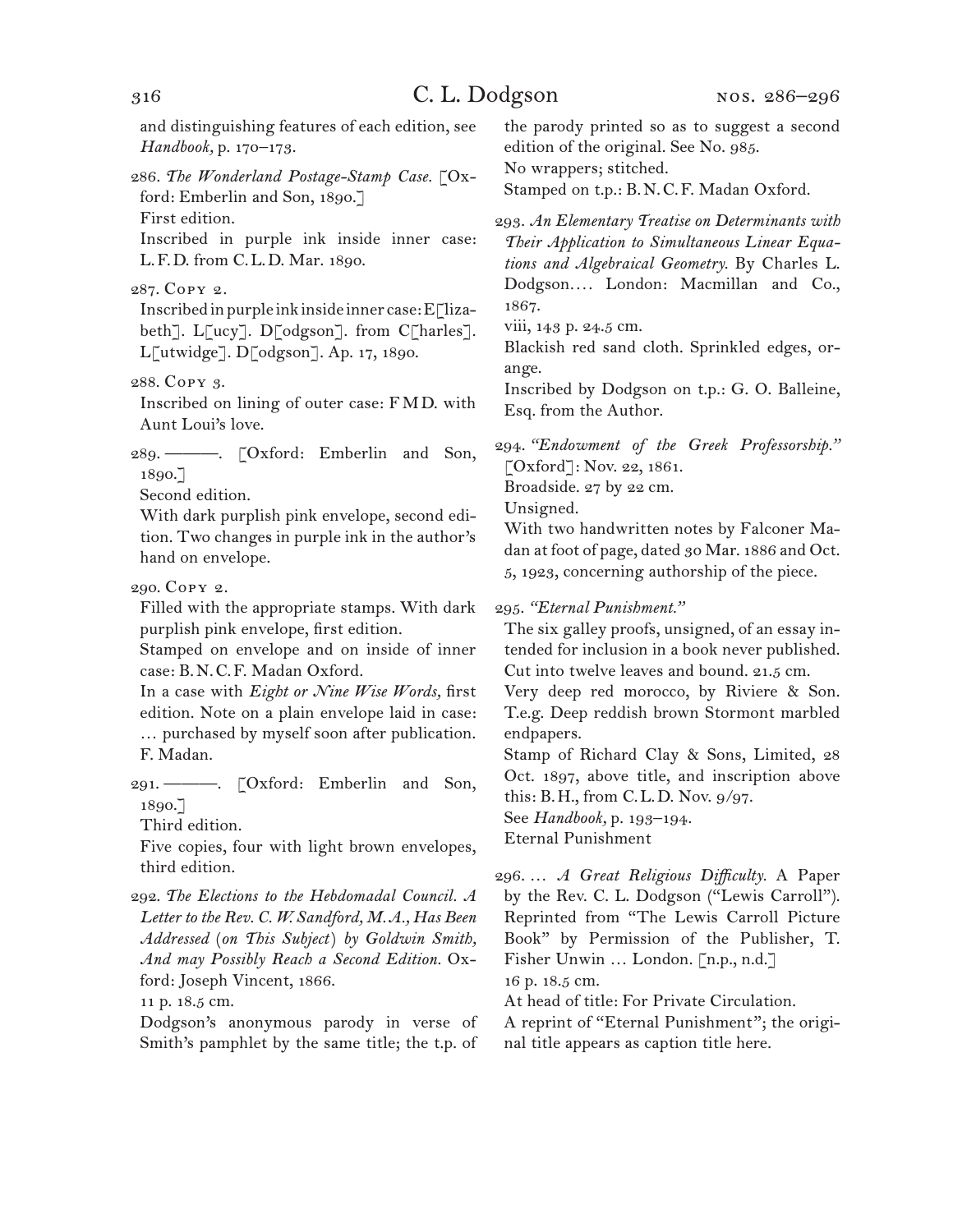#### nos. 296–306

# C. L. Dodgson 317

Light greenish gray wrappers.

Signature in pencil on outside front wrapper: L[ouisa]. F[letcher]. Dodgson.

297. *Euclid and His Modern Rivals.* By Charles L. Dodgson*. . . .* London: Macmillan and Co., 1879. xxxi, 299 p. Front., diagrams. 18.5 cm.

Dark red sand cloth.

298. *Supplement to "Euclid and His Modern Rivals" Containing a Notice of Henrici's Geometry Together with Selections from the Reviews.* London: Macmillan and Co., 1885.

[301]-356 p. 18.5 cm.

"Preface," p. [303], signed C. L. Dodgson.

Paginated continuously with *Euclid and His Modern Rivals.*

Light grayish olive wrappers.

299. *Euclid and His Modern Rivals.* By Charles L. Dodgson*. . . .* Second Edition. London: Macmillan and Co., 1885. xxxi, 275, [1] p. Front., diagrams. 18.5 cm.

Lacks erratum slip.

Strong red sand cloth.

Inscribed in purple ink on halftitle: E. F. S[ampson]. from C.L.D. Nov. 24/85.

300. *Examination Statute.* [Oxford, 1864.] Single sheet, printed on one side. 25.5 cm. Unsigned.

Thirteen rhyming couplets on prominent members of the University, with the names filled in by hand and the handwritten date Feb. 2. 1864.

301. … *Examples in Arithmetic.* Collected by Charles L. Dodgson*. . . .* [Oxford: E. Pickard Hall and J. H. Stacy, Printers to the University], 1874.

At head of title: <Unpublished>.

No wrappers; stitched.

The author's copy, with his monogram, CLD, on t.p., and with answers to the examples in purple ink in his hand.

302. *Facts, Figures, and Fancies, Relating to The Election to the Hebdomadal Council, The Offer of the Clarendon Trustees, and The Proposal to Convert the Parks into Cricket-Grounds.* First printed in 1866–1868. Oxford: James Parker and Co., 1874.

29 p. 17 cm.

On outside front wrapper: Notes by an Oxford Chiel.

Published anonymously.

Dark reddish orange wrappers. Advert. on outside back wrapper.

303. Copy 2.

The author's copy, with his monogram, CLD, on outside front wrapper, and corrections in purple ink on outside front and outside back wrappers and on p.  $\lceil 21 \rceil$ .

304. … *Fame's Penny-Trumpet.* [1876].

3 p. 23.5 cm.

Caption title. At head of title: <Not Published.>

Thirteen 4-line stanzas.

Signed An Unendowed Researcher, dated July, 1876.

Unbound.

305. *A Fascinating Mental Recreation for the Young. Symbolic Logic. By Lewis Carroll. Part i. Elementary.*

4 p. 17 cm.

An advance notice for *Symbolic Logic* in the form of a letter, addressed to "Dear Madam, or Sir" and signed Lewis Carroll.

"Works by Lewis Carroll," p. 5–7.

Dated November, 1895. With a P.S.: The book is nearly all in type, and will, I *hope,* be ready for delivery by Christmas. "By Christmas" lined out and corrected in the author's hand to "in January." Page [8] blank. No wrappers; stitched.

306. Copies 2 and 3.

Dated January, 1896. The P.S. altered to: "… ready for delivery before the end of January."

iv, [5]–31 p. 17 cm.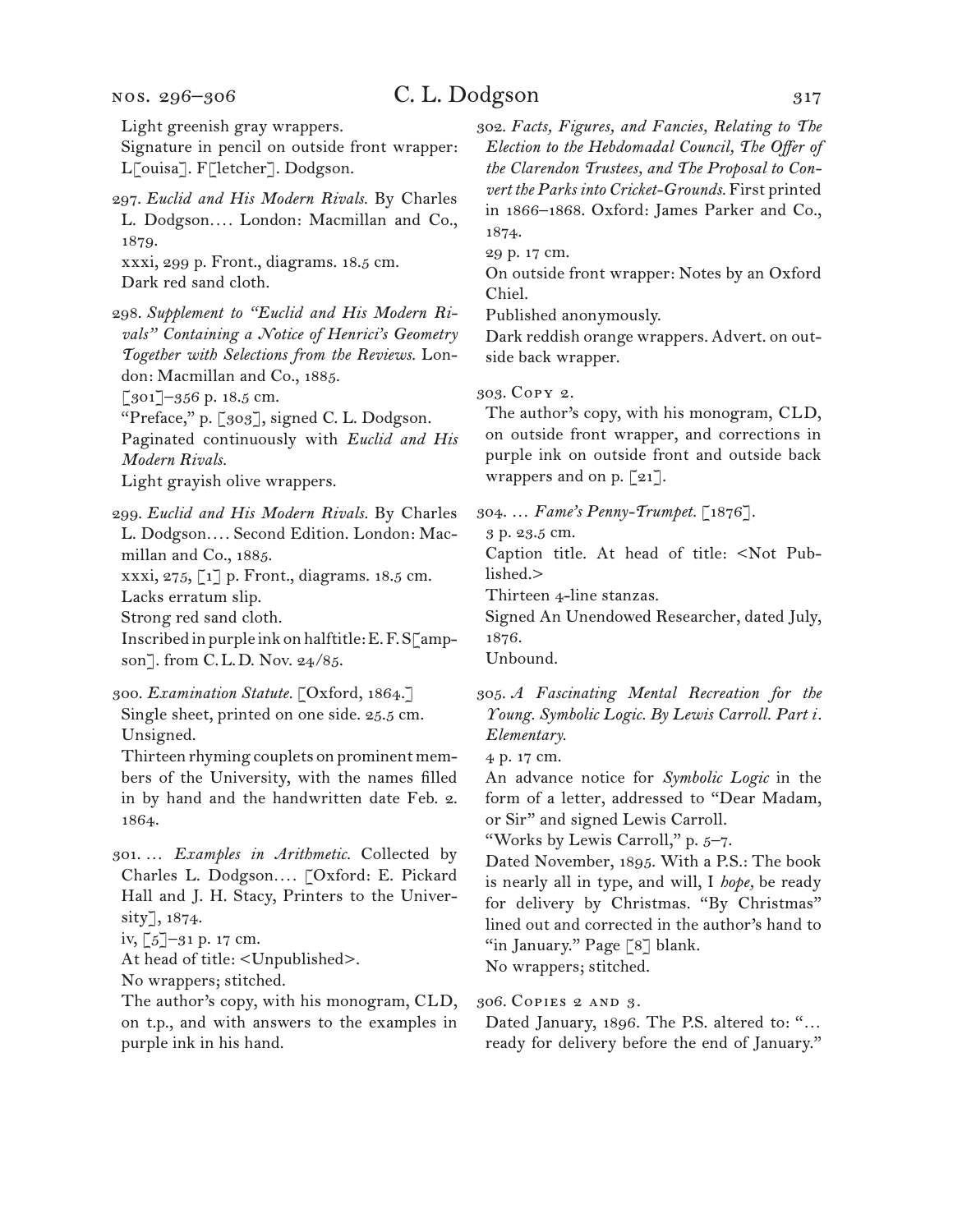On p. [8]: N.B. Books to be Given Away [to charitable institutions].

307. Copy 4.

18 cm.

Dated May, 1896. Additional paragraphs on p. 3 and 4 and the postscript omitted. Page  $\lceil 7 \rceil$  is unnumbered, and p. [8] blank as in Copy 1. Unstitched.

308. *Feeding the Mind.* By Lewis Carroll. With a Prefatory Note by William H. Draper. London: Chatto & Windus, 1907.

xiii, [1], 15–30, [1] p. 18 cm.

T.p. printed in black and red.

Prefatory "Note," signed W.H.D., p. v–xiii, includes extracts from *Eight or Nine Wise Words about Letter-Writing.*

Light gray wrappers, lettered and decorated in black and pink. Dark red crisscross cloth spine.

309. Copy 2.

Moderate red smooth cloth spine.

310. Copy 3.

19.5 cm.

Light gray boards, lettered and decorated as above. White smooth cloth spine.

311. Copy 4.

19 cm.

Blackish red flexible fine morocco, with different lettering and an ornament blocked in gold on front cover. T.e.g.

312. *For the Train: Five Poems and a Tale.* By Lewis Carroll. Being Contributions to "The Train," 1856–1857, with the original illustrations by C. H. Bennett and W. McConnell; together with some Carrollean Episodes concerning Trains. Arranged, with a Preface, by Hugh J. Schonfield*. . . .* London: Denis Archer  $[1932]$ .

xix p., 1 leaf, 76 p., 1 leaf. Front., illus. 19 cm. "Preface," p. xiii–xix.

Very deep red smooth cloth, front cover blocked in gold.

313. Copy 2.

23 cm.

"This edition is limited to one hundred signed copies of which this is No. [in manuscript:] 13 Hugh J. Schonfield."

Light yellowish brown buckram, front cover blocked in gold. Fore and bottom edges untrimmed.

314. *The Formulae of Plane Trigonometry, Printed with Symbols* (*Instead of Words*) *to Express the "Goniometrical Ratios."* By Charles Lutwidge Dodgson*. . . .* Oxford: Printed by James Wright, Printer to the University; Sold by J. H. and J. Parker, 1861.

19 p. 22 cm.

Cancel pasted over items 18 and 19 on p. 19. No wrappers; stitched.

Also, a single leaf with printed text as above, headed in italics: Just Published, 4to., Price 1s.,[.] 23 cm.

315. *Further Nonsense Verse and Prose.* By Lewis Carroll. (Edited by Langford Reed). Illustrated by H. M. Bateman. London: T. Fisher Unwin Ltd  $\lceil 1926 \rceil$ .

127 p. Front., plates, illus. 25.5 cm.

Illustrated t.p.

"Foreword," by Langford Reed, p. 9–29.

Erratum slip inserted at p. 13.

Strong orange smooth cloth, with a cartoon blocked in red on front cover. White endpapers with a cartoon printed in black on pastedowns.

316. ———. By Lewis Carroll. (Edited by Langford Reed). Illustrated by H. M. Bateman. New York: D. Appleton and Company, 1926.

v, [1], 117, [1] p., 1 leaf. Illus. 26.5 cm.

Illustrated t.p.

"Foreword," by Langford Reed, p.  $1-[7]$ .

Square-patterned boards, orange, purple, and black on white. Deep violet diagonal fine rib cloth spine. Illustrated paper label, printed in purple, on front cover.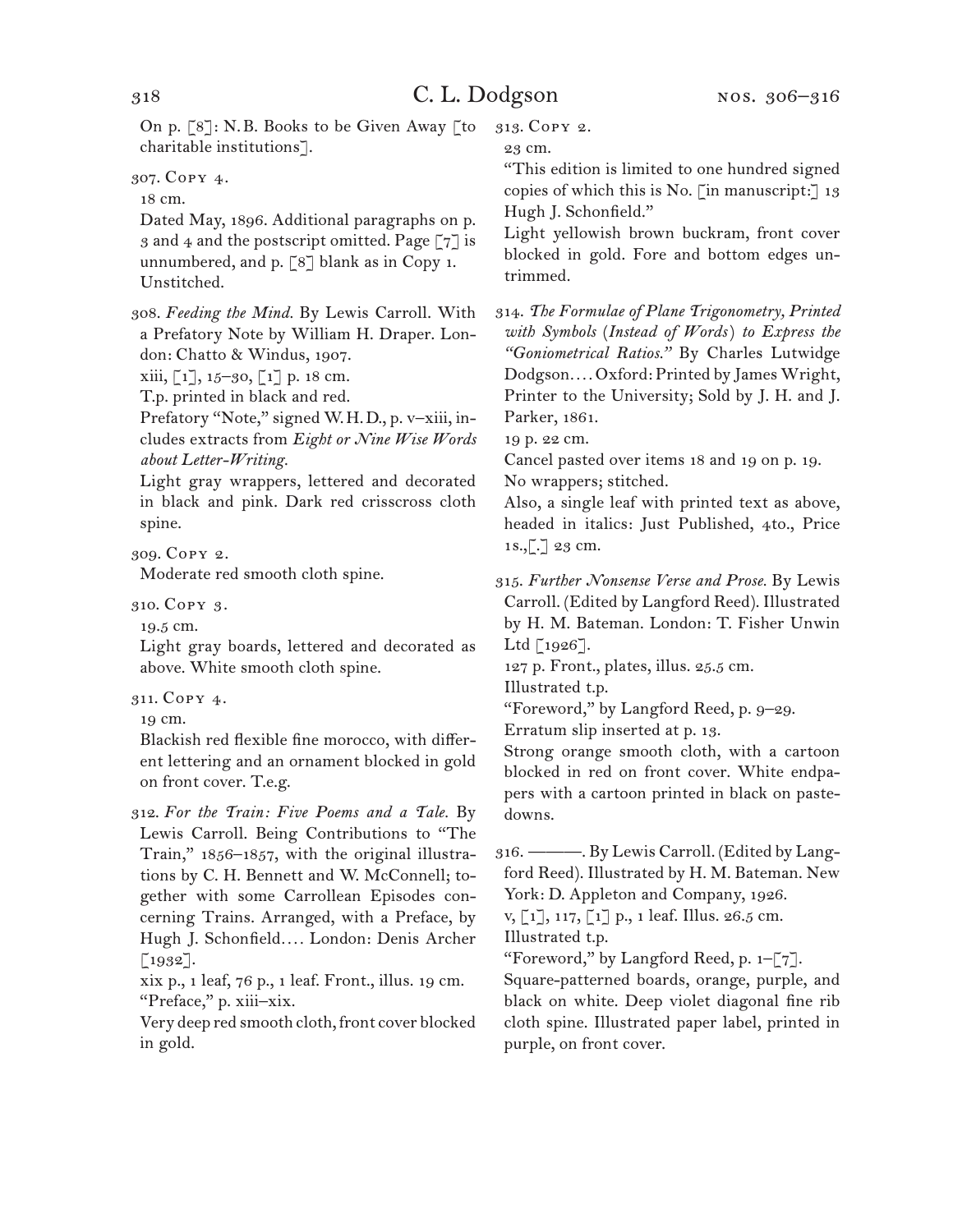317. *The Game of Logic.* By Lewis Carroll*. . . .* London and New York: Macmillan and Co., 1886.

[12], 96 p. Front., diagrams. 22.5 cm.

The folded sheets, unopened, with one blank leaf at front tipped onto the halftitle.

318. Copy 2.

19 cm.

Deep red smooth cloth.

Adverts., [3] p. at back.

Laid in is an envelope containing a card with two diagrams, and ten counters (5 gray, 3 pink, 2 smaller and dark red). The title page of the book is entirely reprinted on the envelope and on one side of the card.

Bookplate of Montgomery Evans.

319. ———. By Lewis Carroll*. . . .* London and

New York: Macmillan and Co., 1887.

[12], 96 p. Front., diagrams. 19 cm.

Deep red smooth cloth.

Adverts.,  $\lceil 3 \rceil$  p. at back.

Inscribed on halftitle: D. M. Birkett: April, 1887. Tipped in on free front endpaper is a presentation leaf, engraved: From the Author. Inscribed at head of leaf in pencil: D M Birkett 1887.

Laid in is an envelope containing a card with two diagrams, and nine counters (5 gray, 4 pink). The title page of this edition is reprinted, with additional price information, on the envelope and on one side of the card.

#### *The Game of Logic. Russian*

320. … *Logicheskaia Igra.* Perevod c angliiskogo IU. A. Daniluva. Moskva: "Nauka," 1991. 189, [3] p. Illus., diagrams. 21 cm. At head of title: L. Kerroll. "Bibliotechka Kvant. Vypusk 73." Red used for ornament on t.p., pagination, in some of the illustrations, and elsewhere. Illustrated by IU. A. Vashchenko. White paperback, printed in color.

321. *A Guide to the Mathematical Student in Reading, Reviewing, and Working Examples.* By Charles Lutwidge Dodgson*. . . .* Part i. Pure

Mathematics. Oxford: John Henry and James Parker, 1864.  $[4]$ , 27 p. 22 cm.

No wrappers; stitched.

322. *The Guildford Gazette Extraordinary. . . .* No. 9999. Dec. 29, 1869. [Oxford.]

15 p. 28.5 cm.

Caption title from p. [2].

"Opening of the New Theatre. (From our special correspondent, Mr. Lewis Carroll.)," p. [2]–3. The rest of the "Gazette" consists largely of texts from the performance, with connecting paragraphs by Dodgson.

Mr. and Mrs. Anthony Trollope attended the performance.

No wrappers; stitched.

Stamped on p. [1]: University Press Oxford. Written in ink in the center of the circular stamp: 4 J/1797[.] Written in pencil below stamp: Mr Dodgson's[.]

323. *Hiawatha's Photographing.* By Lewis Carroll.

In *The Train,* Vol. 4, July–Dec. 1857. London: Groombridge and Sons.

Pages 332–335. 21 cm.

Vivid purplish blue vertical cord cloth, blocked in blind.

324. *The Humorous Verses of Lewis Carroll.* With Illustrations by John Tenniel. Edited and with an introduction by J. E. Morpurgo. [London]: Crown Classics, The Grey Walls Press [1950].

92 p. Illus. 19 cm.

"Introduction," p. 7–17.

Light gray illustrated boards, printed in black and red.

325. *The Hunting of the Snark: an Agony, in Eight Fits.* By Lewis Carroll*. . . .* With Nine Illustrations by Henry Holiday. London: Macmillan and Co., 1876.

xi p., 1 leaf, 83, [1] p. Front., illus. 18.5 cm. Light grayish yellowish brown smooth cloth, with full-size illustrations by Henry Holiday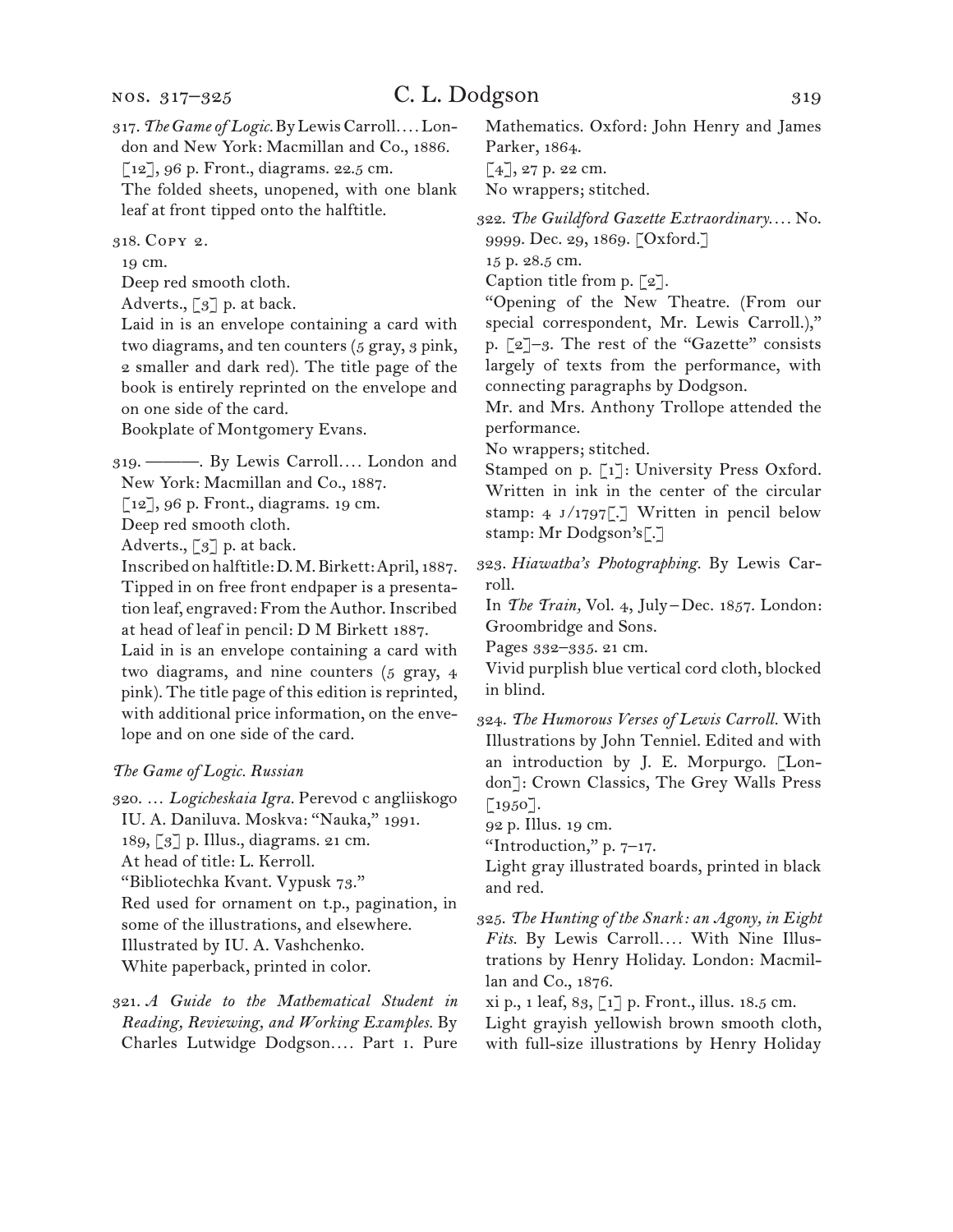blocked in black on front and back covers. A.e.g.

Advert.,  $\lbrack 2 \rbrack$  p. at back.

326. Copy 2.

Dark red smooth cloth, blocked as above, but in gold. A.e.g.

Advert. as above.

Inscribed in purple ink on halftitle: Edward Gough a token of kind regard from the Author. Mar. 31. 1876.

327. Copy 3.

Same as Copy 2.

Inscribed in purple ink on halftitle: Sophia Christian Taylor from the Author. June 23. 1876.

328. Copy 4.

Very dark greenish blue smooth cloth; otherwise as Copies 2 and 3.

Inscribed in purple ink on halftitle: Kathleen O'Reilly from the Author Mar. 29. 1876.

329. Copy 5.

Same as Copy 4.

Inscribed in purple ink on halftitle: Mrs. Percy Keane from the Author as a memento of Oct. 24. 1885.

330. Copy 6.

Same as Copies 4 and 5.

Inscribed in purple ink on halftitle: H. Giraud, Esq. M.D. with kind regards from the Author. Ap. 3. 1876.

Tipped in on back of frontispiece: *An Easter Greeting to Every Child Who Loves "Alice."* [Oxford], 1876. *Handbook,* No. 1. See No. 266.

331. Copy 7.

Vellum; otherwise as Copies 2–6.

Inscribed in black ink on halftitle: Presented to Henry Holiday, most patient of Artists, by Charles L. Dodgson, most exacting, but not most ungrateful of Authors. Mar. 29. 1876. Inscription below this in Holiday's hand: Henry Holiday June 12. 1923 With cordial greetngs [*sic*] to the Snarks & Boojums of the Snark Society.

332. Copy 8.

White parchment paper, textured and with a soft leathery finish; otherwise as Copies 2-7. Inscribed in purple ink on halftitle: Margaret Evelyn Hardy from the Author. Ap. 24. 1876.

#### 333. Copy 9.

Title page reset, with "Eighteenth Thousand" added. Printer's imprint on verso of title leaf and colophon has an additional line of address.

Dark red smooth cloth, with a triple rule border and a circular cut of the Bellman on front cover, a triple rule border and a circular cut of the Beaver on back cover, all blocked in gold, spine blocked in gold. A.e.g.

Advert. as in Copies 1–8, except that *Alice* has gone from its forty-ninth thousand to its fiftysecond thousand, the *Looking-Glass* from its thirty-eighth thousand to its fortieth thousand.

Inscribed in purple ink on halftitle: Margaret Henrietta Dymes, from the Author. Sep. 17/78.

334. ———. By Lewis Carroll*. . . .* With Nine Illustrations by Henry Holiday. Boston: James R. Osgood and Company, Late Ticknor & Fields, and Fields, Osgood & Co., 1876.

xi p., 1 leaf, 83 p. Front., illus. 13.5 cm.

Light grayish yellowish brown boards, illustrated in black on front and back covers as the original English edition.

335. Copy 2. T.p. dated 1877.

336. *The Hunting of the Snark: Being a Poem in Eight Fits* Written by Lewis Carroll & Decorated by Cobbledick for the Peter Pauper Press. [Mount Vernon, New York: Walpole Printing Office], [1939?]

75 p., 1 leaf. Illus. 20.5 cm.

T.p. printed in black and red. An illustration in gray and one other color at top of t.p. and each page of text; colophon printed in orange. One of 1450 copies.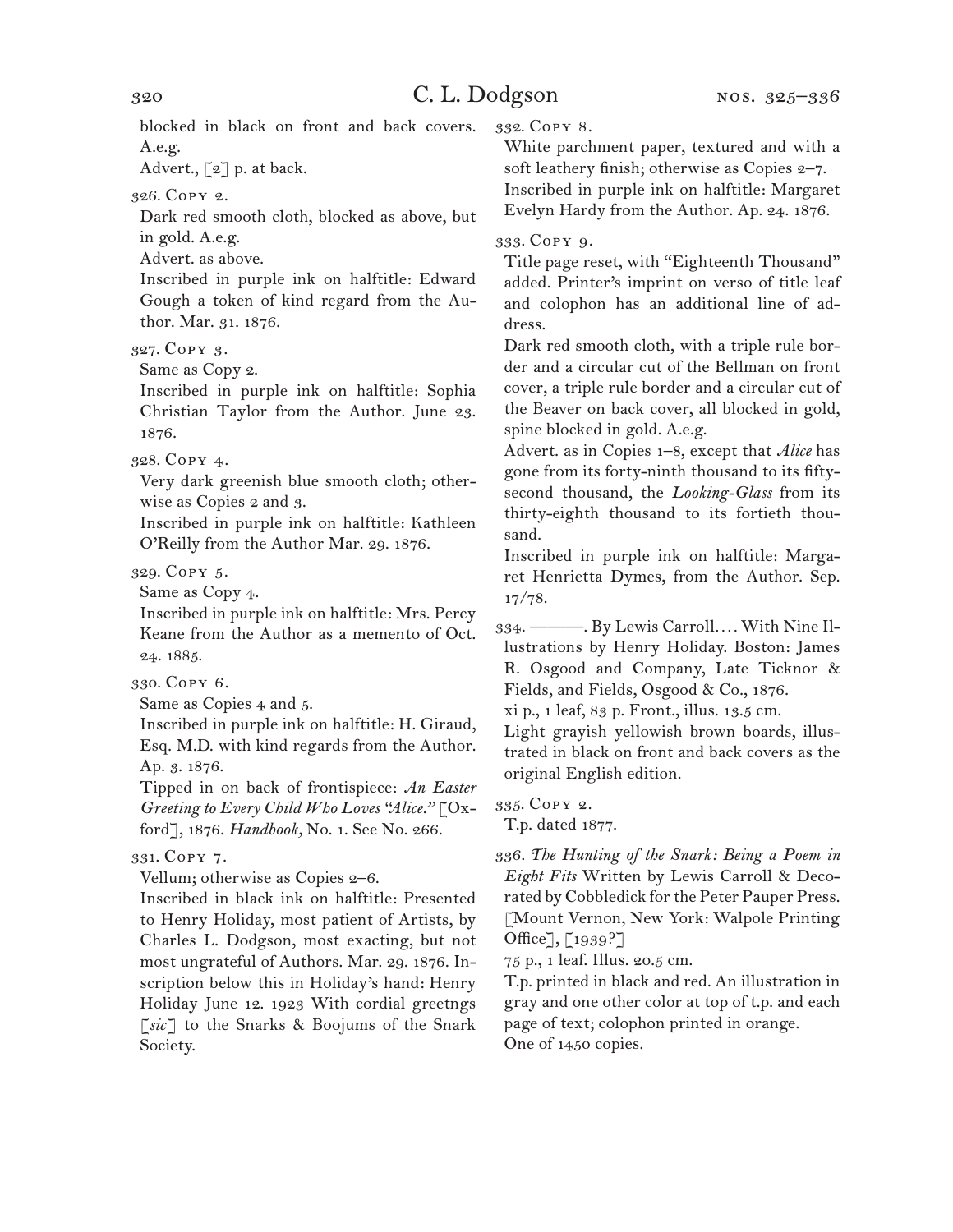nos. 336–341

Yellowish gray boards, with small cuts of the characters from the poem in dark gray distributed evenly over covers and spine. Paper label on spine, printed in red and black.

337. *The Hunting of the Snark: An Agony in Eight Fits* by Lewis Carroll. Illustrated by Mervyn Peake. [London: Published by Lighthouse Books Ltd. and distributed by Chatto & Windus], 1948.

ix, [1], 11–44, [4] p. Illus. 18.5 cm. Illustrated t.p. On verso of halftitle: A Zodiac Book. [4.] Strong yellow illustrated boards.

338. *The Annotated Snark.* The full text of Lewis Carroll's great nonsense epic The Hunting of the Snark and the original illustrations by Henry Holiday. With an Introduction and Notes by Martin Gardner. New York: Simon and Schuster, 1962.

111 p. Illus. 25.5 cm.

"Introduction," p. 11–25.

"First Printing."

Grayish brown boards, with a cut of the Bellman's hand with bell blocked in copper at lower right of front cover. Light grayish yellowish brown smooth cloth spine, blocked in brown. Top edges stained grayish red. The illustrations from the covers of the original English edition reproduced on endpapers, black on white.

339. *The Hunting of the Snark* by Lewis Carroll illustrated by Byron Sewell with respectful apologies to H. Holiday. London: Catalpa Press, 1974.

 $\lceil 77 \rceil$  p. Illus. 31 cm.

Illustrated t.p., with an inset flap in the center. "Introduction," by Martin Gardner, p.  $[7-8]$ . Much of the book consists of three folding plates.

A transparent red plastic barrier sheet is laid in before the illustration of the Snark.

A 10-piece metamorphosis in 30 sections inserted in a pocket inside back cover.

"This edition is limited to two hundred and fifty copies of which this is number  $\lceil$  in manuscript:] 12. Byron Sewell." Black buckram.

340. *The Hunting of the Snark: An Agony, in Eight Fits.* By Lewis Carroll. Illustrated by Harold Jones. [Andoversford, Gloucestershire]: The Whittington Press [c1975].

vi p., 2 leaves, 43, [5] p. Front., illus. 29.5 cm. T.p. printed in black and gold.

No. 124 of 750 copies, signed by the illustrator.

Black buckram, front cover and spine blocked in gold. Top edges stained red, then gilded; fore and bottom edges deckled. Yellow and gray modern Stormont marbled endpapers.

341. *Lewis Carroll's The Hunting of the Snark.* Illustrated by Henry Holiday*. . . .* The Annotated Snark by Martin Gardner. The Designs for the Snark by Charles Mitchell. The Listing of the Snark by Selwyn H. Goodacre. Edited by James Tanis and John Dooley. Los Altos, California: William Kaufmann, Inc. in Cooperation with Bryn Mawr College Library [c1981].

vii p., 1 leaf, 129 p., 1 leaf. 44 numbered plates, illus. 28.5 cm.

T.p. printed in black and blue. Decorations printed in blue.

Halftitle: A Centennial Edition.

"A Prefatory Note," by James Tanis, p. vii. "Introduction," by Martin Gardner, p. 3–11. "The Annotated Snark," p. [13]-79. "The Designs for the Snark," p. [81]–115. "The Listing of the Snark," p. [119]–129.

"Plates 14–20 have been reproduced with the permission of the Curator of the Morris L. Parrish Collection of Victorian Novelists, Princeton University Library."

"Designed by Roderick Stinehour.... and printed letterpress by The Stinehour Press, Lunenburg, Vermont*. . . .* Collector's Edition printed … in an edition of 1995 copies."

Vivid red smooth cloth. Black label on spine.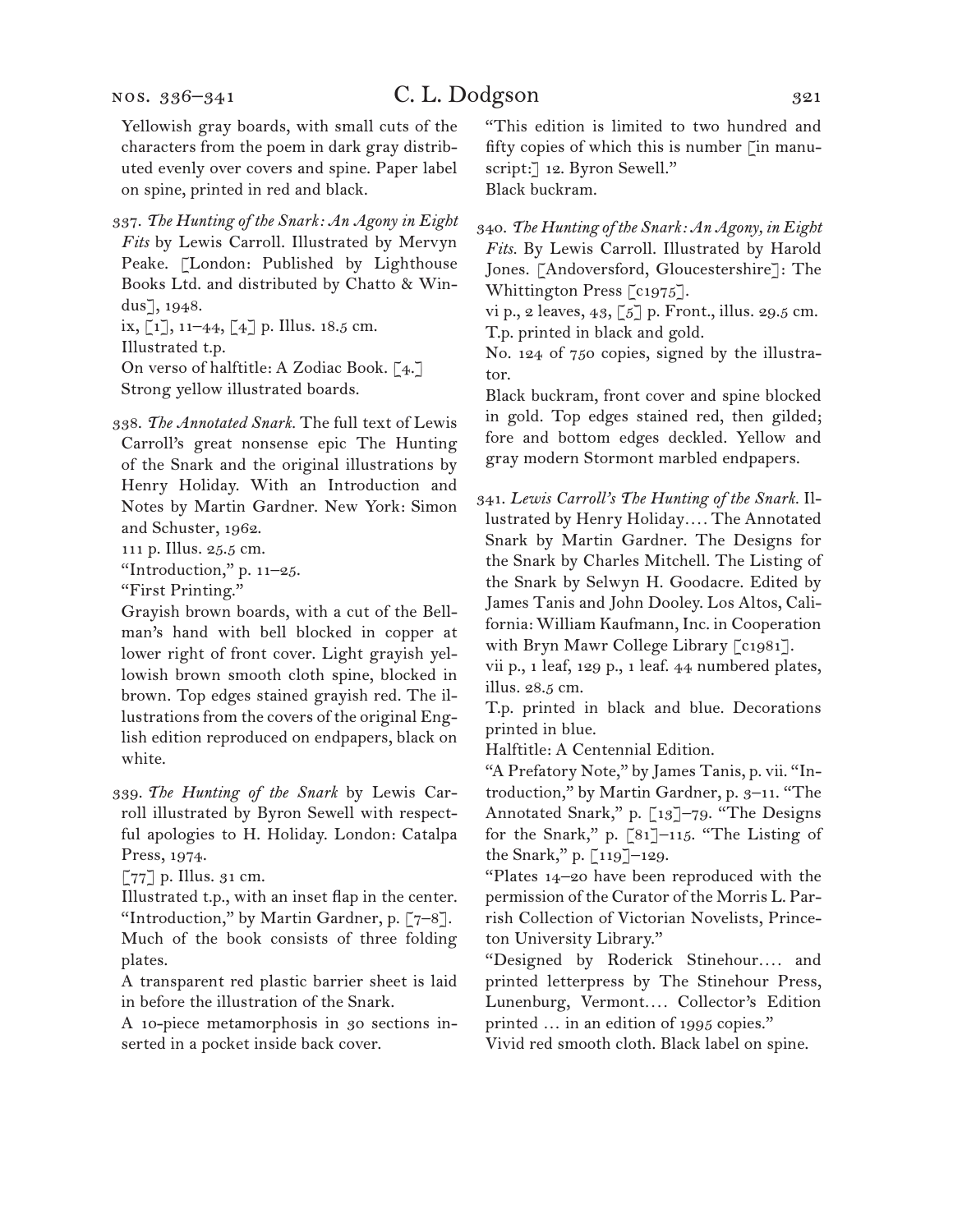342. Copy 2.

"Designed by Roderick Stinehour*. . . .* and printed letterpress by The Stinehour Press, Lunenburg, Vermont*. . . .* Subscriber's Edition printed … in an edition of 395 signed copies of which this is copy number [in manuscript:] 62." Signed by Martin Gardner, Selwyn H. Goodacre, Charles Mitchell, and Roderick Stinehour.

Linen covers. Dark red morocco spine.

With a portfolio containing the 44 plates on loose sheets.

Gray cardboard and dark red smooth cloth slip-in case, printed in red.

343. *Lewis Carroll's The Hunting of the Snark, An Agony, in Eight Fits.* Carroll Studies Number 7. Illustrated by Barry Moser. With an introduction by James R. Kincaid. [Berkeley, Los Angeles]: Published by the University of California Press for The Lewis Carroll Society of North America [1983].

42, [2] p., 1 leaf. Front., illus. 34 cm.

T.p. printed in black and light purple. Headings printed in light purple.

[Introduction], p. 9.

"The calligraphy on the title page is the work of Betse Curtis*. . . .* This specially numbered series is limited to 350 copies*. . . .* This is copy [in manuscript:] 13 [printed:] Hereby signed by the illustrator. [in manuscript:]  $BM[\cdot]''$ 

Light greenish blue wrappers, front wrapper embossed in blind, over stiff white wrappers.

344. *The Hunting of the Snark* by Lewis Carroll illustrated by Frank Hinder. [Flemington, VIC, Australia]: Carroll Foundation [c1989]. 64 p. Illus. 25 cm.

Illustrated t.p.

"Why a Snark?" by John Paull, p. 7–10. "Snark/ Boojum," by Frank Hinder, p. 13–16.

Page 64 is an advert. for OnTheBall Computer Resource Centres.

"First Edition: 1989. Launched at the First International Lewis Carroll Conference, Christ

Church, Oxford University, 27–30th July." p. 2.

Black smooth cloth, front cover blocked in gold.

345. *The Hunting Of The Snark, an agony, in eight fits.* By Lewis Carroll. Illustrated By Jonathan Dixon. New York: Lewis Carroll Society of North America, 1992.

 $\lceil 4 \rceil$  p., 1 blank leaf,  $\lceil 7 \rceil$ , 82,  $\lceil 5 \rceil$  p. Front., illus. 28.5 cm.

"Title Calligraphy by Mr. Glen Epstein."

Regular Edition (limited to 475 copies).

First Edition.

Black smooth cloth, front cover "stamped in silver foil."

346. ———. By Lewis Carroll. Illustrated By Jonathan Dixon. New York: Lewis Carroll Society of North America, 1992.

 $\lceil 4 \rceil$  p., 1 blank leaf,  $\lceil 7 \rceil$ , 82,  $\lceil 5 \rceil$  p., 1 blank leaf, 1 leaf. Front., illus. 28.5 cm.

"Title Calligraphy by Mr. Glen Epstein."

Deluxe Edition (number 41 of 50 copies signed by the artist, with a pen-and-ink sketch by him of "Library & Deanery garden, Christ Church, Oxford," dated "Mar 14.92 Christ Church," on final leaf).

First Edition.

Black smooth cloth, front cover "stamped in gold foil."

347. … *The Hunting of the Snark. An Agony in Eight Fits.* With Nine Illustrations by Henry Holiday. London: Macmillan Publishers, 1993. 2 vols. Plates, illus. 26.5 cm.

At head of title: Lewis Carroll.

T.p. printed in black and red.

"Introduction," by Selwyn Goodacre, p. vii– xiv.

"The edition consists of 430 numbered copies, of which the first 130 copies are accompanied by a portfolio containing separate prints of the nine wood-engravings. Numbers 1 to 55 are bound in full leather and are presented in a slip-case with the prints. Numbers 56 to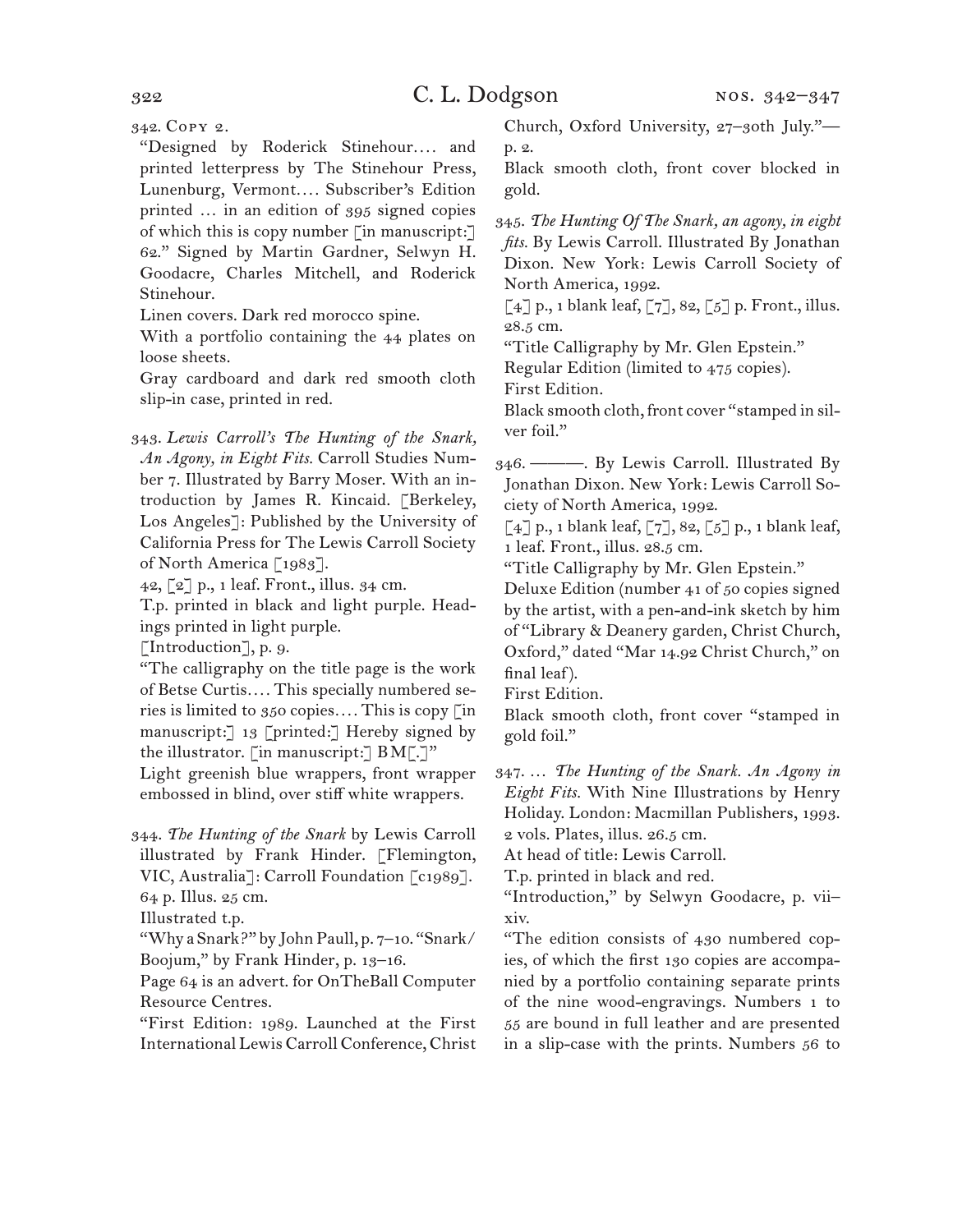Moderate gray boards. White paper label inset on front cover. Bright red buckram spine. In a similarly bound slip-in case.

## THE HUNTING OF THE SNARK Translations

#### *French*

348. *La Chasse au Snark: une Agonie en Huit Crises* par Lewis Carroll*. . . .* Traduit pour la première fois en français par Aragon. Chapelle-Réanville, Eure: The Hours Press, 1929.

[6], 29 p., 1 leaf. 30.5 cm.

Preface printed in red.

No. 71 of 350 copies. Signed in manuscript: Louis Aragon.

Moderate red boards.

349. … *La Chasse au Snark.* Texte français de Jacques Roubaud mise en image(s) de Annie-Claude Martin. [Paris et Genève]: Garance  $\lceil c_{1981} \rceil$ .

 $\lceil 63 \rceil$  p. Illus. 32 cm.

At head of title: Lewis Carroll.

T.p. printed in black and red. Illustrations in black with red captions.

Consists of 32 loose leaves.

Bright red glazed paper portfolio, with a reduced version of one of the illustrations reproduced on front cover.

#### *Russian*

350. … *Okhota na Snarka: Khimera o Vosni Glavakh.* Moskva: Izdatelstvo "Krug," 1993. 48 p. Illus. 20 cm. At head of title: Liuis Kerroll. Translated by I. Lipkin. Illustrated by L. Zalesskii. Dark blue wrappers.

351. *The Hunting of the Snark and Other Poems and Verses* by Lewis Carroll*.* Illustrated by Peter Newell. New York and London: Harper & Brothers, 1903.

xiii, 248 p. Colored front., plates. 22.5 cm.

Ornamental borders in moderate olive by Robert Murray Wright.

Yellowish white parchment paper boards, with a cut of the Bellman embossed in gold at lower left of front cover. T.e.g.

352. *The Illustrated Lewis Carroll.* Edited and with an Introduction by Roy Gasson. London: Jupiter Books (London), Ltd., 1978.

xxxiii, [3], 333, [1] p. Plates, illus. 26 cm.

"Introduction," p. xiii–xxxiii.

Strong red boards embossed to simulate buckram.

353. *In Memoriam.* [1898.]

Page [1], title as above, with a cross and a simple border, all in silver. Page [2], an excerpt, "From 'An Easter Greeting,' by Lewis Carroll." Page [3], photograph of "Charles Lutwidge Dodgson (Lewis Carroll), Fell asleep Jan. 14, 1898." Page [4], blank. 12.5 cm. Leaflet on stiff heavy paper.

2 copies.

354. … *Jabberwocky and Other Frabjous Nonsense.* Pictures by Simms Taback. A Harlin Quist Book. [New York]: Published by Harlin Quist, Inc.; Distributed by Crown Publishers, Inc., 1967, c1964.

 $[48]$  p. Illus. 28.5 cm.

Illustrated t.p. At head of title: Lewis Carroll. Illustrated in reddish purple and black.

Strong reddish purple illustrated boards, printed in dark reddish purple. Dark purplish red smooth cloth spine.

#### *Lanrick*

355. *A Game for Two Players. 1879.*

Single sheet, printed on one side. 17 cm.

Unsigned. Dated Jan. 16, 1879.

Photostat of the only printed page of a 4 page leaflet in the Berol Collection, New York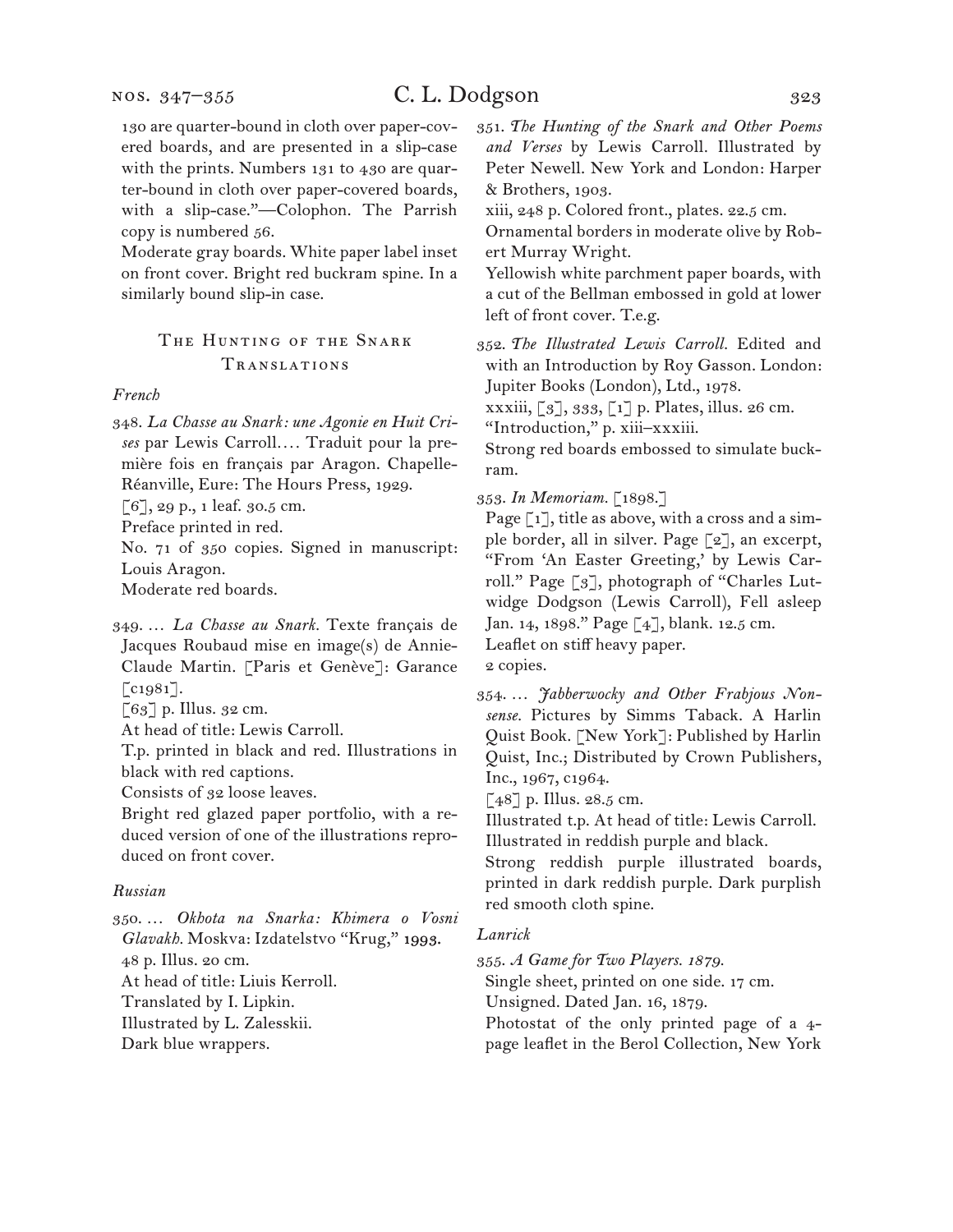University Library. The original is described in the *Handbook,* p. 105.

In the author's hand, above the printed title: Lanrick. "The muster-place be Lanrick mead." Rule 1 is also changed in the author's hand.

356. *Lanrick. A Game for Two Players.* [1880.] Single sheet, printed on one side. 22 cm. Signed Lewis Carroll.

The rules of the game, numbered 1 through 6. Epigraph below title: 'The muster-place be Lanric mead.' With a "k" inserted in purple ink to read "Lanrickmead". Dated "Dec. 1880" in purple ink in the author's hand in upper right-hand corner.

 $357. \dots$  —

In *The Monthly Packet,* [edited by Charlotte M. Yonge, Dec. 1880. London: Walter Smith.] Pages 613–614. 22 cm.

Appended to "A Tangled Tale. Answers to Knot III," p. 610–613. Signed Lewis Carroll.

Extracted with the leaves of *A Tangled Tale* and bound. See No. 546.

Dark blue diagonal straight-grain morocco cloth. Darker blue morocco spine and corners. Sprinkled edges, red.

358. … ———. Second Edition.

In *The Monthly Packet,* edited by Charlotte M. Yonge, Third Series, No. 8, Aug. 1881. London: Walter Smith.

Pages 198–199. 22 cm.

Signed Lewis Carroll.

Very light greenish blue illustrated wrappers.

#### 359. Copy 2.

The leaves extracted and bound in chronological order with the leaves of *A Tangled Tale,*  also extracted from *The Monthly Packet.* See No. 546.

Dark blue diagonal straight-grain morocco cloth. Darker blue morocco spine and corners. Sprinkled edges, red.

360. … ———. Third Edition.

In *The Monthly Packet,* edited by Charlotte M.

Yonge, Third Series, No. 11, Nov. 1881. London: Walter Smith.

Page 512. 22 cm.

Unsigned, but appears on the verso of the last leaf of an installment of *A Tangled Tale,* which is signed Lewis Carroll.

Very light greenish blue illustrated wrappers.

#### 361. Copy 2.

Extracted with the leaves of *A Tangled Tale*  and bound. See No. 546.

Dark blue diagonal straight-grain morocco cloth. Darker blue morocco spine and corners. Sprinkled edges, red.

362. *Lawn Tennis Tournaments. The True Method of Assigning Prizes with a Proof of the Fallacy of the Present Method.* By Charles L. Dodgson*. . . .* London: Macmillan and Co., 1883.

 $[2]$ , 9 p. 19 cm.

No wrappers; stitched.

Advert., verso of p. 9.

363. *A Lesson in Latin.*

In *The Jabberwock,* Vol. [1], No. 5, June 1888. Boston: Fourth Class, '91, of the Girls' Latin School.

Page 2. 30 cm.

A poem, signed Lewis Carroll.

The issue is incorrectly numbered Vol. 2, No. 5.

"A Friend Worth Having" includes the text of a typewritten letter from Lewis Carroll to "Dear Young Friends," enclosing the poem, dated May 17, 1888, p. [1]–2.

In a volume containing Vols.  $1-4$  (1888–91) of the school paper.

Black horizontal cord cloth.

#### 364. Copy 2.

Clipped one half of p.  $\lceil 1 \rceil$  and 2 containing above two contributions by Lewis Carroll.

365. [*Letter from Mabel.*] [Oxford, 1880.] Single sheet, printed on one side. 18 cm. Cyclostyled. Dated Edinborough, February 14. Begins: "My dear Emily*. . . .*"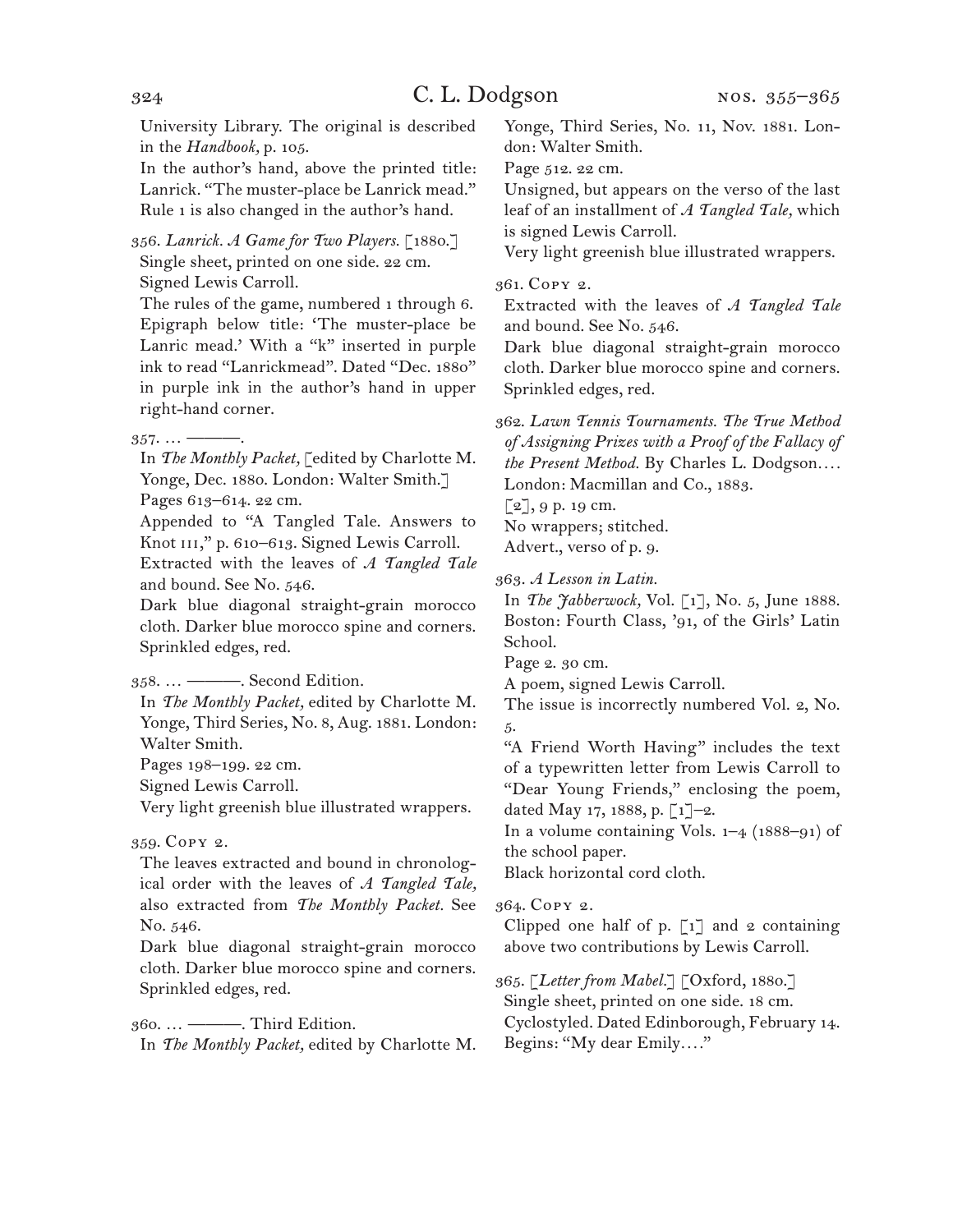nos. 366–372

# C. L. Dodgson 325

Mabel and Emily were two dolls belong to Beatrice Hatch.

366. *A Letter from Mr. Carroll.*

In *The Jabberwock,* Vol. 1, No. 2, March 1888. Boston: Fourth Class, '91, of the Girls' Latin School.

Page  $\lceil 1 \rceil$ . 30 cm.

A letter, written in the third person and dated February 6, 1888, "giving to the Editresses of the proposed magazine permission to use the title they wish for."

In a volume containing Vols. 1–4 (1888–91) of the school paper.

Black horizontal cord cloth.

The letter was reprinted in *The Jabberwock,*  Vol. 7, No. 3, Nov. 1893, p. 5, an unbound copy of which is in the Parrish Collection.

367. *The Letters of Lewis Carroll.* Edited by Morton N. Cohen with the assistance of Roger Lancelyn Green*. . . .* New York: Oxford University Press, 1979.

2 vols. (xxxviii, 614; viii, [615]–1245 p.). Fronts., plates, illus. 24 cm.

"Preface," by Morton N. Cohen, Vol. i, p. xv– xxiii.

More than 25 of the illustrations are from the original photographs by Dodgson in the Parrish Collection.

Dark purplish blue smooth cloth. Patterned endpapers, orange on purple.

368. … *Lettres Adressées à Alice et à Quelques Autres, suivi de Alice à la Scène et de Fantasmagorie.* Texte français par Henri Parisot. Collection "L'Age d'Or." [Paris]: Flammarion [c1976]. 187, [3] p. 20 cm.

At head of title: Lewis Carroll.

"Avant-Propos," signed H.P., p. [5]-8.

Paperback, black, printed and decorated in orange, yellow, and white.

369. *Lewis Carroll and the House of Macmillan.* Edited by Morton N. Cohen and Anita Gandolfo*. . . .* Cambridge [etc.]: Cambridge University Press  $\lceil 1987 \rceil$ .

ix, 384 p. Front. 23.5 cm.

On series halftitle: Cambridge Studies in Publishing and Printing History.

"Introduction," signed M.N.C. [and] A.G., p. 1–30.

Dark red smooth cloth, black label printed on spine.

370. *Lewis Carroll and the Kitchins.* Containing Twenty-five Letters Not Previously Published and Nineteen of His Photographs. Edited with an Introduction and Notes by Morton N. Cohen*. . . .* New York: Argosy Bookstore, 1980.

xvi, 48 p. Front., illus. 28.5 cm.

Copy No. 66 of a limited edition of 793 copies.

"Introduction," p. v–xvi.

Decorated boards ("covered in Laura Ashley wallpaper"), pink on white. Very light brown smooth cloth spine. Paper label on spine.

371. ———. Containing Twenty-five Letters Not Previously Published and Nineteen of His Photographs. Edited with an Introduction and Notes by Morton N. Cohen.... Carroll Studies No. 4. New York: The Lewis Carroll Society of North America [c1980].

xvi, 48 p. Front., illus. 28 cm.

"This edition is printed for the members of the Lewis Carroll Society of North America." Light brown wrappers.

372. *Lewis Carroll, author of Alice's Adventures in Wonderland.* [San Francisco: The Grabhorn Press, 1930.]

4 leaves (the 4th blank). Portrait. 16 cm.

Title from first leaf.

The portrait (on 2nd leaf) is a reproduction of a photograph of Carroll.

The text (on 3rd leaf) is a quotation from Lewis Carroll entitled "He made others Happy."

One of 35 copies privately printed for Flodden Heron for presentation in 1930 to members of the Roxburghe Club.

Without wrappers.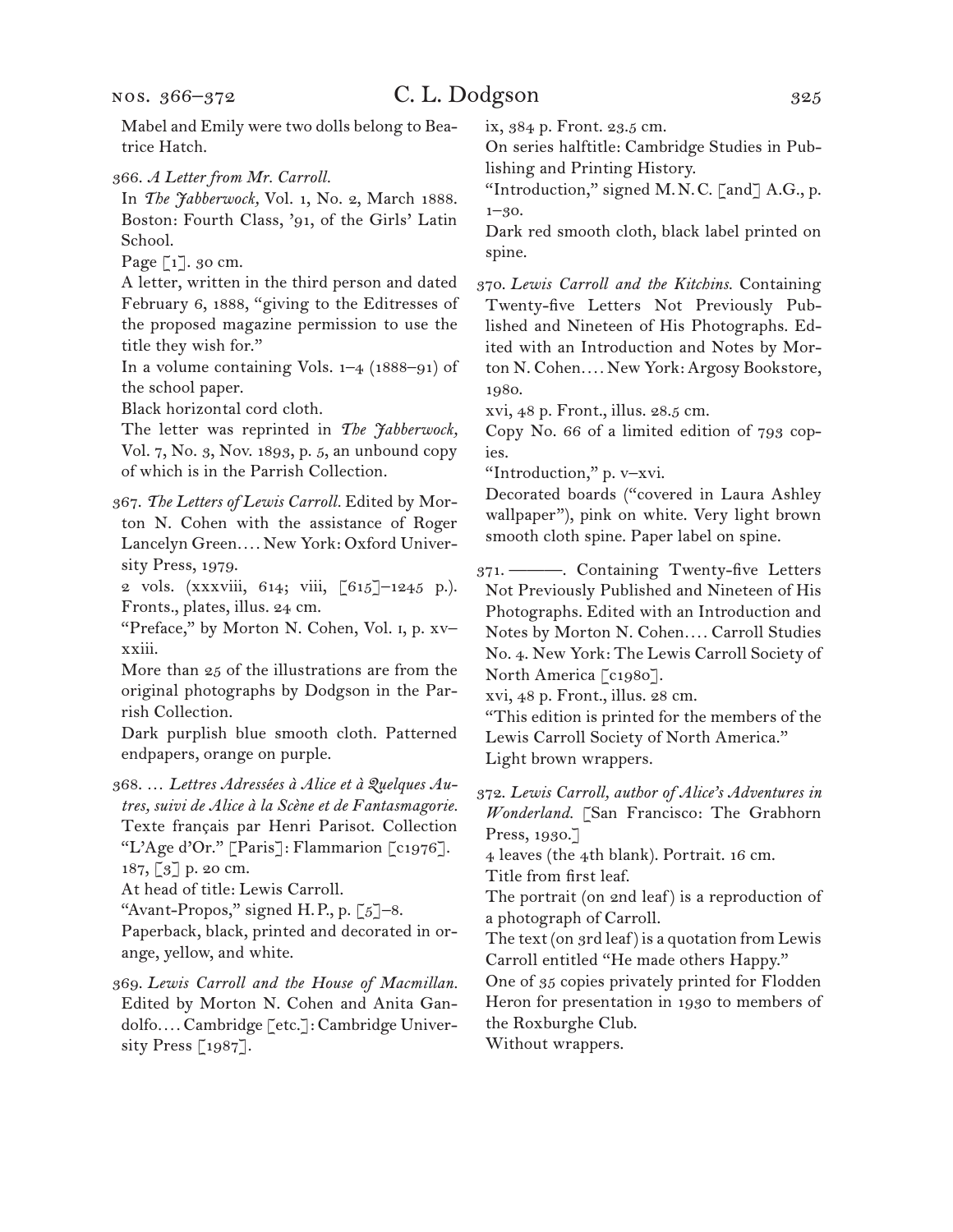373. *The Lewis Carroll Birthday Book.* Selected by Christine Terhune Herrick. New York: A. Wessels & Company [c1905].

 $\lceil 256 \rceil$  p. Front., illus. 15 cm.

The volume is unpaginated.

Halftitle with frontispiece on verso.

Grayish red ornamental borders on all pages. Quotations from Lewis Carroll for every day in the year on the left-hand pages, dated blank spaces for annotations on the facing pages, with three days per page.

Silhouette of "Lewis Carroll, Aged 8" on halftitle. The frontispiece and two illustrations are by John Tenniel.

White smooth cloth, with Wonderland characters and other decoration blocked in green, brown, and pink on front cover and on spine. No imprint at foot of spine.

Manuscript annotations in 37 of the blank spaces.

Bookplate of Clara Popper.

374. Copy 2.

Slightly taller and wider.

Pale yellow smooth cloth, blocked as above, but in two shades of green and a darker pink. At foot of spine: Wessels<sup>[.]</sup> A bookplate is printed on pastedown front endpaper.

375. … *The Lewis Carroll Book.* Illustrated by John Tenniel and Henry Holiday. Edited by Richard Herrick. New York: Lincoln Mac Veagh, The Dial Press; Toronto: Longmans, Green and Co., 1931.

xix, 439 p. Illus. 21 cm.

"Introduction," signed R.H., p. vii–xvii. Moderate blue buckram.

Inscribed on flyleaf: to Morris L. Parrish in appreciation of his appreciation of Lewis Carroll Richard Herrick March 7, 1932.

376. *"The Lewis Carroll Circular."* Number One. May 1973. Being an occasional publication of hitherto scarce, unpublished or "lost" Carrolliana*. . . .* Edited by Travor Winkfield, from 14 Wesley Road, Leeds 12, England*. . . .*

50 unnumbered leaves. Plates. 28 cm. Mimeographed.

Number 14 of a Limited Edition of sixty numbered and signed (by the editor) copies.

White wrappers, with Tenniel's illustration of Alice swimming with the Mouse in the pool of tears on outside front wrapper. Stapled.

377. ———. Being an occasional publication of hitherto scarce, unpublished or "lost" items of Carrolliana. Number Two. November 1974*. . . .*  [Sixty numbered and signed copies of this *Circular* have been printed at The Print Center, 194 State Street, Brooklyn, N.Y. 11201, a nonprofit facility funded by a grant from the Coordinating Council of Literary Magazines and the New York State Council on the Arts.]

 $\lceil 2 \rceil$ , 74 p., 1 leaf. Illus., facsims. 27 cm.

Reproduced from typewritten copy.

"Edited by Travor Winkfield, from 14 Wesley Road, Leeds 12, England."

"Corrigenda and Addenda to 'The Lewis Carroll Circular' Number One," p. 64.

Number 2 of 5 copies hors commerce, signed by the editor.

White wrappers, with Dodgson's illustrations for "Mister Fox" on outside front and outside back wrappers. Stapled.

378. *Lewis Carroll on a Sign of the Times.* [London: Printed for C. N. Scott], [n.d.]

Single sheet, printed on both sides. 22 cm. Signed C.N.S.

An introductory paragraph by Scott, followed by quoted sections from a letter by Carroll. The letter originally appeared in the *Pall Mall Gazette* for 12 Feb. 1875, under the heading "Vivisection as a Sign of the Times." Scott here reprints two major sections of the letter, from "Is the anatomist ..." to "'Qui vult decipi decipiatur'," and from "Selfishness is the keynote …" to "at least a hell for animals." Book label of Sidney Williams.

379. *The Lewis Carroll Picture Book. A Selection from the Unpublished Writings and Drawings of*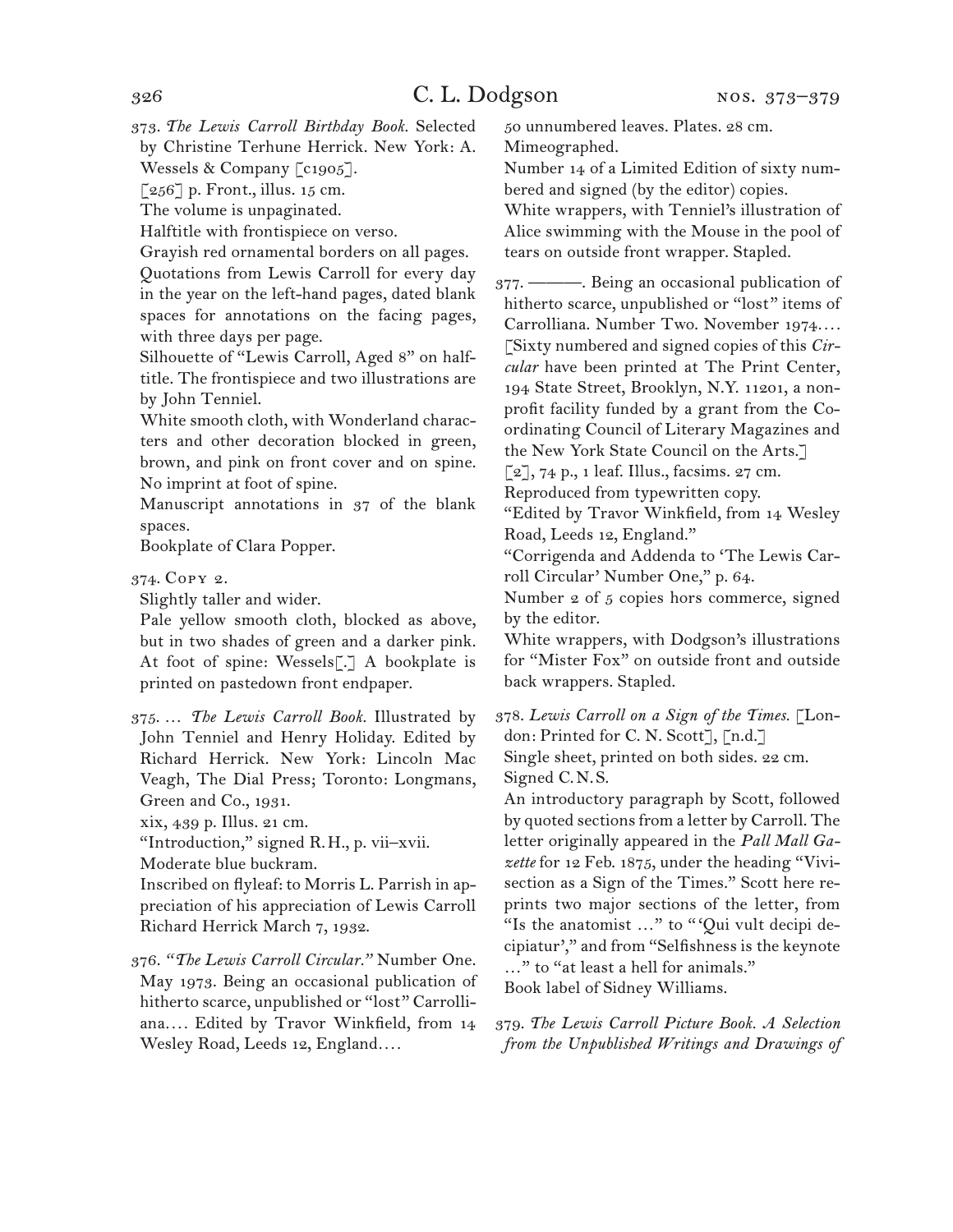*Lewis Carroll, Together with Reprints from Scarce and Unacknowledged Work.* Edited by Stuart Dodgson Collingwood*. . . .* Illustrated*. . . .* London: T. Fisher Unwin, 1899.

xv, 375, [1] p. Front., illus. 20.5 cm.

"Preface," p. ix–x.

Dark red smooth cloth, with an illustration of a griffin and a hare blocked in gold on front cover, spine blocked in gold. Bevelled boards. T.e.g.

380. *Diversions and Digressions of Lewis Carroll* ( *formerly titled: The Lewis Carroll Picture Book* ). *A Selection from the Unpublished Writings and Drawings of Lewis Carroll, Together with Reprints from Scarce and Unacknowledged Work.* Edited by Stuart Dodgson Collingwood. With a New Selection of Lewis Carroll's Photographs. New York: Dover Publications, Inc.  $[$ c1961].

xiv p., 1 leaf, 375 p., 34 p. of plates. Front., illus. 20.5 cm.

Halftitle with frontispiece on verso.

"The selection of illustrations which appeared in the original edition has been slightly revised and greatly augmented by the addition of forty-two photographs from the Morris L. Parrish Collection of the Princeton University Library*. . . .*"—p. [iv].

White and moderate yellowish green paperback, printed in black and red. Adverts. on inside front and inside and outside back covers. Adverts., [4] p., and "Catalog of Dover Books,"  $\lceil 15 \rceil$  p., at back.

381. *Lewis Carroll Writes to Some Young Friends.* In *Gentry,* No. 20, Fall 1956. New York: Reporter Publications, Inc.

Pages [86–87]. Illus. 30.5 cm.

Four letters, and two photographs of the Hughes sisters by Lewis Carroll.

White illustrated paperback, printed in color.

382. *Lewis Carroll's Games and Puzzles.* Newly Compiled and Edited by Edward Wakeling. Foreword by The Earl of Stockton. New York: Dover Publications, Inc., in association with the Lewis Carroll Birthplace Trust, Daresbury, Cheshire, England [c1992].

xiii p., 1 leaf, 80 p. Front., illus. 21.5 cm.

"Foreword," p. v.

"Introduction," by Edward Wakeling, p. xiii.

The illustrations are by John Tenniel, Henry Holiday, and Harry Furniss.

Paperback, with an illustration by Tenniel printed in color on front cover.

Inscribed on back of frontispiece: For The Princeton University Library with the editor's good wishes, Edward Wakeling August 1996.

383. *Lewis Carrolls Wunderhorn.* Auswahl der Texte von Max Ernst und Werner Spies. Original-Lithographien von Max Ernst. [Stuttgart]: manus presse, 1970.

78 p., 1 leaf. Colored front., colored illus. 33.5 cm.

"Max Ernst hat für diese Ausgabe 'Bruder und Schwester' aus dem Englischen übertragen. 'Aberwitz und Fünf-Uhr-Tee' aus 'Alice im Wunderland' übersetzte Christian Enzensberger, den Brief von Charles L. Dodgson an Henrietta und Edwin Dodgson (aus 'Briefe an kleine Mädchen') Klaus Reichert."

"Dieses Werk wurde in einer limitierten Auflage von eintausend Exemplaren auf Papier Arches gedrukt."

Strong greenish blue linen cloth, with a drawing blocked in yellow on front cover.

384. *Logic and Tea. The letters of Charles L. Dodgson* (*Lewis Carroll*) *to Mrs. Emily Rowell & her daughters Ethel & Hettie.* Notes by Jan Susina & F. Brewer. Illustrations by John Tenniel. [Bloomington, Indiana]: Fredric Brewer, 1984.

2 prel. leaves, 32 p. Illus., facsims. 21.5 cm.

Publisher's device on t.p., illustrations, and ornaments printed in reddish brown.

"The C. L. Dodgson letters are in the 'Lewis Carroll' collection held by Dr. Lall G. Montgomery."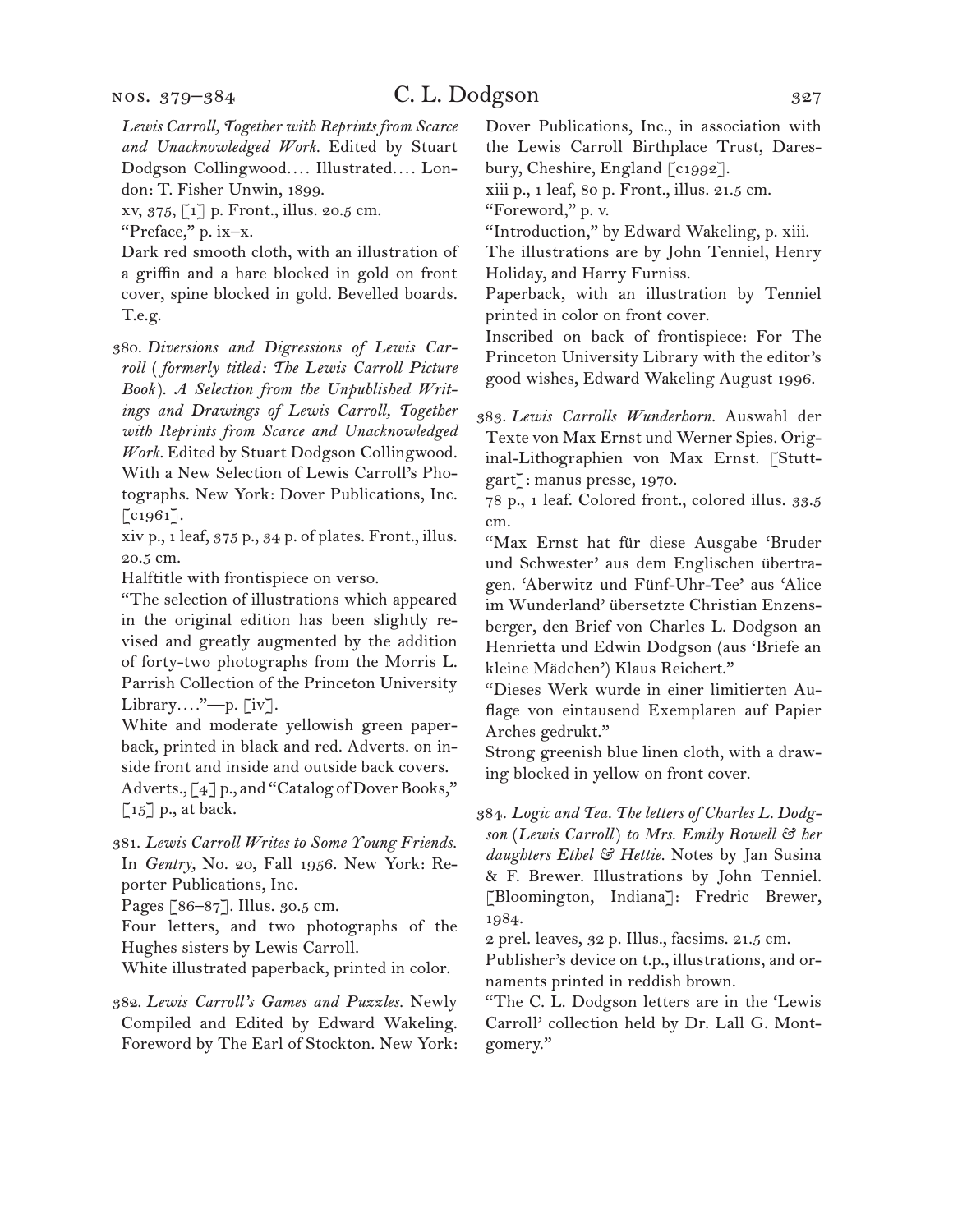"Number 104 of one hundred forty copies." Reddish brown smooth cloth. Illustrated endpapers, reddish brown on white.

385. *Logical Nomenclature. Desiderata.* [1895.] Leaflet, printed on the two inner pages. 22

cm.

Caption title.

Unsigned. Dated June, 1895.

Inscribed by Dodgson on p. [1]: H. W. Blunt, Esq. Kindly return it, marked. C.L.D.

386. Copy 2.

Single sheet, printed on one side. 22 cm. Dated June, 1895.

A later form. The introduction is the same; the rest has been entirely rewritten. See *Handbook,*  p. 191–192.

With one correction in the author's hand, his correspondence numbers 90133 and 90104 at head of sheet, and inscription: H. W. Blunt, Esq. I shall be greatly obliged if you will kindly mark this paper for me. Sincerely yours, C. L. Dodgson.

387. *Logical Nonsense: The Works of Lewis Carroll.* Now, for the First Time, Complete. Edited by Philip C Blackburn and Lionel White. With an Introduction, Biography, Notes and a Bibliography. New York: G.P. Putnam's Sons  $\lceil$  c1934].

xiii, 568 p. 25 cm.

"Introduction," signed P.C.B., p. xi–xiii.

"Biography," by Lionel White, p. 549–559.

"Bibliography," signed R.C.B., p.  $561-564$ .

"This edition is printed on Strathmore Permanent rag paper and is limited to one hundred and twenty-five copies signed by the editors, of which this copy is Number [in manuscript:] 35 Lionel White Philip C. Blackburn."

Dark red morocco, with an overall diamond pattern blocked in gold on covers and spine.

388. Copy 2. 24 cm. "First Trade Edition." Without the certificate of issue, which is on a separate leaf following the halftitle in Copy 1. Black smooth cloth, front cover blocked in gold, spine blocked in red and gold. Top edges stained red.

Bookplate of Arthur Poillon.

389. *A Logical Paradox.* By Lewis Carroll.  $\lceil 1894. \rceil$ 

Single long narrow sheet, printed on one side. 72 by 17 cm.

Galley proof for *Mind.* Stamped above title: Please return, as quickly as possible, to G. F. Stout. St. John's College. Cambridge. Written above stamped instruction: Revise proof as soon as possible to C. L. Dodgson. Esq. Christ Church College Oxford. Written at head of sheet: Williams.

With extensive corrections in the author's hand.

The manuscript of this piece is in the Parrish Collection.

390. ———. <Off-printed from Mind: a Quarterly Review of Psychology and Philosophy. Vol. III. N.S., No. 11.> By Lewis Carroll.  $\lceil 1894. \rceil$ 

Page  $\lceil 1 \rceil$ , title as above; p.  $\lceil 2-4 \rceil$ , numbered [436]–438, the text. 21 cm.

From the July 1894 issue of *Mind.* See *Handbook,* p. 189.

Unbound.

391. *A Logical Puzzle.* [1894.]

4 p. 22 cm.

Caption title.

Unsigned. Dated September, 1894. Unbound.

392. … *logique sans peine.* Illustrations de max ernst. Traduction et Présentation de Jean Gattegno et Ernest Coumet. [Paris]: Hermann [1966].

 $[2]$ , 288,  $[3]$  p. Illus. 18.5 cm.

At head of title: Lewis Carroll.

On verso of halftitle: Collection l'Esprit et la Main.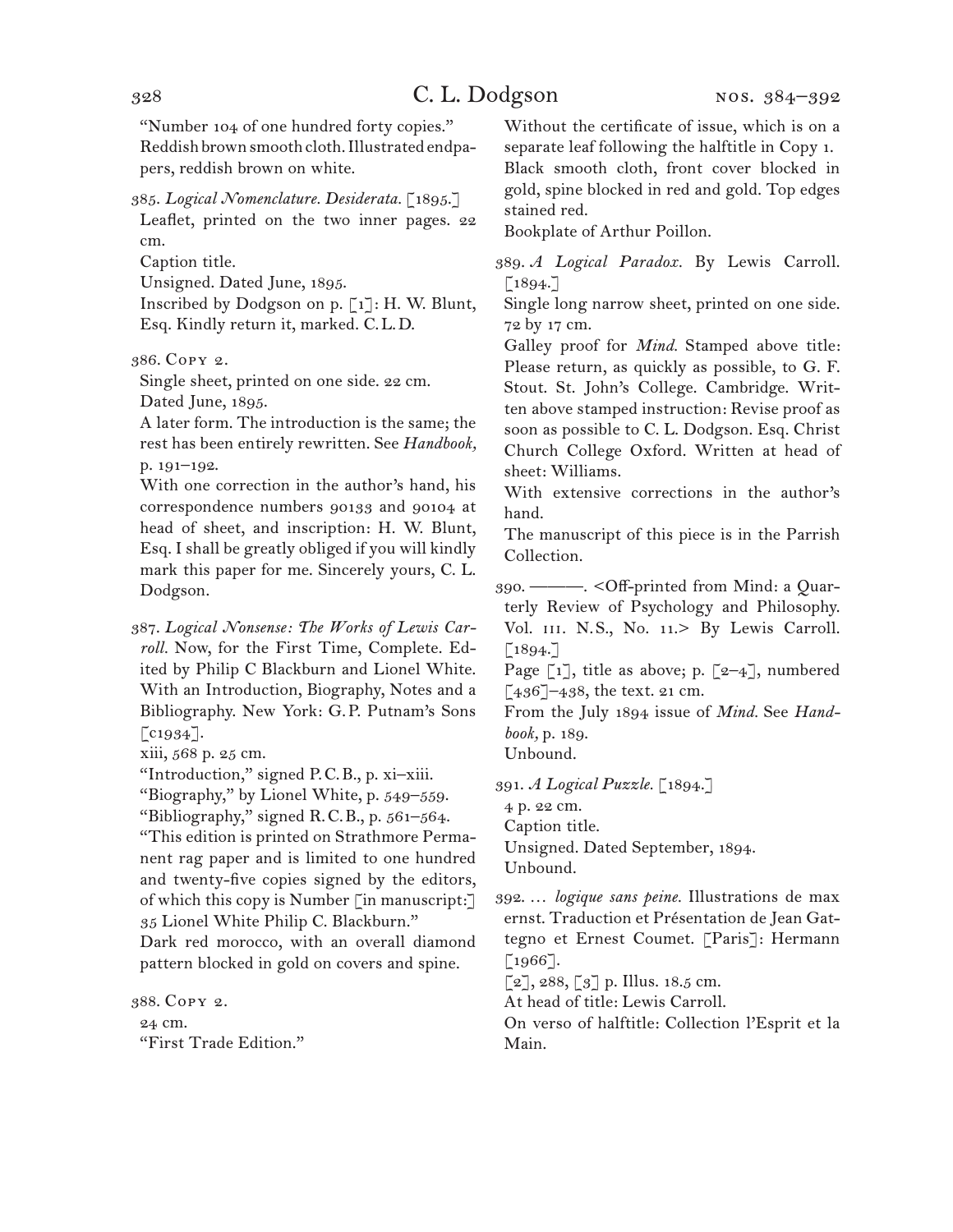Translations of selections from *Symbolic Logic*  and other works.

"Lewis Carroll, logicien," par Ernest Coumet, p. 255–288.

Strong greenish yellow decorated wrappers, folded over stiff plain white wrappers.

393. Copy 2.

19 cm.

Dark grayish red buckram. Sprinkled edges, blue. A modern variety of yellowish brown Spanish marbled endpapers.

- 394. … *Looking-Glass Letters.* Selected and introduced by Thomas Hinde. [London]: Collins & Brown [1991].
- 160 p. Colored front., illus. (some colored). 19.5 by 25.5 cm.

At head of title: Lewis Carroll.

"Introduction," p. 6–9.

"Printed and bound in Hong Kong."

Black smooth cloth.

395. *Love among the Roses.* [n.p., ca. 1910–20.] Single sheet, printed on one side. 20.5 cm. Signed Lewis Carroll, dated January 3rd, 1878. First separate printing of a poem first printed in the *Lewis Carroll Picture Book,* 1899, p. 204. See *Handbook,* p. 208, and Selwyn H. Goodacre, "An Enquiry into the Nature of a Certain Lewis Carroll Pamphlet," in *The Book Collector,*  Vol. 27, No. 3, Autumn 1978, p. 325–342.

396. *The Magic of Lewis Carroll* edited by John Fisher. [New York]: Bramhall House  $\lceil \text{c} \cdot 1973 \rceil$ .

288 p. Illus., diagrams, facsims. 23.5 cm.

Illustrated (by Tenniel) t.p.

"Introduction," p. 7–18.

"This edition is published by Bramhall House a division of Clarkson N. Potter, Inc., distributed by Crown Publishers, Inc. by arrangement with Simon and Schuster.... Line illustrations by Sir John Tenniel, Henry Holiday, Arthur B. Frost, Harry Furniss and Lewis Carroll; diagrams by Laura Potter."—p. [4].

Dark yellowish green coated paper textured in imitation of porous leather.

397. *The Mathematical Pamphlets of Charles Lutwidge Dodgson and Related Pieces.* Compiled, with Introductory Essays, Notes, and Annotations, by Francine F. Abeles. Charlottesville and London: Published by the Lewis Carroll Society of North America, New York, and distributed by the University Press of Virginia, 1994.

xvi, [2], 420 p. Front., illus. 23.5 cm.

Halftitle, "The Pamphlets of Lewis Carroll," with frontispiece on verso.

Series halftitle, p. [v]: The Pamphlets of Lewis Carroll[.] Series Editors Stan Marx & Edward Guiliano[.] Volume 2*. . . .*

"Introduction to the Mathematical Pamphlets," p. 1–24.

Light bluish gray smooth cloth covers, with a black label, blocked in gold, on front cover. Black smooth cloth spine, blocked in gold.

398. *Mathematical Recreations of Lewis Carroll. . . .*

New York: Dover Publications, Inc. [1958]. 2 vols. Illus., diagrams. 20.5 cm.

Imprint of Vol. 1 varies: Dover Publications, Inc., New York and Berkeley Enterprises.

Vol. 1 is erroneously labeled "vol. two" on spine.

Each vol. also has individual title: Vol. 1, *Symbolic Logic and The Game of Logic*; Vol. 2, *Pillow Problems and A Tangled Tale.* 

Decorated paperback: Vol. 1, deep yellow and dark greenish yellow; Vol. 2, vivid yellow green and brownish orange.

Adverts., [6] p., and "Catalogue of Dover Science Books," 15 p., at back of Vol. 1. "Dover Books on Science," [16] p. at back of Vol. 2.

399. … *Meeting of Common Room. Thursday, March the 11th, 1886, at 1:30 p.m. . . . Agenda.* Single sheet, printed on both sides. 34 cm. At head of title: For Members of Common

Room only.

Signed C. L. Dodgson, Curator.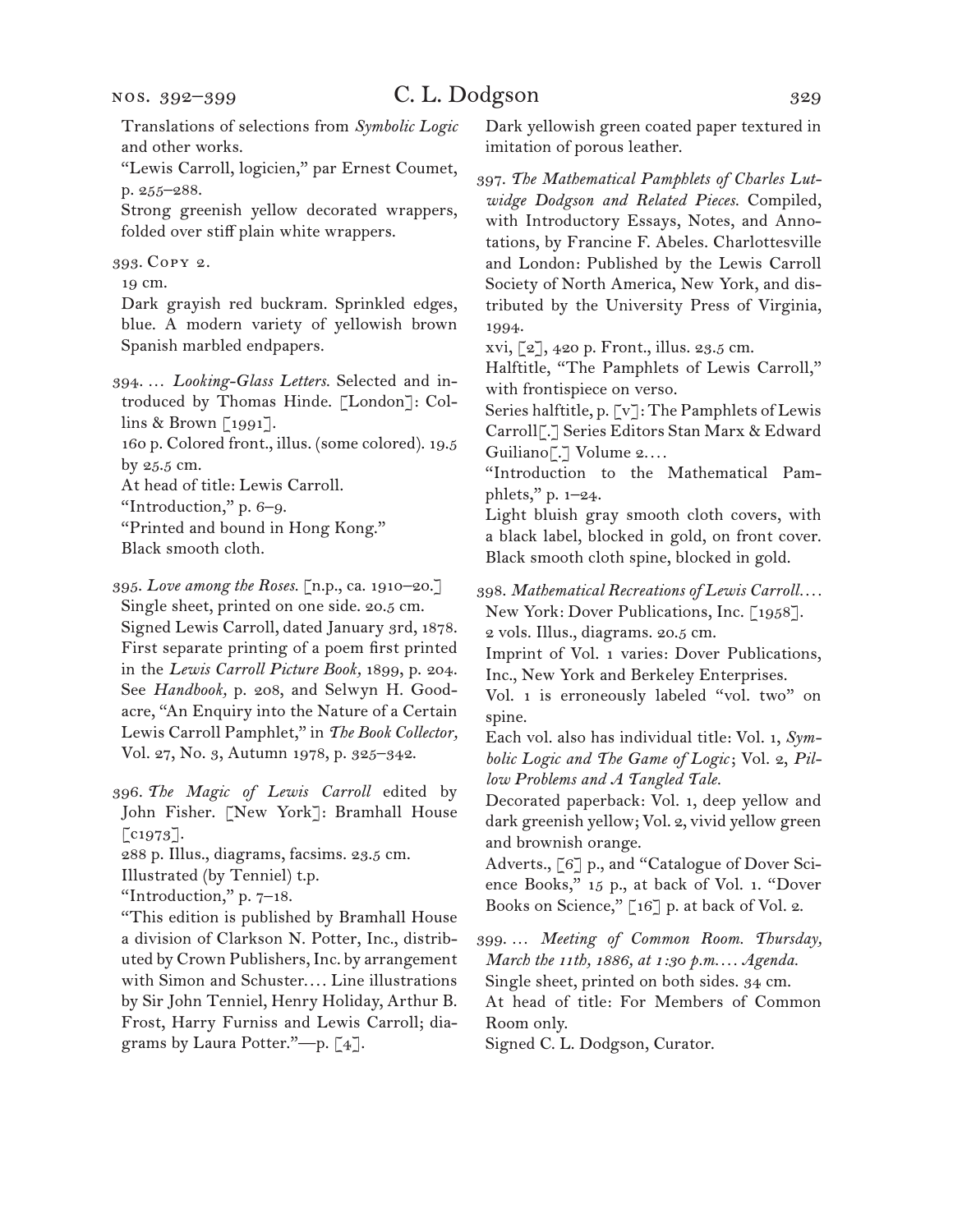With an addition in Dodgson's hand to agenda item 8, "Miscellanea," on p. [2]: (1) ["]That Mr. M. E. Sadler be invited to become an Honorary Member of C.R." The Curator.

400. *Memoria Technica.* [Oxford, 1888.]

[3] p. 19.5 cm.

Caption title.

Unsigned.

Typewritten, cyclostyled leaflet. Dated June, 1888.

Unbound.

401. … *A Method of Taking Votes on More Than Two Issues. . . .* [Oxford], March, 1876. 20 p. 19 cm.

At head of title: <Not Yet Published>.

Issued anonymously.

On t.p.: <As I hope to investigate this subject further, and to publish a more complete pamphlet on the subject, I shall feel greatly obliged if you will enter in this copy any remarks that occur to you, and return it to me any time before [in purple ink in the author's hand:] June 1876>. [For this purpose the pamphlet is interleaved with ten blank leaves of thinner paper.]

No wrappers; stitched.

Inscribed in purple ink in the author's hand on t.p.: Rev. H. L. Thompson.

402. *Mischmasch.* [Oxford], 1882.

4 p. 18 cm.

Caption title: Mischmasch. A Word-Game for Two Players or Two Sets of Players. Unsigned. Dated November, 1882. Unbound.

403. … *My Fairy.* By Lewis Carroll.

In *Pearson's Magazine,* June 1932. London: C. Arthur Pearson, Ltd.

Pages 596–597. Illus. 24.5 cm.

At head of title: A hitherto unpublished poem by Lewis Carroll.

The illustrations are by A. K. Macdonald.

The leaves extracted and included in a collection assembled by Falconer Madan and bound in one volume, entitled on spine: Some Pieces By or Copied for Lewis Carroll. 1845–93.

Moderate brown fine morocco cloth. Original colored illustrated wrappers bound in; also the leaf listing contents of the issue.

404. *The New Belfry of Christ Church, Oxford.* A Monograph by D.C.L. [pseud.].... Oxford: James Parker and Co., 1872.

23, [1] p. 17 cm.

"Price Sixpence" on outside front wrapper. Colophon: Oxford: By T. Combe, M.A., E. B. Gardner, and E. Pickard Hall, Printers to the University.

Dark reddish orange wrappers.

## 405. Copy 2.

Inscribed on halftitle: Henrietta H. Dodgson with the Author's love. June 1872.

Book label of H.R.S. Jr. In a case with bookplate of Harry Bache Smith.

406. Copy 3.

Without "Price Sixpence." Colophon has J. H. Stacy added to the list of printers.

407. Copy 4.

"Price Sixpence" on outside front wrapper; J. H. Stacy included in colophon; "Second Thousand" added to outside front wrapper.

Stamped on verso of t.p.: B.N.C.F. Madan Oxford.

408. *The New Examination Statute.* [Oxford], 1864.

2 p. 26 cm.

A letter to the Vice-Chancellor, signed Charles L. Dodgson, dated Christ Church, March 2, 1864, giving Dodgson's reasons for resigning the office of Public Examiner in Mathematics. Printed on both sides of a pale blue sheet. "Vincent, Printer" at foot of p. 2.

409. *The New Method of Evaluation, As Applied to*  $\pi$ . [Oxford], 1865. 4 p. 31.5 cm.

Caption title.

Unsigned. Dated March, 1865.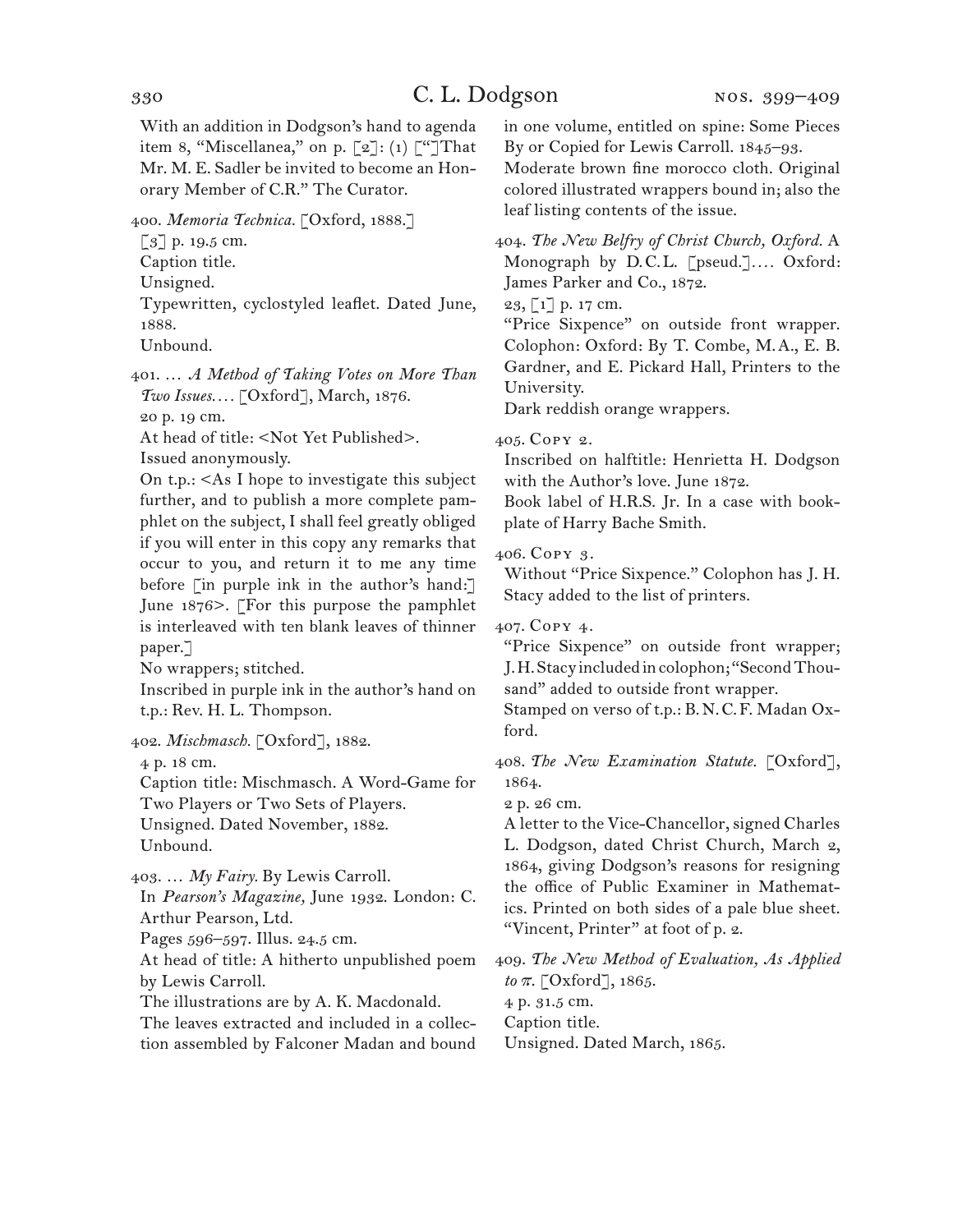Inscribed at head of p. [1]: H. L. Thompson. Unbound.

410. *The New Method of Evaluation as Applied to* p*. . . .* First Printed in 1865. Oxford: James Parker and Co., 1874.

16 p. 17 cm.

On outside front wrapper: Notes by an Oxford Chiel.

Published anonymously.

Dark reddish orange wrappers. Advert. on outside back wrapper.

411. … *Note on Question 7695* ; by C. L. Dodgson, M.A. [1885.]

Single sheet, printed on one side. 14 cm.

At head of title: Math. 2 May[.]

Discusses the solution of a mathematical problem. Part of a galley slip. "A proof, or offprint, from the *Educational Times,* 1 May 1885."— *Handbook,* p. 134.

Note at top of sheet in the hand of Falconer Madan: *Matheml* [sic] *Questions* vol. xliii, p. 86 (May 1885). [Contributions to the *Educational Times* "were often reprinted in *Mathematical Questions and Solutions from 'The Educational Times'."—Handbook,* p. 106.]

412. *Notes by an Oxford Chiel. . . .* Oxford: James Parker and Co. [1874].

[121] p. in various pagings. 17 cm.

Cover title.

Published anonymously.

Probably an early proof copy. No general title page, but title pages for each of the five articles. No halftitles. This copy contains: *The New Method of Evaluation.* 1874.—*The Dynamics of a Parti-cle.* 1874.—*Facts, Figures and Fancies.* 1874.—*The New Belfry.* Second Thousand. 1872.—*The Vision of the Three T's.* Second Edition. 1873.

Very dark yellowish green smooth cloth, with lettering on front cover and a single rule border on both covers blocked in gold. A.e.g.

Stamped on verso of first t.p.: B.N.C.F. Madan Oxford.

On verso of free front endpaper a description of this copy is written in the hand of Falconer Madan.

413. Copy 2.

[144] p. in various pagings. 16.5 cm.

Cover title.

Probably a late proof copy. No general title page, but title pages for each of the six articles. Halftitles for all but *The New Belfry.* Contents identical to those of Copy 1, with the addition of *The Blank Cheque,* 1874.

Very dark yellowish green flexible smooth cloth. Lettering on front cover smaller than on Copy 1, gold border thinner and has a gold dot at each corner. Binding cut flush with edges. A.e.g.

The author's copy, with his monogram, CLD, in purple ink on pastedown front endpaper. See No. 975, Parker *Catalogue,* p. 5.

414. Copy 3.

[148] p. in various pagings. 17 cm.

With general title page, dated 1865–1874, and table of Contents, and title pages and halftitles for each of the six articles. Contents as in Copy 2, with the exception of the publication date 1873 for *The New Belfry;* the statement "Second Thousand" remains as on the 1872 title page.

Binding and gilt edges identical with Copy 1, except for a gold dot at each corner of the gold borders.

Inscription on pastedown front endpaper: O Gyflwyniad D. Thomas Periglor Garsington ger Rhydychain i'r Parchedig S. W. Wayte B.D. Llywydd parchus Coleg Y Drindod yna m[?]if-athropa Rhydychain. 19ed Ionawr 1876. [Presented by D. Thomas incumbent at Garsington near Oxford to the Reverend S. W. Wayte B.D. respected President of Trinity College in Oxford University. 19th January 1876.]

Laid in is a note of presentation in English from D. Thomas to the President, 20 Jan 1876.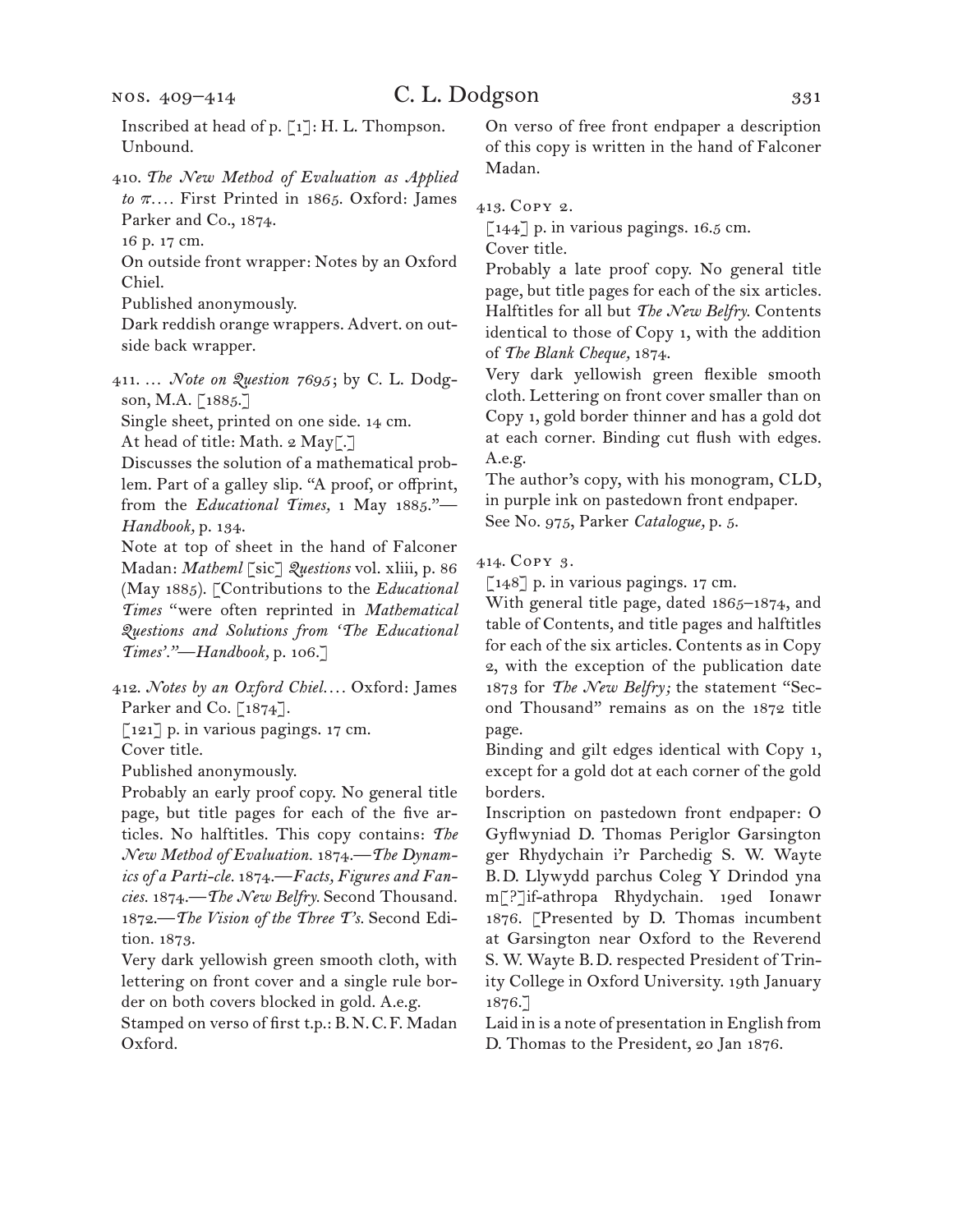415. *Notes on the First Two Books of Euclid. Designed for Candidates for Responsions.* Oxford and London: John Henry and James Parker, 1860.

8 p. 22.5 cm.

Published anonymously.

No wrappers; stitched.

Stamped on t.p.: B.N.C.F. Madan Oxford.

With a copy of the one-leaf prospectus.

416. *Novelty and Romancement. A Broken Spell.* By Lewis Carroll.

In *The Train,* Vol. 2, No. 10, Oct. 1856. London: S. O. Beeton.

Pages 249–254. Illus. 22 cm.

The illustration is by William M'Connell. Very pale green wrappers.

417. Copy 2.

21 cm.

The above issue contained in the bound volume.

Vivid purplish blue vertical cord cloth, blocked in blind.

418. *Novelty and Romancement.* A Story by Lewis Carroll.... With an Introduction by Randolph Edgar. Boston: B. J. Brimmer Company, 1925.

55 p. 19.5 cm.

"Introduction," p. [9]–16.

Deep reddish orange boards. Black smooth cloth spine.

419. *The Nursery "Alice."* Containing Twenty Coloured Enlargements from Tenniel's Illustrations to "Alice's Adventures in Wonderland." With Text Adapted to Nursery Readers by Lewis Carroll. The Cover Designed and Coloured by E. Gertrude Thomson. London: Macmillan and Co., 1889.

 $[9]$ , 56,  $[5]$  p. Colored front., colored illus. 26 cm.

Printed in brown.

Light yellowish brown glazed boards, with a colored illustration of Alice dreaming under a tree on front cover and a colored vignette of the March Hare on back cover. Light grayish yellowish brown smooth cloth spine. Orange yellow endpapers.

Adverts., [2] p. at back.

With the author's monogram, CLD, inscribed in purple ink on pastedown front endpaper. See No. 955, Brooks *Catalogue,* Lot 716.

## 420. Copy 2.

Third issue. Published 1891 (t.p. still dated 1889). See *Handbook,* p. 161. At head of title: People's Edition. Price Two Shillings.

Boards and endpapers as Copy 1, but pale yellow spine.

Adverts. as above.

## 421. Copy 3.

Fourth issue. Published 1897 (t.p. still dated 1889). See *Handbook,* p. 162. "Price Three Shillings" above imprint on t.p. has been cancelled by means of a small ornamental bar printed over it. "Price One Shilling" printed above this has been erased on this copy.

Boards and spine as Copy 1, except that the boards are not glazed. White endpapers. Adverts. as above.

422. ———. Containing Twenty Coloured Enlargements from Tenniel's Illustrations to "Alice's Adventures in Wonderland." With Text Adapted to Nursery Readers by Lewis Carroll. The Cover Designed and Coloured by E. Gertrude Thomson*. . . .* London: Macmillan and Co., 1890.

[9], 56, [5] p. Colored front., colored illus. 26 cm.

Printed in brown.

On t.p. above imprint: Price Four Shillings.

White glazed boards, illustrated in color as the preceding edition. White smooth cloth spine. White endpapers.

Adverts., [3] p. at back, including a Specimen Page from *Alice's Adventures under Ground.* Inserted between the first two pages of adverts. is an Addendum slip advertising *Sylvie and Bruno,* dated March, 1890.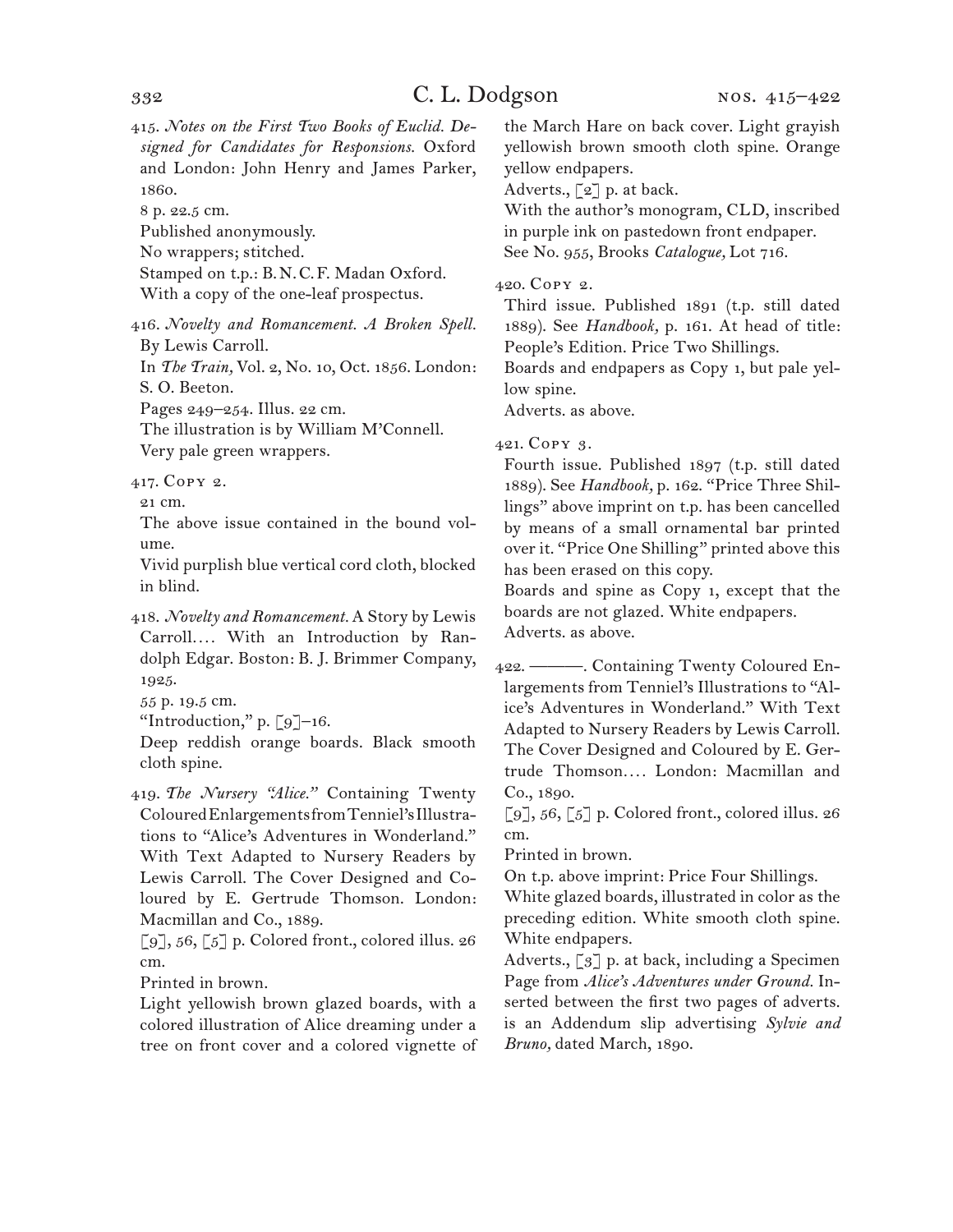nos. 422–428

Inscribed in purple ink on halftitle: Edith A. Dodgson, with the Author's love. Ap 22. 1890.

423. ———. By Lewis Carroll. With a New Introduction by Martin Gardner. New York, Toronto, London: McGraw-Hill Book Company [1966].

xi, [12], 56, [11] p. Colored illus. 24 cm.

Colored illustrated t.p. Text printed in brown. "This edition, first published in 1966, is a republication of the work as published by Macmillan and Company in 1890, to which has been added a new Introduction especially prepared for this edition by Martin Gardner."— p. [iv].

"Introduction," p. v–xi.

Bright yellowish green smooth cloth, with a cut of Alice and the ugly Duchess blocked in black on front cover.

424. … *Objections, submitted to the Governing Body of Christ Church, Oxford, against certain proposed alterations in the Great Quadrangle.* [Oxford], 1873.

3, [1] p. 26.5 cm.

Caption title.

At head of title: < Printed for Private Circulation.>

Signed Charles L. Dodgson, dated Ch.Ch. May 16, 1873.

Unbound.

425. *Observations on* (*1*) *Mr. Sampson's new proposal* (*to be brought before Common Room on June 18, 1886* ) *that, in consideration of the occupancy of No. I. 2, Great Quadrangle* (*the Common Room Drawing-room*) *by Common Room, rent-free, the Governing Body be no longer required to pay rent for its use of the Common Room and of the New Common Room;* (*2*) *certain recent proceedings of the Wine-Committee.* [Oxford: Baxter, Printer, 1886.]

10 p. 18 cm.

Caption title.

426. *The Offer of the Clarendon Trustees.* [Oxford], 1868.

2 p. 22.5 cm.

Single sheet, printed on both sides. Signed Charles L. Dodgson, dated Ch.Ch. Feb. 6, 1868. "Vincent, Printer" at foot of p. 2.

Dodgson's parody of a letter with the same title by Professor R. B. Clifton.

#### 427. [*O*]*h pudgy podgy pup!*

Single sheet, printed on one side. 22 cm.

Untitled sixteen-line poem, signed Lewis Carroll. This satirical poem was Dodgson's original response to a request to contribute a poem for *The Garland of Rachel,* and was set up in type (with a space left at the beginning for a decorative initial "O") but never issued. Dodgson later relented and sent a second poem, also untitled, beginning, "What hand may wreathe thy natal crown …," which was included in the *Garland.*

The sheet is pasted on a stub and bound in very dark green sand cloth, lettered in gold on spine, "Dodgson and Rachel Daniel. 1880." Also on stubs and bound in are proofs of p. 204–206 from Williams and Madan's *A Handbook of the Literature of the Rev. C. L. Dodgson*  (1931), in which are printed Dodgson's letter to Dr. Daniel containing the first poem, and the second, published, poem.

Finally, on a stub and bound in, is the signed autograph letter with poem from C L Dodgson to Daniel, dated Nov. 23/80, written in purple ink on mourning paper.

428. *The Oxford Pamphlets, Leaflets, and Circulars of Charles Lutwidge Dodgson.* Compiled, with Notes and Annotations, by Edward Wakeling. Charlottesville: Published for the Lewis Carroll Society of North America by the University Press of Virginia, 1993.

 $xix, [3], 382, [1]$  p. Front., illus. 23.5 cm.

Halftitle, "The Pamphlets of Lewis Carroll," with frontispiece on verso.

Series halftitle, p. [v]: The Pamphlets of Lewis

Signed C. L. Dodgson, dated Ch.Ch., June 10, 1886. "Baxter, Printer, Oxford" at foot of p. 10. No wrappers; stitched.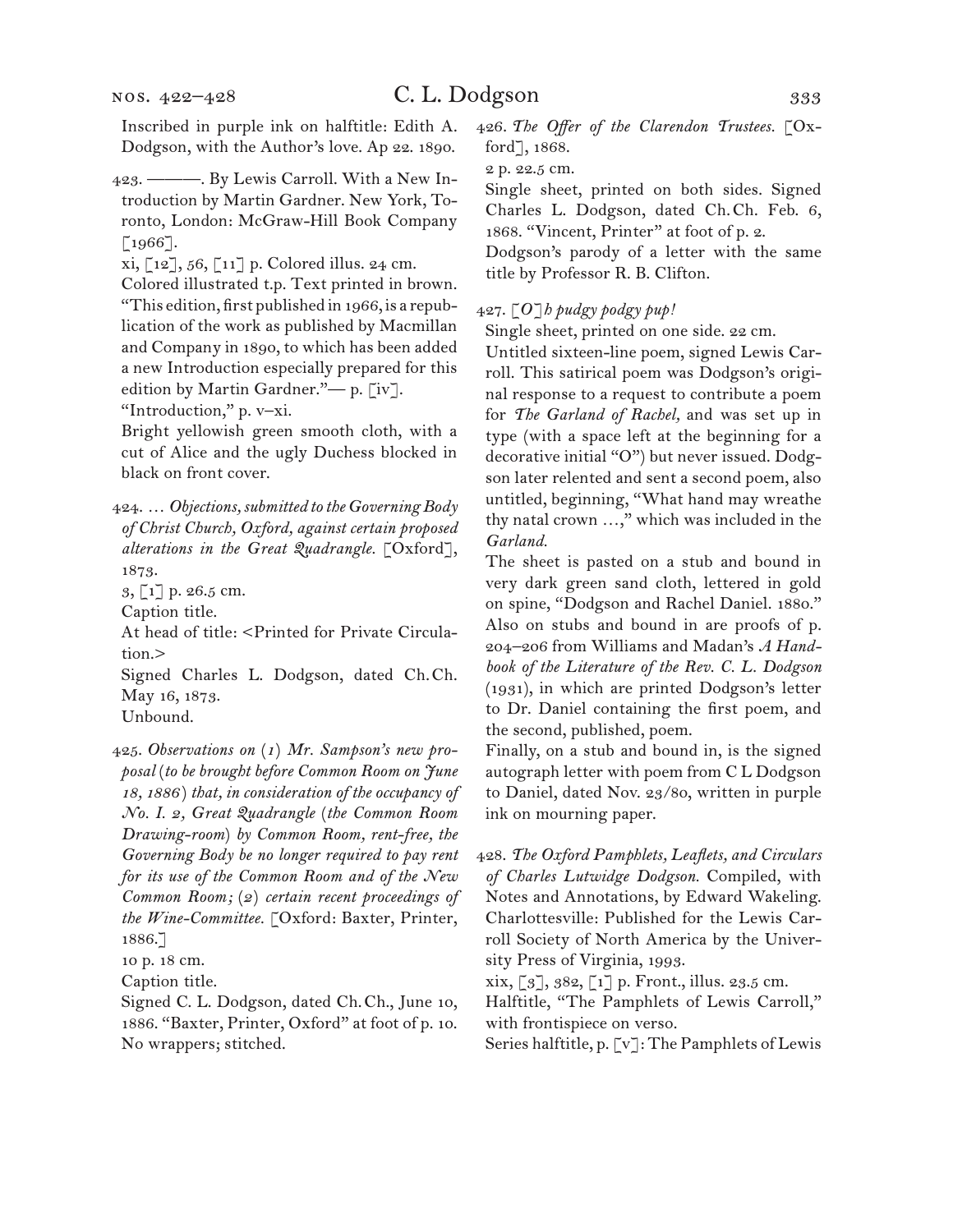# 334 C. L. Dodgson

Carroll[.] Series Editors Edward Guiliano & Stan Marx[.] Volume i*. . . .* "Introduction to the Oxford Pamphlets," by Edward Wakeling, p. xv–xvii. Light bluish gray smooth cloth covers, with a black label, blocked in gold, on front cover. Black smooth cloth spine, blocked in gold.

## Papers on Logic

429. *First Paper on Logic.* Single sheet, printed on both sides. 22.5 cm. Unsigned. Dated June, 1886.

430. *Fourth Paper on Logic.* [3] p. 22 cm. Caption title. Unsigned. Dated June, 1886.

431. *Fifth Paper on Logic.* [4] p. 22.5 cm. Caption title. Unsigned. Dated May, 1887.

432. *Sixth Paper on Logic.* [4] p. 22.5 cm. Caption title. Unsigned. Dated June, 1887.

433. *Eighth Paper on Logic.* Single sheet, printed on both sides. 22 cm. Unsigned. Dated Nov., 1892.

434. *Ninth Paper on Logic.* [4] p. 22 cm. Caption title. Unsigned. Dated Nov., 1892.

435. *Eighth and Ninth Papers on Logic. Notes.* [4] p. 22.5 cm. Caption title. Unsigned. Dated Nov. 1892.

436. *Eighth Paper on Logic.*

Single sheet, printed on both sides. 21.5 cm. On heavy paper. Unsigned. Dated Dec. 1892. The fifth, sixth, and seventh sets of premisses have been rewritten. All the *Papers on Logic* are unbound.

437. *The Path of Roses.* By Lewis Carroll.

In *The Train,* Vol. 1, No. 5, May 1856. London: Groombridge and Sons.

Pages 286–288. Illus. 22 cm.

The illustration is by C. H. Bennett.

Very pale green wrappers.

438. Copy 2.

21 cm.

The above issue contained in the bound volume.

Vivid purplish blue vertical cord cloth, blocked in blind.

439. *Phantasmagoria and Other Poems.* By Lewis Carroll. London: Macmillan and Co., 1869. viii, 202 p. 17.5 cm.

First issue, with p. [87] in table of Contents misnumbered 78. See *Handbook,* p. 52.

Vivid purplish blue smooth cloth, with a double rule border and the Crab nebula in the constellation Taurus on front cover, a double rule border and Donati's comet on back cover, all blocked in gold, spine blocked in gold. A.e.g. Inscribed on halftitle: Emma E. Vine, from the Author with kind regards. Jan. 1869.

Laid in is a slip advertising *Alice's Adventures in Wonderland.*

440. Copy 2.

Inscribed on halftitle: W. Wilcox and Mrs. Wilcox, with the Author's affectionate regards. Jan. 1869.

No advertisement slip laid in.

441. Copy 3.

Second issue, with "Author of 'Alice's Adventures in Wonderland." added on t.p. Page 87 correctly given in Contents, but p. [94] of text misnumbered 49. See *Handbook,* p. 52–53. No advertisement slip laid in.

442. ———. By Lewis Carroll. With Illustrations by Arthur B. Frost. London: Macmillan and Co., Limited, 1911.

viii, 166 p. Illus. 16 cm.

Dark red smooth cloth, with a triple rule bor-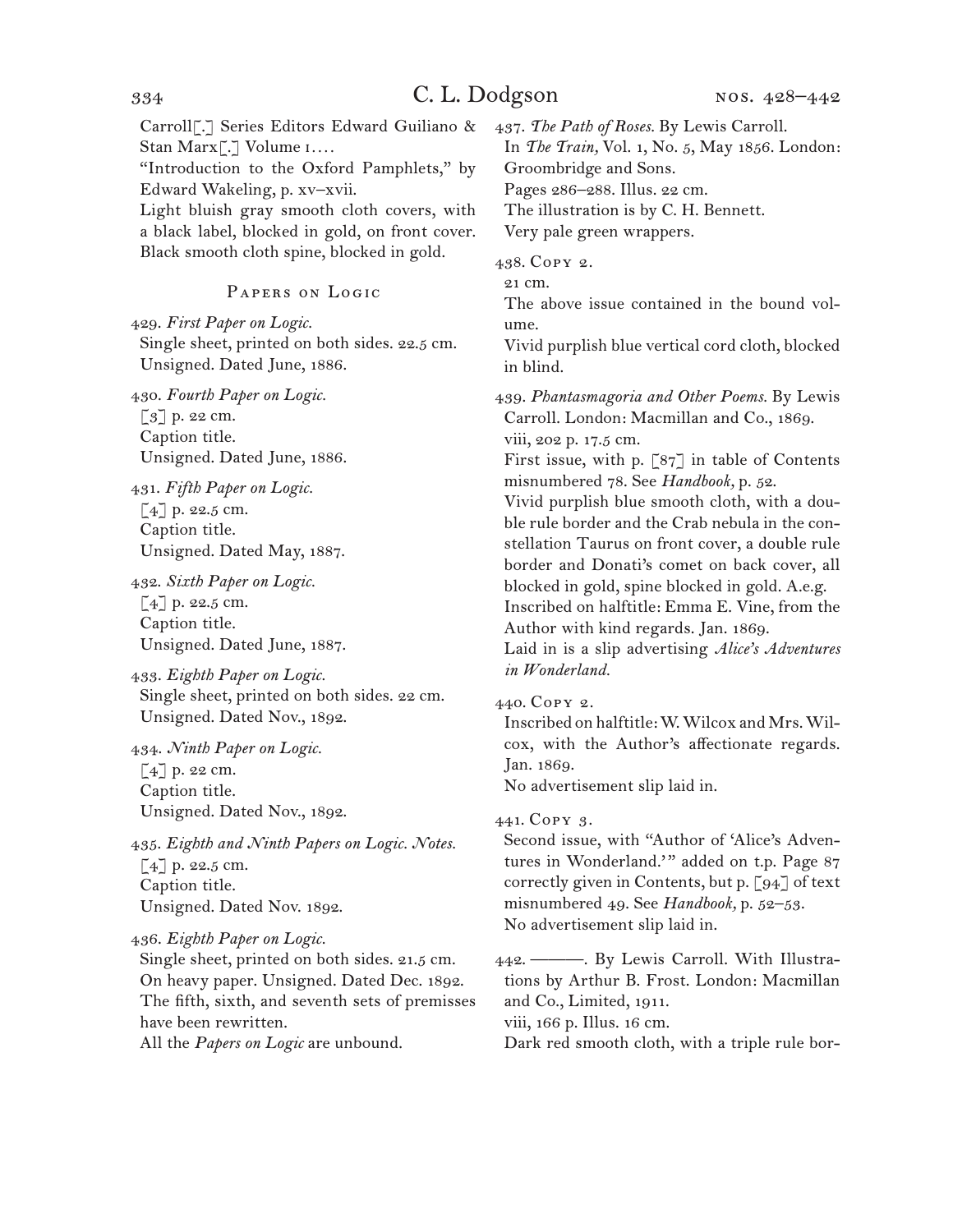Adverts., [2] p. at back.

443. *Photographs.* [n.p., 1860.]

3 p. 24 cm.

Caption title.

Watermarked 1859.

Issued anonymously.

A list of photographs taken by Dodgson. A few of the portraits listed are dated, the dates ranging from 1857 to 1860. Unbound.

444. *Poems of Lewis Carroll.* Selected by Myra Cohn Livingston. With illustrations by John Tenniel, Harry Furniss, Henry Holiday, Arthur B. Frost, and Lewis Carroll from the original editions. New York: Thomas Y. Crowell Company  $\lceil c_1973 \rceil$ .

 $[4]$  p., 2 leaves, 149,  $[1]$  p., 1 leaf. Illus. 21 cm. Illustrated t.p.

On leaf following t.p.: The Crowell Poets.

"Introduction," p. 1–10.

Strong yellow buckram, printed in green.

445. *Poeta Fit, non Nascitur.* poëmes de Lewis Carroll traduits par Henri Parisot. Paris: Deuxième Cahier de Vulturne, 1941.  $[16]$  p. 16.5 cm.

No. 4 of 30 copies.

Very pale green wrappers, printed in green.

446. *A Postal Problem. June, 1891.* [1891.]

[4] p., printed on inner two pages only. 22.5 cm. Caption title.

Unsigned.

With Dodgson's correspondence number, 74469, on upper right corner of p.  $\lceil 1 \rceil$ .

447. *A Postal Problem. June, 1891.* <*Supplement.*>  $\lceil 1891. \rceil$ 

Single sheet, printed on one side. 22.5 cm. Unsigned.

With Dodgson's correspondence number, 74529, on upper right corner.

448. *The Principles of Parliamentary Representation.* By Charles L. Dodgson*. . . .* London: Harrison and Sons, 1884.

4 prel. leaves (in duplicate), 47 p. 19.5 cm.

Halftitle. At head of title: With the Author's Compliments.

Proof copy, with two sets of preliminary pages. The first set is corrected for the private edition, with "Price one shilling" on t.p. marked out. The second set is corrected for the published edition, with "With the Author's Compliments" on halftitle marked out. These and other corrections on the preliminary pages in black ink in the author's hand. Corrections in purple ink in the author's hand throughout the text, and "Press. 1500 copies" written at top of p.  $\lceil 1 \rceil$ .

No wrappers; fastened with one cotter pin.

449. Copy 2.

4 prel. leaves, 47 p. 19.5 cm.

Private edition, with "With the Author's Compliments" on halftitle, and without "Price one shilling" on t.p. All of the corrections made on Copy 1 have been incorporated in this printing.

No wrappers; stitched.

450. ———. By Charles L. Dodgson*. . . .* Second Edition. London: Harrison and Sons, 1885.

viii, 47 p. 19.5 cm.

Halftitle. At head of title: With the Author's Compliments.

No wrappers; stitching removed.

451. *The Principles of Parliamentary Representation. Supplement.* Oxford: Printed by E. Baxter  $\lceil 1885 \rceil$ .

7 p. 20.5 cm.

Signed C. L. Dodgson, dated Ch.Ch., Oxford, Feb., 1885.

No wrappers; unstitched.

452. *The Principles of Parliamentary Representation. Postscript to Supplement.* [Oxford: Baxter, Printer, 1885.] 4 p. 20.5 cm.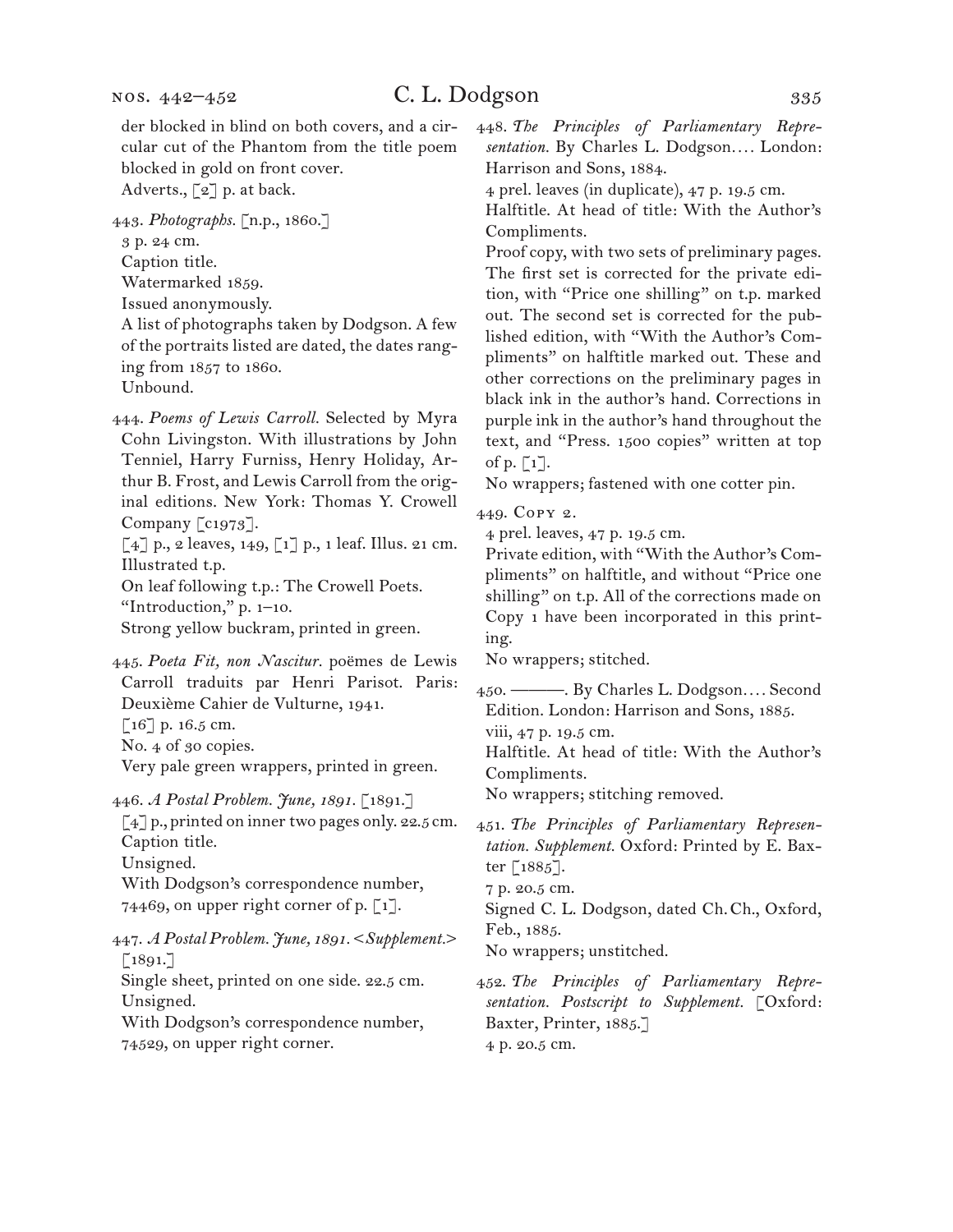Caption title.

Signed C. L. Dodgson, dated Ch.Ch., Oxford, Feb. 1885. "Baxter, Printer, Oxford" at foot of p. 4.

Unbound.

453. *The Proctorial Cycle to be Voted on in Congregation on Tuesday, Nov. 10, 1885.* [Oxford, 1885.]  $\left[\begin{matrix}3\end{matrix}\right]$  p. 24.5 cm.

Caption title.

Signed Charles L. Dodgson, dated Ch.Ch. November 6, 1885.

Removed from a binding.

454. *The Professorship of Comparative Philology.*  $[1876.$ ]

Three sheets with the same title but different texts, signed Charles L. Dodgson, and dated Ch.Ch., Feb. 4, 12, and 14, 1876. The first two printed on one side only, the last on both sides.

Feb. 4. 26 cm. The title is followed by a copy of the proposed decree of February 15; the letter begins: "There are one or two points*. . . .*"

Feb. 12. 25.8 cm. The title is followed by a line; the letter begins: "There seems to be good reason*. . . .*"

Feb. 14. 24.4 cm. The title is followed by the motto, "'Be just before you are generous.'", and a line; the letter begins: "Since the issue*. . . .*" Unbound.

455. *Prologue.*

In *College Rhymes,* x, Michaelmas Term, 1862. Oxford: T. and G. Shrimpton; Cambridge: Macmillan and Co.

Page [ii]. 18.5 cm.

Unsigned.

Yellowish white decorated wrappers.

456. *The Proposed Procuratorial Cycle,* <*to be submitted to Congregation on Oct. 27, 1885.*> [Oxford: Baxter, Printer, 1885.]

 $[4]$  p. 25.5 cm.

Caption title.

"The Proposed Procuratorial Cycle," p.  $[-2]$ .

"Postscript, <addressed to Mathematicians only.>," p. [3–4]. Each section separately signed and dated, Charles L. Dodgson, Ch.Ch. October 24, 1885. "Baxter, Printer, Oxford" at foot of p.  $\lceil 4 \rceil$ .

Unbound.

457. *Questions in Logic.* [1887.]

4 p. Diagrams. 34.5 cm. Caption title. Unsigned. Unbound.

458. Copy 2.

Another issue. [1887?]

6 p. Diagrams. 34.5 cm.

Three single sheets. Layout varies from Copy 1. Content same, except for "N.B." added on p. [1]: The marks, assigned to this paper, are as follows: … Thus the *maximum* attainable is 101.

Unsigned.

Unbound.

459. *The Rectory Magazine.* Edited by Lewis Carroll. Austin & London: University of Texas Press [c1975].

 $[26]$ , 110,  $[7]$  p. Illus. 21 cm.

Photoreprint edition of the original manuscript in the Harry Ransom Humanities Research Center, University of Texas at Austin.

On t.p. of manuscript: Edited and printed by CLD. Fifth edition, carefully revised, & improved. 1850.

The magazine was also largely written by Dodgson.

Dark yellowish brown smooth cloth, front cover blocked in gold.

## *The Rectory Magazine. French*

460. … *Le Magazine du Presbytère.* Traduit et présenté par Jeanne Bouniort. Suivi de "Lewis Carroll, précurseur de l'ou.LI.Po.", par François Le Lionnais. Propos recueillis par François Rivière. [Paris]: Éditions Henri Veyrier [1978].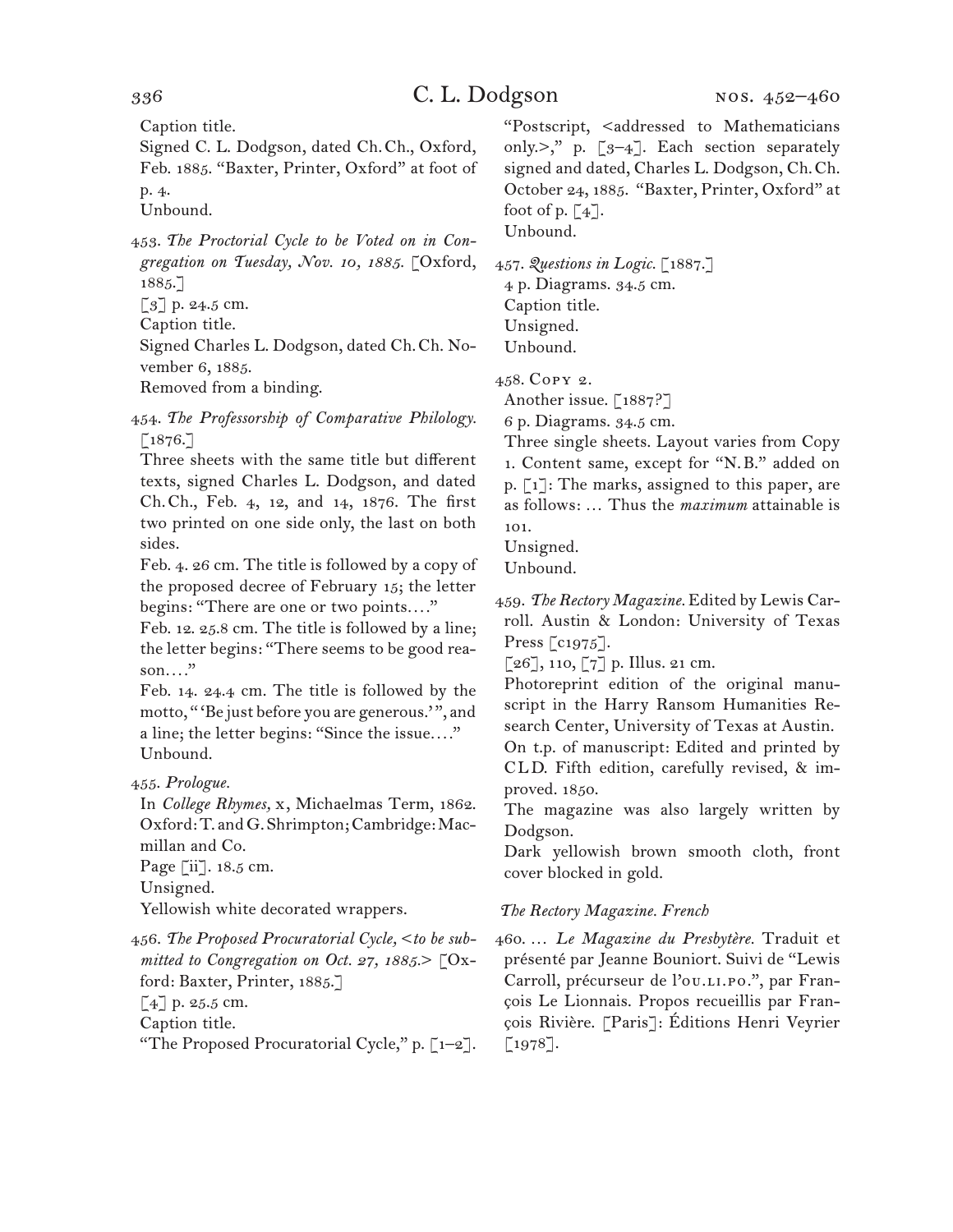At head of title: Lewis Carroll.

On verso of title leaf: Collection "Domaines." "Préface," signed J.B., p.  $\lceil 5 \rceil$ –16.

White paperback, printed in black and blue, with a colored illustration on front cover.

461. *The Rectory Umbrella and Mischmasch* by Lewis Carroll. With a Foreword by Florence Milner*. . . .* London, Toronto, Melbourne & Sydney: Cassell & Company, Ltd. [1932]. xiii, 193 p. Illus. 21.5 cm.

"Foreword," p. v–xii.

Deep blue smooth cloth, with a maze blocked in green on front cover. Top edges stained blue. Pasted in on free front endpaper is a card with, in manuscript, "Compliment of," and engraved, "Mrs. Luther S. Livingston."

462. *Rediscovered Lewis Carroll Puzzles.* Newly Compiled and Edited by Edward Wakeling. New York: Dover Publications, Inc. [c1995]. xiii, 79 p. Illus. 21.5 cm.

"Introduction," by Edward Wakeling, p. xiii. The illustrations are by John Tenniel, Henry

Holiday, Harry Furniss, and others.

Paperback, with an illustration by Tenniel printed in color on front cover.

Inscribed on front flyleaf: For The Princeton University Library with the editor's good wishes, Edward Wakeling August 1996.

463. *Remarks on Mr. Sampson's Proposal* (*to be brought before Common Room on May 28, 1886* ) *that Common Room shall pay rent for the rooms now used by it as Drawing-room, &c.* [Oxford, 1886.]

4 p. 19 cm.

Caption title.

Signed C. L. Dodgson, dated Ch.Ch., May 27, 1886.

Unbound.

464. *Resident Women-Students.* [Oxford: Sheppard, Printer, 1896.] [3] p. 21 cm.

Caption title.

Signed Charles L. Dodgson, dated Ch.Ch., Mar. 7th, 1896. "Sheppard, Printer, Oxford" at foot of p.  $\lbrack 3 \rbrack$ .

See *Handbook,* p. 198–199. Page [2] is not in fact mispaged 3. Dodgson presents "four propositions," numbered, each number being centered on the line above the paragraph giving that proposition. Proposition number 3 begins at the top of p.  $\lceil 2 \rceil$ , and this is the number the *Handbook* mistakenly calls a page number. The word "Consequently" is centered on p.  $\lceil 1 \rceil$  and again on p.  $\lceil 2 \rceil$ . Unbound.

465. Copy 2.

"Consequently" is aligned with the beginning of the paragraphs.

Unbound.

466. *The Responsions of Hilary Term, 1877.* [Oxford], 1877.

Single sheet, printed on one side. 26.5 cm.

Letter to the Vice-Chancellor, signed C. L. Dodgson, dated Ch.Ch., April [blank], 1877. Stamped in upper left corner: Clarendon Press 18 Apr 77 Oxford.

Inscribed at top of page in purple ink in the author's hand: Please return this with suggestions CLD.

467. *Responsions, Hilary Term, 1877.* [Oxford], 1877.

Single sheet, printed on one side. 24 cm.

Letter to the Vice-Chancellor, signed C. L. Dodgson, dated Ch.Ch., April 18, 1877.

A slightly revised version of the preceding item.

468. *The Rev. C. L. Dodgson's will, dated Nov. 4, 1871.* Extracted from the Principal Registry of the Probate Divorce and Admiralty Division of the High Court of Justice.

Single sheet, printed on one side. 14.5 cm.

This sheet appears to be a proof of page 221 in Williams and Madan's *A Handbook of the Literature of the Rev. C. L. Dodgson,* 1931.

Included in a collection assembled by Falconer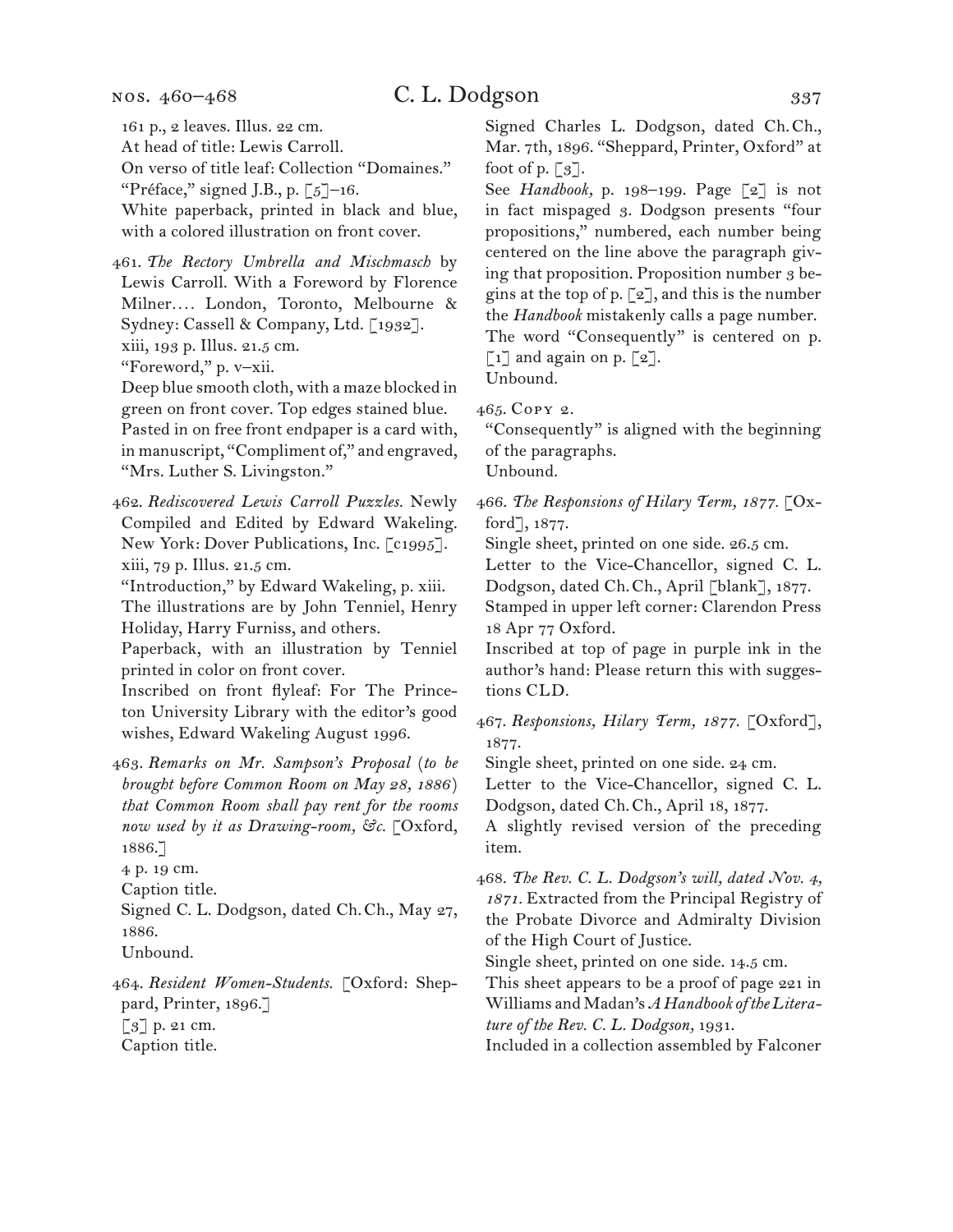Madan and bound in one volume, entitled on spine: Some Pieces By or Copied for Lewis Carroll. 1845–93. Moderate brown fine morocco cloth.

469. *Rhyme? and Reason?* By Lewis Carroll. With Sixty-five Illustrations by Arthur B. Frost and Nine by Henry Holiday*. . . .* London: Macmillan and Co., 1883.

xii, 214 p. Front., illus. 18.5 cm.

Moderate yellow green smooth cloth, with a triple rule border on both covers, a circular cut of the Phantom from "Phantasmagoria" on front cover, and a circular cut of the Bellman from the *Snark* on back cover, all blocked in gold, spine blocked in gold. Edges stained vivid yellow.

Advert.,  $\lceil 2 \rceil$  p. at back.

470. Copy 2.

Imprint at foot of spine in a slightly smaller font.

Advert. as above.

Inscribed in purple ink on halftitle: Henrietta H. Dodgson with best love from the Author. Aug./84.

Bookplate of Harry Glemby.

471. Copy 3.

Vellum, blocked as above. Imprint at foot of spine as on Copy 2. A.e.g.

Advert. as above.

Inscribed in purple ink on halftitle: Clara Menella Hitchcock with the Author's love Feb. 15/84.

472. ———. By Lewis Carroll. With Sixty-five Illustrations by Arthur B. Frost and Nine by Henry Holiday*. . . .* New York: Macmillan and Co., 1884.

xii, 214 p. Front., illus. 19 cm.

Deep reddish orange diagonal fine rib cloth, with an illustration of the Phantom and other decoration blocked in black and gold on front cover and an illustration of Ye Carpette Knyghte and other decoration blocked in black and gold on spine. A.e.g. Floral-patterned endpapers, grayish olive on light olive gray. Adverts., 12,  $\lceil 12 \rceil$  p. at back.

473. ———. By Lewis Carroll. With Sixtyfive Illustrations by Arthur Frost and Nine by Henry Holiday*. . . .* New York: International Book Company [n.d.].

224 p. Front., illus. 19 cm.

Deep red diagonal fine rib cloth, with illustrations of cowboys and Indians blocked in black on front cover, Indian paraphernalia and other decoration blocked in black on spine. On front cover: Adventure Series.

Inscription on free front endpaper dated Sept. 1895.

474. *Rules for Court Circular.* (*A New Game of Cards for Two or More Players.*) [n.p.], 1860.

[3] p. 18 cm.

Caption title.

Issued anonymously. Dated at end January, 1860.

Unbound.

475. *Rules for Court Circular;* <*A New Game of Cards for Two Players.*> [n.p.], 1862.

 $\lbrack 2 \rbrack$  p., 1 blank leaf. 14.5 cm.

Caption title.

Issued anonymously. Dated at end April, 1862.

Unbound.

476. *The Russian Journal and Other Selections from the Works of Lewis Carroll.* Edited and with an Introduction by John Francis McDermott. New York: E. P. Dutton & Co., Inc. [c1935].

252 p. Illus. 21 cm.

"Introduction," p. 13–38.

"Journal of a Tour in Russia in 1867," p. [71]– 121.

"First edition."

Dark red smooth cloth. Medium gray smooth cloth spine.

Inscribed on free front endpaper: Morris L. Parrish, Esq. from John Francis McDermott 29 August 1935.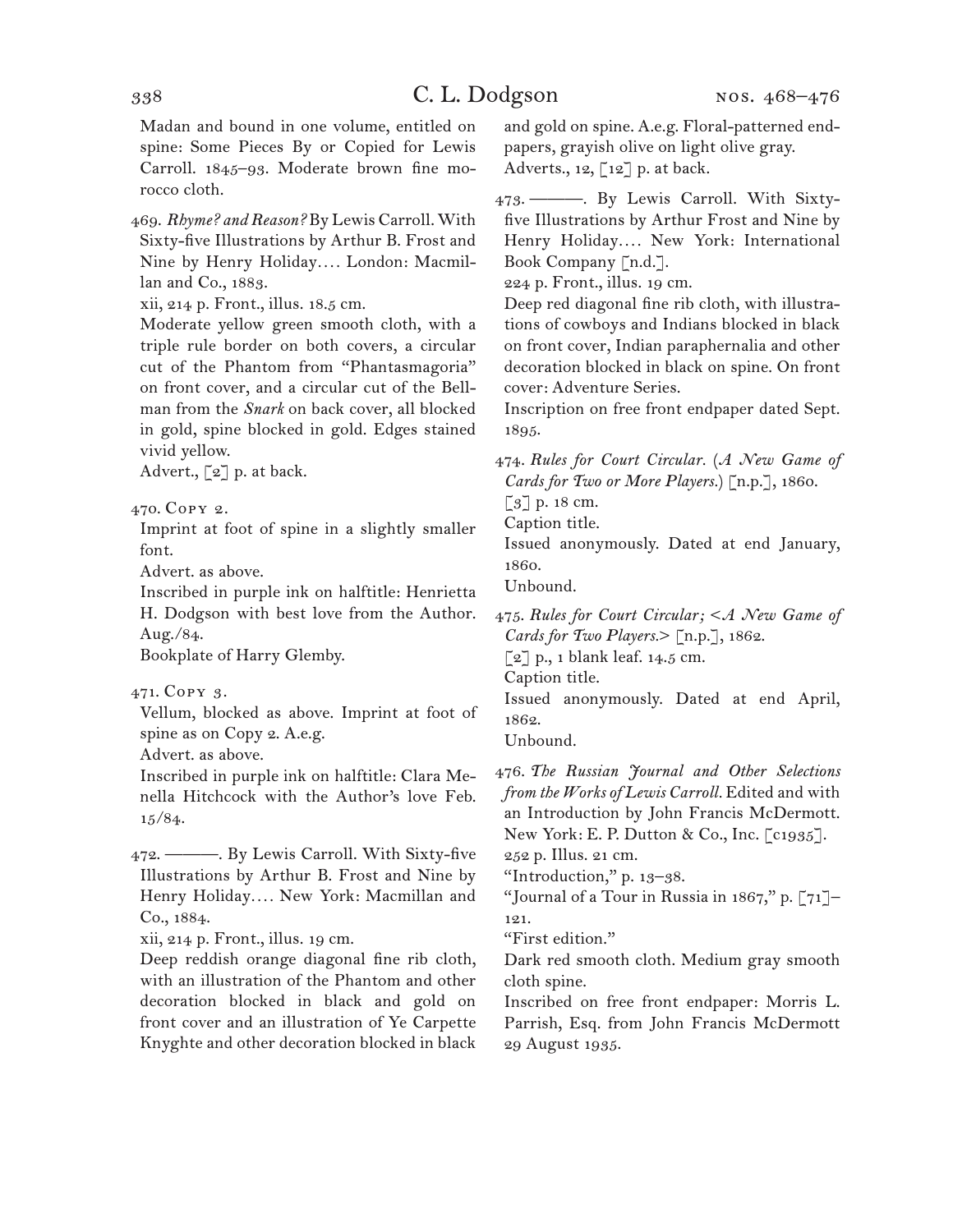477. *The Sailor's Wife.* By Lewis Carroll.

In *The Train,* Vol. 3, No. 16, April 1857. London: Groombridge and Sons. Pages 231–233. Illus. 22 cm. The illustration is by C. H. Bennett.

Very pale green wrappers.

478. Copy 2.

21 cm.

The above issue in the bound volume. Vivid purplish blue vertical cord cloth, blocked in blind.

479. *A Sea Dirge.* By Lewis Carroll.

In *The Atlantic Almanac 1870.* Boston: Fields, Osgood, & Co., Office of the Atlantic Monthly, 1869.

Pages 58–59. 28.5 cm.

Grayish yellowish brown illustrated wrappers, printed in color.

2 copies.

In THACKERAY collection [WMT 163].

480. *Second-hand Books.* [1893.]

Leaflet, printed on p.  $\lceil 1 \rceil$  and  $\lceil 3 \rceil$  only. 18 cm. Caption title.

Dated Ch.Ch., Oxford, May 1, 1893.

Circular to booksellers in which Dodgson refers to himself in the third person. Unbound.

481. *The Selected Letters of Lewis Carroll.* Edited by Morton N. Cohen with the assistance of Roger Lancelyn Green. New York: Pantheon Books [c1982]. xvii, [2], 302 p., 1 leaf. Front., plates, illus. 21 cm. "Pantheon/Papermac Edition."

"Preface to the Pantheon/Papermac Edition," by Morton N. Cohen, p. vii–xii.

"First American Edition."

Light brown paperback, covers and spine illustrated in color.

482. ———. Edited by Morton N. Cohen with the assistance of Roger Lancelyn Green. Second Edition. [Houndmills, Basingstoke, Hampshire and London]: Macmillan [1989].

xix, [2], 302 p., 1 leaf. Front., plates, illus. 22.5 cm.

"Preface to the Second Edition," by Morton N. Cohen, p. vii–viii.

"Printed in the People's Republic of China." Black smooth cloth.

483. *A Selection from the Letters of Lewis Carroll* (*The Rev. Charles Lutwidge Dodgson* ) *to His Child-Friends. Together with "Eight or Nine Wise Words about Letter-Writing."* Edited with an Introduction and Notes by Evelyn M. Hatch. Facsimile Illustrations and 8 Collotype Plates. London: Macmillan and Co., Limited, 1933. xvii, 268 p., 1 leaf. Front., plates, illus. 20 cm.

"Introduction," p. 1–13. Moderate blue smooth cloth, front cover blocked in gold. Top edges stained yellow.

484. *Six Letters by Lewis Carroll.* London: Printed for Private Distribution, 1924.

iv, 12 p. 19.5 cm.

Letters to Miss Maud Standen (later Mrs. Ffooks), signed C. L. Dodgson.

A fore-print of the article in *The Bookman's Journal,* Vol. 9, No. 30, March 1924.

"Of this first edition … 26 copies only (each numbered and signed by me) have been printed*. . . .* This is No. [in manuscript:] 7. Wilfred Partington and is for Falconer Madan."

Dark grayish red plain wrappers.

Inscription on t.p.: recd. Feb. 22. 1924. With some marginal annotations and markings in ink and pencil by Madan.

485. *Size and Tears.*

In *College Rhymes,* Vol. 4, No. 12, Trinity Term 1863. Oxford: T. and G. Shrimpton; Cambridge: Macmillan and Co.

Pages 113–115. 19 cm.

Signed R.W.G. [pseud.].

Yellowish white decorated wrappers.

486. Copy 2.

18 cm.

The above issue contained in the bound volume.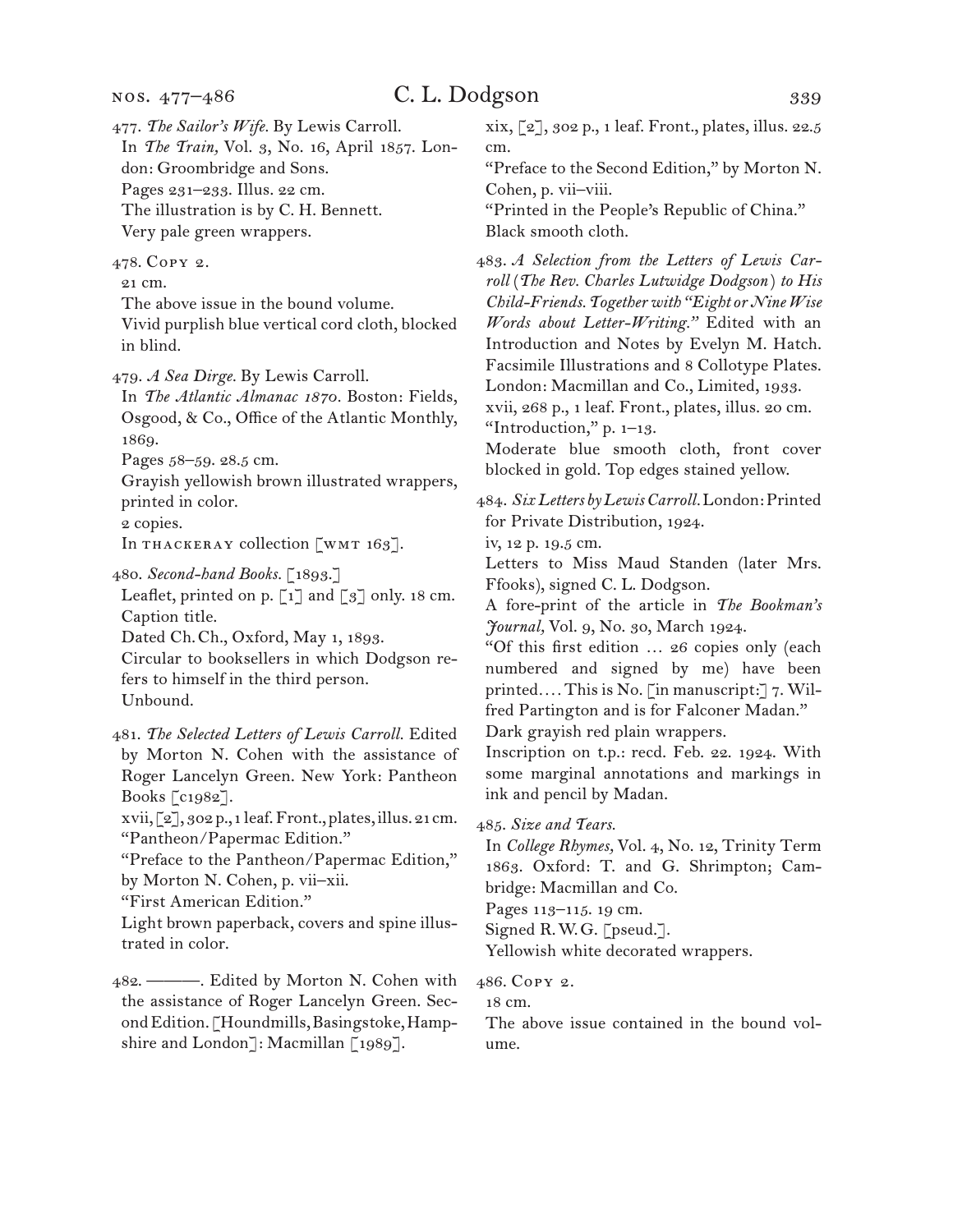Dark purple vertical cord cloth, covers blocked in blind, spine blocked in gold.

487. *The Snark Puzzle Book* by Martin Gardner with original illustrations from "The Hunting of the Snark" by Henry Holiday. Illustrations for "Jabberwocky" by John Tenniel. New York: Simon and Schuster [c1973].

124 p. Illus. 24.5 cm.

T.p. and text in black, but with red also used throughout.

Includes the texts of *The Hunting of the Snark* (but without Carroll's "Preface") and "Jabberwocky."

"Introduction," by Martin Gardner, p. 6–9. Bright greenish yellow buckram, with a cut of a flying bird blocked in black on front cover.

488. *Solitude.* By Lewis Carroll.

In *The Train,* Vol. 1, No. 3, March 1856. London: Groombridge and Sons.

Pages 154–155. Illus. 22 cm.

The illustration is by William M'Connell. Very pale green wrappers.

489. Copy 2.

21 cm.

The above issue contained in the bound volume.

Vivid purplish blue vertical cord cloth, blocked in blind.

490. ———. A Poem by Lewis Carroll. A Variorum Edition, with annotations by Selwyn H Goodacre. [n.p.]: Privately Printed [by Craig & Company, Sidcup, Kent], 1982.

[12] p. Illus. 21 cm.

"Introduction," by Selwyn H. Goodacre, p.  $\lceil 2-3 \rceil$ .

Two illustrations: one by William M'Connell, the other by Gertrude Thomson.

Copy No. 55 of an edition limited to 100 signed and numbered copies.

Light gray wrappers; stapled.

With a presentation inscription to the Parrish Collection from the editor, and with four manuscript corrections in his hand.

491. *Some Popular Fallacies about Vivisection.* In *The Fortnightly Review,* No. 102, New Series, June 1, 1875. London: Chapman and Hall. Pages [847]–854. 25.5 cm. Signed Lewis Carroll. Pale orange yellow wrappers.

492. ———. by Lewis Carroll. Oxford: Printed for private circulation only, June, 1875.

16 p. 19.5 cm.

Unusual pagination, with the verso of the title leaf as p.  $\lceil 1 \rceil$ , and the even numbers occurring on the recto of the leaves.

Supposed proof copy, without the title leaf and its conjugate blank at end; has caption title on p. [2].

No wrappers; stapled.

Inscription in purple ink at top of p.  $\lceil 2 \rceil$ : Press 150 copies to be printed title page No Corrections.

493. Copy 2.

With title leaf and conjugate blank at end.

No wrappers; stitched.

The pamphlet is almost certainly a forgery of the 1920s, the supposed instructions to the printer in purple ink being a forgery of Dodgson's handwriting. See Selwyn H. Goodacre, "An Enquiry into the Nature of a Certain Lewis Carroll Pamphlet," in *The Book Collector,* Vol. 27, No. 3, Autumn 1978, p. 325–342.

494. … *Special Meeting of Common Room. Friday, May 17, 1889, at 1.30 p.m.,* <*To receive the resignation of the present Curator.*> [Oxford], 1889. Single sheet, printed on one side. 17 by 21.5 cm.

In left corner at head of title: For Members of Common Room only.>

Signed C. L. Dodgson, Curator, dated Ch.Ch., May 10, 1889.

Laid in case is a letter from Herbert W. Blunt, who was at the meeting, to Mr. Parrish, 7 Dec. 1927.

Also laid in is the last page of a printed letter signed C. L. Dodgson, Curator of Com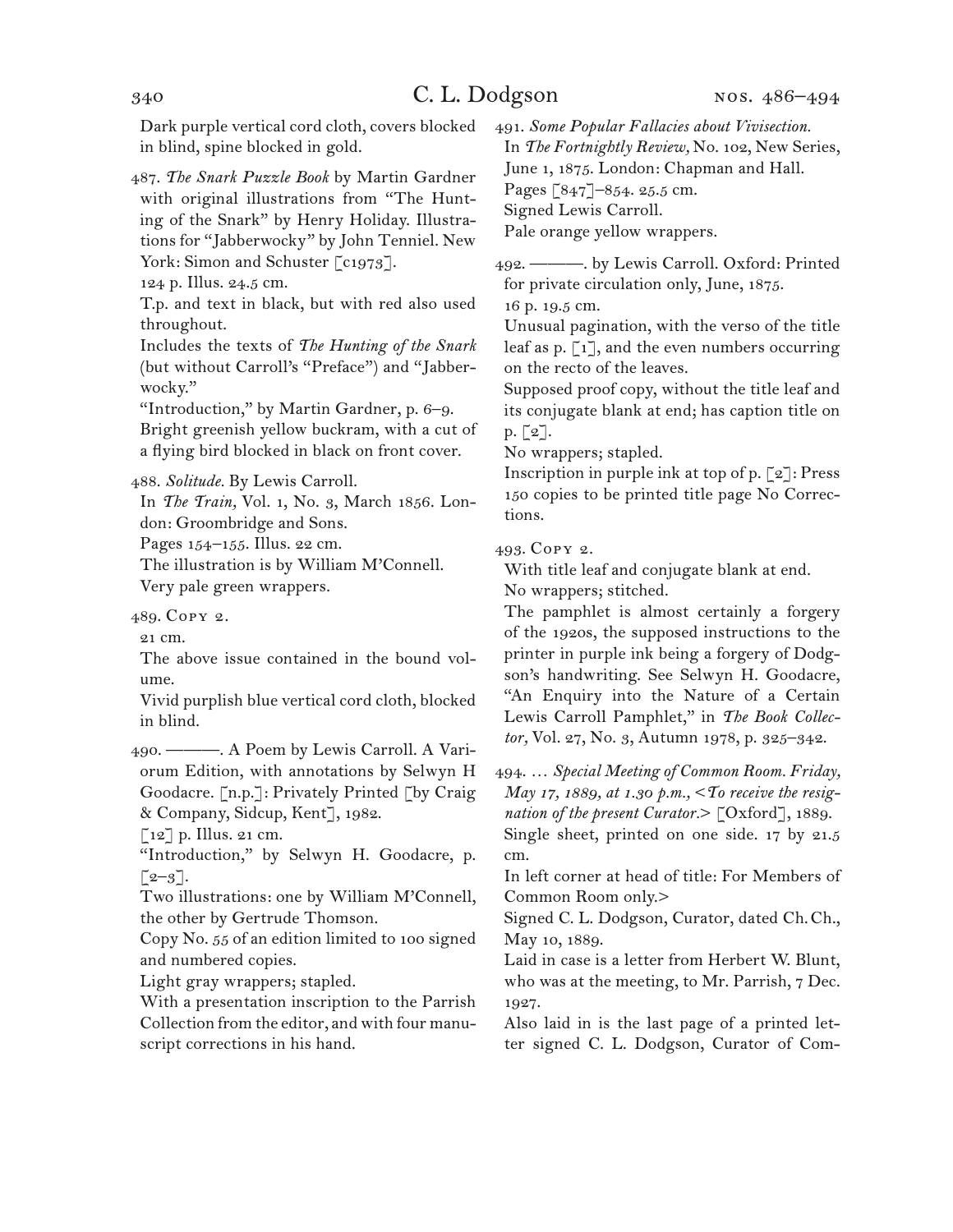nos. 494–503

mon Room. The three paragraphs on this page begin: "It was further resolved ...," "You will see, by the accompanying paper ...," and "I have the pleasure to invite you*. . . .*" With two manuscript corrections. On verso is a mathematical problem in purple ink in Dodgson's hand.

495. *The Stage and the Spirit of Reverence.* By Lewis Carroll.

In *The Theatre,* New Series, Vol. 11, No. 66, June 1888. London: Strand Publishing Company.

Pages [285]–294. Mounted front. 24 cm.

Pale orange yellow illustrated wrappers, printed in reddish brown.

In *The Theatre,* New Series, Vol. 14, No. 81, Sept. 1889. London: Strand Publishing Company.

Pages [113]–117. 24 cm.

A letter, originally addressed to the editor of the *Sunday Times,* signed Lewis Carroll.

Pale orange yellow illustrated wrappers, printed in reddish brown.

497. *Suggestions as to Election of Proctors.* [Oxford], 1885.

 $[4]$  p. 28.5 cm.

Caption title.

Issued anonymously. Dated Nov. 21, 1885. Unbound.

498. *Suggestions as to the Best Method of Taking Votes, Where More Than Two Issues Are to be Voted on.* Oxford: E. Pickard Hall and J. H. Stacy, Printers to the University, 1874.

7 p. 17.5 cm.

[Preface] signed C.L.D, dated Ch.Ch., June 13, 1874.

"Placed" in last line of p.  $\lceil 5 \rceil$  marked out with Dodgson's purple ink; according to the *Handbook,* p. 80, perhaps every copy has this correction.

No wrappers; stitched.

499. *Suggestions as to the Election of Proctors.* By C. L. Dodgson*. . . .* Oxford: [Baxter, Printer], 1886.

10 p. 24.5 cm.

No wrappers; stitched. Also has stab holes. Stamped on t.p.: B.N.C.F. Madan Oxford.

500. *A Syllabus of Plane Algebraical Geometry, Systematically Arranged, with Formal Definitions, Postulates, and Axioms.* By Charles Lutwidge Dodgson*. . . .* Part i. Containing Points, Right Lines, Rectilinear Figures, Pencils, and Circles. Oxford: Printed by James Wright, Printer to the University; sold by J. H. and J. Parker, 1860. xvi, 153, [1] p. 22.5 cm.

No more published.

Black horizontal cord cloth. Paper label on spine.

Inscribed on t.p.: From the Author.

xxiii, 400 p. Front., illus. 19 cm.

Dark red smooth cloth, with a triple rule border on both covers, a circular cut of Sylvie on front cover, a circular cut of Bruno on back cover, and a triangular ornament on spine, all blocked in gold. A.e.g.

Adverts.,  $\lceil 3 \rceil$  p. at back.

Trial issue. Bound in 2 vols., Vol. ii beginning with Chapter xv, p. [207].

502. Copy 2.

Inscribed in purple ink on halftitle: Mary C. Collingwood with the Author's love. Dec. 12, 1889.

Laid in is a copy of the "Advertisement" leaf, Christmas, 1893, concerning the poor printing of the pictures in the Sixtieth Thousand of *Through the Looking-Glass.* See No. 4.

503. Copy 3.

Circular cuts on covers reversed, with Bruno on front cover and Sylvie on back cover, both portraits being upside-down.

<sup>496.</sup> *Stage Children.*

<sup>501.</sup> *Sylvie and Bruno.* By Lewis Carroll. With Forty-six Illustrations by Harry Furniss*. . . .*  London and New York: Macmillan and Co., 1889.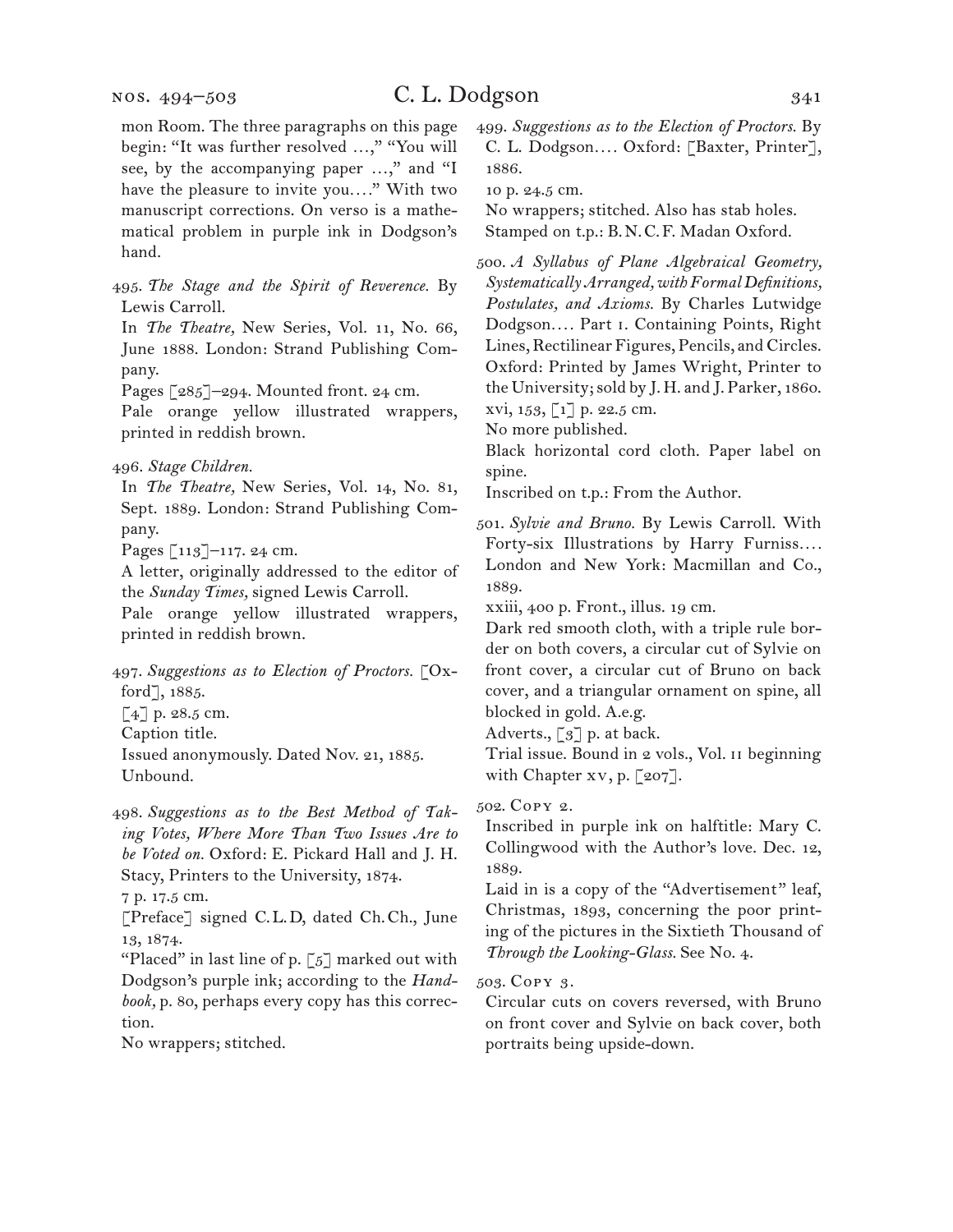Inscribed on halftitle (not in the author's hand): Lawrence C. Higgins Xmas 1889.

504. Copy 4.

Edges stained vivid yellow.

With a blue ribbon place-marker.

Laid in is a letter from Sidney Williams to Mr. Parrish, June 4. 28, concerning this "unique" copy.

505. Copy 5.

White parchment paper boards, textured and with a soft leathery finish, blocked as Copies 1, 2, and 4. A.e.g.

Inscribed in purple ink on halftitle: Louisa F. Dodgson with best love from the Author. Feb. 1890.

506. Copy 6.

20 cm.

Dark red smooth cloth, blocked as Copies 1, 2, 4, and 5. Untrimmed edges.

Later state of p.  $\lceil 1-2 \rceil$  of the adverts., with *The Nursery "Alice"* listed as "First published in 1890" (instead of "In the press"). Second leaf  $(p, \lceil 3 \rceil)$  torn out.

Bookplate of Sir Charles Philip Huntington, 3rd Baronet.

507. Copy 7.

Moderate red smooth cloth, covers blocked as Copies 1, 2, and  $4-6$ , with a leaf ornament blocked in gold on spine. A.e.g. Adverts. as in Copies 1–5.

508. Copy 8.

Moderate red sand cloth, covers blocked as Copies 1, 2, and 4–7, with a different ornament on spine, all in blind. Also blocked in blind on front cover: Presented for the Use of Mechanics' Institutes. Reading Rooms Etc. Sprinkled edges, reddish brown.

Adverts. as in Copies 1–5 and 7, but in reverse order.

509. Copy 9.

18.5 cm.

Grayish yellow green smooth cloth, with an il-

lustration of Sylvie comforting Bruno blocked in red and black on front cover, publisher's monogram blocked in black and red on back cover. Plain edges.

No. adverts.

Inscription on free front endpaper dated Xmas 1904.

510. Copy 10.

19 cm.

Dark blue smooth cloth, with two floral patterns blocked in black and gold on front cover and on spine, in blind on back cover; also with a floral design blocked in gold on spine. Plain edges.

No adverts.

511. Copy 11.

19 cm.

Deep red diagonal fine rib cloth, blocked as Copy 10. Plain edges.

No adverts.

512. Copy 12.

19 cm.

Deep yellowish green diagonal fine rib cloth, blocked as Copies 10 and 11. Plain edges. No adverts.

513. Copy 13.

20.5 cm.

Dark grayish olive boards. Dark yellow buckram spine. Lettered on spine: Sylvie & Bruno. Untrimmed edges.

No adverts.

Inscription on a slip mounted on a leaf inserted after dedication leaf: Yours affly CLDodgson[.]

514. ———. By Lewis Carroll. With Forty-six Illustrations by Harry Furniss. London and New York: Macmillan and Co., 1890.

xxiv, 400 p. Front., illus. 19 cm.

On verso of t.p.: Presswork by John Wilson and Son, University Press.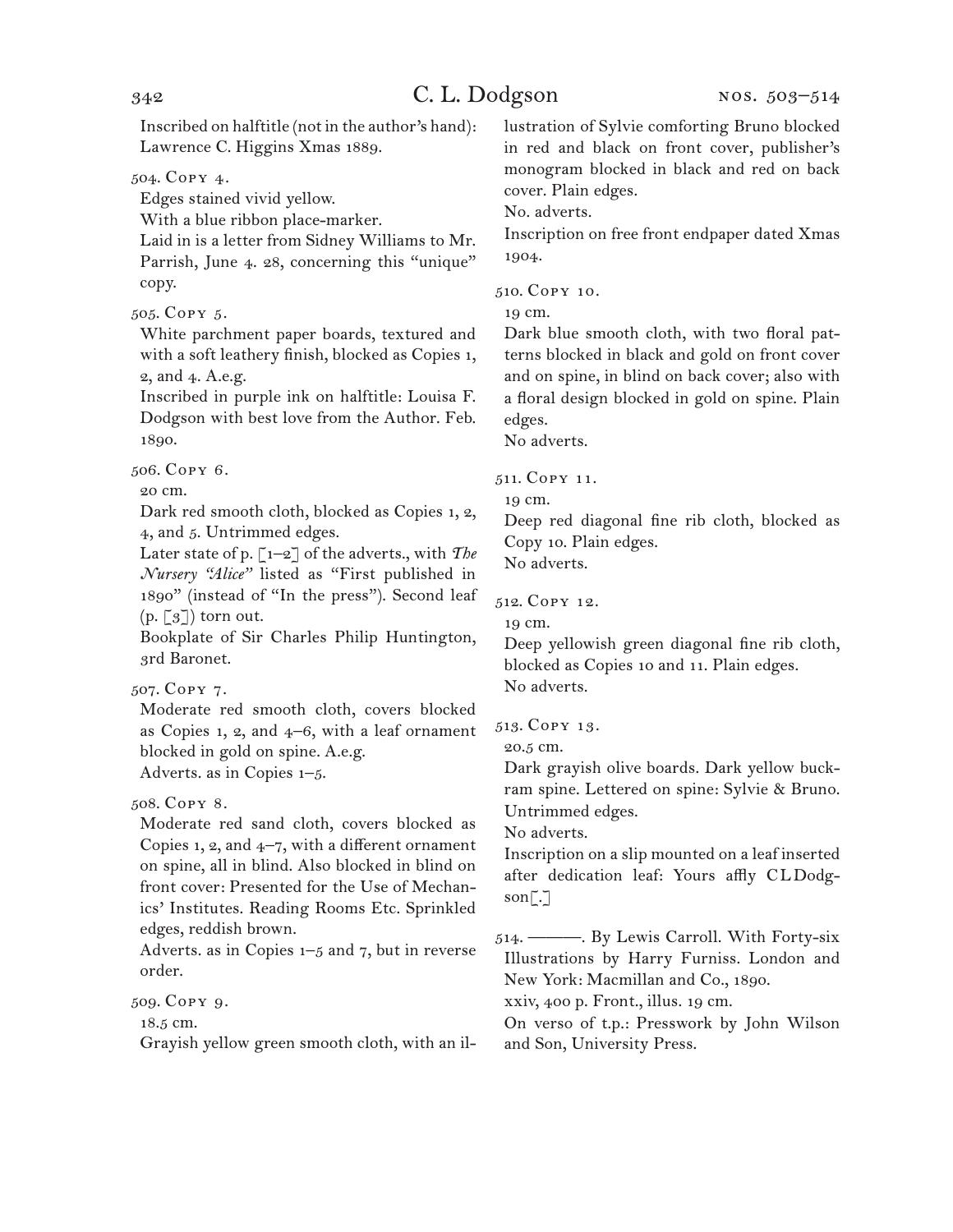#### nos. 514–522

# C. L. Dodgson 343

Dark blue diagonal fine rib cloth, blocked as Copies 10–12 of the 1889 edition.

Adverts., Macmillan & Co., 112 Fourth Avenue, New York, [3] p. at back.

515. *Sylvie and Bruno Concluded.* By Lewis Carroll. With Forty-six Illustrations by Harry Furniss*. . . .* London and New York: Macmillan and Co., 1893.

xxxi, 423 p. Front., illus. 19 cm.

Dark red smooth cloth, with a triple rule border on front and back covers, a circular cut of the Professor on front cover, a circular cut of the Chancellor on back cover, and a triangular ornament on spine, all blocked in gold. A.e.g. Advert., [6] p., including a specimen page of *Alice's Adventures under Ground,* at back.

516. Copy 2.

Inscribed on halftitle: Mary C. Collingwood, with the Author's love. Dec. 27 1893.

517. Copy 3.

White parchment paper boards, textured and with a soft leathery finish, blocked as above. A.e.g.

Advert. as above.

Laid in is a folded sheet with inscription in pencil: With best good wishes from L[ouisa]. F[letcher]. Dodgson. And in ink in a different hand on lower half of sheet: Meadow Bank Epsom Road Guildford.

## 518. Copy 4.

Moderate red sand cloth, covers blocked as above, with a different ornament on spine, all in blind. Also blocked in blind on front cover: Presented for the Use of Mechanics' Institutes. Reading Rooms Etc. Sprinkled edges, red.

Advert. as above.

Inserted between p. [xxiv] and [xxv] is a copy of "Advertisement," single sheet printed on one side, 18 cm., signed Lewis Carroll, dated Christmas, 1893. See No. 4.

519. Copy 5.

Grayish yellow green smooth cloth, with an illustration of Sylvie, Bruno, and Mein Herr blocked in black and red on front cover, publisher's monogram blocked in black and red on back cover. Plain edges.

Advert. as above.

Inscription on free front endpaper dated Xmas 1904.

520. ———. By Lewis Carroll. With Forty-six Illustrations by Harry Furniss. New York and London: Macmillan and Co., 1894.

xxx, 423 p. Front., illus. 19 cm.

Deep red diagonal fine rib cloth, with two floral patterns blocked in black and gold on front cover and on spine, in blind on back cover; also with a floral design blocked in gold on spine. Imprint on spine: The Macmillan Company[.]

Adverts., Macmillan & Co., 66 Fifth Avenue, New York, 9 p. at back.

521. Copy 2.

Dark yellowish green diagonal fine rib cloth, blocked as above. Imprint on spine: Macmillan & Co.

Adverts., as above.

#### *Sylvie and Bruno and Sylvie and Bruno Concluded*

522. *The Story of Sylvie and Bruno.* By Lewis Carroll. With Illustrations by Harry Furniss. London: Macmillan and Co., Limited; New York: The Macmillan Company, 1904.

xii, 329 p. Front., illus. 18.5 cm.

"Preface," unsigned, p. [ix].

An abridgment of the two volumes of *Sylvie and Bruno,* entirely in the words of Lewis Carroll except for a few words added to connect sections.

Grayish yellow green smooth cloth, with an illustration of Sylvie comforting Bruno blocked in black and red on front cover, publisher's monogram blocked in black and red on back cover.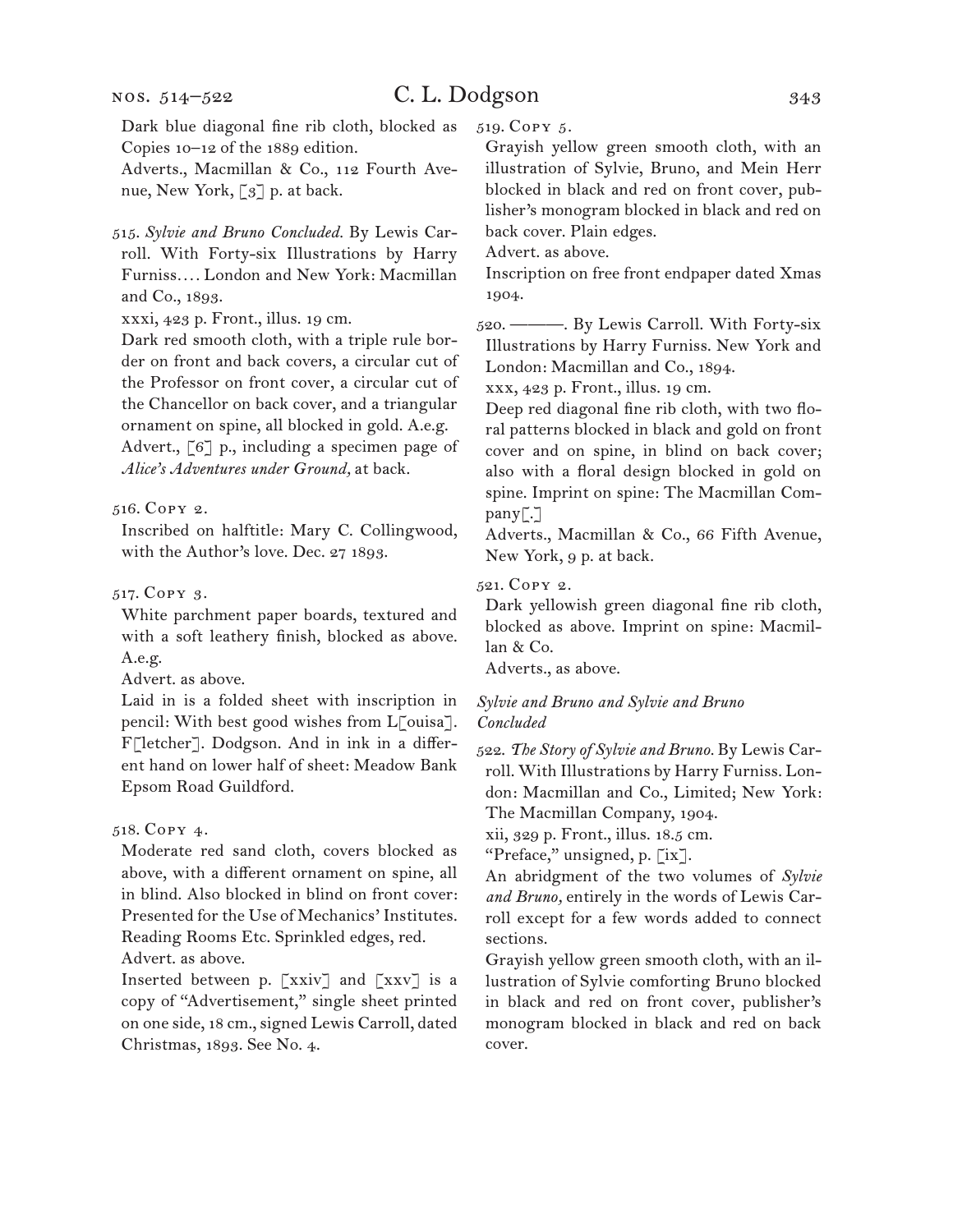Adverts., p. 331–332.

Inscription on free front endpaper: It occured [*sic*] to my brother, the Rev. Edwin H. Dodgson, (when he was living with us at "the Chestnuts" after being invalided home after years of missionary work at Tristan & elsewhere), that those portions of my eldest brother Lewis Carroll's "Sylvie & Bruno," which referred only to Sylvie & Bruno *themselves*, would make a very delightful book for children, and he spent much time & thought over the arrangement of this little volume. Louisa F. Dodgson—March 19, 1927.

Inscribed in pencil on halftitle: L[ouisa]. Dodgson. The Chestnuts—Guildford.

523. … *The Story of Sylvie & Bruno* (*Abridged* ). By Lewis Carroll. With Illustrations by Harry

Furniss. London: Macmillan & Co. Ltd. [1913].

80 p. Illus. 18 cm.

Cover title.

An abridgment of the 1904 abridgment, with an occasional word replaced by a simpler one. Dark bluish green decorated wrappers, printed in blue. On outside front wrapper: The Children's Classics. Intermediate ii (Ages 9 to 11). No 40. Adverts. on inside front and inside and outside back wrappers.

Inscribed at head of outside front wrapper: M. Dodgson. from W[ilfred]. L[ongley].  $D[$ odgson]. Ap  $24/14$ .

524. *The Complete Sylvie and Bruno* by Lewis Carroll. The Mercury House Edition. Illustrated by Renée Flower. San Francisco: Mercury House, Incorporated [c1991].

xvi, 394 p., 1 leaf. Front., illus. 24 cm.

T.p. printed in brown and dark grayish green. Text printed in brown. Illustrations and decorations in dark grayish green.

"Editor's Note: Dodgson's Dodges," signed Thomas Christensen, p. ix–xvi.

Very light brown smooth cloth covers, front cover embossed in blind. Light yellow green

smooth cloth spine. Edges stained dark green. Decorated endpapers, dark brown on brownish orange.

## *Excerpts from Sylvie and Bruno and Sylvie and Bruno Concluded*

525. *The Mad Gardener's Song.* Lewis Carroll. Illustrated by Sean Morrison. Indianapolis, Kansas City, New York: The Bobbs-Merrill Company, Inc. [c1967].

 $[40]$  p. Chiefly illus. 23.5 cm.

Illustrated t.p.

"First Edition."

Boards embossed to simulate buckram, with an overall illustration in color on covers and on spine. Illustrated endpapers, black on white.

526. *The Pig-Tale* by Lewis Carroll. Illustrated by Leonard B. Lubin. Boston, Toronto: Little, Brown and Company [c1975].

30, [2] p. Front., illus. 26 cm.

Illustrated t.p.

Printed in brown and black.

"Third Printing."

" 'The Pig-Tale' is taken from *Sylvie and Bruno* by Lewis Carroll, first published in 1889." verso of t.p. The complete poem is actually taken from *Sylvie and Bruno Concluded.* 

"Some stanzas and selected drawings from this book appeared prior to its publication in the April 1975 issue of *Cricket* Magazine."

Strong brown smooth cloth, front cover blocked in gold. Stamped on back cover: Little Brown reinforced binding[.]

527. … *The Gardener's Song.* Designed and Lettered by Joseph Vogel. A Hawkhurst Manuscript. [Columbus, Ohio: Hawkhurst Manuscripts, 1981.]

20 unnumbered leaves. Illus. (some colored). 24.5 cm.

At head of title: Lewis Carroll.

"Advertisement," leaves [16–18].

Princeton copy has two manuscript leaves in colored ink, while rest of book is offset repro-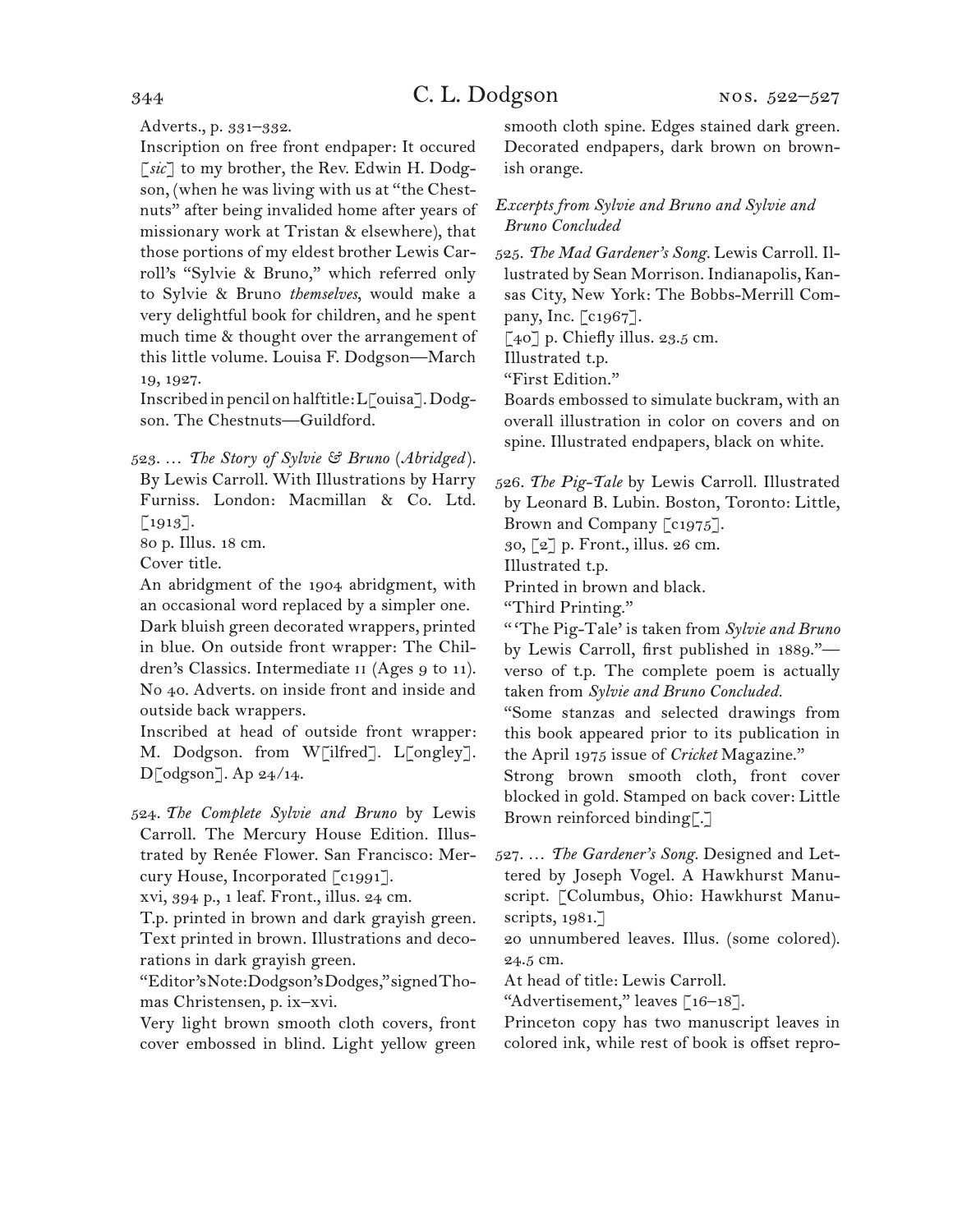# C. L. Dodgson 345

duction of drawings and calligraphic text with sporadic hand-coloring.

"This is copy Number Eight in an edition limited to ninety-nine copies."

Light greenish yellow wrappers, outside front wrapper lettered in black and in color.

528. … ——— illustrated by Brian Partridge. Clun [Shropshire]: The Redlake Press [1990].

 $\left[\begin{matrix}31\end{matrix}\right]$  p. Illus. 15 cm.

At head of t.p.: Lewis Carroll.

T.p. printed in black and red.

"Set by hand in Perpetua and printed on an Arab treadle platen at The Redlake Press, the private press of Ursula Freeman. 250 copies printed, of which this is number [in manuscript:] 210."

White boards, with a flower and leaf pattern in black, title on front cover in red. Vivid red smooth cloth spine.

## *Sylvie and Bruno and Sylvie and Bruno Concluded. French*

529. … *Sylvie et Bruno, suivi de Sylvie et Bruno Suite et Fin.* Préface de Jean Gattégno. Traduction de Fanny Deleuze. Paris: Éditions du Seuil [c1972].

468, [9] p. Illus. 20.5 cm.

At head of title: Lewis Carroll.

"Sylvie et Bruno ou l'Envers et l'Endroit," par Jean Gattégno, p. [7]–[19].

The illustrations are by Harry Furniss.

White paperback, printed in purplish red and greenish blue, with a portrait of the author on front cover.

530. *Symbolic Logic. Specimen-Syllogisms. Premisses.*

Single sheet, printed on both sides. 22 cm. Unsigned. Dated. Feb., 1894.

531. *Symbolic Logic. Specimen-Syllogisms.* (*2nd Ed.*) *Premisses.*

Single sheet, printed on both sides. 22 cm. Unsigned. Dated. Feb., 1894.

532. *Symbolic Logic. Specimen-Syllogisms.* (*2nd Ed.*) *Conclusions.* Single sheet, printed on both sides. 22 cm. Unsigned. Dated. Feb., 1894.

533. *Symbolic Logic. Questions. I.* Single sheet, printed on one side. 22 cm. Unsigned. Dated. Feb., 1894.

534. *Symbolic Logic. Questions. II.* Single sheet, printed on both sides. 22.5 cm. Unsigned. Dated. Feb., 1894.

535. *Symbolic Logic. Part I. Elementary.* By Lewis Carroll*. . . .* London and New York: Macmillan and Co., 1896.

xxxi, 188 p. Front., diagrams. 17 cm.

Moderate reddish brown smooth cloth. Binding cut flush with edges.

Adverts.,  $\lceil 4 \rceil$  p. at back.

Inscribed on halftitle: Jessie Anderson, from the Author. Feb. 22, 1896.

536. Copy 2.

Inscribed on halftitle: H. T. Gerrans, from the Author. Feb. 22, 1896.

537. ———. By Lewis Carroll. Second Edition*. . . .* London: Macmillan and Co., Ltd.; New York: Macmillan & Co., 1896.

xxxi, 192 p. Front., diagrams. 17 cm.

Moderate reddish brown smooth cloth. Binding cut flush with edges. Sprinkled edges, reddish brown.

Adverts.,  $\lbrack 4 \rbrack$  p. at back.

Inscribed on halftitle: Robert Collins, from the Author. June 13, 1896.

538. [*Diagrams for Symbolic Logic.*] [1887?]

Seven diagrams, on seven sheets, each printed on one side, 17.5 by 21.5 cm. Prepared for use in *Symbolic Logic.* See *Handbook,* p. 151.

Unsigned.

One of the diagrams has on its verso Dodgson's correspondence number, 59382, in purple ink in upper left corner, while another has on its recto, also in purple ink, in upper right corner, the number 59584.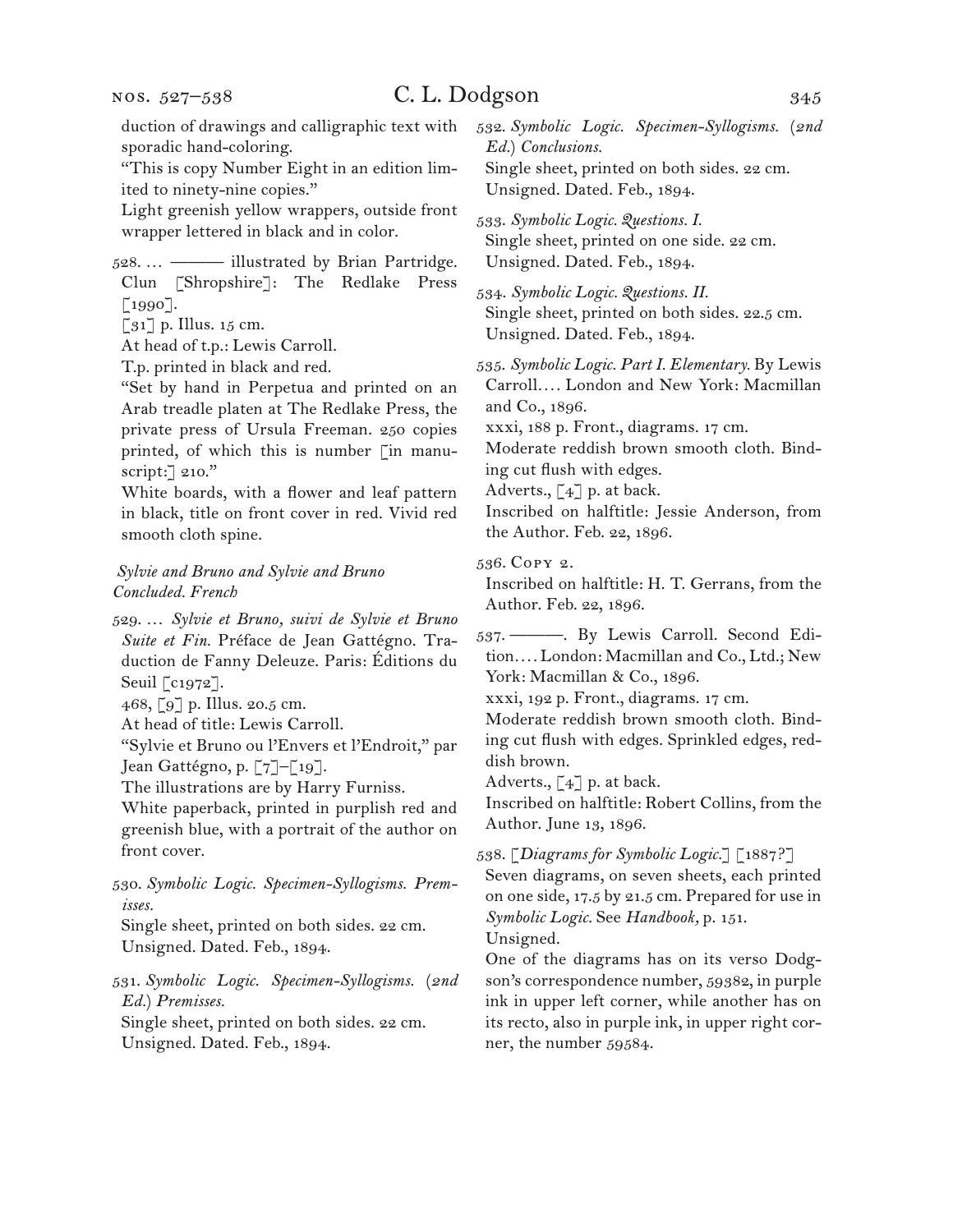539. *Quadriliteral Diagrams.*

Single sheet, printed on one side. 12.5 by 16.5 cm. Unsigned.

A worksheet for the problems in *Symbolic Logic;*  printed with twenty identical diagrams. Issued 1896? perhaps earlier. See *Handbook,* p. 197.

540. *Quinqueliteral Diagrams.*

Single sheet, printed on one side. 12.5 by 16.5 cm. Unsigned.

A worksheet for the problems in *Symbolic Logic;* printed with six identical diagrams. Issued 1896? perhaps earlier. See *Handbook,* p. 197.

541. *To Be Used with Symbolic Logic. Part I. Elementary. By Lewis Carroll. . . .* London: Macmillan and Co., Ltd.; New York: The Macmillan Co., 1896.

A card, 18 by 9 cm., with title and imprint as above and a note about the card and counters on recto; on verso, two diagrams: Biliteral and Triliteral. Accompanying the card are nine counters, four red and five gray, in a small plain envelope. The card and the counters come in an envelope, on the front of which the information from the recto of the card is entirely reprinted.

Accompanying this item is a stitched pamphlet: *Symbolic Logic. Part i. Elementary.*

[7] p. 17.5 cm.

Caption title.

Unsigned.

Biliteral Diagram, Tables  $i$ - $i$ , p. [1–2]. Triliteral Diagram, Tables IV-VIII, p. [3-7].

542. … *Symbolic Logic* by Lewis Carroll. Part i, Elementary, 1896. Fifth Edition. Part ii, Advanced, never previously published. Together with Letters from Lewis Carroll to eminent nineteenth-century Logicians and to his "logical sister," and eight versions of the Barber-Shop Paradox. Edited, with annotations and an introduction, by William Warren Bartley, III. New York: Clarkson N. Potter, Inc., Publishers, Distributed by Crown Publishers, Inc.  $\lceil c1977 \rceil$ .

xxv, [3], 496, [2] p. Front., illus. 23.5 cm.

At head of title: Lewis Carroll's Symbolic Logic.

Vivid yellowish green smooth cloth, spine blocked in gold. Black endpapers.

543. *Syzygies. A Word-Puzzle.* By Lewis Carroll. <Reprinted from "The Lady" for July 23rd, 1891.>

[4] p. 18 cm.

Caption title.

Unbound.

544. *Syzygies and Lanrick. A Word-Puzzle and a Game for Two Players.* By Lewis Carroll*. . . .* London: "The Lady" Office, 1893. 6 p., 1 leaf, 26 p. 18 cm. Yellowish gray wrappers.

Macmillan adverts.,  $\lceil 4 \rceil$  p. at back.

545. ———. By Lewis Carroll. Second Edition. Printed for Private Circulation Feb. 1893 [by Richard Clay and Sons, Limited, London and Bungay].

6 p., 1 leaf, 26 p. 18 cm.

Light yellowish pink wrappers.

Macmillan adverts.,  $\lceil 4 \rceil$  p. at back.

Inscribed on t.p.: J. A. Stewart ChCh[.]

546. *A Tangled Tale.*

The following installments extracted from *The Monthly Packet,* [edited by Charlotte M. Yonge. London: Walter Smith.] Bound. 22 cm.

"Romantic Problems, A tangled tale. Knot i." [April 1880]. Pages 369-370.

"Answers to 'Romantic Problems. Knot I." [June 1880]. Pages 618–621.

"Romantic Problems; A tangled tale. Knot II." [July 1880]. Pages 76–78.

"Answers to 'Romantic Problems. Knot II.'" [Sept. 1880]. Pages 281–283.

"A Tangled Tale. Knot iii." [Oct. 1880]. Pages 388–390.

"A Tangled Tale. Answers to Knot III." [Dec. 1880]. Pages 610–613.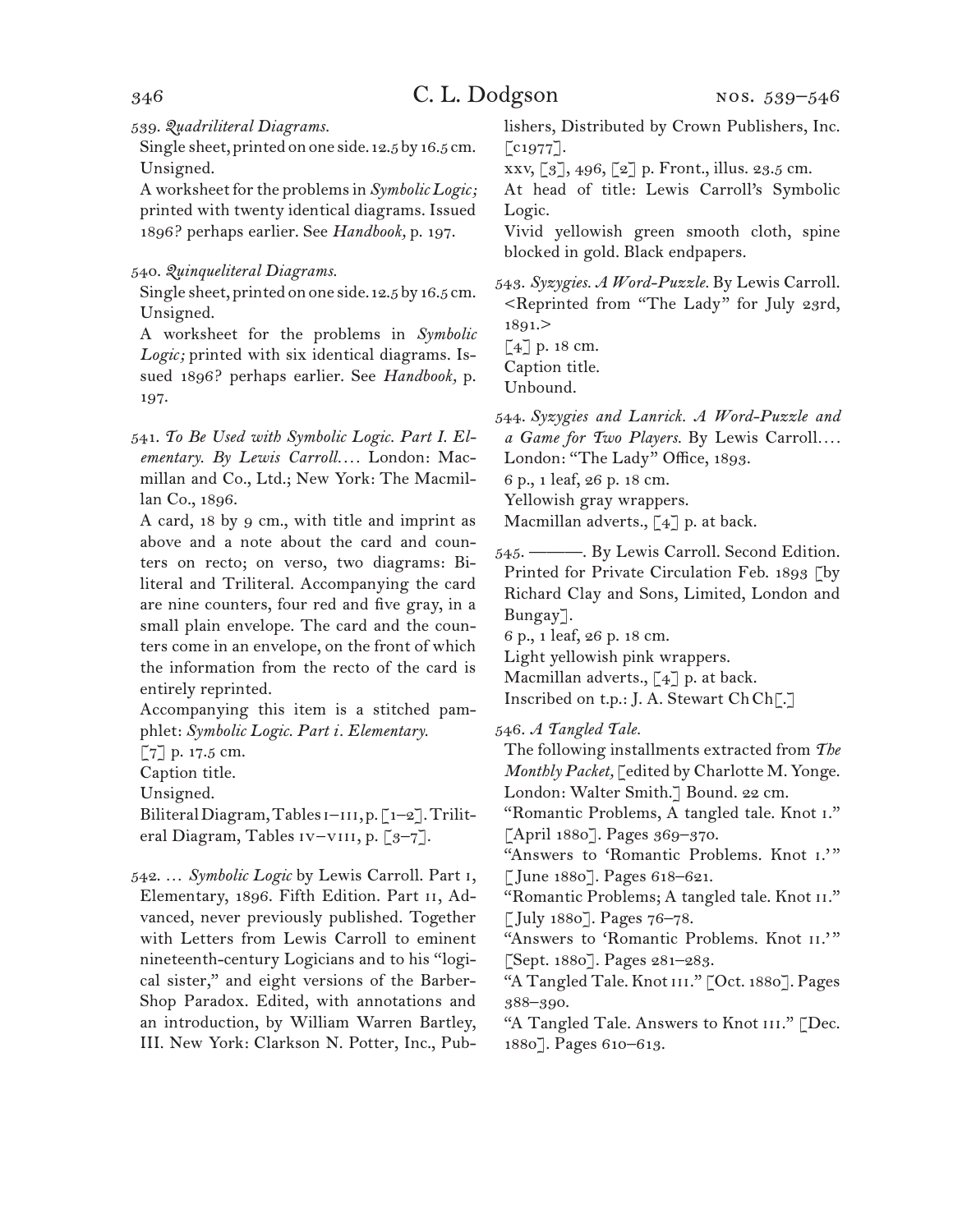(From this point on, the title "A Tangled Tale" remains consistent, and only the subtitle of each installment will be given here.) "Knot Iv." [Third Series, No. 1, Jan. 1881]. Pages 67–69. "Answers to Knot Iv." [Third Series, No. 3, March 1881]. Pages 302–304. "Knot v." [Third Series, No. 4, April 1881]. Pages 394–397. "Answers to Knot v." [Third Series, No. 6, June 1881]. Pages 608–611. "Knot vi." [Third Series, No. 7, July 1881]. Pages 93–96. "Answers to Knot vi." [Third Series, No. 9, Sept. 1881]. Pages 282–284. "Answers to Correspondents." [Third Series, No. 11, Nov. 1881]. Pages 509–511. "Knot vII." [Third Series, No. 16, April 1882]. Pages 378–380. "Answers to Knot vII." [Third Series, No. 18, June 1882]. Pages 596–602. "Knot vIII." [Third Series, No. 25, Jan. 1883]. Pages 77–79. "Answers to Knot VIII." [Third Series, No. 28, April 1883]. Pages 384–387. "Knot IX." [Third Series, No. 32, Aug. 1883]. Pages 179–180. "Answers to Knot Ix." [Third Series, No. 35, Nov. 1883]. Pages 490–491. "Knot x and Last." [Third Series, No. 47, Nov. 1884]. Pages 474–478. "Answers to Knot x." [Third Series, No. 51, March 1885]. Pages 295–297. Each installment is signed Lewis Carroll. Also included, in chronological order of appearance among the installments of *A Tangled Tale,*  are the leaves of three "editions" of "Lanrick. A Game for Two Players," extracted from *The Monthly Packet,* Dec. 1880, Aug. 1881, and Nov. 1881. See Nos. 357, 359, and 361. Dark blue diagonal straight-grain morocco cloth. Darker blue morocco spine and corners. Sprinkled edges, red. Original illustrated wrappers, very light greenish blue, for the 22 cm.  $549.$ glued.  $550.$  ————.

April 1882, Nov. 1884, and March 1885 issues, bound in.

Bound in following "Answers to Knot ix" is an ALS, W. R. Inge to Madan, dated Eton, Jan. 24. 1885; and an ALS in purple ink, C. L. Dodgson to Mr. Madan, dated Ch.Ch. Jan. 26/85. Both letters concern an alternative answer to Knot ix, proposed by Inge and Madan.

547. Copy 2.

"Answers to Knot vi," "Answers to Correspondents," "Knot x and Last," and "Answers to Knot x" only. The four installments contained in the separate monthly issues, with the information supplied in brackets above actually appearing on the cover of the issues.

Very light greenish blue illustrated wrappers.

548. *A Tangled Tale.* Answers to Knot x.

In *The Monthly Packet,* edited by Charlotte M. Yonge, Third Series, No. 53, May 1885. London: Walter Smith.

Pages 495–497. 22 cm.

Signed Lewis Carroll.

Further answers, not a reprint of the March 1885 installment.

Very light greenish blue illustrated wrappers.

7 parts (33 p.). 18.5 cm.

Knots i–vii reprinted from *The Monthly Packet*  for April, July, and Oct. 1880, Jan., April, and July 1881, and April 1882. Each part with the exception of Knot vi bears at end of text the statement: Reprinted from *The Monthly Packet*  for [month and year].

Unsigned.

No wrappers; parts with more than 4 pages are

Answers to Knots i and ii, reprinted from *The Monthly Packet* for June and Sept. 1880. The first part bears at end of text the statement:

<sup>2</sup> parts (11 p.). 18.5 cm.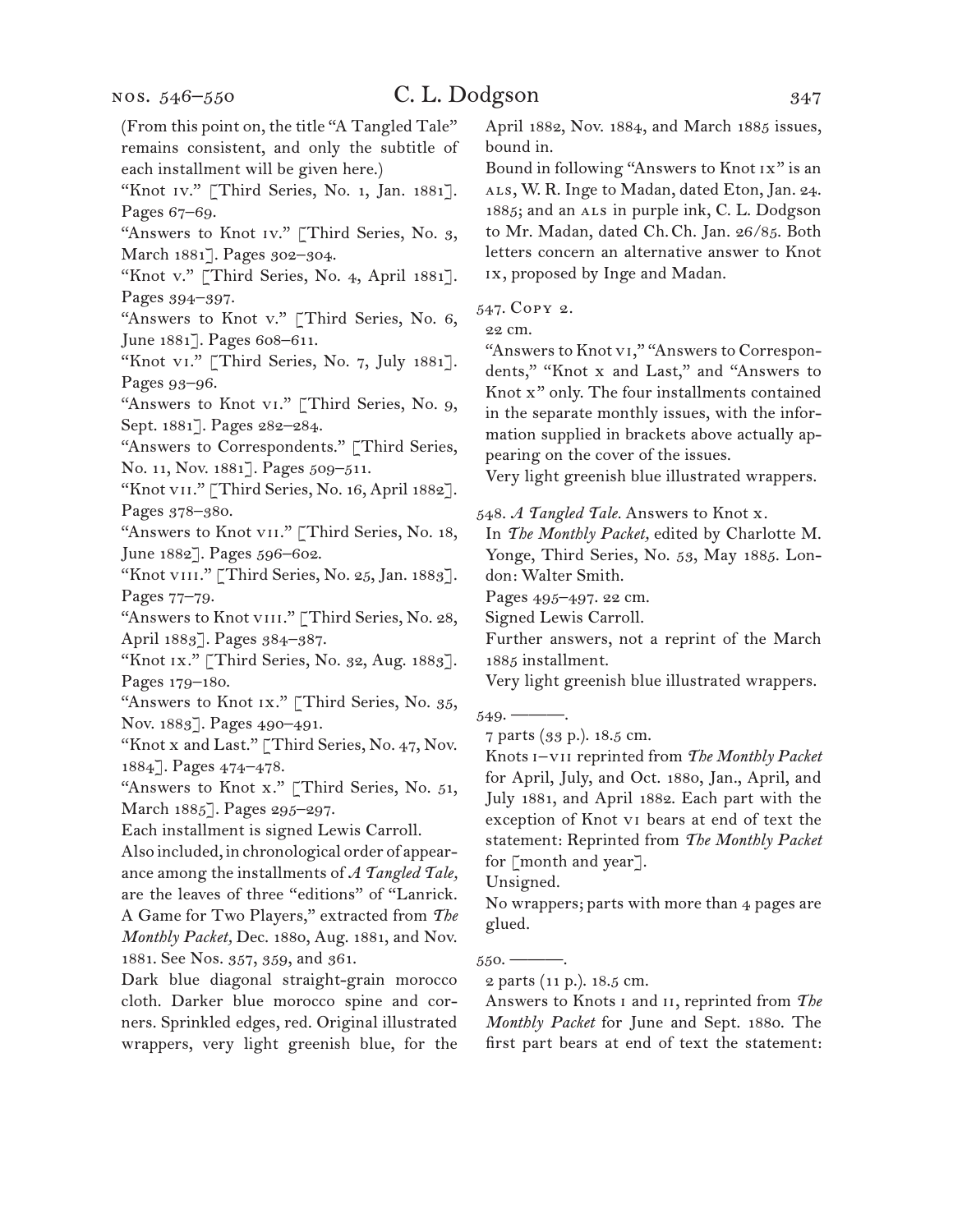Reprinted from *The Monthly Packet* for July  $[i.e.$  June],  $1880$ . Unsigned. No wrappers; glued.

551. ———. By Lewis Carroll. With Six Illustrations by Arthur B. Frost*. . . .* London: Macmillan and Co., 1885.

Printer's proof of eight preliminary pages only: halftitle, verso blank, title, printer's imprint on verso, dedication, "Preface" on verso, and "Contents," verso blank.

Stamped on halftitle: Richard Clay & Sons 19 Nov. 85.

552. Copy 2.

 $\lceil 9 \rceil$ , 152 p. Front., illus. 18.5 cm.

The preliminary pages differ from the proof in that there is a Macmillan device on verso of halftitle, the printer's imprint on verso of title leaf differs slightly, and the dedication and "Preface" are on separate leaves.

Dark red smooth cloth, with a triple rule border and a circular cut of the Dragon on front cover, a triple rule border and a circular cut of two knights on back cover, all blocked in gold, spine blocked in gold. At foot of spine: Macmillan & Co. A.e.g.

Advert., [2] p. at back.

553. Copy 3.

As Copy 2, but with "Third Thousand" added on t.p. preceding imprint. At foot of spine: Macmillan<sup>7.7</sup> Stamped on halftitle: Walter Lowrie.

554. Copy 4.

"Fourth Thousand." T.p. dated 1886. At foot of spine: Macmillan & Co. Adverts.,  $\begin{bmatrix} 4 \end{bmatrix}$  p. at back. Inscribed on halftitle: Rose Sidgwick, from the Author. June 23, 1892.

555. *The Telegraph-Cipher.* [1868.]

Card printed on both sides, with directions for use. 8 by 11.5 cm. Unsigned.

556. *A Theorem in Logic.*

Single sheet, printed on one side. 22 cm. Issued in June (?) 1894. See *Handbook,* p. 189. Unsigned.

With the author's correspondence number, 87515, in upper right corner.

557. *Three Sunsets and Other Poems.* By Lewis Carroll. With Twelve Fairy-Fancies by E. Gertrude Thomson*. . . .* London: Macmillan and Co., Limited; New York: The Macmillan Company, 1898.

 $\lceil 9 \rceil, 67, \lceil 1 \rceil$  p. Front., illus. 21 cm.

Grayish green buckram, with a cut of a fairy blocked in gold on front cover and a cut of a sunset blocked in gold on back cover. A.e.g. Adverts.,  $\lceil 1 \rceil$ , 2 p. at back.

558. *The Three Voices.* By Lewis Carroll.

In *The Train,* Vol. 2, No. 11, Nov. 1856. London: S. O. Beeton.

Pages 278–284. 22 cm.

Very pale green wrappers.

559. Copy 2.

21 cm. The above issue contained in the bound vol-

ume.

Vivid purplish blue vertical cord cloth, blocked in blind.

560. … *Three Years in a Curatorship.* By One Whom It Has Tried. Oxford: Printed by E. Baxter, 1886.

31 p. 18.5 cm.

At head of title: Printed for Private Circulation.

"Preface" signed C. L. Dodgson, Curator.

No wrappers; stitched.

Proof copy. Inscription in the author's hand on t.p.: corrections at pp 16, 31 Press 50 copies.

561. Copy 2.

18 cm.

With the manuscript corrections on p. 31 of the proof incorporated into the printed text.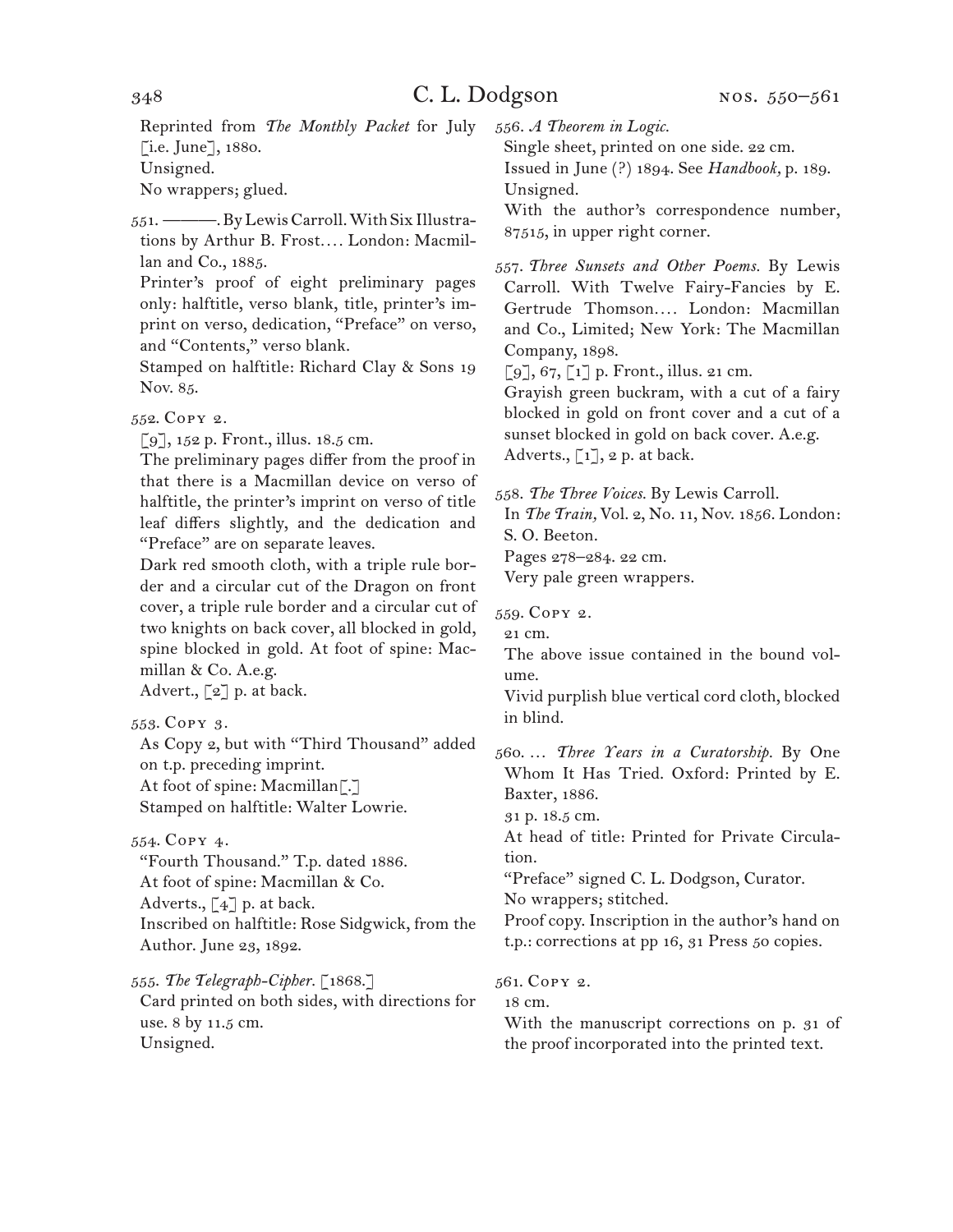nos. 562–569

# C. L. Dodgson 349

562. *Through the Looking-glass, and What Alice Found There.* By Lewis Carroll*. . . .* With Fortytwo Illustrations by John Tenniel. London: Macmillan and Co., 1870.

Six variant title pages, with three duplicates, numbered in pencil  $BF705-BF713$ .

BF707. With manuscript changes. Written in pencil above title: I dont like it A W.

BF705. Incorporates changes made on BF707. BF708. Different typeface and punctuation, with title set in four lines instead of three, and with "Glass" capitalized. On the verso an unfinished penciled sketch of the title set within an oval frame.

BF710 and BF711. Duplicates of BF708, but with no sketch on verso.

BF709. As BF708 (recto), but with "Looking-Glass" typeset differently on a separate slip and pasted on.

BF706. Title is "Through the Looking-Glass." No subtitle.

 $BF713$ . Duplicate of  $BF706$ .

BF712. Title is "Looking-Glass House, and What Alice Saw There." The subtitle is printed on a separate slip and pasted on. Printer's imprint on verso. Numbered 4. in ink in upper right-hand corner of t.p.

563. *Through the Looking-Glass, and What Alice Found There.* By Lewis Carroll*. . . .* With Fifty Illustrations by John Tenniel. London: Macmillan and Co., 1872.

 $\lbrack 11 \rbrack, 224, \lbrack 3 \rbrack$  p. Front., illus. 19 cm.

Pages 95 and 98 numbered in Copies 1–3. All copies have the error "wade" for "wabe" on p. 21.

Dark red coarse sand cloth, with a triple rule border and a circular cut of the Red Queen on front cover, a triple rule border and a circular cut of the White Queen on back cover, all blocked in gold, spine blocked in gold. A.e.g. Dark olive green endpapers.

564. Copy 2.

Dark red smooth cloth, blocked as above. A.e.g. Dark olive green endpapers.

565. Copy 3.

Blackish blue endpapers; otherwise as Copy 2. Inscribed in purple ink on halftitle: R.W.S. Lutwidge from his affte. Nephew the Author. Christmas, 1871.

566. Copy 4.

18 cm.

Page 95 unnumbered, page 98 numbered.

Dark red morocco, gilt, with the Frog on front cover, by Bayntun/Riviere, original covers bound in. A.e.g.

Bookplate of Dr. & Mrs. Howard T. Behrman.

567. ———. By Lewis Carroll*. . . .* With Fifty Illustrations by John Tenniel. New York and London: Macmillan and Co., 1872.

 $[11]$ , 224,  $[3]$  p. Front., illus. 18.5 cm.

Dark red coarse sand cloth, with a triple rule border and a circular cut of the Red Queen blocked in gold on front cover, a triple rule border only blocked in blind on back cover, spine blocked in gold.

568. ———. By Lewis Carroll*. . . .* With Fifty Illustrations by John Tenniel. Boston: Lee and Shepard; New York: Lee, Shepard, and Dillingham, 1872.

 $\lceil 12 \rceil$ , 224 p. Illus. 18.5 cm.

Macmillan's device on page facing table of Contents and "wade" for "wabe" on p. 21.

Dark green pebble cloth, with a triple rule border and a circular cut of the Red Queen blocked in gold on front cover, a triple rule border blocked in blind and a circular cut of the White Queen blocked in gold on back cover, spine blocked in gold.

2 copies.

569. ———. By Lewis Carroll*. . . .* With Fifty Illustrations by John Tenniel. New York: R. Worthington [1890?].

[11], 224 p. Front., illus. 19.5 cm.

Dark red smooth cloth, with cuts of Alice and a borogove blocked in gold and decoration blocked in black on front cover, spine blocked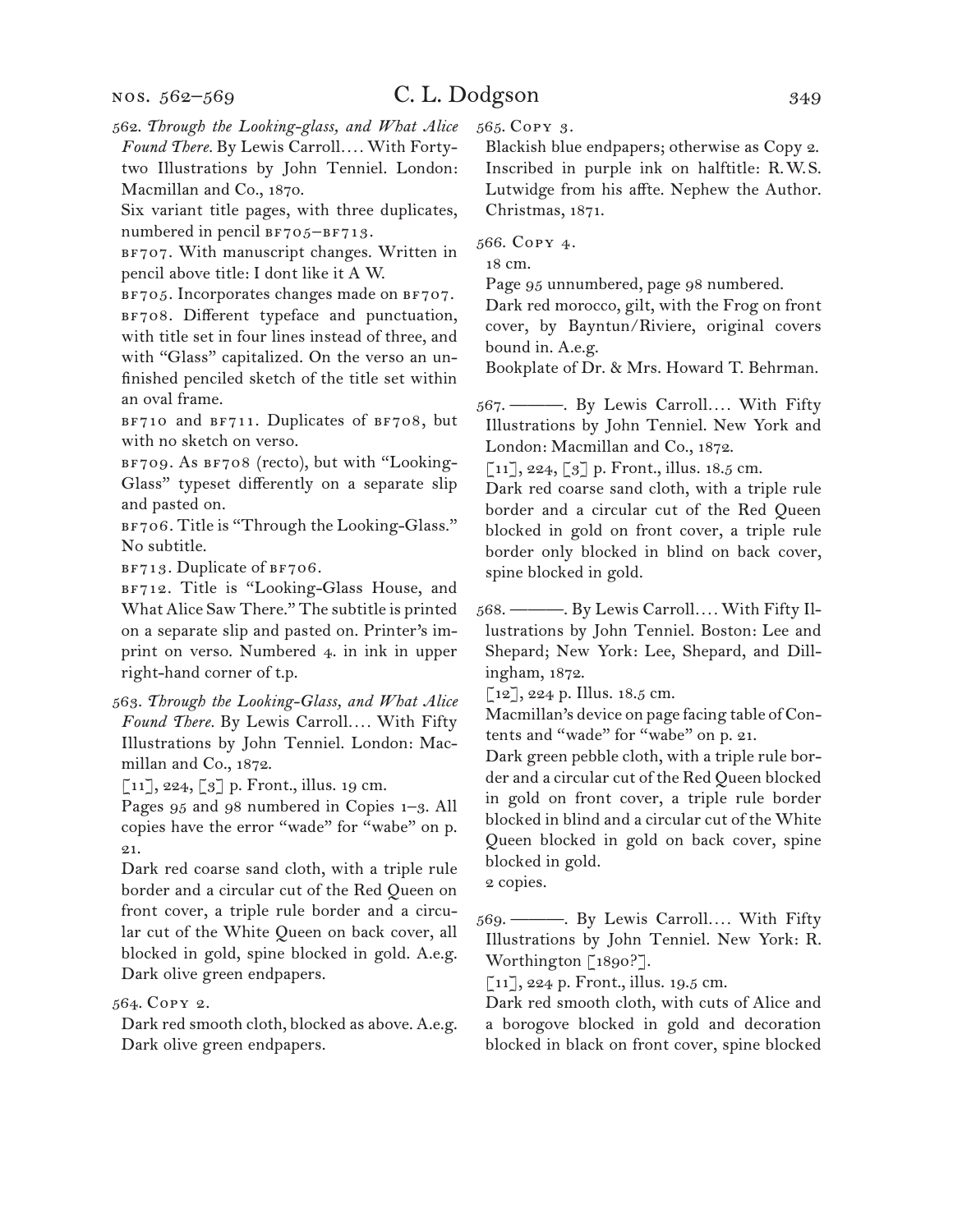in gold and black. Bevelled boards. Leaf-patterned endpapers, white on moderate yellowish brown.

570. *Through the Looking-Glass and What Alice Found There.* [By] Lewis Carroll*. . . .* With Fifty Illustrations by John Tenniel. London: Macmillan and Co., Limited; New York: The Macmillan Company, 1898.

 $\lceil 3 \rceil$ –122,  $\lceil 2 \rceil$  p. Front., illus. 21.5 cm.

Pale yellow green illustrated wrappers, printed in red. On outside front wrapper: Macmillan's Sixpenny Series. Adverts. on inside front and inside and outside back wrappers.

Adverts., p.  $\lbrack 1-2 \rbrack$  at front and  $\lbrack 4 \rbrack$  p. at back.

571. … ———. By Lewis Carroll. With Fifty Illustrations by John Tenniel. Sixty-fifth Thousand.... London: Macmillan and Co., Limited; New York: The Macmillan Company, 1899.

[11], 211 p. Front., illus. 19 cm.

At head of title: People's Edition.

Grayish yellow green smooth cloth, with a picture of Humpty Dumpty and Alice blocked in black and red on front cover, publisher's monogram blocked in black and red on back cover. Adverts., [3] p. at back.

572. ——— by Lewis Carroll. Illustrated by Peter Newell. New York and London: Harper & Brothers, 1902.

xvi p., 1 leaf, 211 p. Front., plates. 22.5 cm.

Ornamental borders in moderate olive by Robert Murray Wright.

Yellowish white parchment paper boards, with a cut of Alice embossed in gold at lower left of front cover. T.e.g.; other edges untrimmed.

### 573. Copy 2.

Dark red diagonal fine rib cloth, without the cut of Alice. T.e.g.; other edges untrimmed.

574. ———. Adapted for Very Little Folks from the Original. By Lewis Carroll. With Thirtytwo Coloured Illustrations by John Tenniel. London: Macmillan and Co., Limited; New York: The Macmillan Company, 1903.

128 p. Colored front., colored illus. 12.5 cm. On halftitle: The Little Folks' Edition.

"In adapting the present edition from the original work by Mr. Lewis Carroll, only those portions of the text and the pictures suitable for very little folks have been used. Although the story reads continuously, it is, in reality, but one-sixth of the length of the complete edition, and contains only a selection of the illustrations."—"Note," p. [5].

Dark red smooth cloth, with a cut of the White King (repeated from p. 23) blocked in white and black on front cover.

575. ———. By Lewis Carroll. Illustrations by Franklin Hughes. New York: Cheshire House, 1931.

[7], 129 p., 1 leaf. Colored plates. 28.5 cm.

T.p. printed and illustrated in green.

No. 496 of 1200 copies.

Yellowish white moiré cloth, with a cut of the Red Queen blocked in silver on both covers. Top edges silver.

576. *Lewis Carroll's Through the Looking Glass and what Alice found there.* Illustrated by Ralph Steadman. London: MacGibbon & Kee [1972].

143, [1] p. Front., illus. 31.5 cm.

"Textual Research by Dr Selwyn Goodacre." Black smooth cloth. Checkerboard-patterned endpapers, black on dark gray.

577. *Lewis Carroll's Through the Looking-Glass and What Alice Found There.* Illustrated with 95 wood engravings by Barry Moser with a preface and notes by James R. Kincaid. Text edited by Selwyn Goodacre and printed by Harold McGrath at Pennyroyal Press West Hatfield, Massachusetts, 1982.

xxv, 163, [6] p. Front., illus. 42.5 cm.

T.p. printed in black, red, and blue. Headings printed in blue, side notes in red and blue.

"Preface," by James R. Kincaid, p. xi–xiv. "A Note on the Text," by Selwyn Goodacre, p.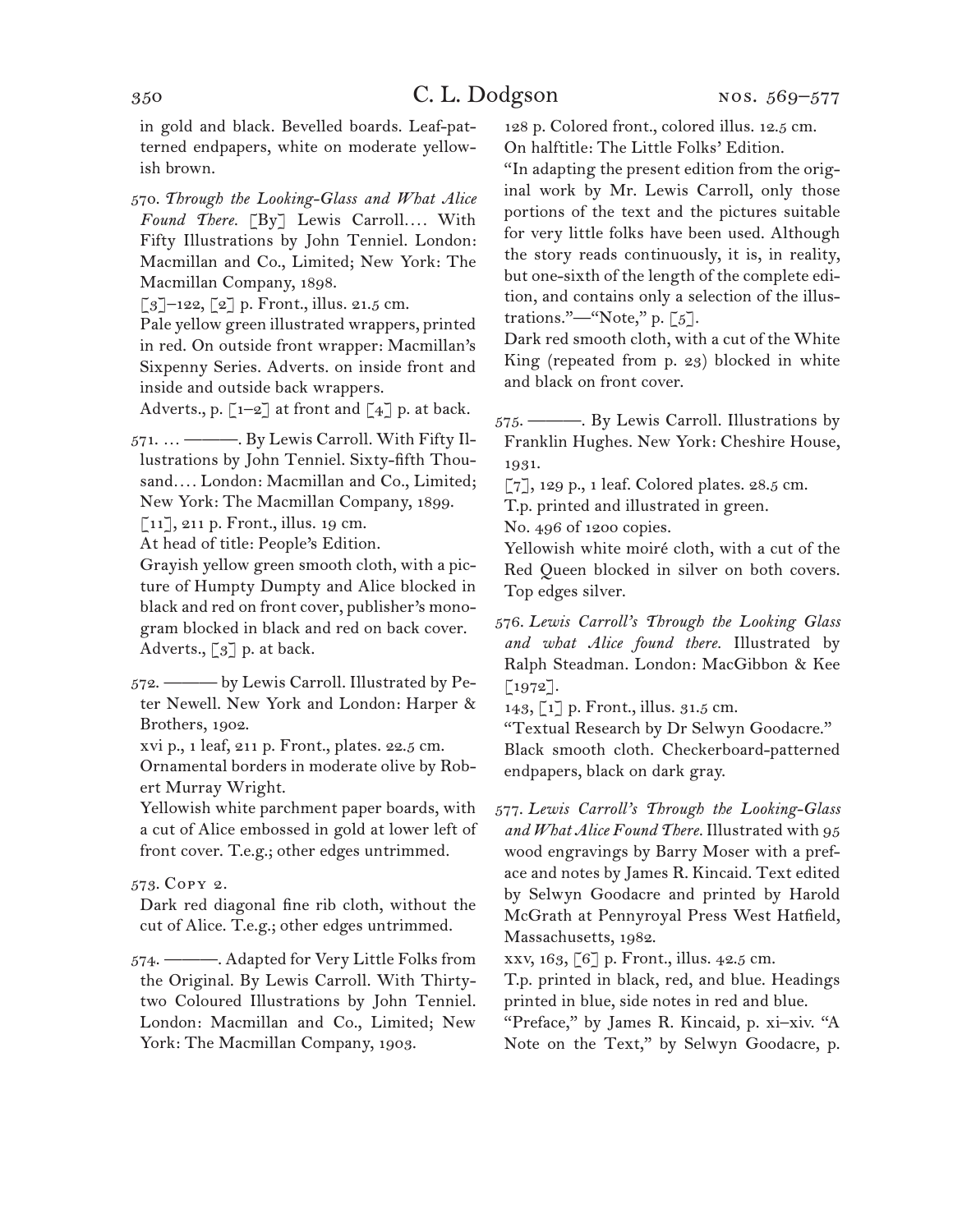155–157. "A Note on the Prints," by Barry Moser, p. 161–163.

"The Pennyroyal Press Sesquicentennial Edition of Through the Looking-Glass, and What Alice Found There was printed in West Hatfield, Massachusetts, in an edition of three hundred and fifty copies*. . . .* The calligraphy on the title page is the work of G. G. Laurens. The binding is from the workshop of Gray Parrot, Easthampton, Massachusetts." Copy No. 218. Half crimson morocco, spine gilt.

With an additional suite of the illustrations, signed by the artist, in a cloth chemise.

The book and chemise laid in a matching quarter crimson morocco tray case.

578. *Lewis Carroll's Through the Looking-Glass, and What Alice Found There.* Illustrated by Barry Moser. Preface and Notes by James R. Kincaid. Text edited by Selwyn H. Goodacre. Berkeley, Los Angeles, London: University of California Press [c1983].

xxiii, 167, [6] p. Front., illus. 34.5 cm.

T.p. printed in black, red, and blue. Headings printed in blue, side notes in red and blue.

"Preface," by James R. Kincaid, p. [ix]–xiv. "A Note on the Text," by Selwyn Goodacre, p. [157]–161. "A Note on the Prints," by Barry Moser, p. [163]–167.

"The University of California Press Edition of Through the Looking-Glass, and What Alice Found There fastidiously reproduces the original printing done by Harold McGrath at Pennyroyal Press, West Hatfield, Massachusetts.... The calligraphy on the title page is the work of G. G. Laurens."

"First printing 1983."

Light greenish blue boards. Moderate blue buckram spine. Top edges stained blue. Greenish blue illustrated endpapers.

579. *Through the Looking-Glass And What Alice found there.* By Lewis Carroll. With illustrations by Sir John Tenniel Coloured by Harry Theaker and Diz Wallis. [London and Basingstoke]: Macmillan Children's Books [1996].

[13], 240 p. Colored front., colored illus. 25 cm.

Three stylized crowns printed in brownish red on t.p. and elsewhere throughout the volume.

Includes "The Wasp in a Wig," p. 228–236. "Publisher's Note on the New Full Colour-Edition," unnumbered page following title leaf. Dark blue buckram, spine blocked in gold.

#### *Excerpts from Through the Looking-Glass*

580. … *Jabberwocky.* Words by Lewis Carroll. Music by F. E. O. London 1872.

Illustrated title; the verso of the leaf is numbered 1. Pages 1–6, words and music; p. [7], blank. 32 cm.

At head of title: To Miss Mary Humphery.

Unbound; unstitched.

Embossed in blind on t.p.: S. H. Cowell, Anastatic Printing Office, Ipswich.

581. *The Songs from "Through the Looking-Glass, and What Alice Found There."* Written by Lewis Carroll. The Music Composed by William Boyd*. . . .* London: Weekes & Co.; Simpkin, Marshall & Co. [1872 or 1873?].

12 p. 17 by 26 cm.

Cover title, printed in gold.

Words and music.

"New Songs" and "New Pianoforte Music" on inside back wrapper. "New Songs for Children" and "Weekes & Co." on outside back wrapper.

582. Copy 2.

18 by 26.5 cm.

Cover title, printed in gold and red.

No permission statement on p. 1.

Address of Weekes & Co. given as 16, Hanover Street. Wrappers with adverts. as above, except that the columns of adverts. appear in a different order: "Weekes & Co." and "New Songs" on inside back wrapper, "New Pianoforte Music" and "New Songs for Children" on outside back wrapper.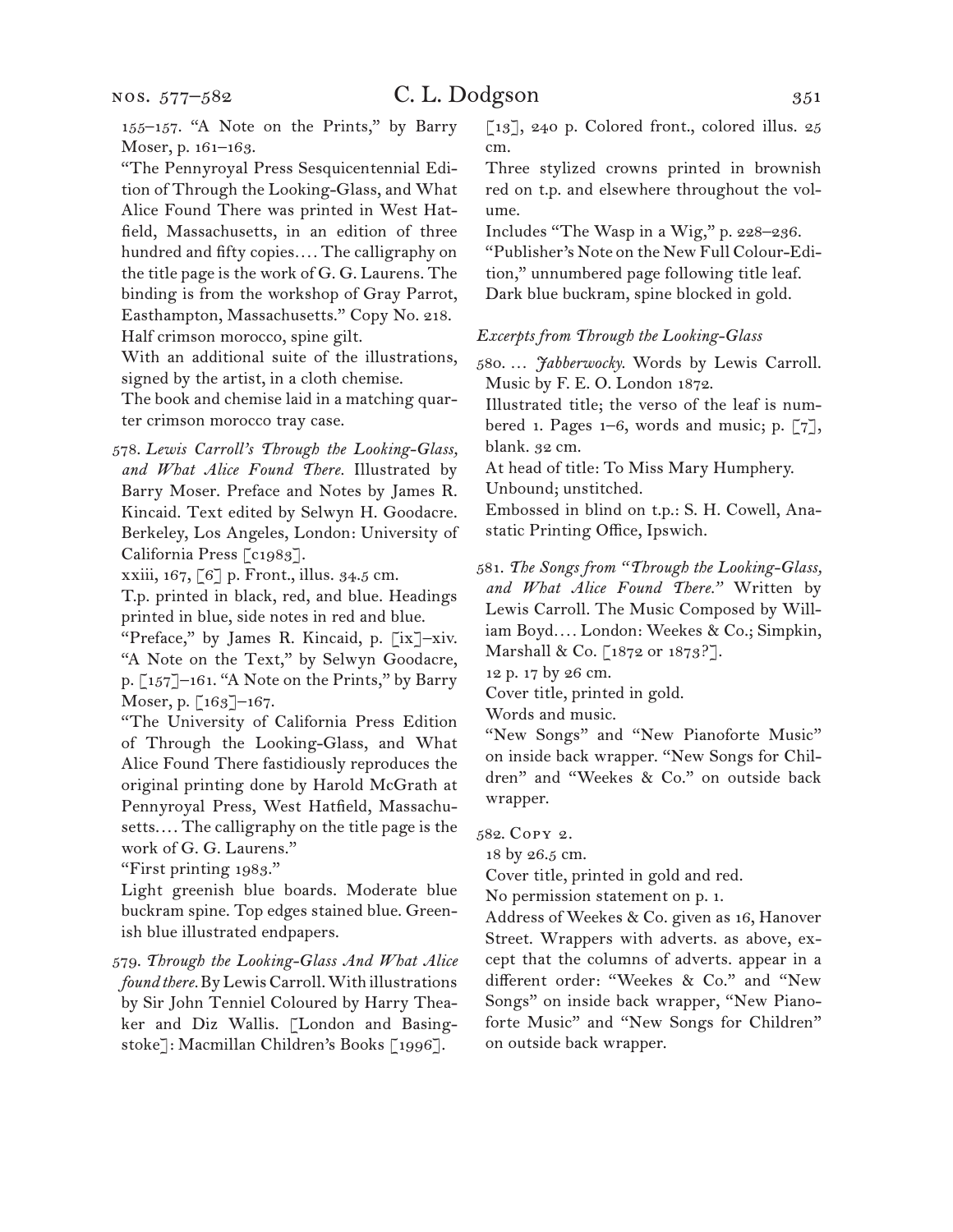583. *Jabberwocky. Mors Iabrochii.* [Oxford, 1881.]

Page  $\lceil 1 \rceil$ , blank; p.  $\lceil 2-3 \rceil$ , text; p.  $\lceil 4 \rceil$ , blank. 22.5 cm.

Leaflet, with the original English on verso of the first leaf, and on recto of the second leaf the Latin translation, signed A. A. V[ansittart]. Also notes on the translation at the foot of both pages.

Unbound.

584. [*Jabberwocky.*]

In *The Jabberwock,* Vol. 1, No. 1, Feb. 1888. Boston: Fourth Class, '91, of the Girls' Latin School.

Page [1]. 30 cm.

Printed below the heading "Our Name."

In a volume containing Vols. 1–4 (1888–91) of the school paper.

Black horizontal cord cloth.

The poem was reprinted in *The Jabberwock,*  Vol. 7, No. 3, Nov. 1893, p. 5, an unbound copy of which is in the Parrish Collection.

585. *The Walrus and the Carpenter.* Poem from "Through the Looking-glass," by Lewis Carroll*. . . .* Set to Music for Four Solo Voices (S.A.T.B.) by Pedro de Zulueta.... London and New York: Boosey & Co., c1910.

[3], 51 p. 28 cm.

Words and music.

Dark red wrappers. Adverts. on inside and outside back wrapper.

Advert., verso of p. 51.

586. … ———. A Choral Ballad or Short Cantata for Schools and Classes. Words by Lewis Carroll (From "Through the Looking Glass"*. . . .*) (With a Prologue and Epilogue by G. Ellerton) Music by Percy E. Fletcher*. . . .* London: Novello and Company, Limited; New York: The H. W. Gray Co., Sole Agents for the U.S.A., c1910. iv, 35, [1] p. 26 cm.

At head of title: Novello's School Music. Words and music.

Light bluish gray decorated wrappers. Adverts. on inside front and inside and outside back wrappers.

"Novello's School Operettas & Cantatas," 14 p., and other Novello's adverts., p. 15–[16], at back.

587. *365 1*

 *364 or, Chapter VI, Humpty Dumpty, from Through the Looking Glass and What Alice Found There*, by Lewis Carroll. An excuse to print and publish a small book with a photograph of Lewis Carroll, his text, one of the original illustrations by Sir John Tenniel and a few drawings by Gordon House and Graham Ovenden. [London]: Ornament Press Ltd [1971].

 $\lceil 20 \rceil$  p. Front., illus. 30 by 11 cm.

Halftitle: Humpty Dumpty.

No. 155 of 200 copies, signed by Gordon House and G S Ovenden.

White decorated parchment paper wrappers.

588. *The Jabberwocky as Explained to Alice.* [Easthampton, Mass.<sup>7</sup>: The Chamberlain Press, 1975.

[17] p. Illus. 17 cm.

Printed in black and blue.

"The first book printed at the Chamberlain Press in Easthampton, Mass. in 1975*. . . .* The illustrations are engraved in wood. The words are Lewis Carroll's. Of seventy-five impressions, this is number [in manuscript:] 70 Sarah  $Chamberlain$ .]"

Blue and yellow marbled boards. Paper label on spine.

589. … *Jabberwocky.* Illustrations and Lettering by Joseph Vogel. A Hawkhurst Manuscript. [Columbus, Ohio: Hawkhurst Manuscripts, 1981.]

26 unnumbered leaves. Illus. (some colored). 26 cm.

At head of title: Lewis Carroll.

"Advertisement," leaves [23]–[24].

Princeton copy has two manuscript leaves in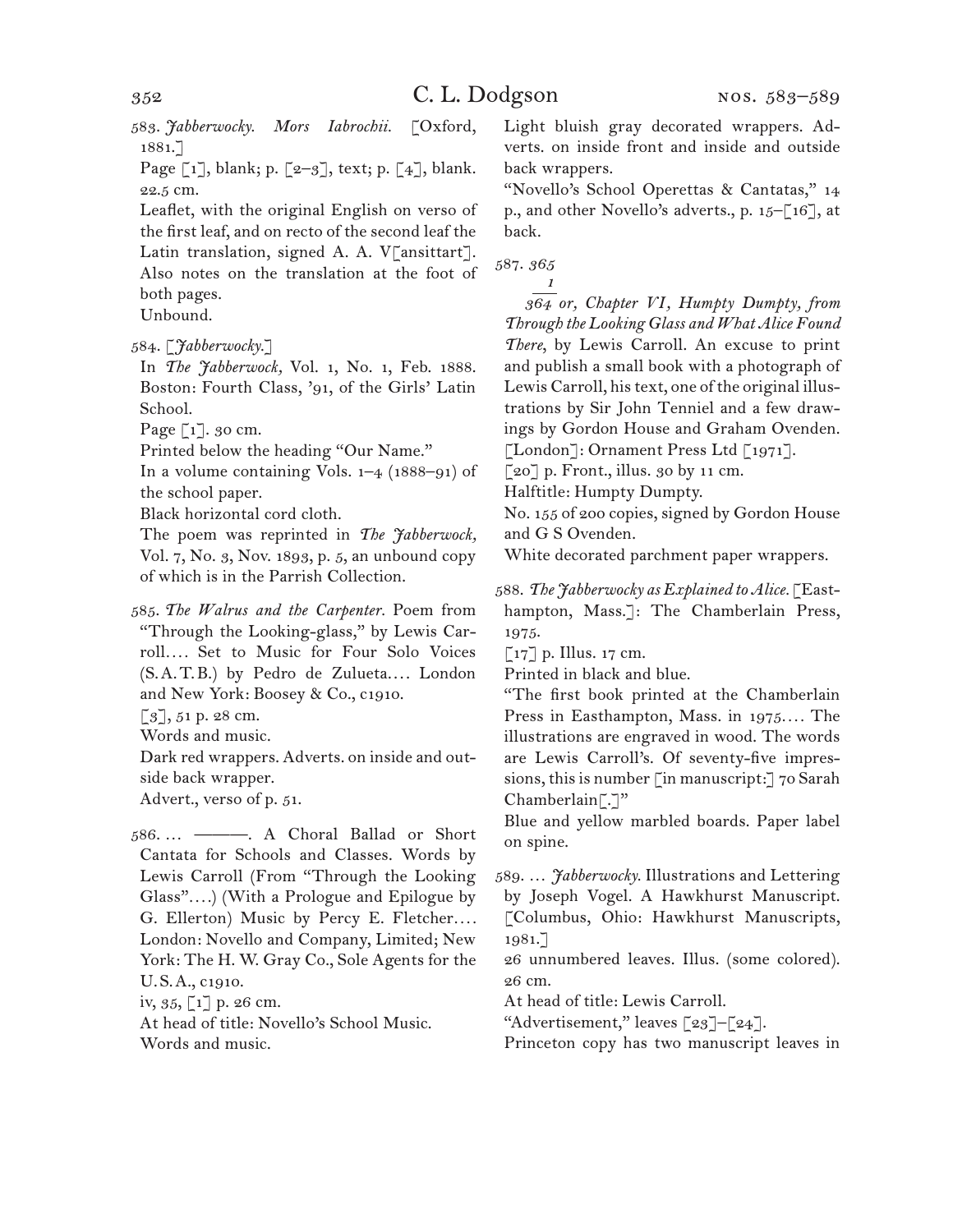nos. 589–595

# C. L. Dodgson 353

colored ink, while the rest of book is offset reproduction of drawings and calligraphic text with sporadic hand-coloring.

"This is copy Number Seven in an edition limited to ninety-nine copies."

Light yellowish green wrappers, outside front wrapper lettered in black and in color.

590. ——— by Lewis Carroll*. . . .* Transposed into Shaw Alphabet by Stan Marx. Princeton, New Jersey: Lewis Carroll Society of North America 20th Anniversary Meeting, 12 November 1994.

Single sheet, printed on both sides ( $[6]$  p.). 2 illus. 28 by 43 cm. Folded as a triptych to 28 by 21.5 cm.

"Jabberwocky" in English and in Shaw alphabet, p.  $\lceil 3 \rceil$ .

"Stan Marx 1919 1994," p. [1] and [5].

"What is the Shaw Alphabet?", p. [6].

"In 1963 … Stan Marx … transposed the poem 'Jabberwocky,' from Lewis Carroll's *Through the Looking-Glass,* into the Shaw Alphabet and published a pamphlet of this transposition in an edition of fifty signed and numbered copies*. . . .* This new edition honors the memory of Stan and the twentieth anniversary of the society he founded and loved."—p.  $\lceil 5 \rceil$ .

"Descriptive text & design of this edition by Charlie Lovett. Limited to Seventy-Four Copies."

Printed in brown on light brown stiff paper.

## Through the Looking-Glass Translations

*Czech*

591. … *Za Zrcadlem a co tam Alenka Nasla.* Ilustroval Sir John Tenniel. Praha: Nakladatelství Fr. Borovy, 1931.

152, [1] p. Front., illus. 19.5 cm.

At head of title: Lewis Carroll.

Halftitle with frontispiece on verso.

On front cover: Alencina dobrodruzství za zrcadlem

"A do cestiny prelozil Jaroslav Císar." Moderate red buckram, front cover blocked in blue and white. Top edges stained orange.

### *German*

592. … *Alice im Speigelland.* Deutsch von Helene Scheu-Riesz. Ausstattung von Uriel Birnbaum. Wien, Leipzig, New York: Sesam-Verlag, 1923.

121, [3] p. Colored front., colored plates. 22 cm. At head of title: Lewis Carroll.

Grayish blue imitation sand cloth, front cover blocked in gold.

### *Hebrew*

593. … *'Alizah be-erets ha-mar'ah va-asher mats'ah sham.* Tirgem, Aharon Amir. Tel-Aviv: Mahbarot le-sifrut,  $5711$  [i.e.  $1951$ ].

131 p. Illus. 24.5 cm.

At head of title: Lu'is Kerol.

Vocalized.

With Tenniel's illustrations.

Silver boards embossed all over with dense rows of small squares, with two of Tenniel's illustrations blocked in red, one on front and the other on back cover. Edges stained yellow.

### *Latin*

594. … *Aliciae per Speculum Transitus* (*Quaeque ibi Invenit*). Latine Reddita Clive Harcourt Carruthers. Londini, Novi Eboraci et Alibi: Macmillan Preloque S. Martini, 1966.

[7], 135 p. Illus. 21 cm.

At head of title: Ludovici Carroll Fabella Lepida in qua aliud Aliciae Somnium Narravit. With Tenniel's illustrations.

Deep reddish orange boards embossed to simulate buckram, with a cut of Tweedledum and Tweedledee blocked in black on front cover. Spine blocked in gold; at foot: Macmillan[.] Illustrated endpapers, black on white.

595. Copy 2. American issue. At foot of spine: St. Martin's Press[.]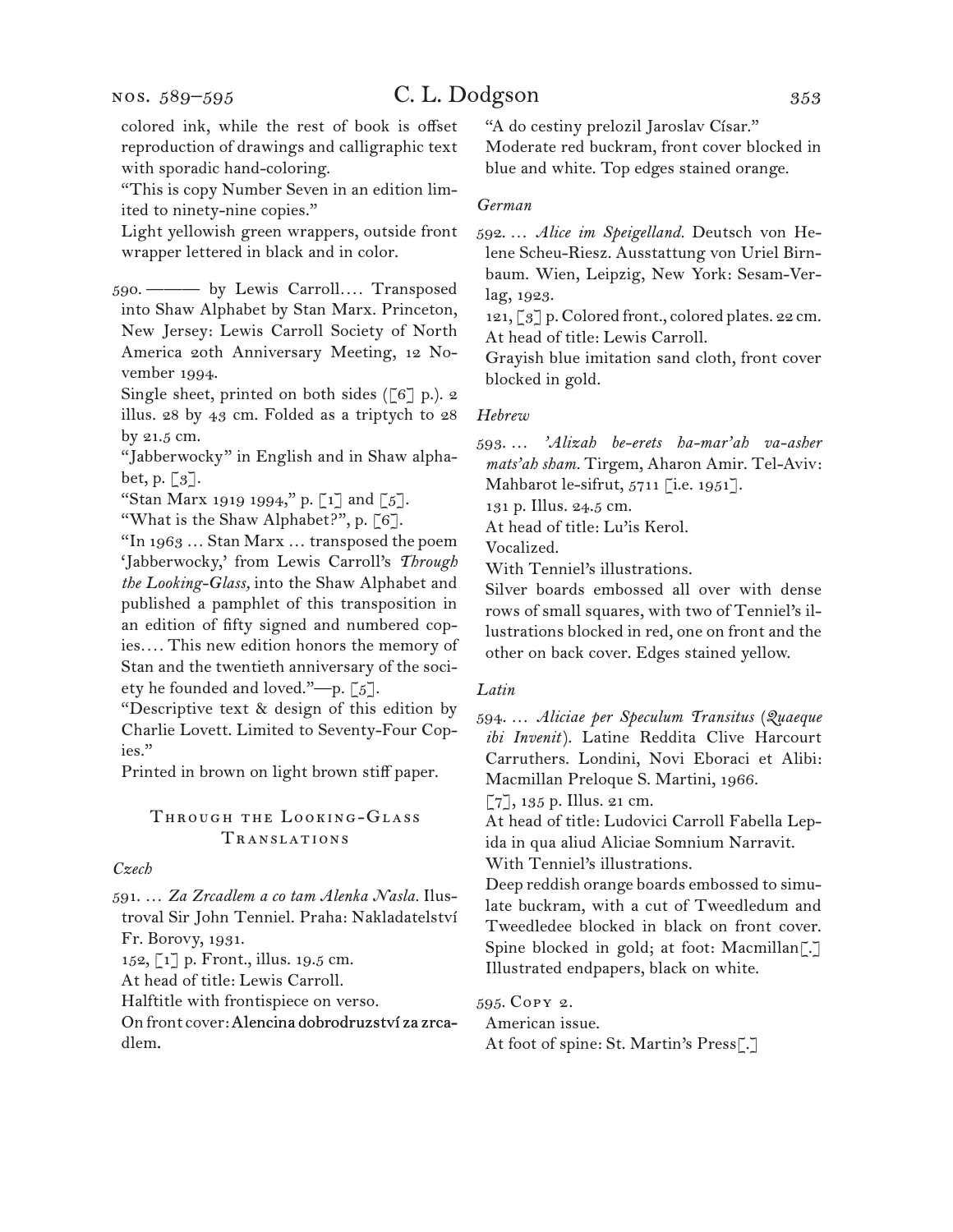596. *To All Child-Readers of "Alice's Adventures in Wonderland."* [Oxford], 1871.

3 p.

Signed Lewis Carroll, dated Christmas, 1871.

Three copies, cut to varying sizes: 11.9 cm., 10.9 cm., and 10.4 cm.

Unbound.

597. *To M. A. B.* [Edinburgh: Printed by Pillans and Wilson], [1931.]

Page [1], blank; p. [2], greeting and note on text; p.  $\lceil 3 \rceil$ , the poem, with title as above; p. [4], certificate of issue and printer's imprint. 20.5 cm.

"Facsimile of a poem inscribed by the Author on the fly-leaf of a copy of 'Alice's Adventures in Wonderland,' 1866. The signature upon the front cover is that of the original Alice. 'M.A.B.' was Miss Marion Terry, to whom the book was presented."

50 copies printed as a Christmas greeting from Hugh Sharp.

Dark blue wrappers, with the front cover illustration of the 1866 English edition of *Alice,*  and the facsimile signature of Alice Pleasance Hargreaves, in gold, on outside front wrapper; tied with a black silk cord.

Inscribed above printed greeting on p.  $\lceil 2 \rceil$ : For M. L. Parrish.

### 598. *To My Child-friend.* [1888?]

Single sheet, printed on one side. 22.5 cm. Unsigned.

Inscription on verso in purple ink in the author's hand: Correspondence References Wilcox, W. M. 61961.

599. *Tour in 1867.* By C. L. Dodgson*. . . .* From the Original Manuscript in the Collection of M. L. Parrish*. . . .* Philadelphia: Privately Printed, 1928.

[2], 65 p. 19.5 cm.

One of 66 copies.

Dark red flexible morocco-grained leather. T.e.g.

Inscription on free front endpaper: From the Publisher to himself M. L. Parrish Oct 12th 1928.

#### 600. Copy 2.

Inscription in pencil on free front endpaper: Gift of Mr. Parrish, Dec.–1928. PL. Bookplate of Paul Lemperly.

601. … *Twelve Months in a Curatorship. By One Who Has Tried It.* [Oxford: Baxter, Printer], 1884.

53, [3] p. 17 cm.

At head of title: Printed for Private Circulation.

Issued anonymously.

No wrappers; stitched.

The author's own copy, with his monogram, CLD, in purple ink on t.p.

602. Copy 2.

Issued with *Supplement to "Twelve Months in a Curatorship,"* [Oxford], Feb. 1884 (final version).

603. … *Supplement to "Twelve Months in a Curatorship."* [Oxford: Baxter, Printer], Feb. 1884. Pages [57]–63. 18.5 cm.

At head of title: Printed for Private Circulation.

Issued anonymously.

The pagination continues that of *Twelve Months in a Curatorship.*

First version; see *Handbook,* p. 128.

No wrappers; unstitched.

604. *Postscript* [*to Supplement to "Twelve Months in a Curatorship"*]. [1884.]

Single sheet, printed on both sides, verso numbered 2. 18.5 cm.

Issued anonymously.

Stamped twice on p. [1]: B.N.C.F. Madan Oxford.

605. … *Supplement to "Twelve Months in a Curatorship."* [Oxford: Baxter, Printer], Feb. 1884. Pages [57]–63. 17.5 cm.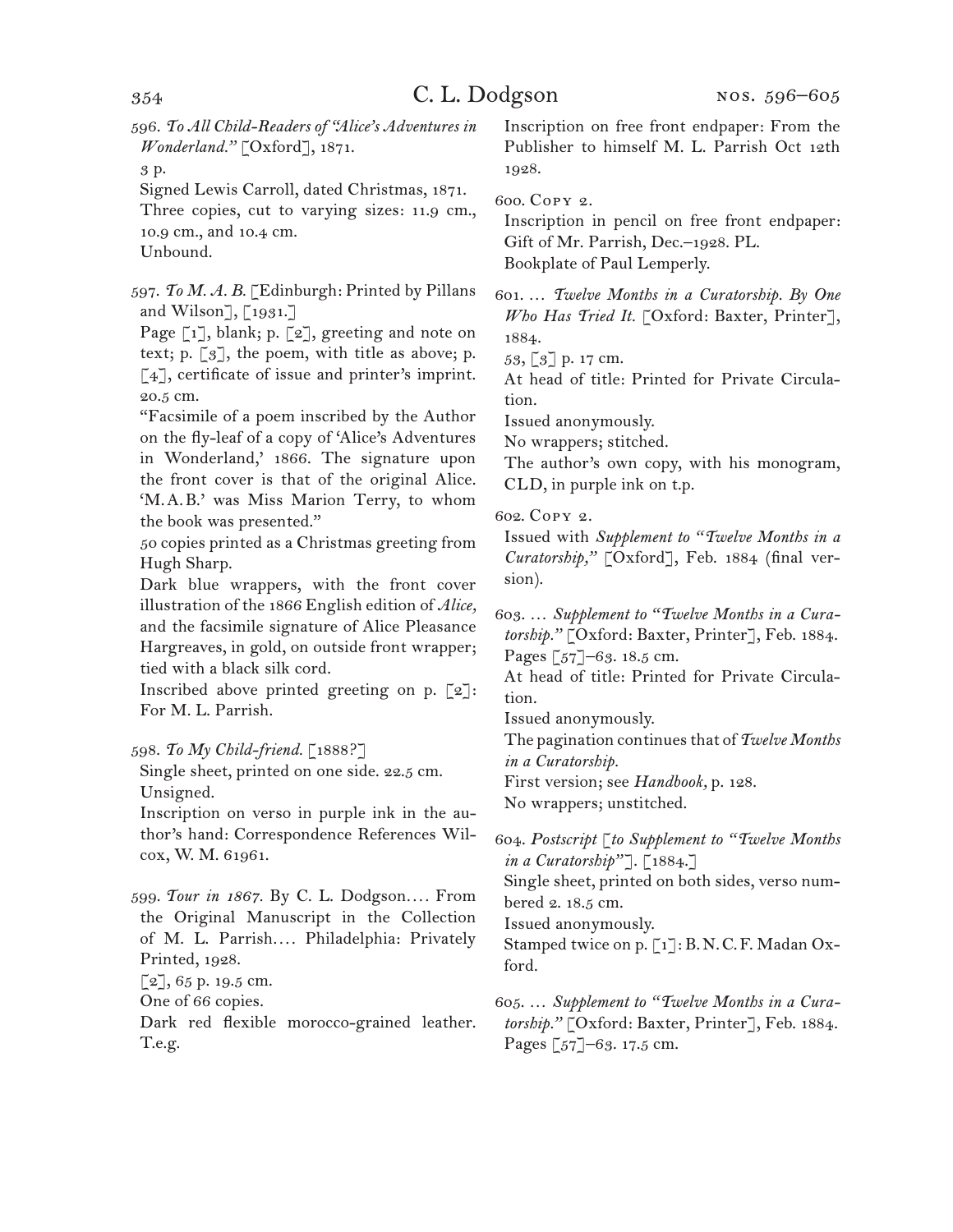# C. L. Dodgson 355

Issued anonymously.

Final version. Omits four paragraphs contained in the first version, beginning "The hard work ..." and ending "... at their pleasure," but includes the Postscript. See *Handbook,* p. 128–129.

Issued with *Twelve Months in a Curatorship,*  [Oxford], 1884, Copy 2.

No wrappers; stitched.

606. *Two Letters to Marion from Lewis Carroll.* Now in the Possession of The Bookshop of Douglas Cleverdon 18 Charlotte Street Bristol. [London: Printed at the Fanfare Press], 1932.

[8] p. 18.5 cm.

The letters are signed C. L. Dodgson and Charles L. Dodgson respectively.

"Of this first edition 300 copies only have been printed: Nos. 1–200 for distribution, chiefly to those who may be called *The Friends of the Bookshop;* Nos. 201–300 for sale at 4/- each. This is No. [in manuscript:] 152 [printed:] for [in manuscript:] M. L. Parrish."

Yellowish white fine thin paper with deckle edges folded over plain wrappers.

Laid in is a copy of "The Bookseller's Note," on a single leaf, offering the two letters and a presentation copy of *Alice in Wonderland* (60th thousand, 1879) for sale at £31.10.0.

## 607. *The Universe in a Handkerchief. Lewis Carroll's Mathematical Recreations, Games, Puzzles, and Word Plays.* Martin Gardner. [New York]: Copernicus, An Imprint of Springer-Verlag [c<sub>1996</sub>].

x, 158 p. Front., illus., facsims. 24 cm.

Halftitle with frontispiece (Lewis Carroll, a drawing by Harry Furniss) on verso.

"The following materials are provided by the Morris L. Parrish Collection, Department of Rare Books and Special Collections, Princeton University Libraries, and are used by permission: Word Links (pp. 89–91), Word Links (pp. 92–96), Doublets, Doublets Already Set, Preface to Glossary, Abbreviations, Glossary, Solutions of Doublets, Rules for Court Circular, Croquêt Castles, Lanrick (p. 138)[,] Mischmasch, Syzygies, Circular Billiards, and Memoria Technica."—p. [iv].

Moderate bluish gray boards, with Furniss's portrait of Carroll blocked in blind on front cover. Dark grayish blue buckram spine.

608. *Upon the Lonely Moor.*

In *The Train,* Vol. 2, No. 10, Oct. 1856. London: S. O. Beeton.

Pages 255–256. 22 cm.

Published anonymously.

Very pale green wrappers.

609. Copy 2.

21 cm.

The above issue contained in the bound volume.

Vivid purplish blue vertical cord cloth, blocked in blind.

610. … *Useful and Instructive Poetry* with an introduction by Derek Hudson. London: Geoffrey Bles  $\lceil 1954 \rceil$ .

45 p. Front., plates. 19 cm.

At head of title: Lewis Carroll.

"Introduction,"  $p. 7-13$ .

Illustrated by the author.

Yellowish white parchment paper boards, printed in blue and red, with a drawing by Lewis Carroll blocked in gold on front cover. Inscription on free front endpaper: I have much pleasure in adding this trifling tribute to Morris Parrish. Alfred C. Berol.

45 p. Front., plates. 19.5 cm.

At head of title: Lewis Carroll.

"Introduction,"  $p. 7-13$ .

Illustrated by the author.

<sup>611. … ———</sup> with an introduction by Derek Hudson. New York: The Macmillan Company, 1954.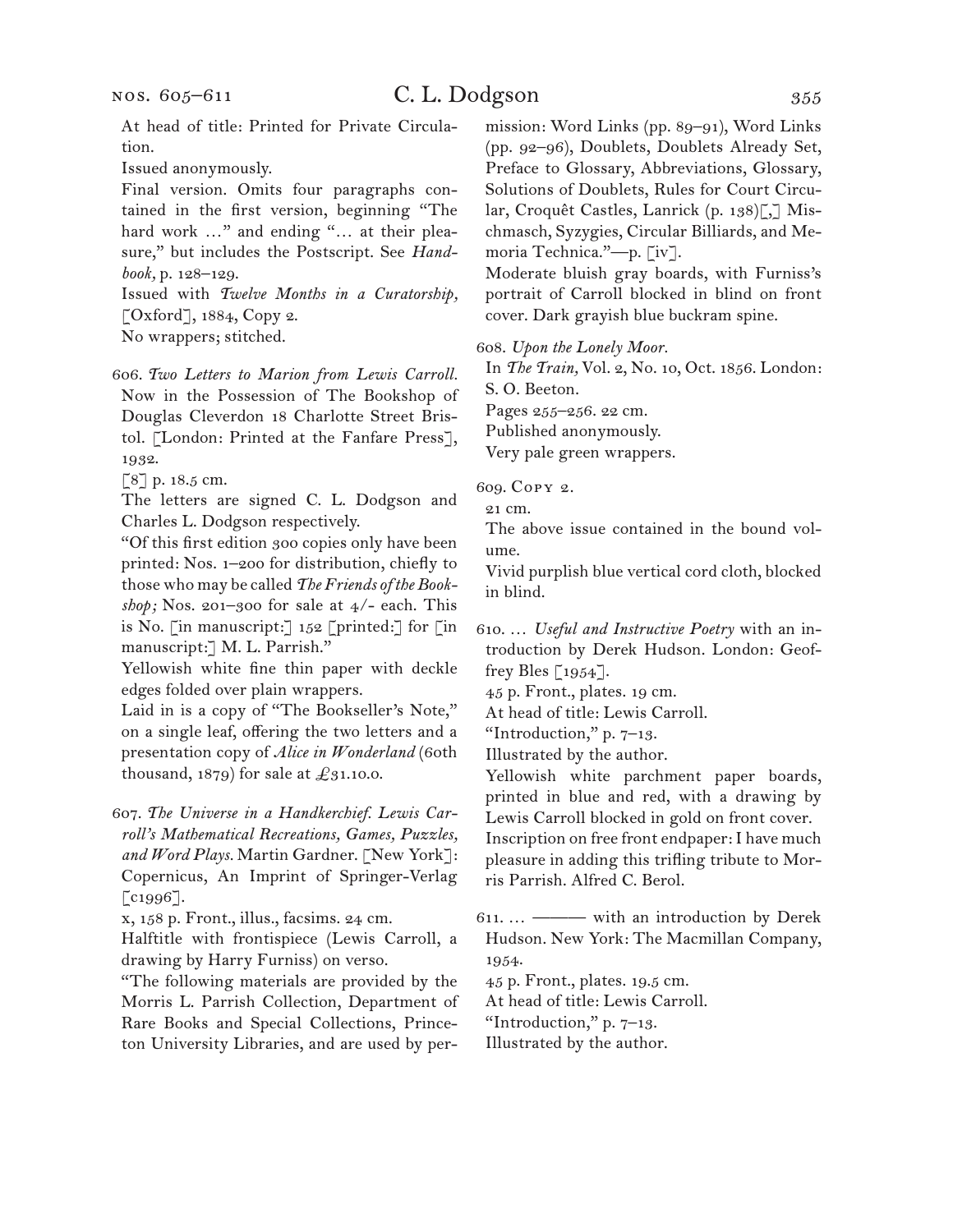"First Printing."

Yellowish white boards, printed in blue and red, with a drawing by Lewis Carroll blocked in gold on front cover.

612. *The Vision of the Three T's.* A Threnody by the Author of "The New Belfry"*. . . .* Oxford: James Parker and Co., 1873.

37, [1] p. 17 cm.

Illustrated t.p.

Dark reddish orange illustrated wrappers.

With "corrected CLD" on outside front wrapper, changes throughout the text, and nine suggested corrections on a blank leaf at end. All notes in purple ink in the author's hand.

613. Copy 2.

Stamped on verso of t.p.: B.N.C.F. Madan Oxford.

614. ———. A Threnody by the Author of "The New Belfry"*. . . .* Second Edition. Oxford: James Parker and Co., 1873. 37, [1] p. 17 cm.

Illustrated t.p.

Dark reddish orange illustrated wrappers.

615. *A Visit to Tennyson.* By Lewis Carroll.

In *The Strand Magazine,* Vol. 21, No. 125, May 1901. London: George Newnes, Ltd.

Pages [543]–544. Illus. 24.5 cm.

At head of article: <The following interesting letter was written by Lewis Carroll to his cousin, and is now published for the first time.>

The letter is dated Ch.Ch., May 11, 1859, addressed to William [Edward Wilcox], and signed Charles L. Dodgson.

Very light greenish blue illustrated wrappers, printed in blue. Lacks back wrapper.

616. Copy 2.

The leaf extracted and included in a collection assembled by Falconer Madan and bound in one volume, entitled on spine: Some Pieces By or Copied for Lewis Carroll. 1845–93. Moderate brown fine morocco cloth. Original wrappers and the leaf listing contents of the issue also bound in. See No. 781.

617. … *The Wasp in a Wig.* A "Suppressed" Episode of Through the Looking-Glass and What Alice Found There. With a Preface, Introduction and Notes by Martin Gardner. Carroll Studies No. 2. New York: The Lewis Carroll Society of North America, 1977.

xiv, 21 p., 4 leaves (3 folded),  $\lceil 2 \rceil$  p., 2 leaves. Facsims. 23 cm.

At head of title: Lewis Carroll.

"Preface," p. ix–xiv. "Introduction," p. 1–11.

Edited by Edward Guiliano.

"First Edition."

Dark red rough textured wrappers.

618. … ———. A "Suppressed" Episode of Through the Looking-Glass and What Alice Found There. With a Preface, Introduction and Notes by Martin Gardner. New York: The Lewis Carroll Society of North America, 1977.

xiv, 21 p., 4 leaves (3 folded),  $\lceil 2 \rceil$  p., 2 leaves. Facsims. 23.5 cm.

At head of title: Lewis Carroll.

T.p. printed in black and gray.

"Preface," p. ix–xiv. "Introduction," p. 1–11.

Edited by Edward Guiliano.

"Limited Edition." 2 copies, Nos. 161 and 162 of 750 copies.

Dark red smooth cloth, covers and spine blocked in gold. Black and white modern whisk marbled endpapers.

619. … ———. A "Suppressed" Episode of Through the Looking-Glass and What Alice Found There. With a Preface, Introduction and Notes by Martin Gardner. New York: Clarkson N. Potter, Inc., Distributed by Crown Publishers, Inc. [c1977].

xiv p., 1 leaf, 21, [18] p. Facsims. 23.5 cm.

At head of title: Lewis Carroll.

"Preface," p. ix–xiv. "Introduction," p. 1–11.

Edited by Edward Guiliano.

"First American Trade Edition."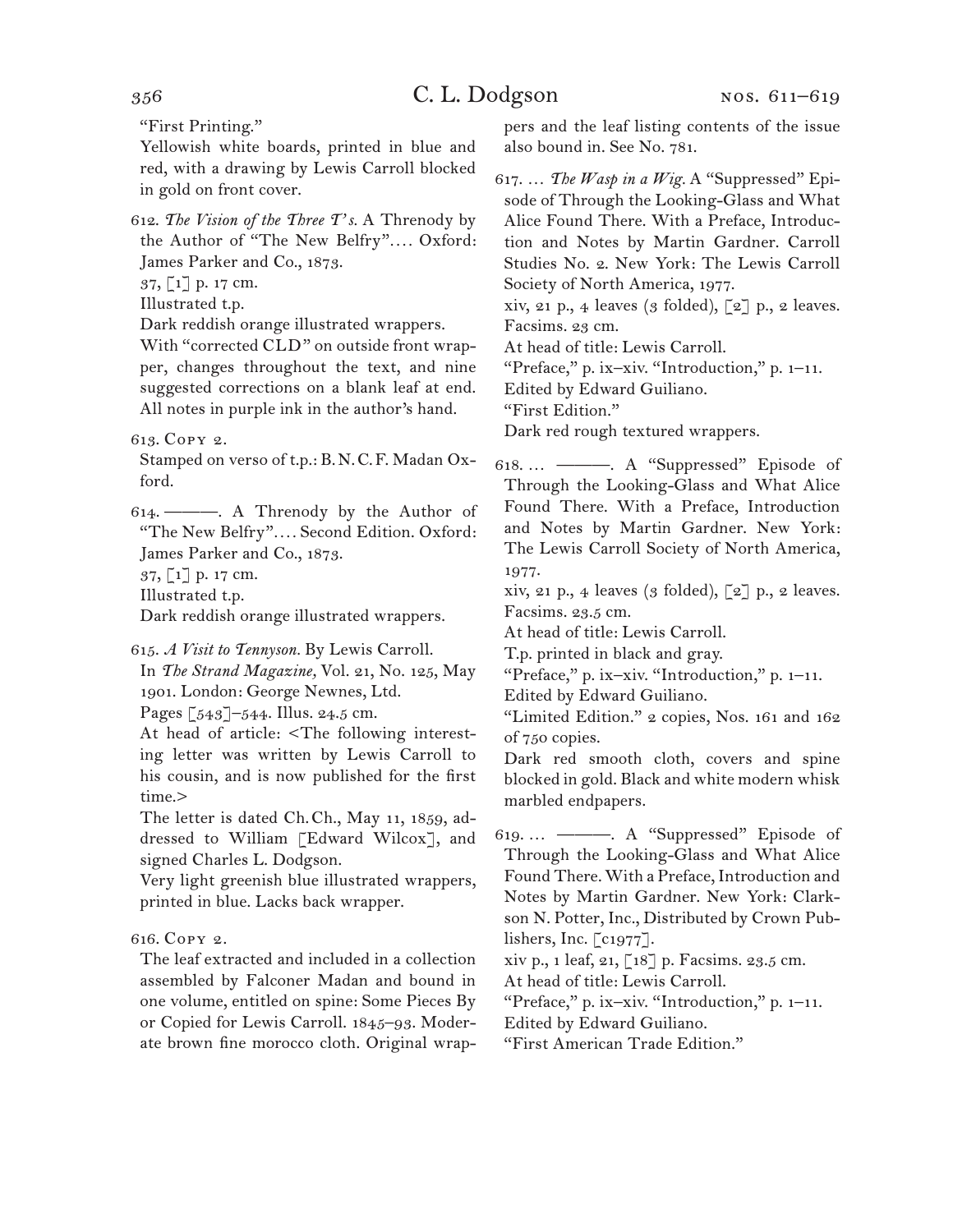Deep orange brown boards, front cover blocked in blind.

620. … *What the Tortoise Said to Achilles.* By Lewis Carroll.

2 p. 25.5 cm.

Caption title.

Leaflet, printed on the two inner pages. Proof for *Mind.* Printed at head of title: Please return, as quickly as possible, to G. F. Stout, St John's College, Cambridge.

Stamped on p. 1: University Press 10 Nov 94 Cambridge.

With two manuscript corrections.

The manuscript of this piece is in the Parrish Collection.

621. ———. By Lewis Carroll.

In *Mind,* New Series, Vol. 4, No. 14, April 1895. London; Edinburgh; Oxford: Williams and Norgate.

Pages [278]–280. 23 cm.

The above issue contained in bound Volume 4, which comprises the four quarterly issues, Nos. 13–16, Jan., April, July, and Oct. 1895.

According to the *Handbook,* p. 188, this piece by Carroll was published in *Mind,* New Series, Vol. 4, No. 13, Dec. 1894, p. 278–280. The reprint of this article also credits a Dec. 1894 issue of *Mind.* There is no Dec. 1894 issue of *Mind.* The 1894 volume is New Series, Vol. 3; comprises Nos. 9–12, Jan., April, July, and Oct.; and does not contain "What the Tortoise Said to Achilles" at all.

Dark grayish reddish brown diagonal fine rib cloth, blocked in blind. Sprinkled edges, reddish orange.

Stamped on halftitle: Alfred Cave.

622. ———. <Reprinted from Mind for Decem-

ber, 1894.> [n.p., n.d.]

[4] p. 22.5 cm.

Caption title.

Unsigned.

See note in preceding entry. This article was not published in *Mind* until April 1895. Perhaps the "reprint" was actually made from a proof. See entry above, which shows that a proof had been printed already in Nov. 1894. Unbound.

623. *Word-Links. A Game for two Players, or a round Game.* [Oxford], 1878.

 $[4]$  p. 22.5 cm.

Caption title.

Leaflet written with a cyclostyle, dated Ap. 11. 1878., signed Lewis Carroll.

With several corrections in the author's hand to the chart on p.  $[4]$ ; numbered at top of p.  $\lceil 1 \rceil$  as copy 6.

Unbound.

624. *Word-Links. A Game for two Players, or a Round Game.* [Oxford, 1878.]

[4] p. 17.5 cm. Caption title. Issued anonymously. Unbound.

625. *The Works of Lewis Carroll.* Edited and introduced by Roger Lancelyn Green. With the illustrations by John Tenniel. London: Paul Hamlyn [published by Spring Books, 1965]. 1130 p. Illus. 21 cm.

Halftitle with the left side of the double t.p. on verso.

"Introduction," p.  $\lceil 11 \rceil$ –18.

Strong green smooth cloth. Top edges stained moderate yellowish green.

626. *Ye Carpette Knyghte.*

In *The Train,* Vol. 1, No. 3, March 1856. London: Groombridge and Sons.

Page 191. 22 cm.

Published anonymously.

Very pale green wrappers.

627. Copy 2.

21 cm.

The above issue contained in the bound volume.

Vivid purplish blue vertical cord cloth, blocked in blind.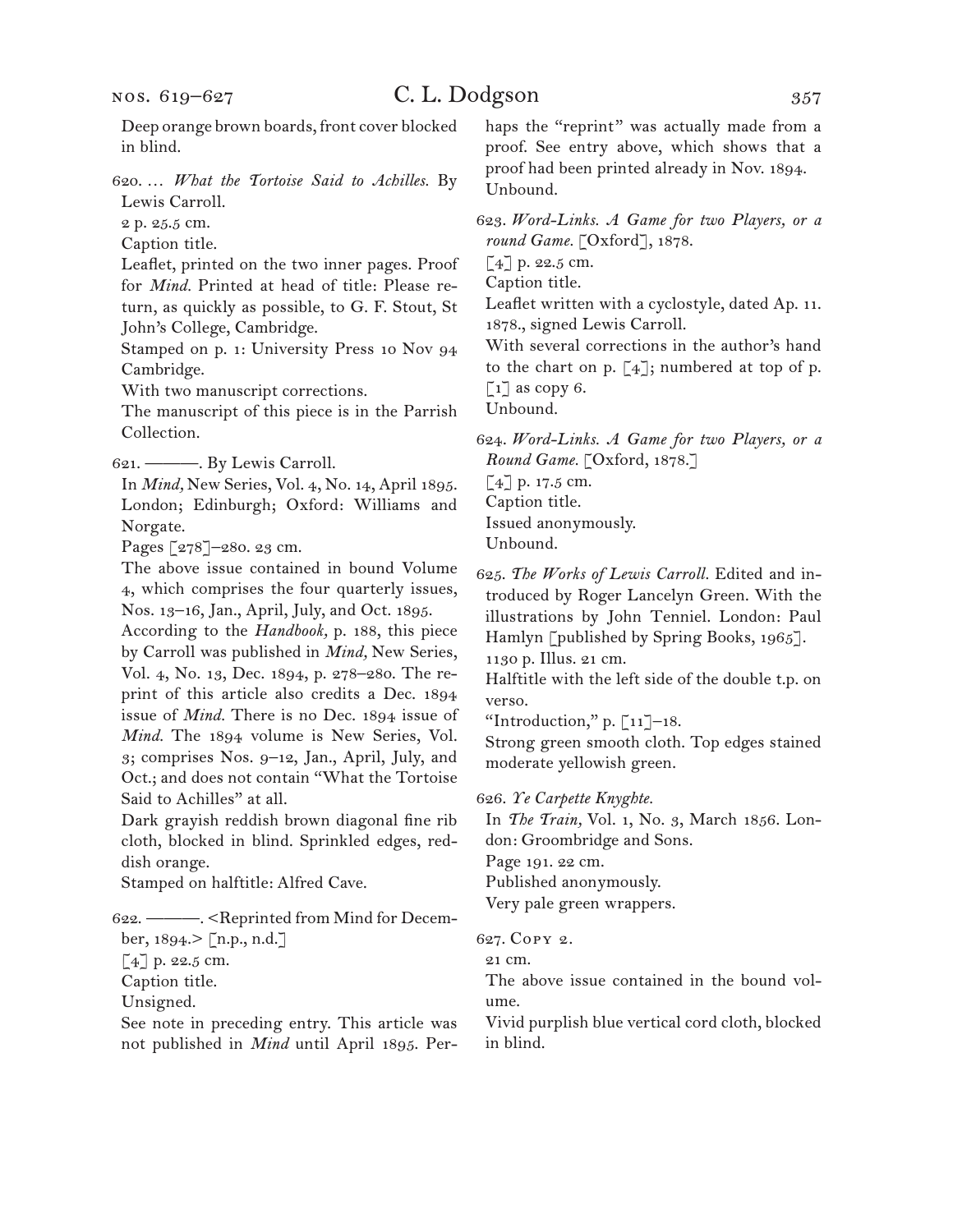### contributions

628. [*"Acland's Tunny."*]

Single sheet, printed on one side. 24 by 21 cm. Signed F. Junius, Vice. Can., dated University Catacombs, Nov. 3, 1860.

"A line-upon-line travesty of the Latin inscription upon a tunny presented to the new Museum of the Anatomy School by Dr. (later Sir Henry Wentworth) Acland*. . . .* 'the skit was rough-hewn by Lewis Carroll, handed round the Commons Room, retouched by [Osborne] Gordon and  $[J, E, J]$  Bode and the rest."-*Handbook,* p. 17.

In Dodgson's "Photographic Scrap Book," [A]. I, pasted on leaf numbered 10 facing his photograph, "Thunny. (side-view.) (206)[,]" in the Parrish Collection.

629. *Book-Song: An Anthology of Poems of Books and Bookmen from Modern Authors.* Edited by Gleeson White*. . . .* London: Elliot Stock, 1893. xviii, 185, [1] p. 19 cm.

T.p. printed in black and red.

Page [ii]: The Book-Lover's Library. Edited by Henry B. Wheatley, F.S.A.

"A Lesson in Latin," by Lewis Carroll, p. 24. Light grayish yellowish brown boards. Strong yellowish brown buckram spine. Bevelled boards. Deckle edges.

Bookplate of Hanson Hart Webster.

630. Copy 2.

18 cm.

Moderate olive green smooth cloth, front cover blocked in gold. Bevelled boards. Untrimmed edges. Floral-patterned endpapers, olive on white.

631. Boyd, William.

*Rhymes from Wonderland.* Words by Lewis Carroll and Others. Music by William Boyd*. . . .* London: Weekes & Co. [1913].

31 p. 28 cm.

Words and music.

Yellowish white illustrated (by N. Gould) wrappers, printed in red and black. Adverts. on inside front and inside and outside back wrappers.

Adverts., verso of p. 31.

Book label of Sidney Williams.

632. Copy 2.

Another issue. London: A. Weekes & Co. Ltd.

 $\lceil 1926 \rceil$ . 30.5 cm.

Yellowish white illustrated wrappers. Outside front wrapper as Copy 1 but printed entirely in red. Adverts. on inside back wrapper differ. Adverts. on inside front and outside back wrappers similar to Copy 1, differing primarily in the form of the publisher's name and in that the prices are higher.

Adverts. as above.

633. [*Circular to the Vice-Chancellor and Proctors of Oxford University concerning Examinations.*]  $\left[\begin{matrix}3\end{matrix}\right]$  p. 25 cm.

Undated. Begins: "Mr. Vice-Chancellor and Proctors, We, the undersigned Tutors and Lecturers in the University, many of us previously Examiners, respectfully beg to call your attention to the following facts with reference to the Examinations of this Term." It is signed on p.  $\lbrack 2 \rbrack$  and  $\lbrack 3 \rbrack$  by 57 Tutors, Lecturers, and others, including (on p.  $\lceil 3 \rceil$ ) C. L. Dodgson, M.A., Lecturer, Ch.Ch. Unbound.

634. *College Rhymes, Contributed by Members of the Universities of Oxford and Cambridge. . . .* London: Griffin, Bohn, and Co.; Cambridge: Macmillan and Co.; Oxford: W. Mansell, 1861–64. Vols. 2–5. Vol. 2, 19.5 cm.; Vol. 3, 18.5 cm.; Vols. 4–5, 18 cm.

T.p. varies slightly from volume to volume. Imprint of Vols. 3–5 differs: Oxford: T. and G. Shrimpton; Cambridge: Macmillan and Co.

For contributions by Dodgson, see *Handbook,*  p. 14–17.

Vertical cord cloth: Vol. 2, dark grayish purple; Vols. 3–5, dark purple. Covers blocked in blind: Vol. 2 varies considerably from Vols. 3–5;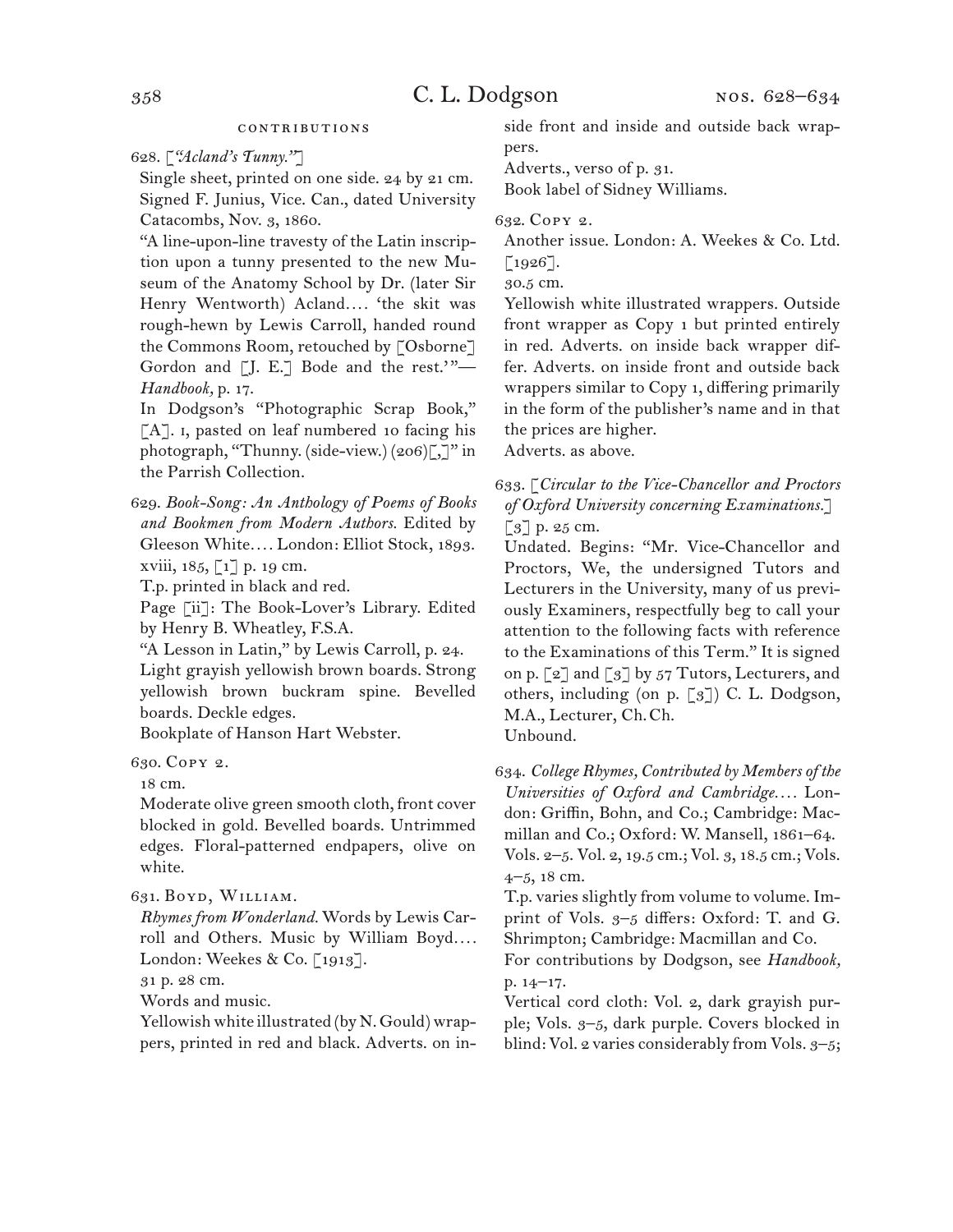# C. L. Dodgson 359

minor variations among Vols. 3–5; Vol. 2 also has a vase of flowers blocked in gold on front cover, in blind on back cover. Spines blocked in gold. Color of endpapers varies from volume to volume.

"List of Books Published by T. and G. Shrimpton," viii p. at back of Vol. 5.

635. Collingwood, Stuart Dodgson.

*The Life and Letters of Lewis Carroll* (*Rev. C. L. Dodgson*)*. . . .* Illustrated. London: T. Fisher Unwin, 1898.

xx, 448 p. Front., illus. 21 cm.

Includes extensive excerpts from Carroll's correspondence and writings, and reproductions of drawings and photographs by him.

Moderate olive green buckram, with a fin-desiècle illustrated panel blocked in gold at head of front cover, spine blocked in gold. Bevelled boards. T.e.g. White plain endpapers.

"Books for Recreation and Study," [12] p. at back.

636. Copy 2.

Inscribed on free front endpaper: To Irene Vanbrugh Greeting and Regard from I.W.G. Christmas 1898.

637. Copy 3.

Endpapers patterned with publisher's device, grayish olive green on white.

638. ———*. . . .* Illustrated. New York: The Century Co., 1899.

xx, 448 p. Front., illus. 21.5 cm.

Very deep red vertical rib cloth, front cover and spine blocked as English edition. T.e.g.

639. [De Sausmarez, Fred. B.]

*Early Theatricals at Oxford.* With Prologues by Lewis Carroll.

In *The Nineteenth Century and After,* Vol. 111, No. 660, Feb. 1932. London: Constable & Co., Ltd.

Pages 235–238. 25 cm.

"Prologue (by C. L. Dodgson, spoken at Oxford, November 1 and 2, 1871)," p. 236–237, written for an amateur performance of *The Loan of a Lover* and *Whitebait at Greenwich* at Clevedon House, residence of the Hatch family. "Prologue," p. 238, written by Dodgson on 14 Feb. 1873 (see *Handbook,* p. 72–73) for Wilfred and Beatrice Hatch to speak at an amateur performance of *Checkmate* and *Done on Both Sides.* The leaves extracted and included in a collection assembled by Falconer Madan and bound in one volume, entitled on spine: Some Pieces By or Copied for Lewis Carroll. 1845–93. Moderate brown fine morocco cloth. Original wrappers, light greenish blue, printed in blue, bound in; also the leaf listing contents of the issue.

640. [Dodgson, Charles Lutwidge], editor.

*An Index to "In Memoriam".* London: Edward Moxon & Co., 1862.

 $\lceil 3 \rceil$ , 40 p. 17 cm.

Anonymously published index to Tennyson's elegy. "Suggested and edited by the Rev. C. L. Dodgson; much of the actual work of compilation was done by his sisters."—S. D. Collingwood, *The Life and Letters of Lewis Carroll,*  London, 1898, p. 431.

No wrappers; stitched.

"A List of Books," Jan. 1862, 8 p. at back.

641. Copy 2.

17.5 cm.

Stitched, no wrappers, but with pale yellow endpapers tipped onto first and last pages. No adverts.

642. Copy 3.

16.5 cm.

Dark grayish purple flexible vertical rib cloth, with an ornamental border blocked in blind on both covers. Title on front cover in three lines.

Adverts. as in Copy 1

Inscribed in purple ink on pastedown front endpaper: A. W. Dubourg with sincere regards from C. L. Dodgson, one of the compilers Oct. 1873.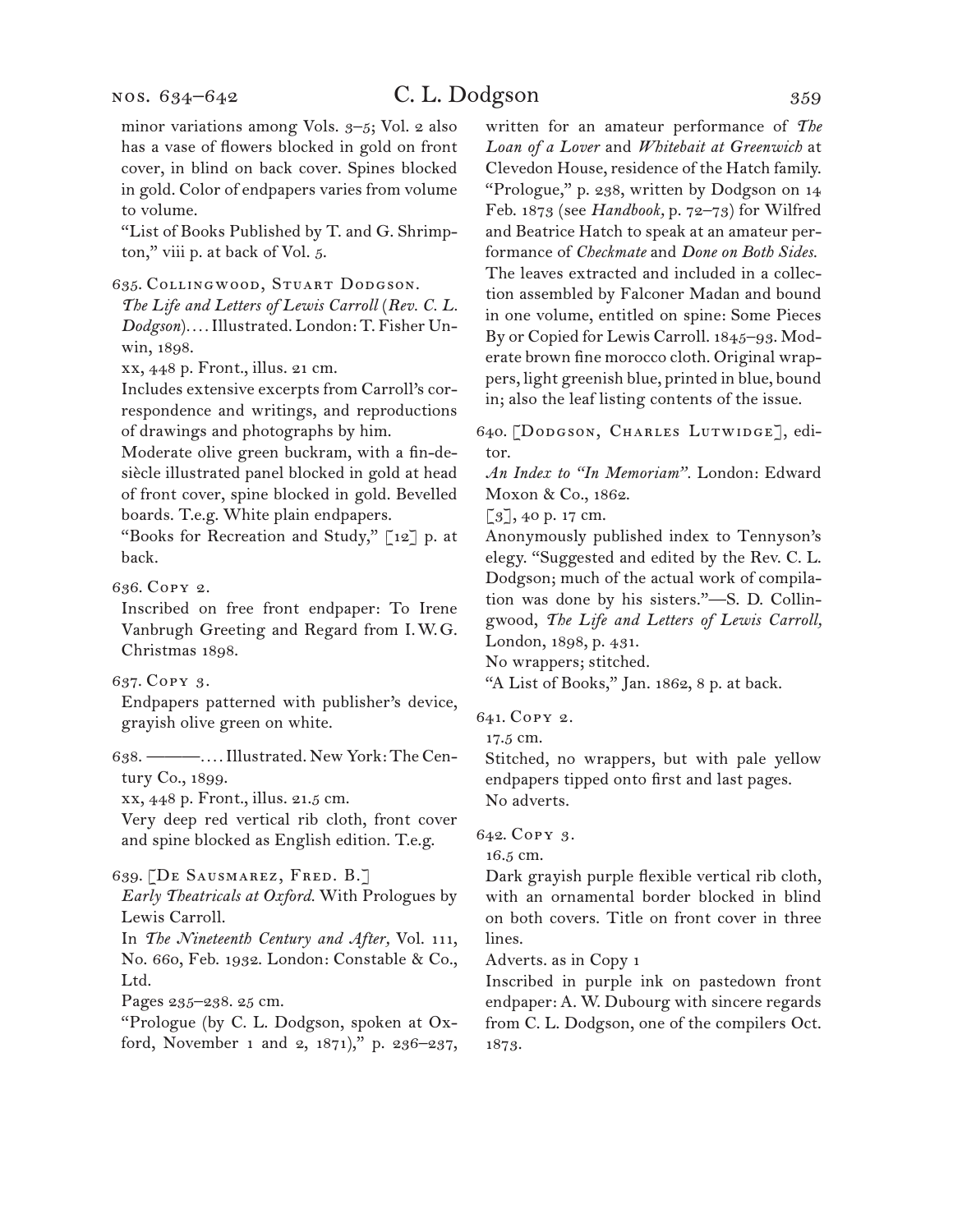643. Copy 4.

16.5 cm.

Black sand cloth, with a plain double rule border blocked in blind on both covers. Title on front cover in one line.

No adverts.

Bookplate of W. G. Lacy.

644. ———. London: C. Kegan Paul & Co., 1878. Proof of the t.p. in duplicate on 2 conjugate leaves. 17 cm.

The edition was never published.

645. Edgar, Randolph.

*Lewis Carroll Memoranda.*

In *The Bellman,* Vol. 26, No. 655, Feb. 1, 1919. Minneapolis, Minnesota: The Bellman Company.

Pages 129–130. Illus. 31 cm.

The article reprints Carroll's poem "Upon the Lonely Moor," originally published in *The Train,* Vol. 2, 1856; and, from *The Train,* Vol. 4, 1857, those stanzas of "Hiawatha's Photographing" which have generally been omitted in subsequent printings.

Yellowish white illustrated (by W.P.S.) wrappers, printed in black and orange.

### 646. Euclides.

… *Euclid. Books I, II.* Edited by Charles L. Dodgson*. . . .* Oxford: [E. Pickard Hall and J. H. Stacy, Printers to the University], 1875.

[5], 102 p. Front., diagrams. 17 cm.

At head of title: Not Yet Published.

"For the Diagrams used in this book I am indebted to the great kindness of Mr. Todhunter, who has most generously allowed me to make use of the series prepared for his own edition of Euclid."— "Preface."

Dark reddish brown wrappers textured and finished to simulate pebble cloth. Paper label on front cover. Endpapers.

The author's own copy with his monogram, CLD, and 11 on halftitle, and corrections on p. 84, 85, 86, 87, and 102, all in purple ink in his hand.

647. ———. Edited by Charles L. Dodgson*. . . .* London: Macmillan and Co., 1882. xi, 108 p. Front., diagrams. 17 cm. Halftitle with frontispiece on verso. Running title: Euclid's Elements. Very dark red flexible pebble cloth. Binding cut flush with edges. Paper label on front cover.

648. ———. Edited by Charles L. Dodgson*. . . .* Fourth Edition. London: Macmillan and Co., 1885.

xii, 108 p. Front., diagrams. 17 cm.

Running title: Euclid's Elements.

Blackish red flexible pebble cloth. Binding cut flush with edges. Paper label on front cover.

Inscribed in purple ink on halftitle: R. B. Clifton from the Editor Mar./87.

### 649. Euclides.

*The Fifth Book of Euclid Treated Algebraically.* By a College Tutor. Oxford and London: John Henry and James Parker, 1858.

15 p. 21.5 cm.

Not conclusively attributable to Dodgson. See *Handbook,* p. 12–13.

No wrappers; stitched.

### 650. Euclides.

*The Fifth Book of Euclid Treated Algebraically, So Far As It Relates to Commensurable Magnitudes, with Notes.* By Charles L. Dodgson*. . . .* Oxford and London: James Parker and Co., 1868. 2 prel. leaves, 37 p. 22.5 cm. Dark grayish yellow wrappers.

#### 651. Euclides.

*Euclid, Book V. Proved Algebraically so far as it Relates to Commensurable Magnitudes. To Which is Prefixed a Summary of All the Necessary Algebraical Operations, Arranged in Order of Difficulty.* By Charles L. Dodgson*. . . .* Oxford: James Parker and Co., 1874.

vi p., 1 leaf, 62 p. 23 cm.

"Preface," p. [v]-vi.

Five signatures, unstitched, edges unopened.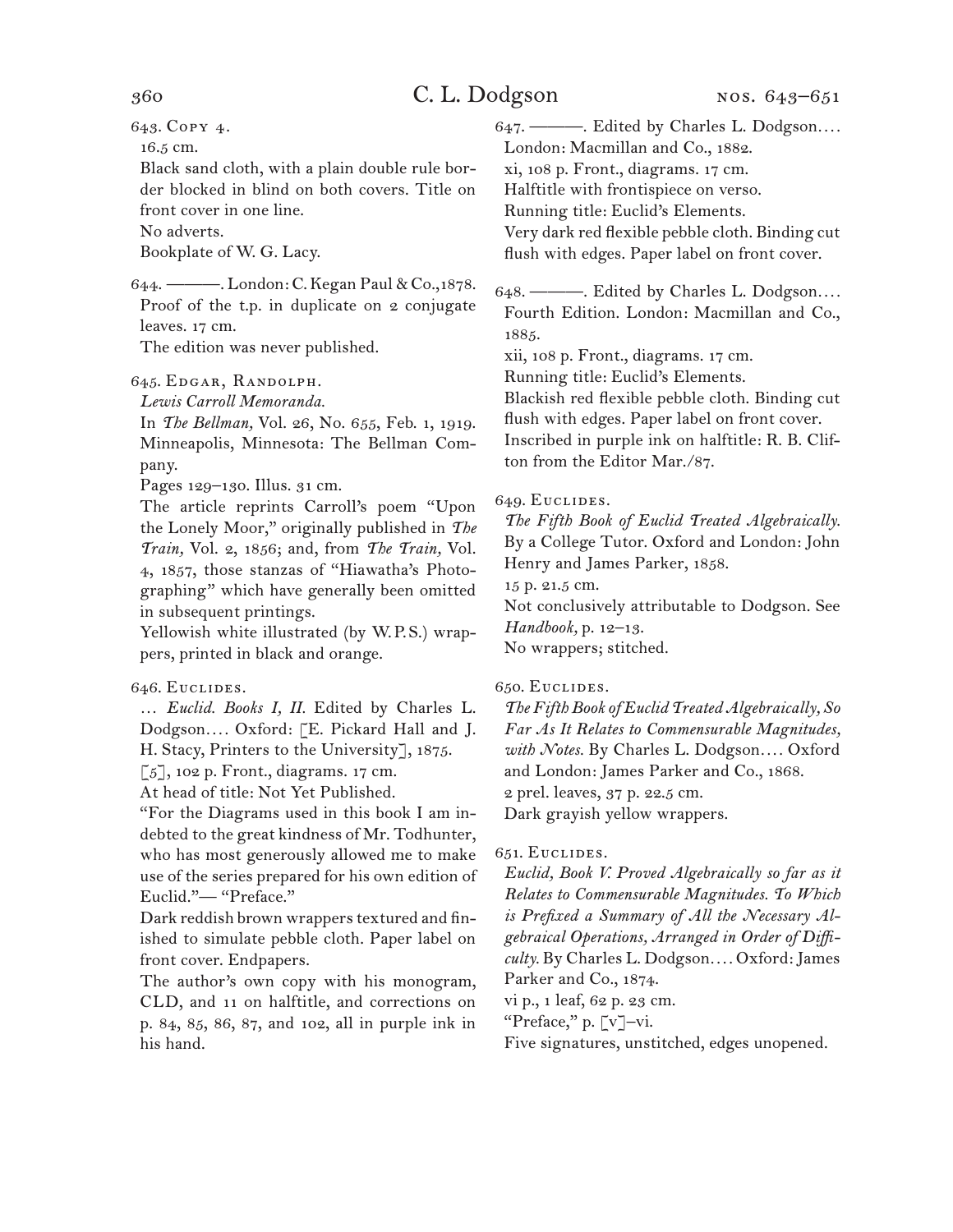nos. 652–658

# C. L. Dodgson 361

652. Copy 2.

22 cm.

Dark grayish green sand cloth. Sprinkled edges.

653. [Galpin, Stanley I.]

*"Alice in Dorsetland."*

In *The Dorset Year-Book for 1928.* London: The Society of Dorset Men in London.

Pages 45–49. Illus. 25 cm.

Signed S.I.G.

Three of the six letters from Dodgson to Maud Standen, which were printed in the March 1924 issue of *The Bookman's Journal,* are here reprinted, p. 48–49.

Light greenish blue wrappers, printed in dark blue, with an illustration, black on white, mounted on outside front wrapper.

654. *The Garland of Rachel.* By Divers Kindly Hands. Oxford: Printed at the Private Press of H. Daniel, 1881.

v, [3], 9–67, [1] p. 23 cm.

Handpainted initial letters in purple or red.

"What hand may wreathe thy natal crown. . . ," untitled poem by Lewis Carroll, p. 29–31. "Idem Latine Redditum," translation of Carroll's poem by "Ricardus Harington Baronettus," p. 33–35.

Moderate olive green morocco, covers and spine tooled in gold, signed E.D. on inside back cover. T.e.g.; fore and bottom edges deckled. Four blank leaves at front and at back.

"Rachel Daniel's own copy bound by her mother." —Penciled note on pastedown front endpaper.

Bookplate of Clarence S. Bement.

655. *Golden Book of Tales: Holiday Readings in the Legendary Lore of All Nations.* Edited by William Swinton and George R. Cathcart. New York and Chicago: Ivison, Blakeman, Taylor, and Company, 1882.

8, 339 p. Front., illus. 23 cm.

"The artistic renderings which so richly embellish this volume are from the pencils of the most

eminent masters, including Gustave Doré, Cruikshanks, Tenniel, Fredericks, Church, Dielman, White, Hopkins, Thos. Moran, and Sol Eytinge."—Preface, p. 6.

"The Walrus and the Carpenter," by Lewis Carroll, p. 230–237, with an illustration by Frederick S. Church and three by Tenniel.

Vivid purplish blue diagonal fine rib cloth, with illustrations and decoration blocked in gold and black on covers and spine. Bevelled boards. T.e.g. Very pale blue moiré horizontal rib endpapers.

Inscribed in pencil on free front endpaper: From Grandpa Ivison Nov. 15th 1881.

In READE collection [CR 184].

656. Goodacre, Selwyn H.

*Feeding the Mind.* A Celebration of Lewis Carroll's Visit to Alfreton in 1884*. . . .* Carroll Studies No. 8. [Silver Spring, Maryland]: The Lewis Carroll Society of North America, 1984.

vi, 29 p. Front., plates, facsim. 28.5 cm.

"Feeding the Mind," by Lewis Carroll, in facsimile, p. 12–19; in print, with footnotes by S. H. Goodacre, p. 20–23. "Redistribution," by Charles L. Dodgson, p. 24–26.

Copy No. 9 of a limited edition of 350 copies, numbered and signed by the author.

Very light brown wrappers.

657. [Great Britain. Post Office.] *1890. Registration of Parcels.*

5 p. 33 cm.

Caption title.

Item No. 1 of 8 in the report is an "Extract from Letter of the Rev. C. L. Dodgson (of Christ Church, Oxford) to the Postmaster-General," dated December 30, 1889, p. 1. No wrappers; glued.

658. *The Harp of a Thousand Strings; or, Laughter for a Lifetime.* Konceived, Compiled, and Komically Konkokted, by Spavery, Aided, Added, and Abetted by over 200 Kurious Kutz, from Original Designs Karefully Drawn out by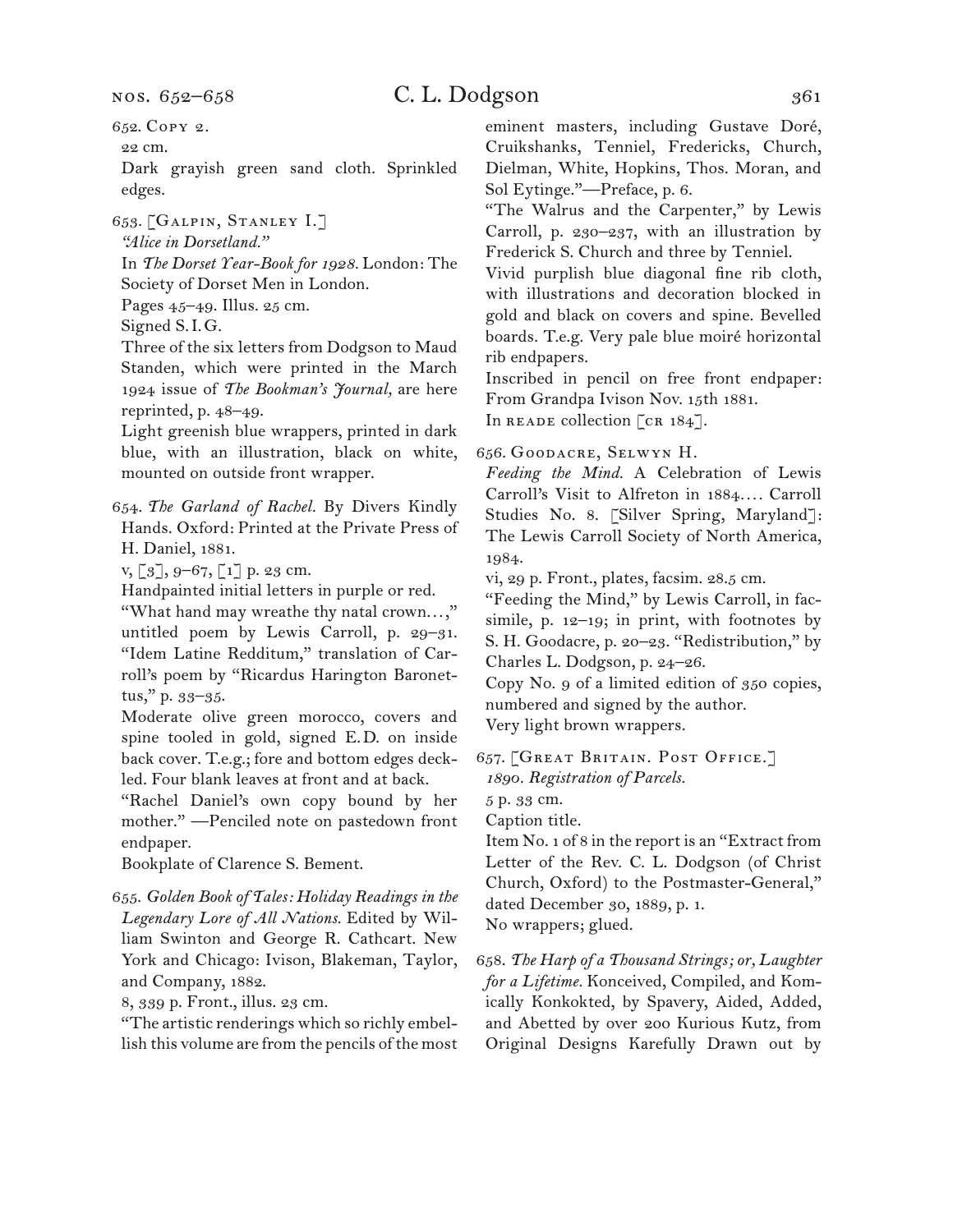Mc'Lenan, Hoppin, Darley, Hennessey, Bellew, Gunn, Howard, &c., to Say Nothing of Leech, Phiz, Doyle, Cruikshank, Meadows, Hine, and Others. The Whole Engraved by S. P. Avery. New York: Dick & Fitzgerald  $\lceil 1858 \rceil$ .

v, [3], [9]–368 p. Front., illus. 19 cm.

On verso of t.p.: R. Craighead, Stereotyper, and Electrotyper [and] E. O. Jenkins, Printer.

"Novelty and Romancement. A Broken Spell," [by C. L. Dodgson], p. 188–194. Reprinted from *The Train* (Oct. 1856), with a copy of the illustration by William M'Connell and two other unsigned illustrations.

Grayish reddish brown bead cloth, covers elaborately blocked in blind, with a cut of a man bent under the weight of a harp blocked in gold in center of front cover and the publisher's monogram on a shield blocked in blind in center of back cover, spine blocked in gold. Publisher's imprint at foot of spine.

"List of Publications," 6 p., and other adverts.,  $\lceil$  10] p., at back.

659. Copy 2.

Deep purplish blue vertical fine rib cloth, blocked as above. Adverts. as above.

660. Copy 3.

No frontispiece.

The names and designations of Craighead and Jenkins omitted from verso of t.p.

Dark grayish green morocco cloth, covers less elaborately blocked in blind, same blocking in gold. Publisher's monogram in gold at foot of spine.

"Popular Books," [4] p. at back.

661. Le Gallienne Productions.

… *Romeo and Juliet: Shakespeare. Alice in Wonderland: Carroll.* [New York, N.Y.: Produced by Strand Press Inc.], [1933.]

 $\left[16\right]$  p. Illus., music. 29.5 cm.

Cover title.

Unpaginated.

Photographs of members of the cast of *Alice* 

*in Wonderland* and brief critical quotations, p.  $\lceil 6-9 \rceil$ .

"Music from The Le Gallienne Production Alice in Wonderland. Music by Richard Addinsell. Words by Lewis Carroll": "Life, What Is It—But a Dream," p.  $\lceil 12-14 \rceil$ ; "Beautiful Soup," p. [15– 16].

Moderate blue wrappers.

662. Leigh, N. Egerton.

*N. E. Leigh's Lewis Carroll Scrap Book.*

A scrapbook, with title as above lettered on spine, compiled by N. Egerton Leigh, bought by Falconer Madan on Dec. 5, 1929, and augmented by him. 24 cm.

Contains photographs; correspondence; clippings, and manuscript transcripts of articles, anecdotes, and *Alice* parodies; political cartoons based on *Alice;* clippings of illustrations to Carroll's works; etc. Also the following items containing writings and/or illustrations by Carroll himself. Information in brackets is supplied by Madan.

"Some of Lewis Carroll's Child-Friends. With Unpublished Letters by the Author of 'Alice in Wonderland,' " by S. D. Collingwood, from *The Century Magazine,* Vol. 57, [1898], p. [231]– 240. "Before 'Alice'—The Boyhood of Lewis Carroll," by Stuart Collingwood, from *The Strand Magazine,* Vol. 16, [1898], p. [616]– 627. "Mors Iabrochii," translation of "Jabberwocky" by A. A. Vansittart, unidentified clipping. "Iambroks Iambikos," translation of "Jabberwocky" by R. A. K[nox]., unidentified clipping. "An Unpublished Letter of Lewis Carroll," by Dymphna Ellis, unidentified magazine clipping. "Bruno's Revenge," by Lewis Carroll, [from *Aunt Judy's Magazine*], Vol. 4, No. 20, [Dec. 1867], p. 65–78.

Moderate yellowish brown buckram.

663. *Letters to Macmillan.* Selected and Edited by Simon Nowell-Smith*. . . .* London, Melbourne, Toronto, New York: Macmillan, St Martin's Press, 1967.

384 p. Front., plates, illus., facsims. 22 cm.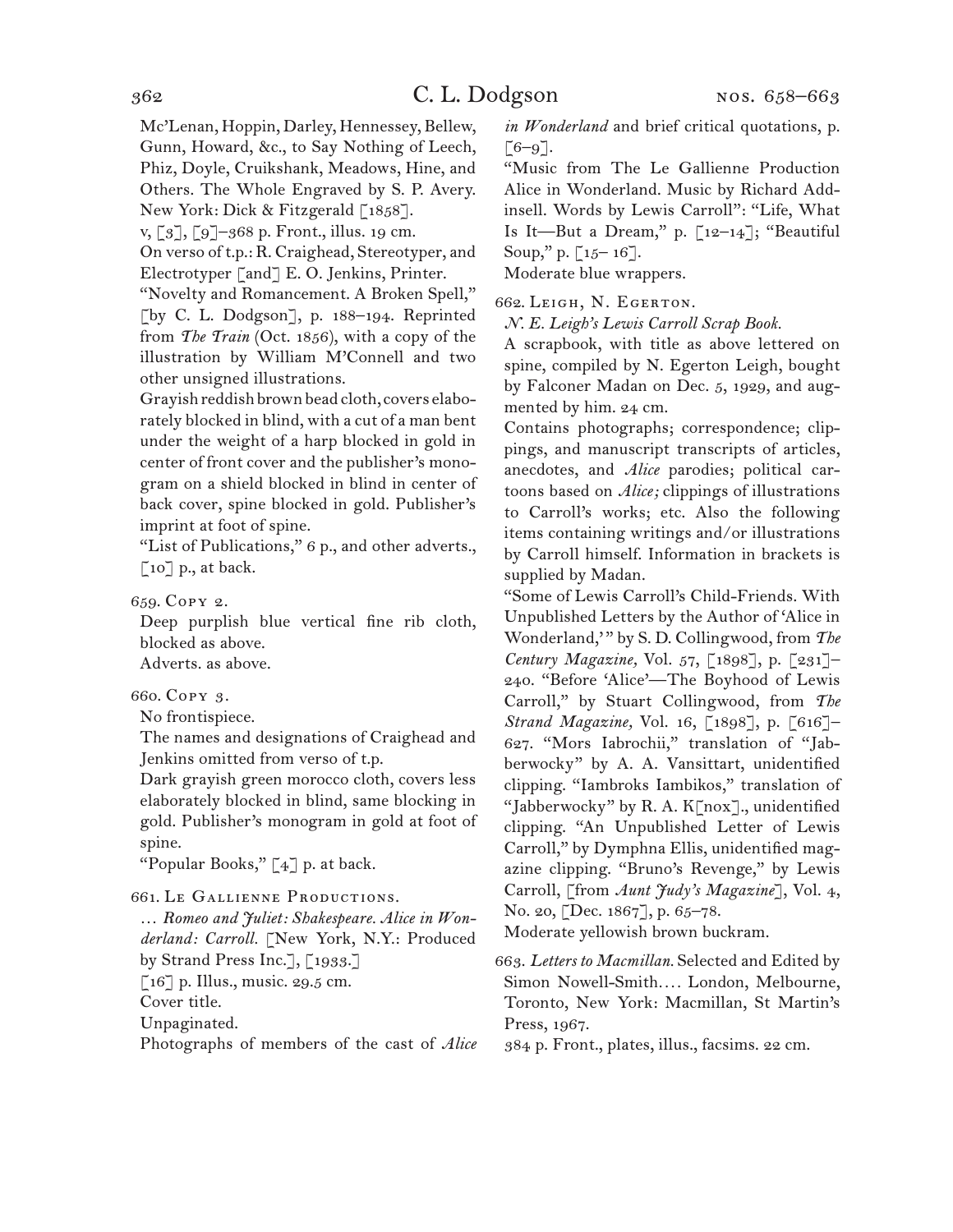" 'Lewis Carroll,' Charles Lutwidge Dodgson," p. [71]–77.

Deep purplish red smooth cloth, spine blocked in gold. Top edges stained deep purplish red. Illustrated endpapers, white on black.

In stevenson collection. *Catalogue*, Part III, No. 52.

664. *Lewis Carroll Observed. A Collection of Unpublished Photographs, Drawings, Poetry, and New Essays.* Edited by Edward Guiliano for the Lewis Carroll Society of North America. New York: Clarkson N. Potter, Inc./Publisher, Distributed by Crown Publishers, Inc.  $\lceil c_{1976} \rceil$ .

viii, 216 p. Front., illus., facsims. 28.5 cm.

"Preface," signed E.G., p. vii–viii.

The frontispiece is a reproduction of the photograph of Lewis Carroll at age twenty-four, from the original in the Parrish Collection. Includes:

"Lewis Carroll as Photographer: A Series of Photographs of Young Girls," by Edward Guiliano, p. 45–59. The 13 photographs by Carroll reproduced are from the Parrish Collection.

"Carroll's 'The Ligniad'; An Early Mock Epic in Facsimile," with an Introduction by Roger Lancelyn Green, p. 81–[91].

"Lewis Carroll as Artist: Fifteen Unpublished Sketches for the *Sylvie and Bruno* Books," Introduction by Edward Guiliano, p. 145–[160].

Bright orange red boards, front cover embossed in blind. Bright red smooth cloth spine, blocked in gold.

665. *The Little Ones' Book, Containing the Songs in "Alice in Wonderland," and "Through the Looking Glass," Also a Selection of Nursery Rhymes to the Old Tunes. And other Easy Songs and Rounds.* Compiled and Edited by Frederick Helmore*. . . .* London: Weekes & Co.; Chicago, U.S.A.: Clayton F. Summy Co. [1903?].

 $[4]$ , 48 p. 25 cm.

At head of p. 1: Frederick Helmore's Singing Method. No. 1.

Words and music.

Dark grayish green decorated wrappers, printed in blue. Adverts. on inside front and inside and outside back wrappers.

### 666. Madan, Falconer.

*Lewis Carroll. 16 Magazine Articles. 1898– 1901.* A scrapbook purchased in 1934 by Falconer Madan, with title as above on a label on front cover. 25.5 cm.

Contains three typewritten transcripts, a parody based on *Alice,* and articles about Lewis Carroll, including the following (i.a.) with extensive quotations from Carroll's correspondence and writings, and reproductions of his drawings and photographs. Dates in brackets are supplied by Madan.

" 'Lewis Carroll.' (Charles Lutwidge Dodgson.)," by Beatrice Hatch, from *The Strand Magazine,* Vol. 15, [April 1898], p. [413]–423. "Before 'Alice'—The Boyhood of Lewis Carroll," by Stuart Collingwood, from *The Strand Magazine,* Vol. 16, [Dec. 1898], p. [616]–627. "Some of Lewis Carroll's Child-Friends. With Unpublished Letters by the Author of 'Alice in Wonderland," by S. D. Collingwood, from *The Century Magazine,* Vol. 57, [Dec. 1898], p. [231]–240. "A Visit to Tennyson," letter from Charles L. Dodgson to his cousin William [Edward Wilcox], from *The Strand Magazine,*  [May 1901], p. [543]–544.

Blackish blue flexible Stormont marbled boards. Very deep red pebble cloth spine. Paper label on front cover and on spine.

#### 667. Madan, Falconer.

*Lewis Carroll. Magazine Articles. 1898–1932.*

A scrapbook compiled in 1932 by Falconer Madan, with title as above lettered on spine. 29 cm.

Contains letters to Madan, newspaper clippings, and articles about Lewis Carroll, including (i.a.) the following with extensive quotations from Carroll's correspondence and writings, and reproductions of his drawings and photographs. Information in brackets is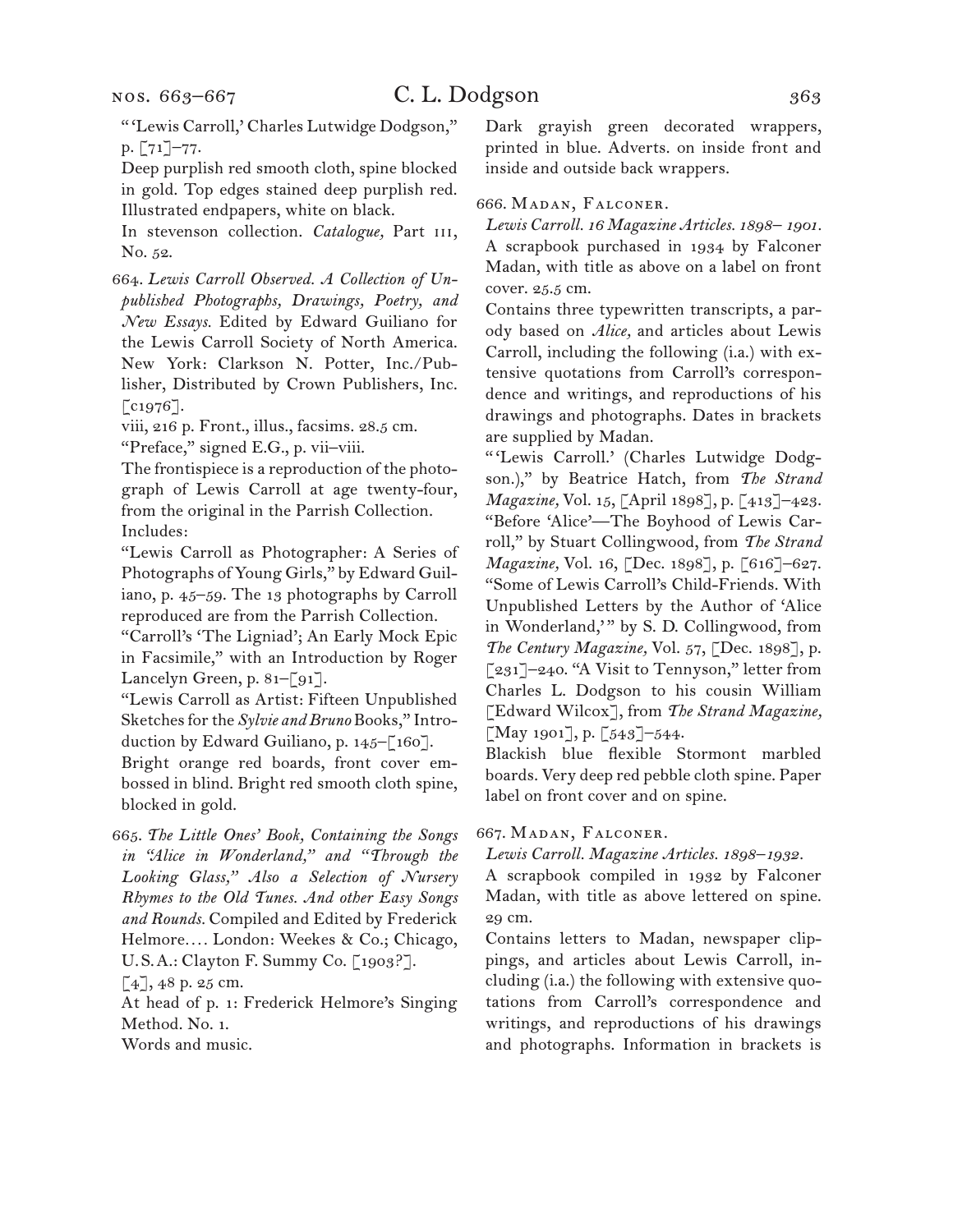supplied from wrappers and contents pages bound in, or by Madan.

" 'Lewis Carroll.' (Charles Lutwidge Dodgson)," by Beatrice Hatch, from *The Strand Magazine,* Vol. 15, [April 1898], p. 413–423. "Before 'Alice'—The Boyhood of Lewis Carroll," by Stuart Collingwood, from *The Strand Magazine,* Vol. 16, [Dec. 1898], p. [616]–627. "The Early Writings of Lewis Carroll," by His Honour Judge Parry, [from *The Cornhill Magazine,* April 1924], p. 455–468. "Alice in Dorsetland," [by Stanley I Galpin, from *The Dorset Year-Book for 1928*], p. 45–49. "New Lewis Carroll Letters: Written by the Author of 'Alice in Wonderland' to his Illustrator Harry Furniss," edited by the artist's daughter, Dorothy Furniss, [from *Pearson's Magazine,* Dec. 1930], p. 619–636. "Le Jaseroque," translation of "Jabberwocky" by Frank L. Warrin, Jr., from *The New Yorker,* Jan. 10, 1931, p. 52. "The Earliest Work of Lewis Carroll: A selection from his contributions, now published for the first time, to 'The Rectory Magazine,' which he edited, illustrated, and almost entirely wrote, at the age of fifteen," [from *The Strand Magazine*], Vol. 83, [June 1932], p. 574–581. Very dark red sand cloth.

- 668. *Royal Cowper Theatre, Fulham.* Sole Lessee and Manageress, Miss Isa Bowman. December, 1891*. . . .*
- $\lceil 4 \rceil$  p. Illus. 22 cm.

A programme of four pieces performed by the Bowman family, "who were child-friends of Dodgson, who certainly corrected, if he did not write, at least the framework of the programme."—*Handbook,* p. 177.

669. [Scudder, Horace Elisha.]

*The Game of Croquet; Its Appointment and Laws; with Descriptive Illustrations.* By R. Fellow [pseud.]. <New Edition, Enlarged and Corrected.> New York: Hurd and Houghton, 1868.

v, [1], [7]–48 p. Front., illus., diagrams. 18.5 cm.

The frontispiece is by Augustus Hoppin. "Castle Croquet. For Four Players," by Lewis

Carroll, p. [43]–48. Moderate blue glazed illustrated wrappers. Adverts. on outside back wrapper.

670. *The South Shields Amateur Magazine, Consisting of Original Articles, in Prose and Verse, by Amateurs in South Shields and the Neighbourhood. . . .* [South Shields]: Published in Aid of the Building Fund of the South Shields Mechanics' Institute, 1860.

vi, 42 p. 22.5 cm.

"A Photographer's Day Out," by Lewis Carroll, p.  $\lceil 12 \rceil - 16$ .

Moderate greenish blue wrappers.

671. *The Train:* A First-Class Magazine*. . . .* London: Groombridge and Sons, 1856–58.

5 vols. Illus. 21 cm.

A monthly, Jan. 1856–June 1858. Vol. 2 published by S. O. Beeton.

Lewis Carroll's contributions to the first four volumes are listed separately in this catalogue; there is no contribution by him in the fifth (and final) volume.

Vivid purplish blue vertical cord cloth, blocked in blind.

672. *Under the Quizzing Glass: A Lewis Carroll Miscellany containing original studies of his life and work together with some scarce Carrolliana now first reprinted and a poem never before published.* London: Magpie Press, 1972.

58 p. Front., illus. 21 cm.

Halftitle with frontispiece on verso.

Edited by R. B. Shaberman and Denis Crutch. "A Fascinating Mental Recreation for the Young," the prospectus for *Symbolic Logic,* p. 30–33, and "Who Killed Cock Robin?," p. 42– 43, by Lewis Carroll.

"Stories for Sunday Evenings," a drawing by George Du Maurier illustrating an anecdote attributed to Lewis Carroll, p. 47.

No. 201 of 400 numbered copies.

Dark orange yellow wrappers.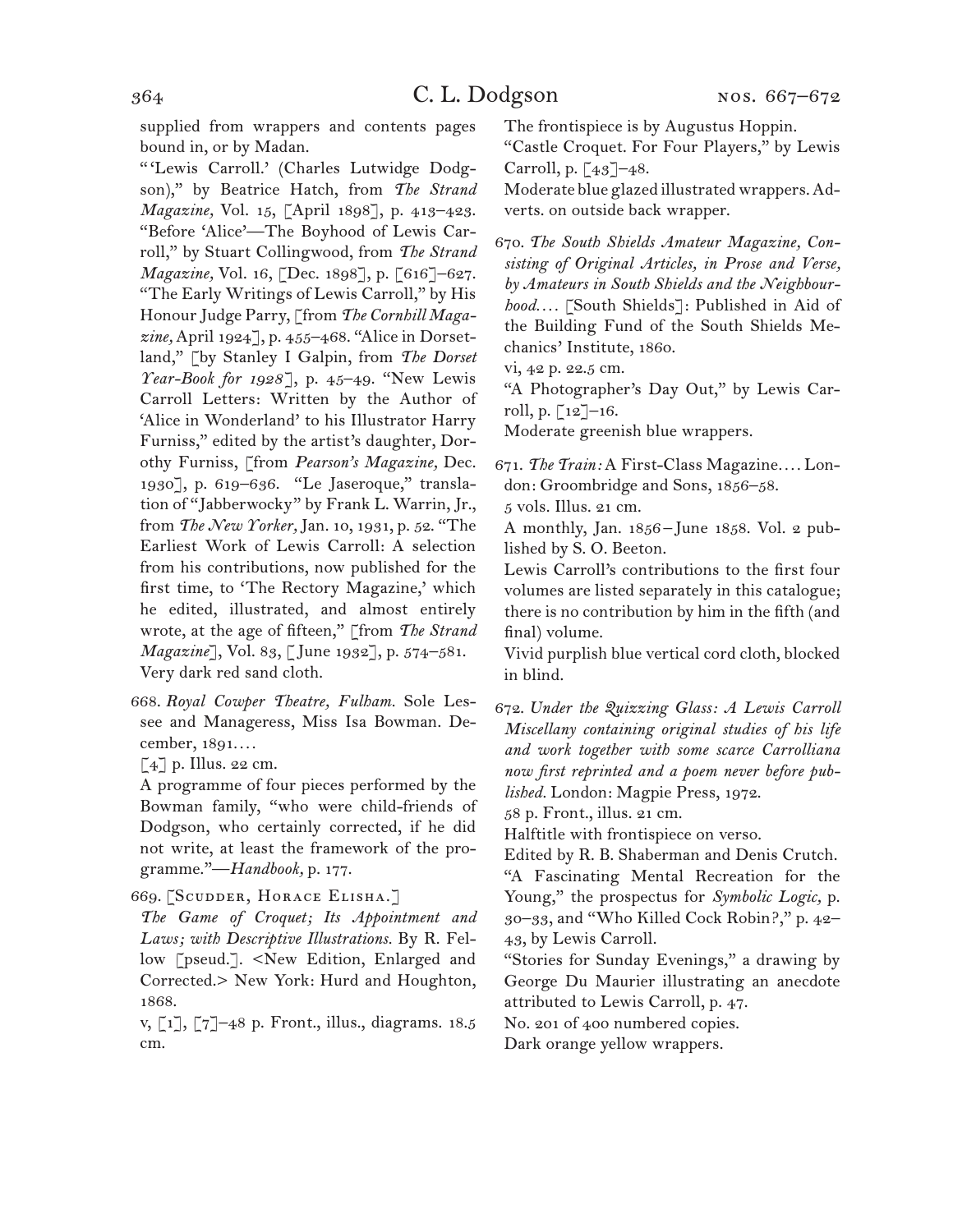#### nos. 673–678

# C. L. Dodgson 365

673. Wilcox, E. G.

*The Lost Plum-Cake. A Tale for Tiny Boys.* By E. G. Wilcox (Mrs. Egerton Allen)*. . . .* With Nine Illustrations by E. L. Shute*. . . .* London: Macmillan and Co., Limited; New York: The Macmillan Company, 1897.

xi, [3], 101, [1] p. Front., illus. 15 cm.

"Introduction," by Lewis Carroll, p. [vii]–xi. Glazed boards embossed with a deep red cobblestone pattern, decorated in gold. Binding cut flush with edges. White moiré vertical rib pastedown endpapers; free endpapers of text paper. Advert.,  $\lceil 1 \rceil$  p. at back.

674. Williams, Sidney Herbert.

*Some Rare Carrolliana.* With Notes by Sidney Herbert Williams*. . . .* London: Printed for Private Circulation Only, 1924.

23 p. Front., illus. 26 cm.

Includes reproductions of puzzles, verses, letters, and drawings by Dodgson for Harriet, Mary, and Ina Watson.

"This edition is limited to 79 signed copies, 4 of which are on hand-made paper, numbered 1 to 4, and 75 on Abbey Mills antique paper, numbered  $5$  to  $79."$ 

"This is No. [in manuscript:] 2. Sidney Herbert Williams & is for M. L. Parrish Esq. Philadelphia with best wishes. Xmas 1924."

Three loose signatures with bottom edges deckled, unstitched and unopened.

675. Copy 2.

26.5 cm.

"This is No. [in manuscript:] 28. Sidney Herbert Williams."

Light grayish yellowish brown boards. Bottom edges deckled.

676. *A Wreath of Song for Children.* Containing The Songs from ["]Alice in Wonderland," The Songs from ["]Through the Looking-Glass," and the "Songs for Children," words by Kingsley, Procter, Macdonald, Dr. Nield [*sic*], Herrick, &c., &c. London: Weekes & Co. [1872].

3 prel. leaves, 54 p. 17.5 by 26 cm.

"In deference to a wish that has been expressed in many quarters, the Publishers have collected the entire series of Mr. [William] Boyd's children's songs into a single volume."—"Preface," 3rd prel. leaf, dated London 1872.

Words and music.

By [Lewis Carroll]: p. 1–22. "The words of these songs are printed through the express permission of the Author of Alice's Adventures in Wonderland."—p. 1.

Very dark green fine cord cloth, front cover blocked in gold and blind, back cover in blind. On front cover: A Wreath of Song for Children.

W. Boyd<sup>[.]</sup> A.e.g. Pale yellow endpapers.

"New Songs," [1] p. at back.

Bookplate of Thomas & Jania Erwin.

677. Copy 2.

 $[1881.7]$ 

 $[2]$ , 54 p. 17.5 by 26 cm.

There is no dedication leaf, and the "Preface," which is undated, appears on verso of t.p.

Light brown sand cloth, covers differently blocked, all in blind. On front cover: A Wreath of Song[.] W. Boyd[.] Edges stained red. Floral-patterned endpapers, light grayish olive on light yellow.

No advert.

#### the author as photographer

678. Aspin, Roy.

*Lewis Carroll and his Camera. . . .* [Clayhall, Ilford, Essex: Published by Brent Publications in association with Robert Odcombe Associates, c1989.]

 $\lbrack 2 \rbrack$  p., 2 leaves, 55,  $\lbrack 1 \rbrack$  p., 3 leaves. Front., plates. 30 cm.

Printed in brown.

Includes reproductions of some 30 photographs by Carroll, including three from the Parrish Collection.

Light grayish brown paperback, with an illustrated front cover.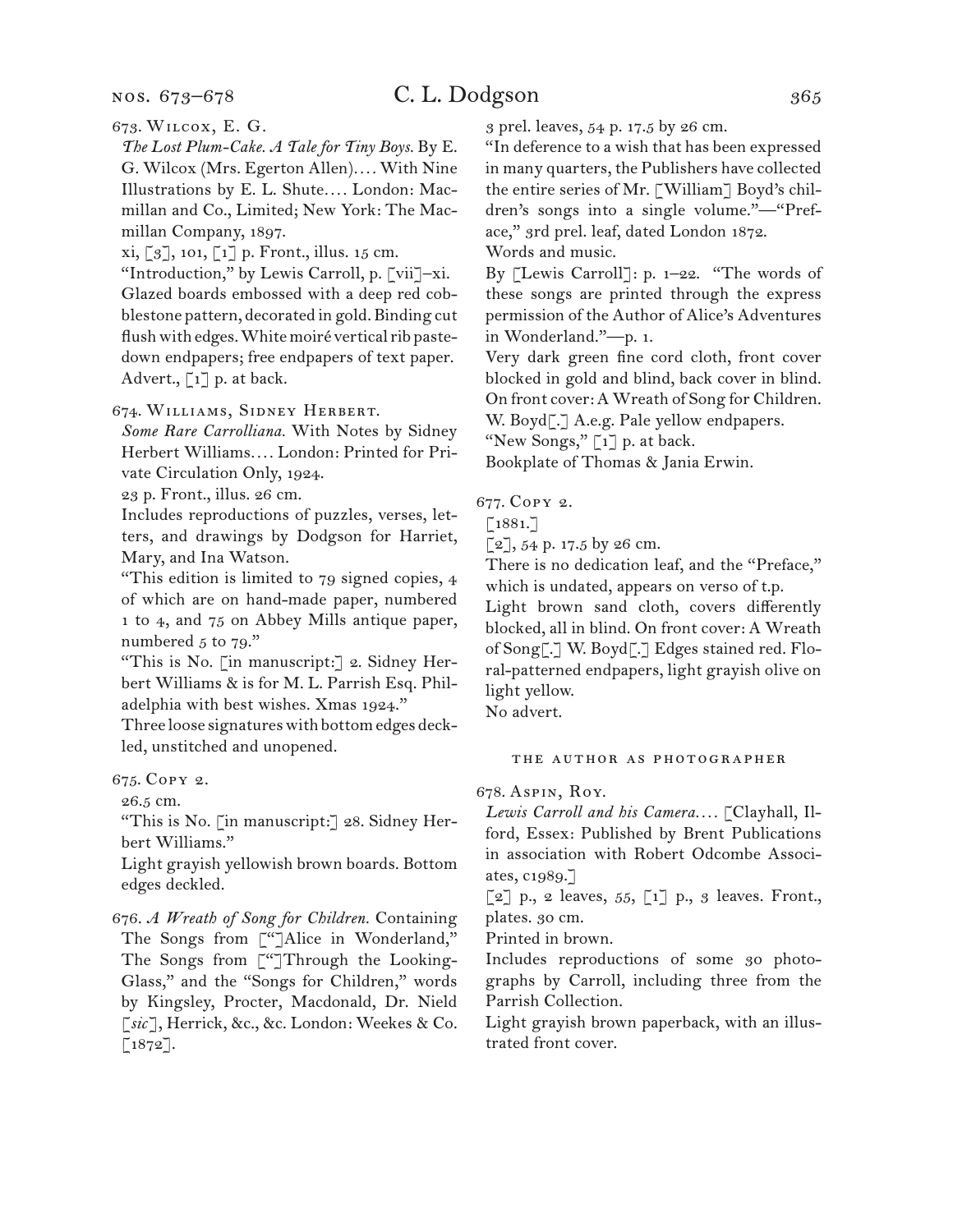679. Cullingham, Gordon G.

*Alice in Wonderland. The Windsor Connection.* In *Windlesora,* No. 15 [c1997]. Windsor: Windsor Local History Publications Group.

Pages 15–19. Illus. 21 cm.

Includes four photographs by Dodgson of members of the Ellison family, from originals in the Parrish Collection.

White illustrated wrappers, printed in color.

### 680. Finlay, Nancy.

*Lewis Carroll's St. George and the Dragon and Le Petit Nemrod by J. J. Tissot: A Problem in the Relationship between Painting and Photography in the 1870s. . . .*

In *Princeton University Library Chronicle,* Vol. 52, No. 3, Spring 1991.

Pages 358–366. Illus. 23.5 cm.

Includes a reproduction of Dodgson's photograph of "St. George and the Dragon" from the original in the Parrish Collection.

White decorated wrappers, printed in black and gray.

681. Gernsheim, Helmut.

*Lewis Carroll, Photographer. . . .* With 64 Plates in Photogravure. London: Max Parrish & Co Limited, 1949.

xi, 121 p. 64 plates. 22.5 cm.

Includes excerpts from Carroll's diary, p. 35– 80, and "Lewis Carroll's Writings on Photography," p.  $\lceil 105 \rceil$ -121, as well as the plates.

Grayish reddish orange smooth cloth, front cover and spine blocked in gold.

682. ———*. . . .* With 64 Plates in Photogravure. New York: Chanticleer Press Inc, 1949. xi, 121 p. 64 plates. 22.5 cm.

Moderate reddish brown smooth cloth, front cover and spine blocked in gold.

683. ———*. . . .* With 64 Plates in Photogravure. London: Max Parrish & Co Limited, 1950. xi, 126 p. 64 plates. 22.5 cm. "Second edition 1950."

"Addenda to Second Edition," p. 122–126.

Light blue boards textured to simulate buckram.

### 684. Glubok, Shirley.

*The Art Of Photography. . . .* Designed by Gerard Nook. New York: Macmillan Publishing Co., Inc.; London: Collier Macmillan Publishers  $\lbrack \text{c1977}\rbrack.$ 

48 p. Illus. 25.5 by 26 cm.

Illustrated t.p.

Dodgson's photograph of Alice P. Liddell seated and with a wreath on her head, from the original in the Parrish Collection, p. 10.

Moderate brown boards. Very light brown linen spine. Illustrated endpapers.

685. Heron, Flodden W.

*Lewis Carroll, Amateur Photographer. The Story of Two Rare Photographs. . . .*

In *Camera Craft,* Vol. 45, No. 11, Nov. 1938. San Francisco, California: Camera Craft Publishing Company.

Pages 507–511. Illus. 26 cm.

White illustrated wrappers, printed in blue and black.

Inscribed at head of p. 507: This copy for America's greatest Carrollian—M. L. Parrish with the compliments of the author Flodden W. Heron.

686. *L. Carroll: Photographer.*

In *Newsweek,* Vol. 35, No. 12, March 20, 1950. Dayton, Ohio: Weekly Publications, Inc.

Pages 94–95. Illus. 28.5 cm.

An unsigned review of Helmut Gernsheim's *Lewis Carroll, Photographer,* with reproductions of 9 of Carroll's photographs.

White illustrated wrappers, printed in color.

687. *Lewis Carroll.* [Milano: Gruppo Editoriale Electa, c1982.]

[4] p. 12 unnumbered plates. 42 cm.

Cover title.

Editor: Daniela Palazzoli.

Series: Portfolios Electa.

Untitled introduction by Helmut Gernsheim, p. [1].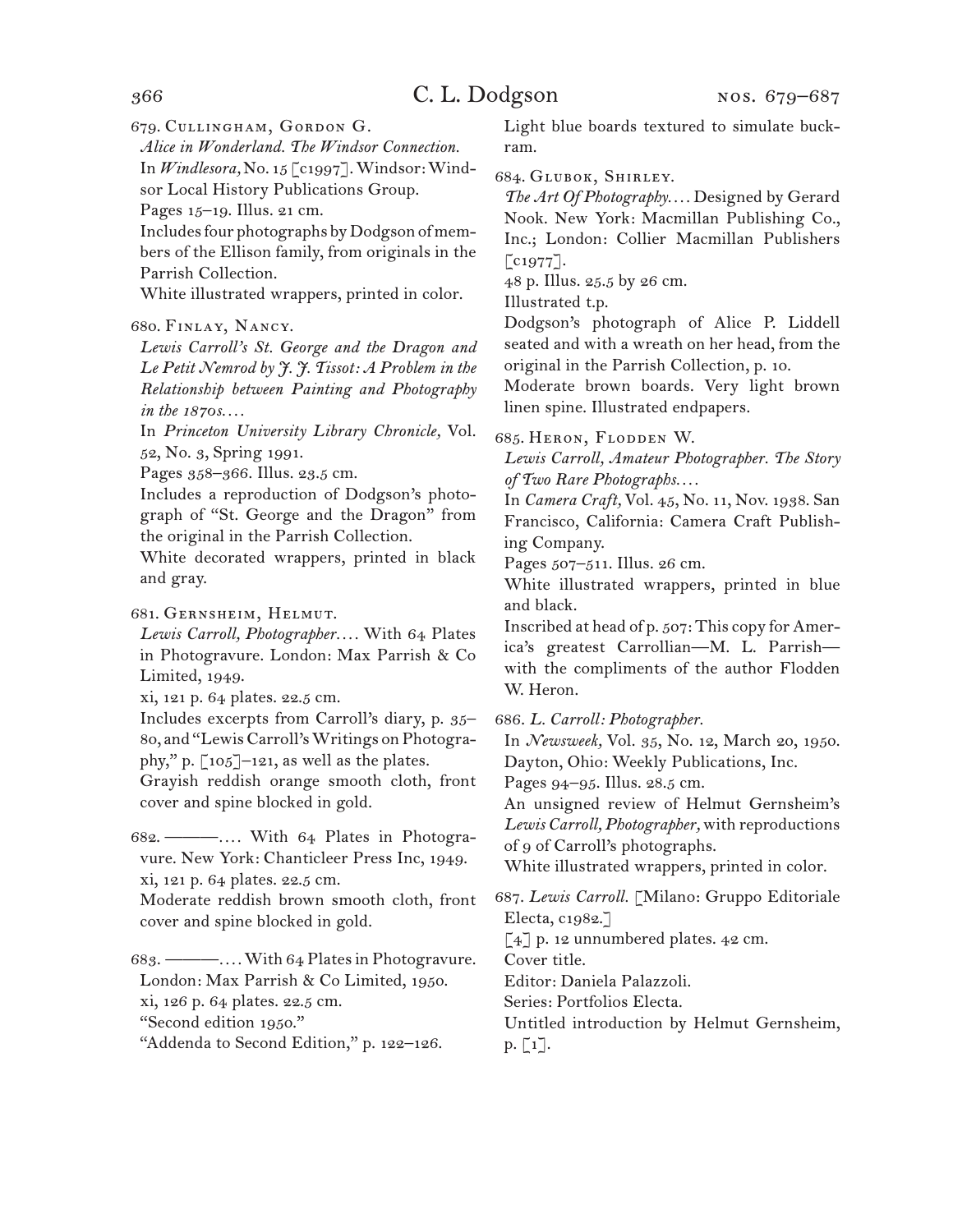The plates are reproductions of photographs by Dodgson.

Esemplare 288 of an edition limited to 1500 esemplari.

In a black stiff paper portfolio, with an illustrated label, printed in red, on front cover. Inserted in a white glazed stiff paper wrapper, printed in red.

688. … *Lewis Carroll.* Text by Graham Ovenden*. . . .* [London]: Macdonald [1984].

[14] p. 25 unnumbered plates. 30.5 cm.

At head of title: Masters of Photography.

The plates are reproductions of photographs by Dodgson.

White paperback, printed in light pinkish brown and black, with a photograph by Dodgson on front cover. On front cover: The prints in this book are suitable for framing.

689. *Lewis Carroll.* Introduction de Colin Ford. [Paris]: Nathan [c1998].

 $\left[144\right]$  p. 59 numbered illus. 19 cm.

Unpaginated.

"Collection Photo Poche," No. 75.

[Introduction], "traduit de l'anglais par Catherine Chaine," p.  $[5-22]$ .

Two of the illustrations (Nos. 14 and 27) are reproductions of the original photographs in the Parrish Collection.

Black paperback, with text in white and a repeat of illustration No. 9 on front cover.

690. *Lewis Carroll.* [London]: The British Council [c1998].

79 p. Front., illus. 24 cm.

T.p. printed in brown; text printed in black and brown.

Published in connection with a traveling exhibition of Carroll's photographs organized by The British Council.

"Exhibition curated by Roger Taylor. Publication edited by Charlotte Byrne."

" 'Nonsense is Rebellion': The Childsplay of Lewis Carroll," by Marina Warner, p. 7–25; " 'Some Other Occupation': Lewis Carroll and Photography," by Roger Taylor, p. 27–38; "Lewis Carroll," by Michael Bakewell, p. 39– 45.

The exhibition (of 77 photographs) included reproductions of 35 photographs by Carroll from originals in the Parrish Collection, 10 of which are reproduced in this volume.

White boards, with passages in facsimile from the autograph manuscript of *Alice's Adventures under Ground* printed in light brown on both covers; mounted on front cover, a reproduction of a photograph of Carroll, on back cover, a reproduction of a photograph of Alice Liddell by Carroll, each within a gold frame. Dark blue buckram spine and corners. Grayish brown swirl marbled endpapers.

691. *Lewis Carroll at Christ Church.* [London]: National Portrait Gallery [c1974].

32 p. Portraits. 23.5 cm.

"Twenty-eight portraits by Lewis Carroll together with 'Hiawatha's Photographing' and an Introduction by Morton N. Cohen." Edited by Colin Ford.

"Lewis Carroll's 'Black Art," by Morton N. Cohen, p. 3–8.

Black wrappers, printed in orange, with a photograph of Lewis Carroll on outside front wrapper.

692. *Lewis Carroll photographe victorien.* Introduction de Helmut Gernsheim. [Paris]: Chêne-F. M. Ricci [c1979].

92, [2] p. Front., portraits. 24 cm.

Halftitle: Iconographia.

"Introduction," p. 7–12.

"L'édition de ce livre a été dirigée par Laura Casalis et Sylvie Delassus."

"Traduit de l'anglais par Henri Parisot."

"L'éditeur remercie la University of Texas et la Princeton University Library de l'avoir autorisé à reproduire les originaux des photos de Lewis Carroll." Eight in the case of the latter. Black glazed wrappers, with a detail of the photograph of Alice as "La petite mendiante" on outside front wrapper.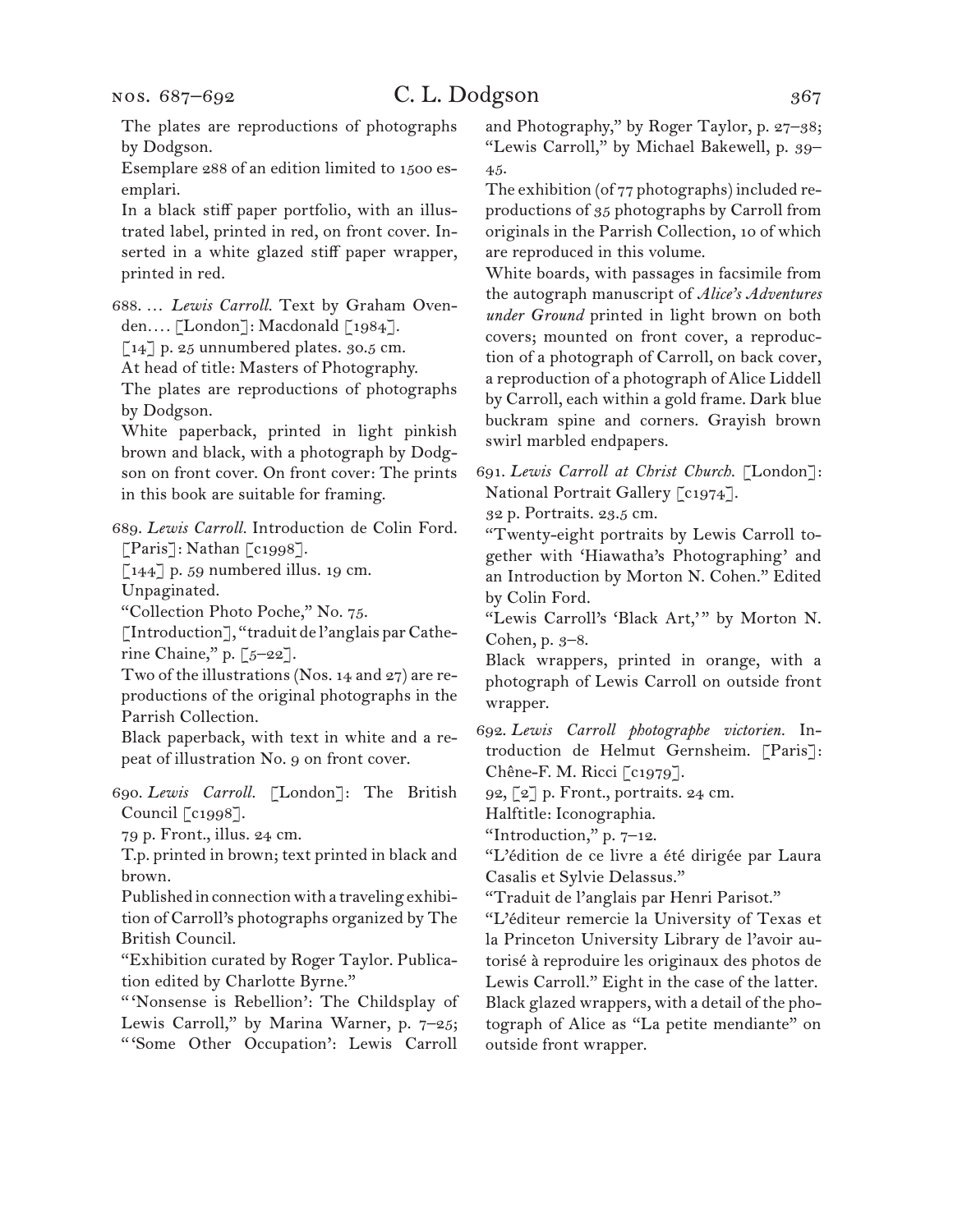693. *Lewis Carroll's Photographs of Nude Children.* With an introduction by Morton N. Cohen. Philadelphia: The Philip H. & A.S.W. Rosenbach Foundation, 1978.

31, [1] p. 4 colored illus. 26 cm.

Brilliant orange yellow smooth cloth.

694. Mitry, Jean.

… *Schriftsteller als Photographen, 1860–1910.*  [Luzern und Frankfurt/M]: Bucher  $\lceil c_{1975} \rceil$ . 95 p. Illus. 27.5 cm.

Series halftitle: Bibliothek der Photographie. Band 7.

"Aus dem Französischen von Gertrud Strub." 19 photographs by Lewis Carroll, all but one of which from the originals in the Parrish Collection, p. 20–[30].

Light gray plastic-coated boards, illustrated with black and white photographs.

695. National Museum of Photography, Film, and Television.

*Lewis Carroll, Photographer.* [Bradford, West Yorkshire: National Museum of Photography, Film, and Television, c1987.]

32 p. Illus. 21 cm.

[Introduction], p. 3, and "Carroll through the Viewfinder," p. 5–14, by Colin Ford.

Includes reproductions of 19 photographs by Carroll and the text of "Hiawatha's Photographing."

White wrappers, with a photograph by Carroll of Violet Granville on outside front wrapper.

696. *The Real Alice. A photograph by Lewis Carroll.* [n.p., n.d.]

Leaflet with a single sheet pasted inside. 19.5 cm.

Page [1], title as above, and with an oval cut out to reveal the facsimile of a photograph of Alice Liddell mounted on p. [3]. Page [2], a history of the photograph. Page [3], the mounted facsimile, with a further account of the photograph. Pages  $[4-6]$ , blank.

Light olive gray ribbed paper, printed in dark

olive. With matching envelope. The paper has watermark, "Fabriano (Italy)."

Inscribed on p. [1]: From H.P.B. 1925.

697. *Reflections in a Looking Glass. A Centennial Celebration of Lewis Carroll, Photographer.* Morton N. Cohen. Afterword by Roy Flukinger. Postscript by Mark Haworth-Booth. Photographs from the Harry Ransom Humanities Research Center, The University of Texas at Austin. With selections from Alfred C. Berol Collection, Fales Library/Special Collections, New York University; Gilman Paper Company Collection, New York; The New York Public Library, Henry W. and Albert A. Berg Collection; The Pierpont Morgan Library, New York; Private Collections; The Rosenbach Museum & Library, Philadelphia; The Royal Photographic Society; Science & Society Picture Library, London/National Museum of Photography, Film & Television, Bradford. [New York]: Aperture [c1998].

143, [1] p. Illus. 29.5 cm.

T.p. printed in red and black.

Halftitle with frontispiece on verso.

Includes, in addition to the reproductions of photographs by Lewis Carroll: "Lewis Carroll, Pioneer Photographer," by Morton N. Cohen, p. 7–25; "Hiawatha's Photographing," by Lewis Carroll, p. 26–27; "A Photographer's Day Out," by Lewis Carroll, p. 122–125; "The Photographic Moment of Lewis Carroll," by Mark Haworth-Booth, p. 127–130; and "After Words," by Roy Flukinger, p. 131–135. "First edition."

Light yellow buckram. Dark red smooth cloth spine.

698. *Speaking of Pictures* ... Some fine photographs by the author of "Alice in Wonderland" are rediscovered.

In *Life,* Vol. 29, No. 19, Nov. 6, 1950. Chicago, Ill.: Time Inc.

Pages 22–23. Illus. 25.5 cm.

Includes reproductions of six photographs, one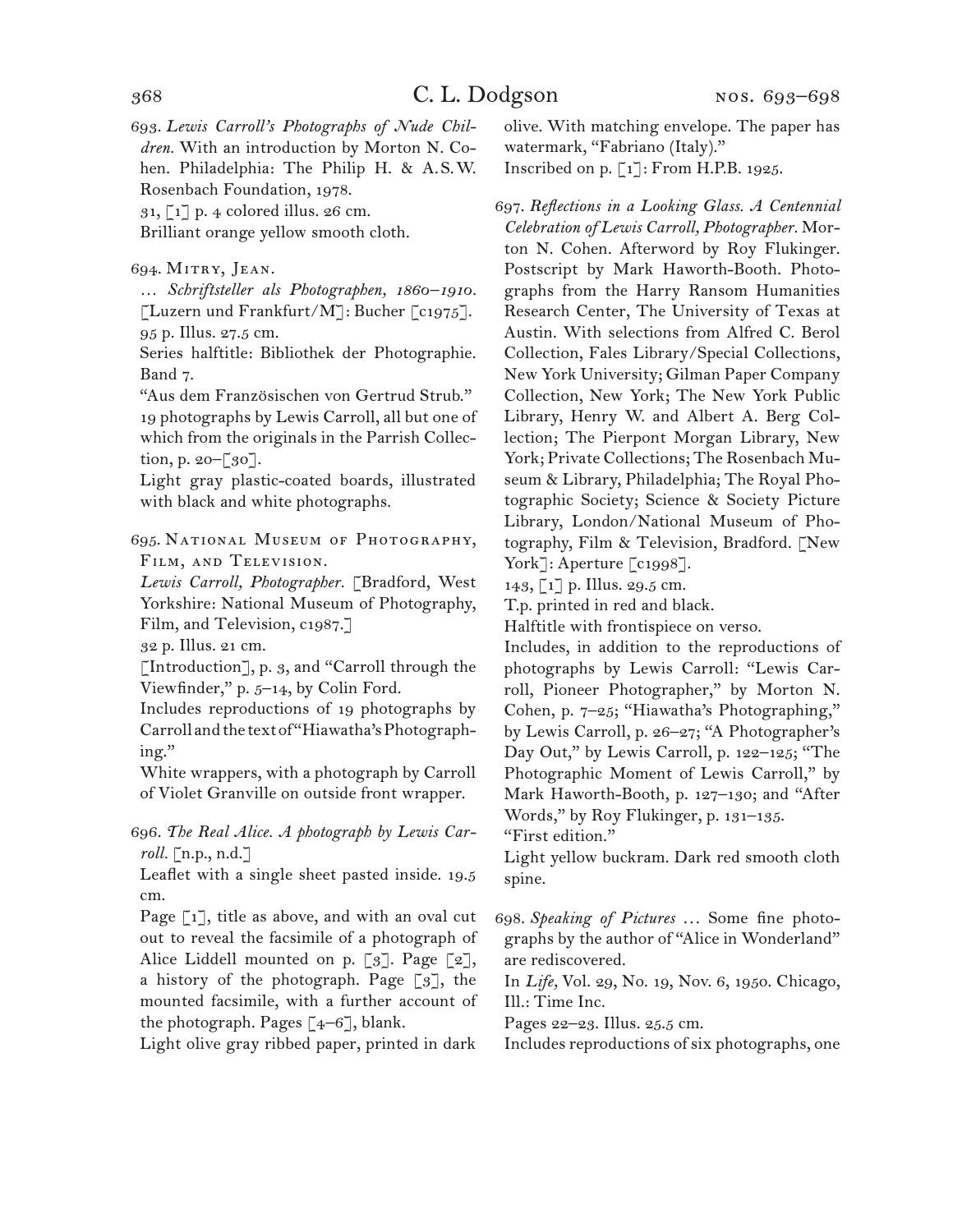from the Parrish Collection, the others from the Gernsheim Collection.

"His Equipment Included Special Tents and Toys," with a reproduction of a photograph of Lewis Carroll by Rejlander (from the Gernsheim Collection), p. 24.

White illustrated wrappers, printed in black and color.

699. *Two Photographs by Lewis Carroll.* Printed directly from the orginal [*sic* ] wet collodion glass negatives made by Lewis Carroll in October 1879, of Miss Leila Campbell Taylor. A Special Limited Edition of 1,000 prints from each of two negatives made for The Sunday Times, January 1987, of which this pair of prints is No. [in pen-and-ink:] 324. [London: The Sunday Times, 1987.]

3 loose leaves. 2 mounted photographs. 41 cm.

The leaves, on thick paper, are printed in brown.

In an unlettered light brown linen portfolio.

#### 700. Wetzel, Michael.

… *"The latter undraped."* Die photogene Entblössung des Blicks bei Lewis Carroll. [München: Wilhelm Fink Verlag], [c1990.] Pages [157]–175. Illus. 23 cm.

Caption title.

"Sonderdruck Aus: Jochen Hörisch/Michael Wetzel (Hrsg.) Armaturen der Sinne: Literarische und technische Medien 1870 bis 1920." White wrappers, printed in black and red.

701. White, Daniel N.

*Lewis Carroll, Photographer. . . .*

In *Princeton Alumni Weekly,* Vol. 74, No. 27, May 28, 1974. Princeton, N.J.: Princeton University Press.

Pages 10–14. Illus. 28 cm.

Includes reproductions of seven photographs from the Parrish Collection, one on the front cover.

White illustrated wrappers, printed in black and orange.

### **ADAPTATIONS**

702. [Abbott, Holker.]

*Alice in Wonderland.* In Eleven Scenes. Arranged for the Copley Society of Boston....

Boston: Press of Geo. H. Ellis Co., 1912.

52 p. 19.5 cm.

Cover title.

Abbott's name does not appear.

Self-wrappers; stapled.

703. *Alice in Wonderland. . . .* [New York]: [Copyright Sam'l Gabriel Sons & Company], [n.d.]

[12] p. Colored illus. 21.5 cm.

Cover title, illustrated in color.

An abbreviated version of the story.

The illustrations are by Gordon Robinson.

Printed on "Linenette."

Self-wrappers; stapled. At foot of final page: G To Keep Busy the Little Hands and Little Head*. . . .* No. 433 Printed in the U.S.A.

704. *Alice in Wonderland. Panorama with Movable Pictures.* [London, Paris, New York: Raphael Tuck & Sons, Ltd., Publishers to Their Majesties the King & Queen], [1926.]

4 colored cards with scenes from the story. 27 by 30.5 cm.

On versos of cards: title; "How to make your pictures"; and (on 2 cards) descriptions of the pictures, signed G.C.F.

With 15 numbered colored figures (lacking nos. 5 and 10) to be inserted in slots in the cards. The pictures and figures are by A. L. Bowley.

Tuck No. 8594.

705. [Angeli, Natalina.]

… *Alice nel paese delle meraviglie.* [Novara: Ed-

izione italiana EDIPEM, C1974.]

93, [3] p. Colored front., colored illus. 26 cm.

At head of title: Lewis Carroll.

Illustrated t.p., printed in color.

Series halftitle: Il Narratore speciale TV.

"Alice nello specchio," p. [63]–93.

Abbreviated versions.

"Traduzione di Natalina Angeli," who was presumably responsible for the adaptations.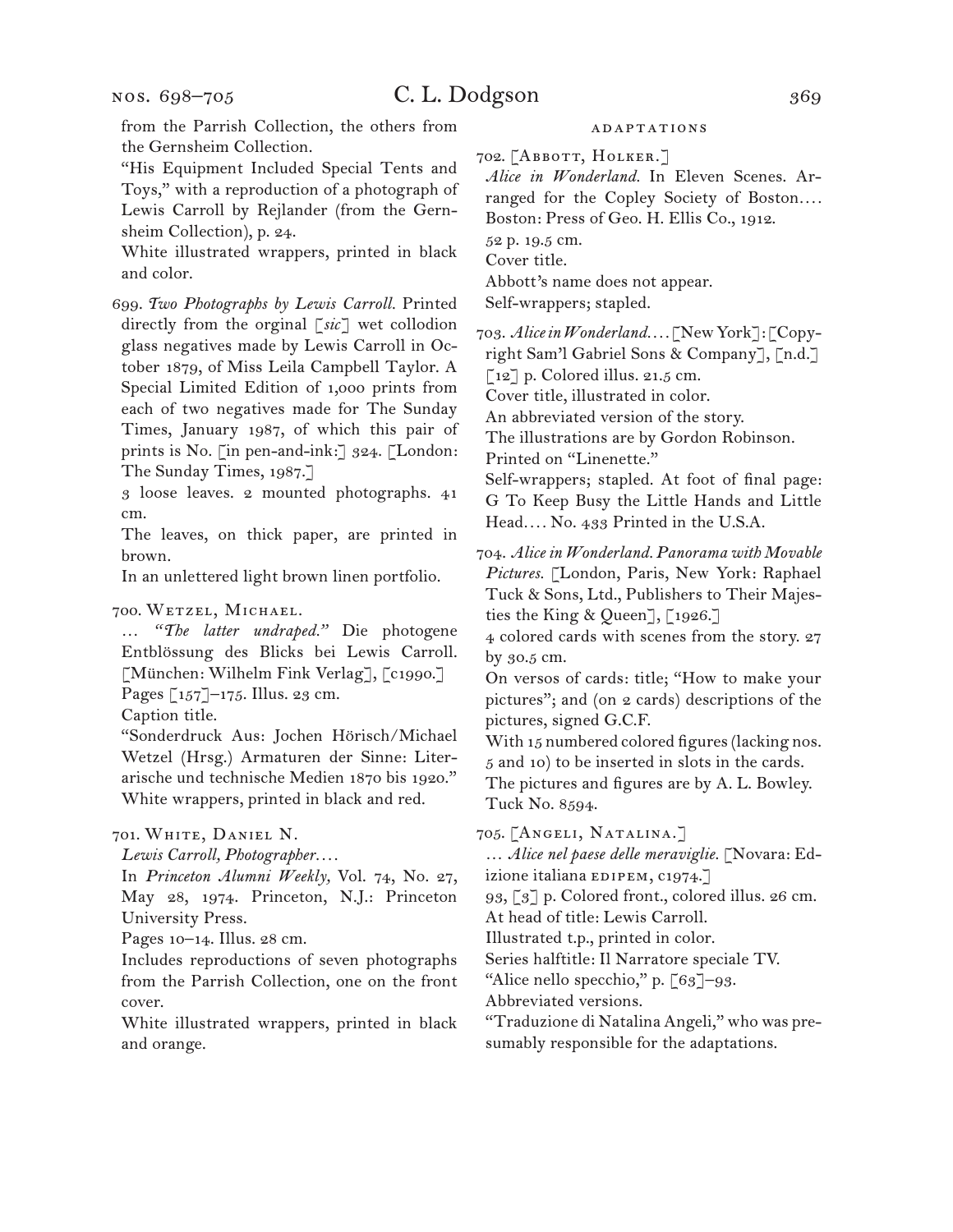The illustrations are photographs in color. "Fotografie tratte dallo sceneggiato televisivo: Nel Mondo di Alice prodotto dalla RAI Radiotelevisione Italiana."

Glazed boards, printed in color, with illustrations on both covers. Colored photographic endpapers.

706. Armstrong, Samuel.

*Walt Disney's Alice in Wonderland.* Illustrations by The Walt Disney Studio. Adapted by Samuel Armstrong from the Walt Disney motion picture*. . . .* Racine, Wis.: Whitman Publishing Co., c1951.

[24] p. Colored illus. 21 cm.

Colored illustrated t.p.

"Cosy Corner Series."

Glazed illustrated boards, printed in color. Illustrated endpapers, white on yellow.

### 707. B., S. S.

*Alice in Wonderland.* Adapted by S.S.B. This Adaptation is Copyright. London: Samuel French, Ltd.; New York: Samuel French, Inc.  $[n.d.]$ .

50 p. 18.5 cm.

Dark purplish red decorated wrappers. At head of outside front wrapper: French's Fairy and Home Plays No. 24. Adverts. on inside front and inside and outside back wrappers.

Adverts., [2] p. at back.

# 708. B., S. S.

*Charade from "Alice in Wonderland," and "Through the Looking-Glass."* Adapted by S.S.B. London: Samuel French, Ltd.; New York: Samuel French [1898].

37, [2] p. 18 cm.

Light brown decorated wrappers. On outside front wrapper: Fairy and Home Plays for Home Performance. No. 24. Adverts. on inside front and inside and outside back wrappers.

### 709. Berlin, Irving.

*Alice in Wonderland.* Charles Dillingham and Florenz Ziegfeld, Jr. Present The Century Girl at the Century Theatre. Words and Music by Irving Berlin. N.Y.: Irving Berlin Inc. [c1917].

5 p. 33.5 cm.

Cover title. The colored cover illustration is by Barbelle.

Page [2], advert.

No wrappers; unstitched.

Advert., verso of p. 5.

710. Clarke, Henry Savile.

*Alice in Wonderland. A Dream Play for Children, in Two Acts.* Founded upon Mr. Lewis Carroll's "Alice's Adventures in Wonderland," and "Through the Looking-Glass," with the express sanction of the Author. By H. Savile Clarke. Music by Walter Slaughter. London: Published at "The Court Circular" Office, 1886. 55 p. Illus. 20 cm.

With 8 of John Tenniel's illustrations.

Without the music.

Light brown illustrated (Tenniel's White Rabbit) wrappers. Adverts. on inside front and inside back wrappers.

Library label of Sidney Williams.

711. ———. Founded upon Mr. Lewis Carroll's "Alice's Adventures in Wonderland," and "Through the Looking-Glass," with the express sanction of the Author. By H. Savile Clarke. Music by Walter Slaughter. London: Published at "The Court Circular" Office, 1888.

56 p. Illus. 21 cm.

With 8 of John Tenniel's illustrations.

Without the music.

Light brown illustrated (Tenniel's White Rabbit) wrappers. Advert. for Ridge's Food (a parody of "You are old, Father William") on outside back wrapper.

Library label of Sidney Williams.

712. Clarke, Henry Savile.

*Alice in Wonderland. A Dream Play for Children. In Two Acts.* Founded upon Mr. Lewis Carroll's "Alice's Adventures in Wonderland," and "Through the Looking-Glass," with the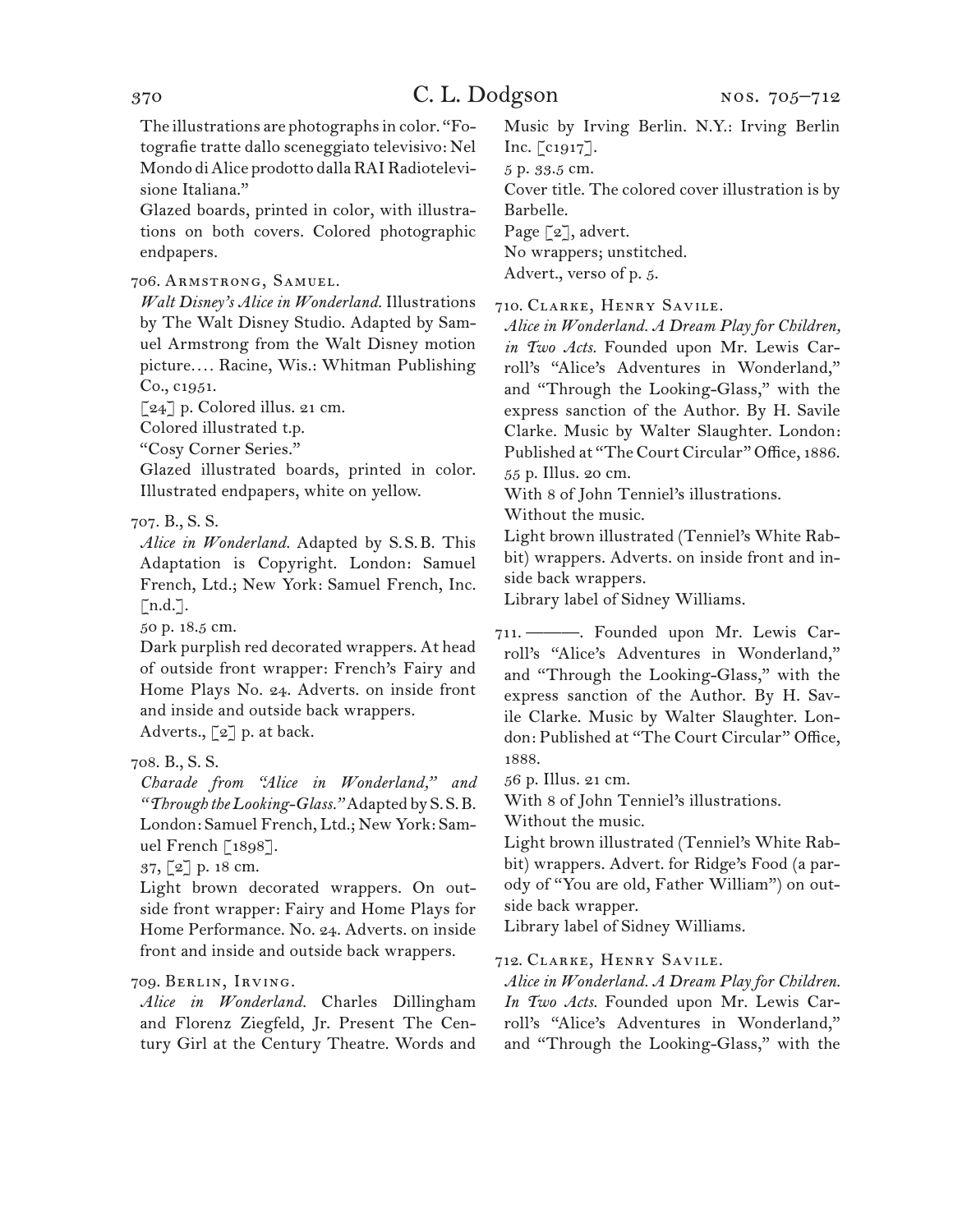express sanction of the Author. By H. Savile Clarke. Music by Walter Slaughter. Performed at the Opera Comique Theatre under the Management of Mr. Arthur Eliot. London and Bungay: Printed by Richard Clay and Sons, Limited [1898].

20 p. Illus. 18.5 cm.

With 6 of John Tenniel's illustrations.

Without the music.

Consists only of most of the songs in the play. Light gray wrappers.

### 713. Copy 2.

On t.p.: Performed at the Opera Comique Theatre under the Management of Mr. Arthur Eliot by arrangement with Mr. Edgar Bruce.

#### 714. Delafield, Emily Prime.

*Alice in Wonderland. A Play.* Compiled from Lewis Carroll's Stories Alice in Wonderland and Through the Looking-Glass, and What Alice Found There*. . . .* Originally presented, for the benefit of The Society of Decorative Art, at The Waldorf, New York, March thirteenth, 1897, and now for the first time printed. New York: Dodd, Mead & Company, 1898.

ix, [2], 89 p., 1 leaf. Front., plates. 20 cm.

"Printed by D. B. Updike The Merrymount Press Boston 1898."

The t.p., front., and three plates are printed in red and black.

The illustrations are by Bertram Grosvenor Goodhue.

White illustrated (by Goodhue) parchment paper boards, printed in color. Top edges stained red; fore and bottom edges untrimmed. Orange endpapers decorated with images of characters in the play.

#### 715. Freiligrath-Kroeker, Käthe.

*Alice and Other Fairy Plays for Children. . . .*  With Eight Original Plates and Four Picture-Initials, by Mary Sibree. With Original and Adapted Music. London: W. Swan Sonnenschein and Allen, 1880.

 $\lbrack 5 \rbrack$ , 296 p. Front., plates, illus., music. 18.5 cm.

"Alice," p.  $\lceil 1 \rceil$ -64, followed by 4 unnumbered pages of words and music.

Dark yellowish green diagonal fine rib cloth, front cover and spine blocked in black and gold, back cover blocked in blind. Bevelled boards. A.e.g.

#### 716. Freiligrath-Kroeker, Käthe.

*Alice in Wonderland, and Other Fairy Plays for Children. . . .* New York: Dick & Fitzgerald  $[n.d.]$ .

143 p. Music. 17 cm.

"Alice in Wonderland," p. [7]-33. Words and music, p. [121]–124.

Pale yellow glazed illustrated (by Mary Sibree) wrappers. "Good Books," on outside back wrapper.

Adverts.,  $\left[14\right]$  p. at back.

#### 717. Freiligrath-Kroeker, Käthe.

*Alice thro' the Looking-Glass and Other Fairy Plays for Children. . . .* London: W. Swan Sonnenschein and Co. [1882].

viii, [9]–202 p. Front., plates, music. 18.5 cm.

Title on front cover and on spine: Alice Through The Looking Glass.

The illustrations are by Elto.

"Alice through the Looking-Glass," p. [9]-50. "… I beg to tender my sincerest thanks to Mr. Lewis Carroll, for his renewed kind permission to dramatise 'Through the Looking-Glass."<sup>"</sup>-"Preface," p. vi.

Dark greenish blue diagonal fine rib cloth, front cover and spine blocked in gold and black, back cover blocked in blind. Publisher's monogram at foot of spine. A.e.g. Floral-patterned endpapers, reddish brown on white.

With a presentation inscription in German from the author to Dr. J. W. Appell, dated Christmas 1882, on back of the frontispiece.

#### 718. Copy 2.

Light yellowish green diagonal fine rib cloth, blocked as Copy 1. A.e.g. Endpapers as in Copy 1.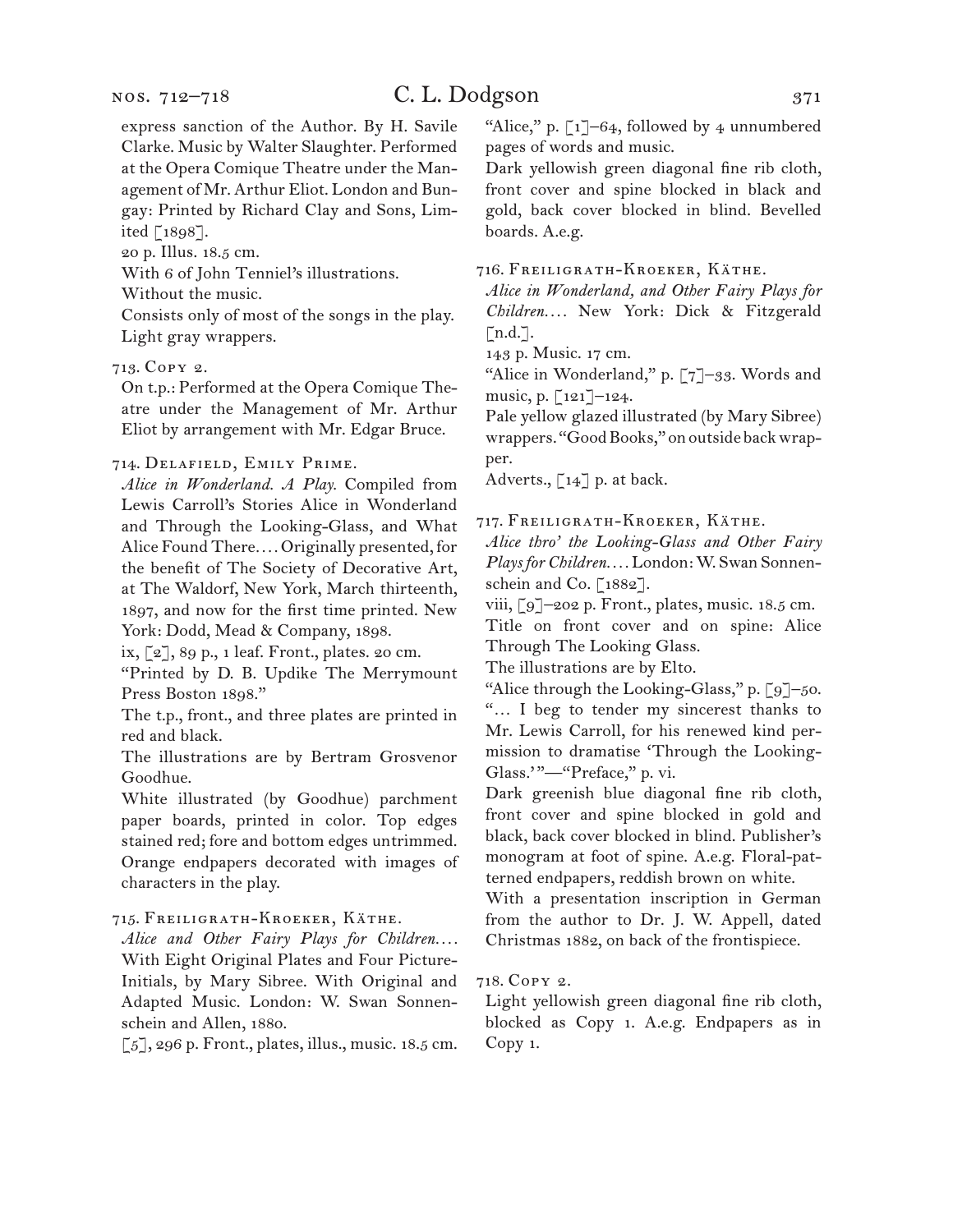719. Copy 3.

Dark brown diagonal fine rib cloth, blocked as Copy 1. A.e.g. Endpapers with a mesh pattern, reddish brown on white.

### 720. Copy 4.

Light gray diagonal fine rib cloth, front cover and spine blocked as Copy 1, with a different design blocked in blind on back cover. At foot of spine: Sonnenschein[.] A.e.g. Endpapers with a pansy pattern, light greenish yellow on white.

721. ———*. . . .* New York: G. P. Putnam's Sons, 1883.

1 prel. leaf, viii, [9]–202 p. Front., plates, music. 19 cm.

Title on front cover: Alice Through The Looking Glass and other Fairy Plays. Title on spine: Alice Thro' The Looking Glass and other Fairy Tales.

Illustrations as in English edition.

"Alice through the Looking-Glass," p.  $\lceil 9 \rceil$ -50.

Dark reddish brown diagonal fine rib cloth, front cover and spine blocked in gold and black. Endpapers with a trompe l'oeil design, olive on dark yellow.

### 722. Copy 2.

Light gray diagonal fine rib cloth, blocked as Copy 1. Floral-patterned endpapers, olive on white.

723. ———*. . . .* Second Edition. London: Swan Sonnenschein and Co. Ld., 1896.

[iii]-viii,  $\left[11\right]$ -50, 55-82, 87-128, 133-202 p. Front., plates, music. 19 cm.

Title on front cover and on spine: Alice Through The Looking Glass.

Illustrations as in [1882] edition.

"Alice through the Looking-Glass," p. [11]– 50.

Dark bluish green smooth cloth, blocked and lettered as Copy 4 of the  $[1882]$  edition. A.e.g. Endpapers with a curlicue pattern, light brown on yellow.

724. Hardwick, Mollie.

Alice in Wonderland. [By] Lewis Carroll. Dramatized by Mollie Hardwick. [London]: Davis-Poynter [1974].

 $\lceil 5 \rceil$  p., 40 leaves. 22 cm.

White paperback, illustrated covers, printed in black and red.

"A Davis-Poynter Playscript devised for practical use in the theatre in schools and by drama groups."—front cover.

725. Harrison, Constance Cary.

*Alice in Wonderland. A Play for Children in Three Acts.* Dramatized by Mrs. Burton Harrison. With Tableaux, Songs, and Dances. Illustrations by John Tenniel. New-York: The De Witt Publishing House [c1890].

35 p. Illus. 19 cm.

"Copyright, 1890, By R. H. Russell & Son." Ten illustrations by John Tenniel.

Light blue illustrated wrappers.

726. ———. Dramatized by Mrs. Burton Harrison. With Tableaux, Songs, and Dances. Illustrations by John Tenniel. Chicago and New York: The Dramatic Publishing Company [c1898].

35 p. Illus. 18.5 cm.

"Copyright 1898 By R. H. Russell & Son."

Printed from the plates of the 1890 edition.

Vivid yellow illustrated wrappers. Adverts. on inside front and inside and outside back wrappers.

Adverts., verso of p. 35, and  $\left[\right.4\right]$  p. at back.

### 727. Hendrie, Bill Fyfe.

… *Alice in Wonderland. . . .* freely adapted by Bill Fyfe Hendrie and James McCue. [Houndmills, Basingstoke, Hampshire, and London]: Macmillan Education [c1979].

 $[4]$ , 35 p. 21.5 cm.

At head of title: dramascripts.

Deep purple illustrated wrappers.

728. Jackson, Elizabeth.

*Alice in Wonderland. A Play.* Adapted from Lewis Carroll's Book by Elizabeth Jackson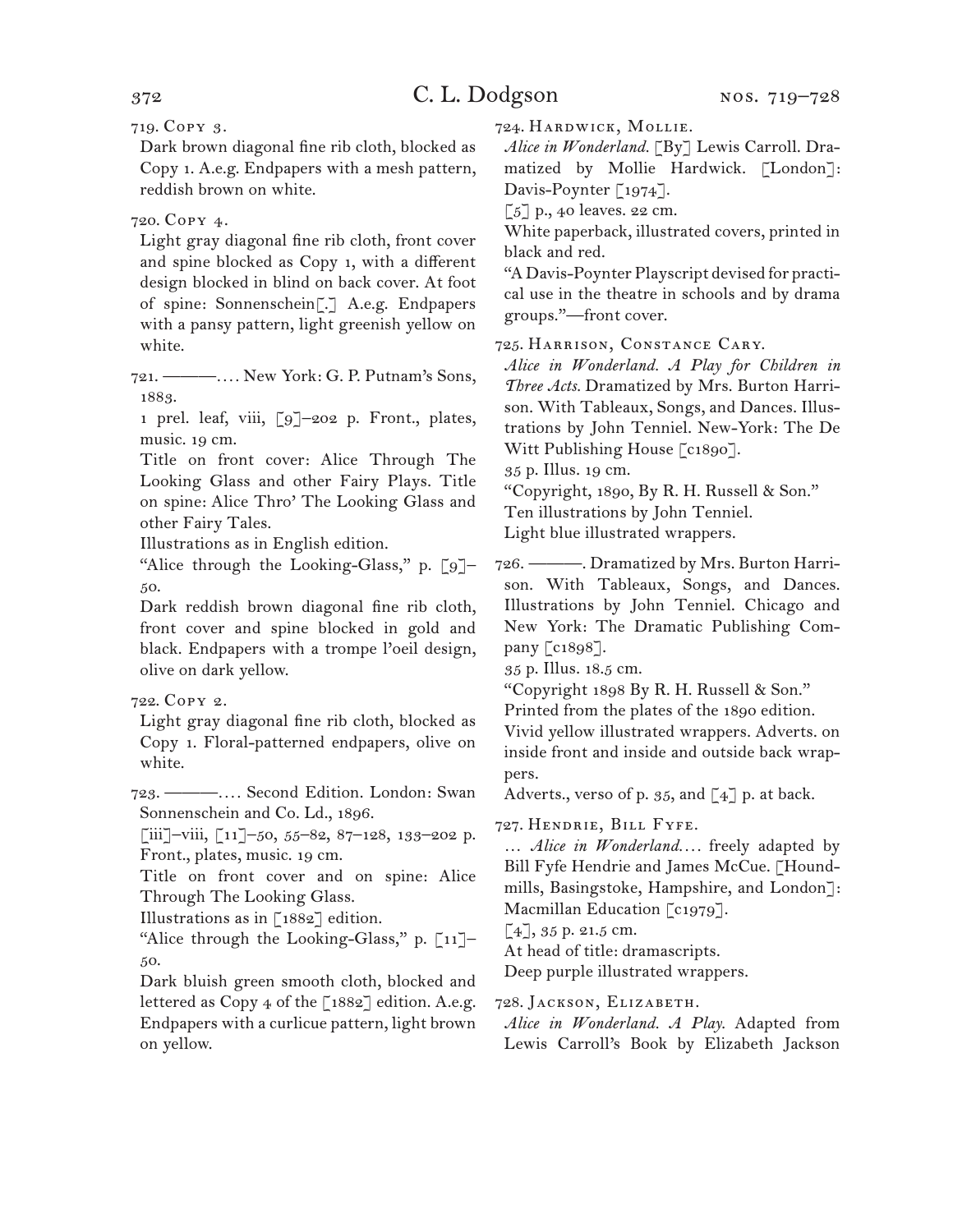# C. L. Dodgson 373

[xii], 68 p. Illus., music. 18.5 cm.

White illustrated stiff wrappers, printed in brown and orange.

729. Le Gallienne, Eva.

… *Alice in Wonderland.* Adapted for the Stage by Eva Le Gallienne and Florida Friebus From Lewis Carroll's Alice in Wonderland and Through the Looking-Glass. Foreword by Eva Le Gallienne. New York, London, Los Angeles: Samuel French [c1932].

[8], 137 p. Front., plates. 19 cm.

At head of title: Plays Presented at The Civic Repertory Theatre, Inc. Eva Le Gallienne, Director.

"Foreword," [2] p. following t.p. Purplish blue buckram.

730. Copy 2.

Light blue wrappers. Adverts. on inside front and inside back wrappers.

731. ———. A Play in Two Acts. Adapted for the Stage by Eva Le Gallienne and Florida Friebus From Lewis Carroll's Alice in Wonderland and Through the Looking-Glass. (As presented by Rita Hassan and the American Repertory Theatre, April, 1947.) Foreword by Eva Le Gallienne. New York, Hollywood, London, Toronto: Samuel French [c1949].

154 p. Plates. 18.5 cm.

"Copyright, 1932, by the Civic Repertory Theatre, Inc*. . . .* Revised and rewritten 1948 by Eva Le Gallienne and Florida Friebus."

"Foreword," p.  $\lceil 5-8 \rceil$ .

Vivid yellow wrappers.

732. Manhattan Project.

*Alice in Wonderland.* The Forming of a Company and the Making of a Play. [New York]: Merlin House, Distributed by E. P. Dutton, Inc. [c1973].

 $[12]$ , 165,  $[11]$  p. Illus. 23 by 28 cm. Printed in brown.

"First Printing."

"The play created, performed and written by the Manhattan Project."

"The book designed by Ruth Ansel. Text by Doon Arbus. Photographs by Richard Avedon."

"The play … based on Lewis Carroll's *Alice in Wonderland* and *Through the Looking Glass.*" Text of the play, p. [124]–164.

White embossed boards, printed in brown.

733. Martens, Anne Coulter.

*Lewis Carroll's Alice in Wonderland. A Play in Two Acts. . . .* Chicago: The Dramatic Publishing Company  $\lceil c_1 965 \rceil$ .

124 p. 18 cm.

White wrappers.

734. Puckette, Clara Childs.

*Alice in Wonderland. A Dramatic Version.* Arranged by*. . . .* New York: The H. W. Wilson Company, 1932.

47 p. 19 cm.

Light brown wrappers.

735. Walt Disney Productions.

… *Walt Disney's Alice in Wonderland. . . .* New York: Walt Disney Music Company [c1949–  $51$ .

8 parts. 30.5 cm.

Illustrated cover title, printed in gray, blue, and yellow. The second part ("'Twas Brillig") consists of only pages  $2$  and  $3$ , with  $\lceil 1 \rceil$  and [4] being blank.

Words and music, except for the fifth part ("March of the Cards"), which consists of music only.

Unbound.

### 736. West, Wallace.

*Alice in Wonderland.* The story of the motion picture "Alice in Wonderland," a Paramount picture based upon the story by Lewis Carroll. Featuring Charlotte Henry as "Alice." Adapted by Wallace West. Copyright 1933 By Paramount Productions, Inc. Copyright 1934 By Whitman Publishing Co. Used by permis-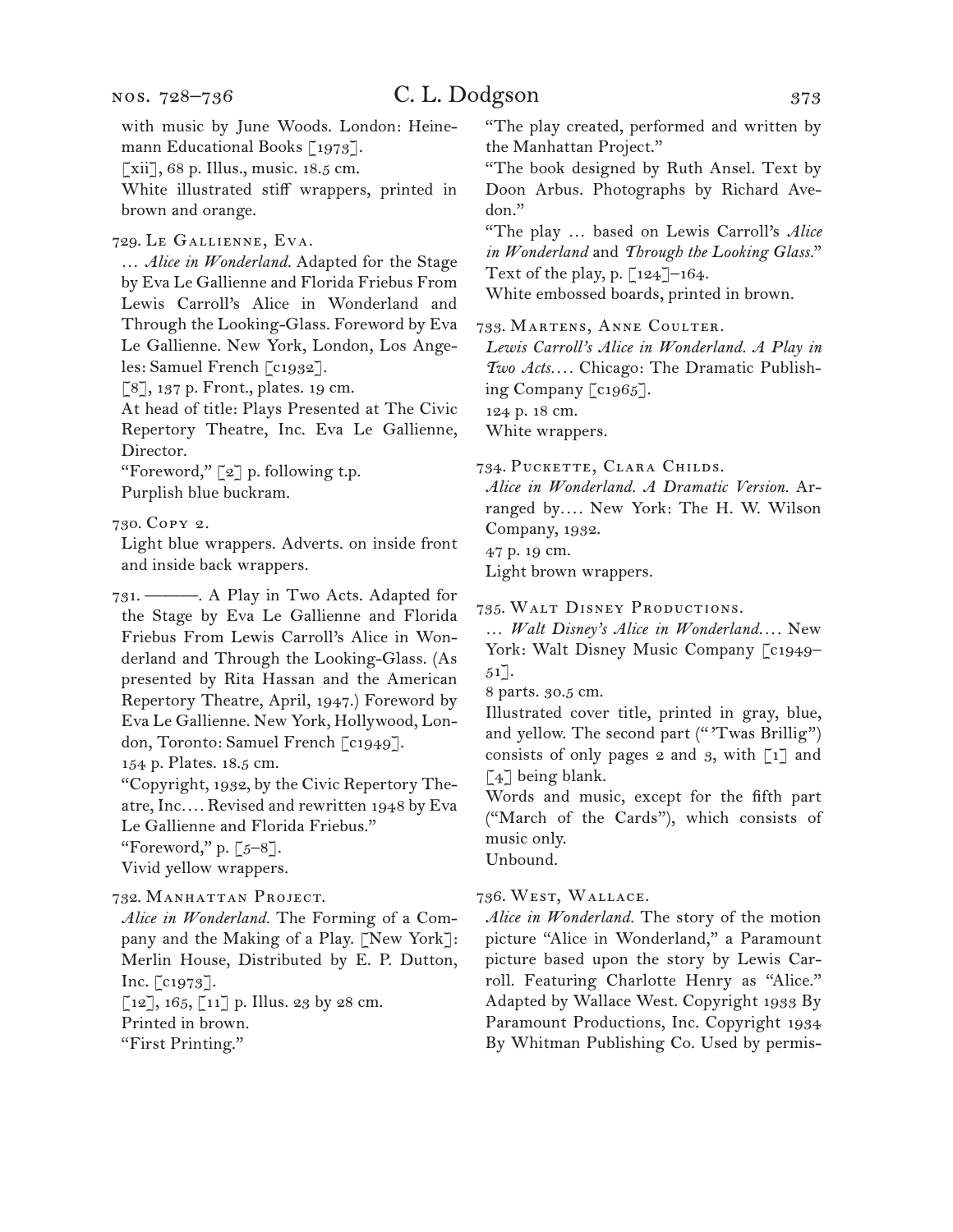sion of Paramount Pictures, Inc. Racine, Wisconsin: Whitman Publishing Company.  $[4]$ , 7–156,  $[1]$  p. Illus. 13.5 by 14 cm. "The Big Little Book." No. 759. Illustrated boards, printed in color.

### 737. Wheeler, Edith.

*In Wonderland. A Children's Fairy Operetta in Two Acts.* Founded on Lewis Carroll's Book "Alice in Wonderland." Adapted and Written by Edith Wheeler. Music by Florian Pascal*. . . .* London: Joseph Williams, Limited; New York: G. Schirmer (Inc:) [c1908].

 $[4]$ , 97 p. 28 cm.

Words and music.

Pale greenish blue decorated wrappers. Adverts. on inside front and inside and outside back wrappers.

Adverts., verso of p. 97, and [16] p. at back.

Stamped at head of outside front wrapper: For Review.

### 738. Wheeler, Edith.

*In Wonderland. Fairy Operetta for Children, in 2 Acts.* Founded on Lewis Carroll's Book, "Alice in Wonderland." Adapted by and Lyrics written by Edith Wheeler. Music by Florian Pascal*. . . .* London: Joseph Williams, Limited; New York: G. Schirmer (Inc:), c1908.

46 p. 21.5 cm

Without the music.

Grayish blue wrappers. Adverts. on inside and outside back wrapper.

Advert.,  $\lceil 1 \rceil$  p. at back.

With some annotations and excisions in pencil.

### 739. Wicker, Ireene.

*"Alice in Wonderland."* A Music Play Adapted from Lewis Carroll's Story and Dramatized with Lyrics by Ireene Wicker—Kellogg's Singing Lady. Musical Score, Composition and Arrangements by Milton Rettenberg. [Battle Creek, Michigan: Kellogg Company], [n.d.] 2 parts. Music. 27.5 cm.

Mimeographed. Part [1] printed on recto of leaves only.

Part  $\lceil 1 \rceil$  is libretto; Part  $\lceil 2 \rceil$  is score.

Part  $\lceil 1 \rceil$ , bright orange wrappers; Part  $\lceil 2 \rceil$ , light bluish green wrappers. Both stapled.

### 740. Wicker, Ireene.

*"Alice Through the Looking Glass."* A Music Play Adapted from Lewis Carroll's Story and Dramatized with Lyrics by Ireene Wicker— Kellogg's Singing Lady. Musical Score, Composition and Arrangements by Milton Rettenberg. [Battle Creek, Michigan: Kellogg Company],  $[n.d.]$ 

2 parts in 4. Music. 27.5 cm.

Mimeographed. Libretto printed on recto of leaves only.

Part [1] consists of libretto and score; Part 2, libretto and score.

Libretto, light bluish green wrappers; score, bright orange wrappers. Stapled.

741. *Wonderland Stories.* From Alice in Wonderland, The Wonder Book, Swiss Family Robinson, Robinson Crusoe, Gulliver's Travels. Simplified by Elizabeth Lewis. 25 Illustrations in the Text. Philadelphia and London: J. B. Lippincott Company [c1914].

153 p. Colored front., illus. 19.5 cm.

"Into this little volume of Wonderland Stories have been gathered some of the gems of child literature*. . . .* The first six are taken from Lewis Carroll's 'Alice in Wonderland' and 'Alice Through the Looking Glass'*. . . .*"—"Preface," p. 5.

"Down the Rabbit-Hole," p. 9–13; "A Mad Tea-Party," p. 13–23; "The Trial of the Knave of Hearts," p. 23–32; "In the Garden," p. 32– 37; "Humpty Dumpty," p. 38–46; "The Battle that Did not Come off," p. 46–53.

"Lewis Carroll," p. 8.

The frontispiece appears to be unsigned; the illustrations in the text are mostly by Philip Lyford.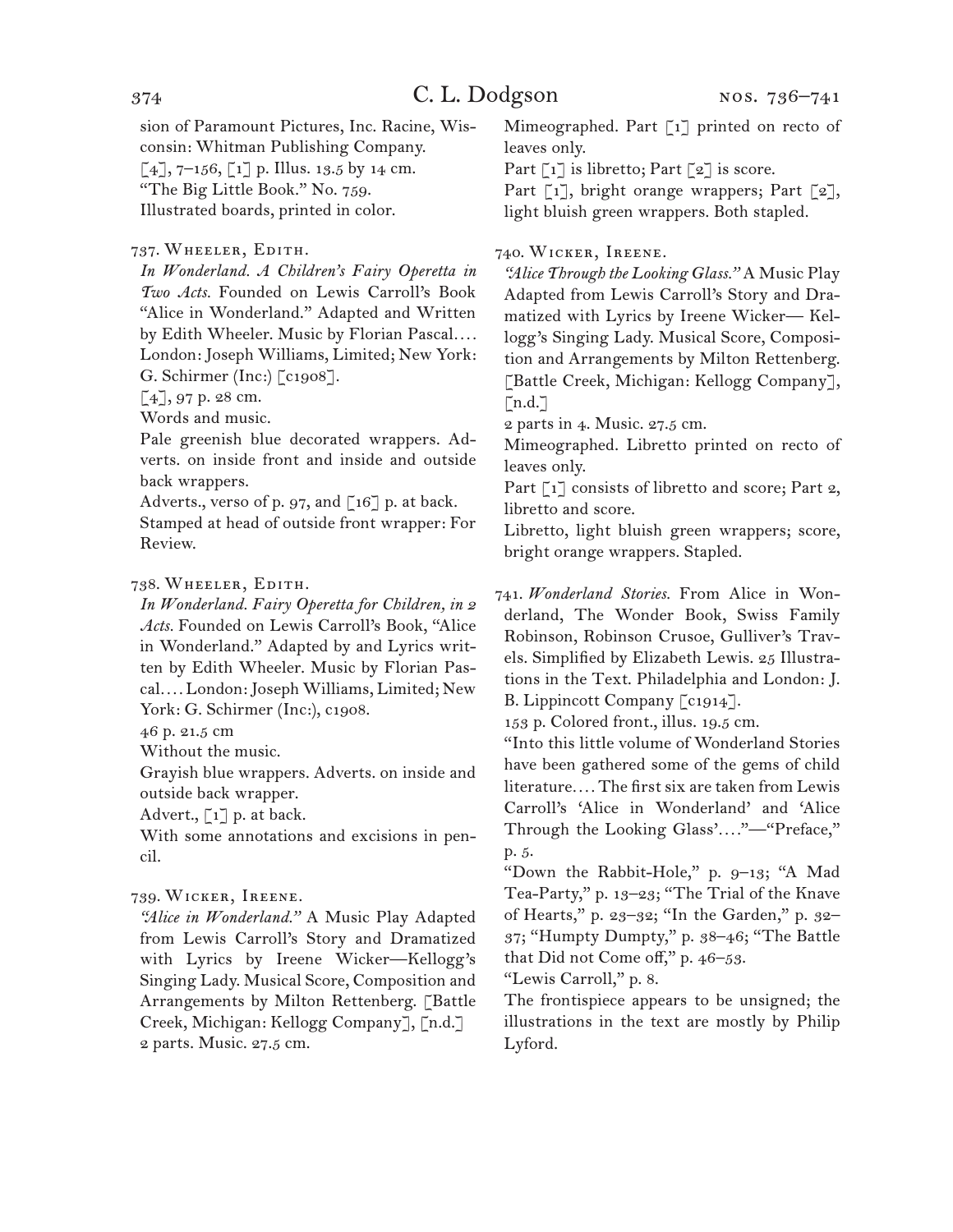Light yellowish brown buckram, with an illustration in red and brown on front cover.

Adverts., [4] p. at back.

Pages 133–134 are defective, with some loss of text.

### biography and criticism

742. *Alice Comes to Our Wonderland.*

In *The Literary Digest,* Vol. 113, No. 8, May 21, 1932, Second Edition. New York: Funk & Wagnalls Company. Pages 16–17. Illus. 30.5 cm.

Unsigned.

White illustrated wrappers, printed in color.

743. [Amor], Anne Clark.

*The Real Alice. . . . Lewis Carroll's Dream Child.* London: Michael Joseph [1981].

271 p. Illus. 23.5 cm.

Illustrated t.p.

Dark brown buckram. Genealogical chart of the Liddell family on front endpapers, of the Reeve family on back endpapers.

744. Amor, Anne Clark.

*Wonderland Come True to Alice in Lyndhurst. . . .* [Luton, Beds: White Stone Publishing, 1995.] [12] p. 21 cm.

Illustrated cover title.

Unpaginated.

"Published … on behalf of The Lewis Carroll Society in the series Cabbages and Kings No. 1." Pale gray illustrated wrappers.

745. *Aspects of Alice. Lewis Carroll's Dreamchild as seen through the Critics' Looking-Glasses 1865– 1971.* Edited by Robert Phillips. Illustrations by Sir John Tenniel and Lewis Carroll. New York: The Vanguard Press Inc. [c1971].

xxvii, 450 p. Front., plates, illus. 24 cm.

"Foreword," by Robert Phillips, p. [xix]– xxvii.

The frontispiece and five of the plates are reproductions of photographs by Dodgson from the originals in the Parrish Collection.

Yellowish blue buckram, front cover blocked

in black and gold. Top edges stained light bluish green.

746. Ayres, Harry Morgan.

*Carroll's Alice. . . .* New York: Columbia University Press, 1936.

x, 98 p. Front., plate, illus. 19.5 cm.

Illustrated (by John Tenniel) t.p.

Dark red smooth cloth, with a circular cut of Alice and a single rule border on front cover, both blocked in gold.

747. Bowman, Isa.

*The Story of Lewis Carroll.* Told for Young People by the Real Alice in Wonderland Miss Isa Bowman. With a Diary and Numerous Facsimile Letters Written to Miss Isa Bowman and Others. Also Many Sketches and Photos by Lewis Carroll and Other Illustrations. London: J. M. Dent & Co., 1899.

vii, 132 p. Front., plate, illus., facsims. 20 cm. T.p. printed in black and red.

Dark blue diagonal fine rib cloth, front cover blocked in gold. T.e.g.; other edges untrimmed.

748. ———. Told for Young People by the Real Alice in Wonderland Miss Isa Bowman. With a Diary and Numerous Facsimile Letters Written to Miss Isa Bowman and Others. Also Many Sketches and Photos by Lewis Carroll and Other Illustrations. New York: E. P. Dutton & Company, 1900.

iii, 120 p. Front., plate, illus., facsims. 18 cm.

Deep pink vertical rib cloth, front cover blocked in gold. T.e.g.

749. Brown, Abbie Farwell.

*"Lewis Carroll."*

In *The Jabberwock,* Vol. 11, No. 6, March 1898. Boston: Girls' Latin School.

Page 2. 31 cm.

A poem.

The issue includes also a poem by an unidentified member of the Class of 1900 entitled "A Legend of the Jabberwock," p. 5.

Light gray illustrated wrappers.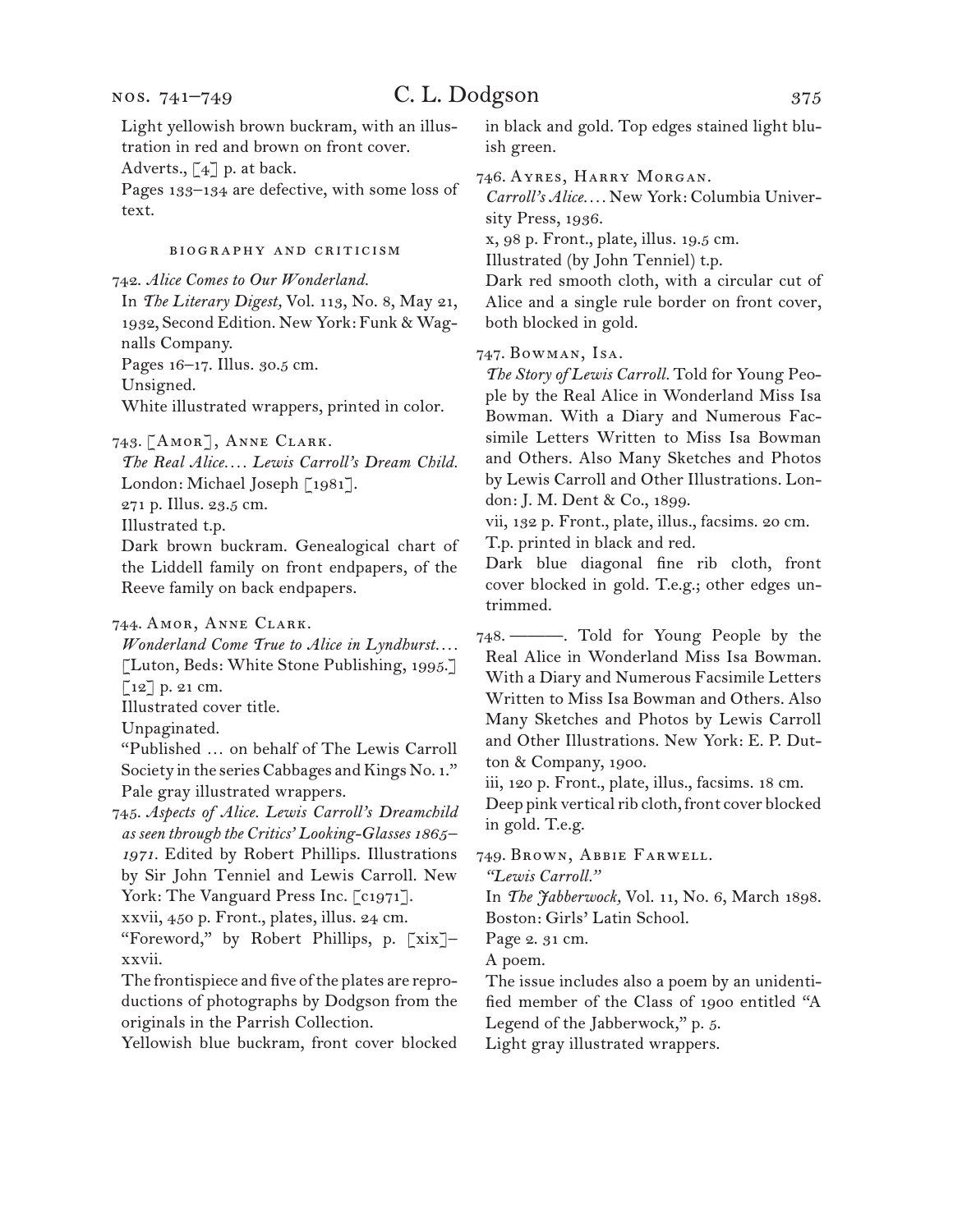750. Chesterton, Gilbert Keith.

*The 100th Birthday of Nonsense.* Celebrating Lewis Carroll, Who Gave Us "Alice," Mr. Chesterton Discusses the Genius of That "Victorian Parson" Who Burst the Limits of Reason and Made a Holiday of the Mind*. . . .*

In *The New York Times Magazine,* Jan. 24, 1932.

Pages  $\lceil 1 \rceil$ –2, 22. Illus. 42 cm.

The issue contains also: "Alice Lives. In Wonderland—and in Fact," by Clair Price, p. 3, 23; and "Dodgson-Carroll: A Dual Character," by P. W. Wilson, p. 22. Unbound.

751. Cohen, Morton N.

*Christmas With Lewis Carroll. . . .*

In *The New York Times Magazine,* Dec. 20, 1981.

Pages 24–30, 32, 36. Illus. (some colored). 32 cm. Self-covers; stapled.

752. Cohen, Morton N.

*Lewis Carroll. A Biography. . . .* New York: Alfred A. Knopf, 1995.

1 prel. leaf, xxiii, 577, [blank page], [4] p. Front., illus. 24 cm.

Halftitle with frontispiece on verso.

"First Edition."

Dark blue boards. Dark blue smooth cloth spine, with a label printed in red and gold. Pink endpapers, decorated with figures by John Tenniel.

753. Cohen, Morton N.

*Lewis Carroll and Alice 1832–1982. . . .* [New York]: The Pierpont Morgan Library, 1982.

133 p., 1 leaf. Front., illus. 25.5 cm.

Halftitle: A Celebration of Lewis Carroll's Hundred and Fiftieth Birthday.

Moderate reddish brown wrappers, outside front and back wrappers decorated in white with "inscriptions in books in Carroll's own library and in books that Carroll gave to members of his family," and with the title on outside front wrapper in white on a blue rectangle.

754. Court, Devereux.

*The Hunting of the Snark.*

In *The Cornhill Magazine,* No. 615, New Series, No. 177, March 1911. London: Smith, Elder, & Co.

Pages 360–365. 22.5 cm.

Bright orange illustrated wrappers.

755. D'Amico, Masolino.

… *Lewis Carroll Attraverso lo specchio.* [Porde-

none]: Edizioni Studio Tesi [1990].

xxvi, 198, [10] p. Illus. 23.5 cm.

Series halftitle: Iconografia 2.

"La ricerca iconografica è a cura di Paola Pallottino." "la edizione aprile 1990."

Includes reproductions of many photographs

by Carroll, from secondary sources.

Dark greenish blue smooth cloth.

756. De la Mare, Walter.

*The Eighteen-Eighties.* Essays by Fellows of the Royal Society of Literature. Edited by Walter de la Mare. Cambridge: At the University Press, 1930.

xxviii, 271 p. 22.5 cm.

"Lewis Carroll," By Walter de la Mare, p.  $\lceil 218 \rceil - 255.$ 

Deep yellow green smooth cloth, spine blocked in gold.

Inscribed on p. [218]: Walter de la Mare for Morris L. Parrish with all good wishes. May 1931.

757. De la Mare, Walter.

*Lewis Carroll. . . .* London: Faber & Faber Limited [1932].

67 p. 22.5 cm.

Medium brown smooth cloth.

758. DOCHERTY, JOHN.

*The Literary Products of the Lewis Carroll-George MacDonald Friendship. . . .* Lewiston [New York]/Queenston [Ontario]/Lampeter [Wales]: The Edwin Mellen Press [c1995].

xii, 426 p. Illus. 23.5 cm.

Dark reddish brown smooth cloth.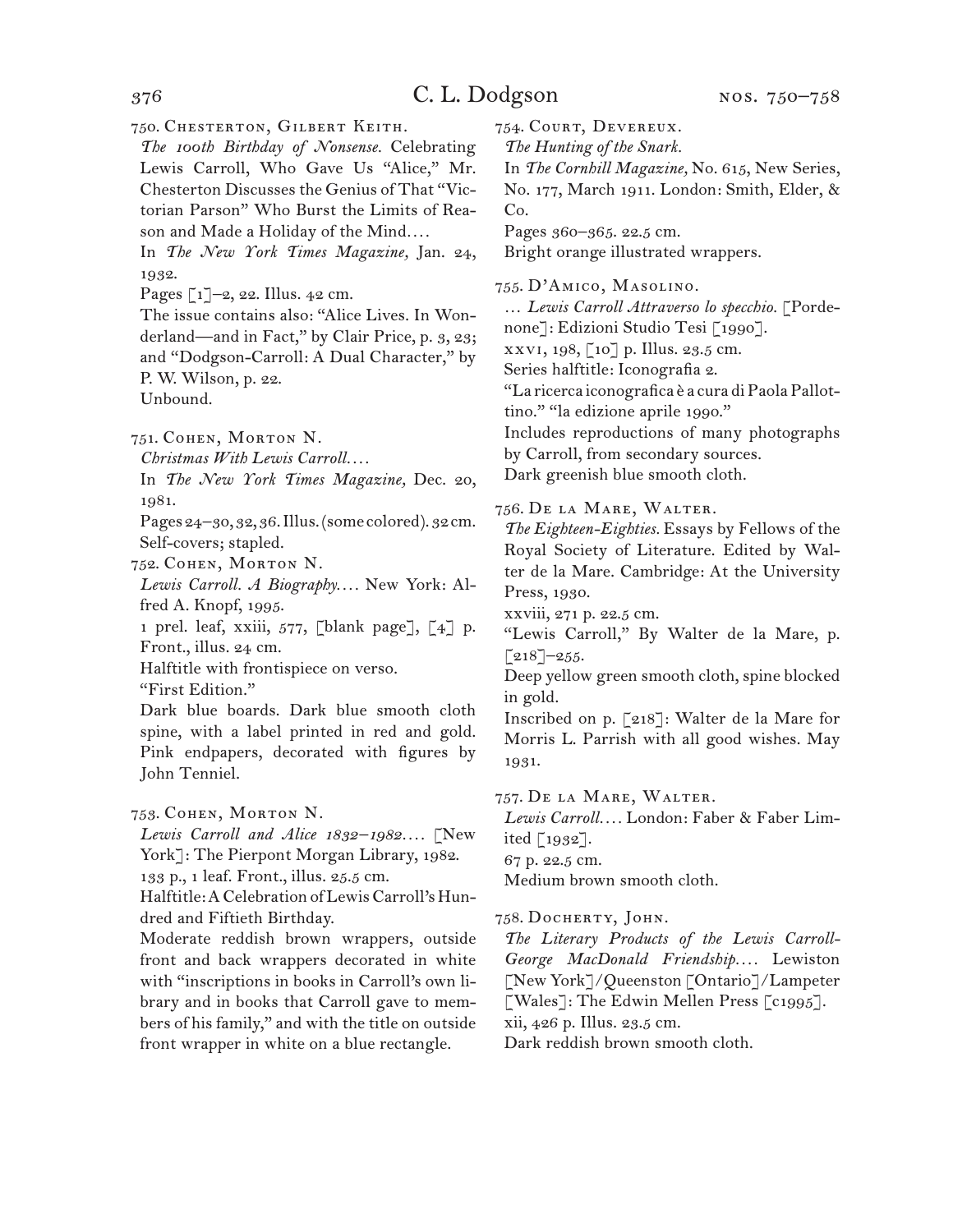nos. 759–767

# C. L. Dodgson 377

759. Field, Jonathan.

*"Looking-Glass" Reflections. . . .*

In *People's National Theatre Magazine,* Vol. 2, No. 12, Jan. 1936. London: People's National Theatre.

Pages 19–22. Plate. 25 cm.

The plate is a photograph by J. W. Debenham of "Ursula Hanray as 'Alice,'" signed in pen and ink "Ursula."

The issue contains also: "Extract from 'Through the Looking Glass,'" by Lewis Carroll, p. 9; "H. W. Nevinson's Recollections of Carroll," p. 22; "Extract from Ellen Terry's Memoirs," by Edith Craig and Christopher St. John, p. 23–26; "Discussion after First Saturday Matinee of 'Alice,'" p. 35.

White wrappers, printed in grayish blue.

760. [Galpin, Stanley I.]

*"Alice in Dorsetland."*

In *The Dorset Year-Book,* 1928. London: The Society of Dorset Men in London.

Pages 45–49. Illus. 24.5 cm.

Signed S.I.G. Stanley I. Galpin was Honorary Editor of the *Year-Book.*

An article on Mrs. H. Maud Ffooks (née Standen), reprinting three of the six letters written to her by C. L. Dodgson, "published for the first time, in the March 1924 issue of *The Bookman's Journal.*"

Light greenish blue wrappers, printed in dark blue, with an illustration, black on white, mounted on outside front wrapper.

761. GATTÉGNO, JEAN.

*Album Lewis Carroll.* Iconographie Choisie et Commentée par Jean Gattégno. [Paris]: Gal- $\lim$ ard  $\lceil$  c1990].

365 p., 1 leaf. Illus. 17.5 cm.

Series halftitle: Bibliothèque de la Pléiade.  $\lceil 29.7 \rceil$ 

Includes reproductions of 18 photographs by Dodgson from originals in the Parrish Collection.

Dark brown leather, spine blocked in gold and with a label in red. Top edges stained orange.

762. GATTÉGNO, JEAN.

*Lewis Carroll: Fragments of a Looking-Glass. . . .*

Translated by Rosemary Sheed. New York: Thomas Y. Crowell Company [c1976].

viii, 327 p. Front. 23.5 cm.

Halftitle with frontispiece on verso.

Yellowish green buckram. Bright yellow buckram spine.

763. Goodacre, Selwyn H.

*The Illnesses of Lewis Carroll. . . .* Reprinted from The Practitioner August 1972, Vol. 209, pages 230–239. [London, Hastings and Folkestone, printed by F. J. Parsons Limited, 1972.]

12 p. Illus. 24 cm.

No wrappers; stapled.

Inscription at head of t.p.: No. 100 of 126 signed reprints.

Inscribed on t.p.: for the Morris L. Parrish collection at Princeton University with my compliments Selwyn H Goodacre.

764. Gordon, Colin.

*Beyond The Looking Glass. Reflections of Alice and Her Family. . . .* London, Sydney, Auckland, Toronto: Hodder and Stoughton [c1982].

246,  $\lceil 9 \rceil$  p. Illus. (some colored). 25.5 cm.

Illustrated t.p in color.

Deep reddish brown buckram, spine blocked in gold.

765. Hargreaves, Alice Pleasance Liddell.

*Alice's Recollections of Carrollian Days. As Told to Her Son, Caryl Hargreaves.*

In *The Cornhill Magazine,* No. 871, New Series,

No. 433, July 1932. London: John Murray.

Pages  $1-12$ . Front. 23 cm.

Bright orange illustrated wrappers.

766. Hudson, Derek.

*Lewis Carroll. . . .* London: Constable [1954]. xiii, 354 p. Front., plates, illus. 23 cm. Dark blue smooth cloth.

767. *In Memoriam Charles Lutwidge Dodgson 1832–1898. Obituaries of Lewis Carroll And Related Pieces.* Compiled and Edited by August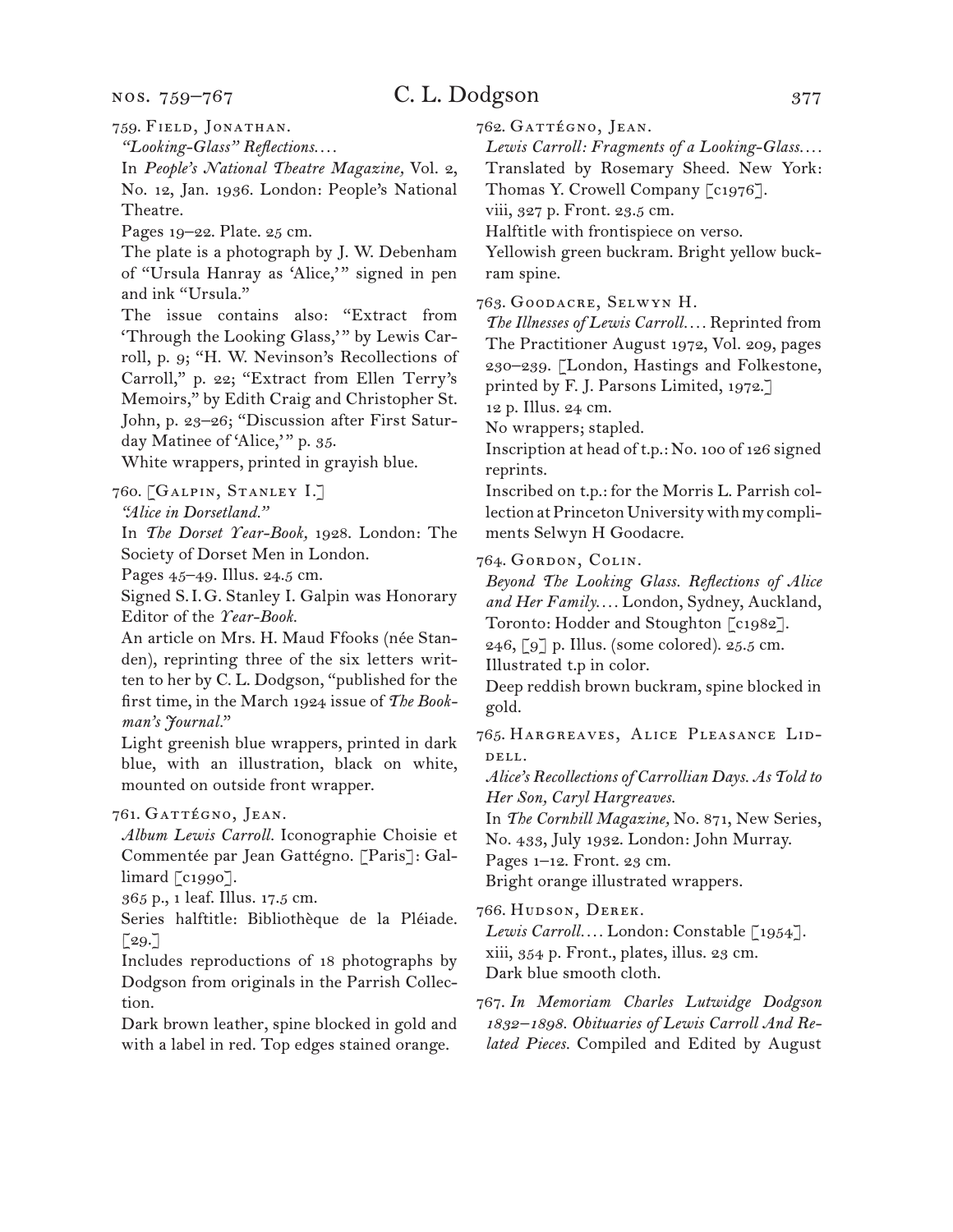A. Imholtz, Jr. & Charlie Lovett. New York: Lewis Carroll Society of North America, January 14, 1998.

xxii, 192 p. Front. 23.5 cm.

The frontispiece is a portrait of Dodgson by Barry Moser.

"Introduction: Charles Dodgson and the Year of his Death," by Charlie Lovett, p. ix–xx.

Black smooth cloth, with a large cross ("Thy Will Be Done") blocked in silver on front cover.

Inscribed on free front endpaper: For the Morris L. Parrish Collection from August A. Imholtz Jr Jan. 10, 1998[.]

768. *The Jabberwock.* Vol. 45, No. 8, May 1932. Boston: Published Monthly During the School Year by the Students of The Girls' Latin School.

28 p. 24.5 cm.

"Dedicated to the One Hundredth Anniversary of Lewis Carroll's Birth."

Includes: a portrait of "Charles L. Dodgson, by courtesy of *Boston Transcript,*" p. [4]; "Editorial" [on the anniversary], p. 5; "Alice at Girls' Latin School," by Dorothy D. Hamburger '34, p. 6–8; "For Lewis Carroll," a poem by Margaret E. Sangster, p. 9; "Alumnae Meeting of Wonderland's 'Rogues' Gallery," unsigned, p. 11–12; " 'Alice in Wonderland' By Lewis Carroll," a book review by Frances Mayo '33, p. 15. Black illustrated wrappers, printed in gold.

769. Lehmann, John F.

… *Lewis Carroll and the Spirit of Nonsense. . . .* [Nottingham: University of Nottingham, 1974.]

20 p. 21 cm.

At head of title: University of Nottingham. Nottingham Byron Lecture 1972.

"The forty-second Byron Foundation Lecture was delivered on Friday, 24th November, 1972."

Dark grayish green wrappers. List of Byron Memorial Lectures on inside back wrapper.

770. Lehmann-Haupt, Hellmut.

*Lewis Carroll 1832–1932 zum 100. Geburtstag. . . .* Wien: Verlag Herbert Reichner, 1932.

16 p. Illus. 21 cm.

Cover title.

"Gedruckt … als Beilage für das Philobiblon*. . . .*"

Pale brown wrappers. Very pale brown label on outside front wrapper.

Inscribed at head of outside front wrapper: To Mr. Morris L. Parrish with the compliments of the publisher. HR.

771. Copy 2.

Inscribed at head of inside front wrapper: Mr. Morris L. Parrish with kind regards from Hellmut Lehmann-Haupt.

772.Lennon, Florence Becker.

*Victoria through the Looking-Glass. The Life of Lewis Carroll. . . .* New York: Simon and Schuster, 1945.

xv, 387 p., 1 leaf. Plates, illus. 21 cm.

T.p. printed in yellow and black.

Dark greenish gray buckram, spine blocked in gold. Top edges stained dark brownish red. "Tiles from the De Morgan Potteries, formerly on Lewis Carroll's fireplace at Oxford, are reproduced [bluish gray on white] on the endleaves."—p. viii.

Signed by the author on front flyleaf and dated August 4, 1947.

773. Lennon, Florence Becker.

*Lewis Carroll. . . .* with six full-page illustrations. London, Toronto, Melbourne, Sydney: Cassell & Co. Ltd. [1947]. 358 p. Plates, illus. 22 cm. Illustrated (by John Tenniel) t.p.

The English edition of the above.

Light blue buckram, spine blocked in gold.

774. *Lewis Carroll: A Celebration. Essays on the Occasion of the 150th Anniversary of the Birth of Charles Lutwidge Dodgson.* Edited by Edward Guiliano. New York: Clarkson N. Potter, Inc./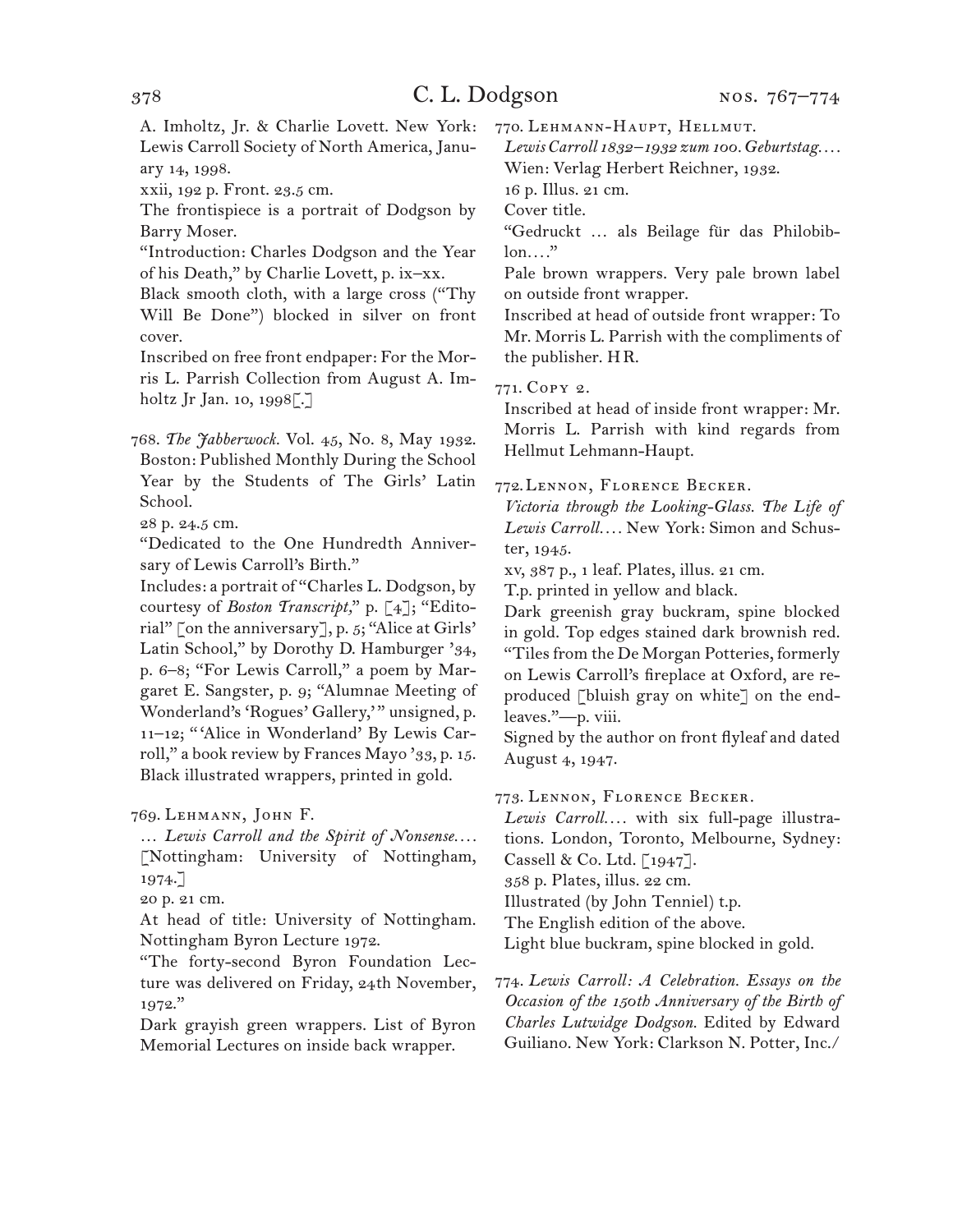Publishers, Distributed by Crown Publishers, Inc. [c1982]. viii, 216 p. Front., illus. 26 cm. Illustrated t.p. "Preface," signed E.G., p. vii–viii.

Bright pinkish red boards. Black smooth cloth spine, blocked in gold.

775. *Lewis Carroll and Guildford. . . .* [Guildford]: [Guildford Corporation, c1966.] [4] p. Plates. 21.5 cm.

Cover title.

White wrappers, printed in red and black, with a photograph of Carroll on outside front wrapper and a photograph of the "first page of a letter to Mary Manners," Feb. 7/95, on inside back wrapper.

776. *"Lewis Carroll." Born 1832. Died January 14, 1898.* In *Punch,* Vol. 114, No. 2951, Jan. 29, 1898.

London: Punch Office.

Page 39. 29 cm.

An unsigned poem.

White illustrated wrappers.

### 777. LOVETT, CHARLIE.

*Lewis Carroll's England. An Illustrated Guide for the Literary Tourist. . . .* London: White Stone Publishing, The Lewis Carroll Society [c1998].

[6] p., 2 leaves, 101 p. Front., illus. 25.5 cm.

Halftitle with frontispiece (a photograph of Dodgson) on verso.

The illustrations include reproductions of three photographs by Dodgson from originals in the Parrish Collection.

"First edition."

Blue illustrated stiff wrappers, printed in color.

Inscribed on halftitle: For Alexander Wainwright, With the kindest regards of the author, Charlie Lovett 7.24.98[.]

### 778. Macdonald, Greville.

*George Macdonald and His Wife. . . .* With an Introduction by G. K. Chesterton. Twenty-eight Illustrations. New York: Lincoln Mac Veagh, The Dial Press Incorporated, 1924.

[4], 575 p. Front., plates. 26 cm.

"Introduction," by G. K. Chesterton, p. 9–15.

Book VII, Chapter III, "Lewis Carroll," p. 342-346.

Includes reproductions of two photographs by Lewis Carroll: "George Macdonald, 1862," opp. p. 321; and "Mrs. George Macdonald, Four Children and Lewis Carroll, 1862," opp. p. 345.

Grayish blue buckram.

779. Macdonald, Greville.

*Reminiscences of a Specialist. . . .* Illustrated. London: George Allen & Unwin Ltd [1932].

422 p., 1 leaf. Front., plates. 22 cm.

Includes references to Lewis Carroll, p. 15–16 and 307; and reproductions of "Pen Sketch of the Author, in Kilt, Aet. 6," by Lewis Carroll, opp. p. 16, and of a photograph of "The Author, Aet. 7," by Lewis Carroll, opp. p. 32.

Olive green smooth cloth, front cover blocked in gold. Top edges stained olive green. Advert., verso of final leaf.

Laid in is a  $\lceil 2 \rceil$ -p. "Addendum, for p. 122"; inserted are a TLs from Greville Macdonald to M. L. Parrish, April 13th, 1935, enclosing the Addendum, and a clipped undated letter from Greville Macdonald to the TLs headed "George Macdonald and Ruskin."

### 780. Madan, Falconer.

*Aliciana—1865–1935.*

A scrapbook compiled by Falconer Madan with title as above in gold on spine. 29 cm.

Contains letters to Madan from (i.a.) George P. Winship, Langford Reed, W. G. Hiscock, Thomas Erwin, Harry Morgan Ayres, and R. Leicester Harmsworth, clippings, and other items, relating to C. L. Dodgson and Mrs. Hargreaves, as well as a copy of a reprint of Ayres' article on "Carroll's Withdrawal of the 1865 Alice." See No. 807.

Dark yellowish blue buckram. Darker blue leather spine and corners.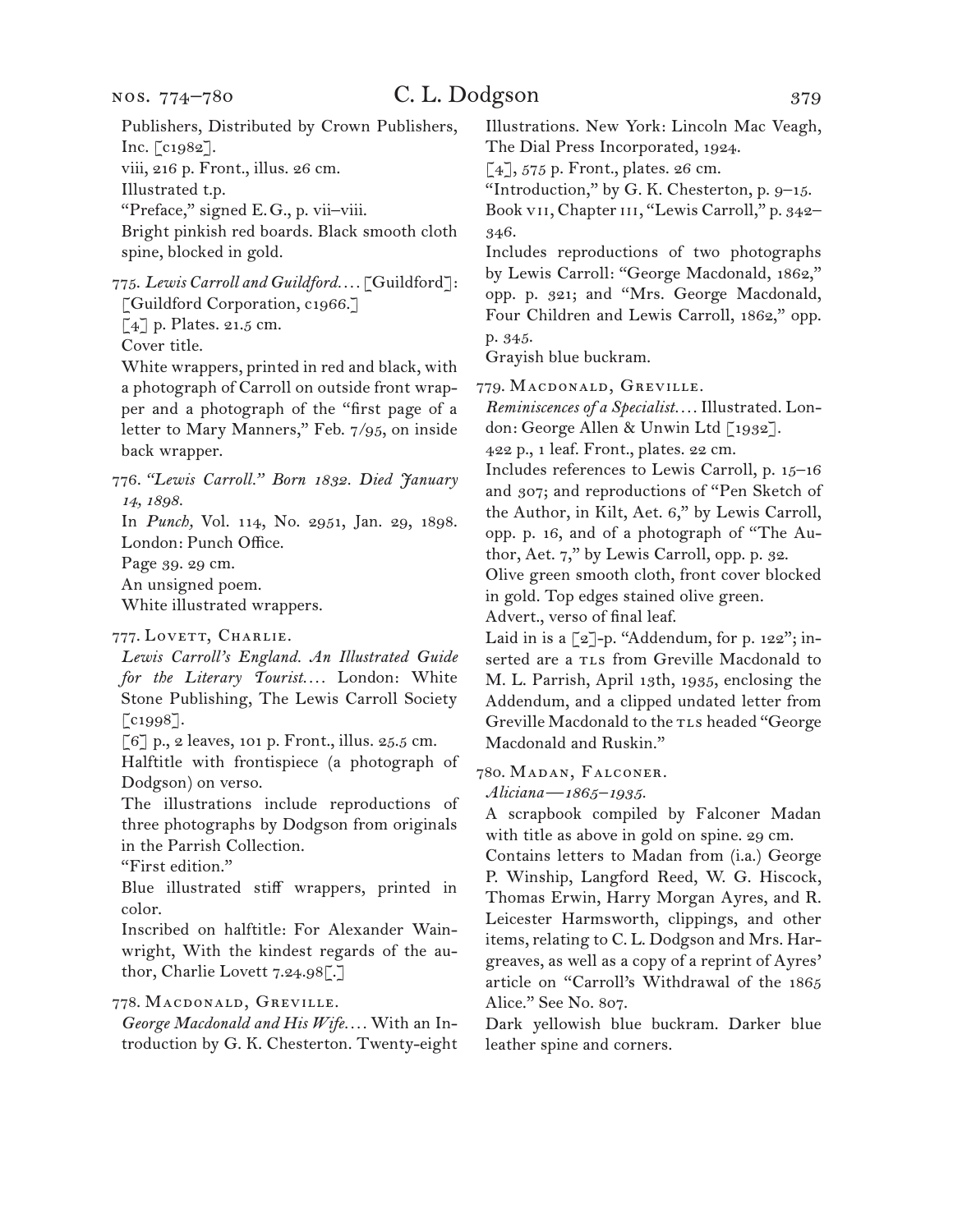781. Madan, Falconer.

*Some Pieces By or Copied for Lewis Carroll. 1845–93.*

A scrapbook compiled by Falconer Madan with title as above lettered on spine. 25.5 cm.

Contains transcripts of letters by Dodgson, clippings, photocopies, and other items, and the following, all of which are entered separately in this catalogue: "A Visit to Tennyson"; "My Fairy"; "The Rev. C. L. Dodgson's will, dated Nov. 4, 1871"; Fred. B. de Saumarez, "Early Theatricals at Oxford."

Moderate brown fine morocco cloth.

782. *Mr Dodgson.* Nine Lewis Carroll Studies with a Companion-Guide to the Alice at Longleat Exhibition. [n.p.]: The Lewis Carroll Society, 1973.

62 p. Front., plates, illus., folding chart. 24.5 cm. "Companion-Guide to the Exhibition Alice at Longleat, 2nd April–30th September 1973," p.  $[49]$ –62.

Contains reproductions of five photographs by Dodgson.

"The line-illustrations are by Peter Archer." Dark yellowish green wrappers, with a photograph of Dodgson on outside front wrapper.

### 783. Moses, Belle.

*Lewis Carroll in Wonderland and at Home. The Story of His Life. . . .* New York and London: D. Appleton and Company, 1910.

viii p., 1 leaf, 296 p. Front. 19.5 cm.

Olive green vertical rib cloth, front cover blocked in blind.

Adverts.,  $\lceil 4 \rceil$  p. at back.

784. *Proceedings of The Second International Lewis Carroll Conference.* Edited by Charlie Lovett. Winston-Salem, North Carolina June 9–12, 1994. [n.p.]: Lewis Carroll Society of North America [c1994]. 191 p. Illus. 22.5 cm. Illustrated (by Jonathan Dixon) t.p. "This Deluxe Edition, Signed by the Contributors Is Strictly Limited to Fifty Copies." The signatures are written on two leaves (headed by limitation notice as quoted) inserted between the final leaf of the text of the book and the free back endpaper. The signatures of two of the contributors, Stephen Haedicke and Stan Marx, are not included. This copy is numbered  $4/50.$ 

Purplish red smooth cloth, with a triple rule border and a circular cut of Alice blocked in gold on front cover.

785. Copy 2. Regular issue. Unsigned.

786. Pudney, John.

… *Lewis Carroll and his world.* London: Thames and Hudson [c1976].

127 p. Front., illus. 23.5 cm.

Moderate gray buckram, front cover blocked in gold.

787. Reed, Langford.

*The Life of Lewis Carroll. . . .* London: W. & G. Foyle, Ltd. [1932].

142 p. Front., plates. 23 cm.

"This, the First Edition Published May, 1932."

Bright reddish orange boards. Light gray smooth cloth spine.

788. Robson, Lancelot*.*

*"Give My Love to the Children". . . .*

In *The Reader's Digest,* Vol. 62, No. 369, Jan. 1953. Pleasantville, N.Y.: The Reader's Digest Association, Inc.

Pages 55–59. Illus. 19 cm.

Silver decorated wrappers, printed in color.

789. Satty, Glenn.

*"An Alice Collage."* A Chivers Lecture Excerpt*. . . .*

In *Lawrentian,* Vol. 39, No. 4, March 1975. Lawrenceville, N.J.: The Lawrenceville School.

Pages 21–26. Illus. 29 cm.

"Alice," Reprinted from *The Lawrence,* Febru-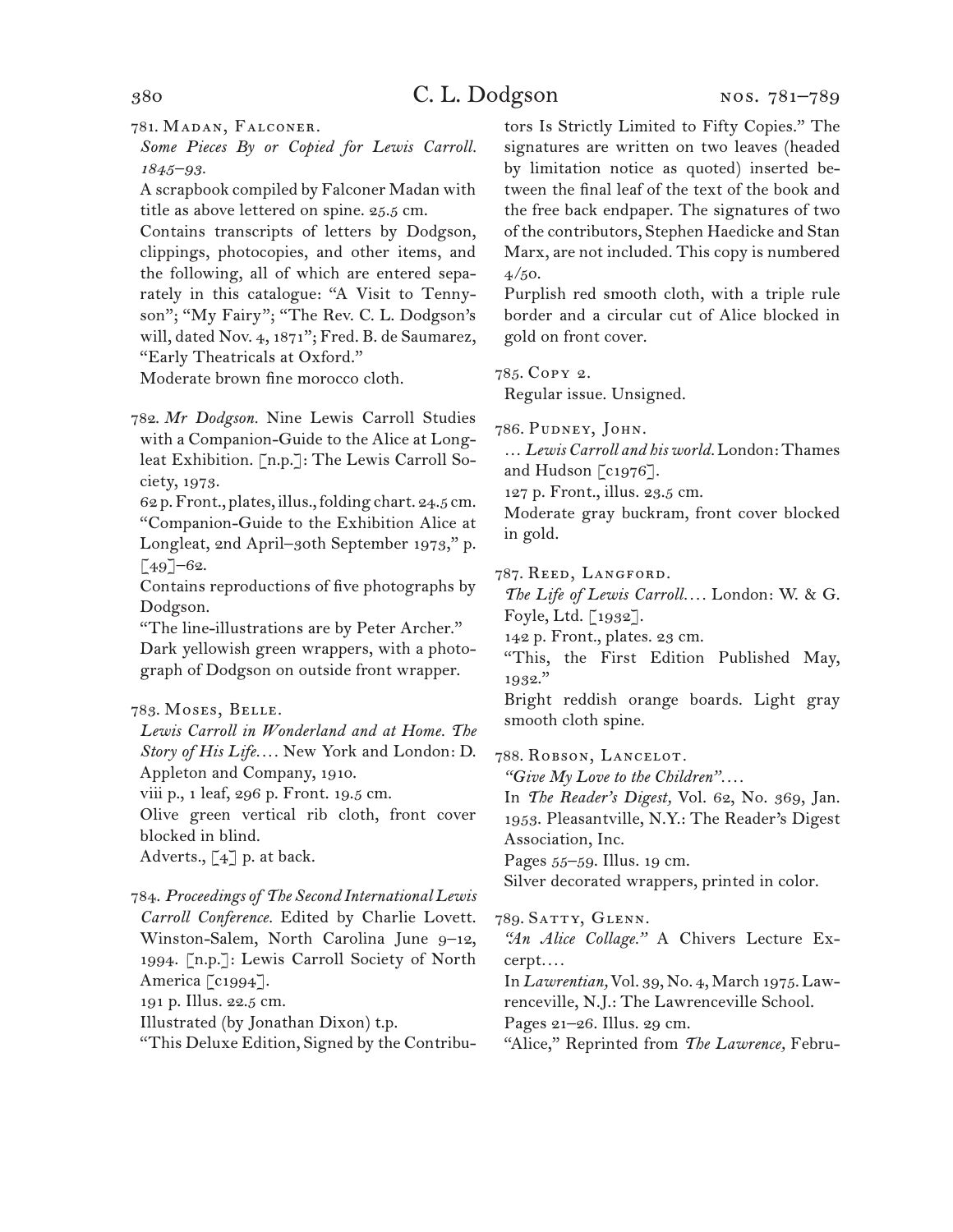nos. 789–797

# C. L. Dodgson 381

ary 7, 1975, by L. T. Hill '76, an introduction to the excerpt, p. 20.

Includes reproductions of two photographs from originals in the Parrish Collection.

White wrappers, printed in black and shades of green.

790. *Soaring with the Dodo. Essays on Lewis Carroll's Life and Art.* Edited by Edward Guiliano and James R. Kincaid. Carroll Studies No. 6. [n.p.]: Published by The Lewis Carroll Society of North America and distributed by the University Press of Virginia [c1982].

vi, 140 p. Front., illus. 23.5 cm.

Title leaf (p. [iii]–iv) precedes halftitle with frontispiece (by Barry Moser) on verso (p. [i]– ii).

Moderate gray smooth cloth.

791. Squire, John Collings.

*Speech at the Lewis Carroll Centenary Exhibition. . . .* London: The Old Court House, John & Edward Bumpus, Ltd., Booksellers to His Majesty the King  $\lceil 1932 \rceil$ .

[8] p. Illus. 17.5 cm.

Illustrated t.p.

Unpaginated.

"This speech was delivered by J. C. Squire at the Opening of the Lewis Carroll Centenary Exhibition on 28th June, 1932." In verse.

"The illustration on the last page is a reproduction (reduced in size) of the Invitation Card designed by Rex Whistler."

Dark red wrappers.

792. Steadman, Ralph.

*My After-Dinner Speech on the occasion of The Centenary Dinner at Christ Church, Oxford on the 14th January 1998, to celebrate the Life of Lewis Carroll. . . .* Luton: White Stone Publishing, The Lewis Carroll Society, 1998. 18 p. Illus. 17.5 cm. "Cabbages and Kings," No. 2.

"Introduction," by Alan White, p. 3–4.

The two-page illustration is by the author.

Moderate purple wrappers.

793. Taylor, Alexander L.

*The White Knight. A Study of C. L. Dodgson*  (*Lewis Carroll*)*. . . .* Edinburgh, London: Oliver & Boyd [1952]. viii, 209 p. 22 cm. Dark red buckram.

794. Taylor, Maurice H.

*Lewis Carroll's Ripon.* [Ripon: Maurice H. Taylor, c1998.]

16 p. Illus. (some colored). 21 cm.

Cover title.

"Kathleen Tidy photographed by Lewis Carroll," reproduced from the original photograph in the Parrish Collection, p. 3.

White illustrated stiff wrappers, printed in color. Map of "Lewis Carroll's Ripon" on inside front wrapper; text on inside back wrapper.

795. Van Doren, Dorothy.

*Mr. Dodgson and Lewis Carroll. . . .*

In *The Nation,* Vol. 133, No. 3465, Dec. 2, 1931. New York.

Pages 607–609. 28.5 cm.

Self-wrappers.

796. Wakeling, Edward.

*The Logic of Lewis Carroll. A Study of Lewis Carroll's contribution to Logic: his logical discoveries and his endeavours to teach the subject to children. . . .* Based on an Address to The Lewis Carroll Society, London on Friday 15th April, 1977. [Luton: The Author], [c1978.]

37, [3] p. Illus. 20.5 cm.

The final page of the Index is printed on the inside of the back wrapper.

No. 94 of a limited edition of 300 signed copies.

Vivid yellow illustrated wrappers.

797. Weaver, Warren.

*Alice's Adventures in Wonderland: Its Origin and Its Author. . . .* Reprinted from The Princeton University Library Chronicle Vol. 13, Number 1, Autumn 1951. [Princeton, 1951.]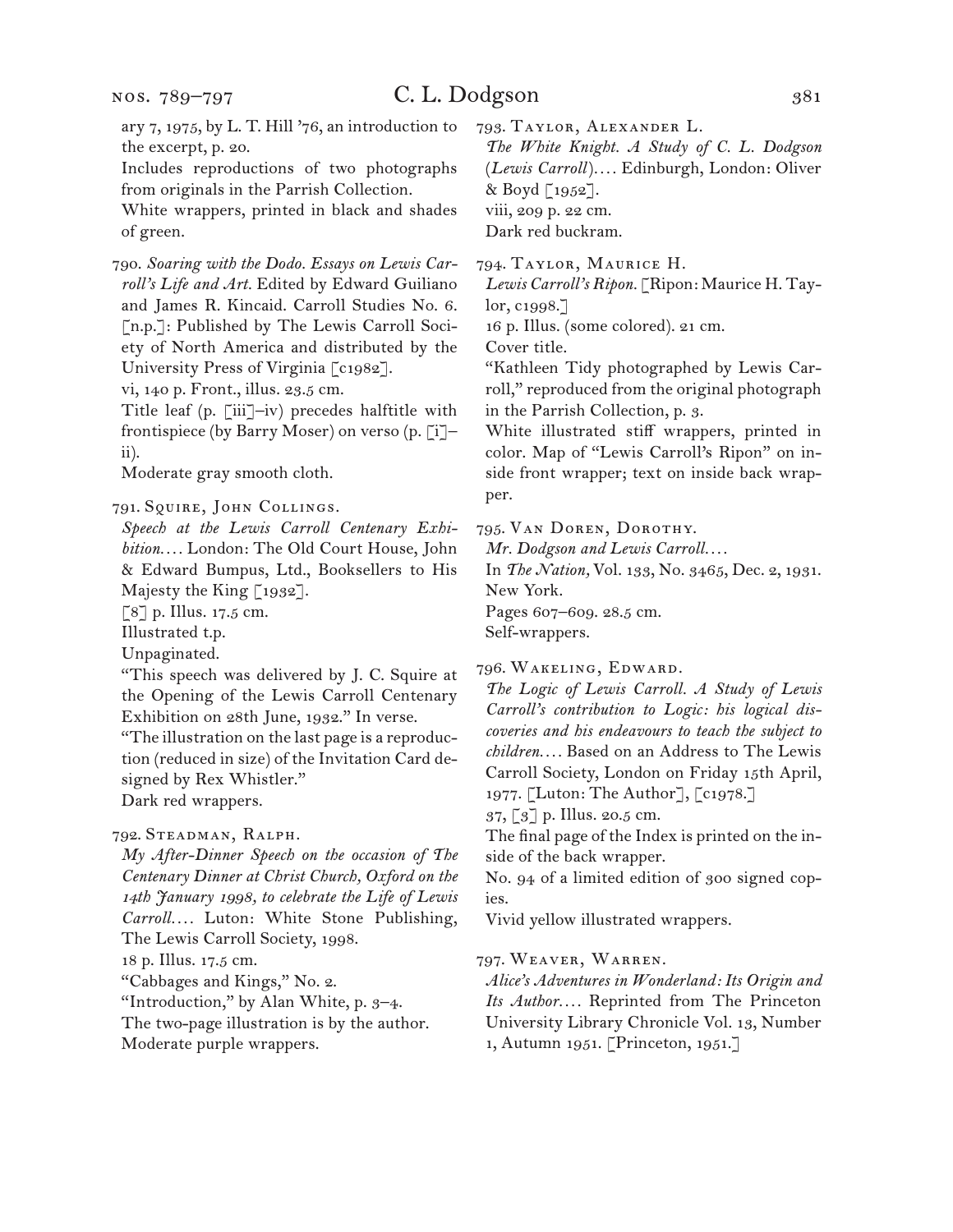17 p. Illus. 24 cm. Cover title. Moderate olive wrappers.

798. Weaver, Warren.

*Lewis Carroll and a Geometrical Paradox. . . .* Reprinted from the American Mathematical Monthly, Vol. 45, No. 4, April 1938. [Washington, D.C.]

 $\left[1\right]$  p., p.  $\left[234\right]$  – 236. 25.5 cm.

" 'A large box of mathematical manuscripts all carefully catalogued as to subject, was willed by Lewis Carroll to one of his friends and subsequently sold to Mr. M. L. Parrish of Philadelphia.' One of these manuscripts is the inspiration for the present paper."—p. 236.

Light brown wrappers.

Inscribed at head of outside front wrapper: For Mr Parrish, whose generosity made this little note possible—Warren Weaver.

### 799. [Weaver, Warren.]

*Lewis Carroll Correspondence Numbers.* A Table of Correspondence Numbers and Dates: From which one can determine the approximate date of any undated item of Carrolliana which bears a Correspondence Number. Scarsdale, New York, February, 1940.

16 p. 23.5 cm.

The author's name is printed at the foot of p. 16. "Privately printed, in an edition of 99 copies, of which this is [in manuscript:]  $\#2$  In deep gratitude to Mr Parrish from Warren Weaver[.]" Pale gray wrappers.

800. Weaver, Warren.

*Lewis Carroll: Mathematician. . . .*

In *Scientific American,* Vol. 194, No. 4, April 1956. New York, N.Y.

Pages 116–120, 122, 124, 126, 128. Illus., facsims. 29.5 cm.

White illustrated wrappers, printed in color.

### 801. Weaver, Warren.

*The Mathematical Manuscripts of Lewis Carroll. . . .*

In *Proceedings of the American Philosophical Soci-*

*ety,* Vol. 98, No. 5, Oct. 15, 1954. Philadelphia. Pages 377–381. 26.5 cm.

"To be published also in the autumn issue of *The Princeton University Library Chronicle,* 1954, for which it had been prepared."—p. 377. Light gray wrappers.

802. ———*. . . .* Reprinted from The Princeton University Library Chronicle Volume 16, Number 1, Autumn, 1954. [Princeton, 1954.] 9 p. Illus. 24 cm. Cover title. Moderate olive wrappers.

### bibliography

803. The Adelphi Book Shop Ltd.

*Alice One Hundred.* Being a Catalogue in Celebration of the 100th Birthday of Alice's Adventures in Wonderland. Victoria, B.C.: The Adelphi Book Shop Ltd., 1966.

1 prel. leaf, 77 p. Front., illus. 23 cm.

Illustrated t.p., printed in black, red, and yellow.

Compiled by R. D. Hilton Smith.

"… an edition of 600 copies, of which 100 copies are on fine paper, cloth bound."

Laid in: a printed slip noting that "the collection here catalogued is now in the library of the University of British Columbia," and including a list of numbers representing duplicate copies of items still available.

Light yellowish brown illustrated wrappers, printed in black and red.

### 804. *Alice.*

In *The Monthly Letter of The Limited Editions Club,* No. 40, Sept. 1932. New York: The Limited Editions Club.

Pages 1–3. 31.5 cm.

An unsigned account of the printing of The Limited Editions Club's edition of *Alice's Adventures in Wonderland* (1932). Unbound.

805. Ayres, Harry Morgan. *Carroll's Withdrawal of the 1865 Alice.*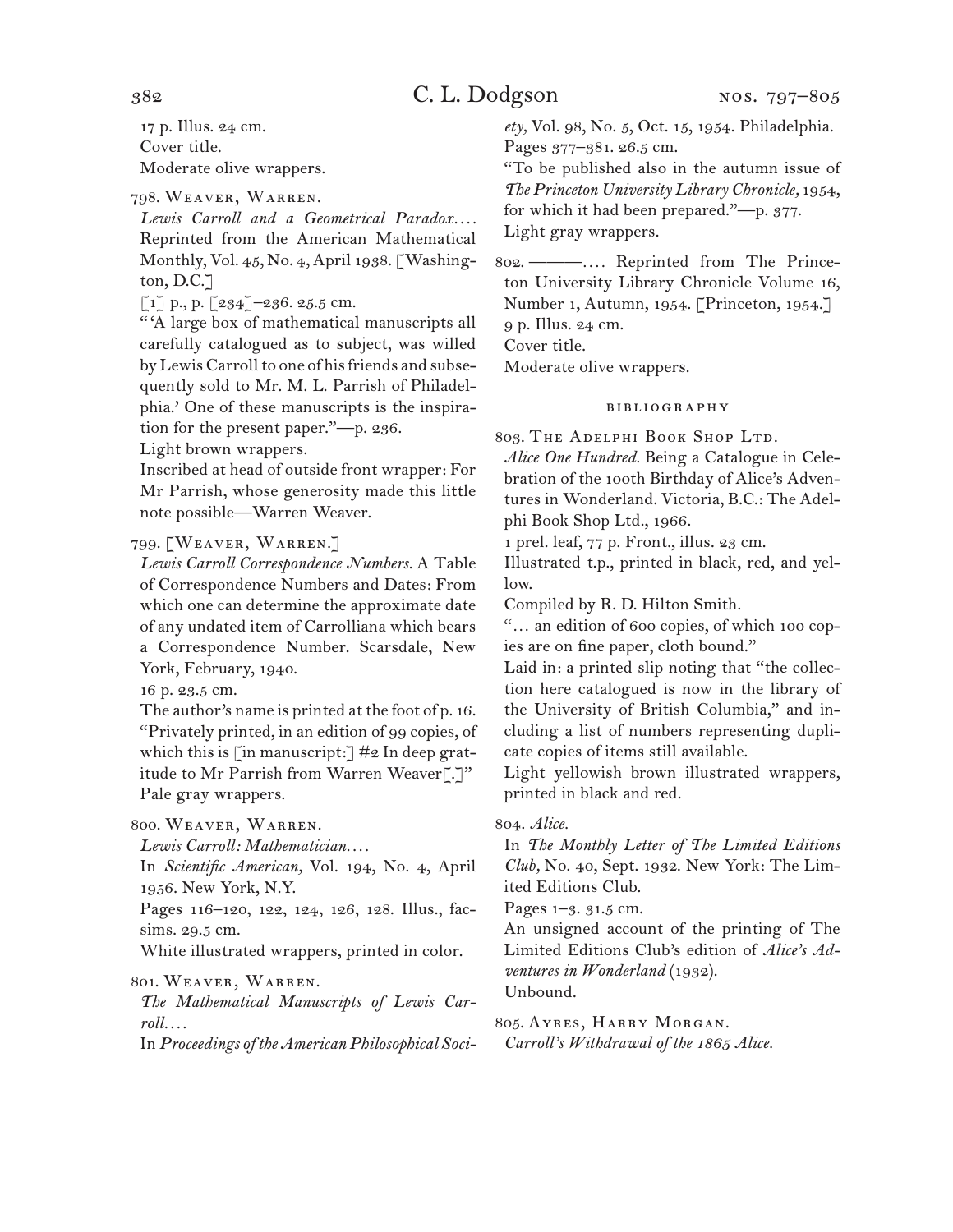### C. L. Dodgson 383

In *The Huntington Library Bulletin,* No. 6, Nov. 1934. Cambridge, Massachusetts: Harvard University Press. Pages [153]–163. 24 cm. Moderate brown decorated wrappers. Tipped in: TLs from Leslie E. Bliss to Mr. Parrish, March 5, 1936, sending him a complimentary copy of the issue. 806. [Ayres, Harry Morgan.] [no.] ———*. . . .* Reprinted for Private Circulation from The Huntington Library Bulletin No. 6, November, 1934. [Cambridge, Massachusetts: Harvard University Press.]  $\lceil 153 \rceil$ –163 p. 24 cm. Cover title. White wrappers. Inscribed on outside front wrapper: To Falconer Madan from H M Ayres. Included in Madan's "Aliciana" scrapbook. See No. 780. 807. Ayres, Harry Morgan. *Lewis Carroll and the "Alice" Books. . . .* In *Columbia University Quarterly,* Vol. 24, No. 2, June 1932. New York. Pages [158]–177. 25.5 cm. Light blue wrappers. 808. ———*. . . .* New York, 1932. 20 p. 25.5 cm. Cover title. "Reprinted from the Columbia University

Quarterly, June, 1932, Vol. xxiv, No. 2."

Light blue wrappers. Bound in dark red buckram.

809. Copy 2. Light blue wrappers.

810. Bartley, William Warren, III. *Lewis Carroll's Lost Book on Logic. . . .* In *Scientific American,* Vol. 227, No. 1, July 1972. New York: Scientific American, Inc. Pages 38–46. Illus. 29.5 cm. White illustrated wrappers, printed in color.

With an offprint of the article.

811. Bond, William H.

*The Publication of Alice's Adventures in Wonderland.*

Offprint from *Harvard Library Bulletin,* Vol. 10, No. 3, Autumn, 1956.

Pages 306–324. Plates. 26 cm.

Light gray wrappers.

Inscribed on outside front wrapper: For the Parrish Collection W. H. Bond.

812. Brown, Sally.

*The Original Alice from Manuscript to Wonderland. . . .* [London]: The British Library  $[1997]$ .

64 p. Colored front., illus. (some colored). 16.5 cm.

T.p. printed in black and red.

Very light yellow glazed illustrated (by Carroll) boards, printed in black and red. Bright red buckram spine. Reproduced as the front endpaper is Carroll's drawing of the croquet match, as the back endpaper his drawing of Alice with birds and animals in the pool of tears, printed in brown on very light brown.

#### 813. Columbia University.

*Catalogue of an Exhibition at Columbia University to Commemorate the One Hundredth Anniversary of the Birth of Lewis Carroll* (*Charles Lutwidge Dodgson*) *1832–1898.* New York: Columbia University Press, 1932.

 $\lbrack 7 \rbrack$ , 153 p., 1 leaf. Front., plate. 21 cm.

Mr. Parrish was the principal lender to the exhibition, which was held in the Avery Library, Columbia University, in April 1932. Dark red wrappers.

814. Copy 2.

22 cm.

"Of this catalogue fifteen hundred copies have been printed, of which ninety-five numbered copies have been bound in cloth [in pen-andink:] 17."

Dark red smooth cloth, with a circular cut of Alice and a single rule border, both blocked in gold, on front cover. A.e.g.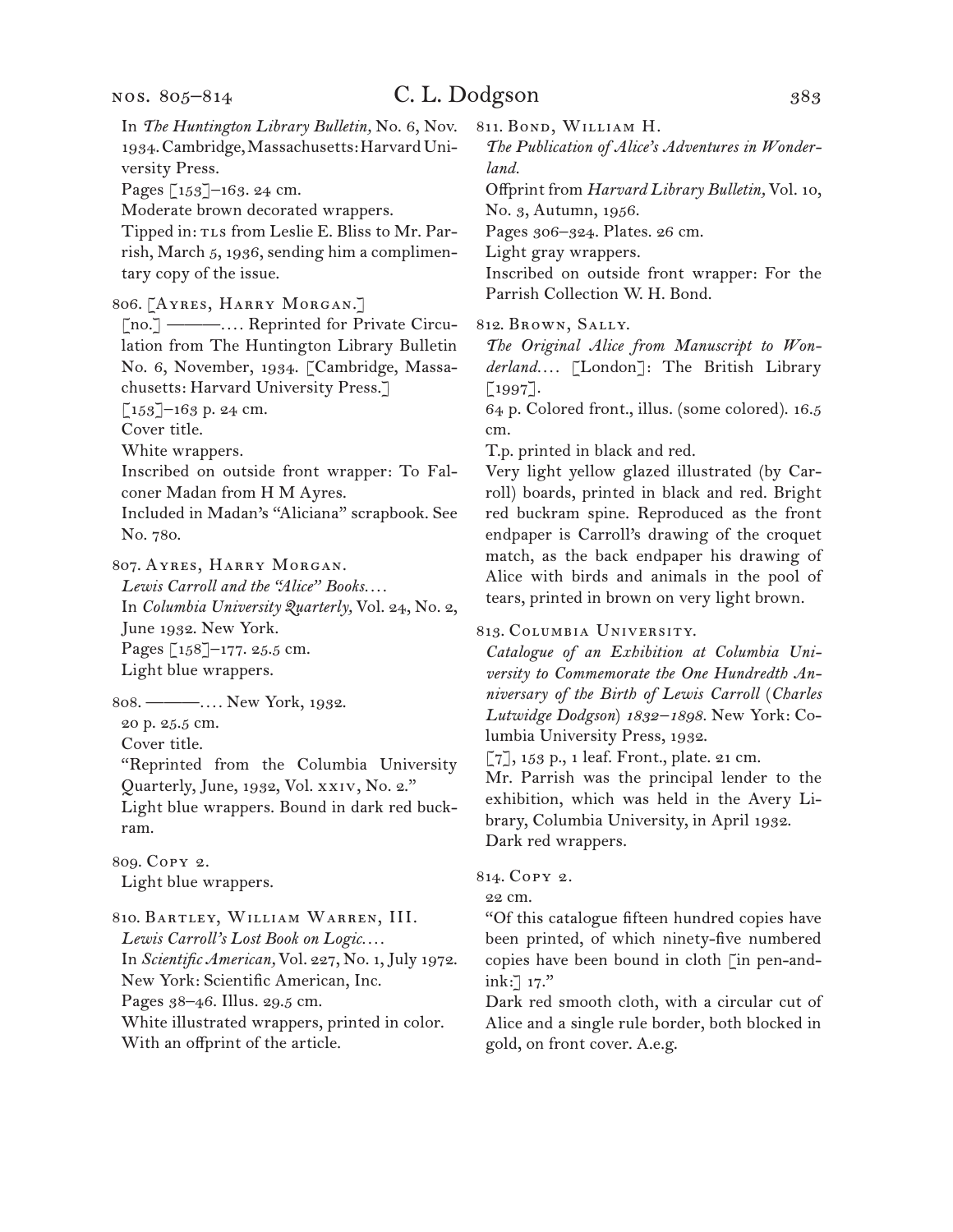Tipped in: TL from the Lewis Carroll Centenary Committee to Mr. Parrish, March 1932, presenting this copy to him.

With cards, invitations, tickets, announcements, and a program for the exhibition and the conferring of an honorary degree on Mrs. Hargreaves.

815. Florida State University. Library. JOHN MACKAY SHAW POETRY COLLECTION. *A Tribute to Lewis Carroll in his Sesqui-Centennial Year.* Being an inventory of an exhibit in the Florida State University Library and of the Lewis-Carroll holdings in the John Mackay Shaw Poetry Collection*. . . .* [Tallahassee]: The Florida State University, Robert Manning Strozier Library, 1982.

v, 24 leaves. 28 cm.

Cover title.

"Introduction," by John Mackay Shaw, leaves ii–iii. "Preface," by Frederick Korn, leaves iv–v. Very light brown illustrated wrappers.

816. Goodacre, Selwyn H.

… *An Enquiry into the Nature of a Certain Lewis Carroll Pamphlet.* [London: The Collector Ltd, 1978.]

Pages 325–342. Illus. 22.5 cm.

Caption title.

"A Reprint" from *The Book Collector,* Vol. 27, No. 3, Autumn, 1978.

Pale brown wrappers.

With a presentation inscription from the author to the Parrish Collection at the head of p. 325, an additional inscription by him on the inside front wrapper, as well as a limitation notice in his hand: No. 10 of 100 signed offprints.

### 817. Goodacre, Selwyn H.

*The Listing of the Snark. . . .*—a listing of editions and issues of Lewis Carroll's The Hunting of the Snark from its inspiration on July 18, 1874 to July 18, 1974. [Woodville, Burton-on-Trent: The author, c1974.]

9, [1] p. 21.5 cm. Cover title.

Mimeographed.

"Issued in a limited edition of 80 signed copies of which this is No. [in manuscript:]  $33$  for the M. L. Parrish Collection Princeton University from Selwyn H Goodacre."

Light gray wrappers, embossed to simulate leather.

818. Guiliano, Edward.

*Lewis Carroll: An Annotated Bibliography for 1974. . . .* Carroll Studies No. 1. New York: The Lewis Carroll Society of North America, 1975.  $\lceil 2 \rceil$ , 16 p. 21 cm.

Very light yellowish brown wrappers.

#### 819. Guiliano, Edward.

*Lewis Carroll: An Annotated International Bibliography, 1960–77. . . .* Charlottesville: Published for the Bibliographical Society of the University of Virginia and the Lewis Carroll Society of North America by the University Press of Virginia [c1980].

viii p., 1 leaf, 253 p. 23.5 cm.

Medium reddish brown smooth cloth.

820. Harmsworth, Sir R. Leicester.

… *Catalogue of the Collection of the Writings of The Revd. C. L. Dodgson* (*"Lewis Carroll"* ) *Forming part of the renowned Library of the late Sir R. Leicester Harmsworth. . . .* Which will be sold by Auction by Messrs. Sotheby & Co.... On Wednesday, the 26th of March, 1947.... [London: Sotheby & Co., 1947.]

21 p. Facsims. 24.5 cm.

At head of title: Harmsworth Trust Library. The Tenth Portion.

Page 21 is printed on the inside of the back wrapper.

"While he [Sir Leicester Harmsworth] entered the field a little later than Mr. M. L. Parrish, he soon became his most formidable rival, and many rarities which might have gone to America in the late 'twenties and early 'thirties, were preserved in this country to be offered now*. . . .*"—"Foreword," p. [1].

Acquired for the Parrish Collection at the sale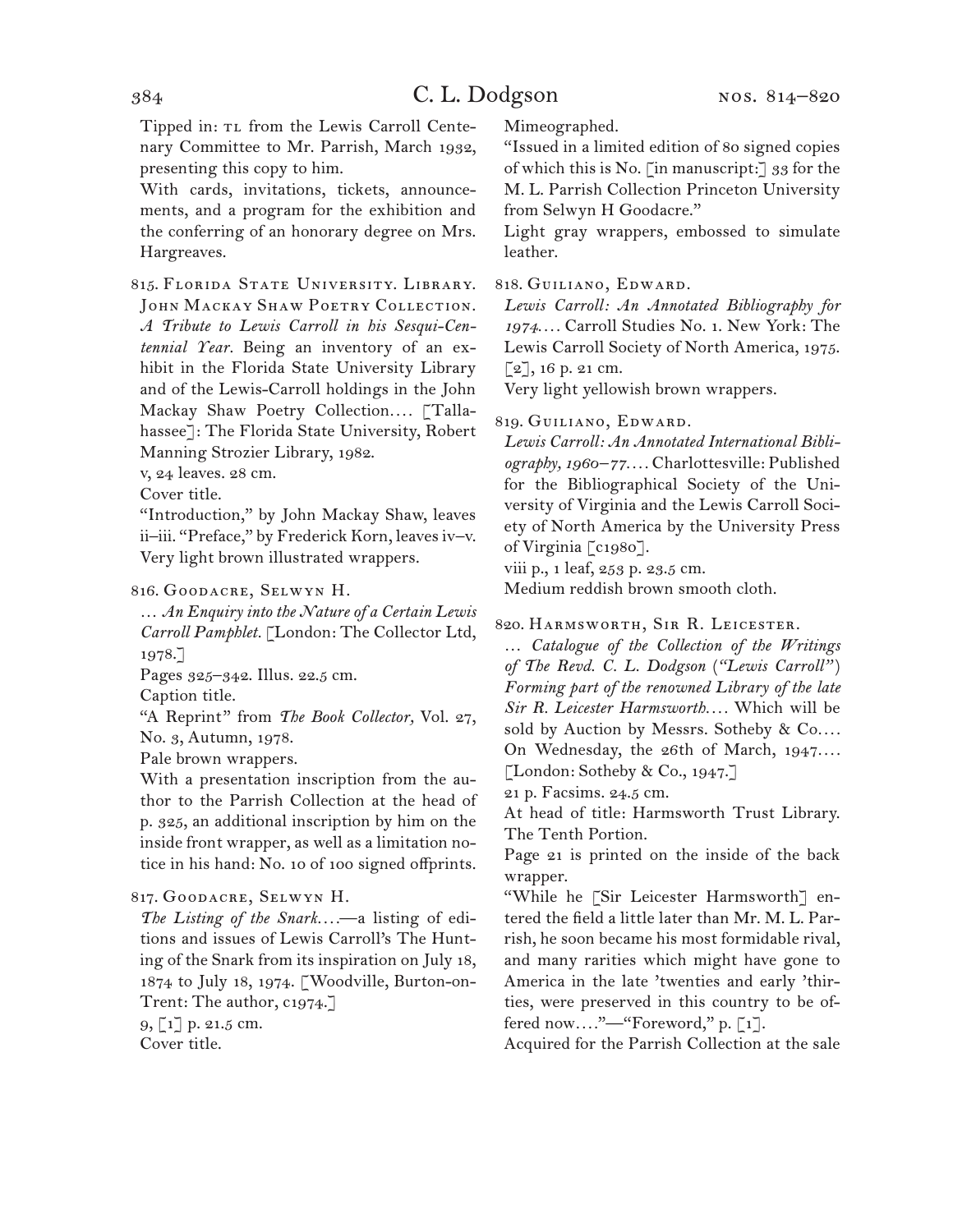# C. L. Dodgson 385

were three items: No. 2884, the "excessively rare" *American Telegrams* (the copy which had escaped Mr. Parrish); No. 2955, "the only known copy" of the circular disclaiming connection with "Lewis Carroll" (which is reproduced on p. 16 of the catalogue); and No. 2971, the "extremely rare" circular regarding obtaining appointments for Mr. T. J. Dymes and his family. The Parrish Collection acquired later, from another source, No. 2874, a copy of the Michaelmas Term 1862 number of *College Rhymes,* in a sumptuous red morocco case by Sangorski & Sutcliffe.

Light brown decorated wrappers.

821. Hartley, Harold.

*Lewis Carroll and His Artists and Engravers. An Essay. . . .* [London: The Old Court House,

Messrs. J. & E. Bumpus, Ltd., 1932.]

Pages [109]–116. Front. 19.5 cm.

Caption title.

An offprint "From the Lewis Carroll Centenary Exhibition Catalogue 1932."

Dark red wrappers.

Inscribed on inside front wrapper: To Sidney Herbert Williams with best wishes from Harold W Hartley 31. Aug. 32.

```
822. [Heath, Peter L.]
```
*Alisa Glazami Filosofa = The Philosopher's Alice.* Moskva: Izd. Martis, [1998].

Broadside. Illus. 69 by 45 cm.

Promotional poster, designed by Igor Boury, for Yuli Danilov's Russian translation of Peter Heath's *The Philosopher's Alice,* which includes Nina Demurova's translation of Lewis Carroll's *Alice's Adventures in Wonderland* and *Through the Looking-Glass.*

The Parrish Collection copy is marked as 1 of 3.

823. *The Illustrators of Alice in Wonderland and Through the Looking Glass* edited by Graham Ovenden with an introduction by John Davis. London: Academy Editions [1972].

101 p., 1 leaf. Colored front., illus. (some colored). 29 cm.

"Introduction," by John Davis, p. 7–14.

Bright orange paperback, front cover printed in black and red, with an illustration on the front and on the back cover.

At foot of front cover: Edited by Graham Ovenden with an Introduction by John Davies [*sic*].

824. Jones, Jo Elwyn.

*The Alice Companion. A Guide to Lewis Carroll's Alice Books.* [By] Jo Elwyn Jones and J. Francis Gladstone. Foreword by Roy Porter. New York: New York University Press [c1998].

xii, 319 p. Front., illus. 24 cm.

"Foreword," p. ix–x.

Black buckram, spine blocked in gold.

825. *Lewis Carroll in the Popular Culture: A Continuing List.* Edited by Byron W. Sewell. New York: The Lewis Carroll Society of North America [c1976].

[50] loose pages. 28 cm.

"This listing is issued on loose sheets to accommodate insertion of additional sheets under the appropriate section headings as further information becomes available."

Bright red wrappers.

With, both unbound, second issue (c1978),  $\lceil 26 \rceil$  p.; and third issue (c1979),  $\lceil 32 \rceil$  p.

826. Lindseth, Jon A.

… *An Exhibition from the Jon A. Lindseth Collection of C. L. Dodgson and Lewis Carroll.* On View at The Grolier Club April 1 through May 29, 1998. New York: The Grolier Club, 1998. 127 p. Front., illus. (some in color). 28 cm.

At head of t.p.: facsimile of Dodgson's subscription in his letter of March 9, 1885, to Mrs. Jemima Rix (item 1 in the catalogue); repeated below photograph on outside front wrapper. T.p. printed in black and purple.

Pages [1–2], blank; p. [3], halftitle: An Exhibition in Commemoration of the Hundredth Anniversary of the Death of Lewis Carroll; p.  $\lceil 4 \rceil$ , front.

"Of this catalogue 1400 copies have been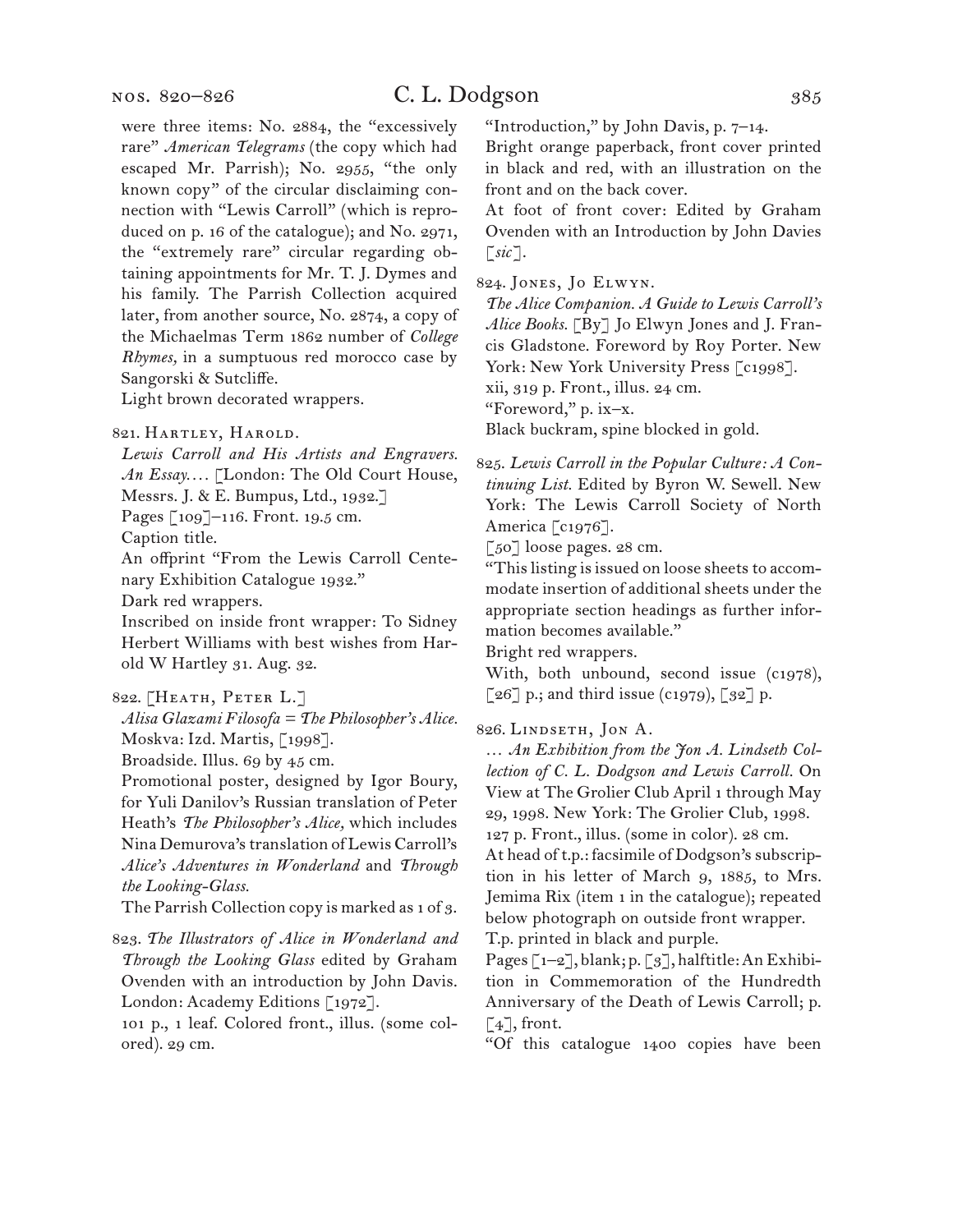printed of which 42 numbered copies are bound in cloth-covered boards."

Moderate gray decorated wrappers, printed in purple.

"The cover photograph of Lewis Carroll was taken on March 28, 1863, by Oscar G. Rejlander and is item 40 in the catalogue."—p.  $\lceil 6 \rceil$ .

827. Livingston, Flora V.

*The Harcourt Amory Collection of Lewis Carroll in the Harvard College Library. . . .* Cambridge, Massachusetts: Privately Printed [at the Harvard University Press], 1932.

ix p., 2 leaves, 190 p. Front., plates, illus. 23.5 cm.

"This edition is limited to sixty-five copies, of which fifty are for sale."

Pale multicolored spot antique marbled boards. Yellowish brown buckram spine.

Inscribed in pencil on free front endpaper: Presented to me by Mrs Livingston 2d. May 1932 M. L. Parrish.

## 828. LOVETT, CHARLES C.

*Alice On Stage. A History of the Early Theatrical Productions of Alice in Wonderland.* Together with A Checklist of Dramatic Adaptations of Charles Dodgson's Works*. . . .* Westport, London: Meckler [c1990].

[9], 239 p. Front. 26 cm.

Vivid red smooth cloth, front cover blocked in gold.

Signed by the compiler on free front endpaper and dated by him Dec. 7, 1989.

829. LOVETT, CHARLES C.

*Lewis Carroll's Alice. An Annotated Checklist of The Lovett Collection.* Charles C. Lovett [and] Stephanie B. Lovett. Westport, London: Meckler [c1990].

xvii, 548 p. Colored plate, illus. 26 cm.

Vivid red smooth cloth, front cover and spine blocked in gold.

Signed by the compilers on t.p. and dated February 6, 1990.

830. Macalister, Jean.

*Some Editions of "Alice's Adventures in Wonderland" by Lewis Carroll, pseudonym of Charles* 

*Lutwidge Dodgson. . . .* L.S. 202. May 1, 1930.

2 prel. leaves, 15 numbered leaves. 28 cm.

Typescript.

A check list, attempting "nothing after 1929," compiled by a student at the Columbia School of Library Service as part of a thesis. Light blue plain wrappers.

831. Madan, Falconer.

*Lewis Carroll Centenary Exhibition. London: 29 June –31 July, 1932.* Catalogue. By Falconer Madan. With Illustrations and Notes, and an Essay by Harold Hartley on Dodgson's Illustrators. London: The Old Court House, Messrs. J. & E. Bumpus, Ltd., 1932.

xv, 116 p. Front. 18.5 cm.

"Lewis Carroll and His Artists and Engravers," An Essay by Harold Hartley, p. [109]– 116.

Light gray wrappers.

Adverts., [6] p. at back.

With Mr. Parrish's invitation card to the Opening, 28 June 1932, designed by Rex Whistler.

832. Madan, Falconer.

*The Lewis Carroll Centenary in London 1932.*  Including a Catalogue of the Exhibition, with Notes; an Essay on Dodgson's Illustrators by Harold Hartley; and additional literary pieces (chiefly unpublished). With six illustrations. Edited by Falconer Madan. London: The Old Court House, Messrs. J. & E. Bumpus, Ltd., 1932.

xvi p., 2 leaves, 138, [2] p. Front., plates. 19.5 cm.

"Lewis Carroll and His Artists and Engravers," An Essay by Harold Hartley, p. [109]-116.

Mr. Parrish was a member of the American section of the Committee.

"Limited Edition of four hundred numbered copies. This is No. [in pen-and-ink:] 130." White smooth cloth.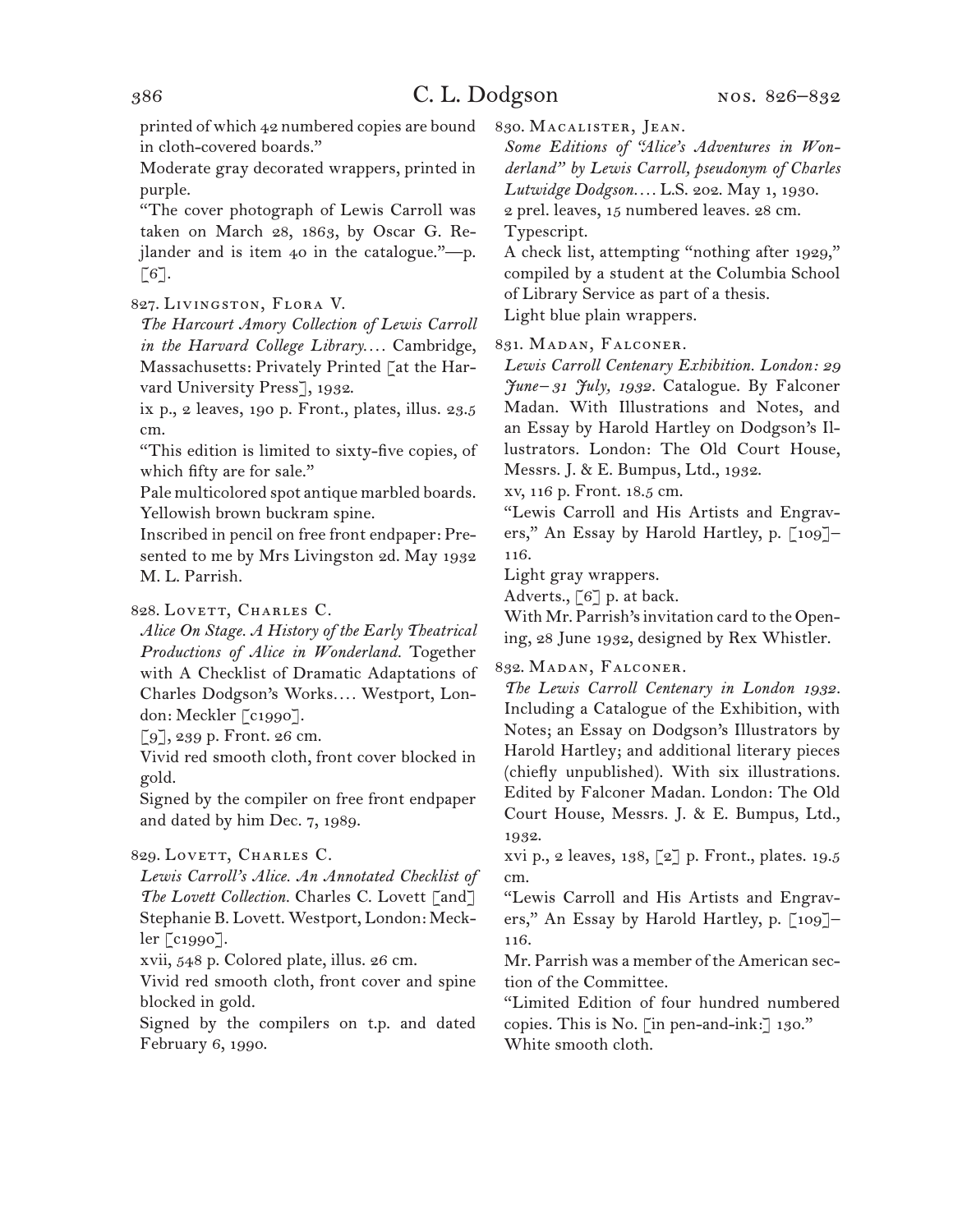## 833. Copy 2.

Unnumbered.

Inserted between p. [108] and [109]: "Additional Exhibits," [8] p. (unnumbered page, [108a], 108b–108g). "Corrigenda," one leaf, tipped in on p.  $\lceil 1 \rceil$ .

Inscribed on free front endpaper: M. L. Parrish from the Editor F. Madan August 3. 1932[.]

## 834. Copy 3.

Bound in at back are "Additional Exhibits," [8] p. (unnumbered page, [108a], 108b–108g), and "Corrigenda," one leaf.

"Limited Edition of four hundred numbered copies. This is No. [in pen-and-ink:] 400. one of six special copies & is for M. L. Parrish Esq with Sidney Williams kind regards Sept 26/33.

Purplish red buckram. Dark red leather spine and corners. T.e.g.; other edges untrimmed.

#### 835. Madan, Falconer.

*The Original MS. of Alice's Adventures, 1862, sold in 1928.*

A scrapbook compiled in 1931–33 by Falconer Madan with handwritten title as above. 26.5 cm.

Includes a copy of R.W.G. Vail's *Alice in Wonderland. The Manuscript and its Story* (New York, 1928), the third state; tear sheets from the Sotheby catalogue of 2–4 April 1928; an autograph copy by H. Maud Ffooks of her letter of March 28, 1928 to The Times; an ALS to Madan from Selwyn Image, 10 April 1928; and newspaper clippings.

Yellowish green buckram.

836. MESPOULET, MARGUERITE.

*Creators of Wonderland. . . .* New York: Arrow Editions [c1934].

[5], 74 p. Colored front., illus. 28 cm.

Illustrated t.p.

"First Edition." Numbered in pen-and-ink: 63.

On Tenniel's debt to J. J. Grandville.

Vivid purplish red smooth cloth, front cover

blocked in gold. Bevelled boards. Decorated endpapers, pink and purple on very pale yellow.

837. Parker, Fan.

*Lewis Carroll in Russia: Translations of Alice in Wonderland 1879–1989. . . .* [New York: The Russian House], [c1994.]

[7], 89 p., 1 leaf. Illus. 21.5 cm.

The ten illustrations are by John Tenniel. White wrappers.

838. Parrish, Morris Longstreth.

*A List of the Writings of Lewis Carroll* (*Charles L. Dodgson* ) *In the Library at Dormy House, Pine Valley, New Jersey.* Collected by M. L. Parrish. Privately Printed: 1928.

[2], viii, 148 p., 1 leaf. Front., illus. 25 cm. Compiled by Bertha Coolidge.

"Sixty-six copies printed by William Edwin Rudge of which this is Number [in pen-andink: $\exists$  1."

Dark red leather, with a single gold rule border on both covers. T.e.g.

Printed Errata slip pasted to free front endpaper.

839. Copy 2. Unnumbered.

Without Errata slip.

840. Parrish, Morris Longstreth.

*A Supplementary List of the Writings of Lewis Carroll* (*Charles L. Dodgson*) In the Library at *Dormy House, Pine Valley, New Jersey.* Collected by M. L. Parrish. Privately Printed: 1933.

ix, 115, [1] p. Front., plates. 25 cm.

Inserted at p. 19 is a printed slip for another copy of the first edition of *Sylvie and Bruno,* in red cloth.

"I want to express my thanks to Mr. Philip C. Blackburn for his assistance in preparing this list. He has been untiring in his efforts. He is responsible for its format and for so well carrying out my ideas of uniformity in the collations."—p. [iv].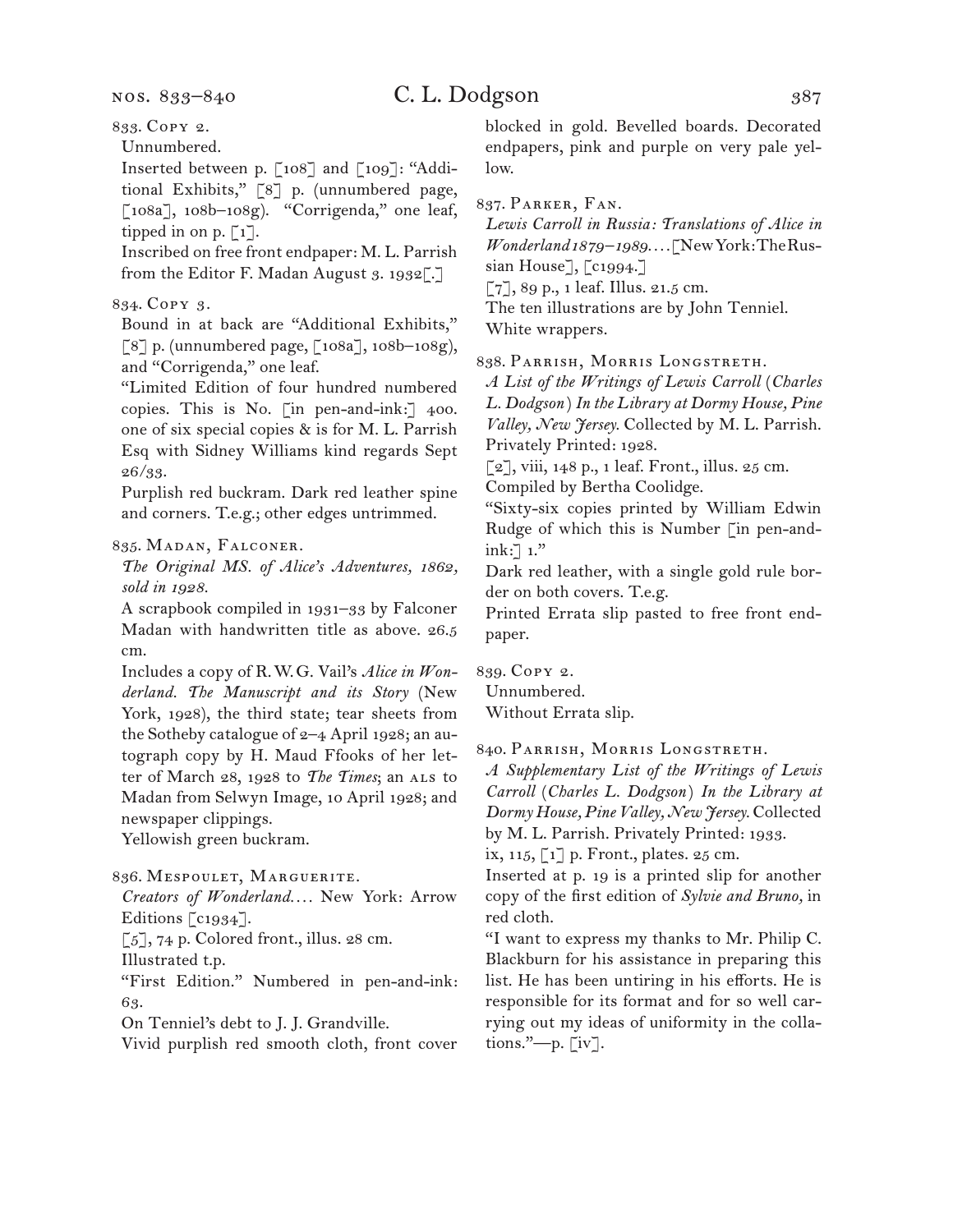"Sixty-six copies printed by Edward Stern & Company, Inc. of which this is Number [in pen-and-ink: $\lceil 1 \rceil$ . $\lceil \cdot \rceil$ "

Dark red leather, with a single gold rule border on both covers. T.e.g.

Pasted to free front endpaper is a printed slip from M. L. Parrish, dated Dec. 1, 1933, sending the Supplementary List to all who had received his 1928 Catalogue and an errata slip to be inserted in the latter.

### 841. Copy 2.

Copy Number 28.

With the printed slip at p. 19, but without the Dec. 1, 1933 slip.

842. Rushailo, A. M.

… *Liuis Kerroll. Alisa v Strane Chudes. V Zaserkale. Lewis Carroll. Alice in Wonderland. Through the Looking-Glass. Katalog Vystavki.* Knigi i Grafika iz Sobraniia A. M. Rushailo. Moskva: 1990.

122, [6] p. Front., illus. 20 cm.

At head of title: Dobrovolnoe Obshchestvo Liubitelei Knigi RSFSR. Vserossiiskaia Assotsiatsiia Bibliofilov. Vystavochnyi Tsentr "U Knigoizdatelia I. D. Sytina."

Catalogue of an exhibition to celebrate the 125th anniversary of the publication of *Alice's Adventures in Wonderland,* held in Moscow in January 1991.

Edition of 1,000 copies.

Pale yellow wrappers, printed in brown.

Laid in: invitation to the opening of the exhibition and two illustrated (by Tenniel) [4]-p. keepsakes.

## 843. Schiller, Justin G.

*Alice's Adventures in Wonderland.* An 1865 printing re-described and newly identified as the Publisher's "File Copy" with a revised and expanded Census of the Suppressed 1865 "Alice" compiled by Selwyn H. Goodacre to which is added, a short-title index identifying and locating the original preliminary drawings by John Tenniel for *Alice* and *Looking-Glass* catalogued by Justin G. Schiller. [n.p.]: Privately Printed for The Jabberwock, 1990.

109, [1] p., 1 leaf. Colored front., folding plate, illus. 26 cm.

T.p. and halftitle printed in brown and red. Text printed in brown.

Dark reddish brown boards, with an over-all leaf pattern in yellow. "The binding of this work simulates the original gilt leather that Riviere & Son designed and used in 1899 for L. S. Montagu when they integrated ten original Tenniel drawings obtained from the artist with the 1865 Macmillan 'file copy' of *Alice. . . .*"—p.  $\lceil 6 \rceil$ .

"An Apologetic" errata slip inserted at p.  $\lceil 1 \rceil$ .

## 844. SHAW, JOHN MACKAY.

*The Parodies of Lewis Carroll and Their Originals.* Catalogue of an Exhibition with notes by John Mackay Shaw. [Tallahassee]: Florida State University Library, December, 1960. 1 prel. leaf, 14 numbered leaves. 28 cm.

Light grayish blue illustrated wrappers, printed in blue. Black gummed strip along spine covering staples.

## 845. STAFFORD, JEAN.

*The Jabberwock Anatomized. . . .*

In *The Griffin,* Vol. 9, No. 6, June 1960. New York: The Readers' Subscription, Inc.

Pages 2–11. Illus. 21.5 cm.

A review of *The Annotated Alice.*

Light yellowish brown decorated wrappers, with a photograph of Dodgson reproduced in black and white on outside front wrapper.

#### 846. STOFFEL, STEPHANIE LOVETT.

*The Art of Alice in Wonderland. . . .* [New York]: Smithmark [1998].

128 p. Colored illus. 26 cm.

T.p. printed in black, blue, and brown.

"All illustrations and related items contained in this book have been photographed from and are courtesy of the Lovett Collection of Lewis Carroll material, Winston-Salem, North Caro- $\lim_{n \to \infty}$  [4].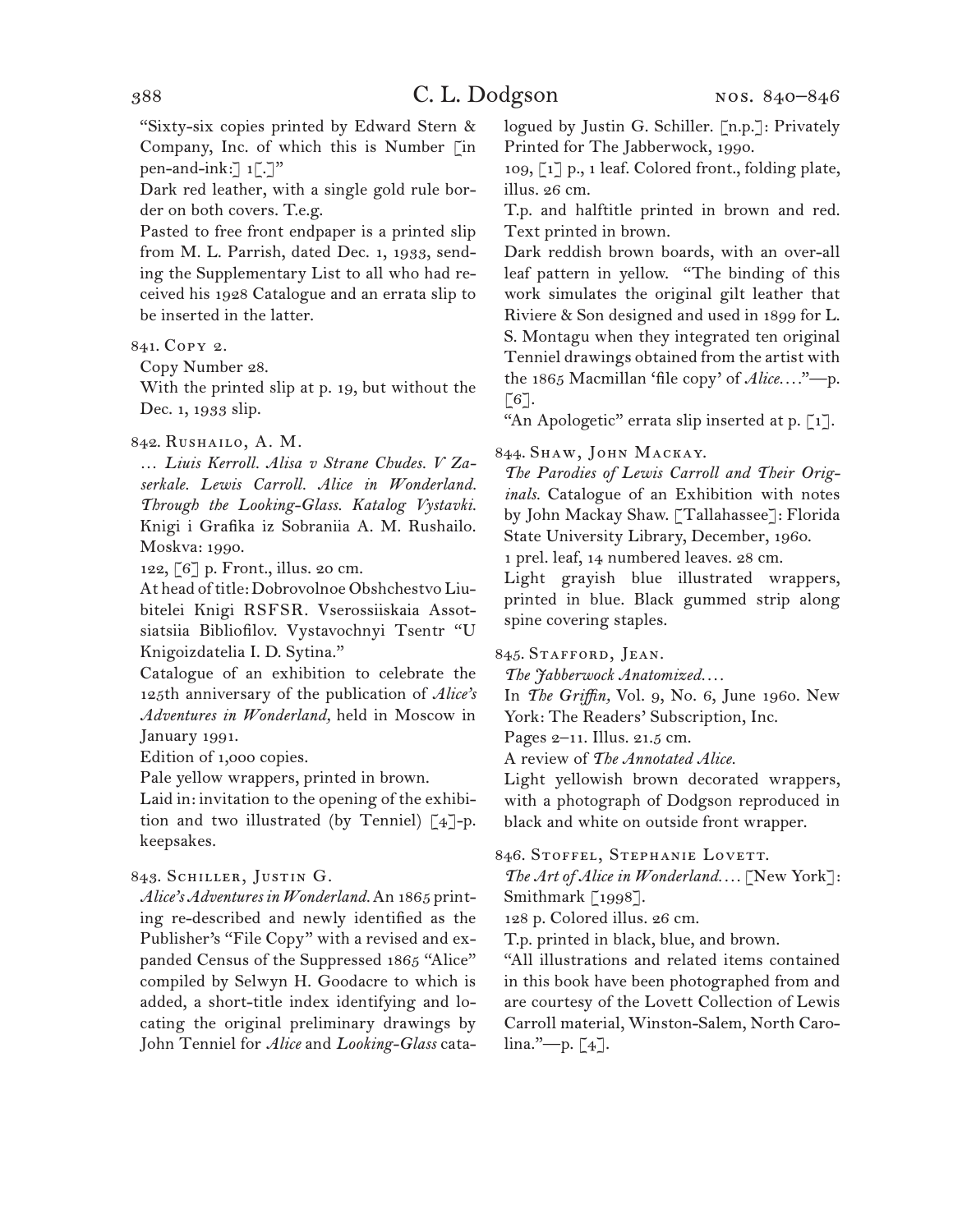nos. 846–853

847. *A suppressed adventure of 'Alice' surfaces after 107 years.* At the urging of his illustrator, Lewis Carroll omitted this whole 'Wasp-in-a-Wig' episode of Through the Looking-Glass.

In *Smithsonian,* Vol. 8, No. 9, Dec. 1977. Washington, D.C.: Smithsonian Associates.

Pages 50–[57]. Illus. (some colored). 28 cm. Unsigned.

Includes a reproduction of the galley proofs; versions of Alice's encounter by Ralph Steadman, Sir Hugh Casson, Patrick Procktor, and Peter Blake; and photographs (including one of Alice Liddell by Dodgson from the original in the Parrish Collection, p. [57]).

White wrappers, printed in color, with on outside front wrapper a second version by Steadman of Alice's encounter.

## 848. Taylor, Robert N.

*Lewis Carroll at Texas.* The Warren Weaver Collection and Related Dodgson Materials at the Harry Ransom Humanities Research Center. Compiled by Robert N. Taylor with the assistance of Roy Fluckinger, Photography, John O. Kirkpatrick, Manuscripts, Cinda Ann May, Books and Periodicals. [Austin, Texas]: Harry Ransom Humanities Research Center, The University of Texas at Austin [c1985]. 233 p., 1 leaf. Illus. 25.5 cm.

Illustrated t.p.

Edited by Thomas Zigal and Dave Oliphant.

Purple label pasted to halftitle: Carroll Studies Number 8. Published by the University of Texas at Austin and one of three hundred copies distributed by The Lewis Carroll Society of North America.

Deep purple illustrated wrappers.

#### 849. Tenniel, Sir John.

*Tenniel's Alice. Drawings by Sir John Tenniel for Alice's Adventures in Wonderland and Through the Looking-Glass.* [Cambridge, Mass.]: Department of Printing and Graphic Arts, Harvard College Library, in Association with the Metropolitan Museum of Art [c1978].

75 p. Illus. 21.5 cm.

Illustrated t.p.

Drawings in the Harcourt Amory Collection, Harvard University.

"Introduction," by Eleanor M. Garvey and W. H. Bond, p. 5–10.

Very pale yellow illustrated wrappers, outside front wrapper and spine printed in black and light orange red.

850. Vail, Robert William Glenroie.

*Alice in Wonderland. The Manuscript and its Story. . . .* New York: The New York Public Library, 1928.

8 p. Front., plates. 17.5 cm.

"The illustrations, by Lewis Carroll, are reproduced from the original manuscript of 'Alice in Wonderland' through the courtesy of Mr. Eldridge R. Johnson."

Pale yellow wrappers, printed in red.

Inscribed on inside front wrapper: Mr. M. L. Parrish in appreciation of your special interest in "Alice." from R.W.G. Vail 12/7/28[.] On p. 7 "Morristown" has been corrected in ink to "Moorestown." Signed by the author above the footnote on p. 8 and dated Dec. 7, 1928. Inscription at foot of p. 8: First (suppressed) issue of the first edition, of which there are but 40 copies with correction on p. 7. R.W.G. Vail[.]

851. Copy 2.

"Moorestown" correctly printed on p. 7.

Signed by the author above the footnote on p. 8.

#### 852. Copy 3.

On p. 7 "of Moorestown, New Jersey" has been replaced by "a New Jersey collector" (preceded by a comma).

#### 853. Weaver, Warren.

*Alice in many tongues. The translations of Alice in Wonderland. . . .* Madison: The University of Wisconsin Press, 1964.

viii p., 2 leaves, 147 p. Front., plates. 22.5 cm.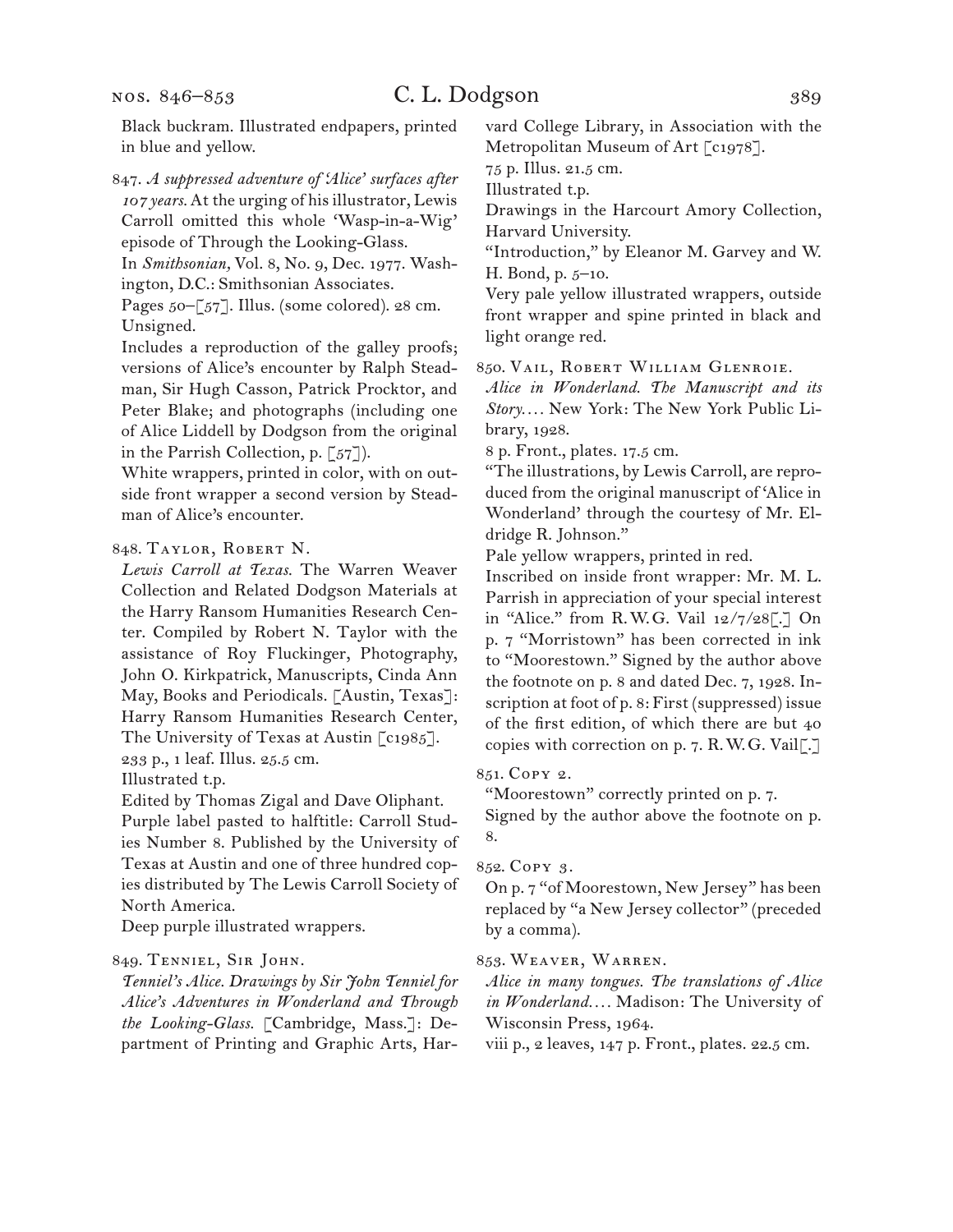"The Friends of the Princeton Library have kindly granted permission to reprint, in Chapters II and III, material which originally appeared in the *Princeton University Library Chronicle*, Vol. x<sub>111</sub>, No. 1 (Autumn, 1951)."-p. [vii]. Moderate gray smooth cloth.

#### 854. Weaver, Warren.

*The First Edition of Alice's Adventures in Wonderland: A Census. . . .*

In *The Papers of the Bibliographical Society of America,* Vol. 65, First Quarter (Jan.–March), 1971. New York.

Pages 1–40. 23.5 cm.

Very pale yellow decorated wrappers, printed in blue and black.

#### 855. Weaver, Warren.

*The India Alice.* The story of a recently discovered copy of the genuine first edition, 1865, of Alice's Adventures in Wonderland. Prepared by Dr. Warren Weaver [and] Dr. Alfred C. Berol. In Connection with a Dinner at the Grolier Club, New York on December 19, 1963. [New York]: [Privately printed, 1963.] 15, [1] p. 23.5 cm.

Printed in brown.

"Printed by the Marchbanks Press."

"Privately printed in 66 copies December 1963." Very light yellow wrappers, lettered in gold.

With a presentation inscription to the Parrish Collection by Alfred C. Berol on p.  $\lceil 2 \rceil$ .

With a typewritten version of "the story," written by Warren Weaver in the first person, on 11 numbered leaves.

## 856. Weaver, Warren.

*The Mathematical Manuscripts of Charles Lutwidge Dodgson* (*Lewis Carroll*) *in the Morris L. Parrish Collection, Princeton University Library. A Description. . . .* [n.p., n.d.]

1 prel. leaf, 254 leaves. 28.5 cm.

Typescript (carbon), with some manuscript changes and additions.

See Warren Weaver, "The Mathematical Manuscripts of Lewis Carroll," *The Princeton Univer-* *sity Library Chronicle,* Vol. xvi, No. 1, Autumn 1954, p. 1–9.

Moderate yellowish blue buckram.

857. Weaver, Warren.

*The Parrish Collection of Carrolliana. . . .* Reprinted from The Princeton University Library Chronicle, Volume 17, Number 2, Winter, 1956. [Princeton, 1956.]

7 p. 24 cm.

Cover title.

Moderate olive wrappers.

858. White, Elizabeth Wade.

*Lewis Carroll's One Hundredth Birthday.*

In *Junior League Magazine,* Vol. 18, No. 4, Jan. 1932. New York: Association of the Junior League of America, Inc.

Page 91. Illus. 30 cm.

Includes a fairly long description of the Parrish Lewis Carroll collection.

White wrappers, printed in color.

#### 859. Williams, Sidney Herbert.

*A Bibliography of the Writings of Lewis Carroll*  (*Charles Lutwidge Dodgson, M.A.*)*. . . .* London: At the Office of "The Bookman's Journal," 1924.

xiii, 142 p. 25.5 cm.

"It is with pleasure that I acknowledge the help I have received from … Mr. M. L. Parrish of Philadelphia*. . . .*"—Sidney Herbert Williams, p. x.

"This Edition is limited to 700 numbered copies, of which 650 are for sale. This is No. [in pen-and-ink:] 4."

Deep yellowish brown smooth cloth. Dark brown buckram spine. Top edges stained brown.

Adverts.,  $\left[\begin{smallmatrix} 4 \end{smallmatrix}\right]$  p. at back.

Inscribed on free front endpaper: To:—M. L. Parrish. With compliments and many thanks from Sidney Williams 1894 [*sic*].

860. Copy 2. No. 154.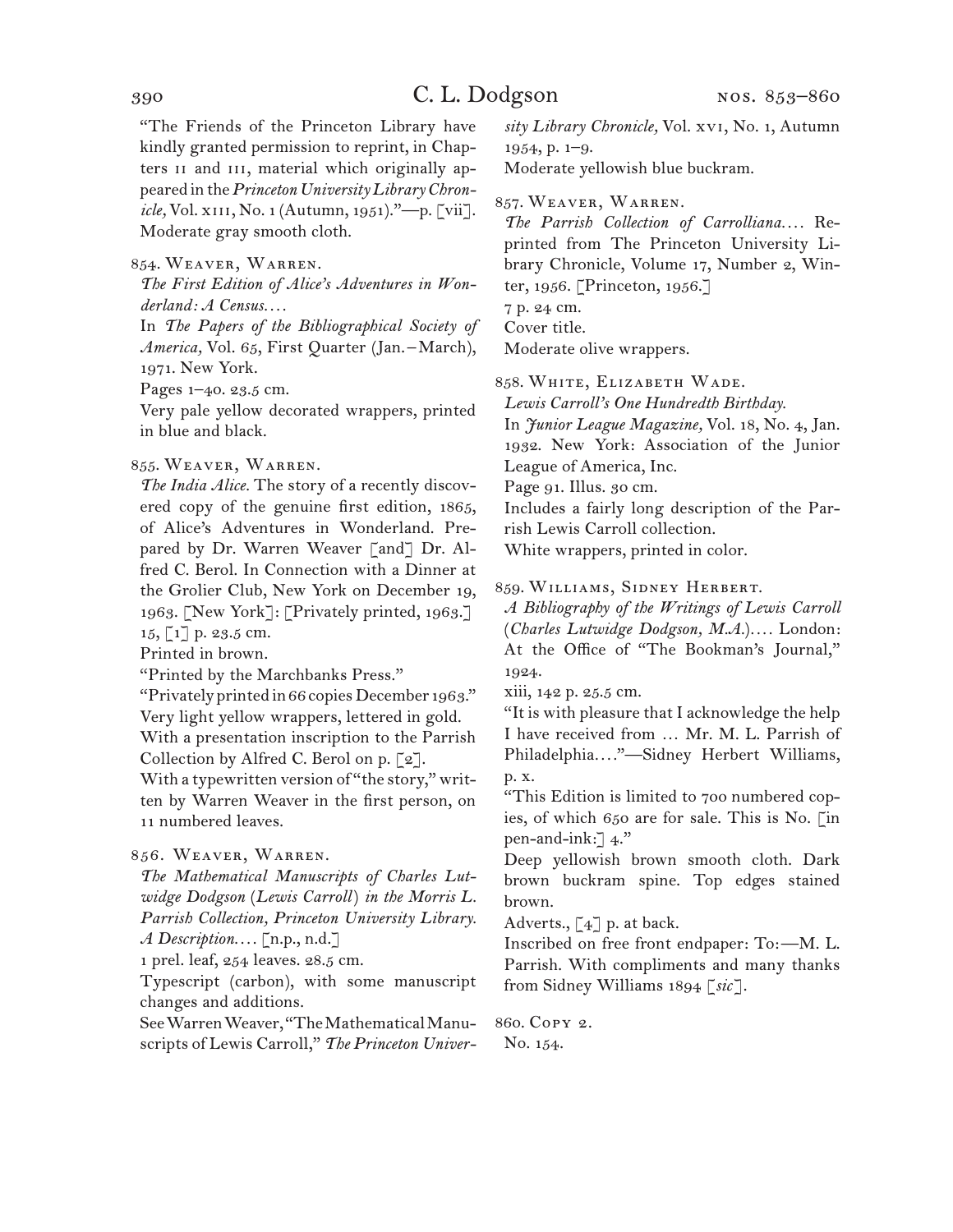#### nos. 861–867

## C. L. Dodgson 391

861. Williams, Sidney Herbert.

*A Handbook of the Literature of the Rev. C. L. Dodgson* (*Lewis Carroll*). By Sidney Herbert Williams … and Falconer Madan*. . . .* With Supplements and Illustrations*. . . .* London: Oxford University Press, Humphrey Milford, 1931. xviii, [6], 336 p. Front., plates. 22.5 cm.

"My thanks are also due to Mr. M. L. Parrish of Philadelphia, the proud possessor of the largest collection of Dodgson's works in the world, who has been in constant communication with me, supplying me with photostats, and notes of many out-of-the-way pieces, also for his excellent catalogue, which I have found of the greatest service in checking the collations, and points of the various pieces."—Sidney Herbert Williams, p. viii.

Dark blue smooth cloth.

Inscribed on free front endpaper: To: M. L. Parrish with best wishes from Sidney Herbert Williams Dec. 28.31.

With a copy of F. Madan's *Supplement* (London: Oxford University Press, Humphrey Milford, February 1935), 24 p., unbound. Inscribed on verso of t.p.: To:—M. L. Parrish Esq with kind Regards from Sidney Williams March 1935.

#### 862. Williams, Sidney Herbert.

*The Lewis Carroll Handbook.* Being a New Version of A Handbook of the Literature of the Rev. C. L. Dodgson by Sidney Herbert Williams … and Falconer Madan*. . . .* First published in 1931. Now Revised, Augmented and brought up to 1960 by Roger Lancelyn Green.... London: Oxford University Press, 1962.

xv, [1], 307, [1] p. Front., plates. 22 cm.

Bright red smooth cloth, spine blocked in gold.

863. ———. Being a New Version of A Handbook of the Literature of the Rev. C. L. Dodgson by Sidney Herbert Williams … and Falconer Madan*. . . .* First published in 1931. Now Revised, Augmented and brought up to 1970 by Roger Lancelyn Green*. . . .* New York: Barnes & Noble Inc.; and Folkestone & London: Dawsons of Pall Mall, 1970.

xv, [1], 307 p. Front., plates. 22 cm.

Bright red smooth cloth, spine blocked in gold.

864. ———. Being a New Version of A Handbook of the Literature of the Rev. C. L. Dodgson by Sidney Herbert Williams and Falconer Madan. Revised and Augmented by Roger Lancelyn Green. Now Further Revised by Denis Crutch*. . . .* [Folkestone]: Dawson, Archon Books [1979].

xix, 340 p. Front., plates. 22.5 cm.

Moderate yellowish brown buckram.

#### parodies, etc.

865. Adair, Gilbert.

*Alice through the Needle's Eye. . . .* With Twentytwo Illustrations by Jenny Thorne. [London and Basingstoke]: Macmillan [1984].

v, 184, [2] p. Front., illus. 21 cm.

Dark blue smooth cloth.

866. *Alice And Look Who Else Through the Looking-Glass.* December 10, 1988 through January 7, 1989. Bernice Steinbaum Gallery.... [New York: Bernice Steinbaum Gallery, Ltd., c1988.]

63, [1] p. Illus. 28 cm.

Illustrated t.p.

"Alice's Restaurant," by John Perreault, p.  $\lceil 4 \rceil - \lceil 6 \rceil$ .

"Lewis Carroll and John Tenniel, 1988," by Bernice Steinbaum, p. 7–9.

Light greenish blue wrappers, printed in black and orange, with a rectangular cut-out section on front wrapper.

867. [*Alice in Wonderland Reading Cards.* London: Humphrey Milford, Oxford University Press, 1928.]

16 cards. Colored illus. 20.5 by 28 cm.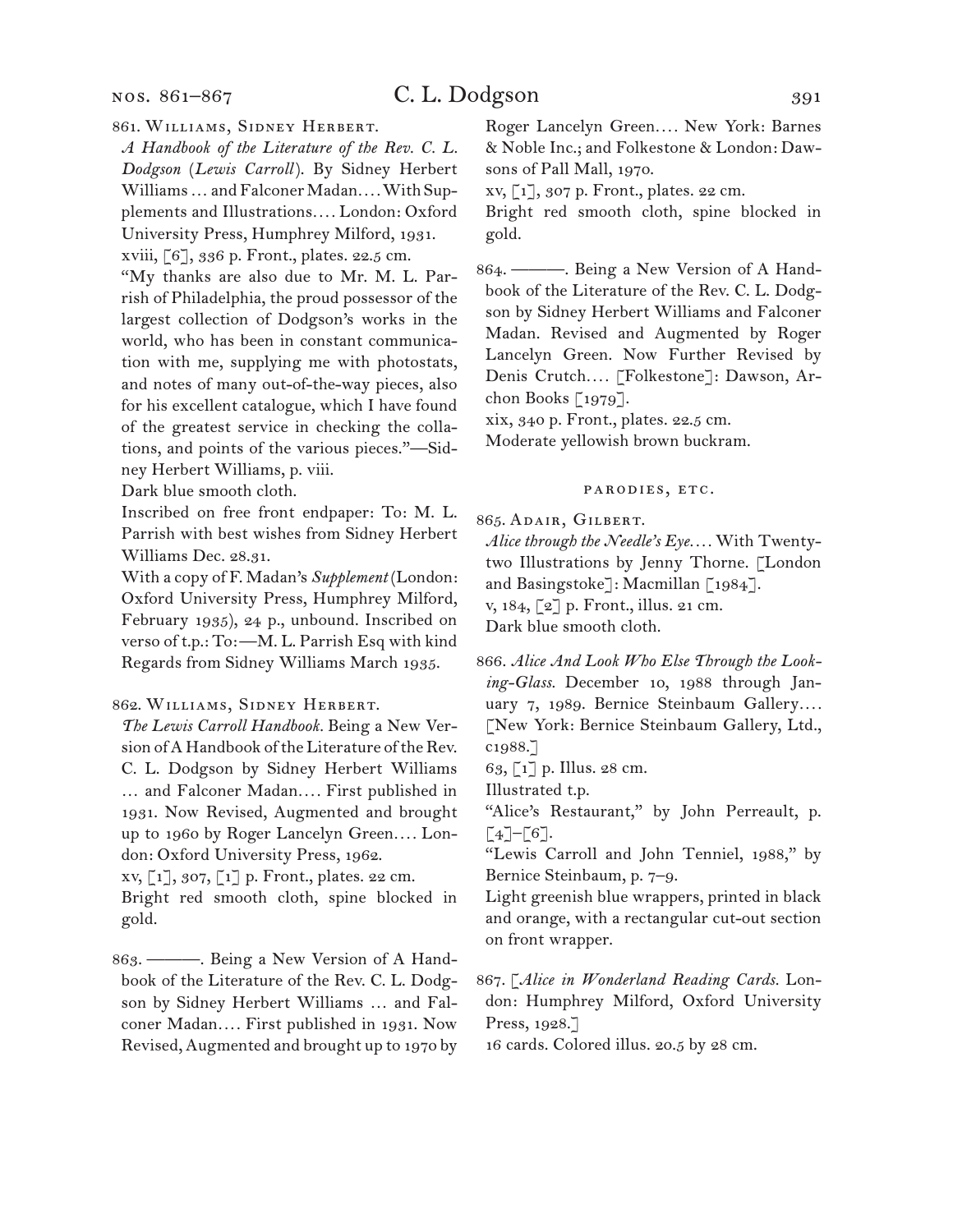Each card has on its recto a mounted colored picture by A. E. Jackson and a simplified description of the scene; and on the verso an exercise on the picture and description.

The cards, which are hinged together, lack the lettered envelope in which they were published.

868. *'Alice through the Lager Glass.'*

In *The Ruhleben Camp Magazine,* No. 6, June 1917. Berlin: J. S. Preuss, Printer by Appointment to the Royal Court.

Pages 12–22. 21.5 cm.

Published anonymously.

Illustrated self-wrappers.

869. *Alternative Alices. Visions and Revisions of Lewis Carroll's Alice Books. An Anthology.* Edited by Carolyn Sigler. [Lexington, Kentucky]: The University Press of Kentucky [c1997].

xxiii, 391 p. Illus., music. 24 cm.

"Introduction," p. [xi]–xxiii.

"*Alternative Alices* brings together some of the most lively and original of the almost two hundred literary imitations, revisions, and parodies of Lewis Carroll's enduringly influential *Alice's Adventures in Wonderland* and *Through the Looking-Glass.* Produced between 1869 and 1930, the works represented here do not passively imitate Carroll, but trace the extraordinarily coherent, creative, and often critical responses to the *Alice* novels."-"Introduction," p. [xi].

Dark purplish red smooth cloth.

870. *Aristophanes at Oxford.* O.W. By Y.T.O*. . . .* Oxford: J. Vincent; London: Simpkin, Marshall, Hamilton, Kent & Co. [1894].

vi p., 1 leaf, 85 p. 19.5 cm.

A skit on the aesthetic movement at Oxford, by L. S. Amery, F. W. Hirst, and H.A.A. Cruso. See *Handbook,* p. 301–302.

The Dramatis Personae include Lewis Carroll, who appears on p. 56 and speaks thirteen lines of verse on p. 57, and Oscar Wilde.

White stiff wrappers, printed in green.

871. Copy 2.

19 cm.

Brown calf, with the original wrappers bound in. Lettered in gold on front cover: O.W. T.e.g. Signed by the three joint authors on t.p.

872. Bangs, John Kendrick.

*Alice in Blunderland. An Iridescent Dream. . . .*  Illustrated by Albert Levering. New York: Doubleday, Page & Company, 1907.

viii, 124 p. Illus. 17.5 cm.

Moderate brown buckram, with an illustration blocked in brown on front cover.

873. Copy 2.

Light yellowish brown buckram, blocked as Copy 1 but in black.

874. Barsley, Michael.

*Alice in Wunderground and other Blits and Pieces. . . .* Illustrated by the Author. London: John Murray, 1940. 48 p. Front., illus. 22 cm. Strong pink illustrated wrappers.

2 copies.

875. Barsley, Michael.

*Grabberwocky And other Fights of Fancy. . . .* Illustrated by Osbert Lancaster. London: John Murray [1941].

43 p. Illus. 22 cm.

"Third Printing," January 1941.

Bright yellow illustrated wrappers.

876. Biblioctopus.

*Rare Books 1478–1977.* Idyllwild, California: Melissa and Mark Hime [1984].

Leaf, printed on both sides. 68 by 49 cm.

Recto: A catalogue of 44 rare books and other items, including, as item 10, a copy of the New York 1866 edition of *Alice's Adventures in Wonderland.*

Verso: Reproduction of John Tenniel's illustration of Alice talking to the Cheshire Cat, with text beginning: "But I don't want to go among mad people" and ending "or you wouldn't have come here," all printed in bluish gray. "600 copies printed April '84."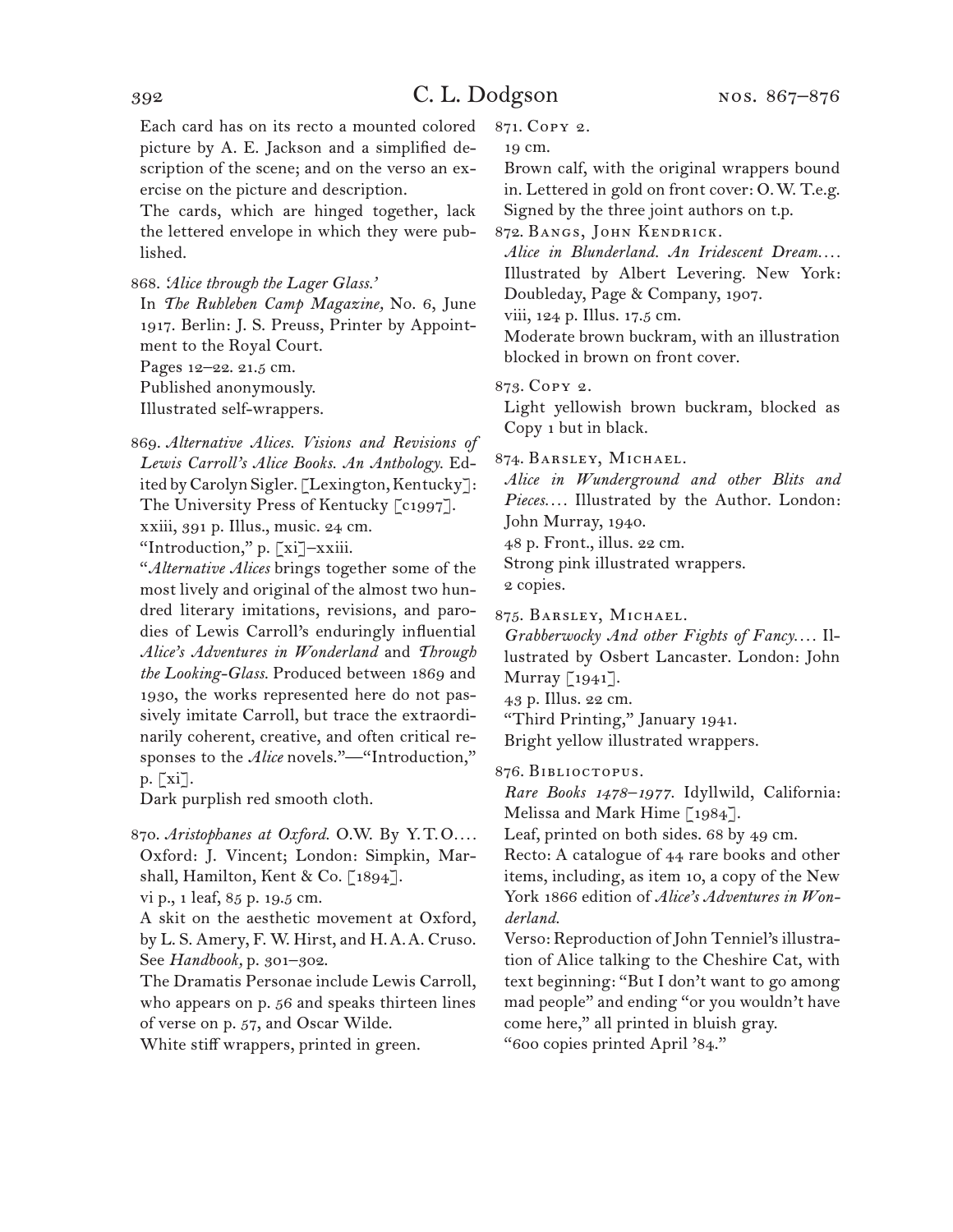#### nos. 877–883

## C. L. Dodgson 393

877. Boyd, William.

… *The Jabberwock Quadrille.* Founded on Airs from the "Songs from Alice in Wonderland," "Through the Looking Glass," &c. By William Boyd*. . . .* London: Weekes & Co. [1874]. 1 leaf, 9 p. 36.5 cm.

Cover title. At head of title: To Dear Little Monica, Without Her Permission.

Much of the t.p. is occupied by nine colored lithographs by R. C. after John Tenniel.

Page  $\lceil 1 \rceil$  and the verso of p. 9 are blank. No wrappers; unstitched.

878. Carllew, Loris, pseud.

*Alice in Plunderland. . . .* Illustrated by Linton Jehne*. . . .* London: Eveleigh Nash, 1910. 83 p. Illus. 24.5 cm.

Bright orange illustrated wrappers.

#### 879. Carreras Ltd.

*Alice in Wonderland.* A Series of 48 Cards Issued by Carreras Ltd., Arcadia Works, London, N.W. 1 [1928–29].

48 numbered colored cards, the faces of which are reduced versions of the faces of the pictorial cards comprising *The New and Diverting Game of "Alice in Wonderland"* (q.v.), in a gray double slip-in heavy-paper box for Ten Carreras Virginia Cigarettes. 7.5 by 4.5 cm.

## 880. Clark, Paul Franklin.

*Alice in Virusland. . . .* Madison, Wisconsin: Society of American Bacteriologists, University of Wisconsin, 1938.

23 p. Illus. 26 cm.

"Presidential address delivered before the Society of American Bacteriologists at its fortieth annual meeting, San Francisco, August 31, 1938."— p. 5.

The illustrations are by W. Allen.

Light grayish blue boards, printed in red.

#### 881. [Coffey, Edward Hope.]

*Alice in the Delighted States.* By Edward Hope [pseud.]. With Illustrations by Rea Irvin. New York: Lincoln MacVeagh, The Dial Press; Toronto: Longmans, Green & Company, 1928.

303 p. Front., illus. 19.5 cm.

Bright reddish orange smooth cloth, an adaptation of one of the illustrations (p.  $[27]$ ) in black on front cover, spine blocked in black. Top edges stained orange; fore edges untrimmed. Inscribed on free front endpaper: For James B. Rankin in the hope that the appended signature may in time become something more than a defacement. Edward Hope May 29, 1928.

#### 882. Davies, Sir Henry Walford.

… *Humpty Dumpty. A Short Cantata for Children.* Consisting of a Prelude, Four Short Settings of the Old Nursery Rhyme, and Part of the Famous Scene between Alice and Humpty Dumpty (From "Alice Through the Looking-Glass") by Lewis Carroll. Adapted and set to Music by H. Walford Davies*. . . .* London: Novello and Company, Limited; New York: The H. W. Gray Co., Sole Agents for the U.S.A., c1907.

vii, [1], 48 p. 26 cm.

At head of title: Novello's School Music. Edited by W. G. McNaught. Composed for the Morecambe Festival, 1907.

Vocal score with piano accompaniment.

"Dialogue of Humpty and Alice."—"Prelude," p. [v]–vii. No. 6, "The Dialogue of Humpty Dumpty and Alice," p. 18–36. No. 7, "Humpty Dumpty's Song," p. 37–48.

Light gray wrappers, with John Tenniel's illustration of Alice shaking hands with Humpty Dumpty on outside front wrapper. Adverts. on inside front and inside and outside back wrappers.

"Novello's School Operettas & Cantatas," 12 p. at back.

Book label of Sidney Williams.

883. [Day Lewis, Cecil.]

*Malice in Wonderland.* By Nicholas Blake [pseud.]. New York: Penguin Books, Inc.  $\lceil 1946 \rceil$ .

[7], 216 p. 18 cm.

"First Penguin Books Edition May, 1946."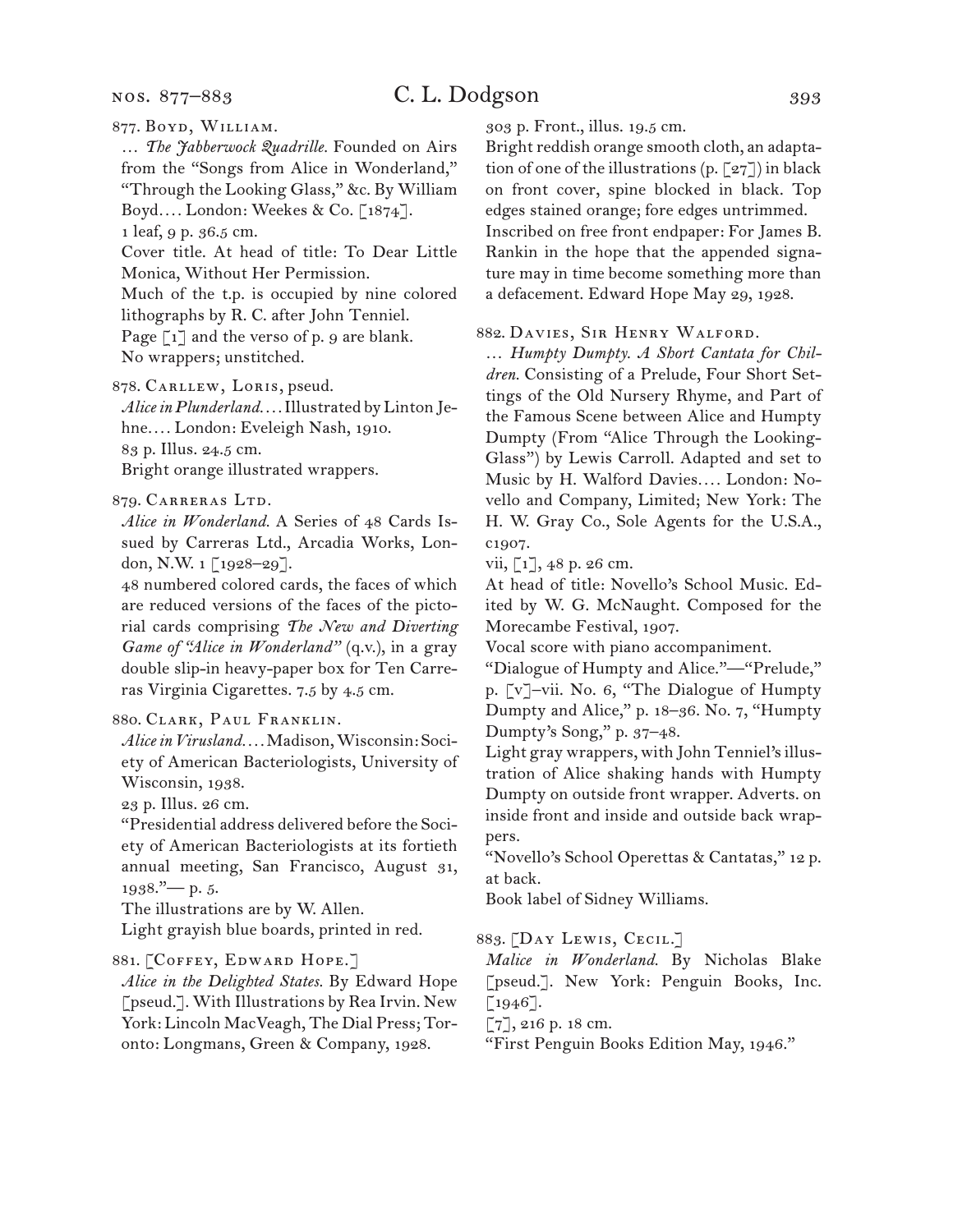"Published by Harper & Brothers under the title of *The Summer Camp Mystery.*"

"The villain, who calls himself the Mad Hatter, is a prankster who perpetrates a series of peculiarly diabolical practical jokes (mostly in the *Alice in Wonderland* frame of reference)."— "About This Book," leaf preceding t.p. Paperback, illustrated covers printed in color. On front cover: Penguin Books. 592.

### 884. Evarts, Richard Conover.

*Alice's Adventures in Cambridge. . . .* Illustrated by E. L. Barron. Cambridge, Mass.: Published by The Harvard Lampoon [c1913].

v, [1], 7–67 p. Illus. 17 cm.

"These few chapters appeared first in the 'Harvard Lampoon'...."-"Introduction," p. iii. Moderate brown boards, with an illustration (repeated from p. 59) on front cover, printed in brown.

885. Evarts, Richard Conover.

*Alice's Adventures in Cambridge Twenty-five Years Ago. . . .* Illustrated by E. L. Barron.

In *The Baker's Dozen,* Vol. 5, No. 3, March 15, 1938. Cambridge, Mass.: Harvard Class of 1913. Pages 14–15. Illus. 31 cm.

"Twenty-Five Years After," by Nancy Evarts, illustrated by E. Lee Barron, p. 15–17, illus.

White illustrated wrappers, printed in red and black.

## 886. [Field, Richard M.]

*Alice's Adventures in Atomland in the Plastic Age.* A Stark Fantasy by Daddy Dumps alias Humpty Dumpty, alias Deadeye Dick. In Memory of Charles Lutwidge Dodgson alias Lewis Carroll and Harry Morgan Ayres.... [South Duxbury, Massachusetts: Faulkner & Field, November, 1949.]

[14], 100 p., 1 leaf. 21 cm.

"Author's Edition, First Printing, No. [in penand-ink:]  $344$ [.]" Signed by the author, whose name is printed on the outside front wrapper. Pale yellow illustrated embossed wrappers, printed in blue.

887. Fisher, John.

*Alice's Cook Book, a culinary diversion. . . .* with illustrations by Sir John Tenniel. [London]: Frederick Muller Limited [1975].

119 p. Illus. 25 cm.

Illustrated t.p.

Deep orange brown buckram.

888. Forsyth, Cecil.

*Alice in Wonderland. . . .* Boston, New York: Oliver Ditson Company, Inc.; Chicago: Lyon & Healy, Inc.; London: Winthrop Rogers, Ltd. [c<sub>1931</sub>].

[4], 82 p. 31 cm.

Score.

Bright yellow wrappers. On outside front wrapper: The Ditson Symphonic Series for Orchestra. No. 2. Alice in Wonderland. Six Miniatures.

889. *The game of Alice in Wonderland.* New York: Selghow & Righter [n.d.].

52 colored cards divided into three sets, Sets i and II each consisting of 16 picture cards (based on Tenniel's illustrations) and Set III consisting of 20 numbered cards, with a double card containing "Rules for Playing," printed in red, black, and green, in a red cardboard box having on the top an illustrated label in color with title and imprint as above. 16 by 12 cm.

890. Gamow, George.

*Mr Tompkins in Wonderland or Stories of c, G, and h. . . .* Illustrated by John Hookham. New York: The Macmillan Company; Cambridge, England: At the University Press, 1940.

x, 91 p. Illus. 21.5 cm.

Light brown linen, printed in red and green.

### 891. Geake, Charles.

*John Bull's Adventures in the Fiscal Wonderland.* By Charles Geake and F. Carruthers Gould. With Forty-six Illustrations by F.C.G. London: Methuen & Co., 1904.

xi, 152 p. Front., illus. 19.5 cm.

Dark red smooth cloth, with an illustration (repeated from p. 151) blocked in gold on front cover.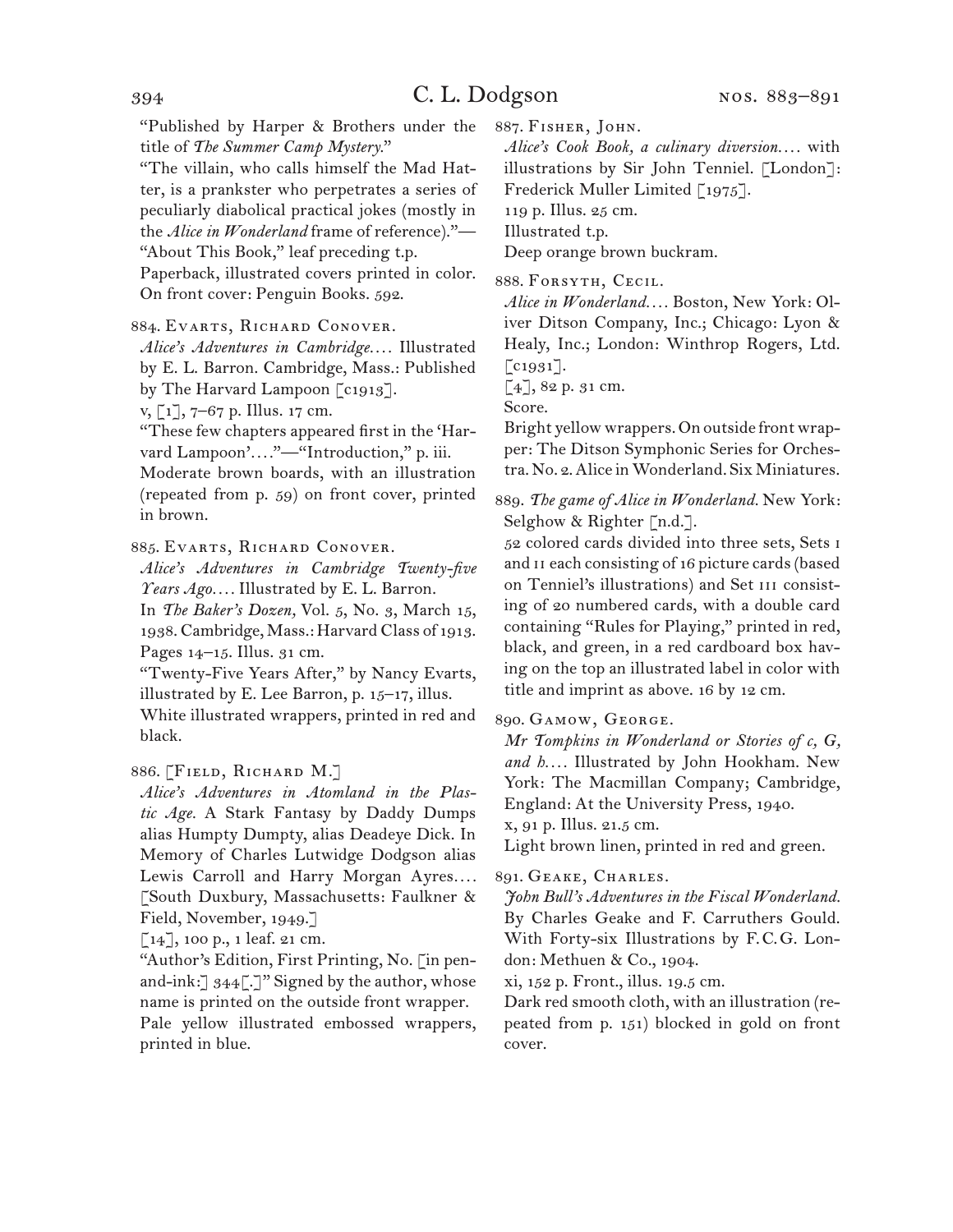## C. L. Dodgson 395

"A Catalogue of Books," July 1903, 38 p. at back.

892. Geehl, Henry E.

… *Alice in Wonderland. Miniature Suite for Pianoforte. . . .* London: Swan & Co., c1920. 18 p. 31 cm.

At head of title: Magnus Albums Vol. 64.

Very pale greenish blue illustrated wrappers. The large illustration on outside front wrapper is signed Mac. Adverts. on inside front and inside and outside back wrappers.

Adverts., 1 leaf at back.

Price on t.p. has been overstamped: Swan 2/6 net & Co.

893. Guinness.

*The Guinness Alice.* [St. James's Gate, Dublin]: [Printed in Great Britain by John Waddington Ltd London], [1933.]

23, [1] p. Colored illus. 24.5 cm.

Cover title.

The illustrations are by John Gilroy.

Second edition.

"… parodies and imitations of verses and scenes from 'Alice in Wonderland.' 'Alice through the Looking Glass,' 'The Hunting of the Snark' and 'Sylvie and Bruno'*. . . .*"—p. [1]. Written by Ronald Barton and Robert Bevan.

Very pale yellow illustrated wrappers, printed in color.

With an illustrated Guinness Menu card ("Tortoise Turned Turtle"), in color, "Printed in Great Britain by Sanders Phillips & Co., Ltd., London," 24 by 14.5 cm.; and "A Guinness Carroll," an illustrated broadside in color, "Printed in Great Britain by the Dangerfield Printing Co., Ltd., London," 53 by 40.5 cm., which includes a parody by either Ronald Barton or Robert Bevan of "You are old, Father William." The broadside is a reduced version of a large poster; see No. 895.

894. Guinness.

*Jabberwocky Re-versed and other Guinness Versions.* [St. James's Gate, Dublin]: [Printed in

Great Britain by John Waddington Limited, Leeds], [1935.]

[24] p. Colored illus. 24 cm.

Cover title.

Unpaginated.

The illustrations are by John Gilroy.

"… parodies and imitations of verses and scenes from 'Alice in Wonderland' and 'Alice through the Looking Glass'*. . . .*"—p. [1].

Very pale yellow illustrated wrappers, printed in color.

895. Guinness.

7 posters, illustrated by John Gilroy, printed in color.

[1] *A Guinness Carroll.* ("Some of the words have got altered," said Alice.). Printed in Great Britain by the Dangerfield Printing Co., Ltd., London  $[n.d.]$ . 76 by 51 cm.

Includes a parody by either Ronald Barton or Robert Bevan of "You are old, Father William."

[2] *A Head without a Guinness.* (It could only happen in Wonderland.) Printed in Great Britain by the Dangerfield Printing Company, Ltd., London  $\lceil n.d.\rceil$ . 64 by 46.5 cm.

[3] *Off with its Head! cried the Queen.* Printed in Great Britain by the Dangerfield Printing Co., Ltd., London [1930]. 78 by 53 cm.

[4] *A Sane Lunch Party.* (Many Guinness Times removed from Lewis Carroll.) Printed in Great Britain by the Dangerfield Printing Co., Ltd., London [1931]. 78 by 53 cm.

[5] *'Tis the voice of the Lobster.* Printed in Great Britain by the Dangerfield Printing Co., Ltd., London [1933]. 76 by 51 cm.

Includes a parody of Lewis Carroll's parody of Isaac Watts.

[6] *The Walrus and the Carpenter.* (Without Apologies to Lewis Carroll.) Printed in Great Britain by the Dangerfield Printing Co., Ltd., London [1929]. 78.5 by 53 cm.

The parodic verses are by Ronald Barton.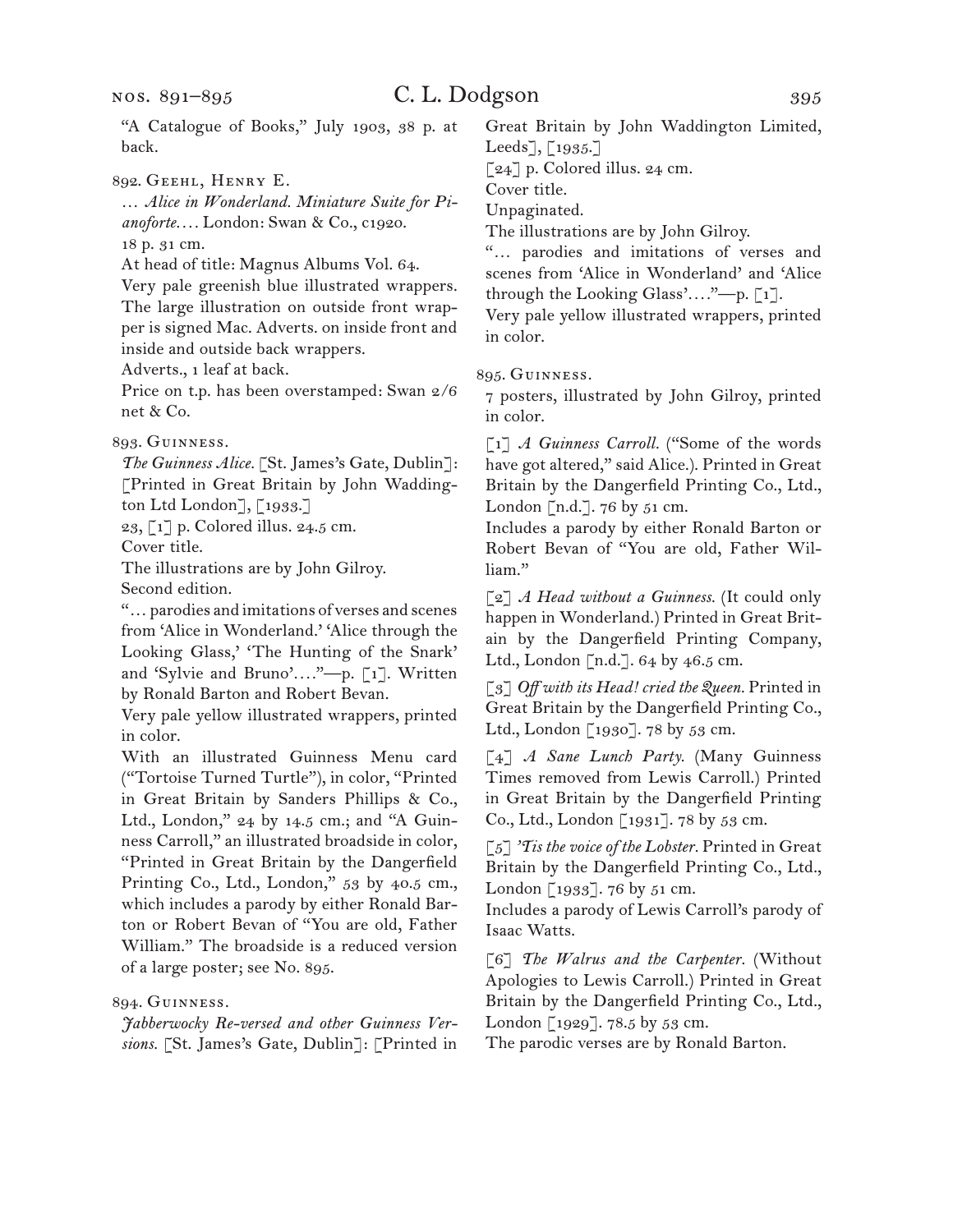[7] *Why Was the Hatter Mad?* (Still more apologies to Lewis Carroll.) Printed in Great Britain by T. B. Lawrence Ltd., London [n.d.]. 77 by 51 cm.

896. Hartley, George T.

*A Few more Chapters of Alice Through the Looking Glass. . . .* Bournemouth: Sydenham's Library, 1875.

2 prel. leaves, 74 p. 15.5 cm.

Brilliant red glazed stiff wrappers. Purplish black vertical cord cloth spine.

Inscribed on front flyleaf: With the Author's compliments. Inscribed on outside front wrapper: Will Littleton Teddesley.

*Alice in Legal Land. . . .* Read at the Lawyers' Club Dinner and Smoker, Philadelphia, December 1st, 1926. [Philadelphia? 1926?]

 $\lceil 15 \rceil$  p. 23 cm.

Cover title.

Unpaginated.

Pale blue wrappers, printed in dark blue.

898. [Hilton, Arthur Clement.]

*The Vulture and the Husbandman.* By Louise Caroline [pseud.].

In *The Light Green. A Superior and High-Class Periodical,* No. i, 1872. Cambridge: W. Metcalfe and Sons.

Pages  $\lceil 13 \rceil$ –14. 22.5 cm.

A parody of "The Walrus and the Carpenter."

Moderate yellowish green wrappers.

The Parrish Collection contains as well No. ii of the periodical, also published in 1872, which includes parodies of Alfred Tennyson, Edward Lear, and others.

899. Housman, Laurence.

*Alice in Ganderland. A One-Act Play. . . .* London: The Woman's Press, 1911.

24 p. 18 cm.

Grayish green wrappers. Adverts. on inside and outside back wrapper.

900. Irwin, Violet Mary.

*Alice in Wonderland.* Inspired by Sir John Tenniel's original black and white Illustrations reproduced to color; to Color with Paints or Crayons with Story and Cutouts. Arranged by V. M. Irwin. Racine, Wisconsin: Whitman Publishing Co. [c1930].

 $\lceil 16 \rceil$  p. Illus. 39 cm.

Illustrated cover title, printed in color.

Consists of two sets of illustrations, one in color, the other in black and white. Self-wrappers.

901. La Prade, Ernest.

*Alice in Music Land. Adventures in the Land of Harmony. . . .* Illustrated by Grace Huxtable. London: The Bodley Head [1952]. On printed label pasted over imprint: Boston, Massachusetts: Robert Bentley, Inc., 1953. 136 p. Illus. 19 cm. Illustrated t.p. "Bodley Head Books for Boys and Girls."

Vivid orange buckram, front cover and spine blocked in black.

902. La Prade, Ernest.

*Alice in Orchestra Land. . . .* With a Foreword by Dr. Malcolm Sargent*. . . .* London: Cobden-Sanderson [1934].

170 p. Illus. 19 cm.

"Foreword," p.  $\lceil 9 \rceil$ –10.

"The Decorations are by Malcolm Easton." Moderate orange buckram.

903. La Prade, Ernest.

*Alice in Orchestralia. . . .* Foreword by Walter Damrosch. Illustrated by Carroll C. Snell. Garden City, New York: Doubleday, Doran & Company, Inc., 1928.

[15], 171 p. Front., illus. 19.5 cm.

"Foreword," leaf preceding "List of Illustrations."

Bright orange buckram, front cover blocked in dark orange.

<sup>897.</sup> Hassler, Isaac.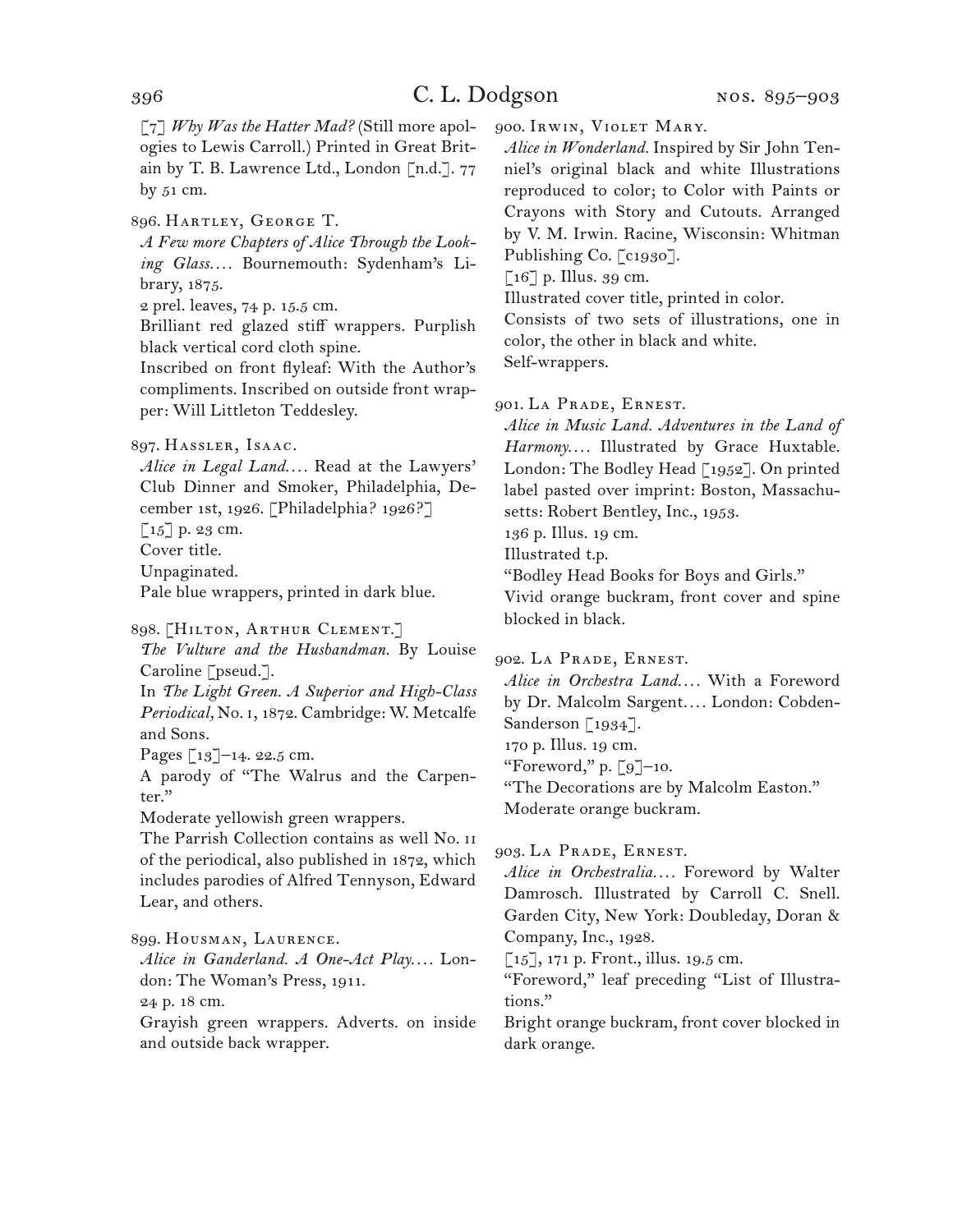#### nos. 904–911

904. Lee, Ernest Markham.

*Alice in Wonderland. Twelve Easy Duets for Pianoforte. . . .* Book 1 [of 2]*. . . .* London: Oxford University Press [c1923].

1 prel. leaf, 13 p. Illus. 31 cm.

Copyright by The Anglo French Music Co.

Illustration on preliminary leaf by A. J. Took

of Alice with the March Hare and the Hatter.

Advert., verso of p. 13.

Unbound.

905. ———*. . . .* Book 2*. . . .* London: The Anglo-French Music Co. [c1923]. 1 prel. leaf, 13 p. Illus. 31 cm.

Illustration on preliminary leaf as above. Verso of p. 13 blank.

Unbound.

906. L[egard]., J[ames]. D.

*The Welshman and the Chancellor.* (With apologies to Lewis Carroll.) [Exeter: Printed and Published by William Pollard & Co. Ltd.],  $\lceil n.d.\rceil$ 

[4] p. 20.5 cm.

Caption title.

Pages  $\lceil 1 \rceil$  and  $\lceil 4 \rceil$  are blank.

"These verses, with the exception of those marked with an asterisk, appeared in the July number of *Home and Empire,* 1930."—p. [3]. Unbound.

907. Lewis, Caroline, pseud.

*Clara in Blunderland. . . .* With Forty Illustrations by S. R. London: William Heinemann, 1902. xvi, 150, [1] p. Front., illus. 18.5 cm. By M. H. Temple, Harold Begbie, and J. Staf-

ford Ransome, who was also the illustrator. "Third Impression, March 1902."

Yellowish green smooth cloth, with an illustration of Clara (repeated from p. 10) in black and red on front cover, publisher's monogram in black on back cover.

908. Lewis, Caroline, pseud.

*Lost in Blunderland. The Further Adventures of Clara. . . .* With Fifty Illustrations by S. R. London: William Heinemann, 1903.

xv, [1], 145, [4], [1] p. Front., illus. 18.5 cm. By M. H. Temple, Harold Begbie, and J. Stafford Ransome, who was also the illustrator. Yellowish green smooth cloth, with an illustration (repeated from p. 85) in black and red on front cover, publisher's monogram in black on back cover.

909. [Lieck, Albert Henry.]

*Alice in Police Court Land with Some Legal Fictions and Other Diversions.* By the Author of "Narrow Waters." London, Edinburgh, Glasgow: William Hodge & Company, Ltd., 1936. 106 p. 18.5 cm.

"The skits and sketches contained in this little book first appeared in the 'Solicitors' Journal.'"— p.  $\lceil 6 \rceil$ .

Dark grayish blue flexible buckram.

910. Lippmann, Arthur L.

*A Mad Tea Party.* (With Alice Public, March Hare Farley, Dormouse Congress and Hatter Roosevelt.)

In *Life,* Vol. 103, No. 2614, May 1936. New York: Life Magazine, Inc.

Page 7. Colored illus. 29.5 cm.

In verse.

The full-page caricature  $(p, [6])$  is by Gregor Duncan.

White illustrated wrappers, printed in color.

911. *Llandudno Alice in Wonderland Celebrations.*  6th & 7th September, 1933. Souvenir Programme (Copyright)*. . . .* [Llandudno: Richard Davies (Printers) Ltd.], [1933.]

48 p. Illus. 22.5 cm.

Cover title.

To celebrate the unveiling of the Lewis Carroll Memorial by Rt. Hon. D. Lloyd George, O.M., M.P.

"Alice in Wonderland," Five Episodes, by R. Lloyd Jones, H. D. Roberts, and D. A. Morris, p. 9– 46.

Light yellow wrappers, printed in red. Adverts. on inside front and inside and outside back wrappers.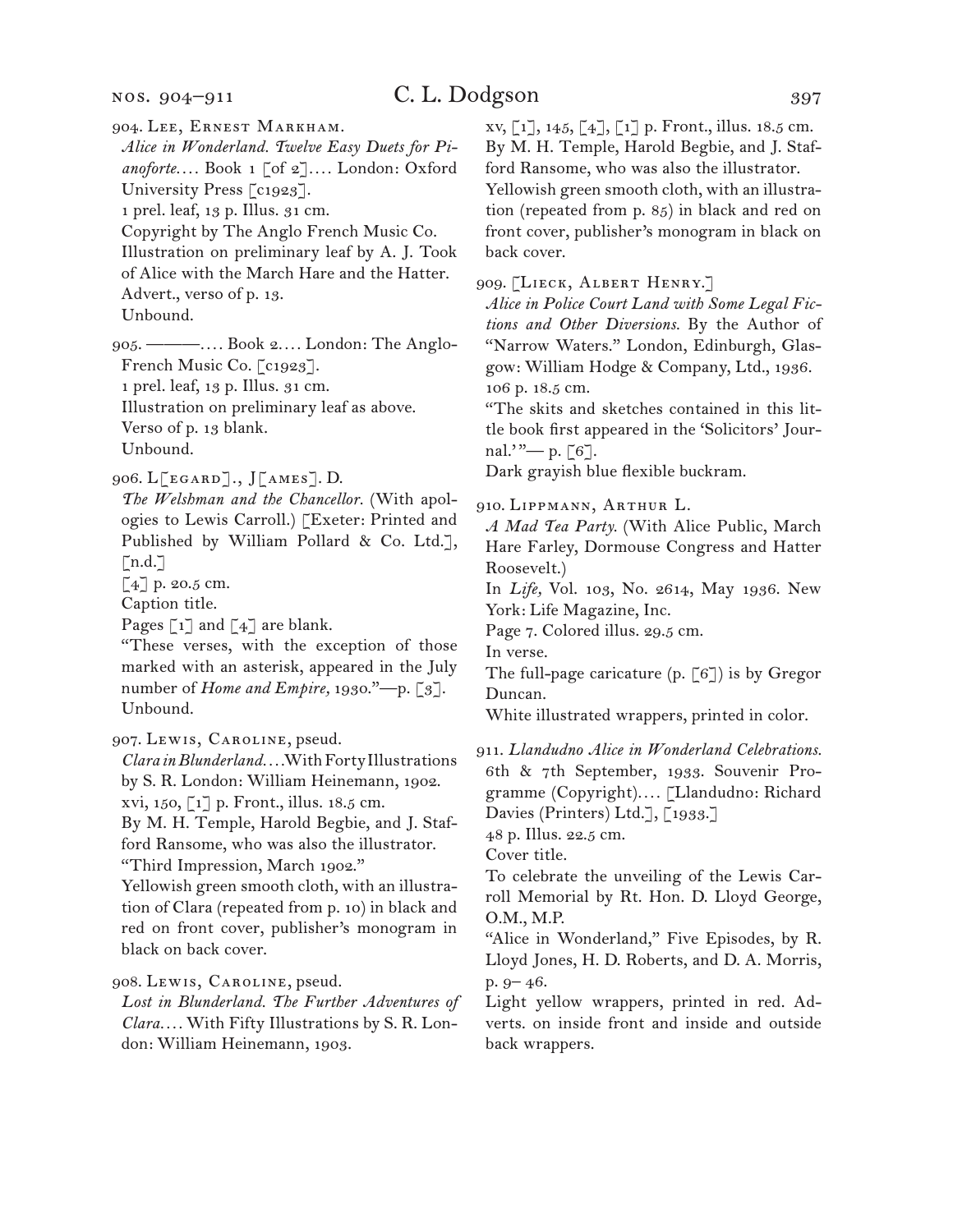912. Lynes, Frank.

*Scenes from Alice in Wonderland for the Pianoforte. . . .* Op. 50*. . . .* Boston, Leipzig, New York: Arthur F. Schmidt, c1908.

31 p. Illus. 30.5 cm.

Illustrated t.p., printed in red, gray, and black. The illustrations are by Clara E. Atwood.

Light greenish blue illustrated wrappers, printed in green and black. At head of outside front wrapper: Edition Schmidt No 133. Adverts. on outside back wrapper.

"Schmidt's Educational Series," verso of p. 31.

913. McCord, DAVID THOMPSON WATSON. *Alice in Botolphland. . . .* Boston: Printed for the St. Botolph Club, 1932.

 $15, \lceil 1 \rceil$  p. Illus. 23 cm.

"Presented by Recitation and Tableaux at the St. Botolph Club, Twelfth Night, 1932."

Light greenish blue wrappers. Cast of characters printed on inside back wrapper.

With, on p. [16], an illustrated presentation inscription to Dale Warren from the author, iv.25.32.

914. Marriott, Charles Handel Rand.

*The Looking Glass Quadrille,* Composed for the Pianoforte*. . . .* London: Robert Cocks & Co., Music Publishers to Her Majesty Queen Victoria, H.R.H. The Prince of Wales, & H.I.M. The Emperor Napoleon III [1872].

1 leaf, 11 p. 34 cm.

Cover title.

Much of the t.p. is occupied by nine colored lithographs by A[lfred] Concanen after J[ohn] T[enniel]. "The Vignettes on the Title are copied by kind permission of the Author of 'Behind [*sic*] the Looking Glass'*. . . .*"—p. 2. Page  $\lceil 1 \rceil$  is blank.

Adverts., verso of p. 11.

No wrappers; stitching removed.

The upper right-hand corner of p. 11 is defective, with loss of music. A blank sheet has been pasted on the verso of the page, completely covering the adverts.

915. Marriott, Charles Handel Rand.

… *The Wonderland Quadrilles,* Composed for the Piano-Forte*. . . .* London: Robert Cocks & Co., Music Publishers to Her Majesty Queen Victoria, H.R.H. the Prince of Wales, & H.I.M the Emperor Napoleon III [1872].

1 leaf, 11 p. 36 cm.

Cover title. At head of title: Dedicated to Alice. Much of the t.p. is occupied by five colored lithographs by Alfred Concanen after J[ohn] T[enniel]. "The Vignettes on the Title are copied (by kind permission of the Author) from his work 'Alice's adventures in Wonderland'*. . . .*"—p. 2.

Page  $\lceil 1 \rceil$  is blank.

Adverts., verso of p. 11.

No wrappers; unstitched.

916. Martindale, F. W.

*Alice in Holidayland. A Parody in Prose, Verse, and Picture.* Perpetrated with Profound Apologies to Lewis Carroll and Sir John Tenniel. Text by F. W. Martindale. Pictures by Frank H. Mason and Noel Pocock. [Leeds and London: Chorley & Pickersgill Ltd., The Electric Press], [1914.]

47, [1] p. Colored plates. 18.5 by 21.5 cm.

White illustrated stiff wrappers, printed in color.

917. Molloy, Hercules.

*Oedipus in Disneyland: Queen Victoria's Reincarnation as Superman. . . .* Illustrations by Bill Brown, Albrecht Dürer, John Parker, John Tenniel. San Francisco: The Paranoid Press, Inc.  $\left[1972\right]$ .

xiv p., 1 leaf, 304 p. 30.5 cm.

"First printing, March 1972."

White illustrated stiff wrappers, printed in black, yellow, and red.

#### 918. Morrah, Dave.

*Alice in Wunderbarland and Further Tales and Poems Mein Grossfader Told. . . .* With Drawings by the Author. New York, Toronto: Rinehart & Company, Inc. [c1957].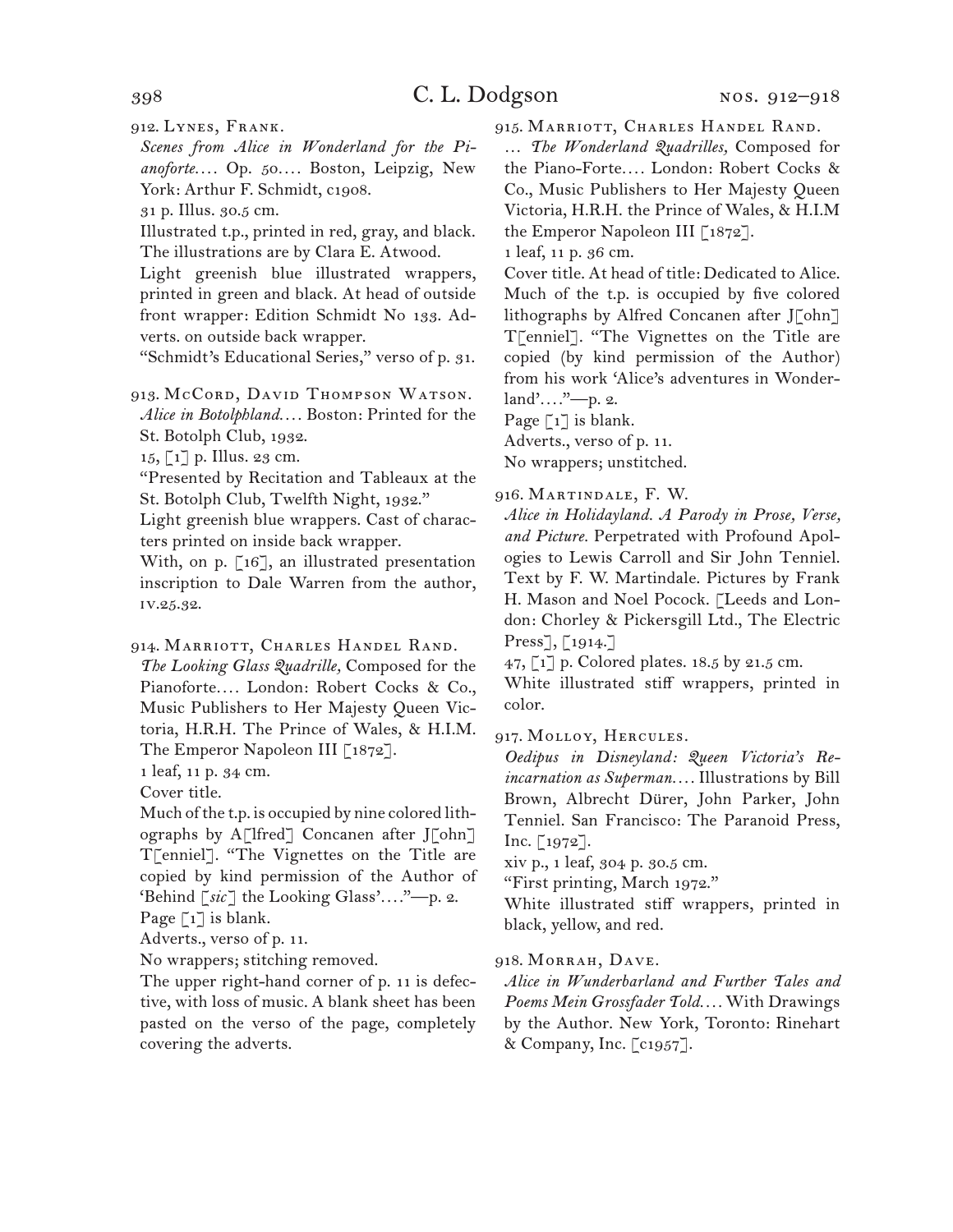nos. 918–926

## C. L. Dodgson 399

77 p. Illus. 19.5 cm. Moderate pink illustrated boards.

## 919. MUNRO, HECTOR HUGH.

*The Westminster Alice.* By Hector H. Munro ("Saki")*. . . .* Illustrated by F. Carruthers Gould. London: Westminster Gazette, 1902.  $\lbrack 3 \rbrack, 67, \lbrack 1 \rbrack$  p. Illus. 22 cm.

Illustrated t.p.

Orange red buckram, with illustration on t.p. repeated in black on front cover. Floral-patterned endpapers, light olive on darker olive.

920. ———, By Hector H. Munro ("Saki.")*. . . .*  Illustrated by F. Carruthers Gould. Reprinted from the Westminster Gazette.... [London: The Westminster Gazette Office], [n.d.]

44 p. Illus. 20 cm.

Illustrated t.p.

On outside front wrapper: Westminster Popular No. 18.

Pale blue wrappers, with illustration on t.p. repeated on outside front wrapper. Adverts. on inside front and inside and outside back wrappers. Adverts.,  $\lceil 4 \rceil$  p. at back.

921. … *The New and Diverting Game of "Alice in Wonderland" Consisting of Forty-eight Pictorial Cards*, Adapted, drawn in Fac-simile, and Elaborately rendered in Colours, from Sir John Tenniel's Original Designs, by Miss E. Gertrude Thomson. London: Thomas De La Rue & Co. Ltd. [n.d.].

48 colored cards, with a [4]-p. leaflet containing the "Rules," in a pink double slip-in cardboard box, with text on one side as above, and a Leading card for set 15 pasted on the other side. 10 by 7 cm.

922. Copy 2. Lacks the leaflet.

923. [Northern Pacific Railroad Company.]

*Alice's Adventures in the New Wonderland. The Yellowstone National Park.* Chicago: Poole Bros. Printers and Engravers [1884].

1 leaf. 63 by 47 cm. (folded to 21 by 9.5 cm.). Illustrated cover title, printed in color.

A letter from Alice to her cousin Edith, dated Mammoth Hot Springs Hotel, National Park, Wyoming Territory, U.S., Sept. 2d, 1884. "When Mr. Carroll wrote that funny book about one of my childish dreams, I little thought the time would ever come when I should sit down to describe scenes and incidents in my actual experience every bit as strange and bewildering*. . . .*"

Text arranged to form 15 unnumbered pages on one side of the leaf. On the reverse: "Map of the Yellowstone National Park. Compiled from different official explorations and our personal survey, 1882."

On back cover: Northern Pacific R.R. The Wonderland Route to the Pacific Coast. Chas. S. Fee Gen'l Pass. Agent St. Paul.

924. Copy 2.

The date of Alice's letter has been changed to Sept. 2d, 1885, and the text of the leaflet has been revised.

Stamped on front cover: Overland Ticket Office 618 Market St. San Francisco.

## 925. Otterbourg, Edwin M.

*Alice in Rankbustland.* (With apologies to Lewis Carroll.)*. . . .* With an Introduction by the Hon. Edwin L. Garvin.... Being in book form, the series of articles under the same title as originally published in the New York Credit Men's Association Bulletin. New York: W. W. Williams [c1923].

84 p. 15.5 cm.

"Introduction," p. 5–6.

Black flexible fabrikoid with overlapping edges.

926. Princeton University. Triangle Club.

… *"Malice in Wonderland". . . .* Music and Lyrics by Fred M. Stewart '54, G. Donald Murray '54, Z. Taylor Vinson '55, Charles H. Schultz II '54, Wayne A. Lawson '54*. . . .* New York: Broadcast Music Inc., c1953.

19 p. 30.5 cm.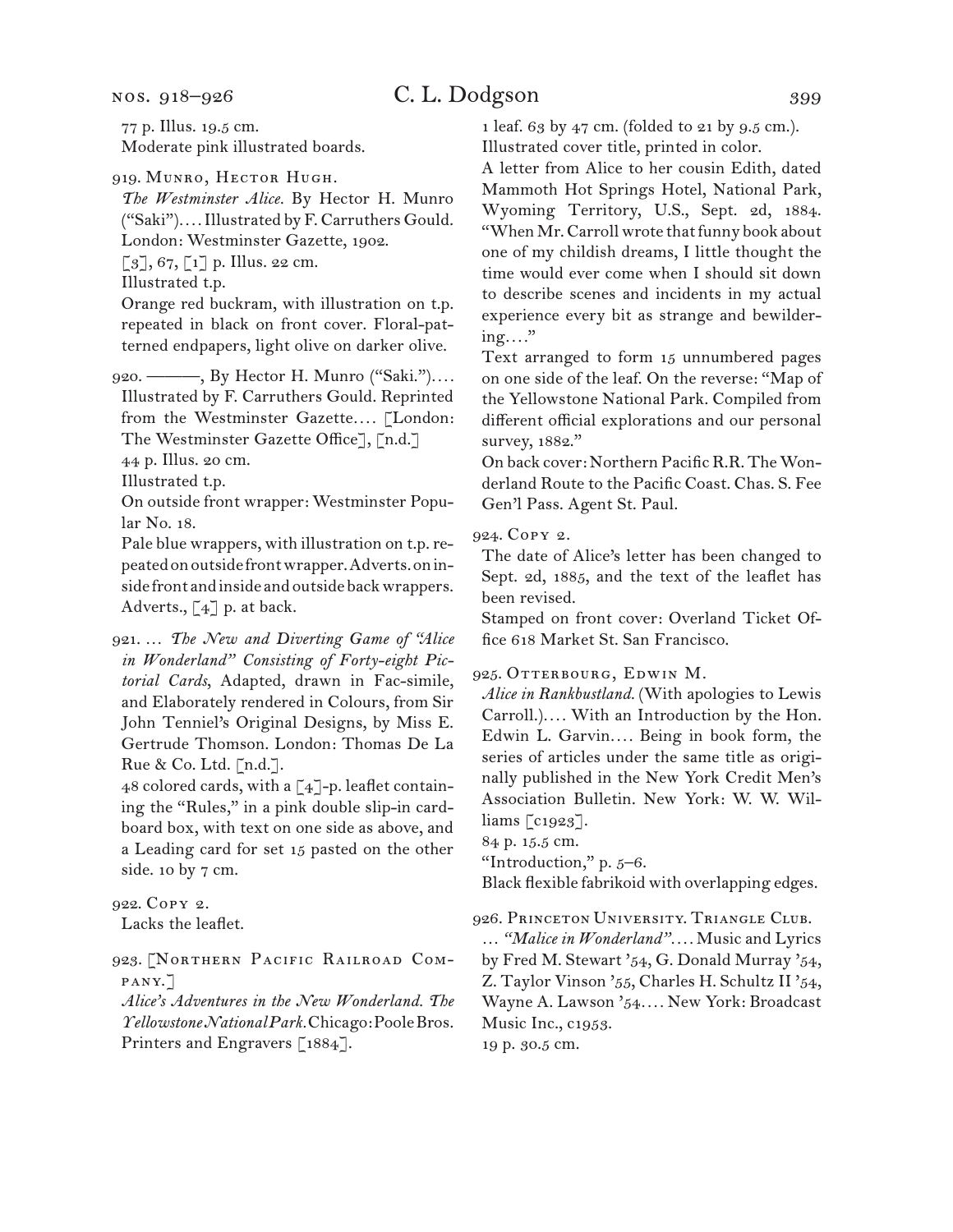Words and music. The 62nd annual production.

White illustrated glazed wrappers, printed in orange and black.

927. Rae, John.

*New Adventures of "Alice."* Written and Pictured by John Rae. Chicago: P. F. Volland Company [c1917].

157 p., 1 leaf. Colored front., colored plates, illus. 24.5 cm.

Title framed by an ornamental border.

Grayish blue boards, with a colored picture of "Alice" pasted on the front cover within an oval gold frame. Moderate brown buckram spine. Light yellow endpapers with designs by the author printed in gold.

928. [Rayher, Edward.]

*Alice's Flip Book.* [Amherst, Mass.: Swamp Press, c1981.]

33 unnumbered plates, printed in black and orange. 5.5 by 7.5 cm.

Cover title.

The disappearing Cheshire Cat.

White wrappers, printed in black and orange. Stapled.

929. [Reed, Latham R.]

*Frankie in Wonderland.* With apologies to Lewis Carroll, the originator and pre-historian of the New Deal. By A Tory. New York City: Duttons, Inc., Copyright 1934.

24 p. 19.5 cm.

Pale orange wrappers, embossed to simulate leather.

930. Copy 2.

Imprint varies: New York City: E. P. Dutton & Co., Inc., Copyright 1934.

Strong yellowish pink wrappers, embossed to simulate leather. Printed on outside back wrapper: Price Fifty Cents[.]

931. [Richards, Anna Matlack.]

*A New Alice in the Old Wonderland.* With Sixty-Seven Illustrations by Anna M. Richards, Jr. Philadelphia: J. B. Lippincott Company, 1895.

309 p. Front., illus. 19.5 cm.

"Preface," p. 5–6, signed A.M.R., Sr.

Dark red diagonal fine rib cloth, with a circular cut of Alice blocked in gold on front cover, a circular cut of the White Bishop blocked in blind on back cover, spine blocked in gold.

932. Scoville, Samuel, Jr.

*Alice in Blunderland. . . .* [Princeton]: [Printed at the Princeton University Press, c1934.]

11, [1] p. 16.5 cm.

Cover title.

"Dedicated to the N.R.A."

"This little skit was read originally at a Christmas luncheon of the Franklin Inn Club of Philadelphia*. . . .*"—p. [12].

Unbound; stapled.

933. Stackpole, Joseph Lewis.

*Rosie in Squanderland or Billions for Votes. . . .* New York: The Paisley Press, Inc., 1936.

24 p. Illus. 28 cm.

The single illustration (on p.  $\lceil 2 \rceil$ ), a portion of which is repeated on t.p. and on outside front wrapper, is by A. B. Hewes.

Vivid red illustrated wrappers.

934. STARRETT, VINCENT.

*The Escape of Alice. A Christmas Fantasy. . . .* Privately Printed at Cedar Rapids Iowa for the Friends of Luther Albertus and Elinore Taylor Brewer Christmas Nineteen Nineteen.

28 p., 1 leaf. 23 cm.

"Two hundred copies of this book were printed by the Torch Press Cedar Rapids Iowa in the month of December Nineteen Nineteen."

Reddish brown wrappers, printed in brown, tied with a yellow silk cord.

With a manuscript correction in first sentence of final paragraph, p. 10.

With a six-line poem in the hand of the author ("Eureka! I have found it!"), signed, below colophon.

Presentation inscription from the author to Mrs. Tasker Bosworth, 28, January, 1920, on verso of halftitle. Also a second inscription on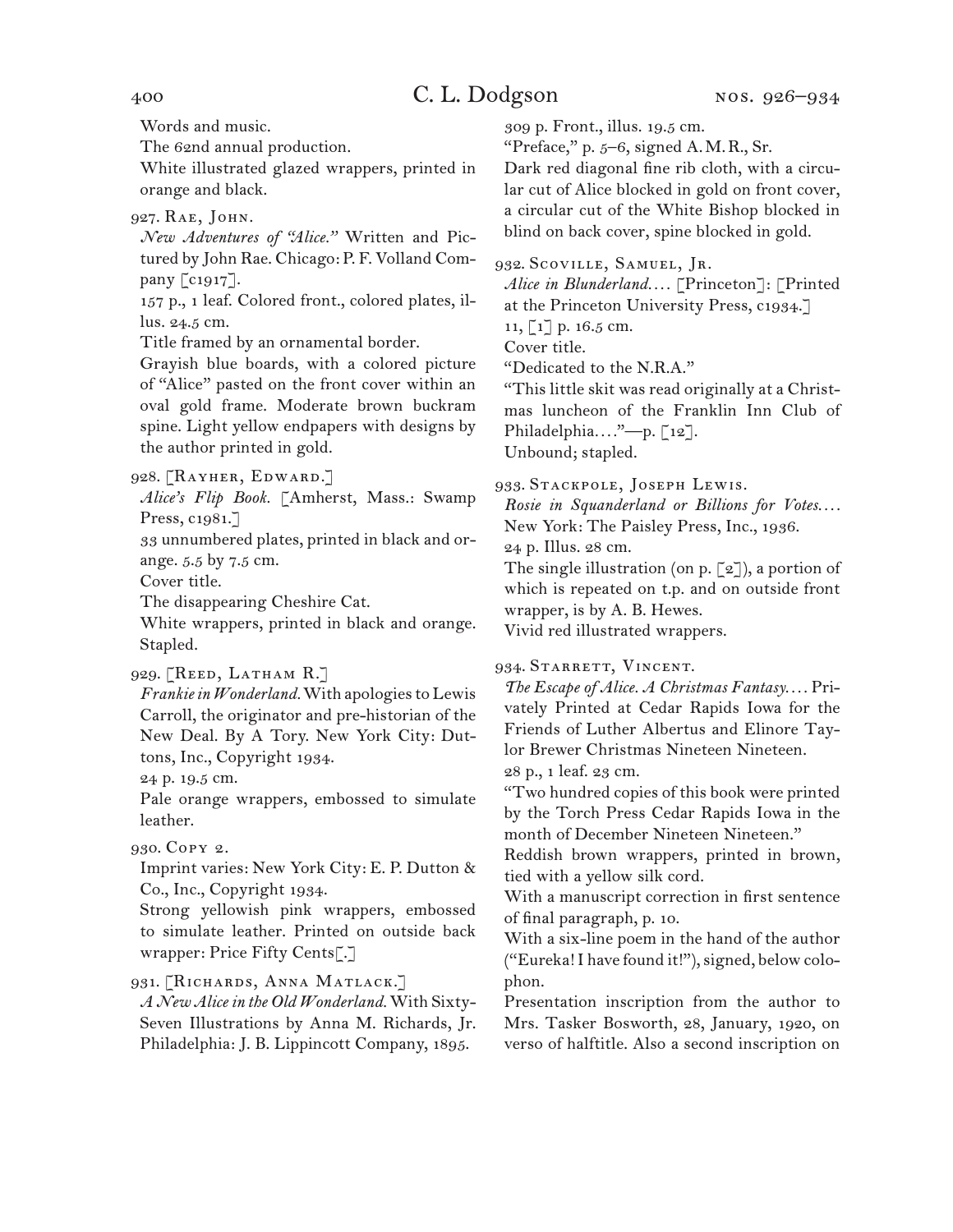verso of halftitle: Certified to M. L. Parrish, Esq—13 February, 1933 Vincent Starrett. Signed photograph of the author pasted below his name on t.p.

935. Strunsky, Simeon.

*Through the Outlooking Glass.* Being the curious adventures of Theodore the Red Knight in his quest of the Third Cup, of his faithful companion Alice, of the Old Lady who lived in a shoe behind a high tariff wall, and divers quaint and lively persons, all comprising a veritable Theodyssey of incidents, set down in simple third terms*. . . .* Reprinted from The Evening Post New York. [New York, 1912.] 24 p. 23 cm.

Bright yellow wrappers.

936. ———. Being the curious adventures of Theodore the Red Knight in his quest of the Third Cup, of his faithful companion Alice, of the Old Lady who lived in a shoe behind a high tariff wall, and divers quaint and lively persons, all comprising a veritable Theodyssey of incidents, set down in simple third terms*. . . .* Reprinted from The Evening Post New York. [New York, 1912.]

40 p. 17 cm.

On outside front wrapper: Fifth Edition Light brown wrappers.

#### 937. Taylor, Deems.

… *Through the Looking Glass.* Five pictures from Lewis Carroll*. . . .* Opus 12*. . . .* Full Score. Fischer Edition. New York, Birmingham, England: J. Fischer & Brother, c1923. 137 p. 30.5 cm.

At head of title: Suite for Orchestra.

Pale brown wrappers.

Adverts., verso of p. 137.

938. Tobias, Charles.

*Alice In Wonderland.* Novelty Fox-Trot Song. By Charles Tobias, Jack Scholl and Murray Mencher. New York: Leo. Feist, Inc., c1933. 5 p. 30.5 cm. Caption title.

Page [1], illustrated title, printed in color. Words and music. "Popular Edition." Unbound. Advert., verso of p. 5.

939. Tripp, Wallace.

*Marguerite, Go Wash Your Feet. . . .* [Boston]: Houghton Mifflin Company [1985].

Broadside. 50.5 by 68 cm.

A parody in color by Wallace Tripp of John Tenniel's illustration of the Mad Tea-Party, an advertisement for Tripp's book, where it appears as an illustration on p. 12–13.

"Today's Guests. Miss Liddell Herself … Mr. B. Russell as the Mad Hatter*. . . .*"

940. Weatherly, Frederick E.

*"Little Alice,"* (From "Wonderland") Written by F. E. Weatherly*. . . .* Composed by Cleveland Wigan. London: Lamborn Cock [n.d.].

1 leaf, 5 p. 36 cm.

Cover title. The large colored illustration on cover, a lithograph by M & N Hanhart, is signed by the monogram GR.

Words and music.

Verso of p. 5 is blank.

No wrappers; unstitched.

941. WHITE, E. B.

… *Alice Through the Cellophane.* New York: The John Day Company [c1933].

30 p. 19.5 cm.

At head of title: E. B. White

"Reprinted by permission of *The New Yorker.*" Light gray wrappers, printed in blue. At foot of outside front wrapper: No. 26. The John Day Pamphlets. 25c. Adverts. on flaps and on outside back wrapper.

942. Wildridge, Thomas Tindall.

*A Lewis Carroll Pageant.* [1910.]

6 halfpenny post cards. 8.5 by 13.5 cm.

Reproductions of pen-and-ink drawings by Wildridge of Alice with characters from *Alice's Adventures in Wonderland, Through the Looking-Glass,* and *Sylvie and Bruno.*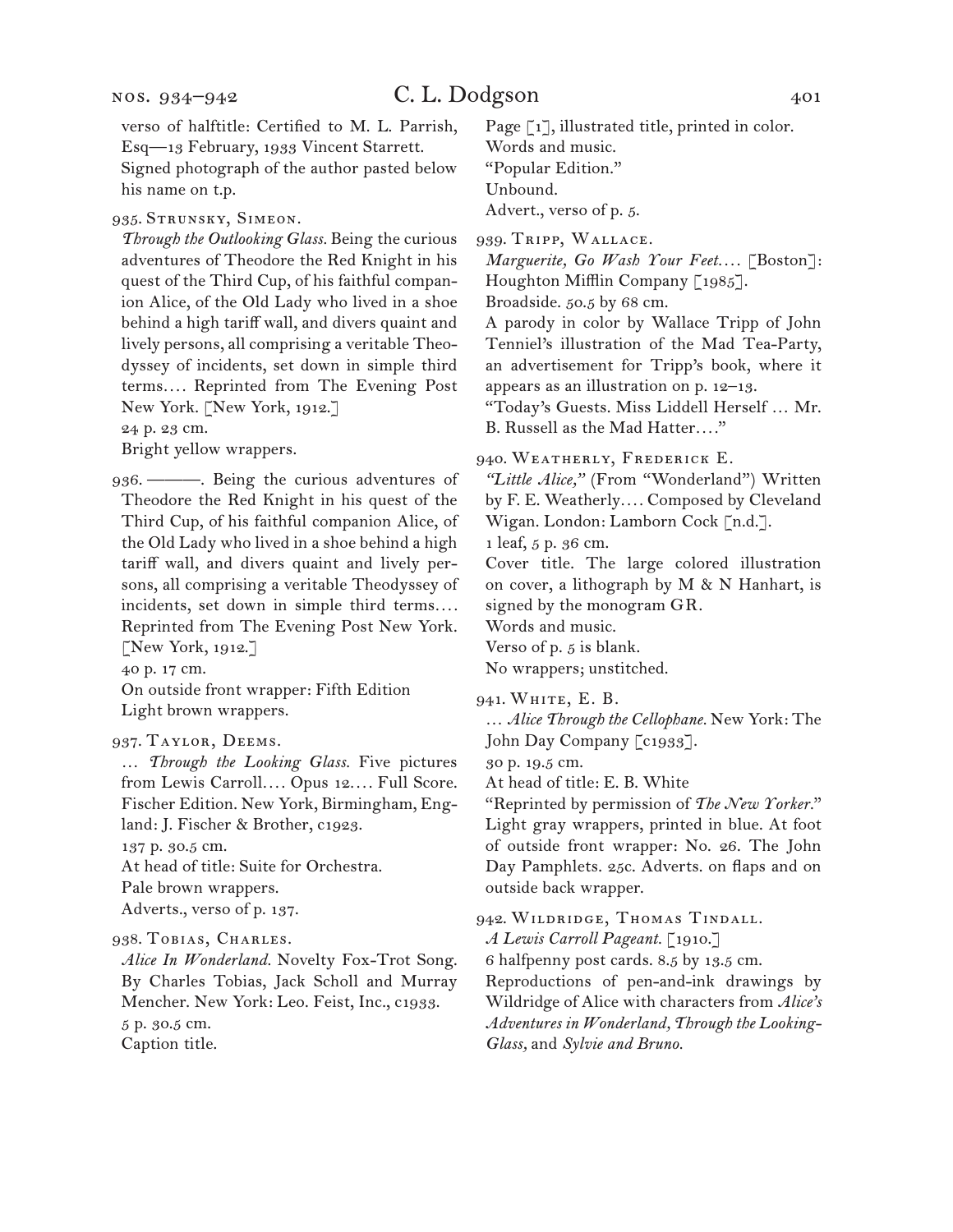943. Wills, George.

*Alice in Bibleland. . . .* New York: Philosophical Library [c1953].

 $[5]$ , 54 p. 22 cm.

Moderate blue smooth cloth, front cover blocked in black.

944. Wyatt, Horace Matthew.

*Alice in Motorland. . . .* With Drawings by Charles R. Sykes. The "Car Magazine" Series. No. 1. London: "The Car—Illustrated," Ltd., 1904. 80 p. Front., illus. 17 cm.

Light yellowish brown buckram, with a cut of Alice and the Suburban Dog blocked in black on front cover.

945. ———. (Second Series.)*. . . .* With Drawings by Charles R. Sykes. The "Motor Car Magazine" Series. No. 2. London: "The Car Illustrated," Ltd., 1905.

76 p. Front., illus. 17 cm.

Light yellowish green buckram, blocked as No. 1.

Adverts., [4] p. at back, with an order form tipped onto first page.

946. Wyatt, Horace Matthew.

*Malice in Kulturland. . . .* With Illustrations by W. Tell. London: Published by The Car Illustrated, 1915.

1 leaf, 80 p. Illus. 21 cm.

Unbound signatures.

Adverts.,  $\lceil 4 \rceil$  p. at back.

Inscribed in pencil on recto of blank leaf preceding t.p.: Predates 1917 issue. Compliments of Randolph Edgar January 21, 1928.

## 947. Copy 2.

21.5 cm.

Dark brown boards, with on the front cover a large illustrated label (based on the illustration on p. [17]), printed in red and black. Advert. on pastedown back endpaper. Same adverts. at back.

948. ———*. . . .* With Illustrations by W. Tell. New York: E. P. Dutton & Co. [1917].

84 p. Illus. 19 cm.

Light brown boards, with an illustrated label on front cover as on English edition, and with a label on spine, printed in brown.

949. X., Monsieur.

*Alice in Blufferland.* (With eternal apologies to Lewis Carrol [*sic*].)*. . . .* [Tientsin?]: Tientsin Press, Limited [1926?].

1 prel. leaf, 29 p. 22.5 cm.

Bright orange red buckram.

## miscellanea

950. Agrippa, pseud.

*Literary Crossword.* (*'Alice in Wonderland.'*)*. . . .* In *The Cornhill Magazine,* Nos. 809 and 810, New Series, Nos. 371 and 372, May and June

1927. London: John Murray. Pages 639–640, 768. 22.5 cm.

"Solution of 'Alice in Wonderland' Literary Crossword," p. 768.

Bright orange illustrated wrappers.

951. *Alice in Wonderland at the Opera Comique.*  Souvenir of 100th Performance of Messrs. Horace Sedger's and Arthur Eliot's Pantomime*. . . .* [London, 1899.]

 $\lceil 16 \rceil$  p. Illus. 24.5 cm.

T.p. and text printed in purplish blue.

Unpaginated.

Some of the illustrations are signed "Jan. 99." Pale blue illustrated (by Jan) wrappers, printed in purplish blue.

952. *Alice in Wonderland Playing Cards.* [Rochester, N.Y.: E. E. Fairchild], [n.d.]

2 decks of cards, illustrated in color, each with a cancelled 10 cents U.S. Int. Rev. Playing Cards stamp.

In a cardboard box, illustrated in color. 10 by 13 cm.

953. *The "Alice in Wonderland" syndrome—relation to migraine.* Based on an article by J. Todd, Canad. Med. Assn. J., 73:701, November 1, 1955.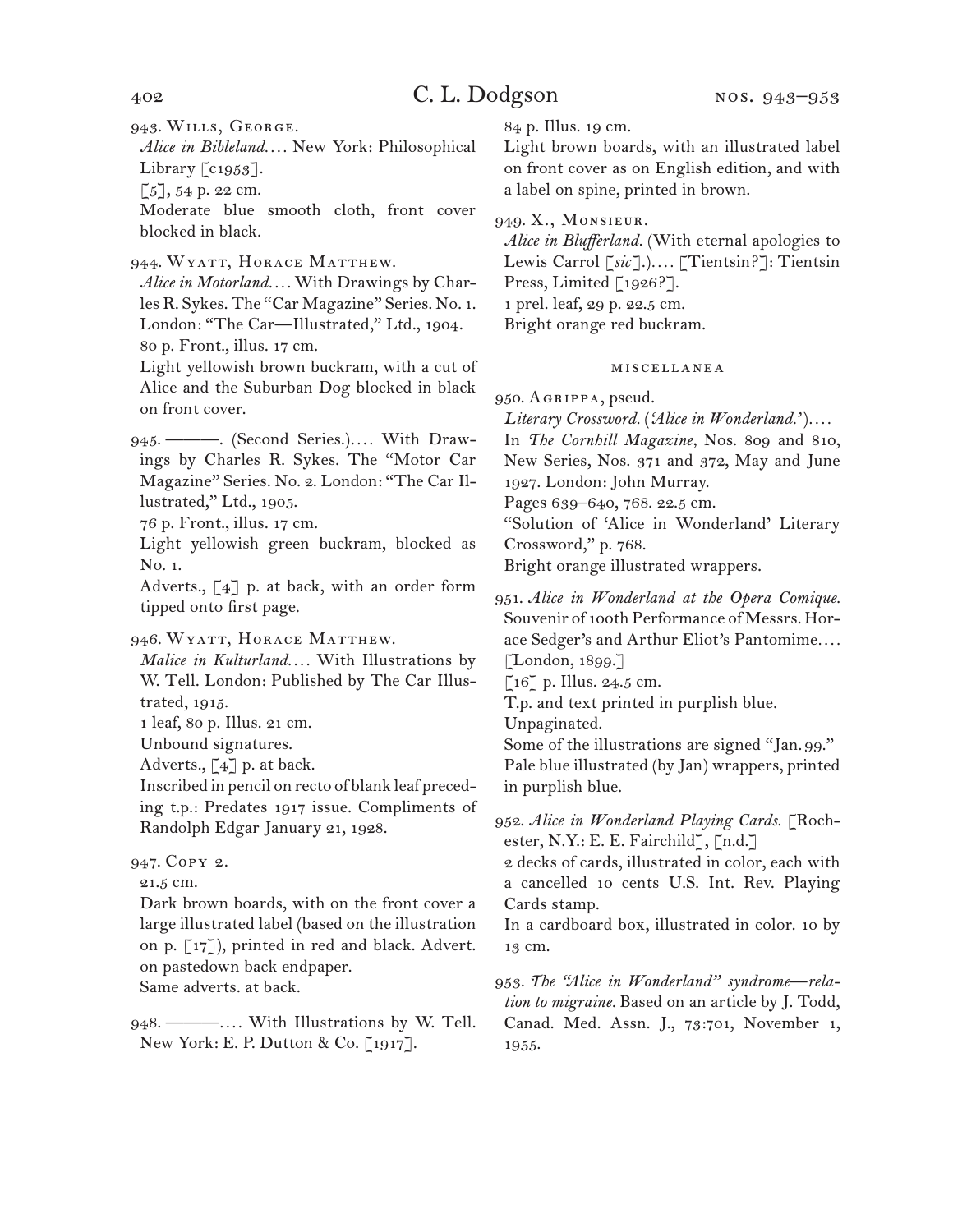In *What's New,* Special Christmas Edition, No. 197, 1956. North Chicago, Ill.: Abbott Laboratories.

Pages 22–24. Colored illus. 32 cm.

Gold decorated stiff wrappers, printed in red, with a circular cut-out section on front wrapper.

954. The Art and Antique Agency, Ox-FORD.

… *Catalogue of a Portion of the Unique Collection Formed by the Late "Lewis Carroll"* (*The Rev. C. Lutwidge Dodgson, M.A., Student of Christ Church, Oxford* )*. . . .* [Oxford: J. Oliver, Printer], [1898.]

18 p. 21.5 cm.

At head of p. [1]: No. 2. The Lewis Carroll Collection. 1898.

No wrappers; staples removed.

Some marginal markings.

955. Brooks, E. J., Auctioneer.

*Catalogue of the Furniture, Personal Effects and Library of the Late "Lewis Carroll"* (*Rev. C. L. Dodgson, M.A.*)*, Author of "Alice in Wonderland."* Also … (part of the collection of the late Rev. L. Thomas, Vice-Principal of Jesus College, Oxford), Which will be Sold by Auction at the Holywell Music Room, Oxford, On Tuesday, May 10th, and following days*. . . .* [Oxford: Hall & Son, Printers], [1898.]

63 p. 21 cm.

"The property of the late 'Lewis Carroll,'" Lots 1–963, p. [7]–50.

Light brown wrappers, printed in black and red. Stapled.

Stamped on outside front wrapper: B.N.C.F. Madan Oxford.

956. Christ Church, Oxford.

*Christ Church Gaudy.* Wednesday, June 17, 1891, at Seven o'Clock. [Oxford, 1891.]

Single sheet, printed on both sides ( $[6]$  p.). Folded as a triptych to 23.5 by 7 cm.

Menu and seating plan, printed in blue and red.

Rev. C. L. Dodgson was seated at the end of a table with Sir Rich. Harington at his left.

957. ———. Wednesday, June 24, 1896, at Seven o'Clock. [Oxford, 1896.]

Single sheet, printed on both sides ( $[6]$  p.). Folded as a triptych to 21.5 by 8 cm.

Menu and seating plan, printed in blue and red.

Rev. C. L. Dodgson was seated at the end of a table with the Warden of Radley at his left.

958. Dodgson, Charles.

*Letters to Skeffington Dodgson from His Father.* Edited and with an Introduction by Anne Clark Amor. [n.p.]: The Lewis Carroll Society, 1990.

32 p. Front., illus. 21 cm.

[Introduction], p.  $5-10$ .

The Rev. Skeffington Hume Dodgson was one of Lewis Carroll's brothers.

Light greenish blue glazed stiff wrappers. Text on inside front and inside back wrappers.

959. Fraser-Simson, Harold.

… *"Alice in Wonderland"*… George Baker with Pianoforte accomp. by Gerald Moore. Baritone in English with Piano. Speed 78. Cat. No. b 4326. (30-9970-9971). London: Keith Prowse & Co. Ltd. [1930].

"Record manufactured by The Gramaphone Co., Ltd., Hayes, Middlesex, England."

"How Doth the Little Crocodile," "Fury Said to a Mouse," "'Tis the Voice of the Lobster," and "They Told Me You Had Been to Her," sung to the musical accompaniment of Harold Fraser-Simson.

960. Gogarth Abbey Hotel, Llandudno.

… *The Home of "Alice in Wonderland."* From The Liverpool Daily Post, October 2nd, 1901. [Llandudno: R. Davies, Printer], [n.d.] 28 p. 10.5 by 14.5 cm.

" 'Llandudno and the Conway,' A river Sacred to Art," From *The Liverpool Daily Post,* August 20th, 1903, p. [11]–17. "Llandudno," by Dr.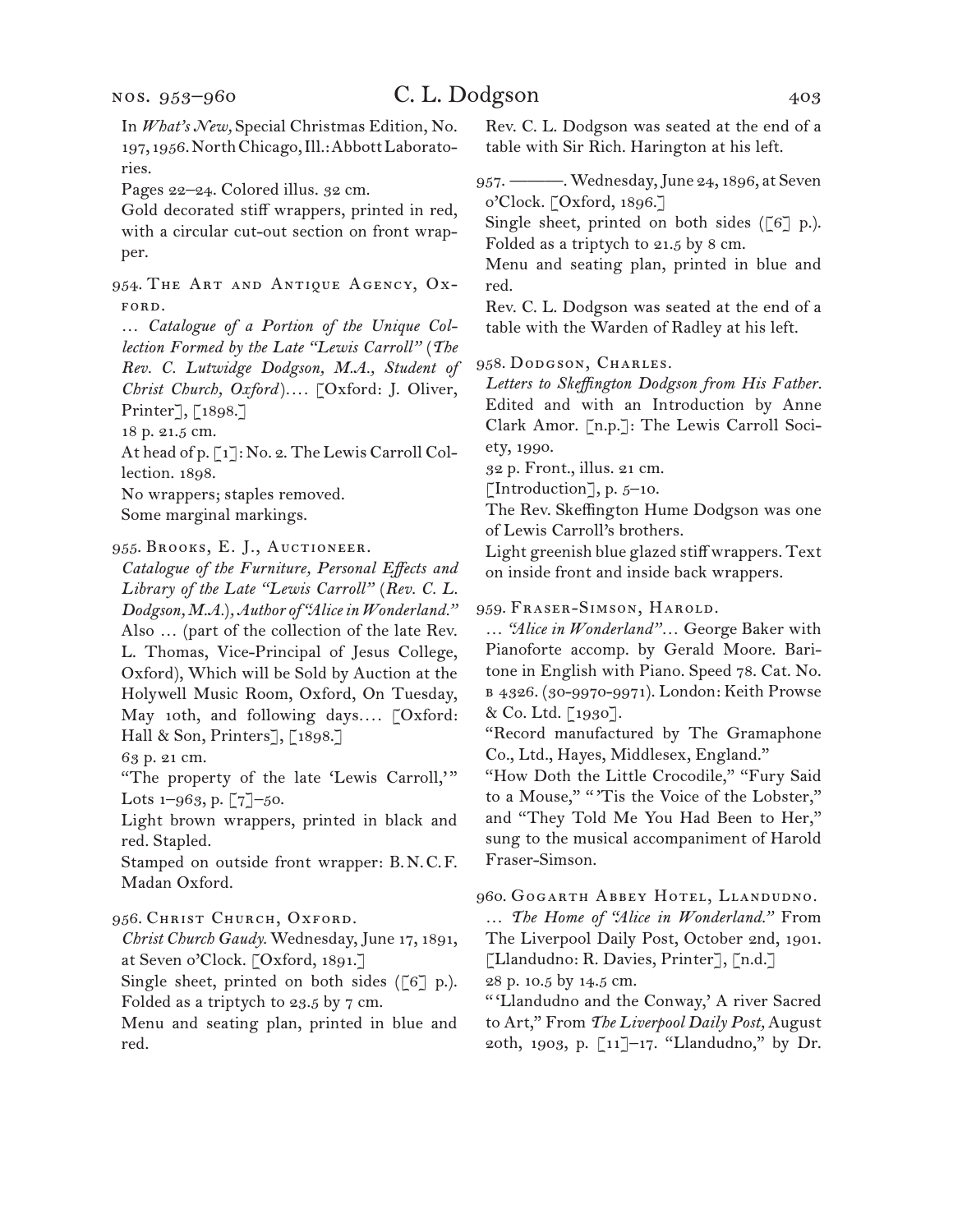Andrew Wilson, From *The Daily Dispatch,* 5th June, 1905, p.  $\lceil 19 \rceil$ –28. Mottled gray wrappers.

961. *The Golden Flower Chrysanthemum.* Verses by Edith M. Thomas, Richard Henry Stoddard, Alice Ward Bailey, Celia Thaxter, Kate Upson Clarke, Louis Carroll, Margaret Deland, Robert Browning & Oliver Wendell Holmes. Collected, arranged and embellished with original designs by F. Schuyler Mathews. Illustrated with reproductions of studies from nature in Water Color by James & Sidney Callowhill, Alois Lunzer and F.S.M. Boston: Lithographed and Printed by L. Prang & Co. Publishers, c1890.

2 prel. leaves, 9 p., 22 leaves. Colored front., 15 colored plates., illus. 30 cm.

T.p. printed in red and black. Text within ornamental frames, printed in color.

Included are three poems signed Louis Carroll: "The Princess Golden Flower. Chrysanthemum," "Medusa. Grace," and "The Light in the East." "They bear no resemblance whatsoever to the works of Charles Lutwidge Dodgson."—*Handbook,* p. 174.

Elaborately decorated front cover, two thirds bright yellow smooth cloth, one third white smooth cloth, blocked in gold and reddish purple; back cover and spine white smooth cloth, with a design blocked in reddish purple on back cover. A.e.g. Decorated endpapers, printed in gold and purple.

### 962. HATCH, BEATRICE.

*Lewis Carroll Memorial Cot, &c.* 

A scrapbook, with title as above and date, 1898, printed in gold on spine. 29.5 cm.

Clippings, mainly from the *St. James's Gazette,* 1898, concerning the successful campaign to raise an endowment for an "Alice in Wonderland" Cot in the Hospital for Sick Children, London, mounted on  $\lceil 13 \rceil$  pages; a copy of the printed appeal; and four obituaries of Lewis Carroll.

Miss Hatch and Mrs. Herbert Fuller were the two Joint Hon. Secretaries of the General Committee.

Dark blue buckram.

The Parrish Collection has also a separate copy of the printed appeal.

#### 963. HATCH, EVELYN M.

*Walker's Century Scrap & Newscutting Book. . . .* No. 3*. . . .* London: John Walker & Co. Ltd. [n.d.]. 28 cm.

Clippings relating mainly to Miss Hatch's *A Selection from the Letters of Lewis Carroll … to His Child-Friends* (1933), 1932–34, mounted on  $\lceil 63 \rceil$  pages.

Moderate brown buckram, spine blocked in gold ("Cuttings").

964. [JENKINS, JOHN HOWE.]

*The Adventures of Apollo and Diana. A Satire.* Oxford: T. Shrimpton and Son, 1874.

15 p. 19.5 cm.

Light gray wrappers.

With a long note by Falconer Madan on t.p.: "This is the original form in which the satire known as 'Cakeless' was printed*. . . .* Shrimpton … never published the piece. *One* copy he gave to a brewer (a Mr. Steel?) in the City: and this copy is the only other out of the printer's hands."

Stamped on t.p.: B.N.C.F. Madan Oxford.

965. [Jenkins, John Howe.]

*Cakeless.* [Oxford: Mowbray, 1874.]

15 p. 18 cm.

" 'Cakeless' and 'The Adventures of Apollo and Diana. A Satire' are two forms of a squib in verse relating to an incident at Christ Church*. . . .* Dodgson was in no way connected with the piece*. . . . Cakeless* contains, in fact, a rather bitter attack on Dodgson, as well as the Liddell family."—*Handbook,* p. 301.

Light brown wrappers.

Extensively annotated in ink and pencil by Falconer Madan, who has also provided a key to the characters.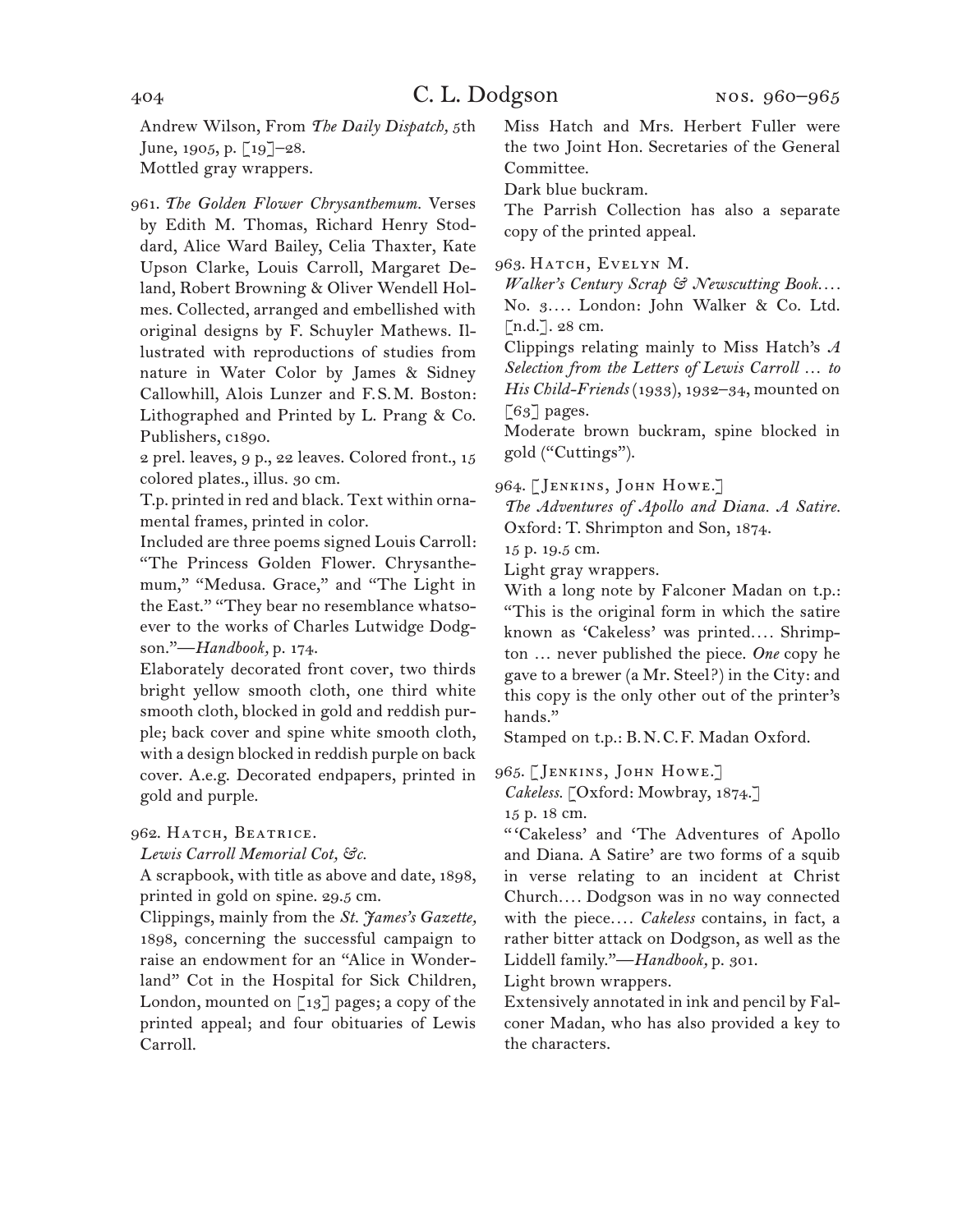966. [LACKOWITZ, IDA.]

*The Land of Idleness.*

In *Aunt Judy's Magazine for Young People,*  No. 584, Aug. 1, 1881. London: George Bell & Sons.

Pages 604–613. 20 cm.

Attributed to Lewis Carroll in the table of Contents printed on the outside front wrapper. "As a fact the writer was Fräulein Ida Lackowitz and the tale was only forwarded to the editor by Dodgson."—*Handbook,* p. 114. Pale green illustrated wrappers.

967. [*The Lewis Carroll Biscuit Tin*.] [Dublin: Jacob and Co., 1892.] 13 by 12 by 8.5 cm. With 9 colored reproductions of Tenniel's illustrations for *Through the Looking-Glass* on the lid and 4 sides.

The tins were made by Hudson of Carlisle.

Louisa F. Dodgson has scratched her initials (L.F.D.) on the bottom of the tin.

Laid in is a small card, inscribed: Presented to Mr. Morris L. Parrish by Lewis Carroll's sister L. F. Dodgson April—1927[.]

968. *Lewis Carroll's Library.* A facsimile edition of the catalogue of the auction sale following C. L. Dodgson's death in 1898, with facsimiles of three subsequent booksellers' catalogues offering books from Dodgson's library. Edited with an Introduction by Jeffrey Stern. Carroll Studies No. 5. [Silver Spring, Maryland]: Published by The Lewis Carroll Society of North America and distributed by the University Press of Virginia [c1981].

xiv p., 1 leaf, 95 p. Front. 25 cm.

"Introduction," p. vii–xiv.

Dark greenish blue smooth cloth.

969. Liddon, Henry Parry.

*The Russian Journal—II. A Record Kept by Henry Parry Liddon of a Tour Taken with C. L. Dodgson in the Summer of 1867.* Edited with an introduction and notes by Morton N. Cohen. Carroll Studies No. 3. New York: The Lewis Carroll Society of North America, 1979.

xxiii, [3], 52 p. Front., illus. 23 cm.

"Introduction," p. vii–xxi.

"Privately printed for the members of the Lewis Carroll Society of North America." Pale yellow wrappers.

970. Morris, Harvey F.

*Behind the Mirror.* A successful birthday party film inspired by "Alice in Wonderland"*. . . .* In *Bell & Howell Filmo Topics,* Vol. 8, Nos. 10 and 11, Oct. and Nov. 1932. Chicago, Ill., New York, Hollywood, London: B & H Co., Ltd. Pages [1], 10–11. Illus. 28 cm. White wrappers, printed in brown.

971. *On Catching Cold.* [Oxford: Printed at the University Press, 1881.]

4 p. 17.5 cm.

Caption title.

Three extracts from books by Dr. Thomas Inman (2) and Dr. James Copland, anonymously reprinted by Dodgson, who "occasionally reprinted short pieces to distribute among his friends."—*Handbook,* p. 114. Unbound.

972. Parker, James, and Co.

*A Catalogue of Second-Hand Books and Books Reduced in Price*, Consisting of Part i.—a. Works by the late Rev. C. L. Dodgson (Lewis Carroll). Part  $I.$ —B. Purchases from the Library of the late Rev. C. L. Dodgson (many with his autograph). Part  $II.$ —Recent Purchases.... Offered at the Affixed Nett Prices for Cash, by Messrs. James Parker and Co., 27 Broad-Street, Oxford*. . . .* [Oxford: James Parker &  $Co.$ ], [1898.]

32 p. 21.5 cm.

Cover title.

Part I.—A, p. [3]-5. Part I.—B, p. [6]-14. Unbound; stitched.

Marginal markings and a few marginal annotations in Part i.—a, and a few marginal mark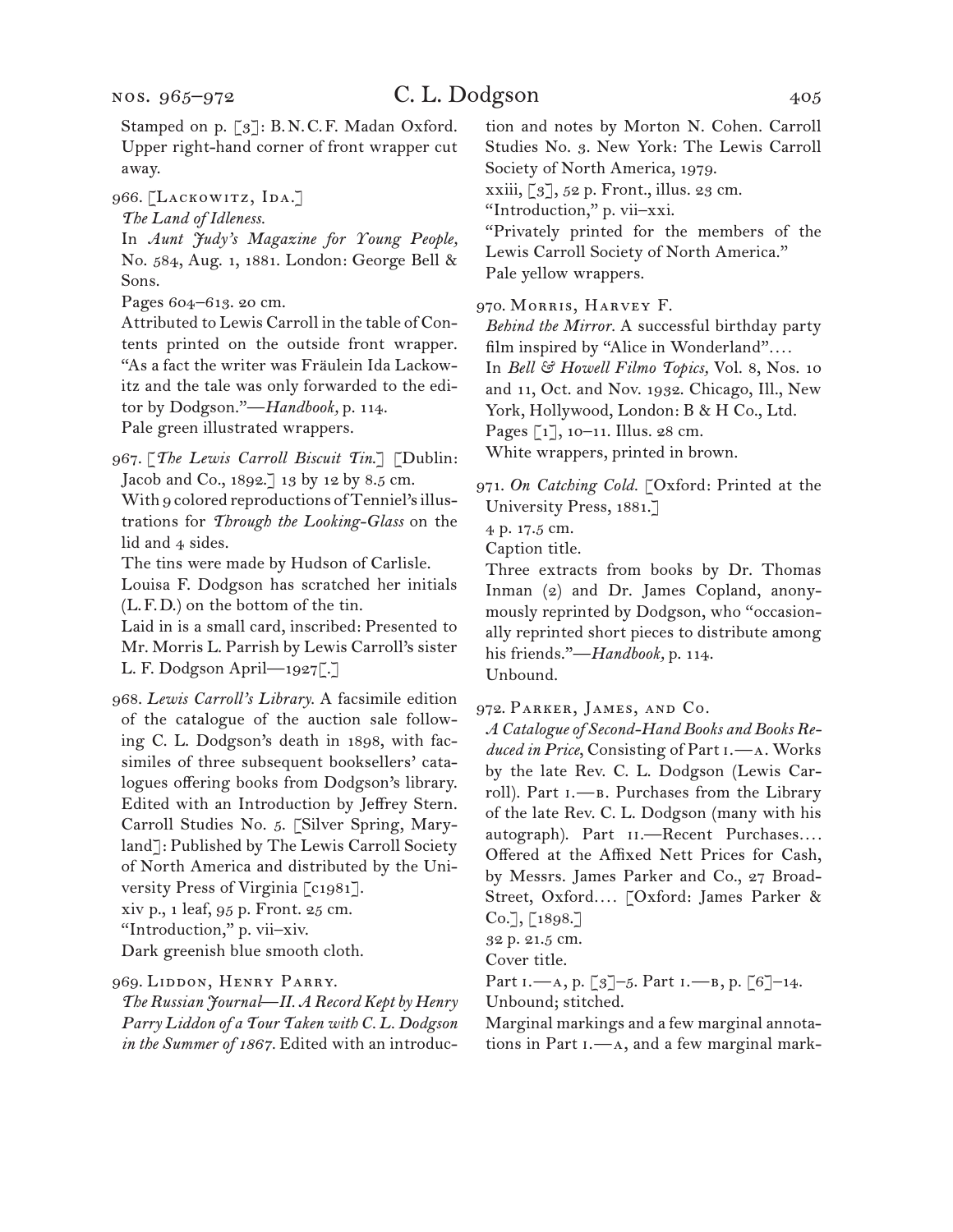ings in Part  $I. \rightarrow B$ , presumably by Falconer Madan.

973. Copy 2. No markings and unannotated.

974. R., E.

*"Alice in Wonderland."*

In *The Theatre,* New Series, Vol. 9, No. 49, Jan. 1887. London: Carson and Comerford.

Pages 48–50. 24 cm.

A review of H. Savile Clarke's musical dream play.

Pale orange yellow illustrated wrappers, printed in reddish brown.

975. Redman, Nell Barclay.

*The Message of the "Sprig of Green."* By: Mrs. C.

M. Redman. Port Arthur, Texas [c1936].

[7] p. 20.5 cm.

Cover title.

Unpaginated.

Printed in green.

"Second Edition."

"The 'Sprig-of-Green['] movement is a proposed plan for honoring together, the memory of the original 'Alice' and Lewis Carroll*. . . .*" p. [3].

Unbound; stapled.

976. ST. CYRES, STAFFORD HARRY NORTHcote, Viscount.

… *On Lewis Carroll's Works. . . .*

In *The Cornhill Magazine,* Nos. 615 and 616, New Series, Nos. 177 and 178, March and April 1911. London: Smith, Elder, & Co.

Pages 432 and 575. 22.5 cm.

"With this number of the Magazine is given the third of a series of 'Examination Papers' on the works of famous authors, being Viscount St. Cyres' questions on Lewis Carroll."—p. 431.

"We reprint Viscount St. Cyres' paper on Lewis Carroll, with the correct answer to each question."—p. 575.

Bright orange illustrated wrappers.

977. St. MARY's HOSPITAL, LONDON.

*Lewis Carroll Memorial Ward. . . .* An Appeal to all lovers of "Alice" by Right Hon. J. Ramsay MacDonald, Right Hon. Stanley Baldwin, Sir James Barrie, Mrs. Hargreaves (*The Original "Alice"* ), A. P. Herbert, E. V. Lucas, Sir Frederick MacMillan (*the Publishers of Alice in Wonderland*), Walter de la Mare, A. A. Milne, Bishop of Oxford, P. Wilson Steer and J. C. Squire*. . . .* [1932.]

 $\lceil 4 \rceil$  p. Illus. 23 cm.

Caption title.

Unbound.

With a copy of the illustrated Donation Form and a return envelope addressed to Anthony de Rothschild, Esq., Hon. Treasurer, Lewis Carroll Memorial Fund, St. Mary's Hospital, London, W.2.

978. [SCHAEFER, DAVID H.]

*Lewis Carroll's Mouse's Tale. The Saga of Its Journey around the World and through a Computer.* [Silver Spring, Maryland: The Author, 1969.]

30 unnumbered leaves. 28 cm.

Photocopy of typewritten and computer-produced text.

White wrappers. Stapled.

979. SCHAEFER, DAVID H.

*The Tale of the Mouse's Tail.* By David and Maxine Schaefer. Illustrated by Jonathan Dixon. [Silver Spring, MD: Mica Publishers, c1995.]

 $\lceil 69 \rceil$  p. Illus. 22.5 cm.

Unpaginated.

Subtitle, p. [3]: The Journey of Lewis Carroll's Mouse's Tail around the World and through Computers.

"First Edition."

Bright blue glazed illustrated (by Jonathan Dixon) boards, printed in color.

Inscribed on free front endpaper: To the Princeton University Library, Maxine & David Schaefer Aug 1996[.]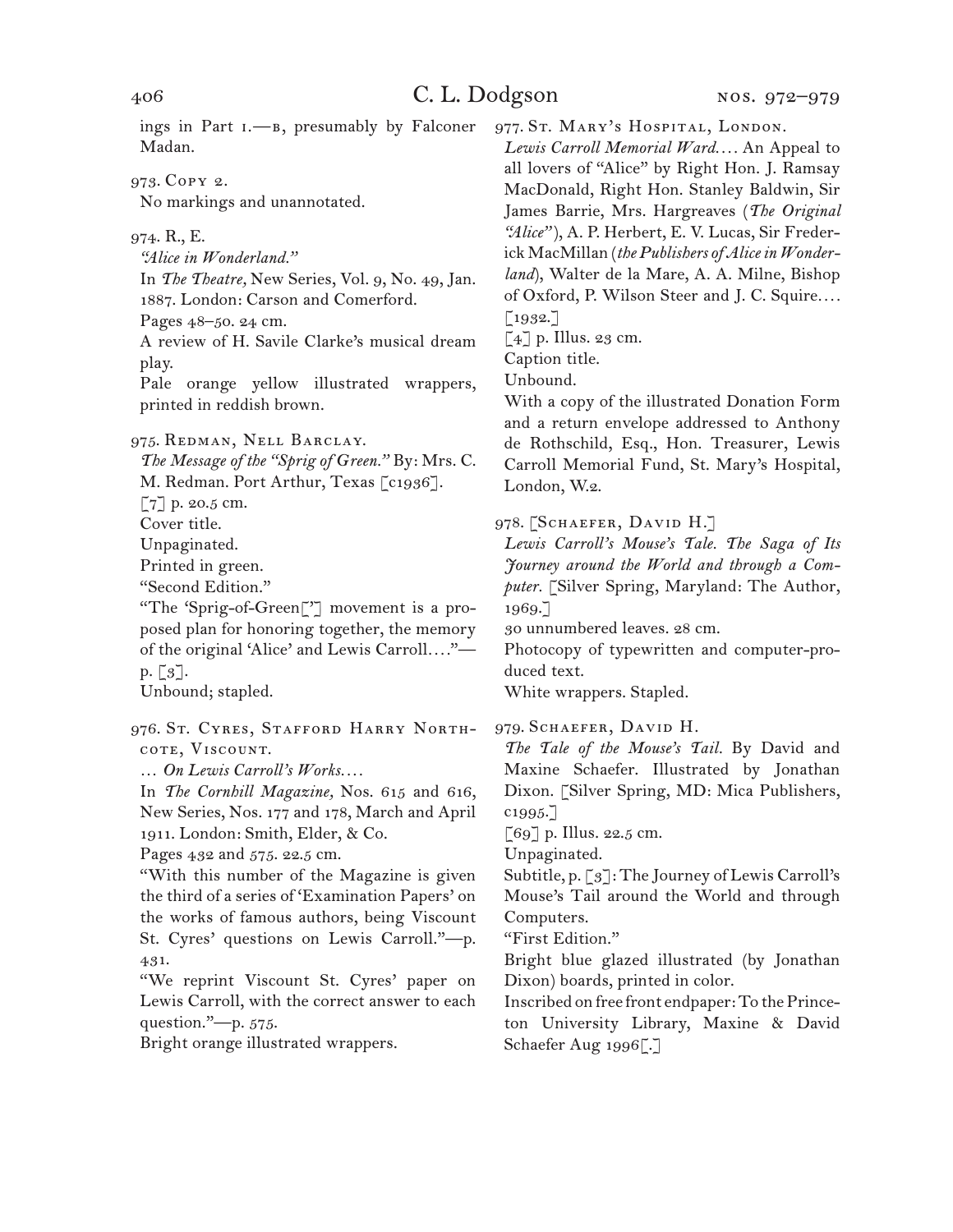nos. 980–985

## C. L. Dodgson 407

980. Smith, Goldwin.

*The Elections to the Hebdomadal Council. A Letter to the Rev. C. W. Sandford, M.A., Senior Censor of Christ Church. . . .* Oxford and London: James Parker and Co., 1866.

20 p. 19 cm.

Parodied by Dodgson under the same title. No wrappers; stitched.

Inscribed at head of t.p.: J. Rijaud. With a few marginal annotations and markings in pencil.

### 981. Spencer.

*Alice in Wonderland characters in soap by Spencer.* [n.p., n.d.]

Three small bars of soap—the White Rabbit, the Hatter, and Alice—each with a quotation from *Alice's Adventures in Wonderland,* in a pale grayish blue cardboard box, with a copy of Tenniel's illustration of "The Mad Tea Party" in black on a white label on front of lid. 19 by 20 cm.

#### 982. Tenniel, Sir John.

*Sir John Tenniel's illustrations to Lewis Carroll's Alice's Adventures in Wonderland & Through the Looking-Glass.* Ninety-one prints from the original wood blocks engraved by the Brothers Dalziel from drawings by Sir John Tenniel & one print from an electrotype. London: Macmillan Publishers, 1988.

2 vols. Plates. 27 cm.

T.p. printed in purple and gray.

The prints are loosely inserted in slip mounts and are housed in two solander cases (42 in that for *Wonderland* and 50 in that for *Looking-Glass*).

"The edition is limited to 250 copies of which numbers 1 to 25 are 'special' sets. This is set number [in pen-and-ink:] 60."

Moderate gray buckram, with a brownish red leather spine. Black leather label on spine. With:

De Freitas, Leo John

A Study of Sir John Tenniel's Wood-Engraved Illustrations to Alice's Adventures in Wonderland & Through the Looking-Glass*. . . .* London: Macmillan Publishers, 1988.

59 p., 1 leaf. 3 mounted illus. 27 cm.

T.p. printed in purple and gray, text in gray. Edition of 250 copies.

Moderate gray buckram, with a black leather label inset in front cover.

Both solander cases and the book in a moderate gray buckram slip-in case.

983. Wakeling, Edward.

*The Cipher Alice.* based upon Lewis Carroll's Alice's Adventures in Wonderland. adapted and coded by Edward Wakeling. illustrated by children from Edward Peake Middle School, Biggleswade. [Luton, Bedfordshire: The Lewis Carroll Society], 1990.

59 p. Illus. 21 cm.

Strong pink illustrated stiff wrappers.

984. Wakeling, Edward.

*Skeffington Hume Dodgson, Brother of Lewis Carroll, Vicar of Vowchurch, Herefordshire 1895– 1910. A brief biographical account. . . .* [Luton: Printed by L & T Press Ltd, c1992.]

23, [1] p. Illus. 21 cm.

The illustrations are by Brian Partridge.

Pale yellow illustrated wrappers.

Inscribed on t.p.: For The Princeton University Library with all good wishes, Edward Wakeling August 1996.

985. [WILSON, JOHN COOK.]

*A Disputed Point in Logic.* [1894.]

Leaflet, printed on inner two pages only, with the second printed page numbered 2. 22.5 cm. Caption title.

Dated April, 1894.

The unsigned text is in Professor Wilson's own words; Dodgson was responsible for the printing of the leaflet. The Parrish Collection includes also Dodgson's own version, which has the same title. See *Handbook,* p. 188–189. With two manuscript changes on p.  $\lceil 1 \rceil$ . Unbound.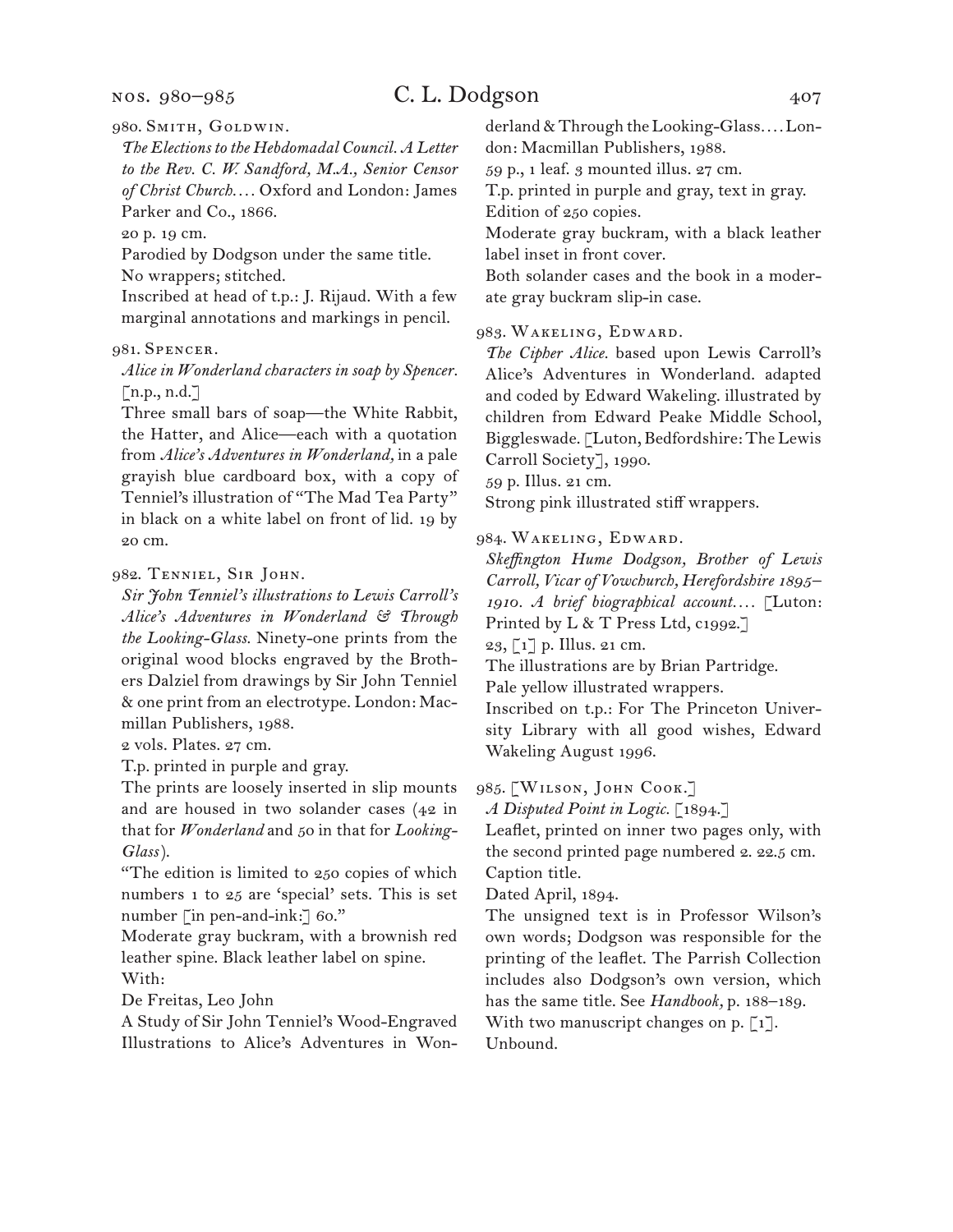#### from the libraries of members of the dodgson family

#### 986. De Morgan, Augustus.

*A Budget of Paradoxes. . . .* (Reprinted, with the Author's Additions, from the 'Athenaeum.')*. . . .* London: Longmans, Green, and Co., 1872.

vii,  $\lceil 1 \rceil$ , 511,  $\lceil 1 \rceil$  p. 23 cm.

Edited by Sophia De Morgan.

Dark bluish purple sand cloth, covers blocked in blind, spine blocked in gold.

"General List of Works," March 1872, 24 p. at back.

Stamped in purple at head of t.p.: Charles L. Dodgson.

With page references in Dodgson's hand, in pencil and ink, on pastedown back endpaper, and marginal notations by him in ink on p. 332, 334, 337, 392.

Inscription in pencil on halftitle: William L.[?] Moss Bought in a lot which included one of Mr James Smith's works—one of the paradoxes at C. L. Dodgson's sale—(for  $42/-$ ).

Inscribed in ink, in a different hand, on a slip laid in: C. L. Dodgson's copy, bought by me at the Oxford sale of his library.

There are marginal annotations in pencil, in another hand, on. p. 35, 122, 125, 202, 268. See No. 955, Brooks *Catalogue,* Lot 308.

### DODGSON, CHARLES LUTWIDGE.

His (and Lewis Carroll's) own copies of his publications, and Dodgson family copies of his publications, in the Parrish Collection are not listed separately here.

## 987. ELIOT, GEORGE.

*Scenes of Clerical Life. . . .* Second Edition*. . . .* Edinburgh and London: William Blackwood and Sons, 1859.

2 vols. 17.5 cm.

Dark reddish brown vertical cord cloth, covers blocked in blind, spine blocked in gold.

"Books Published," 16 p. at back of Vol. ii.

Stamped on t.p. of each vol.: Charles L. Dodg-

son. With his monogram, CLD, in purple ink on pastedown front endpaper of each vol. See No. 955, Brooks *Catalogue,* Lot 810. In ELIOT collection [GE 122].

988. [Keble, John.]

*Lyra Innocentium: Thoughts in Verse on Christian Children, Their Ways, and Their Privileges....* Fifth Edition. Oxford, and London: John Henry Parker, 1854.

xv, 280, [6] p. 11 cm.

Published anonymously.

Black morocco, covers and spine blocked in blind. Bevelled boards. A.e.g. Multi-colored nonpareil marbled endpapers.

Inscribed on verso of free front endpaper: Mary Charlotte Dodgson, a Birthday Gift from her affectionate brother Charles. 1856. Bookplate of Harry Glemby.

#### 989. Menken, Adah Isaacs.

*Infelicia. . . .* London; Paris; New York, 1868.

viii, 141, [1] p. Front., illus. 14.5 cm.

On verso of title leaf are four lines of verse within quotation marks, and no copyright statement.

The illustrations are by Alfred Concanen.

Dedicated to Charles Dickens, with a facsimile of his letter of acceptance, Twenty first October 1867, on a separate leaf following dedication leaf.

From the library of Charles L. Dodgson, with the monogram CLD in his hand on pastedown front endpaper.

Dark yellow green smooth cloth. Bevelled boards. A.e.g.

In dickens collection  $\lceil$  cd  $590\rceil$ .

990. Mingaud, Monsieur.

*The Noble Game of Billiards Wherein are exhibited Extraordinary & surprising Strokes which have excited the admiration of most of the Sovereigns of Europe. . . .* London: Translated & Published by John Thurston, 1830.

1 prel. leaf, 7 p., 1 unnumbered and 40 num-